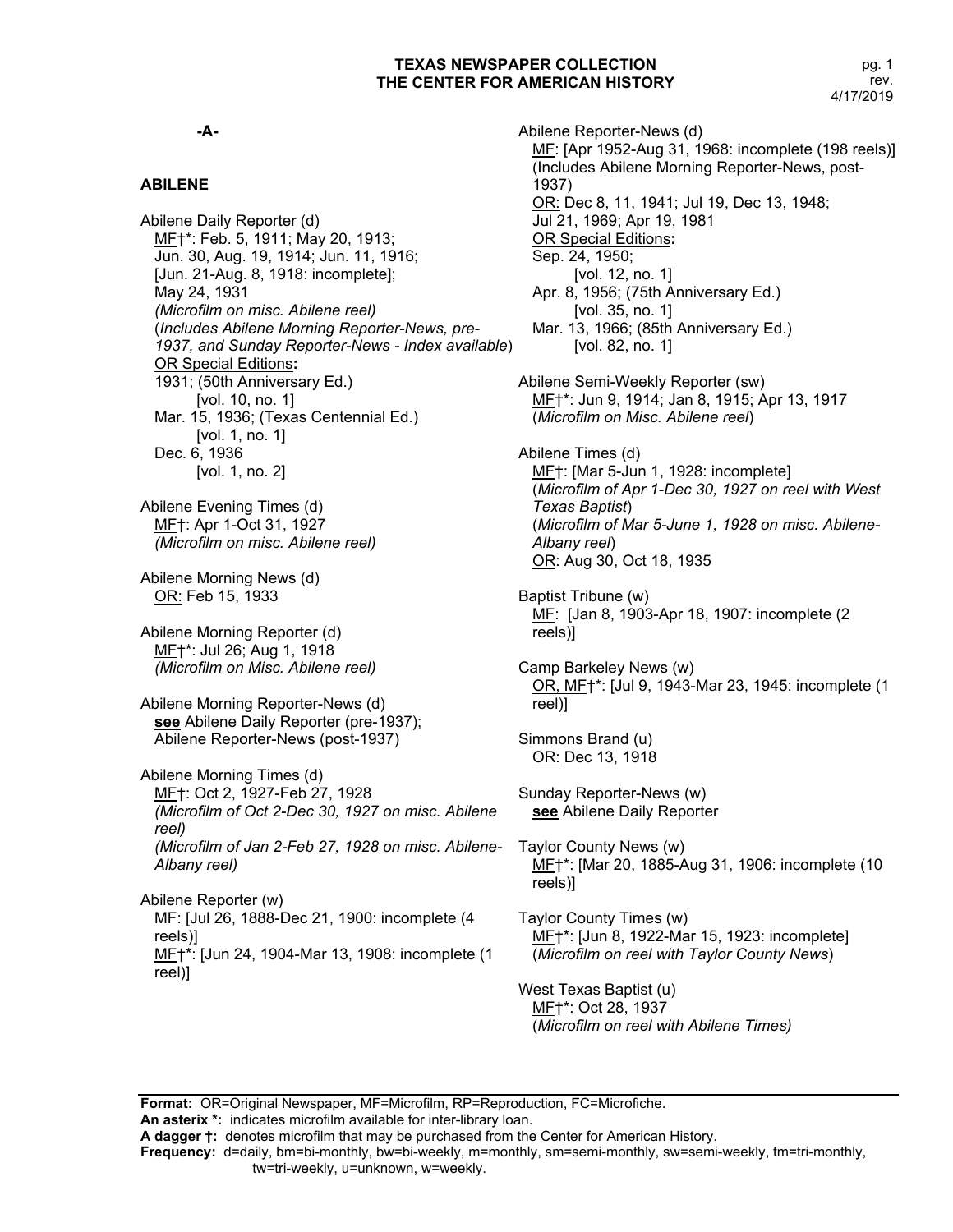#### **ALBANY**

Albany Echo (w) OR, MF†\*: [Jan 6, 1883-Feb 22, 1884: incomplete] (*Microfilm on misc. Albany reel)*

Albany News (w) ME†\*: [Oct 14, 1898-Aug 4, 1911: incomplete] (*Microfilm of Oct 14, 1898-Dec 21, 1906 on misc. Albany reel*) OR: June 3, 1886; Dec 12, 1935; Jan 9, 16, 1936 OR Special Editions**:** Oct. 3, 1935; (51st Anniversary Ed.) [vol. 47, on. 1] May 13, 1937 [vol. 1, no. 3]

Albany Star (w) MF†\*: [Dec 25, 1882-Jan 1, 1884: incomplete] *(Microfilm on misc. Albany reel*)

#### **ALICE**

Alice Daily Echo (d) MF: [Jan 3, 1954-Aug 31, 1965: incomplete (34 reels)] OR Special Editions: Feb. 26, 1942; (Oil and Industrial Ed.) [vol. 75, no. 1]

Alice Echo (w) MF†\*: [Oct 20, 1898-Jul 18, 1918: incomplete (1 reel)] OR Special Editions: May 6, 1954; (Special Blowout Ed.) [vol. 75, no. 2]

Alice Echo-news (d) OR: Feb 16, 1986

Latino-Americano (w) OR: Jan 14 1920

#### **ALPINE**

Alpine Avalanche (w) ME<sup>\*</sup>: [Feb 16, 1900-Dec 29, 1939: incomplete]; Sep 14, 1951

*(Microfilm of Feb 16, 1900-Feb 25, 1913 on misc. Albany-Alpine reel)* MF†: [Jan 8, 1914-Sept 14, 1951; Jan 5, 1961-Dec 27, 1962: incomplete (3 reels)] *(Microfilm of Jan 1, 1935-Sept 14, 1951 on misc. Alpine reel)* OR: [Nov 22, 1946; Aug 18, 1950; Apr 22, 1982; Jan 30, 1992-Oct 19, 1997: incomplete] OR Special Editions: Nov. 22, 1940; (Golden Anniversary Ed.) [vol. 28, no. 1] Nov. 2, 1961; (Camino del Rio Ed.) [vol. 55, no. 1] June 28, 1962; (Brewster Co. Diamond Jubilee Ed.) [vol. 53, no. 1 & vol. 83, no. 1] *Index available* Alpine Times (w)

MF†\*: [Jun 22, 1904-Apr 3, 1907: incomplete] (*Microfilm on Misc. Alpine reel*)

Sul Ross Skyline (u) MF†\*: Nov 6, Dec 4, 1929; Feb 11, 1931; Sep 12, 1938 (*Microfilm on Misc. Alpine reel*)

#### **ALTO**

Alto Herald (w) MF†\*: [Jan 3, 1908-Dec 29, 1966: incomplete (17 reels)]

#### **ALVARADO**

Alvarado Weekly Bulletin (w) OR, MF†\*: Jan 20, 1893 (*Microfilm on misc. Alvarado-Alvord reel*) (*Original format stored offsite)*

#### **ALVIN**

Alvin Sun (w) MF†\*: Feb 8, Mar 8, 29, May 24, Jul 12, 1907; Jul 31, 1914 (*Microfilm of Mar 8, 1907-July 3, 1914 on misc. Alvarado-Alvord reel*) OR: Aug 15, 1891 OR Special Editions: Nov. 18, 1965; (75th Anniversary Ed.) [vol. 61, no. 1]

**Format:** OR=Original Newspaper, MF=Microfilm, RP=Reproduction, FC=Microfiche. **An asterix \*:** indicates microfilm available for inter-library loan.

**A dagger †:** denotes microfilm that may be purchased from the Center for American History.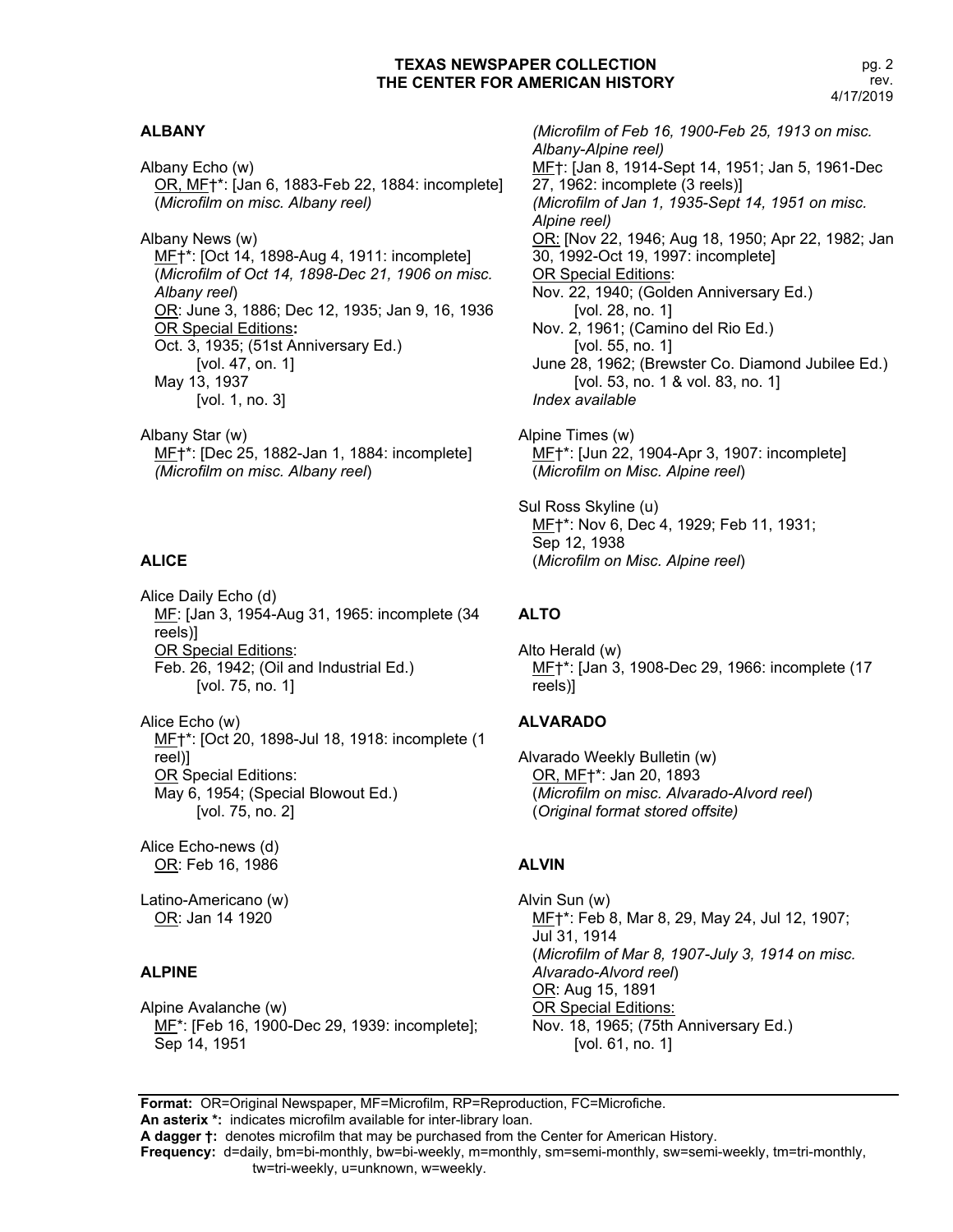Commoner (w) MF†\*: [Sep 30, 1899-Jun 23, 1900: incomplete] (*Microfilm on misc. Alvarado-Alvord reel*)

## **ALVORD**

Alvord News (w) MF†\*: [Jun 9, 1927-Feb 20, 1930: incomplete] OR: Dec 12, 1935 (*Microfilm on misc. Alvarado-Alvord reel*)

## **AMARILLO**

Amarillo Citizen (w) OR: Nov 26, 1963

Amarillo Daily News (d) OR: [Jul 29, 1928-Jan 28, 1951: incomplete]; Jul 15-24, 1969; Aug 9, 1974; Mar 31, 1981 ME: July 1-Aug 31, 1944; Feb 1-28, 1965 (2 reels) Daily Amarillo Journal (d)

Amarillo Globe (d) OR: Mar 2, 1929-Sep 30, 1943; Apr 13, May 30, Jun 6, 1950

Amarillo Globe-Times (d) OR: [Nov 22, 1963-Aug 8, 1974: incomplete]

Amarillo News (w) OR: [Mar 16-Jun 1, 1895: incomplete]

Amarillo Record (w) OR: Sep 12, 1902

Amarillo Sunday News-Globe OR, MF† Special Editions**:** (Amarillo Sunday News-Globe) Aug. 14, 1938 [vol. 1, no. 4] (*Microfilm on Amarillo Globe-News Golden Anniversary edition*) OR Special Editions:

Sep. 2, 1962; (75th Diamond Jubilee Ed.) [vol. 82, no. 2] Jan. 18, 1976; (Bicentennial Ed.) [vol. 81a, no. 1] **see also** Amarillo Daily News

Amarillo Times (d) OR: Dec 8, 1941; Jan 30, 1948; May 30, 1950 OR Special Editions**:** Dec. 16, 1939; (2nd Anniversary Ed.) [vol. 10, no. 2] Feb. 25, 1945 [vol. 29, no. 1]

Amarillo Weekly News (w) OR: [Mar 18, 1898-Jul 19, 1901: incomplete]

Caldwell Imprint (w) MF†\*: Nov 6, 1907 (*Microfilm on misc. Amarillo reel*)

OR: Oct 3, 1899

Daily Panhandle (d) OR: [Mar 17, 1908-Mar 1, 1916: incomplete] MF†\*: Aug 16, 1909 (*Microfilm on misc. Amarillo reel*)

Evening News (d) OR: [May 19, 1899-Jul 16, 1901: incomplete]

Producer-Consumer (m) MF†\*: Aug 1948 (*Microfilm on misc. Amarillo reel*)

Golden Spread Informer (w) OR: Apr 30, 1979 (2 cop)

Ranger (bw) OR: Sep 27, 1941-May 16, 1942

Record (u) OR: Sep 12, 1902

Register (w) ME<sup>+\*</sup>: [Oct 1, 1948-May 30, 1952: incomplete (1 reel)] (*Microfilm of Oct 1, 1948-Sept 14, 1951 on misc. Amarillo reel*)

Southwest Plainsman (w) MF†\*: [Apr 27, 1918-Apr 18, 1935: incomplete]

**Format:** OR=Original Newspaper, MF=Microfilm, RP=Reproduction, FC=Microfiche. **An asterix \*:** indicates microfilm available for inter-library loan.

**A dagger †:** denotes microfilm that may be purchased from the Center for American History.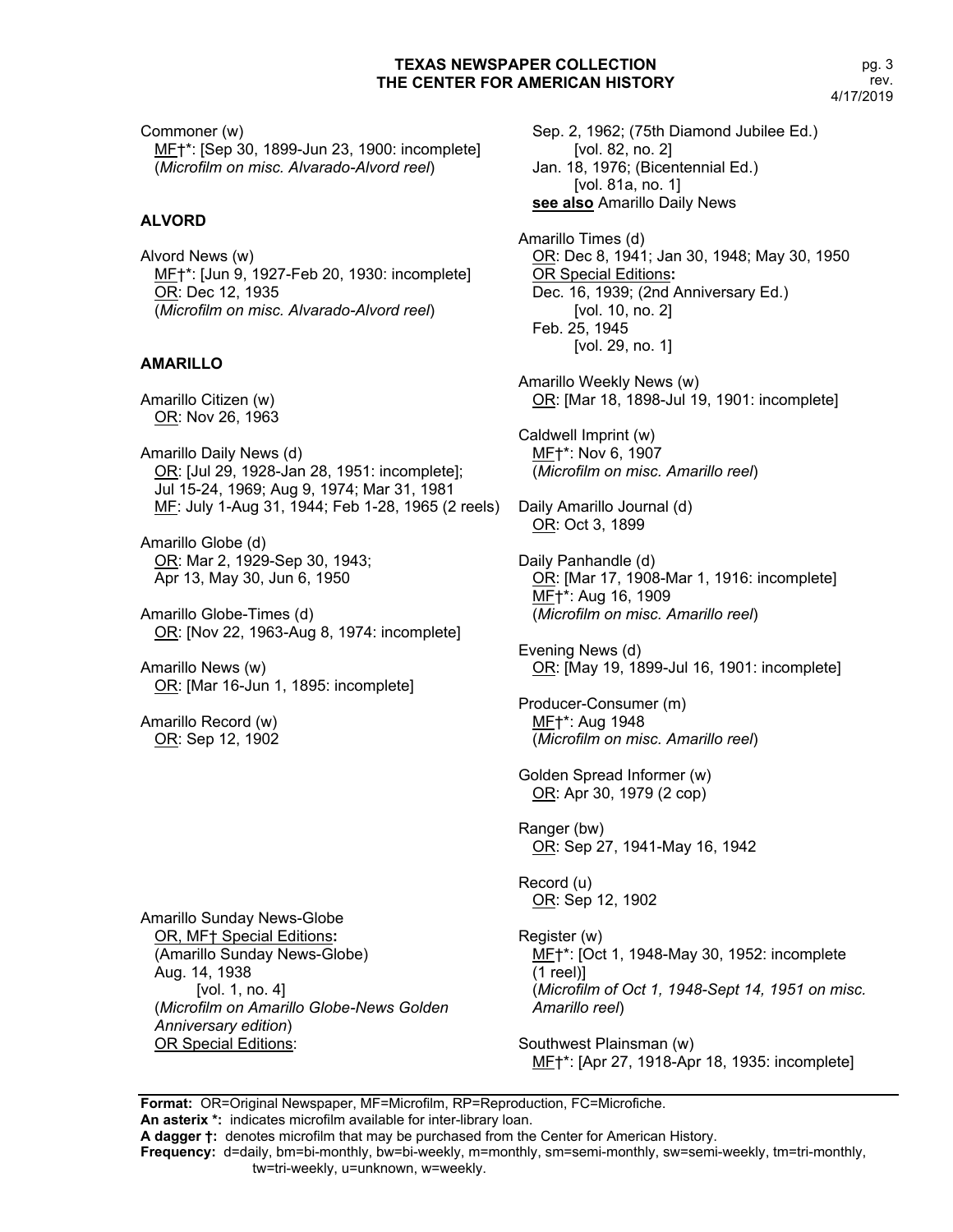Sunday Morning Herald (w) MF†\*: [Mar 6, 1910-Apr 23, 1911: incomplete] (*Microfilm on misc. Amarillo reel*)

Sunday News-Globe (w) OR, MF†\*: Sep 15, 1929; Aug 14, 1938 (*Microfilm of Sep. 1, 15, 1929 on misc. Amarillo reel*) (*Microfilm of Aug. 14, 1938 on separate reel*)

Twice-a-Week Herald (sw) MF†\*: [Mar 31, 1905-Nov 16, 1906: incomplete] (*Microfilm on misc. Amarillo reel*)

Weekly Herald (w) MF†: [Nov 22, 1906-Dec 31, 1908: incomplete] (*Microfilm on misc. Amarillo reel*)

West Texas Register (w) OR: Aug 24, 1956; Jul 26, Aug 2, 1968 OR Special Editions: Dec. 1, 1961; (25 Yrs. of Diocese of Amarillo) [vol. 53, no. 19]

# **ANAHUAC**

Progress (w) MF†\*: [Jan 2, 1914-Dec 28, 1928; June 21, 1940- Oct 16, 1941; Sep 3, 1953-Dec 27, 1962: incomplete (13 reels)] OR Special Editions**:** Nov. 15, 1935 [vol. 1, no. 5] Jun. 25, 1937 [vol. 26, no. 1]

# **ANDERSON**

Central Texian (w) OR: Jun 30, 1855 ME<sup>+\*</sup>: [Mar 17, 1855-Mar 7, 1857: incomplete (1 reel)]

Grimes County Sentinel (w) OR: Jun 11-18, 1880

Texas Baptist (u) MF: [Mar 7, 1855-Jun 14, 1861; Jan 13, 1876-Dec 18, 1879; Jan 1, 1880-Dec 20, 1883: incomplete (6 reels)]

## **ANDREWS**

Andrews County News (u) OR: Oct 6, 1985 OR Special Editions**:** Aug. 14, 1936; (Texas Centennial Ed.) [vol. 1, no. 6] May 11, 1951 [vol. 25, no. 1] Sep. 18, 1960; (50th Anniversary Ed.) [vol. 45, no. 1]

# **ANGLETON**

Angleton Times (w) OR: [Sep 14, 1900-Aug 15, 1946: incomplete] MF†\*: [Jan 7, 1910-Dec 13, 1912: incomplete (1 reel)]

## **ANSON**

Western Enterprise (w) MF†\*: Aug 24, 1933 (*Microfilm on misc. Anson-Asherton reel*) OR Special Editions**:** Aug. 24, 1933 [vol. 1, no. 7] Oct. 15, 1936; (Texas Centennial Ed.) [vol. 1, no. 8] Dec. 3, 1936; (Texas Centennial Ed.) [vol. 1, no. 9]

Western News (w) MF†\*: Feb 2, 1900 (*Microfilm on misc. Anson-Asherton reel*)

Western Observer (w) MF†\*: [Jan 7, 1954-Dec 28, 1967: incomplete (13 reels)]

Western Reporter (w) MF†\*: May 28, 1909; Feb 25, 1910 (*Microfilm on misc. Anson-Asherton reel*)

**Format:** OR=Original Newspaper, MF=Microfilm, RP=Reproduction, FC=Microfiche. **An asterix \*:** indicates microfilm available for inter-library loan.

**A dagger †:** denotes microfilm that may be purchased from the Center for American History.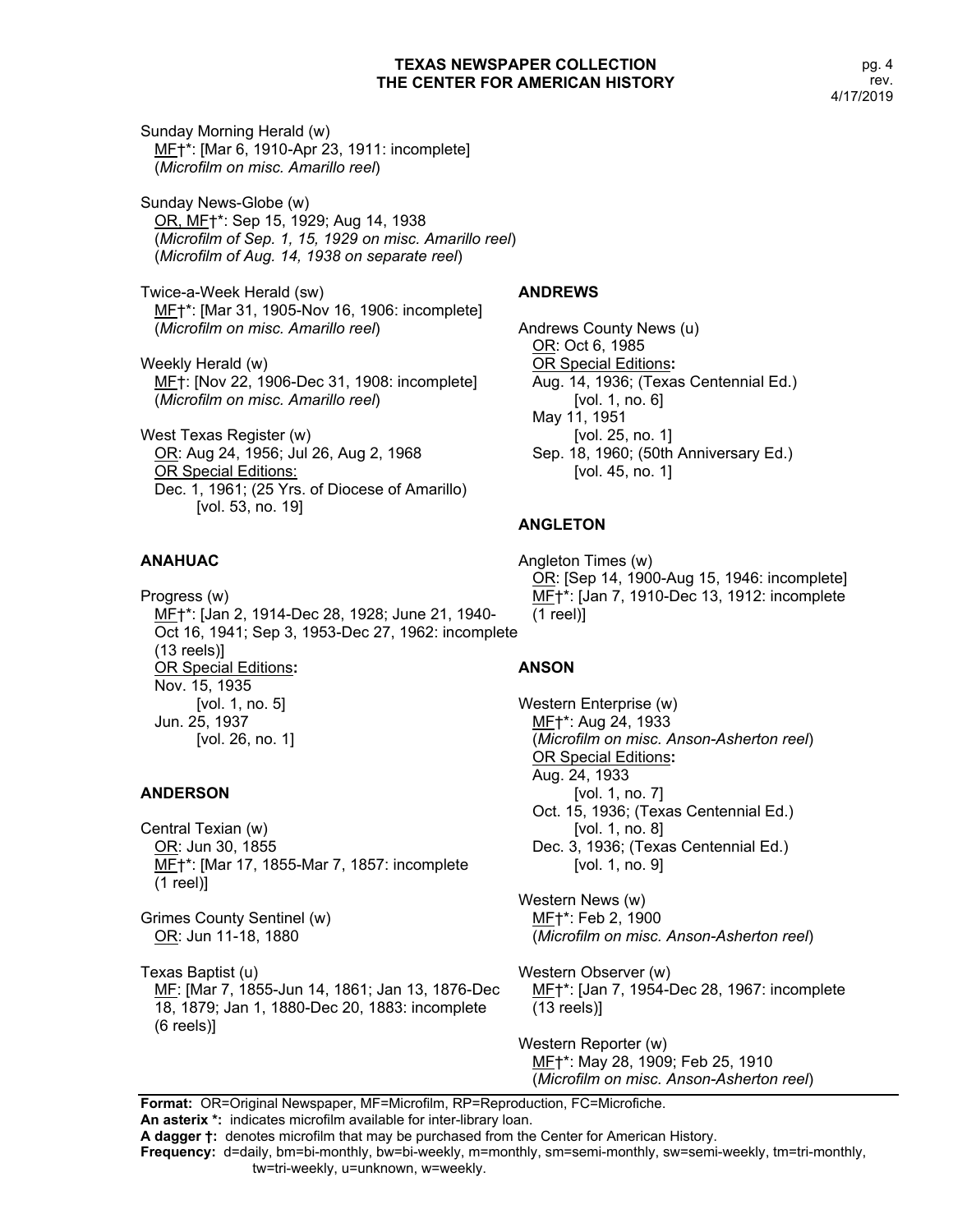# **AQUILLA**

Aquilla Times (w) MF†\*: [Jan 3, 1908-Apr 14, 1911: incomplete (1 reel)]

## **ARANSAS PASS**

Aransas Pass Herald (w) OR: Jun 18, 1896

Aransas Pass Progress (w) MF†\*: [May 9-July 25, 1913; July 31, 1914; July 19, Aug 23, 1918] (*Microfilm on misc. Anson-Asherton reel*)

# **ARCHER CITY**

Archer County News (w) ME<sup>+\*:</sup> [May 2-Jun 27, 1913: incomplete] (*Microfilm on misc. Anson-Asherton reel*) OR Special Editions: Nov. 1, 1929 [vol. 26, no. 2]

Archer Dispatch (w) MF†\*: Jul 30, 1914 (*Microfilm on misc. Anson-Archer City reel*)

## **ARLINGTON**

Arlington Citizen (w) MF†\*: Oct 27, 1949 (*Microfilm of Oct 27, 1949 on misc. Arlington reel*) ME: [Jan 1, 1953-Dec 25, 1967: incomplete (14 reels)]

Arlington Citizen Journal OR Special Editions: Feb. 28, 1974; (Progress Ed.) [vol. 85, no. 1] Feb. 23, 1976; (Who Runs Arlington?) [vol. 86, no. 2] Feb. 25, 1976; (Censational Century Ed.) [vol. 86, no. 1]

Arlington Daily News (d) MF: [Jan 1-Jun 30, 1967: incomplete (2 reels)] **see also** Arlington Daily News-Texan, Arlington News, News-Texan

MF: [Oct 30, 1958-Sep 30, 1962: incomplete (17 reels)] **see also** Arlington Daily News, Arlington News, News-Texan Arlington Journal (w) ME<sup>+</sup>\*: [Sep 26, 1924-Dec 27, 1929: incomplete] (*Microfilm of Sep 26, 1924-Dec 27, 1929 on misc. Arlington reel*) MF: [Jan 2, 1958-Dec 27, 1962: incomplete (10 reels)] OR: [Nov 3, 1939-Jul 30, 1948: incomplete] OR Special Editions: Jul. 30, 1948 [vol. 25, no. 2]

Arlington Daily News-Texan (d)

Arlington News (sw) MF: [Jan 2-Mar 9, 1958: incomplete (1 reel)] **see also** Arlington Daily News, Arlington Daily News-Texan, News-Texan

Citizen Journal OR Special Editions: Feb. 10, 1972; (Progress 75 Ed.) [vol. 72, no. 1]

Farmer's Fireside Bulletin (w) MF†\*: [Apr 29, 1914-Sep 6, 1916: incomplete] (*Microfilm on misc. Arlington reel*)

News-Texan (sw) OR: Sep 12, 1965 MF: [Jun 18-Oct 30, 1958: incomplete] (*Microfilm on reel with Arlington News*) **see also** Arlington Daily News, Arlington Daily News-Texan; Arlington News

Shorthorn (u) OR: Feb 23, 1983

Texas Compatriot (u) MF†\*: May 11, Nov 7, 1942; Sep 1943 (*Microfilm of on misc. Arlington reel*)

# **ASHERTON**

Asherton News (w) MF†: [Dec 16, 1910; June 7-Aug 2, 1912; Jul 24, 1914] (*Microfilm on Misc. Anson-Asherton reel*)

**Format:** OR=Original Newspaper, MF=Microfilm, RP=Reproduction, FC=Microfiche.

**An asterix \*:** indicates microfilm available for inter-library loan. **A dagger †:** denotes microfilm that may be purchased from the Center for American History.

**Frequency:** d=daily, bm=bi-monthly, bw=bi-weekly, m=monthly, sm=semi-monthly, sw=semi-weekly, tm=tri-monthly,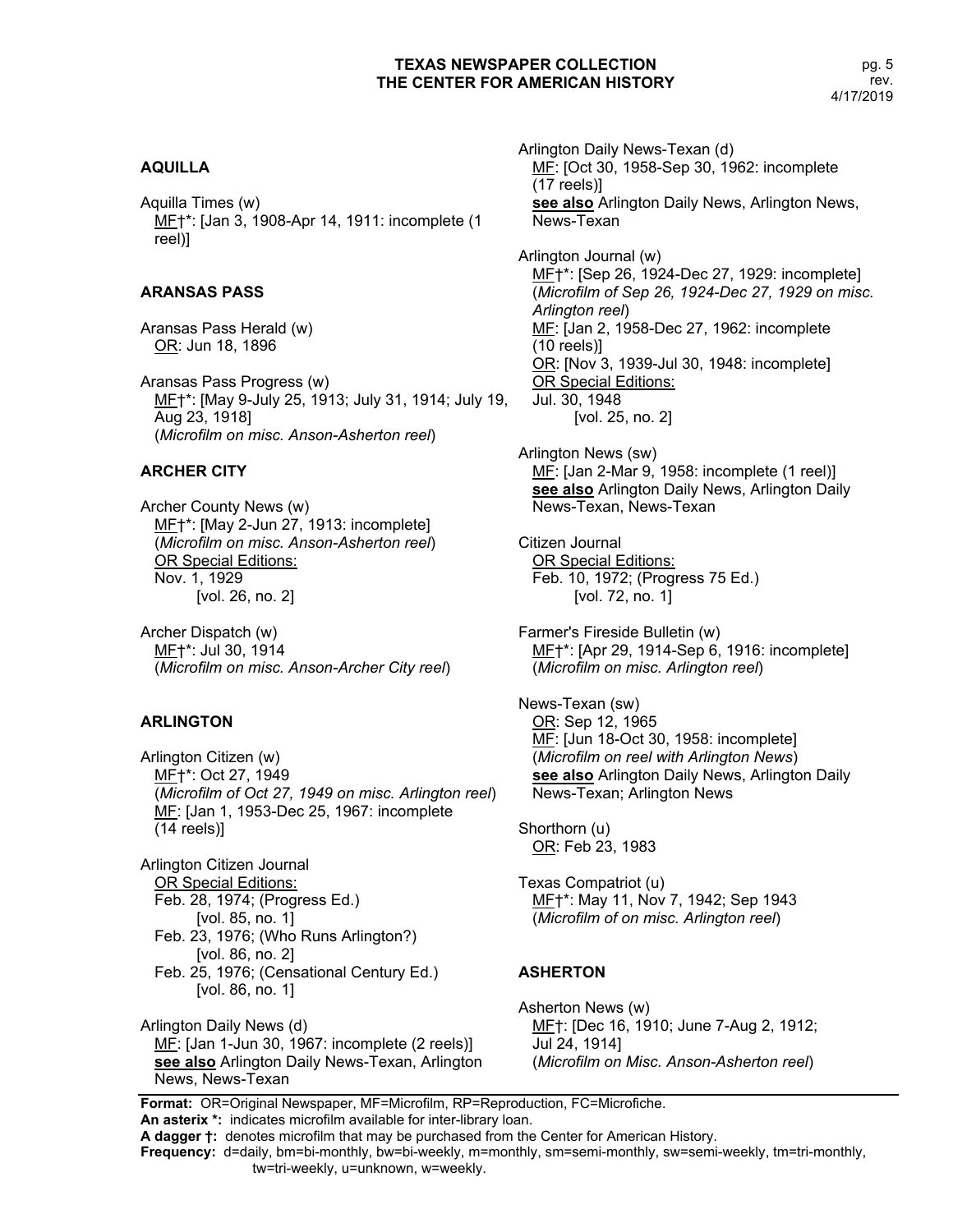Juahilla (m) OR: Nov 1924

#### **ASPERMONT**

Aspermont Star (w) OR: [Feb 13, 1908-Dec 25, 1913: incomplete] ME<sup>+\*</sup>: [Jan 2, 1930-Aug 25, 1932: incomplete (1 reel)]

#### **ATHENS**

Athens Daily Review (d) MF†\*: [Feb 6, 1925-Dec 18, 1929; Sep 1-Dec 31, 1957; Jul 1-Dec 31, 1960: incomplete (6 reels)] OR: Aug 1962 OR Special Editions**:** Sep. 28, 1960; (75th Anniversary Ed.) [vol. 51, no. 1]

Athens Review (w) MF†\*: [Jan 9, 1908-Mar 4, 1909: incomplete (1 reel)]

Athens Weekly Review (w) MF†\*: [Apr 18, 1940-Mar 13, 1947: incomplete (5 reels)] OR Special Editions**:** Apr. 18, 1940 [vol. 1, no. 10]

#### **ATLANTA**

Atlanta Citizen's Journal **see** Citizen's Journal

Atlanta News (w) ME†\*: [Mar 19, 1908-Sep 14, 1911: incomplete (3 reels)]

Citizen's Journal (w) MF†\*: [Jul 21, 1904-Oct 8, 1908: incomplete (1 reel)]; Mar 1929 OR: [Jul 9, 1908-Nov 2, 1950: incomplete] OR Special Editions**:** 1879-1939; (16th Anniversary Ed.) [vol. 10, no. 3]

#### **AUBREY**

Aubrey Argus (w) MF†\*: [Apr 7, 1916; July 19-Aug 2, 1918: incomplete] (*Microfilm on misc. Aubrey-Avoca reel*)

Aubrey Herald (w) MF†\*: [May 2, 1913-Jul 31, 1914: incomplete] (*Microfilm on misc. Aubrey-Avoca reel*)

## **AUSTIN**

Advertiser (w) OR: Oct 5, 1966-Jul 25, 1968 Alcalde (u) MF†: [Dec 18, 1895-May 28, 1898: incomplete (1 reel)] Austin American (d) MF: [May 31, 1914-Nov 30, 1973: incomplete (606 reels)] MF†\*: [Feb 1-May 31, 1937: incomplete] OR: [May 31, 1914-Jul 3, 1937: incomplete]; Aug 15, 1945 OR Special Editions**:** Jul. 19, 1936; (Texas Centennial Ed.) [vol. 1, no. 13] Mar. 26, 1939 [vol. 12, no. 2] May 25, 1941; (70th Anniversary Ed.) [vol. 47, no. 2] Mar. 8, 1949 [vol. 29, no. 2] Oct. 18, 1953; (Celebrating new American-Statesman Building) [vol. 32, no. 2] Aug. 12, 1956; (85 Great Yrs.) [vol. 36, no. 2] Jan. 31, 1957; (Why Austin Booms?) [vol. 71, no. 1] Aug. 27, 1961; (90th Anniversary Ed.) [vol. 51, no. 2] Sep. 11, 12, 1961; (Hurricane Special Eds.) [vol. 51, no. 3] Nov. 23, 1963; (Kennedy Assassination) [vol. 59, no. 10] Aug. 9, 1966; (Tragedy of the Tower) [vol. 63, no. 1] Oct. 18, 1968; (Bergstrom AFB Ed.)

**Format:** OR=Original Newspaper, MF=Microfilm, RP=Reproduction, FC=Microfiche. **An asterix \*:** indicates microfilm available for inter-library loan.

**A dagger †:** denotes microfilm that may be purchased from the Center for American History.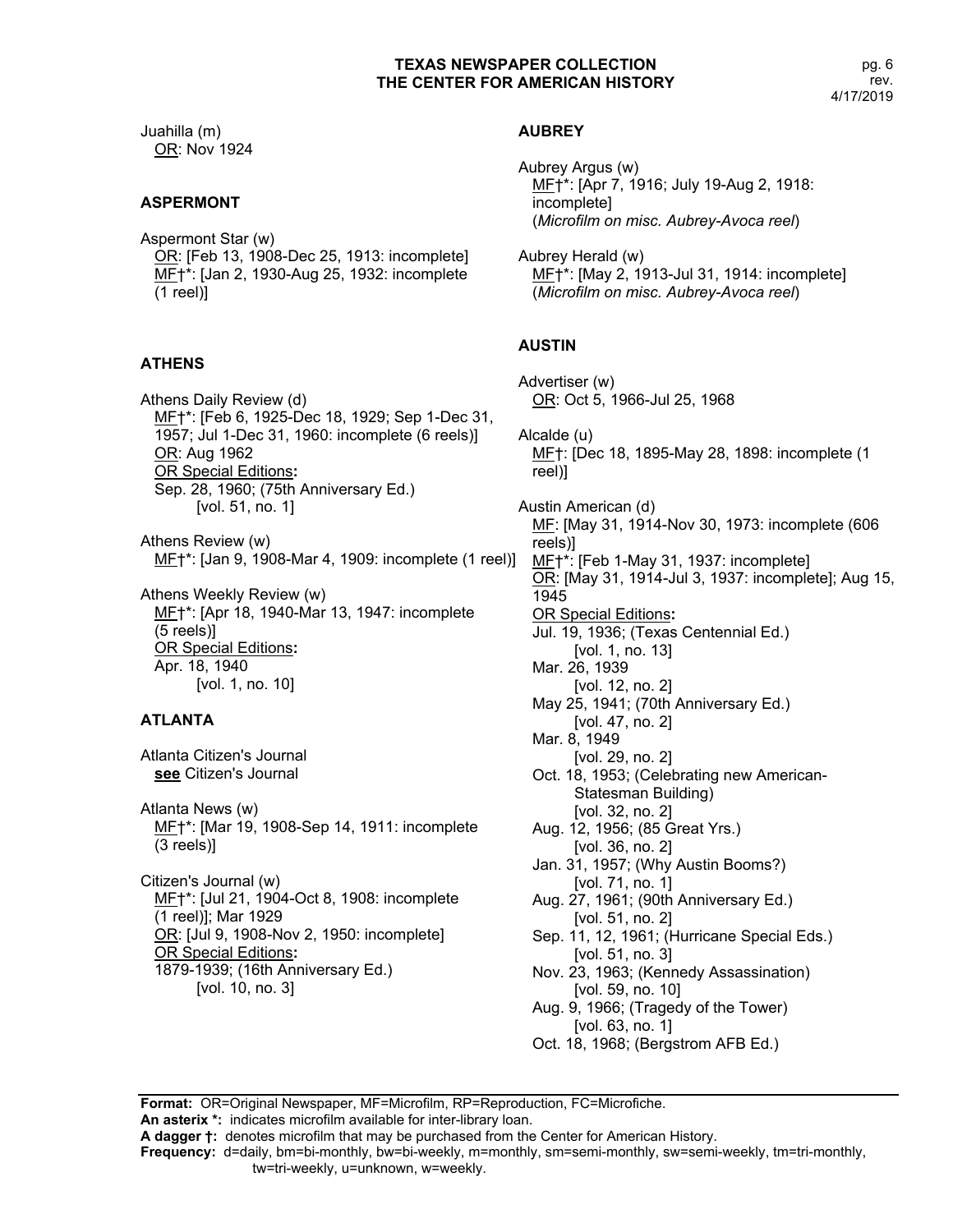Austin American-Statesman (d) MF: [Nov 5, 1973- present: incomplete (1,061 reels)] (*Latest three years of microfilm kept at the Perry-Castañeda Library*) OR: Sept. 16. 1962; July 26, 1970; Mar 26, 30, 1977; Mar 2, 1986 (Sesquicentennial Ed.); Feb 13, 1987 *Index available (1973-1979)* **see also** Austin American, Austin Daily Statesman, Austin Statesman Austin Argus (w)

MF†\*: Sep 30-Oct 21, Nov 4, 1882 (1 reel)

Austin Banner (u) MF†\*: undated (1896?) (*Microfilm on misc. Austin reel 1*)

Austin Chronicle (w) **see** TXC Collection

Austin Citizen (w) OR: [May 14, 1970-Oct 30, 1981: incomplete] **see also** TXC Collection

Austin City Gazette (w) OR: Oct 30, Nov 6, 1839; Aug 26, Sep 23, 1840; Aug 17, 1842

Austin Daily Dispatch (d) OR: [Apr 19, 1883-Jun 28, 1889: incomplete]; [Dec 14, 1932-Dec 31, 1937: incomplete] MF: [Apr 19, 1883-Mar 12, 1884: incomplete] (*Microfilm on Misc. Austin reel 2*) **see also** Daily Dispatch

Austin Daily Evening News ME+\*: Oct 20, 1875 **see** Austin Evening News

Austin Daily Globe (d) OR, MF<sup>+\*:</sup> [Nov 12, 1889-Jan 1, 1890: incomplete] Austin Forum-Advocate (w) (*Microfilm on misc. Austin reel 3*) *(Original format stored offsite)*

Austin Daily Review (d) MF†\*: Mar 20, 1880 (*Microfilm on misc. Austin reel 5*) Austin Daily Statesman (d: 1891) MF: [Jul 26, 1891-Dec 13, 1902: incomplete] MF†\*: [Oct 1-Dec 31, 1897: incomplete] OR: [Jun 29, 1892-May 20, 1898: incomplete] (*Microfilm filed with Austin Statesman*) Austin Daily Sun (d) OR: [Jan 1-Mar 31, 1885: incomplete] Austin Daily Tribune (d) OR: [Apr 4, 1898-Dec 31, 1913: incomplete] Austin Daily Tribune (d: 1939) OR: [Nov 1, 1939-Dec 17, 1941: incomplete] **see also** Austin Tribune Austin Downtowner (u) OR: Dec 14, 1967 Austin Evening Call (u) MF†\*: Sep 9, 1886 (*Microfilm on misc. Austin reel 1*) Austin Evening Dispatch (d) MF†\*: Oct 15, 1931 OR: Aug 7, 1931 (*Microfilm on misc. Austin reel 3*) Austin Evening News (d) OR: Jun 1-22, Oct, 20 1875 MF†\*: Jun 1-22; Oct 20, 1875 (*Microfilm on misc. Austin reel 2*) Austin Evening News (d: 1891) OR: [Jul 11, 1891-Sep 8, 1903: incomplete] **see also** Evening News Austin Facts (w) MF†\*: Jan 6-20, 1918 (*Microfilm on misc. Austin reel 3*) MF†\*: May 4, 1933 OR: Oct 18, 1934 (*Microfilm on misc. Austin reel 3*) Austin Informer (u) MF†\*: Aug 24, 1940 (*Microfilm on misc. Austin reel 4*)

Austin Daily Statesman (d: 1880) ME: [Jul 7, 1880-Aug 5, 1889: incomplete (49 reels)] Austin Labor Journal (w) OR: [Jan 17, 1882-Dec 13, 1888: incomplete] (*Microfilm filed with Austin Statesman*) MF†\*: [Apr 26, 1929-May 3, 1933: incomplete] OR: Sep 2, Oct 17, 1946 (*Microfilm on reel with Herald*)

**Format:** OR=Original Newspaper, MF=Microfilm, RP=Reproduction, FC=Microfiche. **An asterix \*:** indicates microfilm available for inter-library loan. **A dagger †:** denotes microfilm that may be purchased from the Center for American History.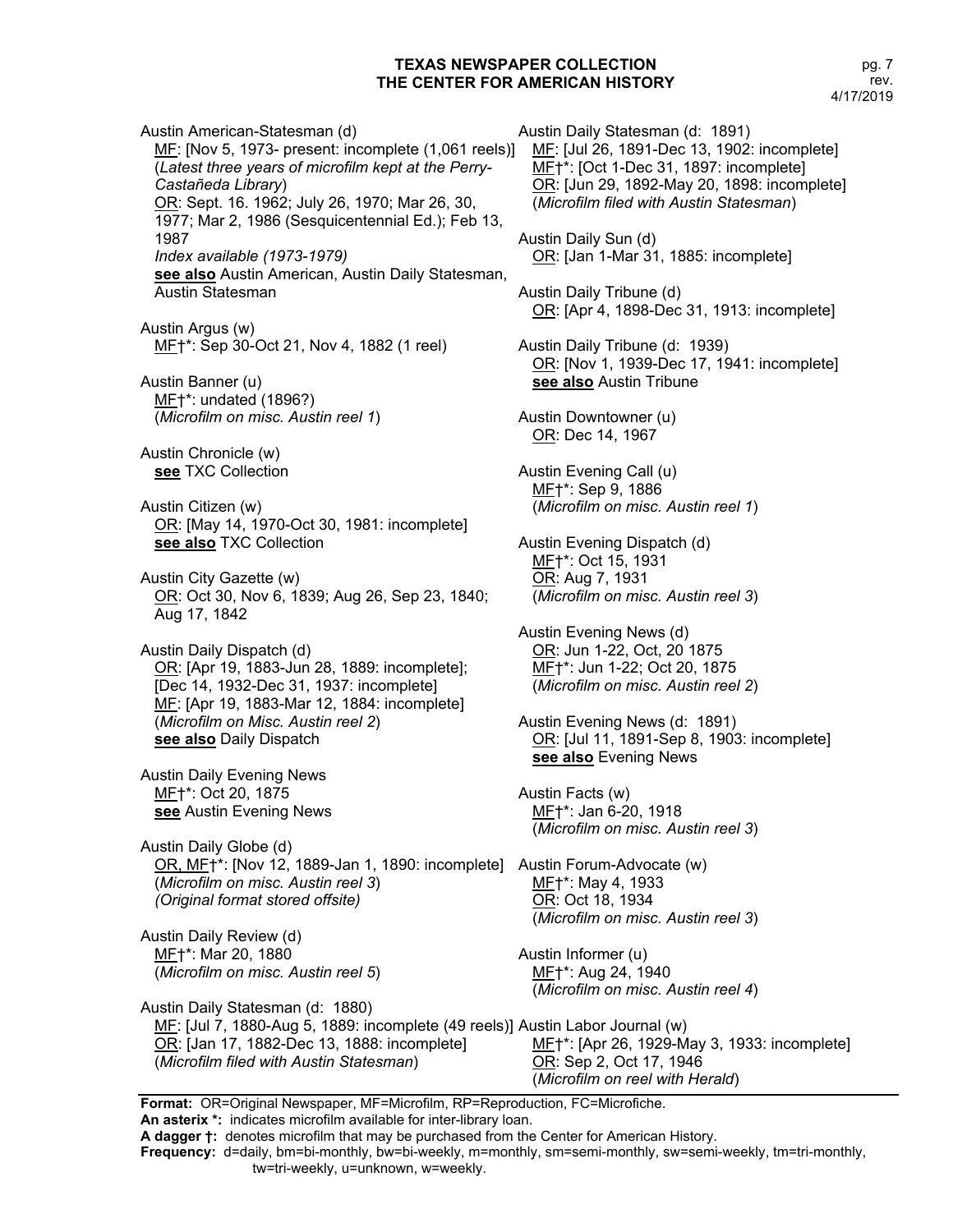Austin Light (w) OR: [Mar 22, 1985-Oct 4, 1988: incomplete]; Jul 11, 1990 Austin Maroon (u) OR: April 25, 1930, Nov 16, 1934, Sep 12, 1980 Austin Mirror (w) OR: [Mar 17-May 5, 1960: incomplete] Austin Monitor (d) MF†\*: May 14-31, 1907 (*Microfilm on misc. Austin reel 5*) Austin News (sw) OR: Apr 28, 1928; Feb 3, Mar 3, Apr 4-7, 14-18, 29, Dec 8, 1929; May 5, 1931 Austin News (d) OR: Dec 27, 1951; Jan 3-10, Feb 28, 1952; Apr 2, 1953; Mar 3, 1955 Austin Pioneers the Way (u) OR: [ca. 1948] Austin Press (u) OR: Sep 23, 1981; Mar 10, 1982 Austin Record (w) OR, MF: [Jun 4, 1869-Jan 21, 1870: incomplete (1 reel)] Austin Record (w: 1886) OR, MF: [Mar 17, 1886-Dec 6, 1887: incomplete] (*Microfilm on reel with Austin Record*) Austin Review (u) MF†\*: Jul 23-Aug 20, 1936 (*Microfilm on misc. Austin reel 5*) Austin School News (u) OR: Nov 29, 1917 Austin Searchlight (w) OR: Oct 24, 1896 OR, MF†\*: Feb 23, 1907 (*Microfilm on misc. Austin reel 5*) *(Original format of 1907 issue stored offsite)* Austin Shopper (u) MF†\*: Aug 13, Sep 10, 1936 (*Microfilm on misc. Austin reel 5*)

Austin Sifter (w) MF†\*: [Jan 25-May 30, 1907: incomplete] OR: Jul 5, 1907 (*Microfilm on misc. Austin reel 5*) Austin Statesman (d: 1889) MF: [Aug 6, 1889-Jul 25, 1891: incomplete (5 reels)] OR: May 31, 1890 **see also** Austin Daily Statesman; Austin Weekly Statesman; Austin Statesman and the Austin Tribune; Daily Democratic Statesman; Democratic Statesman; Statesman; Weekly Democratic **Statesman** Austin Statesman (d: 1902) MF: [Dec 14, 1902-Jun 30, 1915: incomplete (35 reels)] OR: Jan 12, Feb 1, 13, 1905; Nov 12, 1915 Austin Statesman (d: 1921) MF: [Jan 4, 1921-Dec 31, 1944: incomplete]; Jan 1-31, 1953 (100 reels) OR: 1923; Sep 3, 1939; Dec 7, 1941; Sep 21, 1961, Dec 10, 1963 OR Special Editions**:** Aug. 14, 1927; (56th Anniversary Ed.) [vol. 36, no. 1] Jun. 28, 1936; (Texas Centennial Ed.) [vol. 1, no. 12] Jul. 29, 1937 [vol. 1, no. 11] Apr. 13, 1958; (U T 75th Year Section) [vol. 41, no. 2] Feb. 12, 1961; (KHFI-TV Special Ed.) [vol. 61, no. 2] Sep. 28, 1963; (Last Sat. Statesman Souvenier Ed.) [vol. 59, no. 1] Austin Statesman (tw) MF: [Jan 1881-Jul 1889: incomplete] Austin Statesman and the Austin Tribune (d) MF: [Jul 1, 1915-Oct 26, 1916: incomplete] OR: Nov 12, 1915 Austin Suburban Notebook (u) OR: Dec 1, 1986 Austin Sun (w) OR: [Oct 17, 1974-Jun 29, 1978: incomplete]

**Format:** OR=Original Newspaper, MF=Microfilm, RP=Reproduction, FC=Microfiche. **An asterix \*:** indicates microfilm available for inter-library loan.

**Frequency:** d=daily, bm=bi-monthly, bw=bi-weekly, m=monthly, sm=semi-monthly, sw=semi-weekly, tm=tri-monthly,

**A dagger †:** denotes microfilm that may be purchased from the Center for American History.

tw=tri-weekly, u=unknown, w=weekly.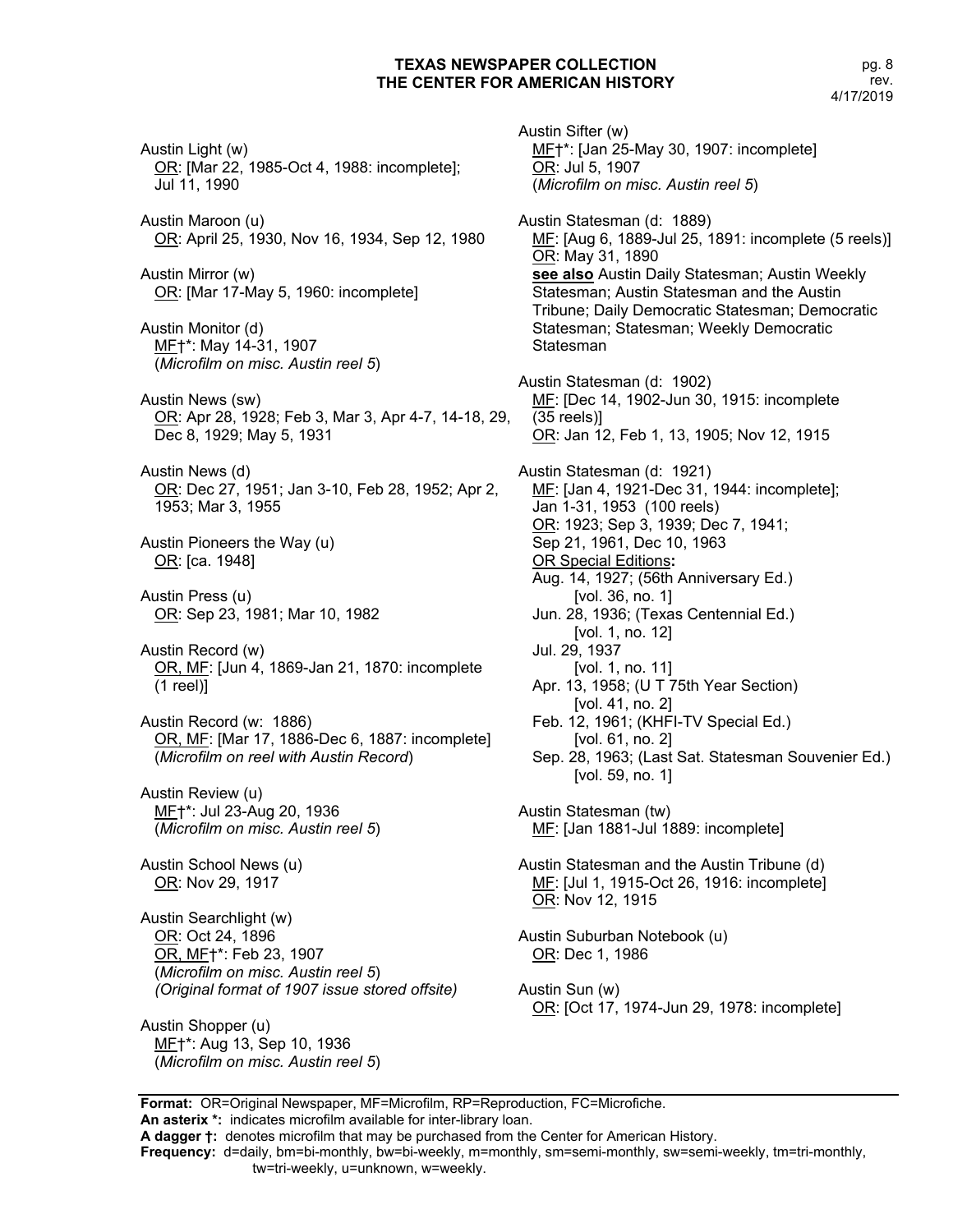Austin Times (w) MF: Aug 28, 1958 OR: Dec 19, 1968; Jan 16, 1969 (*Microfilm on Misc. Austin reel*)

Austin Times and Texas Democrat (w) MF†\*: [May 21, 1937-Jul 22, 1938: incomplete] OR: Jun 17, 1938 (*Microfilm on misc. Austin reel 6*)

Austin Times Herald (w) OR: Jul 28, 1960; May 3, 1962

Austin Transcript (u) MF†\*: May 12, 1894 (*Microfilm on misc. Austin reel 6*)

Austin Tribune (d) OR: [Dec 18, 1941-Dec 29, 1942: incomplete] **see also** Austin Daily Tribune

Austin Weekly Statesman (w) OR, MF†\*: [Apr 19, 1883-Jan 27, 1898: incomplete (5 reels)] (*some oversized*)

Austin Wochenblatt (w) OR: Nov 29, 1879 MF†\*: Jun 4, 1881; May 19, 1886 (*Microfilm on misc. Austin reel 6*)

Ben Hur's Illustrated Boomerang (u) MF†\*: Mar 24, 1905 (*Microfilm on misc. Austin reel 1*)

Bergstrom Commando (w) OR, MF†\*: [Oct 30, 1944-Aug 31, 1945: incomplete] (*Microfilm with Del Valle News*)

Blunderbuss (m) MF†\*: [Apr 1, 1915-Apr 1924; Apr 1933: incomplete] Commoner (u) (*Microfilm on misc. Austin reel 1*) OR: Apr 1, 1918, Apr 1, 1921 **see also** TXC Collection

Buck Taylor's Middle Buster (u) MF†\*: Jun 14, 1941 (*Microfilm on misc. Austin reel 5*)

Bugle Call (sm, m) MF†\*: [Jun 1, 1901-Feb 1903: incomplete] (*Microfilm on misc. Austin reel 1*)

Campaign Intelligencer (w) OR, MF: [Jun 11-Jul 23, 1859: incomplete] (*Microfilm on reel with Southern Intelligencer*) Capital City Argus (w) OR: Sep 26, 1963; Feb 15, 1968 MF†\*: [Jan 12, 1962-Jun 12, 1969: incomplete (6 reels)] Capital City Argus (w: 1971) OR: Sep 24, 1976; [Jan 28-Jul 22, 1983: incomplete] Capital City Argus and Interracial Review (w) OR: Jun 25, 1970 MF†\*: [Jun 19, 1969-Jun 24, 1971: incomplete (1 reel)] Capitol Forum (m) OR: [Mar 1966-Aug 1968: incomplete] Capitolian (w) OR: Oct 29, Dec 3, 1891; Jan 28, 1892 Cen-Tex Sky Views (w) MF†: Dec 31, 1949 (*Microfilm on misc. Austin reel 3*) Church News (w) ME<sup>+\*</sup>: [Jan 17, 1913-Apr 3, 1914: incomplete] (*Microfilm on misc. Austin reel 3*) Citizen News (w) OR: Nov 14, 1968-Feb 13, 1969 Citizen-Guide (w) OR: Dec 31, 1965 Commercial Journal (w) OR: Mar 6-20, 1879; Sep 6, 1880 MF†\*: May 7, 1916 (*Microfilm on misc. Austin reel 3*) Community United Front (u) OR: Oct 12, 1971 Crazy Texan (u) OR: May 2, 1975

**Format:** OR=Original Newspaper, MF=Microfilm, RP=Reproduction, FC=Microfiche. **An asterix \*:** indicates microfilm available for inter-library loan.

**A dagger †:** denotes microfilm that may be purchased from the Center for American History.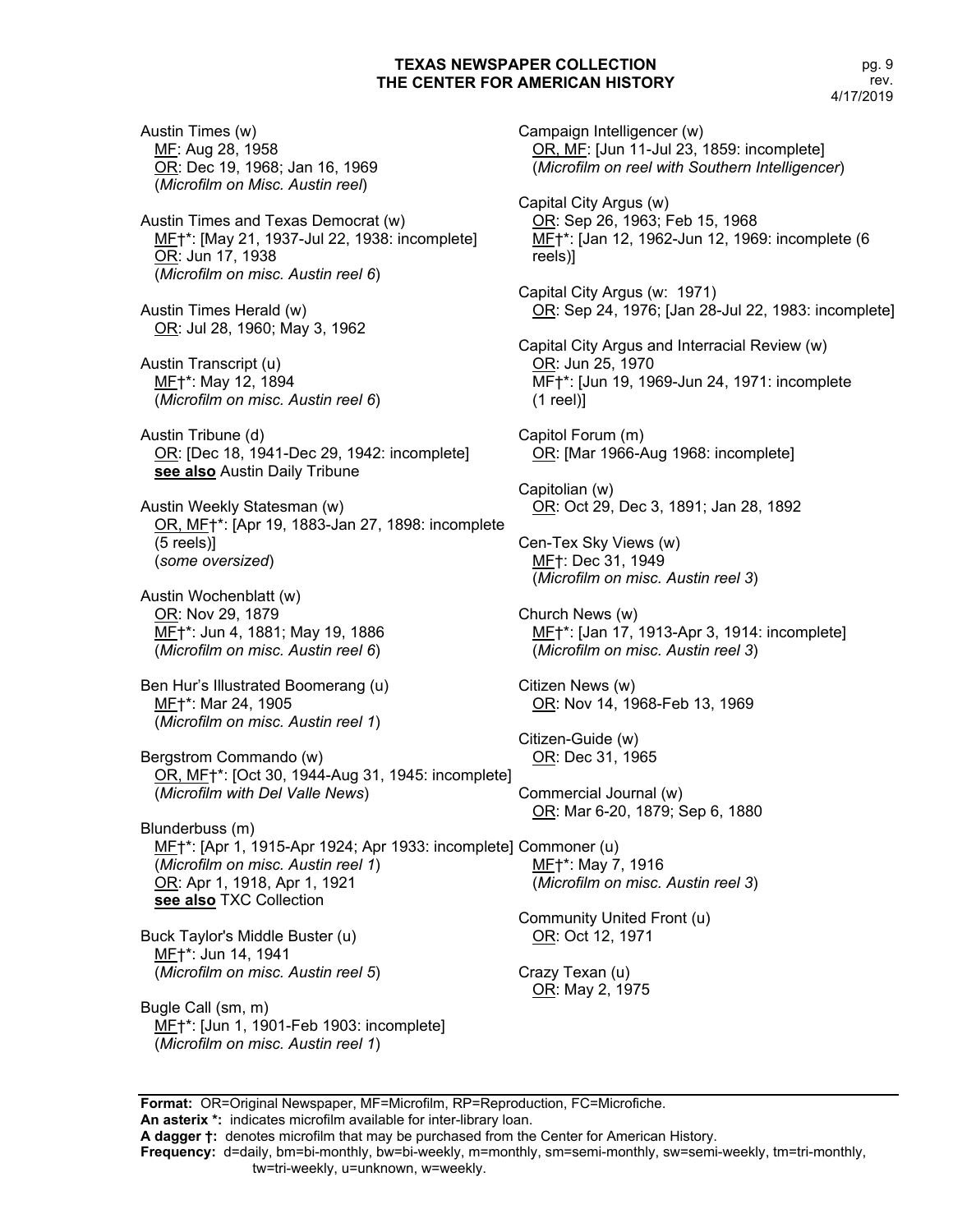pg. 10 rev. 4/17/2019

Daily Austin Republican (d) OR, MF†\*: [Jun 1, 1868-Jan 31, 1871: incomplete (3 reels)] (*Microfilm of Aug 1, 1870-Jan 31, 1871 on reel with Daily, Weekly, & Tri-Weekly Austin Republican*) (*Microfilm of Jun 8-Aug 29, 1868 on reel with Weekly State Gazette*) **see also** Texas Republican; Texas Weekly Republican; Tri-Weekly Austin Republican; Weekly Austin Republican Daily Bulletin (d) OR, MF†\*: [Nov 27, 1841-Jan 18, 1842: incomplete (1 reel)] Daily Capital (d) OR, MF†\*: [Mar 6-Dec 19, 1884: incomplete (reel 1)] *(Original format stored offsite)* Daily Democratic Statesman (d) OR, MF: [Jan 9, 1873-Jul 14, 1880: incomplete (16 reels)] MF<sup>\*</sup>: [Jul 2, 1875-Dec 21, 1877: incomplete] **see also** Democratic Statesman (tw); Weekly Democratic Statesman Daily Dispatch (d) OR, MF†\*: Jun 4, Aug 30, 1880; Jun 18, Dec 20, 1881 (*Microfilm on misc. Austin reel 2*) Daily Fair News (d) MF†\*: Oct 19, 20, 1880; Oct 18, 1883 (*Microfilm on misc. Austin reel 3*) Daily News-Tribune (d) MF†\*: Apr 18-Dec 19, 1905 (*Microfilm on misc. Austin reel 5*) Daily State Gazette (d) OR, MF†\*: [Nov 20, 1867-Feb 9, 1879: incomplete (2 reels)] **see also** Semi-Weekly State Gazette; State Gazette; State Gazette Appendix; Tri-Weekly Gazette; Tri-Weekly State Gazette; Weekly State **Gazette** Daily State Gazette and General Advertiser (d) OR, MF†\*: Oct 12, Nov 8, 1859 Daily State Journal (d) OR: [Jan 27, 1870-Mar 20, 1874: incomplete] MF†: [Feb 1, 1870-Apr 2, 1874: incomplete (10 reels)] Daily Texan (d) MF: [Sep 24, 1913-present: incomplete (178 reels)] MF\*: Sep 24, 1913-Jun 1, 1918; Jun 12, 1953-May 16, 1954; Oct 14, 1974-May 1, 1975; Apr 2-Jun 29, 1979; Jan 7-Mar 31, 1980; Apr 3-Jun 30, 1989; Oct 1-Dec 10, 1990; Apr 1-Jun 30, 1992 MF†: Sep 17, 1933-Aug 30, 1936 OR: [Sep 24, 1913-present: incomplete] OR Special Editions**:** Mar. 1, 1936; (Texas Centennial Ed.) [vol. 1, no. 14] May 6, 1954; (Special Dealy Ed.) [vol. 75, no. 3] Mar. 28, 1958; (75th Anniversary of UT-Round-up Ed.) [vol. 41, no. 1] Nov. 23, 1963; (Kennedy Assassination) [vol. 59, no. 11] May 30, 1964; (Commencement Extra) [vol. 60, no. 1] **see also** Texan Daily Texian (d) OR: Dec 18, 1841; Feb 1, 2, 1842 Deadly Texan (u) OR: May 11, 1970; Apr 1, 1976; Apr 12, 1979 Del Valle News (w) OR, MF†\*: [Jan 11, 1943-Oct 23, 1944: incomplete (1 reel)] Democrata (bw) MF†\*: Jul 1944 OR: Jan 14-May 5, 1944 (*Microfilm on misc. Austin reel 3*) Democratic Platform For the Campaign (sw) OR, MF†\*: Jun 2, Jul 14, 26, 1859 (*OR is oversize*) (*Microfilm on misc. Austin reel 2*) Democratic Statesman (tw) OR: [Jul 26-Dec 30, 1871: incomplete] ME: [Jul 26, 1871-Dec 31, 1872: incomplete (1 reel)]

**see also** Daily Democratic Statesman; Weekly Democratic Statesman

**Format:** OR=Original Newspaper, MF=Microfilm, RP=Reproduction, FC=Microfiche.

**An asterix \*:** indicates microfilm available for inter-library loan.

(*Microfilm on misc. Austin reel 2*)

**A dagger †:** denotes microfilm that may be purchased from the Center for American History.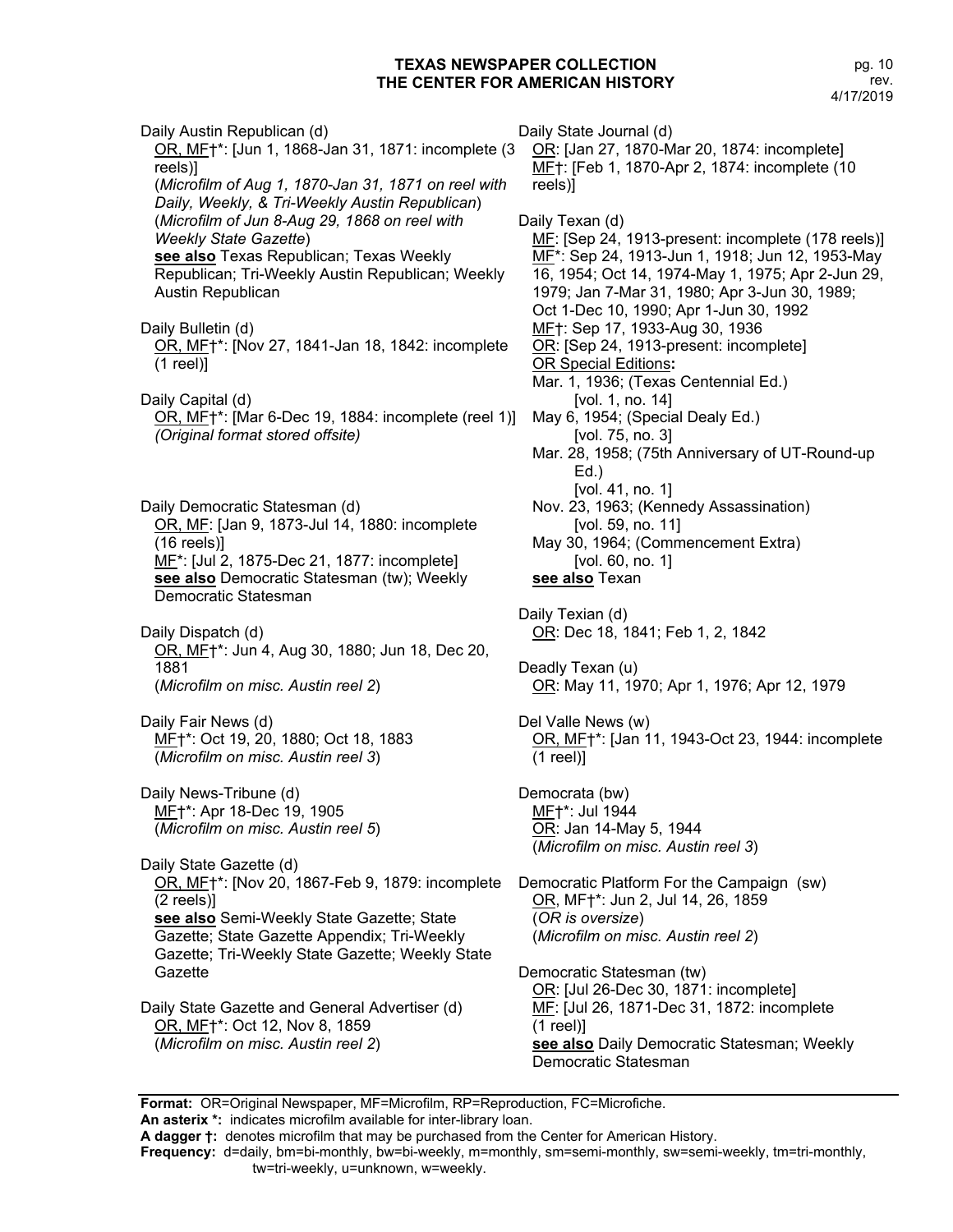Dilly Texanne (u) OR: [May 13, 1959-May 15, 1963: incomplete]

Dirt Farmer-Stockman (m, w) ME<sup>+\*</sup>: [Jan-Sep 15, 1944: incomplete] (*Microfilm on misc. Austin reel 3*)

Drag (w) OR: Jan 17, 1938

Druggist (m) MF†\*: May 1885 (*Microfilm on misc. Austin reel*)

Education News Bulletin (m) MF†\*: Feb 1918 (*Microfilm on misc. Austin reel 3*)

Evening Capitolian (d) MF†\*: Sep 15, 1890-Sep 10, 1891: incomplete] OR: Mar 6-July 16, 1891 (*Microfilm on reel with Daily Capital*) *(Original format stored offsite)*

Evening News (d) OR: May 7-Jun 27, 1883

Every Saturday (w) MF+\*: Jun 14, 1884 (*Microfilm on misc. Austin reel 3*)

Ferguson Forum **see** TEMPLE

Free Man's Press (w) OR, MF†\*: Aug 1, 1868 (*Microfilm on misc. Austin reel 2*) RP: Jul 25, Aug 1, 22, 1868

Freshie (u) ME+\*: Sep 24, 1924 <u>OR</u>: Sep 1937 (*Microfilm on misc. Austin reel 3*) **see also** TXC Collection

Gold Dollar **see** TXC Collection

Gossip (m) MF†\*: [Apr 21, 1916-Apr 26, 1945: incomplete] (*Microfilm on misc. Austin reel 3*) **see also** TXC Collection

Hancock Press (u) OR: Mar 11, 1981 Herald (w) OR, MF†\*: [Jan 7, 1893-Jun 21, 1919: incomplete (3 reels)] OR: Nov 10, 1917 Hill Country News (w) OR: Jun 7, 1974 Homeward Star (m) OR, MF†\*: Jun 1876 (*Microfilm on misc. Austin reel 3*) Hornet (w) OR: Nov 22-Dec 21, 1918 Intelligencer Echo (w) OR, MF†\*: [Oct 21, 1874-Apr 12, 1875: incomplete] (*Microfilm on misc. Austin reel 2*) Intelligencer Extra (u) OR: Apr 4, 1860 Interscholastic Leaguer **see** TXC Collection James Martin's Comic Advertiser (q) OR, MF†\*: Spring, Summer, and Fall, 1874; Christmas, 1876 (*Microfilm on misc. Austin reel 2*) Jeffersonian (w) MF†\*: Apr 20 & May 13, 1924 (*Microfilm on misc. Austin reel 5*) Jeffersonian Democrat (u) OR: Sep 15, Oct 1, 6, 22, 1936 Juvenile Ranger (u) OR: Sep 14, 1889 Klan Circus Edition (u) MF†\*: 1924 (*Microfilm on misc. Austin reel 5)* Lone Star (sm) MF†\*: Jan 1, 1912; Feb 15, 1953 (*Microfilm on misc. Austin reel 5*)

Lone Star Dispatch (u) OR: Nov 20-Dec 18, 1970

**Format:** OR=Original Newspaper, MF=Microfilm, RP=Reproduction, FC=Microfiche. **An asterix \*:** indicates microfilm available for inter-library loan. **A dagger †:** denotes microfilm that may be purchased from the Center for American History. **Frequency:** d=daily, bm=bi-monthly, bw=bi-weekly, m=monthly, sm=semi-monthly, sw=semi-weekly, tm=tri-monthly, tw=tri-weekly, u=unknown, w=weekly.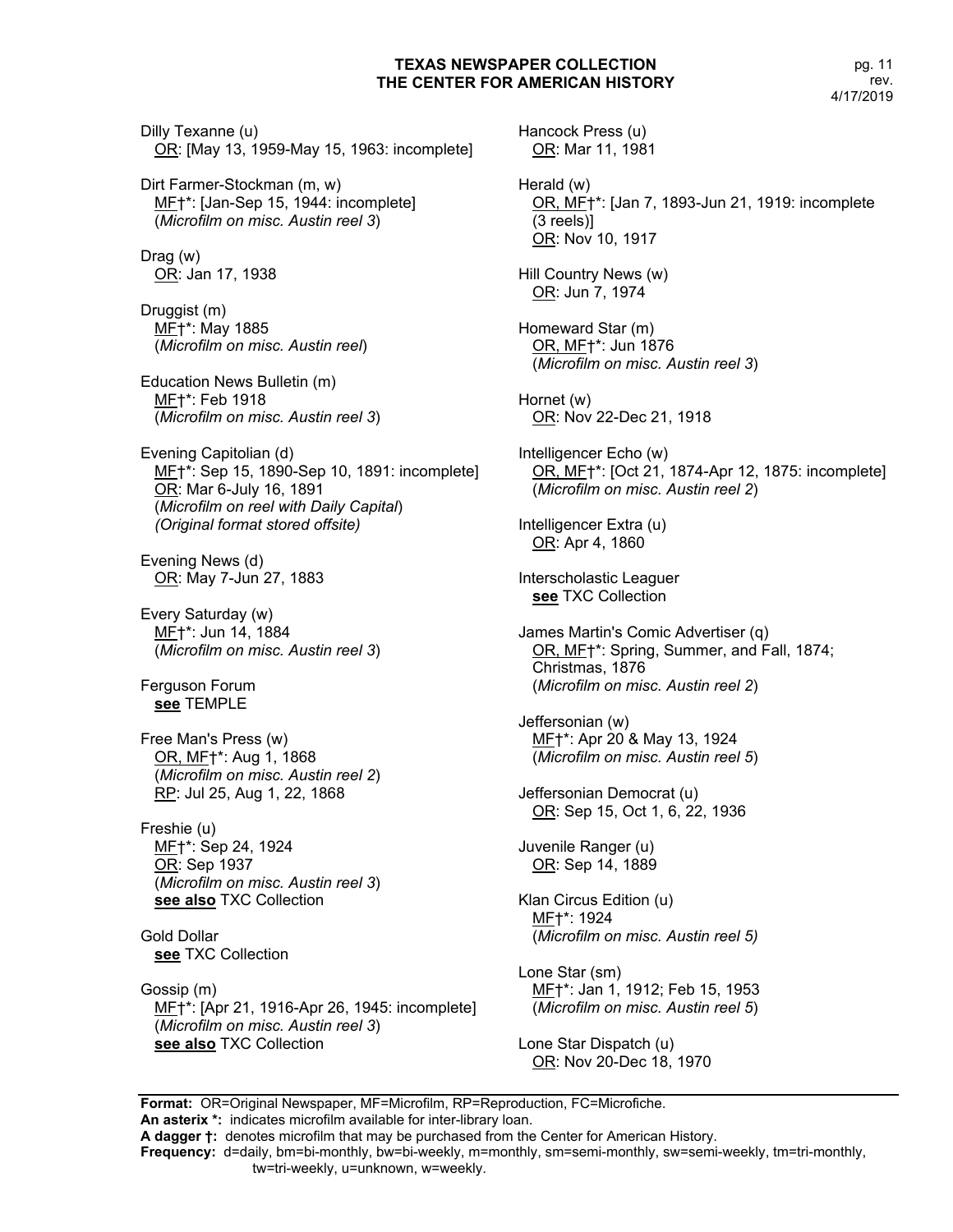pg. 12 rev. 4/17/2019

Lone Star Ranger (w) OR, MF†\*: [Jan 22, 1872-Feb 17, 1873: incomplete (1 reel)]

Maverick (m) **see** Daily Texan

Mexican Citizen (w) **see** SAN FELIPE DE AUSTIN

Middle Buster **see** Buck Taylor's Middle Buster

Monthly Guest (m) MF†\*: Aug 6, 1883 (*Microfilm on misc. Austin reel 3*)

Mundo (m) OR: Mar 30, 1995

Nokoa-The Observer (w) OR: [Jul 8, 1988-Nov 11, 1999: incomplete]

Onion Creek Free Press (u) OR: Oct 2, 1981

Other Texan (u) OR: Fall #2, 1992

Pate Spirit (u) OR: Nov 12, 1918

People's Advocate (w) MF†\*: Dec 22, 1893 (*Microfilm on misc. Austin reel 5)*

Peripatos (u) ME+\*: Jun 10, 1907 (*Microfilm on misc. Austin reel 5*) OR: Jun 10-11, 1907; Jun 7-9, 1908 (*bound with Texan*)

Picking Up The Tempo (u) OR: [Dec 6, 1974-Feb/Mar 1976: incomplete]

Plow-Boy (m) OR, MF†\*: [Oct 1868- May 1869: incomplete] (*Microfilm on misc. Austin reel 2*)

Point Blank (u) OR, MF†\*: Mar 8, 1937 (*Microfilm on misc. Austin reel 2*) Polemicist (w) OR: [Oct 1989-Jul 1991: incomplete] Prensa (sm) OR: Sep 11, 25, 1986; Mar 20, Sep 15, 1987 Radio (w) MF†\*: [Oct 11-Dec 20, 1918: incomplete] (*Microfilm on misc. Austin reel 5*) Rambler (w) OR, MF†\*: Nov 9, 1858; Jan 25, Mar 8-15, Jun 3, Jul 1, 1859 (*Microfilm on misc. Austin reel 2*) Ranger (w) OR: [Nov 3, 1897-Jun 9, 1900: incomplete] Record (w) OR: Jun 11, 1930 Reformer (w) OR, MF†\*: [Jun 17-Oct 14, 1871: incomplete] (*Microfilm on misc. Austin reel 2*) Regulator (u) OR, MF†\*: Jul 17, 1936 (*Microfilm on misc. Austin reel 5*) Reporter (w) OR: Sep 23, 1953 Republic of Texas News (u) OR: Apr 2, 1935 Republican **see** Daily Austin Republican; Texas Republican; Texas Weekly Republican; Tri-Weekly Austin Republican; Weekly Austin Republican Review (w) MF†\*: Feb 10-Sep 1, 1894 (*Microfilm on misc. Austin reel 5*) River City Sun (w) OR: Sep 15, 29, 1978 Rolling Stone **see** TXC Collection Samsun (w) OR, MF†\*: [Aug 24-Dec 7, 1918: incomplete

**Format:** OR=Original Newspaper, MF=Microfilm, RP=Reproduction, FC=Microfiche. **An asterix \*:** indicates microfilm available for inter-library loan.

**A dagger †:** denotes microfilm that may be purchased from the Center for American History.

**Frequency:** d=daily, bm=bi-monthly, bw=bi-weekly, m=monthly, sm=semi-monthly, sw=semi-weekly, tm=tri-monthly, tw=tri-weekly, u=unknown, w=weekly.

(1 reel)]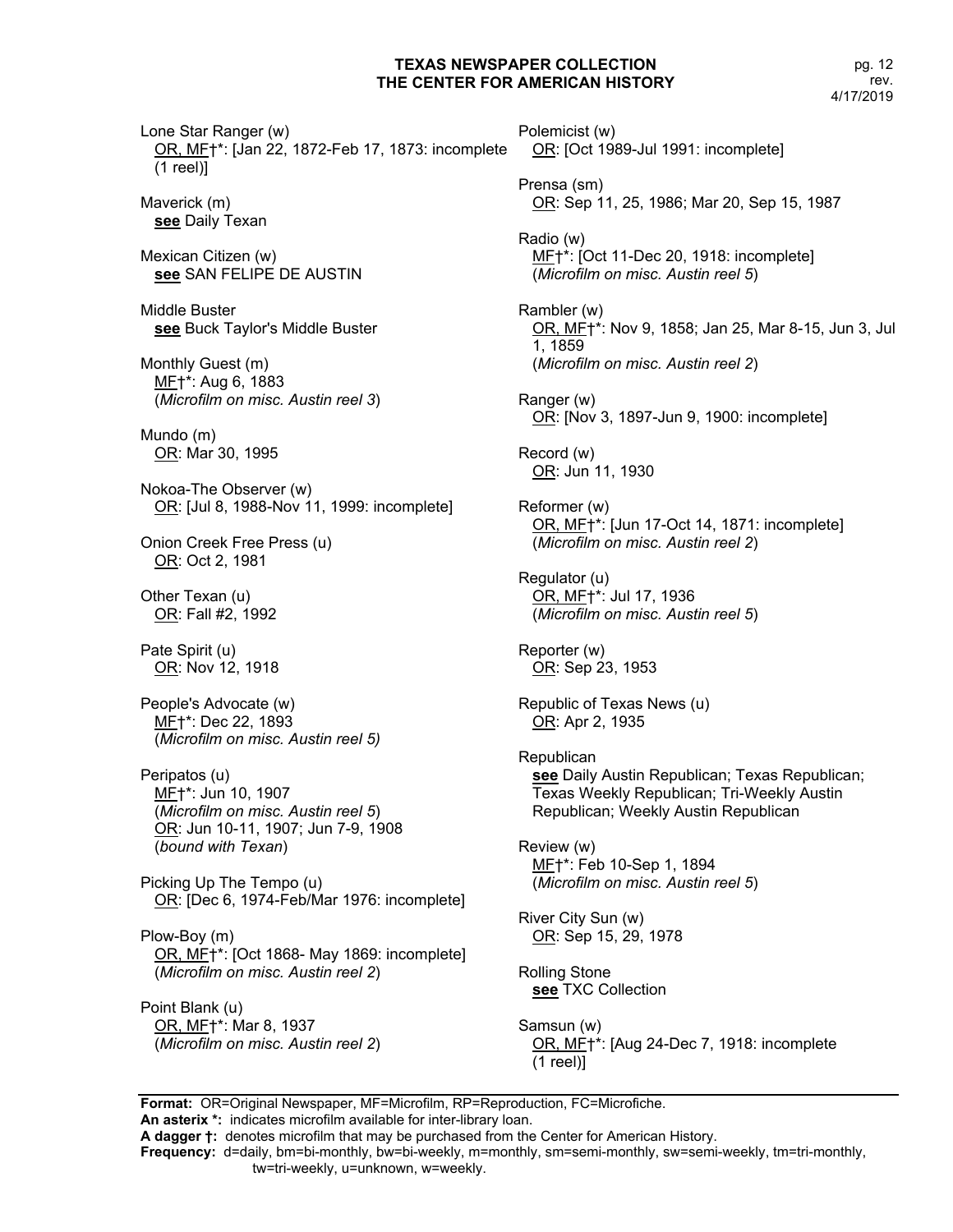Scorpion (u) OR, MF†\*: May 7, 1860 (*Microfilm on misc. Austin reel 2*) Semi-Weekly State Gazette (sw) OR, MF†\*: Nov 16, 21, 1865 (*Microfilm with Tri-Weekly Texas State Gazette*) Silver Democrat (u) MF†\*: Oct 8, 1896 (*on misc. Austin reel 5*) South and West (w) OR, MF†\*: Dec 19, 1865 (*Microfilm on misc. Austin reel 2*) South Austin Advocate (u) OR Special Editions**:** Apr. 28, 1939; (Centennial Ed.) [vol. 83, no. 2] South Austin News (w) OR: Oct 5, 26, 1950 South Austin News (w: 1957) OR: Oct 8, 1964 Southern Intelligencer (w) OR, MF†\*: [Nov 14, 1856-Jun 6, 1867: incomplete (1 reel)] Southside Progress (u) MF†\*: Nov 8, 1929 (*Microfilm on misc. Austin reel 5*) South-western American (w) MF†\*: [Dec 21, 1849-Oct 8, 1853: incomplete (1 reel)] OR: [Dec 21, 1849-Nov 5, 1853: incomplete] Southwestern Churchman (u) ME<sup>+</sup>\*: May 7, 1881 (*Microfilm on misc. Austin reel 5*) Spark (m) OR: Jan, Mar-Apr, Jul-Aug 1987 Sports Girl (u) OR: May 27, 1922; May 23, 1923; May 22, 1924 State Democrat (w) OR: May 2, 1912 MF†\*: Jul 18, 1912 (*Microfilm on misc. Austin reel 5*)

State Gazette (w) OR, MF†\*: [Sep 16, 1855-Mar 2, 1864: incomplete] (*Microfilm filed with Texas State Gazette*) **see also** Daily State Gazette; Semi-Weekly State Gazette; State Gazette Appendix; Tri-Weekly Gazette; Tri-Weekly State Gazette; Weekly State Gazette State Gazette Appendix (u) OR: Nov 20, 1855; Jul 8-10, 26, 21, 1856; Nov 27, 1857 MF: [Nov 14, 1857-Feb 13, 1860: incomplete] **see also** TXC for complete set State Observer (w) ME†\*: [Jan 15, 1940-Apr 14, 1941: incomplete] OR: [Apr 19, 1937-Dec 6, 1954: incomplete] (*Microfilm on misc. Austin reel 4*) State Week and Austin Forum-Advocate (w) OR: [Nov 29, 1934-Apr 5, 1937: incomplete] Statesman (d) MF: [Oct 27, 1916-Jan 3, 1921: incomplete] *(filed with Austin Statesman)* **see also** Austin American-Statesman; Austin Daily Statesman; Austin Statesman; Austin Statesman and the Austin Tribune; Austin Weekly Statesman; Daily Democratic Statesman; Democratic Statesman; Weekly Democratic Statesman Steering Wheel (u) MF†\*: May 1, 1939 (*Microfilm on misc. Austin reel 4*) Sunday American-Statesman **see** Austin Statesman Sunday Clipper (w) OR: Jan 4, 1903 Sunday Herald (w) OR, MF†\*: May 21, 1876 (*Microfilm on misc. Austin reel 2*) (*oversize*) Sunday Morning Advertiser (w) MF†\*:[Jan 5, 1906-Jan 23, 1909: incomplete] OR: Feb 18, 1905; Jul 31, Aug 21, 1909 (*Microfilm on misc. Austin reel 1*) Sunday School Herald (w) OR: [May 14-Dec 17, 1892: incomplete]

**Format:** OR=Original Newspaper, MF=Microfilm, RP=Reproduction, FC=Microfiche. **An asterix \*:** indicates microfilm available for inter-library loan.

**A dagger †:** denotes microfilm that may be purchased from the Center for American History.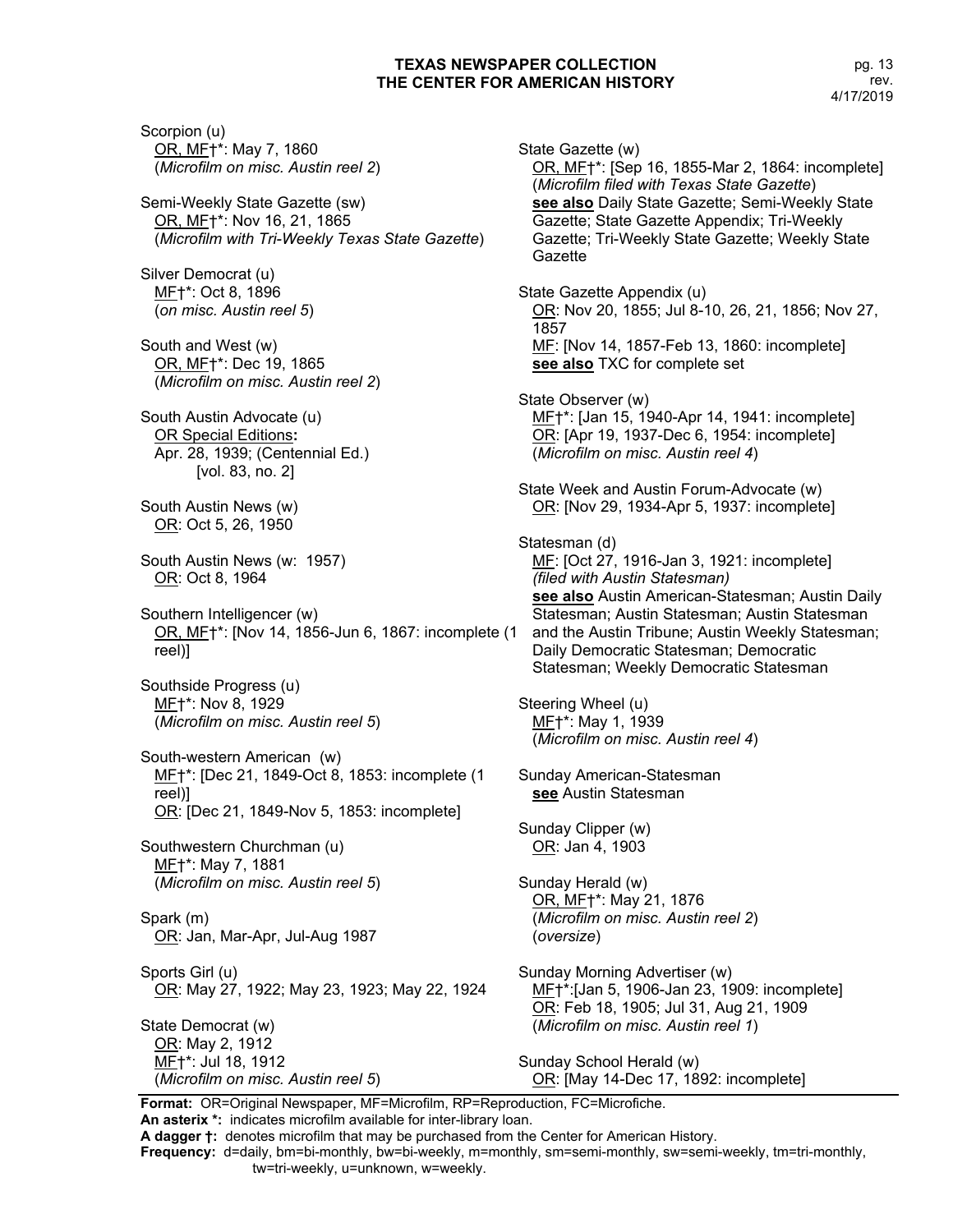Temperance Banner (w) OR, MF†\*: Sep 2, 1872 (*Microfilm on misc. Austin reel 2*)

Texan (d, w) OR: [Oct 8, 1900-May 24, 1913: incomplete] MF†\*: Jun 11, 1907 **see also** Daily Texan (post-1913 issues)

Texan Stunt (sw) OR: May 22, 1909

Texas Almanac-Extra (tw) RP, OR, MF†\*: [Sep 17, 1862-Jun 4, 1863: incomplete] (*Microfilm on misc. Austin reel 2*)

Texas Baptist Herald **see HOUSTON see also** TXC Collection;

Texas Barb (w) OR: Mar 15-May 4, 1929

Texas Cadet (m) OR, MF†\*: Nov-Dec 1875; Jan-Jun; Sep-Oct 1876 (1 reel)

Texas Capital (w) OR: Jan 27, 1878; Aug 22, 1880 MF†\*: [Sep 9, 1877-Nov 22, 1881: incomplete (2 reels)]

Texas Centinel **see** Texas Sentinel

Texas Christian Advocate (w) OR, MF†\*: Dec 12, 1864 (*Microfilm on misc. Austin reel 2*)

Texas Churchman (m) OR: [Oct 1884-Jun 1887: incomplete] MF†\*: [Jan 1885: incomplete] (*Microfilm on misc. Austin and Houston reel 4*)

Texas Democrat (w) ME†: [Jan 21, 1846-Aug 18, 1849: incomplete (1 reel)] ME<sup>\*</sup>: [Jan 21, 1846-Dec 28, 1847] (*Dec 16, 1846 on misc. Austin reel 2*) OR: [Jan 21, 1846-Jul 19, 1848: incomplete] (*oversize*) **see also** Texas National Register

Texas Democrat (w: 1937) OR: Mar 19, 1937 MF<sup>+\*</sup>: [Mar 5-Apr 30, 1937: incomplete] (*Microfilm on misc. Austin reel 4*)

Texas Farm and Ranch (sm) MF†\*: Aug & Dec 1883 (*Microfilm on misc. Austin reel 4*) **see** TXC Collection

Texas Gazette (w) **see SAN FELIPE DE AUSTIN**

Texas Herald (w) MF†\*: [Jan 24-May 2, 1946: incomplete] (*Microfilm on misc. Austin reel 4*)

Texas Iconoclast (w) MF†\*: Mar 31, Apr 14-28, 1892 (*Microfilm on misc. Austin reel 4*)

Texas Interracial Review (m) ME<sup>+\*</sup>: Jul 1941; Sep-Dec 1942; [Apr-Aug 1943: incomplete] (*Microfilm on misc. Austin reel*)

Texas Iron Age (*subtitle*: Railway Guide & Land Journal) OR: Oct 2, 30, Nov 13, 1878

Texas Jewish Press **see SAN ANTONIO**

Texas Law Forum **see** TXC Collection

Texas Micaphone **see** TXC Collection

Texas Mute Ranger (m) ME<sup>+\*</sup>: May 1878; Jan 1882; May 1883 OR: May 1880; Oct 1881; Mar 1883; Jun 1888 (*Microfilm on misc. Austin reel 4*)

Texas National Register (w) OR, MF†: [Nov 15, 1845-Jan 10, 1846] (*Hardcopy bound with Texas National Register, Washington, TX*) (*Microfilm on misc. Washington reel*) **see also WASHINGTON, TX**; Texas Democrat (Austin)

**Format:** OR=Original Newspaper, MF=Microfilm, RP=Reproduction, FC=Microfiche. **An asterix \*:** indicates microfilm available for inter-library loan.

**A dagger †:** denotes microfilm that may be purchased from the Center for American History.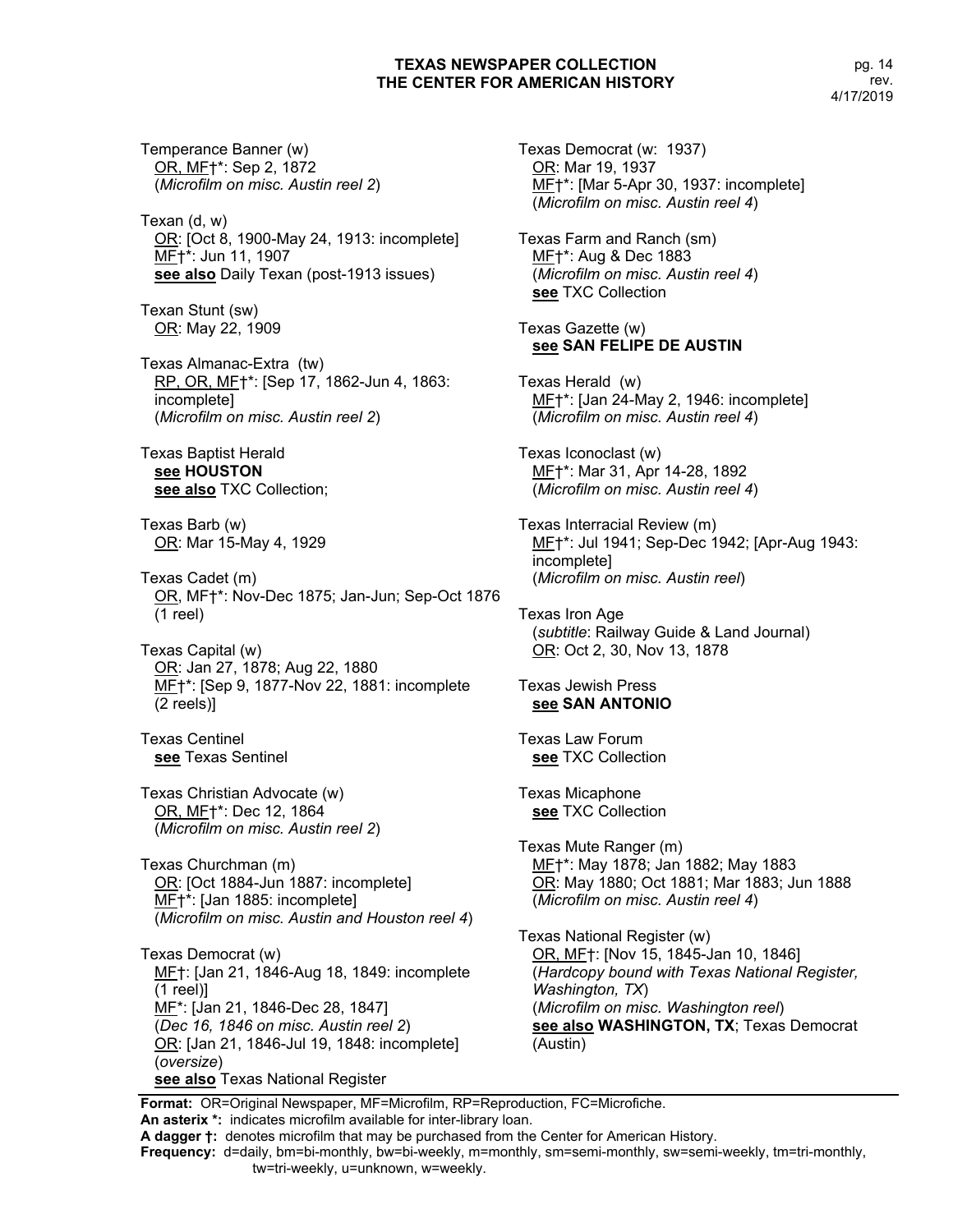Texas News Digest **see** TXC Collection

Texas Pioneer (m) MF†\*: Apr 1932 (*Microfilm on misc. Austin reel 4*)

Texas Posten (w) MF†\*: [Apr 18, 1896-Jan 14, 1982: incomplete (18 reels)] OR Special Editions**:** Mar. 30, 1963; (125th Anniversary Ed.) [vol. 57, no. 7]

Texas Presbyterian (u) MF†\*: Oct 10, 1951 (*Microfilm on misc. Austin reel 4*)

Texas Ranger (u) OR: Feb 1971

Texas Real Estate Guide (w) OR, MF†\*: Dec 16, 1871 (*Microfilm on misc. Austin reel 2*)

Texas Republican (w) **see** Texas Weekly Republican **see also** Daily Austin Republican; Republican Bandwagon; Tri-Weekly Austin Republican; Weekly Austin Republican

Texas Ruralist Farm and School News (u) OR: Dec 17, 1937; Jan 13, 1938

Texas Sentinel (sw) (includes Texas Centinel) RP, OR, MF†\*: [Jan 15, 1840-Nov 11, 1841: incomplete] *Index available (1840-1841)*

Texas Sentinel (w) ME<sup>+\*</sup>: [Jan 15, 1840-Nov 11, 1841: incomplete] OR: [Apr 19, 1840-Aug 5, 1841: incomplete]; [Jun 24, 1857-Jul 24, 1858: incomplete] *Index available (1840-1841)* (bound with Texas State Times, 1854-1857)

Texas Siftings (u) MF<sup>+\*</sup>: [Nov 17, 1883-Jan 2, 1886: incomplete] (*Microfilm of Jan 17, 1885 on misc. Austin reel 4*) (*Microfilm for Nov. 17, 1883-Jan. 2, 1886 filed with Non-newspaper Microfilm*) **see also** TXC Collection

Texas Spectator (w) MF†\*: Apr 5, May 3, 10, Jul 5, 1946 (*Microfilm on misc. Austin reel 4*) [Dec. 14, 1945- June 16,1947: incomplete] OR

Texas Staats-Bulletin (w) OR: Dec 11, 1874; Nov 17, 1875

Texas State Democrat (w) OR: Apr 7, 1900 MF†\*: [Jan 28, 1893-Dec 7, 1901: incomplete (2 reels)]

Texas State Democrat Farm and Home (w) MF†\*: [Jan 2-Aug 28, 1902: incomplete] (*Microfilm on reel with Texas State Democrat*)

Texas State Gazette (w, sw) OR, MF†\*: [Aug 25, 1849-Sep 8, 1855: incomplete (3 reels)] *Index available (1849-1852)* **see also** Daily State Gazette; Semi-Weekly State Gazette; State Gazette; State Gazette Appendix; Tri-Weekly Gazette; Tri-Weekly State Gazette; Weekly State Gazette

Texas State Journal (m) OR: [Mar 1884-Jan 1886: incomplete]

Texas State Journal (w) OR: Dec 19, 1964

Texas State Paper (w) OR: Jul 25, Aug 1-8, Oct 2, 1865

Texas State Times (w) OR: [Jan 7, 1854-May 30, 1857: incomplete] MF†\*: [Dec 31, 1853-May 30, 1857: incomplete (1 reel)] **see also** Tri-Weekly State Times

Texas Stern (w) OR: Apr 6, 1877

Texas Tribune (sm) OR: Nov 7, 21, 1973; Jan 2, 16, 1974 **see also** Houston Tribune; Texas Tribune (Houston, TX)

Texas Union Guide (u) OR: Spring-Summer 1980 (Volume 1, number 1)

Texas Volkszeitung (w, sw) OR (oversize): Nov 7, 1878 Apr 3, 1880

**Format:** OR=Original Newspaper, MF=Microfilm, RP=Reproduction, FC=Microfiche.

**An asterix \*:** indicates microfilm available for inter-library loan.

**A dagger †:** denotes microfilm that may be purchased from the Center for American History.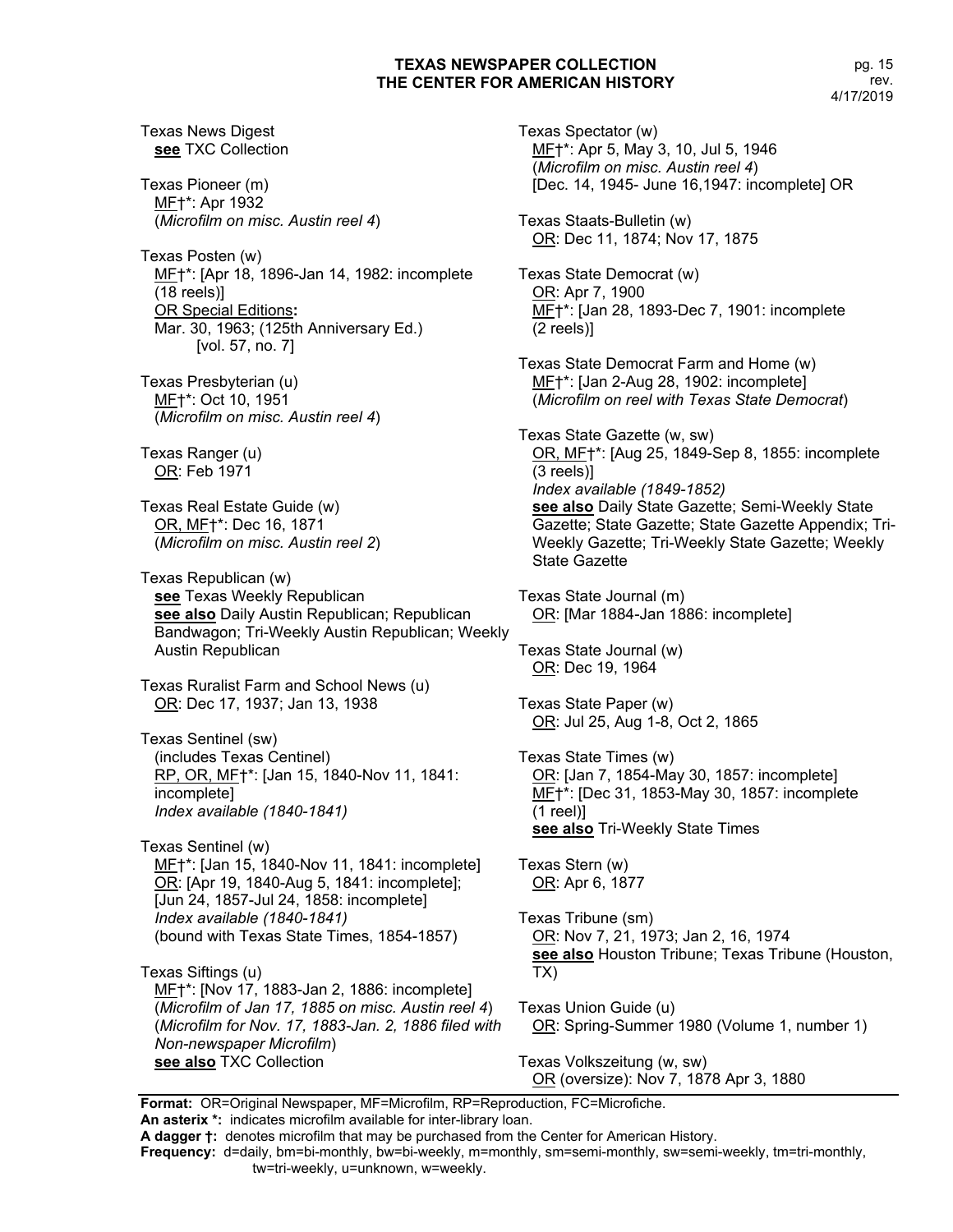Texas Vorwärts (w) OR, MF†\*: [Oct 26, 1883-Sep 4, 1914: incomplete (31 reels)] (*Mar 15-22, 1889, issues on reel with Austin Daily Republican*) Texas Weekly **see** TXC Collection Texas Weekly Republican (w)

ME+\*: Sep 10, 1898; Nov 25, 1899 (*Microfilm on misc. Austin reel 4*) **see also** Daily Austin Republican; Republican Bandwagon; Texas Republican; Tri-Weekly Austin Republican; Weekly Austin Republican

Texas Wochenblatt (w) OR: [May 27, 1938-Dec 27, 1939: incomplete] MF†\*: [May 27, 1938-Dec 30, 1938: incomplete] (*Microfilm on reel with Das Wochenblatt*)

Texian (m, q) MF†\*: Oct 9, 1883; Jan 8, 1884; Mar 1885 OR: Feb 5, 1883 (*Microfilm on misc. Austin reel 6)*

Tiny Texan (u) OR: May 16, 1930; May 21, 1937

Tri-Weekly Austin Republican (tw) OR, MF†\*: [Oct 31, 1867-May 12, 1868: incomplete] (*Microfilm on reel with Daily, Weekly, & Tri-Weekly Austin Republican*) **see also** Daily Austin Republican; Republican Bandwagon; Texas Republican; Texas Weekly Republican; Weekly Austin Republican

Tri-Weekly Southern Intelligencer (tw) OR, MF†\*: [Jun 22-Nov 28, 1857: incomplete]; Feb 21, 1866 (*Microfilm with Southern Intelligencer*)

Tri-Weekly Gazette (tw) OR, MF†\*: Dec 3, 1849 (*Microfilm on reel 1 of Tri-Weekly State Gazette*)

Tri-Weekly State Gazette (tw) MF†\*: [Dec 3, 1849-Jan 13, 1873: incomplete (2 reels)] OR: [Nov 10, 1851-Jan 13, 1873: incomplete] **see also** Semi-Weekly State Gazette; State Gazette; State Gazette Appendix; Tri-Weekly Gazette; Weekly State Gazette

Tri-Weekly State Times (tw) OR, MF†\*: [Nov 14, 1853-Oct 24, 1856: incomplete (1 reel)] (*Microfilm of Jan 3, 1854 & Oct 24, 1856 on misc. Austin reel 2*) **see also** Texas State Times

Tri-Weekly Times **see** Tri-Weekly State Times Truth (u) MF: Aug 20, 1932 (*Microfilm on misc. Austin reel 6*)

Truth About County Affairs (w) MF†\*: Oct 11, 1900 (*Microfilm on misc. Austin reel 6*)

University Calendar (w) OR: May 19, Nov 10, 1899; May 14, 1900

University Reporter (w) OR: [Jan 15-May 27, 1916: incomplete]

University Review (bm) OR: Nov/Dec 1990

University United Methodist Church (u) OR: May 11, 1979

Up and Down the Drag (m) OR: [Nov 8, 1941-May/Jun 1948: incomplete]

Vanguardia (w) RP: [Sep 16, 1920-Sep 15, 1921: incomplete]

Villager (w) OR: [Apr 2, 1976-Nov 12, 1999: incomplete]

Vorwärts (w) OR: Jan 6, 1871

W. Lee O'Daniel News (w) MF†\*: Jun 23, 1941 (*Microfilm on misc. Austin reel 6*) **see also FORT WORTH**

War Item (w) OR: Nov 15-Dec 4, 1918

Weekend Windfall (w) MF: Oct 25, 1938 (*Microfilm on misc. Austin reel 6*) OR: Oct 4, Nov 1-Dec 5, 29, 1938; Nov 14, 1939

**Format:** OR=Original Newspaper, MF=Microfilm, RP=Reproduction, FC=Microfiche. **An asterix \*:** indicates microfilm available for inter-library loan.

**A dagger †:** denotes microfilm that may be purchased from the Center for American History.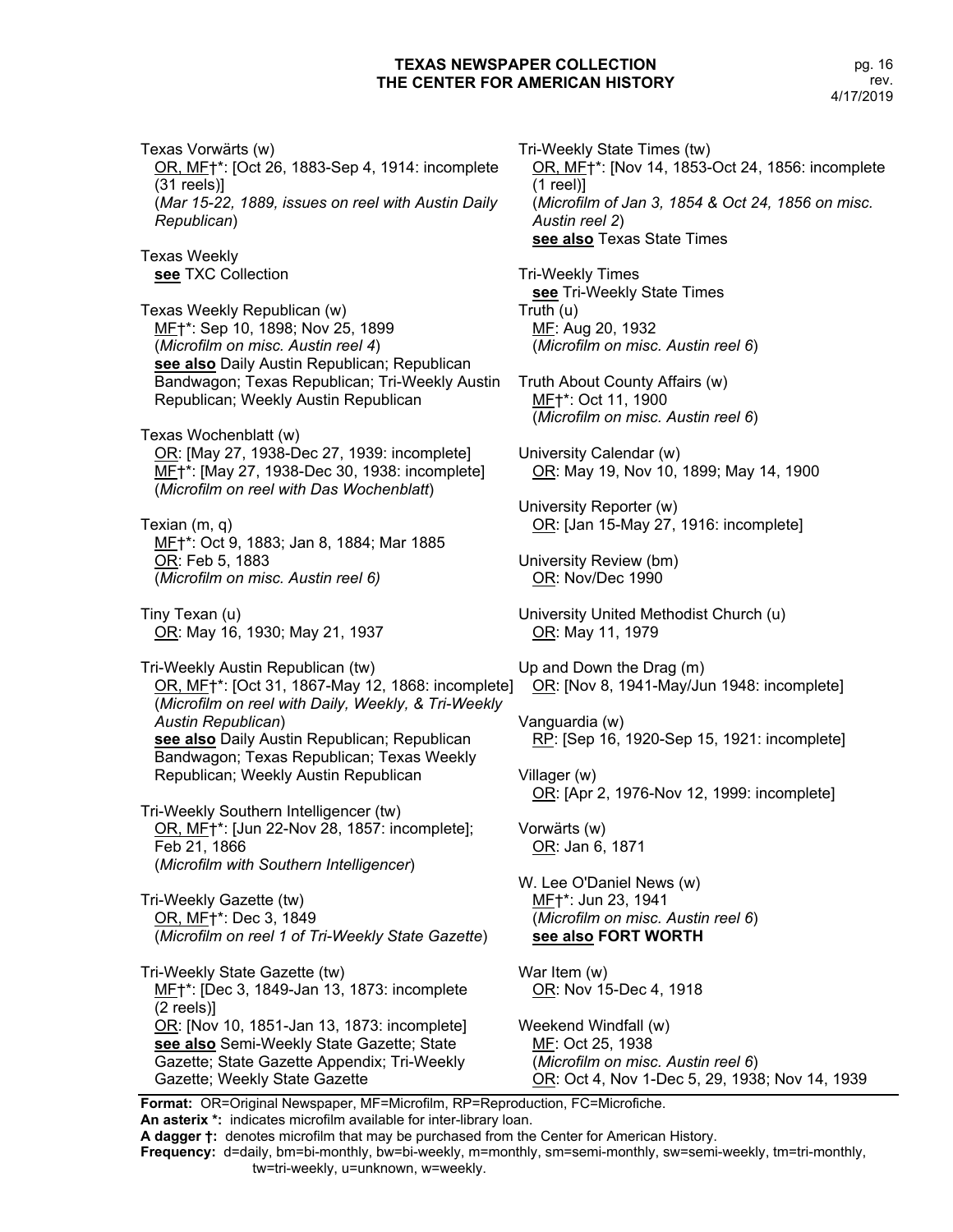Weekly Austin Republican (w) OR, MF†\*: [Jun 20, 1867-Mar 23, 1870: incomplete] (*Microfilm on reel with Daily, Weekly & Tri-Weekly Daily Republican*) **see also** Daily Austin Republican, Republican Bandwagon, Texas Republican, Texas Weekly Republican, Tri-Weekly Austin Republican

Weekly Bulletin (w) MF†\*: [Sep 8, 1906-Aug 30, 1907; Nov 16, 1912: incomplete] (*Microfilm on misc. Austin reel 1*)

Weekly Democratic Statesman (w) OR: [Aug 1, 1871-Jun 28, 1883: incomplete] MF†\*: [Aug 1, 1871-Apr 12, 1883: incomplete (4 reels)] **see also** Daily Democratic Statesman; Democratic Statesman (tw)

Weekly Review (w) OR: July 11, Sep 5, 1880 ME<sup>+\*</sup>: [Oct 1, 1879-Sep 5, 1880: incomplete] (*Microfilm on misc. Austin reel 5*) *(OR issue of July 11, 1880 stored offsite)*

Weekly Southern Intelligencer (w) MF: July 7, 1865 (*Microfilm on reel with Southern Intelligencer*)

Weekly State Gazette (w) OR, MF†\*: [Mar 9, 1864-Oct 19, 1878: incomplete] (*Microfilm on reel with Texas State Gazette*) (*Microfilm of Feb 2-Mar 15, 1865 on reel with Daily Austin Republican*)

Weekly State Journal (w) MF†: [Feb 5, 1870-Apr 2, 1874: incomplete (2 reels)] OR: Feb 5, 1870; Oct 19-Nov 2, 1871; Jan 16, 1873 **AVOCA** (*bound with Daily State Journal*)

Weekly Texian (w) OR, RP, MF†\*: [Nov 25, 1841-Mar 9, 1842: incomplete] (*Microfilm on misc. Austin reel 2*)

West Austin News (w) OR: Oct 25, Nov 8, Dec 6, 1990

Westlake Picayune (w) OR: [Aug 13, 1976-Nov 11, 1989: incomplete]; Sep 26, Oct 10, 1990

Wild Cat (sm) OR: Nov 7, 1924

Wochenblatt (w) MF†\*: [Aug 5, 1909-Dec 26, 1929: incomplete (21 reels)] MF: [Jan 1, 1930-Dec 30, 1935; Jan 7-May 20, 1938: incomplete (3 reels)] OR: [Aug 5, 1909-May 20, 1938: incomplete] OR Special Editions**:** Sep. 17, 1931; (40th Anniversary Ed.) [vol. 32, no. 1]

Y Weekly (w) OR: Sep 21, 1983

# **AUSTWELL**

Austwell Dispatch (w) OR, MF†\*: May 2, Aug 1, Sep 5, 1913; Jan 10, 1914 (*Microfilm on misc. Aubrey-Avoca reel*)

# **AVERY**

Avery News (w) MF†\*: [Apr 7 & July 7, 1916; Aug 24, 1917; July 26- Aug 9, 1918: incomplete] (*Microfilm on misc. Aubrey-Avoca reel*)

## **AVINGER**

Avinger Citizen OR Special Editions**:** Jun. 18, 1954; (Special Historical Ed.) [vol. 42, no. 1]

Avoca Telegram (u) MF†\*: Jul 26, 1912 (*Microfilm on misc. Aubrey-Avoca reel*)

## **-B-**

# **BAILEY**

Bailey Enterprise (w) MF†\*: Sep 17, 1915 (*Microfilm on misc. Bailey-Ballinger reel*)

**Format:** OR=Original Newspaper, MF=Microfilm, RP=Reproduction, FC=Microfiche. **An asterix \*:** indicates microfilm available for inter-library loan.

**A dagger †:** denotes microfilm that may be purchased from the Center for American History.

**Frequency:** d=daily, bm=bi-monthly, bw=bi-weekly, m=monthly, sm=semi-monthly, sw=semi-weekly, tm=tri-monthly,

#### tw=tri-weekly, u=unknown, w=weekly.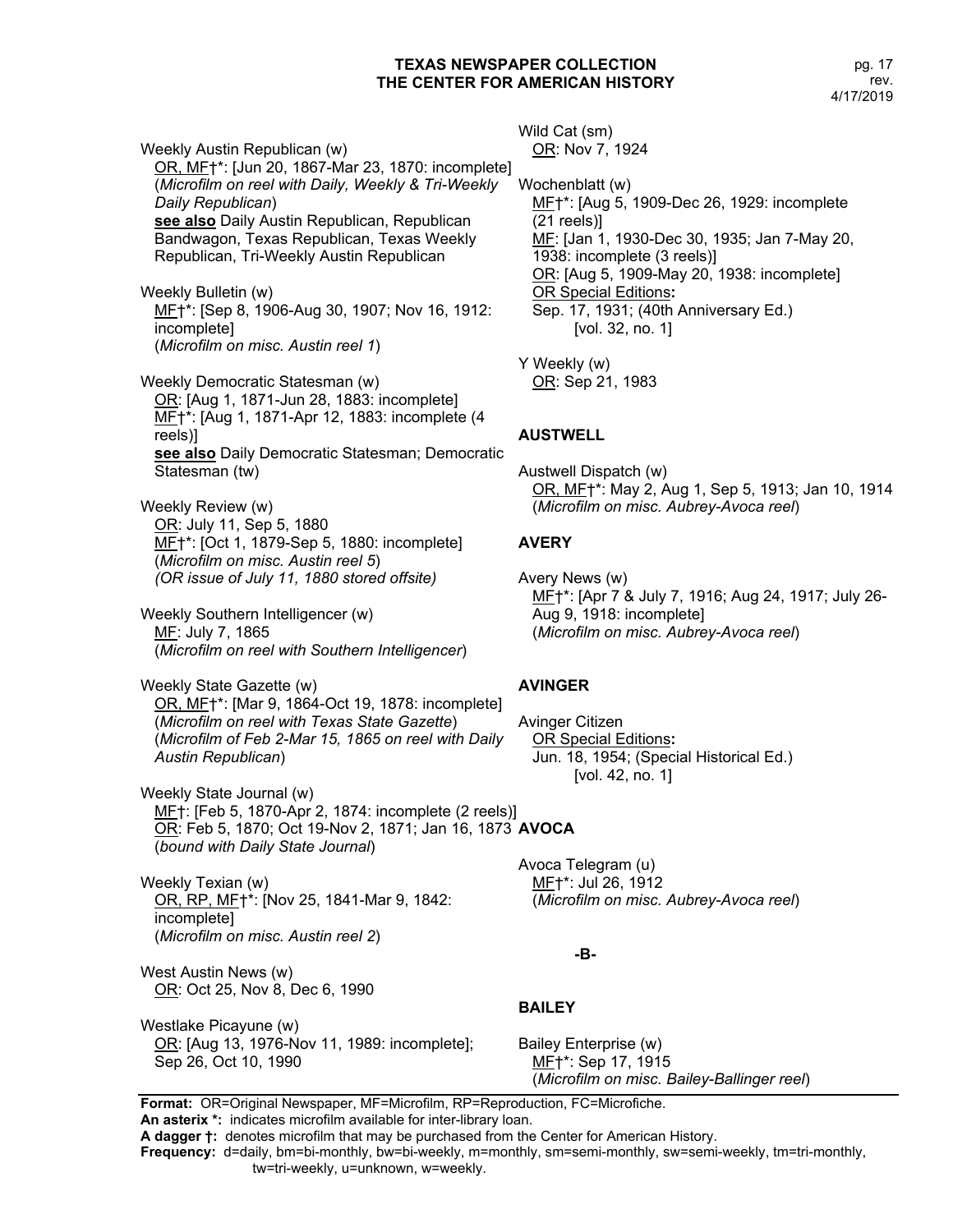## **BAIRD**

Baird Star (w) MF†\*: Jun 19, 1902 (*Microfilm on misc. Bailey-Ballinger reel*)

Callahan County Clarendon (u) OR: Apr 16, 1887

#### **BALCH SPRINGS**

Southeast Sentinel(w) OR: Oct 31, 1968; Apr 3, May 22, Jul 10, 1969

## **BALLINGER**

Ballinger Ledger OR Special Editions**:** Jun. 25, 1936; (Golden Anniversary Ed.) [vol. 45, no. 2] June 22, 1961; (75th Anniversary Ed.) [vol. 51, no. 4 & vol. 75, no. 4]

Banner-Leader (w) MF†\*: [Aug 4, 1906-Nov 22, 1912: incomplete] (*Microfilm on misc. Bailey-Ballinger reel*)

Banner-Ledger (w) MF†\*: [May 9, 1913-Aug 2, 1918: incomplete] (*Microfilm on misc. Ballinger-Bandera reel*)

Daily Ledger (d) MF†\*: May 28, 1913; Sep 12, 1914 (*Microfilm on misc. Ballinger-Bandera reel*) OR: Mar 1, 1919; Jun 29, 1923; Jun 8, 1927 OR Special Editions**:** Dec. 17, 1915 [vol. 26, no. 3]

Gosport (w) OR, MF†\*: Jul 23, 1943 (1 reel)

Runnels County Democrat (w) MF†\*: Jul 30, 1914 (*Microfilm on misc. Ballinger-Bandera reel*)

Runnels County Ledger (w) MF†\*: [Jan 24, 1908-Dec 17, 1909: incomplete] (*Microfilm on misc. Ballinger-Bandera reel*)

Weekly Banner-Leader (w) MF: [Aug 4, 1906-Nov 22, 1912: incomplete] (*Microfilm on misc. Baily-Ballinger reel*)

#### **BANDERA**

Bandera Bugle (w) OR, MF†\*: [Jul 11-Nov 21, 1889: incomplete] (*Microfilm on misc. Ballinger-Bandera reel*)

Bandera Bulletin (u) OR: [Jan 9, 1953-Jan 1, 1954: incomplete]

Bandera County News (w) OR: Oct 24-Dec 24, 1940

Bandera Enterprise (w) MF†\*: Jun 28, July 5-Sep 6, 1906; Jul 30, 1914 (*Microfilm on misc. Ballinger-Bandera reel*)

Bandera New Era (w) OR: [Jun 28, 1928-Mar 21, 1946: incomplete]

Montague Press (m) OR: [Sep 21, 1941-Mar 31, 1945: incomplete]

Museum Bulletin (u) ME<sup>+</sup>\*: May 6, 1938 (*Microfilm on misc. Ballinger-Bandera reel*)

#### **BARDWELL**

Bardwell Herald (w) MF†\*: [Jan 19-Dec 27, 1928: incomplete] (*Microfilm on misc. Bardwell-Bastrop reel*)

#### **BARRY**

Barry Enterprise (w) MF†\*: Jul 19-26, 1918 (*Microfilm on misc. Bardwell-Bastrop reel*)

Barry News (u) MF†\*: Aug 13, 1914 (*Microfilm on misc. Bardwell-Bastrop reel*)

#### **BARSTOW**

Ward County News (w) MF†\*: May 11, 1923 (*Microfilm on misc. Bardwell-Bastrop reel*)

**Format:** OR=Original Newspaper, MF=Microfilm, RP=Reproduction, FC=Microfiche. **An asterix \*:** indicates microfilm available for inter-library loan.

**A dagger †:** denotes microfilm that may be purchased from the Center for American History.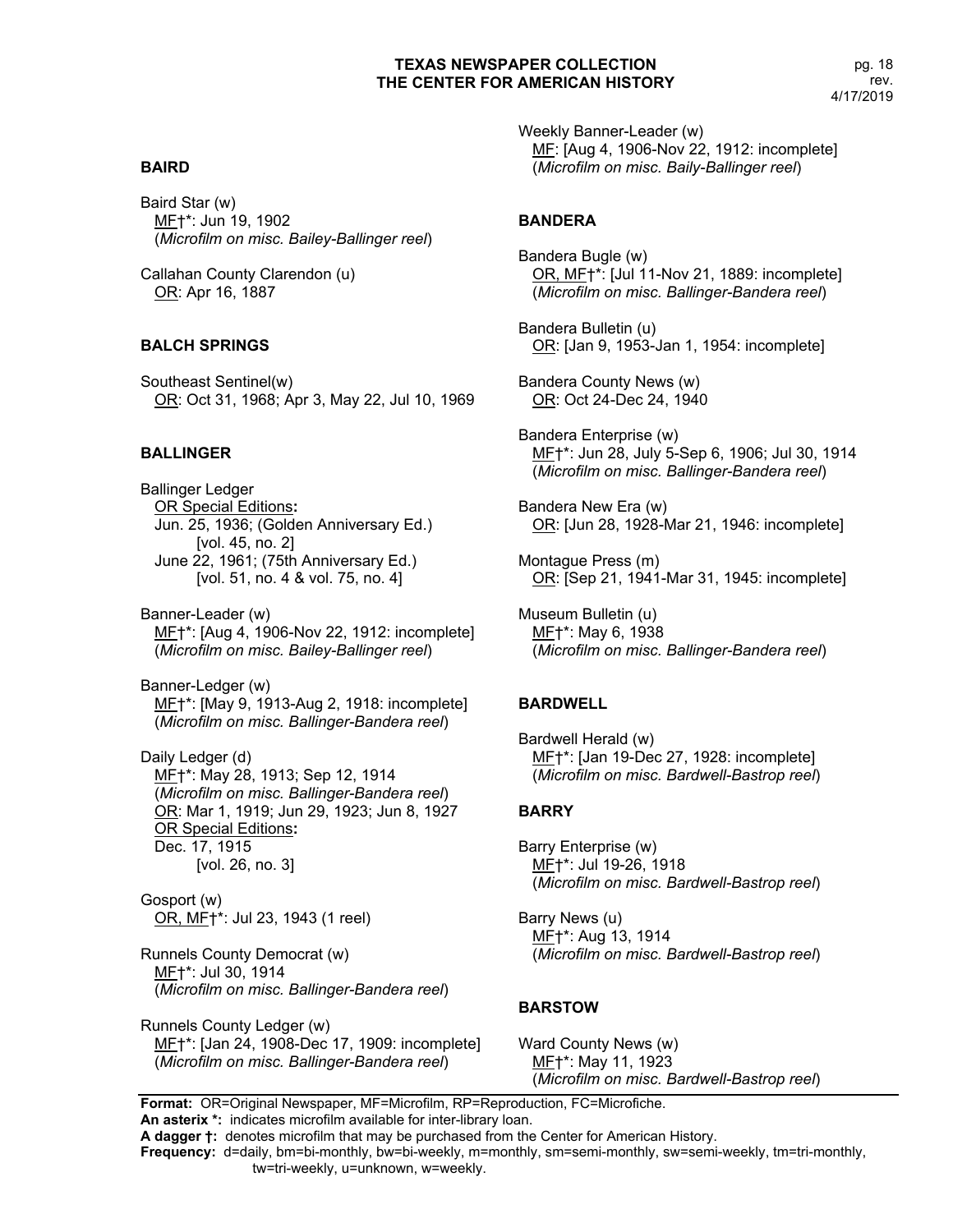Ward County News and Pyote Signal **see** Signal and Ward County News (Pyote, TX)

West Texas Journal (w) OR, MF†\*: [Sep 2, 1904-Jun 12, 1908: incomplete]; [May 2-Jul 4, 1913: incomplete] (1 reel)

## **BASTROP**

Bastrop Advertiser (w) MF†\*: [May 27, 1854-Dec 21, 1901: incomplete] MF: [May 27, 1854-Jul 28, 1980: incomplete (34 reels)] OR: [Oct 9, 1858-Apr 18, 1885: incomplete] OR Special Editions**:** Aug. 29, 1935; (Historical Ed.) [vol. 47, no. 3] Oct. 22, 1936; (Texas Centennial Ed.) [vol. 1, no. 15] Mar. 1, 2003; (150 Years of Newspapering) Feb. 12, 2005 (Progress 2005)

Bastrop Advertiser and County News (sw) OR: [Jun 18, 1981-Sep 9, 1985: incomplete] MF: [Jul 31, 1980-Jun 27, 1985: incomplete (6 reels)]

Bastrop Bee (w) MF†\*: [Oct 6, 1887-Mar 8, 1888: incomplete] (*Microfilm on misc. Bardwell-Bastrop reel*)

Blizzard (bw) OR, MF†\*: Oct 28, 1944

Camp Swift Baron (w) OR: [Aug 1, 1942-Mar 7, 1946: incomplete]

Ski Zette: Texas Edition (u) OR, MF†\*: Aug 5, 1944 (*Microfilm on reel with Blizzard,and Spearhead*)

Spearhead (w) OR, MF†\*: [Nov 23, 1945-Mar 9, 1946: incomplete] (*Microfilm on reel with Blizzard and Ski Zette: Texas Edition*)

## **BATESVILLE**

Batesville Herald (w) OR, MF†\*: [Jun 18, 1904-Jul 4, 1913: incomplete (2 reels)]

#### **BAY CITY**

Camp Wallace Trainer (w) OR: [Aug 14, 1941-Mar 31, 1944: incomplete]

Daily Tribune (d) OR: [Jun 15, 1904-Aug 8, 1918: incomplete]; Jan 9, 1934; Jun 12, 1960

Matagorda County News MF†\*: May 6, 1899 (*Microflim on misc Bay City reel*)

Matagorda County News and Midcoast Farmer (w) **see MATAGORDA**

Matagorda County News and New Era (w) MF†\*: Jul 18- Aug 1, 1918 (*Microfilm on misc. Bay City reel*)

Matagorda County Tribune (w) MF†\*: [Nov 12, 1898-Dec 11, 1903; Jan 7, 1910- Dec 12, 1913: incomplete]; Aug 23, 1945 (*Microfilm on misc. Bay City reel*) OR: Dec 16, 1904; Jul 24, 1941 OR Special Editions**:** Aug. 26, 1937; (Century of Progress Ed.) [vol. 47, no. 4] Aug. 23, 1945; (100th Anniversary Ed.) [vol. 36, no. 7] [vol. 12, no. 3]

#### Matagorda News (w) **see MATAGORDA**

Weekly Visitor (w) MF†\*: Jun 9, 1899 (*Microfilm on misc. Bay City reel*)

#### **BAYTOWN**

Baytown Sun (d) MF: [Jan 1, 1954-Sep 30, 1962: incomplete (34 reels)] OR Special Editions**:** Jan. 18, 1973; (25th Anniversary Ed.) [vol. 72, no. 2]

**Format:** OR=Original Newspaper, MF=Microfilm, RP=Reproduction, FC=Microfiche. **An asterix \*:** indicates microfilm available for inter-library loan.

**A dagger †:** denotes microfilm that may be purchased from the Center for American History.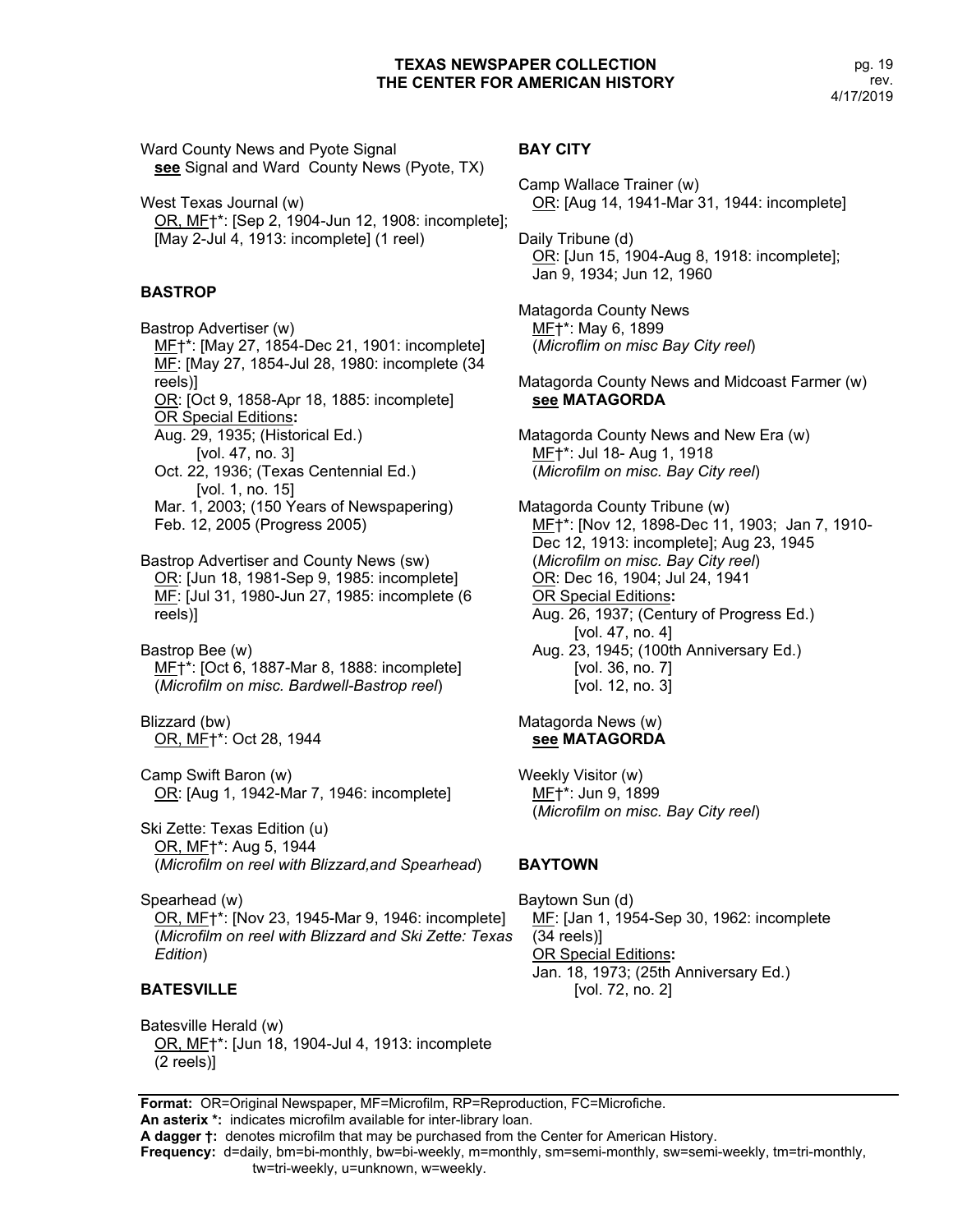#### **BEAUMONT**

Beaumont Banner (w) OR, MF†\*: Dec 11, 1860; Jan 8, May 21, 1861 MF: [Sep 11, 1860-Mar 19, 1861] (*Microfilm on two misc. Beaumont reels*)

Beaumont Daily Journal (d) MF†: [Oct 30, 1901-Oct 9, 1906: incomplete] (*Microfilm on misc. Beaumont reel*)

Beaumont Enterprise (d) ME<sup>+</sup>\*: [May 6, 1882-Nov 1, 1890; Sep 23, 1898-Oct Neches Valley News (w) 14, 1904; Sept 1-30, 1968: incomplete (3 reels)] OR: [Jun 11, 1905-Aug 10, 1918; Mar 3, 1929-Apr 26, 1942: incomplete]; Dec 14, 1959; Nov 9, 1980 OR Special Editions**:** May 31, 1936; (Texas Centennial Ed.) [vol. 1, no. 16] Jul. 4, 1948; (Section D - Port Arthur Jubilee) [vol. 61, no. 3] Nov. 6, 1954; (Diamond Jubilee Ed.) [vol. 34, no. 2] Aug. 8, 1971; (1st Annual Profile of Progress Ed.) [vol. 72, no. 3]

Beaumont Enterprise (w) MF†\*: [Nov 6, 1880-Dec 31, 1898: incomplete (1 reel)] MF: Oct 31, 1891 (*Microfilm of Oct 31, 1891 on misc. Beaumont reel*)

Beaumont Enterprise-Journal **see** Beaumont Enterprise

Beaumont Informer MF: Jan 12, 1935 (*Microfilm on misc. Beaumont reel*)

Beaumont Journal (d) MF†\*: [Mar 17, 1914-Aug 6, 1918; Mar 6, 1935: incomplete] OR: Aug 12, 1964 (*Microfilm on misc. Beaumont reel*)

Beaumont Journal (w) ME†\*: [Oct 16, 1889-Jul 7, 1901: incomplete] MF: Dec 16, 1896 (*Microfilm on two misc. Beaumont reels*)

Beaumont Labor News (w) MF†\*: [Jul 29-Dec 30, 1905: incomplete] (*Microfilm on misc. Beaumont reel*)

Beaumont News-Beacon (u) OR, MF†\*: Jun 7, 1873 MF: [Jan 11-Sep 12, 1873] (*Microfilm on two misc. Beaumont reels*)

Beaumont Weekly Lumberman (w) MF: Apr 23, 1880 (*Microfilm on misc. Beaumont reel*)

Gusher (u) OR: Nov 6, 1925

OR, MF†\*: Oct 26, 1872 MF: Jan 7, 1871; July 27, 1872 (*Microfilm on two misc. Beaumont reels*)

Sabine Pass News MF: Feb 16, 1899 (*Microfilm on misc. Beaumont reel*)

## **BECKVILLE**

Circuit Rider (m) MF†\*: Feb 15, Apr 15, 1913 (*Microfilm on misc. Beckville-Benjamin reel*)

#### **BEEVILLE**

Bee County Independent (w) OR: [Dec 21, 1972-Dec 6, 1973: incomplete]

Beeville Bee (w) MF†\*: [May 27, 1886-Dec 24, 1913: incomplete (11 reels)] OR: [Jan 2, 1914-Mar 8, 1928: incomplete]

Beeville Bee-Picayune (w) MF: [Jan 1, 1953-Dec 28, 1967: incomplete (15 reels)] OR: [May 31, 1928-Dec 28, 1961: incomplete]; May 15, 1986 OR Special Editions**:** Oct. 16, 1958; (100 Years of History) [vol. 42, no. 2]

Beeville Weekly Picayune (w) OR: [Jul 1, 1892-May 24, 1928: incomplete]

**Format:** OR=Original Newspaper, MF=Microfilm, RP=Reproduction, FC=Microfiche. **An asterix \*:** indicates microfilm available for inter-library loan.

**Frequency:** d=daily, bm=bi-monthly, bw=bi-weekly, m=monthly, sm=semi-monthly, sw=semi-weekly, tm=tri-monthly,

**A dagger †:** denotes microfilm that may be purchased from the Center for American History.

tw=tri-weekly, u=unknown, w=weekly.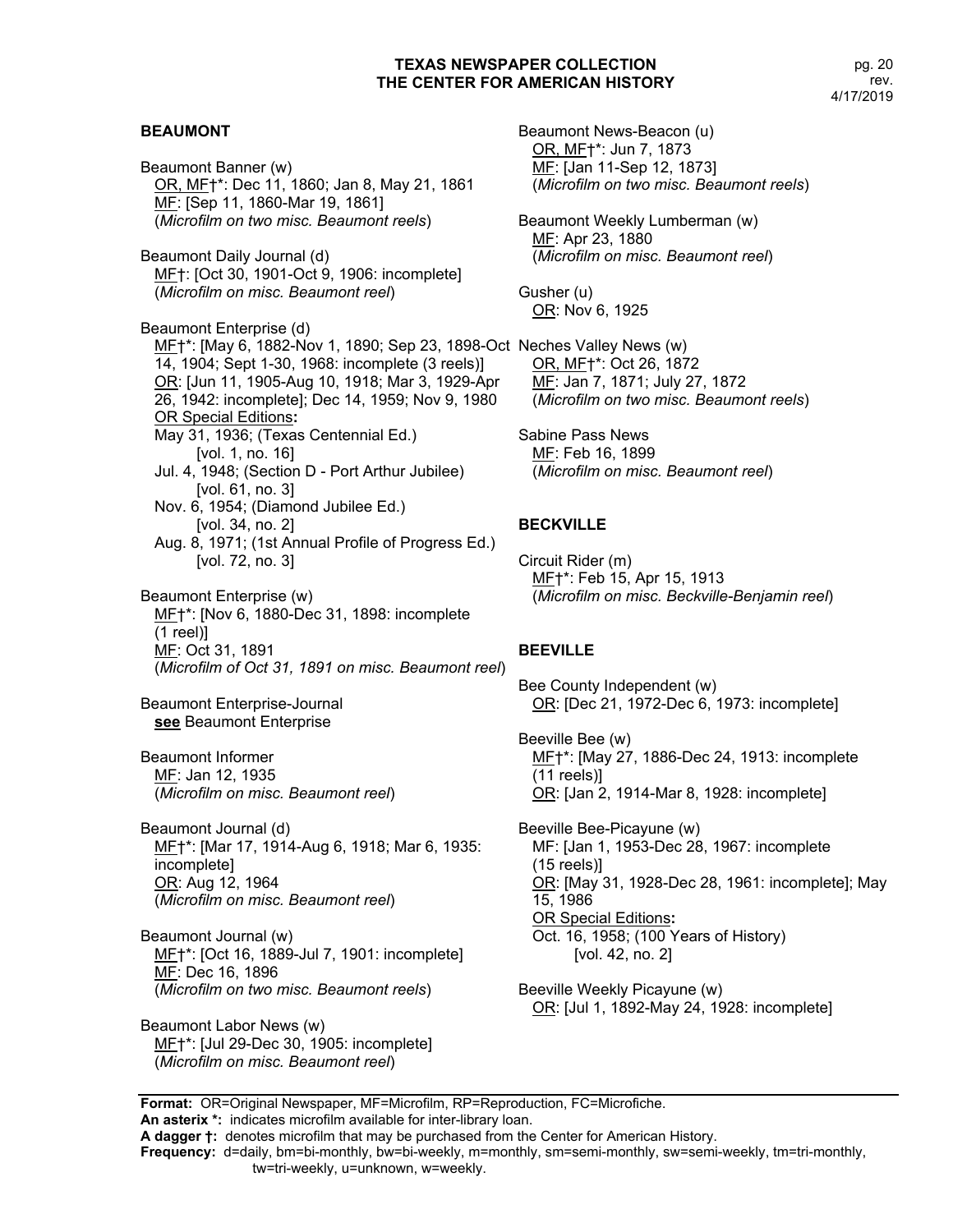# RP, MF†: [May 29, 1861-Aug 21, 1865: incomplete] Belton Independent (w) Baylor Quarterly (u) OR, MF†\*: Feb 1888 (*Microfilm on misc. Belton reel*) Bell County Democrat (w) OR, MF†\*: [Apr 7, 1898; May 16, 1907; Jan 30-Dec 29, 1908; Mar 29-Oct 4, 1910: incomplete] (*Microfilm on misc. Belton reel*) *(Original format of 1898 issue stored offsite)* Belton Democrat (w) MF†\*: Mar 8, 1861 OR: May 5, 1860; Mar 8, Jul 12, 1861 (*Microfilm on misc. Belton reel*) Belton Evening News (d) OR, MF†\*: Oct 26, 1900; Jan 5, 1903; Aug 22, 1914; Feb 8, 1916; July 18-Aug 9, 1918: incomplete (*Microfilm on two misc. Belton reels*) OR, RP, MF†\*: [May 29, 1858-Jun 4, 1859: incomplete] (*Microfilm on misc. Belton reel*) **see also** Weekly Independent (Georgetown, TX) Belton Journal (w) MF†\*: [Sept 23, 1880--Aug 8, 1918: incomplete] (*Microfilm on misc. Belton reel*) OR: [Oct 18, 1877-Jan 15, 1899: incomplete] OR Special Editions**:** Apr. 6, 1950 [vol. 25, no. 3] **see also** Belton Weekly Journal and Semi-Weekly Journal Belton Journal and Bell County Democrat (w) OR: [Jan 31, 1929-Sep 28, 1944: incomplete]; Apr 21, 1966; Jun 3, 1971 Belton Messenger (sw) OR: Dec 2, 5, 1913 Belton Reporter (w) MF†\*: [Apr 15, 1884; Aug 28, 1889; Mar 19, 1890; Jul 27, 1892: incomplete] OR: [Apr 15, 1884-Jul 27, 1892: incomplete]; Mar 1, 1893 (*Microfilm on misc. Belton reel*)

Baylor College Bells (u) OR: Jun 28, 1930

Belton Review (u) MF<sup>+\*</sup>: Apr 3, 1875; Jul 28, 1876; Mar 9, 1877 (*Microfilm on two misc. Belton reels*)

**Format:** OR=Original Newspaper, MF=Microfilm, RP=Reproduction, FC=Microfiche. **An asterix \*:** indicates microfilm available for inter-library loan.

**A dagger †:** denotes microfilm that may be purchased from the Center for American History.

**Frequency:** d=daily, bm=bi-monthly, bw=bi-weekly, m=monthly, sm=semi-monthly, sw=semi-weekly, tm=tri-monthly, tw=tri-weekly, u=unknown, w=weekly.

## **BELLE PLAINS**

Cadet News/Texas Military Institute News **see** TXC Collection

## **BELLVILLE**

Austin County Times (w) MF†\*: [Sep 15, 1883-Sep 19, 1891 : incomplete] OR: [Sep 15, 1883-Sep 19, 1891: incomplete] oversized (*Microfilm on misc. Beckville-Benjamin reel*)

Bellville Countryman (w) OR: Sep 18-25, 1861; [Jun 28, 1862-Aug 21, 1865: incomplete] (*Microfilm on misc. Bellville reel*) **see also** Texas Countryman

Bellville Times (w) ME†\*: [Feb 23, 1894-Dec 23, 1915; Sep 8, 1938: incomplete] OR: Jan 18, 1895; [Feb 26-May 21, 1942: incomplete]; Jun 7, 1956 (*Microfilm on misc. Beckville-Benjamin reel*)

Bellville Wochenblatt (w) OR, MF†\*: [Sep 17, 1891-Jul 29, 1909: incomplete (16 reels)] **see also** Wochenblatt (Austin, TX)

Texas Countryman (w) OR, MF†: [Sep 6, 1865-Aug 27, 1869: incomplete (2 reels)] (*Microfilm of Aug 17, 1866-Aug 27, 1869 on misc. Bellville reel*) **see also** Bellville Countryman

Times-Standard (w) MF†\*: Jul 7, 1893 (*Microfilm on misc. Beckville-Benjamin reel*)

## **BELTON**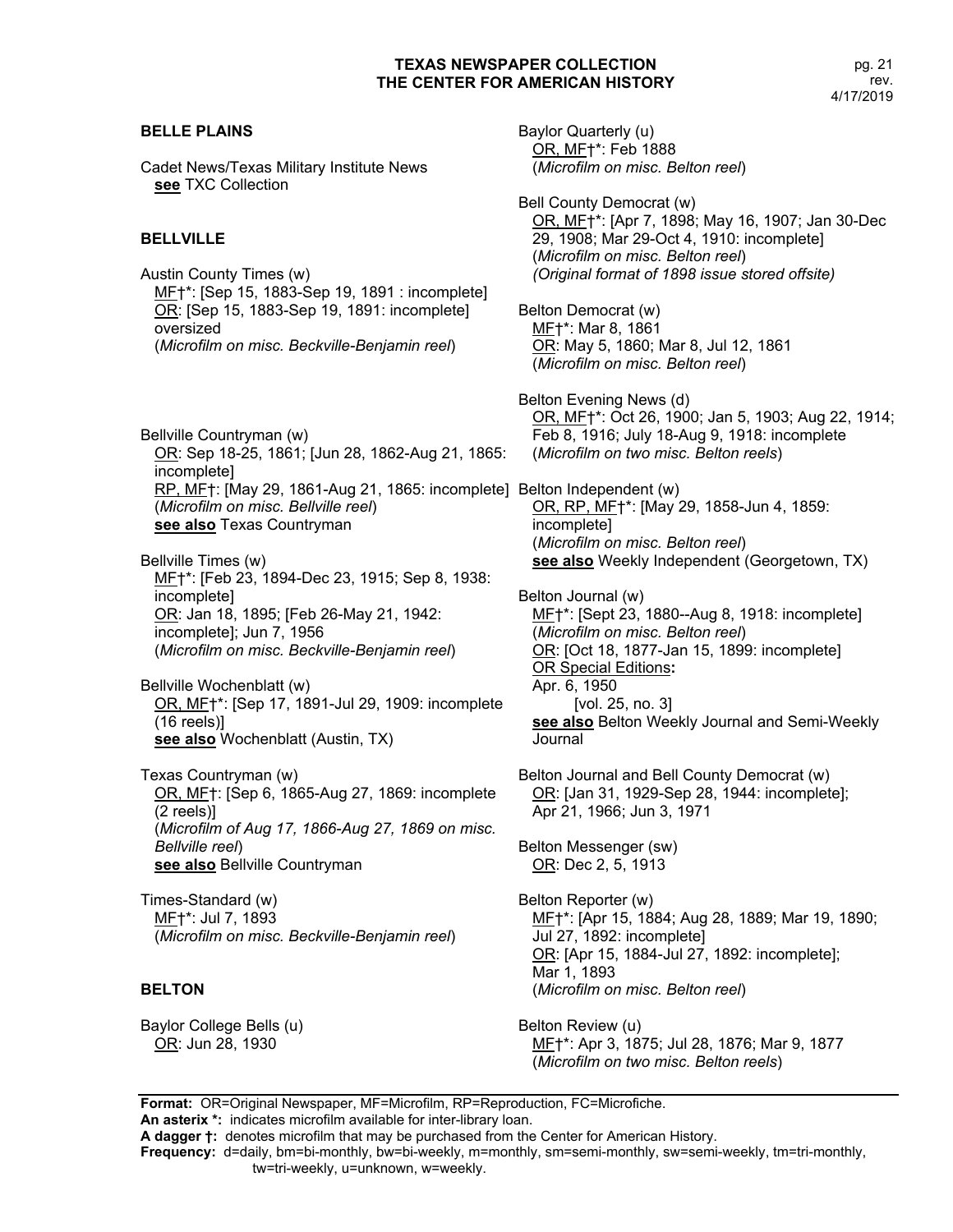Belton Weekly Journal (w) OR: [Apr 16, 1870-Aug 3, 1872: incomplete] MF\*: Apr 16-Nov 26, 1870; Feb 24 & Aug 3, 1872 MF†\*: Nov 5, 1870; Oct 18, 1877-Apr 6, 1882: Apr 26-Sep 6, 1887; incomplete] (*Microfilm on misc Belton reel*)

Belton Weekly News (w) OR (oversize): May 17, 1887

Journal-Reporter (w) MF†\*: [Sep 30, 1898-Nov 30, 1900; Jan 10, 1908- Apr 7, 1911: incomplete (4 reels)]

Semi-Weekly Journal (sw) OR, MF†\*: Mar 19-Apr 23, 1870 (*Microfilm on misc. Belton reel*)

Sunday Morning Call (w) OR, MF†\*: Oct 3, 1897 (*Microfilm on misc. Belton reel*)

Texas Farmer (w) ME<sup>+\*</sup>: [Feb 23 & Apr 6, 1881; Jan 8-17, 1884; Sep 10, 1887; Aug 17, 1889: incomplete] (*Microfilm on misc. Belton reel*)

#### **BENAVIDES**

Benavides Facts (w) MF†\*: [Feb 11, 1931-Dec 25, 1942: incomplete]; Jun 1, 1945 (5 reels) **see also** Duval County Facts (San Diego, TX)

#### **BENJAMIN**

Benjamin Post (w) MF†\*: Mar 22, 1912 (*Microfilm on misc. reel with Beckville-Benjamin newspapers*) OR Special Editions**:**  Jun. 14, 1935 [vol. 2, no. 1]

#### **BENTON CITY**

Benton City Era (w) OR: Oct 7, 1876; Jan 20, 1877

#### **BERCLAIR**

Berclair Herald (w) OR: Sep 15, 1893-Apr 6, 1894: incomplete]

#### **BERTRAM**

Enterprise (w) MF†\*: Dec 19, 1946 (*Microfilm on misc. Beckville-Big Spring reel*) **see also** Burnet Bulletin (Burnet, TX)

#### **BIG LAKE**

Big Lake Wildcat (w) OR: Aug 30, Dec 20, 1935

#### **BIG SANDY**

East Texas Times MF†\*: July 3, 1936 (*Microfilm on misc. Beckville-Big Spring reel* )

#### **BIG SPRING**

Big Spring Daily Herald (d) MF<sup>\*</sup>: [Jan 1-Dec 31, 1953: incomplete] MF: [Jan 1, 1953-Aug 31, 1962: incomplete (78 reels)] OR: [Feb 1, 1930-Dec 30, 1949: incomplete] OR Special Editions**:** Apr. 26, 1936; (Texas Centennial Ed.) [vol. 2, no. 2]

Big Spring Herald (w) OR: [Jan 7, 1921-Dec 20, 1929: incomplete]

Big Spring Pantagraph (w) OR, MF†\*: Apr 6, 1889 (*Microfilm on misc. Beckville-Big Spring reel*)

#### **BLANCO**

Blanco County News (w) MF: [Jan 4, 1931-Dec 29, 1967: incomplete (9 reels)] OR: Jun 3, 1992 OR Special Editions**:** Aug. 13, 1936; (Texas Centennial Ed.) [vol. 2, no. 3]

**Format:** OR=Original Newspaper, MF=Microfilm, RP=Reproduction, FC=Microfiche. **An asterix \*:** indicates microfilm available for inter-library loan.

**A dagger †:** denotes microfilm that may be purchased from the Center for American History.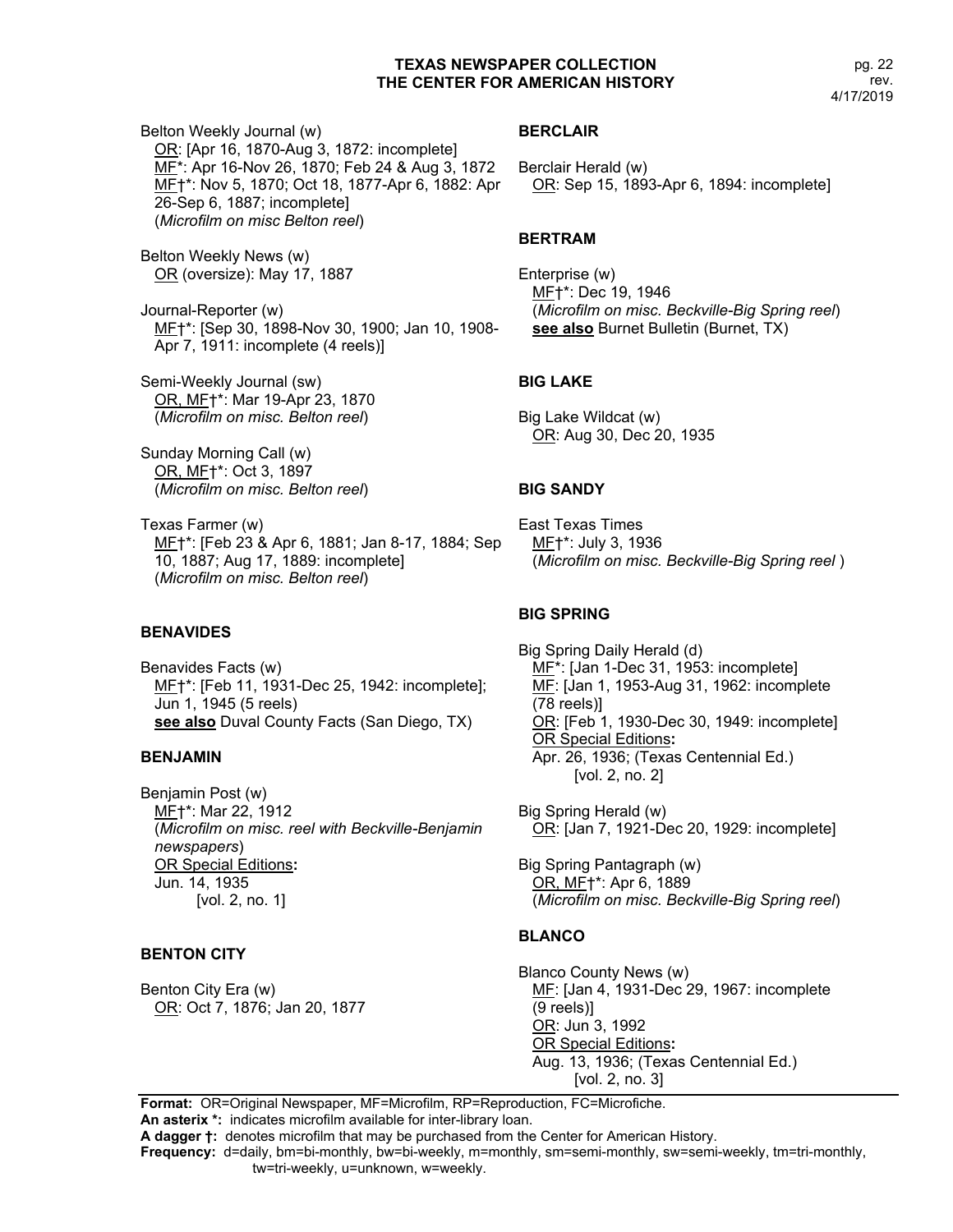Blanco Courier (w) OR: Sep 14, 1910 MF†\*: Jul 29, 1914; Jul 24-Aug 7, 1918 (*Microfilm on misc. Blanco-Brackettville* )

Blanco News (w) OR (oversize): Sep 27, 1888; [Aug 8-Sep 5, 1901: incomplete] MF†\*: [Aug 11, 1898; Sep 29, 1898-Sep 13, 1906: incomplete] (*Microfilm of Aug 11, 1898 on reel with Blanco County News*)

Busy Bee (w) OR: Aug 21, 1875

Star-Vindicator (w) OR: May 6, 1882

#### **BLESSING**

Blessing News (w) MF†\*: [May 9, 1913-Aug 21, 1914: incomplete] (*Microfilm on misc. Blanco-Brackettville reel*)

#### **BLOOMING GROVE**

Blooming Grove Rustler (w) MF†\*: [May 24, 1906; June 20, 1913; Aug 8, 1918: incomplete (1 reel)]

Blooming Grove Times (w) MF†\*: [Dec 19, 1924-Feb 13, 1980: incomplete (1 reel)] *(Microfilm of Dec 19, 1924-Dec 20, 1972 on reel with Blooming Grove Rustler*)

#### **BOERNE**

Boerne Post (w) OR: Apr 7, 14, 1898 OR, MF†\*: [Apr 7, 1898-Aug 23, 1900: incomplete]

Boerne Post and San Antonio Critic (w) OR: Jul 11, Aug 15, Sep 5, 26, 1901

Boerne Star (w) MF†\*: [Jan 24, 1908-Aug 2, 1918: incomplete] (*Microfilm with Boerne Post*) OR: May 8, 1908; Aug 18, 1949

#### **BOGOTA**

Bogota News (w) MF†\*: Jul 31, 1914; Feb 12, 1915 (*Microfilm on misc. Blanco-Brackettville reel*)

#### **BONHAM**

Bonham Daily Favorite (d) MF: Jan 2, 1953-Aug 31, 1962 (28 reels) OR: [Jul 21, 1916-Dec 30, 1949: incomplete]; Oct 8, 1957; Nov 16, 1961 (death of Rayburn) OR Special Editions**:** Jul. 22, 1940 [vol. 28, no. 2] Oct. 19, 1966; (Courthouse Dedication Ed.) [vol. 63, no. 2] Feb. 29, 1976; (Progress Ed.) [vol. 86, no. 3]

Bonham News (w, sw) MF†\*: [Feb 9, 1877-May 2, 1922: incomplete (25 reels)] OR (oversize): Feb 9, 16, 1877; Aug 10, 1883

Bonham News & Fannin County Favorite (sw) OR: [Aug 4, 1922-Dec 25, 1928: incomplete]

Bonhi Weekly (w) OR: Mar 23, 1925

Christian Messenger (w) OR, MF†\*: [Jan 20, 1875-Dec 24, 1890: incomplete (11 reels)] **see also DALLAS**

Daily Favorite (d) OR: [Aug 9, 1905-Feb 21, 1907: incomplete]

Dodo Dope (w) OR, MF†\*: [Aug 28-Dec 11, 1943: incomplete (1 reel)]

Fannin County Favorite (w) OR: Jul 21, 1916 MF†\* [Sep 22, 1898-Aug 9, 1918: incomplete

**Format:** OR=Original Newspaper, MF=Microfilm, RP=Reproduction, FC=Microfiche.

**An asterix \*:** indicates microfilm available for inter-library loan.

**A dagger †:** denotes microfilm that may be purchased from the Center for American History.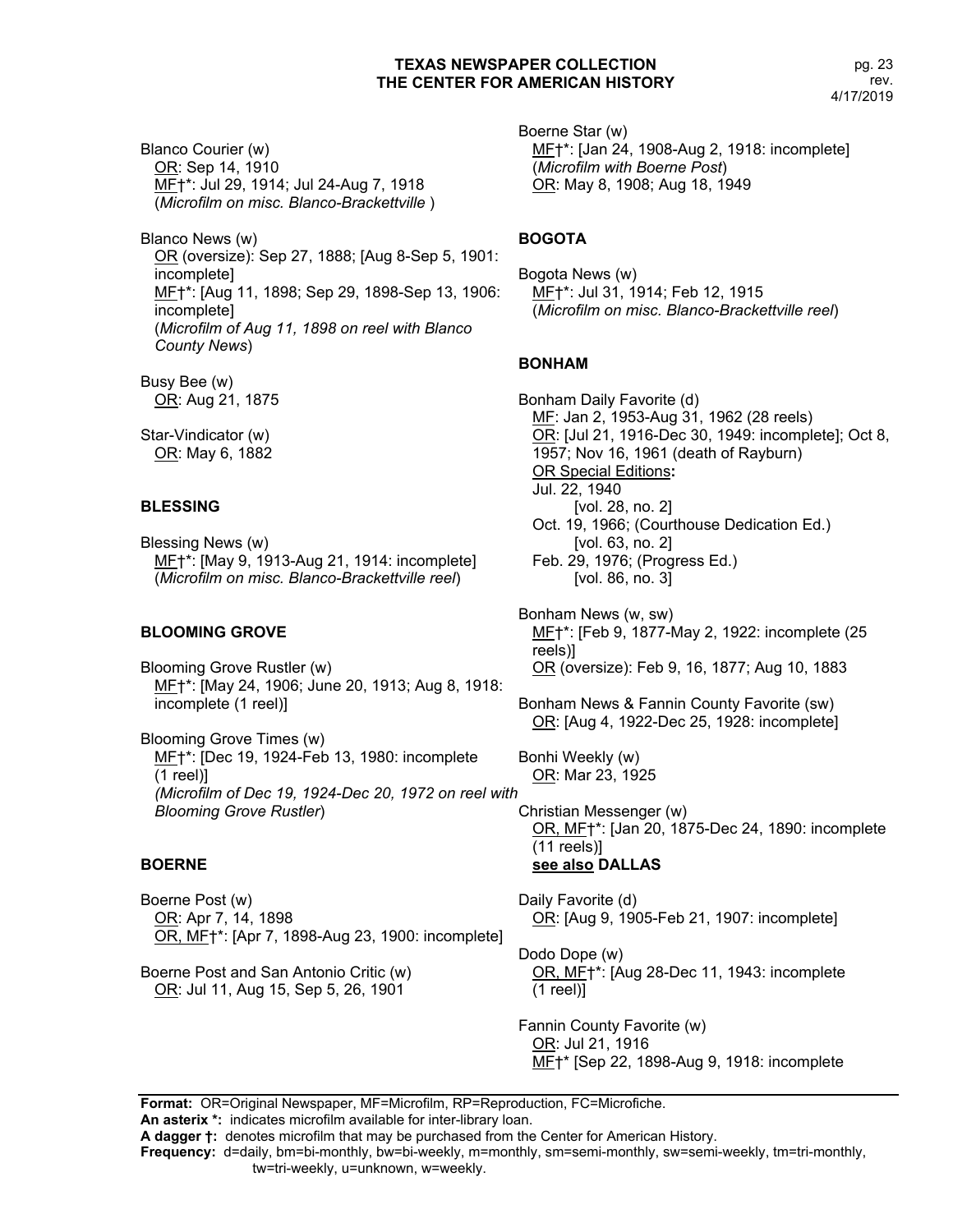(1 reel)]

North Texas Enterprise (w) OR, MF†\*: [Dec 7, 1872-Jan 15, 1875: incomplete] (*Microfilm with Fannin County Favorite*)

Texas News (w) OR, MF†\*: [Jan 9-Jul 16, 1869: incomplete]; Aug 5, 1870 (1 reel)

## **BOOKER**

Booker News (w) OR, MF†\*: Jul 24, 1952

## **BORGER**

Borger Daily Herald (d) MF†\*: [May 2-Jul 31, 1938: incomplete (1 reel)] OR: Jun 21, 1929; Dec 7, 1931 OR Special Editions**:** Nov. 15, 1936; (Texas Centennial Ed.) [vol. 2, no. 4] Jun. 14, 1942; (Phillips Petroleum Co. 25th Anniversary Ed.) [vol. 75, no. 5]

Borger News-Herald (d) MF: [Jan 1, 1954-Aug 31, 1962: incomplete (68 reels)] OR: Jul 20, 1969 OR Special Editions**:** Oct. 15, 1950; (KYOS and Oil Progress Ed.) [vol. 75, no. 6] Dec. 4, 1968; (Magic Plains Profile Ed.) [vol. 86, no. 4]

## **BOSQUE**

Bosque Citizen (w) **see WALNUT SPRINGS**

## **BOWIE**

Bowie Blade (w) MF†\*: [May 31, 1901-Apr 11, 1935: incomplete] (*Microfilm on misc. Bowie reel*)

Bowie Booster (w) MF†\*: [Jan 7-Dec 29, 1932: incomplete] (*Microfilm on misc. Bowie reel*)

Bowie Cross Timbers (w) MF†\*: Sep 30, 1905; Jul 31, 1914; Feb 12, 1915 (*Microfilm on misc. Bowie reel*)

## **BOYD**

Boyd Index (w) MF†\*: [Jan 5, 1905-Nov 1, 1907: incomplete (1 reel)]

## **BRACKETTVILLE**

Alamo Village Star (u) OR: May 1961

Brackett News (w) MF†\*: [Mar 18, 1899-Dec 23, 1899; May 19, 1900: incomplete] (*Microfilm on misc. Blanco-Brackettville reel*)

Brackett News-Mail (w) MF†\*: [May 9, 1913-Jul 26, 1918: incomplete] (Microfilm on misc. Blanco-Brackettville reel)

Fort Clark News (w) OR, MF†\*: [Jun 26, 1943-Jul 8, 1944: incomplete (1 reel)]

## **BRADY**

Brady Enterprise (w) MF†\*: [Jan 15-Dec 25, 1908: incomplete] (*Microfilm on misc. Brady reel*)

Brady Herald (w) MF: [Jan 3, 1956-Dec 28, 1962: incomplete] (*Microfilm on reels with Brady Standard and Heart O' Texas News*)

Brady Sentinel (w) MF†\*: Sep 23, 1898; Aug 7, 1914; Nov 5, 1915 (*Microfilm on misc. Brady reel*)

Brady Standard (sw) MF†\*: [Apr 29, 1913-Nov 6, 1942: incomplete

**Format:** OR=Original Newspaper, MF=Microfilm, RP=Reproduction, FC=Microfiche. **An asterix \*:** indicates microfilm available for inter-library loan.

**Frequency:** d=daily, bm=bi-monthly, bw=bi-weekly, m=monthly, sm=semi-monthly, sw=semi-weekly, tm=tri-monthly,

**A dagger †:** denotes microfilm that may be purchased from the Center for American History.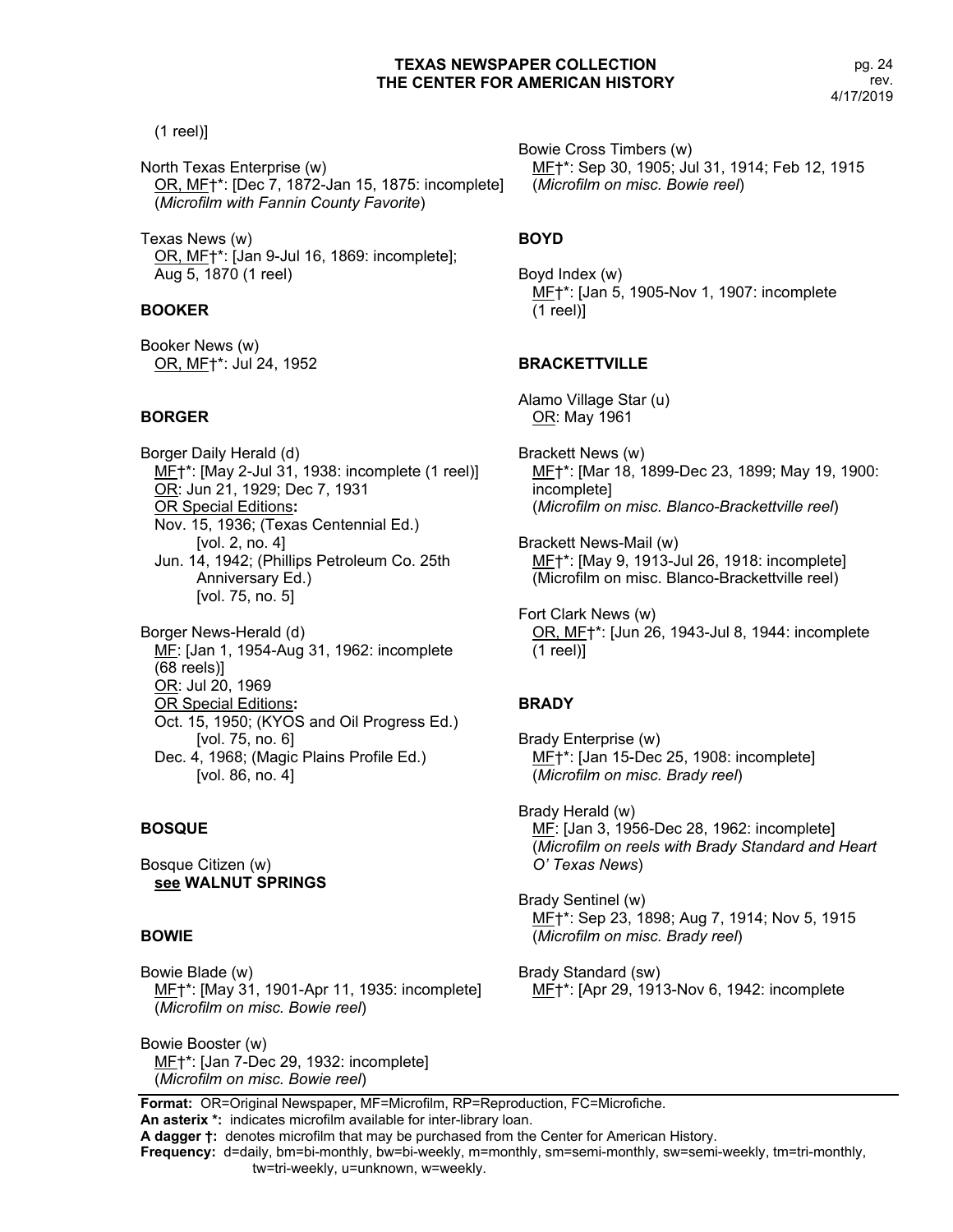Mexican Citizen

(9 reels)] OR: Jan 21-Dec 30, 1941 OR Special Editions**:**  Jul. 17, 1923 [vol. 2, no. 5] Mar. 24, 1936; (Texas Centennial Ed.) [vol. 2, no. 6] Dec. 15, 1936 [vol. 2, no. 7] Brady Standard and Heart O'Texas News (sw) OR: May 1, 1942-Dec 31, 1943; Sep 1-12, 1944; May 14, 1976 MF\*: [Nov 10, 1942-Dec 28, 1962: incomplete (17 reels)] MF†\*: [Nov 10, 1942-Dec 25, 1953: incomplete] (*Microfilm of Nov. 10, 1942-Feb. 2, 1943 on reel with Brady Standard*)

Heart O' Texas News (w) OR: [Apr 30, 1931-Nov 5, 1942: incomplete] OR Special Editions**:** Apr. 30, 1931 [vol. 2, no. 8] Jun. 25, 1936; (Texas Centennial Ed.) [vol. 2, no. 9]

McCulloch County Enterprise (w) ME<sup>+</sup>\*: Aug 2, 1901 (*Microfilm on misc. Brady reel*)

#### **BRAZORIA**

Advocate of the People's Rights (w) OR, RP, MF†\*: Feb 22, Mar 27, 1834 (*Microfilm on misc. Brazoria-San Felipe de Austin reel)*

Brazos Courier (w) OR, MF†\*: [Dec 3, 1839-Dec 22, 1840: incomplete] **BREMOND** (*Microfilm on misc. Brazoria-San Felipe de Austin reel)*

Constitutional Advocate and Texas Public Advertiser (w) RP, MF†\*: Sep 5, 1832; Jun 15, 1833 (*Microfilm on misc. Brazoria-San Felipe de Austin reel)*

Independent (w) MF†\*: Apr 15, Aug 26, 1881; Nov 24, 1882 (*Microfilm on misc. Brazoria-San Felipe de Austin reel)*

**see SAN FELIPE DE AUSTIN** People (w) OR, MF†\*: Apr 18, 1838 (*Microfilm on misc. Brazoria-San Felipe de Austin reel)*

Telegraph and Texas Register **see HOUSTON**

Texas Gazette **see SAN FELIPE DE AUSTIN**

Texas Gazette and Brazoria Commercial Advertiser-Extra (u) OR, MF†\*: Jul 23, 1832 (*Microfilm on misc. Brazoria-San Felipe de Austin reel*)

Texas Planter (w) OR, MF†\*: [Jul 28, 1852-Jul 18, 1855: incomplete] (*Microfilm on misc. Brazoria-San Felipe de Austin reel*)

Texas Republican (w) OR, MF†\*: [Jul 5, 1834-Mar 9, 1836: incomplete] (*Microfilm on misc. Brazoria-San Felipe de Austin reel*)

#### **BRECKENRIDGE**

American (d) OR: [May 1-Dec 31, 1942: incomplete]

Dynamo (sm) OR: Mar 26, 1925

Central Texan (w) **see CALVERT, FRANKLIN**

## **BRENHAM**

Brenham Banner (sw) MF: [Feb 28, 1871: incomplete] ME+\*: [Jan 8, 1874-Dec 29, 1876: incomplete (1 reel)] (*Microfilm of Feb 28, 1871 on misc. Brenham reel*) **see also** Semi-Weekly Brenham Banner

**Format:** OR=Original Newspaper, MF=Microfilm, RP=Reproduction, FC=Microfiche.

**An asterix \*:** indicates microfilm available for inter-library loan.

**A dagger †:** denotes microfilm that may be purchased from the Center for American History.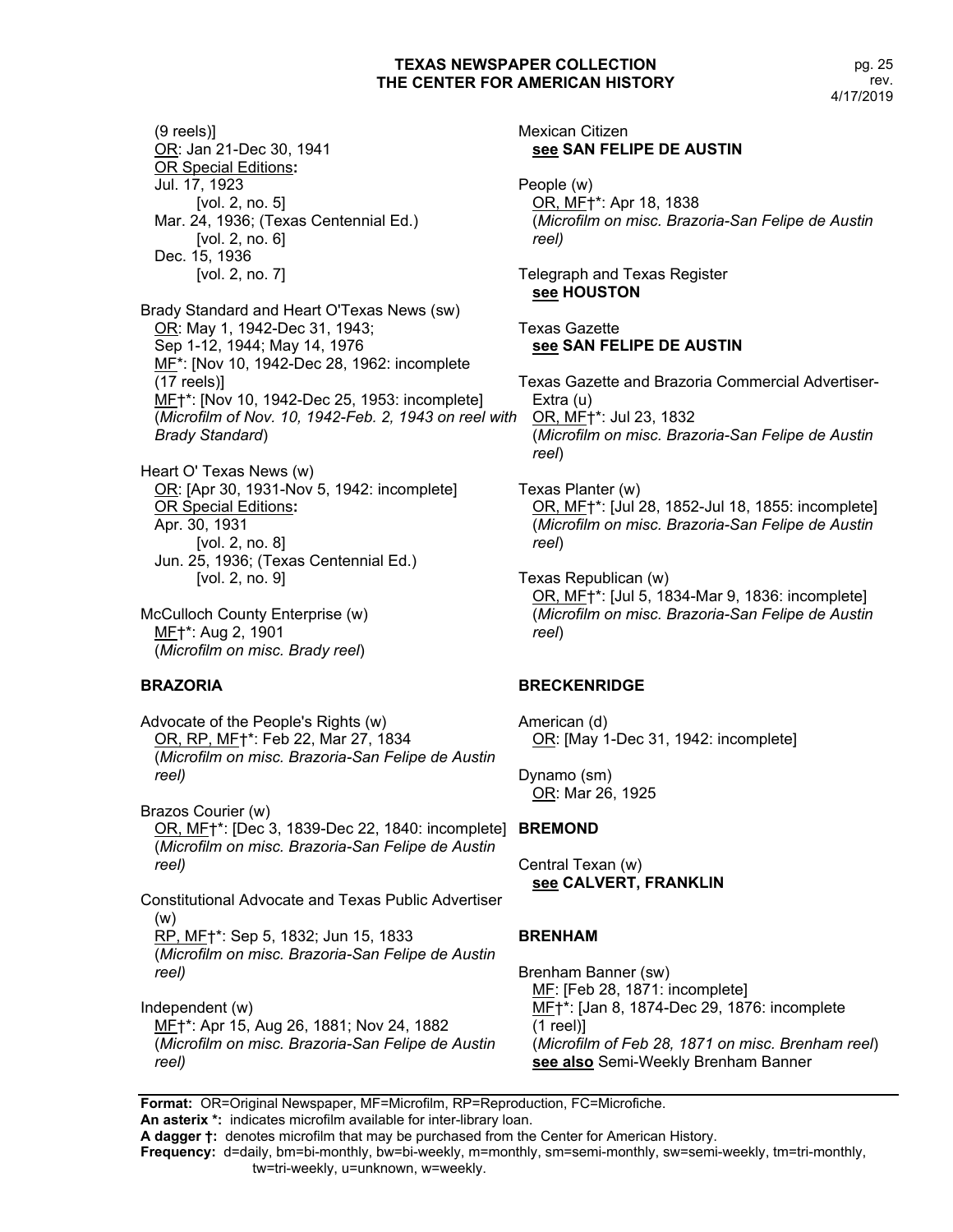Brenham Banner (w) MF: [Oct 12, 1871-Dec 24, 1875: incomplete] **see also** Brenham Weekly Banner Brenham Banner (w: 1907) OR: May 1-Jul 3, 1913 Brenham Banner-Press (d) MF: [Jan 4, 1954-Dec 31, 1962: incomplete (18 reels)] OR: [Mar 27, 1926-Jul 18, 1936: incomplete] OR: Special Editions**:** 1934; (Historical Ed.) [vol. 31, no. 1] Mar. 2, 1936; (Texas Centennial Ed.) [vol. 2, no. 10] Jan. 1, 1965; (Centennial Ed.) [vol. 61, no. 6] Brenham Daily Banner (d) OR: [Jan 6, 1881-Sep 30, 1913: incomplete] MF: [Jan 1, 1881-Feb 28, 1900: incomplete (4 reels)] **see also** Daily Banner Brenham Daily Banner-Press (d) OR: [Sep 8, 1914-Mar 18, 1926: incomplete] OR Special Editions**:** Jan. 27, 1916; (Golden Anniversary Ed.) [vol. 35, no. 2] Brenham Daily Press (d) MF†\*: [Jul 12, 1912-Sep 1, 1913: incomplete] (*Microfilm on misc. Brenham reel*) Brenham Enquirer (w) OR, MF†\*: Jan 27, Feb 3, Oct 6, 1854; Dec 5, 1856; Jul 16, 1858; Feb 2, 1867 (1 reel) (*Microfilm of Feb 3, Oct 6, 1854; Dec 5, 1856; and Jul 16, 1858 on misc. Brenham reel*) Brenham Evening Press (d) MF†\*: Jul 4, 1898; May 10, 1905 OR: Jul 4, 1899 (*Microfilm on misc. Brenham reel*) Brenham Weekly Banner (w) OR: [Oct 12, 1871-May 2, 1907: incomplete] MF†\*: [Oct 12-Dec 21, 1871; Jan 25-Dec 11, 1873; Jan 1-Dec 24, 1875; Jan 5, 1877-Dec 30, 1897: incomplete] MF: [Jan 12, 1877-Dec 30, 1897: incomplete]

(*Microfilm of Oct 12-Dec 21, 1871; Jan 25-Dec 11, 1873; and Jan 1-Dec 24, 1875 are on misc. Brenham reel*) Brenham Weekly Independent (w) OR, MF†\*: Feb 9, 23, Apr 6, 20, 1882 (*Microfilm on misc. Brenham reel*) Brenham Weekly Messenger (w) MF†\*: Oct 22, 1919 (*Microfilm on misc. Brenham reel*) Brenham Weekly Press (w) MF†\*: [Apr 30-Jul 9, 1913: incomplete] (*Microfilm on misc. Brenham reel*) Brenham Weekly Reporter (w) MF†\*: Dec 24, 1880 (*Microfilm on misc. Brenham reel*) Brenham Weekly Times (w) OR, MF†\*: Dec 3, 1873 (*Microfilm on misc. Brenham reel*) Conference Daily (d) OR, MF†\*: Dec 14, 1880 (*Microfilm on misc. Brenham reel*) Daily Banner (d) ME: [Jun 15, 1878; May 15-June 13, 1879; May 8, 1880: incomplete] (*Microfilm on reel with Brenham Daily Banner*) **see also** Brenham Daily Banner Daily Sentinel (d) OR: [Apr 30-Jun 11, 1879: incomplete]; Jun 30, Dec 10, 1881 MF<sub>†</sub>: [Apr 30-Jun 11, 1879: incomplete] (*Microfilm on misc. Brenham reel*) Semi-Weekly Brenham Banner (sw) MF: Feb 28-Oct 3, 1871 (*Microfilm on misc. Brenham reel*) **see also** Brenham Banner Southern Banner (sw) MF†\*: Jun 10, 1870 (*Microfilm on misc. Brenham reel*) Southern Banner (w)

OR: Oct 15, 1868 MF<sup>+</sup>\*: Oct 15, Nov 5,1868 (*Microfilm on 2 misc. Brenham reel*)

**Format:** OR=Original Newspaper, MF=Microfilm, RP=Reproduction, FC=Microfiche.

**An asterix \*:** indicates microfilm available for inter-library loan.

**A dagger †:** denotes microfilm that may be purchased from the Center for American History. **Frequency:** d=daily, bm=bi-monthly, bw=bi-weekly, m=monthly, sm=semi-monthly, sw=semi-weekly, tm=tri-monthly,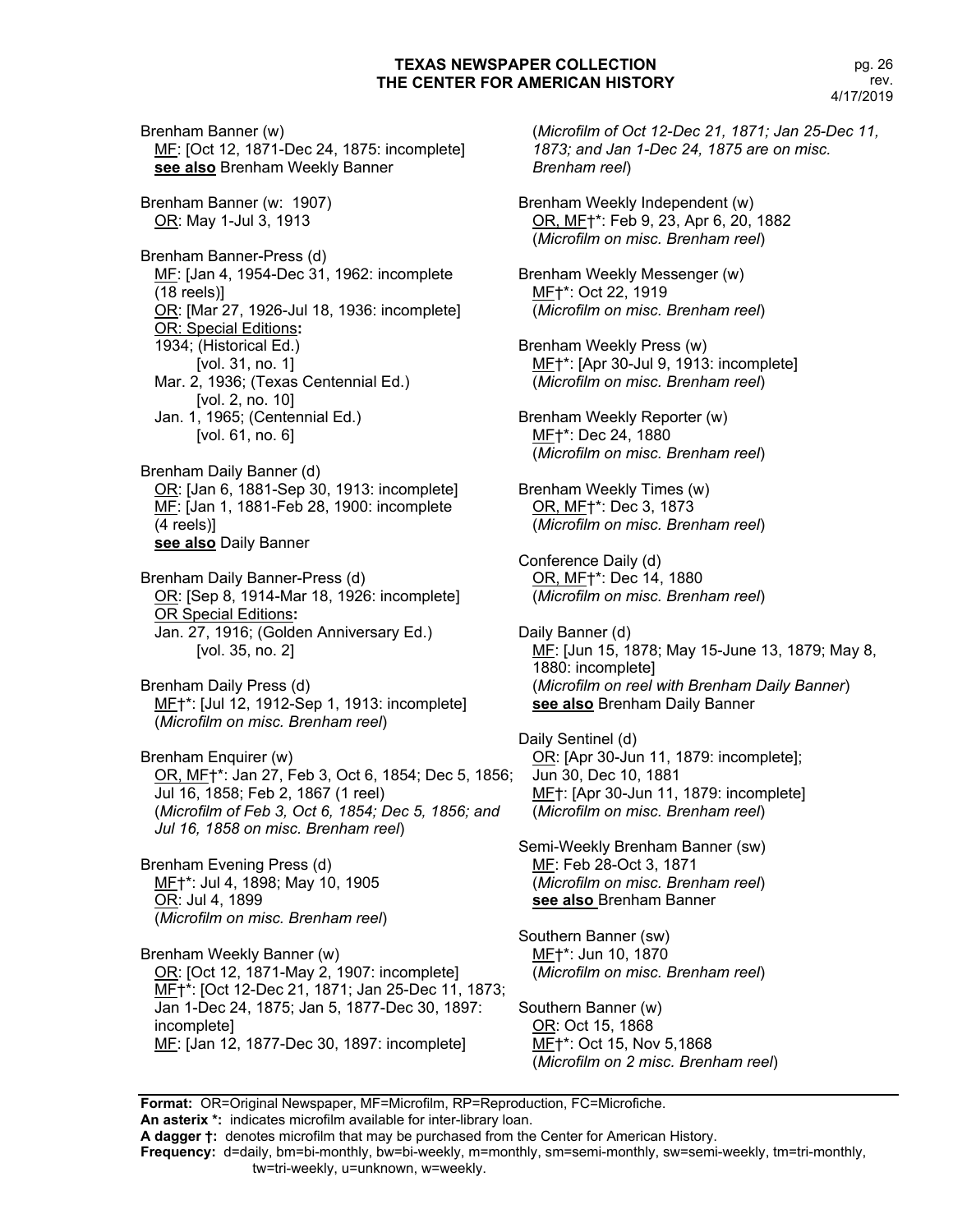Texas Ranger (u) MF†\*: [Jan 16, 1849-Aug 23, 1856: incomplete (1 reel)] OR (oversize), MF†\*: Feb 7, Aug 29, 1857; Feb 25, 1859; Dec 17, 1860 (*Microfilm of Feb 7, Aug 29, 1857; Feb 25, 1859; Dec 17, 1860 on misc. Brenham reel*) **see also** Texas Ranger (Washington, TX)

Texas Sentinel (w) OR, MF†\*: [Apr 6, 1878-Nov 30, 1881: incomplete] (*Microfilm on misc. Brenham reel*)

Texas Volksbote (w) ME†: [Sep 30, 1898-Jun 7, 1918: incomplete (6 reels)]

# **BRONTE**

Bronte Broadcaster (m) OR: Jan 1925

Bronte Weekly Enterprise (w) MF†\*: [Dec 31, 1926-Dec 28, 1928: incomplete (1 reel)] OR Special Editions**:** Jan. 13, 1939; (21st Anniversary Ed.) [vol. 44, no. 1] Aug. 18, 1939; (Coke County Anniv. Ed.) [vol. 44, no. 1] Apr. 29, 1940; (Bronte Church History Ed.) [vol. 44, no. 1]

# **BROWNSVILLE**

American Flag (w) OR: Dec 2, 1846; Sep 29, 1847; May 19, 1855; Oct 1, 1859 RP: Aug 28, 1847; Dec 29, 1858; Jan 26, Mar 16, 1859 MF†\*: [Aug 28, 1847-Apr 26, 1860: incomplete (1 reel)] (*Microfilm of Aug 28, 1847; May 19, 1855; Dec 29, 1858; Mar 16, 1859; Apr 26, 1860 on misc. Brownsville reel*)

Bandera (w) OR: Jul 31, 1862 RP: Sep 18, 1863 MF†\*: Jul 31, 1862; Sep 25, 1863 (*Microfilm on misc. Brownsville reel*) **see also** Fort Brown Flag

Bandera Americana OR, MF: Apr 26, 1860; May 15, 1852 MF†\*: Apr 26, 1860 (*Microfilm of Apr 26, 1860 on reel with American Fla*g) **see** American Flag

Boletin Extraordinario (u) OR, MF†\*: Aug 29, 1855 (*Microfilm on misc. Brownsville reel*)

Brownsville Daily Herald (d) OR, MF†\*: [Jun 19, 1900-Nov 12, 1902; Apr 25, 1908-Feb 27, 1909: incomplete] (*Microfilm on misc. Brownsville reel*) **see also** Brownsville Herald; Daily Herald

Brownsville Herald (d) MF†\*: [Feb 22, 1911-May 20, 1922: incomplete] MF: [Aug 16, 1962-Aug 31, 1965: incomplete (19 reels)] (*Microfilm of Feb 22, 1911-May 20, 1922 on misc. Brownsville reel*) OR: [Oct 3, 1915-Oct 30, 1968: incomplete] OR Special Editions**:** May 10, 1936; (Texas Centennial Ed.) [vol. 2, no. 11] Dec. 6, 1942 [vol. 28, no. 3] **see also** Brownsville Daily Herald; Daily Herald

Brownsville News (d) MF†\*: [Jan 1-Jun 22, 1940: incomplete] (Microfilm on misc. Brownsville reel)

Brownsville Sentinel (sw) OR, MF†\*: Aug 9, 1870 (Microfilm on misc. Brownsville reel)

Brownsville Times (w) OR: [Mar 21-Jun 27, 1968: incomplete]

Centinela (w) OR: Aug 25, 1849

Centinela del Rio Grande MF†\*: June 26, 1861 (*Microfilm on misc. Brownsville reel*) **see also** Rio Grande Sentinel

**Format:** OR=Original Newspaper, MF=Microfilm, RP=Reproduction, FC=Microfiche. **An asterix \*:** indicates microfilm available for inter-library loan.

**A dagger †:** denotes microfilm that may be purchased from the Center for American History.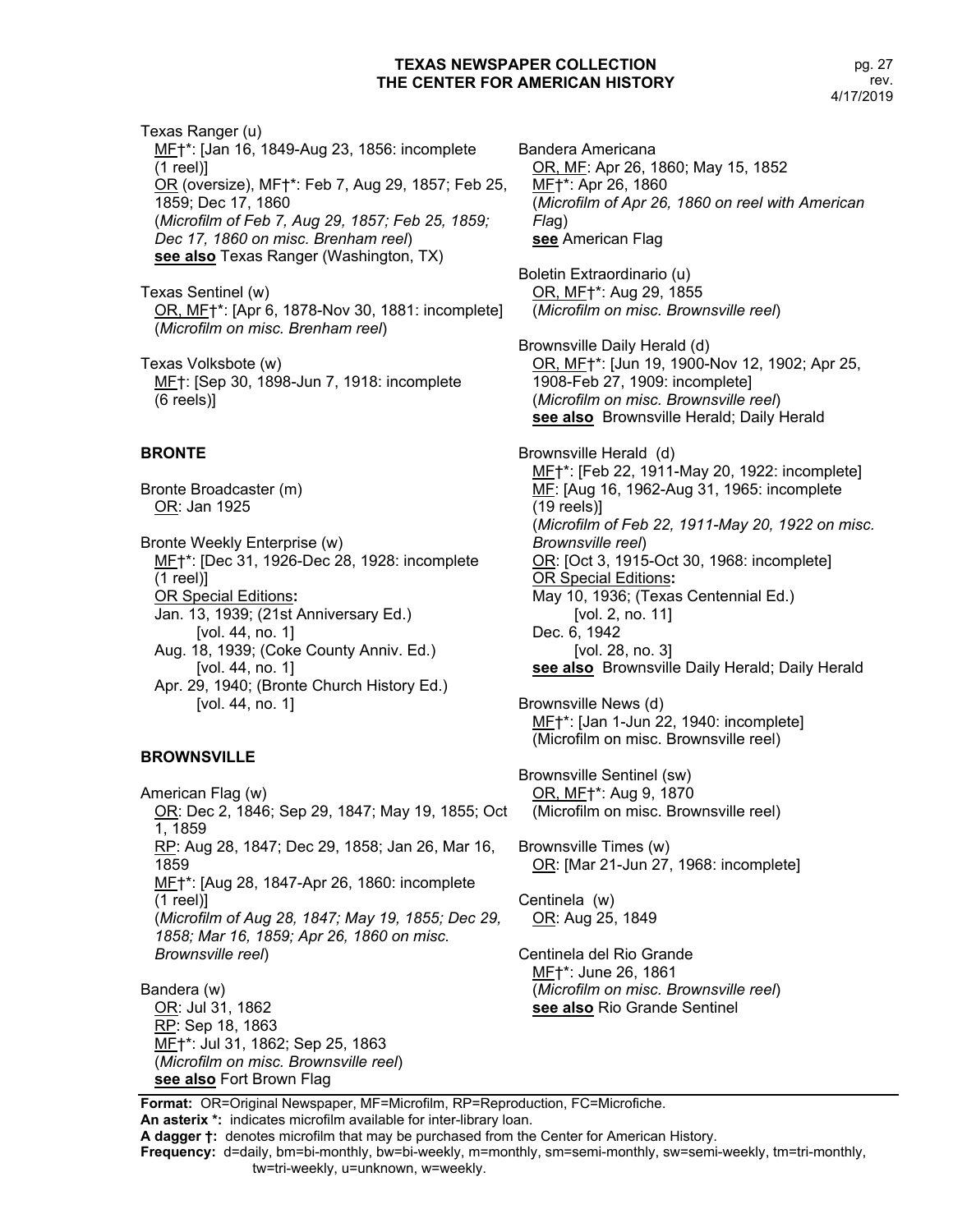Correo del Rio-Grande (d) OR, MF†\*: [Jan 3, 1866; Jan 4-31, 1867: incomplete] (*Microfilm on misc. Brownsville reel*)

Courrier du Rio-Grande (d) OR: Feb 23, Nov 8, 1866 MF†\*: Nov 8, 1866 (*Microfilm also on misc. Brownsville reel*)

Cronista del Valle (d, w) MF†\*: [Oct 8, 1924-Feb 28, 1930: incomplete (3 reels)]

Daily Cosmopolitan (d) MF†\*: [Jan 11, 1881-Aug 18, 1885; Jun 23, 1891: incomplete] OR: [Aug 22, 1883-Aug 3, 1889: incomplete] (*Microfilm on 2 misc. Brownsville reels*)

Daily Herald (d) OR, MF†\*: Feb 20, 1896; Aug 11, 1898 (*Microfilm on misc. Brownsville reel*) **see also** Brownsville Daily Herald; Brownsville **Herald** 

Daily Metropolitan (d) OR, MF†\*: [Aug 20-Oct 1, 1893: incomplete] (*Microfilm on misc. Brownsville reel*)

Daily Ranchero (d) OR: Apr 12, 1867; Aug 2,4,9, 1870 ME<sup>\*</sup>: [May 24, 1865-Oct 20, 1870: incomplete (4 reels)] MF†\*: [Aug 2, 1870-Sep 19, 1871: incomplete] (*Microfilm of Aug 2-9, 1870 on misc. Brownsville reel*) **see also** Ranchero and Daily Ranchero (Corpus Christi, TX)

Daily Ranchero & Republican (d) OR, MF†\*: Sep 19, 1871; Apr 24, 1872 (*Microfilm on misc. Brownsville reel*)

Daily Republican (d) MF†\*: Sep 20, 26, 1884 (*Microfilm on two misc. Brownsville* reel)

Daily Sentinel (d) MF†\*: Dec 6, 1912-Dec 22, 1918 (*Microfilm on misc. Brownsville reel*)

MF†\*: June 24, 1846 (*Microfilm on misc. Brownsville reel*) **see also** Matamoros Reveille

Floater (u) MF†\*: Mar 28, 1883 (*Microfilm on misc. Brownsville reel*)

Fort Brown Flag (w) OR, MF†\*: Apr 17, 1862 (oversized) (*Microfilm on 2 misc. Brownsville reel*) **see also BANDERA**

4th O.T.U. Siesta (w) OR, MF†\*: Oct 24-Dec 29, 1944 (1 reel)

124th Cavalry News (w) MF†: [Mar 15-Oct 25, 1941: incomplete (1 reel)]

Journal (w) OR: Jul 13, 1864

Lower Rio Grande (d) OR: [Nov 16, 1893-Jun 1, 1896: incomplete]

Matamoros Reveille (sw) OR, RP, MF†\*: Jun 24, 1846 (*Microfilm on misc. Brownsville reel*)

Mundo (sw) MF†\*: Mar 7, 1886 (*Microfilm on misc. Brownsville reel*)

Ranchero (w) OR, MF†\*: Dec 17, 1864 (*Microfilm on misc. Brownsville reel*)

Rio Grande Sentinel (w) OR, MF†\*: Jun 26, 1861 (*Microfilm on misc. Brownsville reel*)

Semi-Weekly Sentinel (sw) OR, MF†\*: Aug 9, 1870 (*Microfilm on misc. Brownsville reel*)

Tri-Weekly Ranchero (tw) OR: Jan 10, 1877

Valley Catholic Witness (sm) OR: [Feb 25, 1968-Oct 18, 1970: incomplete]

Diana de Matamoros

**Format:** OR=Original Newspaper, MF=Microfilm, RP=Reproduction, FC=Microfiche.

**An asterix \*:** indicates microfilm available for inter-library loan.

**A dagger †:** denotes microfilm that may be purchased from the Center for American History.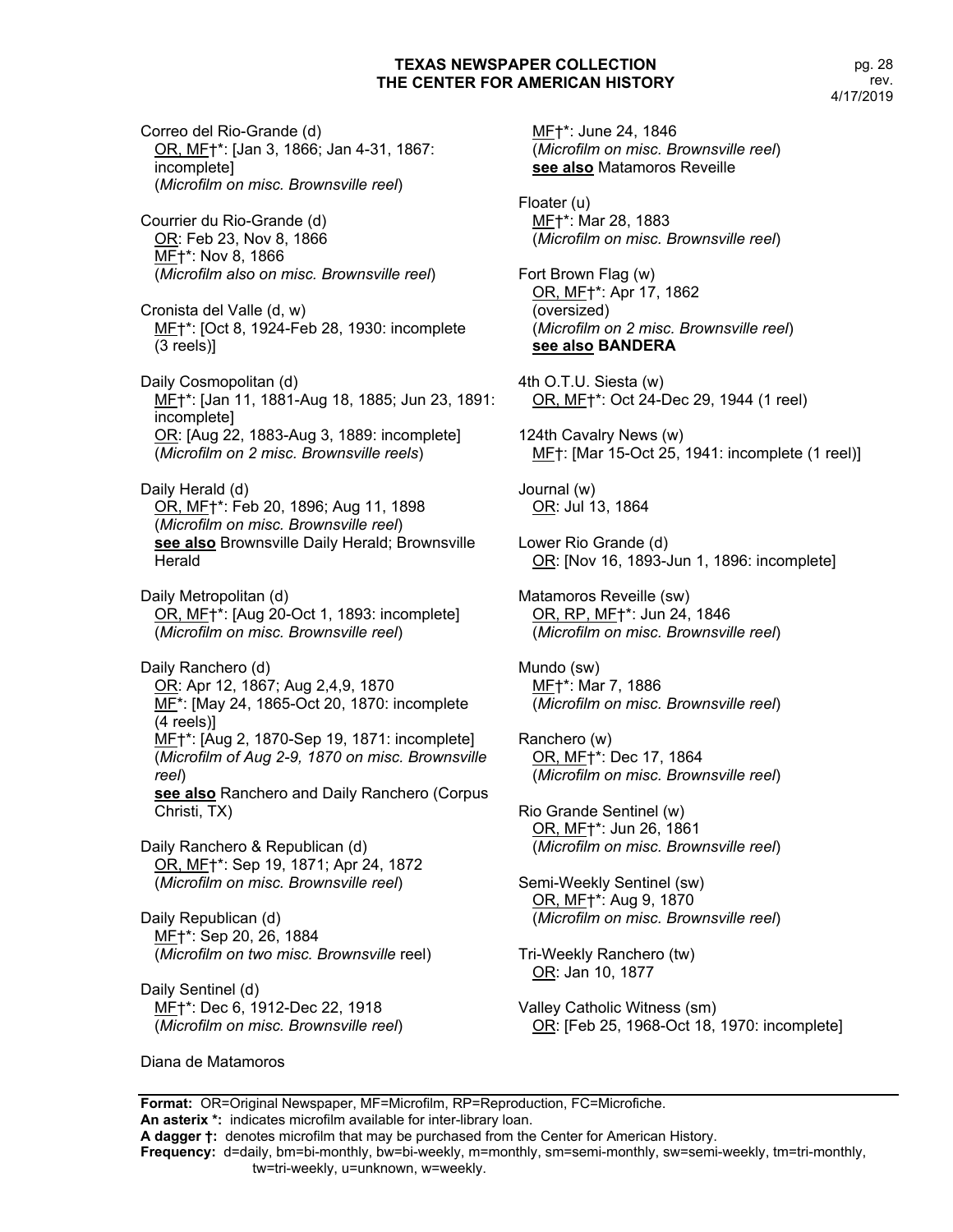Valley Morning Star OR Special Editions**:** Oct. 2, 1967; (Hurricane Beulah Souvenier Ed.) [vol. 83, no. 7]

Valley Sunday Star-Monitor-Herald **see HARLINGEN** and **McALLEN**

#### **BROWNWOOD**

Bowie Blade (bw) OR, MF†\*: [Jan 5, 1945-Jan 25, 1946: incomplete (1 reel)]

Brownwood Banner OR Special Editions**:** Oct. 3, 1935 [vol. 2, no. 12]

Brownwood Bulletin (d) MF†: [Nov 13, 1937-May 12, 1938; Sep 12, 1946; Jan 1, 1954-Sep 30, 1962: incomplete (35 reels)] (*Microfilm of Nov 13, 1937-May 12, 1938; Sep 12, 1946 on misc. Brownwood reel*) OR: Apr 12, 1945 OR Special Editions**:** Oct. 15, 1935 [vol. 2, no. 13] Apr. 8, 1956; (Brown Co. Centennial Ed.) [vol. 75, no. 7] **see also** Daily Bulletin

Brownwood Bulletin (w) OR, MF†\*: May 3, 1894 (*Microfilm on misc. Brownwood reel*) (*Microfilm for Brownwood Bulletin [w] & [d] listed together on MF†)*

Brownwood News (w) MF†\*: [Dec 6, 1906-Dec 12, 1907; Aug 20, 1914: incomplete (1 reel)] OR: Sep 23, 1915

Brownwood Semi-Weekly News (sw) MF†\*: Jun 13, 1916; Jul 19-Aug 9, 1918 (*Microfilm on reel with Brownwood News*)

Camp Bowie Blade (w) OR, MF†\*: [Jul 31, 1942-Dec 29, 1944: incomplete] (*Microfilm with Bowie Blade*)

Daily Bulletin (d) OR: Nov 27, 1902 MF†\*: [Aug 1, 1907; Apr 10, June 5-6, 1908; Oct 20, 1909; Feb 9& Aug 19, 1914; Mar 20, 1916: incomplete] (*Microfilm on misc. Brownwood reel*) **see also** Brownwood Daily Bulletin

Epworth Advocate (u) OR, MF†\*: Mar 1898 (*Microfilm on misc. Brownwood reel*)

Pecan Valley News (w, sw) OR: Aug 31-Dec 29, 1976

Texas Boiled Down (u) OR, MF†\*: Apr 1891 (*Microfilm on misc. Brownwood reel*)

## **BRYAN**

Brazos County Bulletin (w) MF†\*: Aug 12, 1903 (*Microfilm on misc. Bryan reel*)

Brazos County Signal (w) MF†\*: [Aug 29-Oct 24, 1903: incomplete] (*Microfilm on misc. Bryan reel*)

Brazos Pilot (w) MF†\*: [Apr 26, 1877-Jun 18, 1908: incomplete] OR: Apr 26, Oct 6, 1877; Jul 27, 1899 (some oversize) (*Microfilm on misc. Bryan reel*)

Bryan Daily Eagle (d) OR: [Jan 2, 1923-Dec 31, 1949: incomplete]; Apr 19, 1953 OR Special Editions**:** Oct. 3, 1950 [vol. 28, no. 4] Jun. 24, 1962; (Centennial Ed.) [vol. 55, no. 2]

Bryan Daily Eagle and Pilot (d) OR: [Feb 3, 1910-Mar 11, 1915: incomplete]

Bryan Eagle (w) OR: [Sep 29, 1889-Apr 4, 1913: incomplete]

Bryan Eagle and Pilot (w) OR: [Apr 11-Sep 25, 1913: incomplete]

**Format:** OR=Original Newspaper, MF=Microfilm, RP=Reproduction, FC=Microfiche. **An asterix \*:** indicates microfilm available for inter-library loan.

**A dagger †:** denotes microfilm that may be purchased from the Center for American History.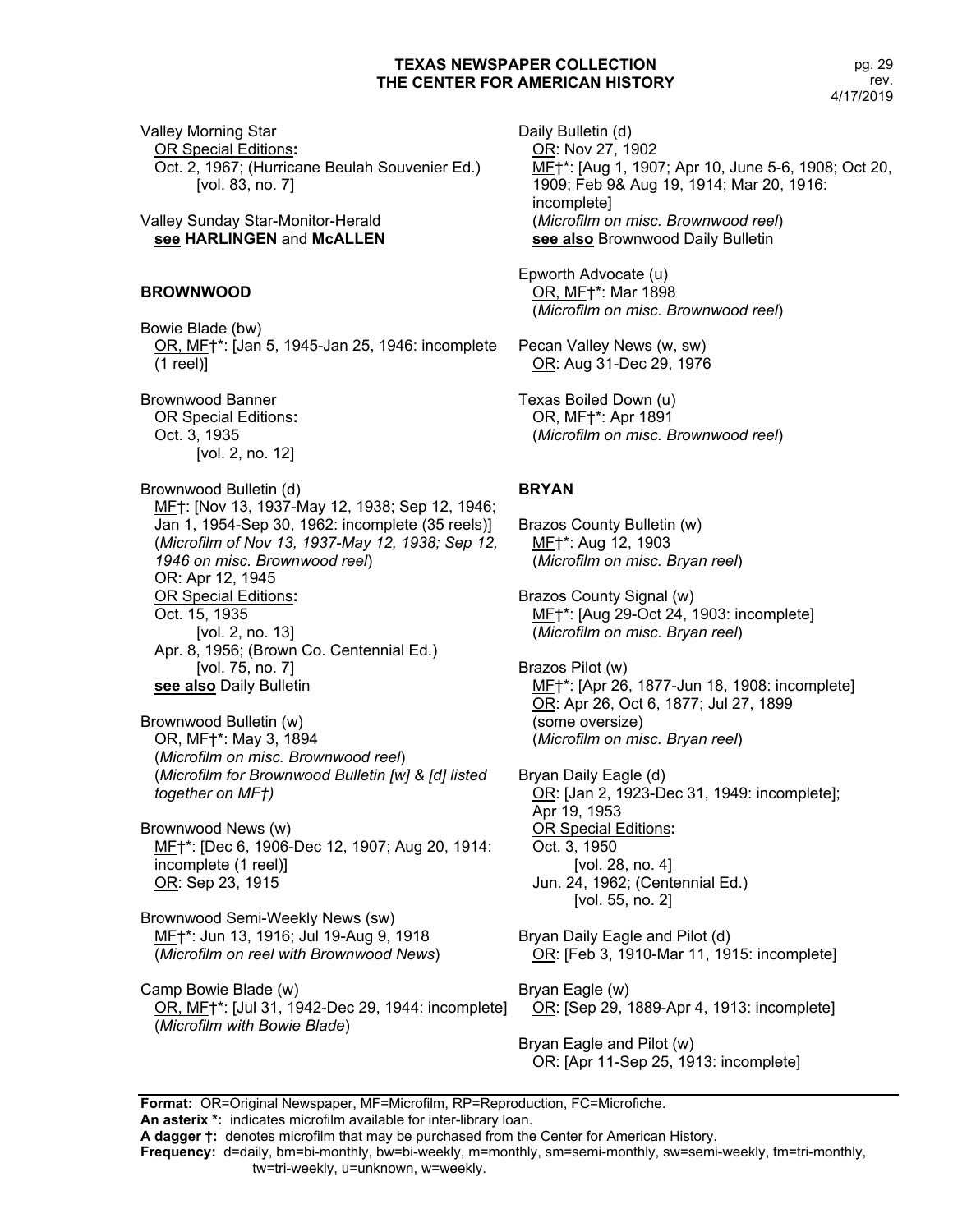Bryan Evening Pilot (d) MF†\*: May 14, Dec 14, 1907; Jan 15, 1908 (*Microfilm on misc. Bryan reel*)

Bryan Morning Eagle (d) OR: [Sep 27, 1898-Jun 14, 1908: incomplete]

Bryan News (d) OR: [Jan 1, 1949-Sep 7, 1952: incomplete] OR Special Editions**:** Sep. 14, 1938; (62nd Anniversary Ed.) [vol. 81, no. 1]

Bryan Review (w) OR: [Oct 7, 1924-Apr 10, 1925: incomplete]

Bryan Weekly Eagle (w) OR: [Aug 2, 1933-May 5, 1937: incomplete]

Bryan Weekly Eagle and Pilot (d) OR: [Oct 2, 1913-Apr 5, 1917: incomplete]

Eagle (d) MF: Mar 1-Apr 30 1976 (2 reels)

Panel (w) MF†\*: May 12, 1944-Oct 13, 1945 (1 reel)

Weekly Bryan Appeal (w) OR (oversize): Jan 9, Jun 12, 1874

#### **BRYSON**

Bryson News (w) OR: [May 5, 1950-Oct 11, 1951]

Jack County Herald **see** Jacksboro, TX

## **BUDA**

Buda Star (w) OR: (Aug 15, 1913 – Oct 1, 1915: incomplete)

#### **BUFFALO**

Buffalo Banner (w) MF†\*: Sep 7, Nov 9, 1900; Jul 6, 27, Aug 17, 1906 OR: Nov 2, 1900 (*Microfilm on misc. Buffalo-Burnet reel*)

#### **BULLARD**

Bullard Banner (sm) OR: [Nov 8, 1991- present: incomplete]

#### **BUNA**

Buna High Buzzer (m) OR: May 1925

#### **BURKBURNETT**

Burkburnett Star (w) MF†\*: Apr 3, 1925 (*Microfilm on misc. Buffalo-Burnet reel*)

#### **BURLESON**

Burleson News (w) MF†\*: Aug 24, 1917 (*Microfilm on misc. Buffalo-Burnet reel*)

#### **BURLINGTON**

Burlingtonian (w) MF†\*: [May 8-July 3, 1913; Aug 6, 1914: incomplete] (*Microfilm on misc. Buffalo-Burnet reel*)

#### **BURNET**

Burnet Avalanche (w) MF†\*: Mar 10, 1892 (*Microfilm on misc. Buffalo-Burnet reel*)

Burnet Bulletin (w) OR, MF: [Mar 7, 1874-Dec 28, 1967: incomplete (21 reels)] OR Special Editions**:** Jun. 30, 1938 [vol. 2, no. 14] May 15, 1952; (Burnet Co. Centennial Ed.) [vol. 72, no. 5]

Once-A-Week (w) MF†\*: Jun 2, 1881 (*Microfilm on misc. Buffalo-Burnet* )

Western Texas Advertiser (m) OR: Jan 1875

**Format:** OR=Original Newspaper, MF=Microfilm, RP=Reproduction, FC=Microfiche.

**An asterix \*:** indicates microfilm available for inter-library loan.

**A dagger †:** denotes microfilm that may be purchased from the Center for American History.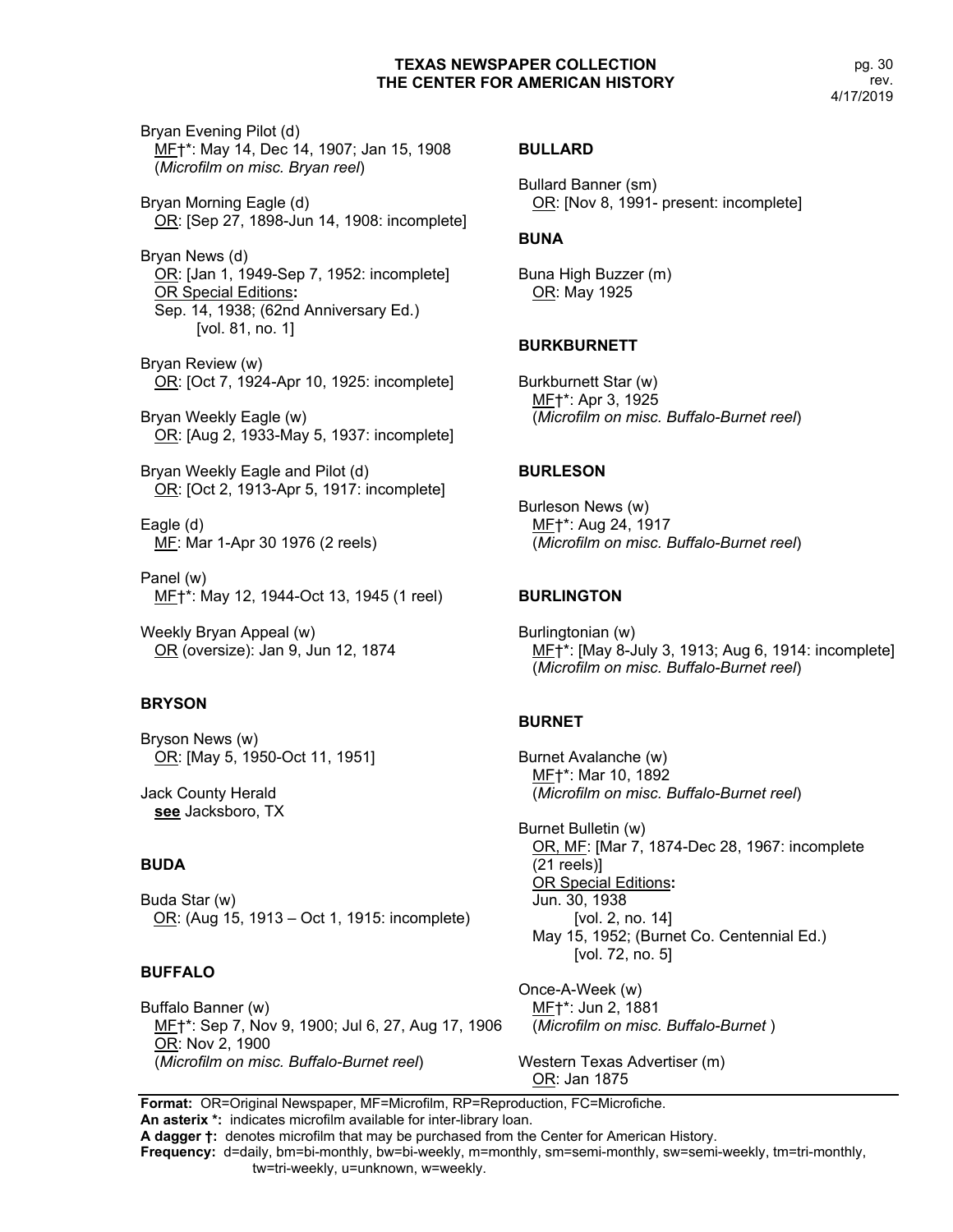## **BYERS**

Byers Herald (w) OR, MF†\*: [Jan 14, 1926-Dec 29, 1927: incomplete (1 reel)]

## **-C-**

## **CADDO MILLS**

Caddo Mills News (w) MF†\*: [May 2, 1913-Feb 12, 1915; Jul 26, 1918: incomplete] (*Microfilm on misc. Caddo Mills-Carrollton reel*)

## **CALDWELL**

Burleson County Citizen and Caldwell News (w) MF: [Aug 21, 1959-Dec 28, 1967: incomplete (5 reels)]

Burleson County Ledger and News-Chronicle (w) OR, MF: [Mar 3, 1911-Dec 23, 1921: incomplete (3 reels)]

Caldwell News and Burleson County Ledger (w) MF: [Jan 6, 1928-Jul 17, 1959: incomplete (11 reels)] (Microfilm of Jan 2-Jul 1969 on reel with Burleson County Citizen and Caldwell News)

Caldwell News-Chronicle (w) ME: [May 20, 1897-May 15, 1908: incomplete (4 reels)] OR: [Jun 24, 1904-Feb 24, 1911: incomplete]

#### **CALVERT**

Calvert Chronicle (w) MF†\*: [Nov 11, 1898-May 25, 1900: incomplete] (*Microfilm on misc. Calvert reel*)

Calvert Courier (w: 1878) OR: Jun 21, 1894

Calvert Courier (w: 191u) MF†\*: Jul 19-Aug 2, 1918 (*Microfilm on misc. Caddo Mills-Carrollton reel*) Calvert Picayune (w) MF†\*: [May 26, 1911-Aug 26, 1915: incomplete (2 reels)]

Calvert Tribune (w) ME<sup>+</sup>\*: [Aug 21, 1925-Dec 26, 1940: incomplete (3 reels)] OR: [Aug 21, 1925-Dec 26, 1940; Sep 18, 1985-May 27, 1987: incomplete]

Central Texan (w) MF†\*: Dec 20, 1872 (*Microfilm on misc. Calvert reel*) **see also FRANKLIN**

Courier-Chronicle (w) ME<sup>+\*</sup>: [Jun 15, 1900-May 19, 1911: incomplete (3 reels)] (*Microfilm of June 15, 1900-Aug 28, 1903 on misc. Calvert reel)*

## **CAMERON**

Cameron Daily Herald OR Special Editions**:** May 23, 1946; (Centennial Ed.) [vol. 29, no. 3]

Cameron Daily News (d) MF†\*: Dec 20, 1905 (*Microfilm on misc. Caddo Mills-Carrollton reel*)

Cameron Enterprise (w) OR: Nov 21, 1923; [Jan 29, 1931-Dec 25, 1952: incomplete]

Cameron Herald (w) MF†\*: [Sep 29, 1898-Jul 25, 1918: incomplete]; Dec 18, 1941 OR: Jan 3-Dec 12, 1895; Dec 22, 1898; [Jan 3, 1901-Nov 10, 1904: incomplete]; Sept. 9, 30, 1943; Aug 7, 1969 (*Microfilm on misc. Caddo Mills-Carrollton reel*) *(OR issue of Dec 22, 1898 stored offsite)* OR Special Editions**:** Nov. 24, 1960; (Centennial Ed.) [vol. 51, no. 5]

Cameronian (w) OR: [Sep 24-Nov 12, 1898: incomplete] (*Microfilm on misc. Caddo Mills-Carrollton reel*) *(OR issues stored offsite)*

**Format:** OR=Original Newspaper, MF=Microfilm, RP=Reproduction, FC=Microfiche.

**An asterix \*:** indicates microfilm available for inter-library loan.

**A dagger †:** denotes microfilm that may be purchased from the Center for American History.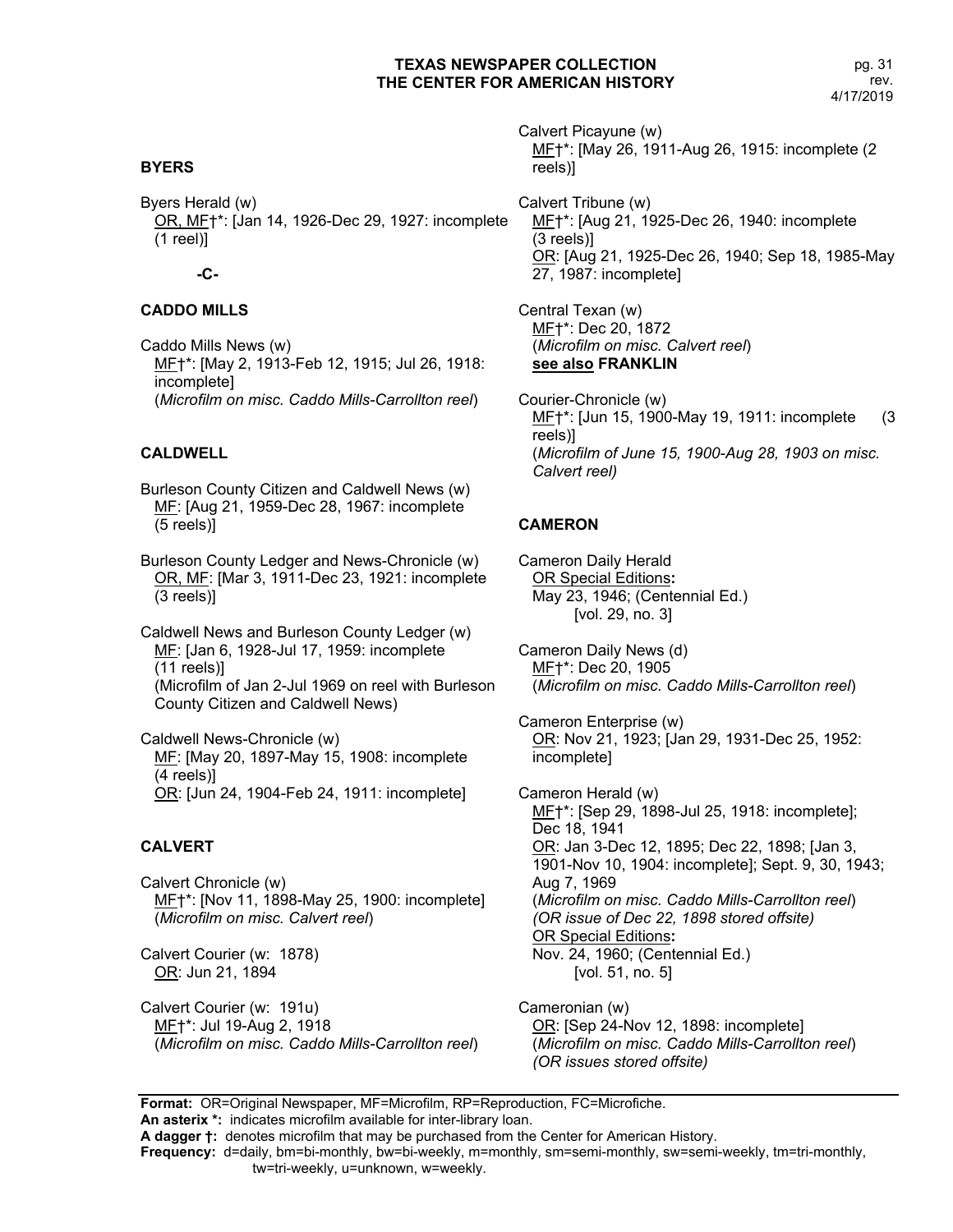Daily Midget (d) OR: Nov 22, 1949

Milam County Enterprise (w) OR: [Apr 19, 1906-Aug 24, 1918: incomplete]

Texas Broncho (w) OR, MF†\*: Jan 22-29, 1898 (*Microfilm on misc. Caddo Mills-Carrollton reel*) *(OR issues stored offsite)*

## **CAMP BARKELEY see ABILENE**

**CAMP BOWIE (WWI military post) see FORT WORTH**

**CAMP BOWIE (WWII military post) see BROWNWOOD**

**CAMP HOOD see KILLEEN**

**CAMP HOWZE see GAINESVILLE**

**CAMP HULEN see PALACIOS**

**CAMP MAXEY see PARIS**

**CAMP SWIFT see BASTROP**

**CAMP WALLACE see BAY CITY**

**CAMP WOLTERS see MINERAL WELLS**

## **CAMP WOOD**

Messenger of Light OR Special Editions**:** July 31, 1936; (Texas Centennial Ed.) [vol. 44, no. 2]

## **CANADIAN**

Canadian Advertiser (w) MF†\*: Sep 9, 1938- Mar 3, 1939 (1 reel)

Canadian Record (w) MF: [Aug 22, 1895-July 25, 1907; Jan 7, 1954-Dec 24, 1957: incomplete (4 reels)] MF†\*: [Jun 1, 1907-Jun 25, 1936: incomplete

 $(1$  reel) $]$ OR: Jul 8, 15, 1982 OR Special Editions**:** Fall 1930 [vol. 10, no. 4]

Hemphill County News (w) MF†\*: [Mar 10, 1939-Jul 18, 1968: incomplete (13 reels)]

# **CANTON**

Canton Herald (w) OR: Sep 29, Oct 25, Nov 29-Dec 6, 1979 MF†\*: [Apr 30-July 2 1913; July 30, 1914; July 19- Aug 9, 1918: incomplete] (*Microfilm on misc. Caddo Mills-Carrollton reel*)

Canton Telephone OR: Oct 26, 1888

Canton Texan (w) MF†\*: Mar 30, 1883 (*Microfilm on misc. Caddo Mills-Carrollton reel*)

# **CANYON**

Canyon City News (w) MF: [Mar 20, 1903-Dec 13, 1907; Feb 2-Sep 4, 1908: incomplete (2 reels)] **see also** Stayer

Canyon News (w) MF†\*: [Oct 7, 1926-Dec 25, 1930: incomplete (2 reels)] ME+\*: Nov 15, 1928; Jul 1, 1937 (*Microfilm of Nov 15, 1928; July 1, 1937 on misc. Canyon reel*) OR: Aug 29, 1935; Feb 13, Mar 6, May 15, 29, 1941 OR Special Editions**:** Jul. 1, 1937 [vol. 12, no. 4] Jul. 20, 1939; (50th Anniversary of Canyon and Randall Co.) [vol. 47, no. 6] Oct. 3, 1940; (National Newspaper Week) [vol. 75, no. 8] Aug. 3, 1950 [vol. 12, no. 5] Jul. 30, 1964; (Diamond Jubilee Ed.) [vol. 85, no. 1]

**Format:** OR=Original Newspaper, MF=Microfilm, RP=Reproduction, FC=Microfiche. **An asterix \*:** indicates microfilm available for inter-library loan.

**A dagger †:** denotes microfilm that may be purchased from the Center for American History.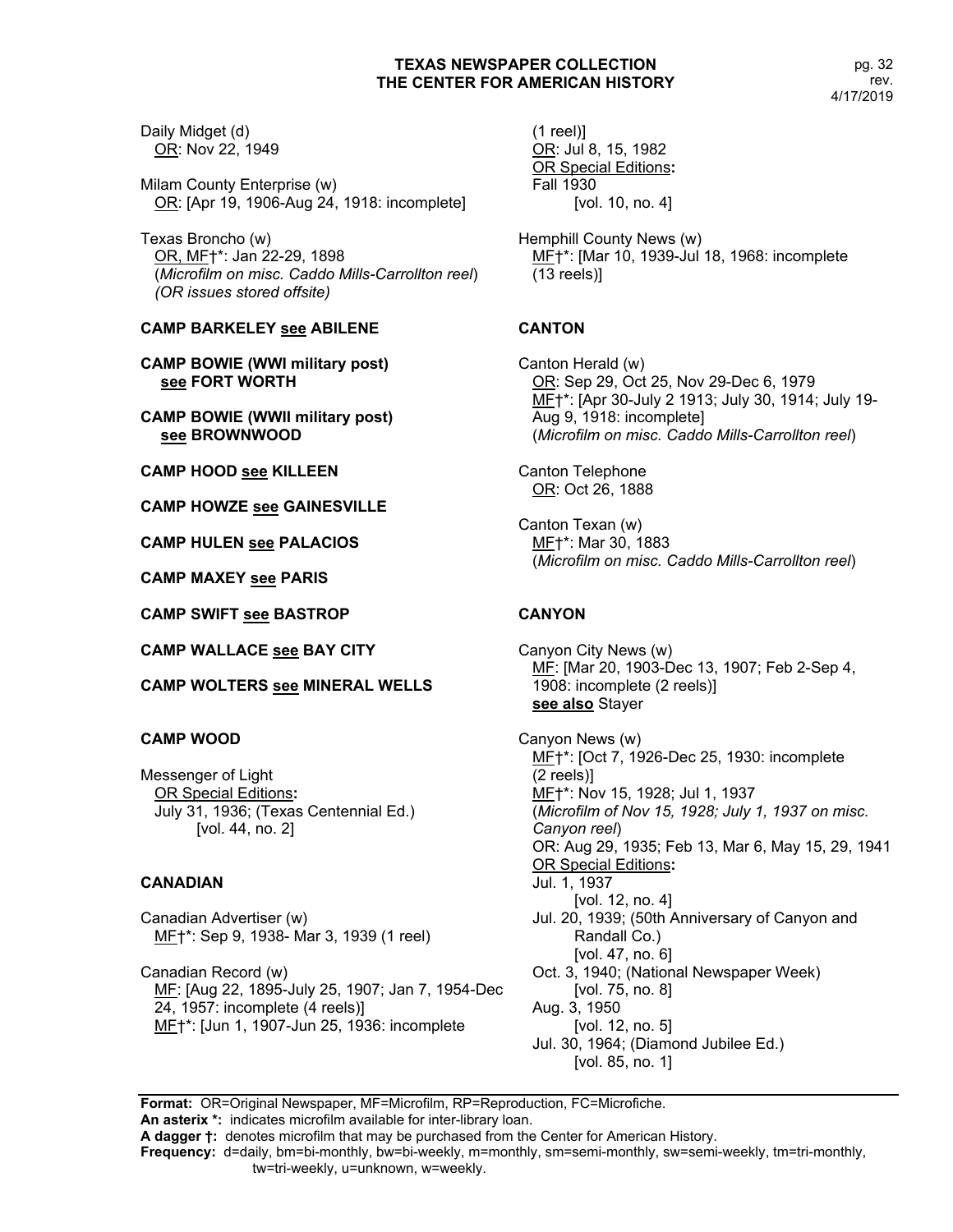Prairie (w) ME<sup>+\*</sup>: [Apr 1, 1924-Dec 9, 1930: incomplete] OR: Jan 10, 1939 (*Microfilm on misc. Canyon reel*)

Randall County News (w) MF†\*: Apr 23, Aug 20, 1914; Jul 18-Aug 1, 1918 MF: Sep 11, 1908-Dec 25, 1930 (7 reels) OR: Sep 22, 1911 (*Microfilm of Apr 23, Aug 20, 1914; Jul 18-Aug 1, 1918 on misc. Canyon reel*) (*Microfilm of part of Sep 11, 1908-Dec 25, 1930 on reel with Canyon City News*)

Stayer (w) MF: [Sep 19, 1901-Dec ?, 1902: incomplete] (*Microfilm on reel with Canyon City News*) **see also** Canyon City News

West Texan (u) OR: May 1965

# **CANYON LAKE**

Canyon Lake Times Guardian (w) OR: Sep 26-Oct 17, 1974

Times Guardian (w) OR: [May 7, 1981-Mar 10, 1983: incomplete]

Times Guardian and Comal County Chronicle (w) OR: [Feb 5, 1986-Sep 30, 1987: incomplete]

## **CARBON**

Carbon News (w) ME<sup>+</sup>\*: [Feb 14, 1908-Dec 16, 1909: incomplete (1 reel)]

Herald (w) MF†\*: [Jun 24, 1904-Jan 24, 1908: incomplete] (*Microfilm on reel with Carbon News*)

# **CARLTON**

Carlton Citizen (w) MF†\*: Oct 2, 1914; Jul 19, 1918 (*Microfilm on misc. Caddo Mills-Carrollton reel*) Carlton Courier (w) MF†\*: Jul 30, 1908 (*Microfilm on misc. Caddo Mills-Carrollton reel*)

## **CARRIZO SPRINGS**

Javelin (w) MF†\*: [Mar 9, 1895-Dec 26, 1919; Jan 7, 1932-May 4, 1933; Oct 23, 1952 (4 reels) OR: [Sep 4, 1941-Feb 25, 1982: incomplete]

Mini-News (u) OR: Dec 10, 1970

South Texas Star (w) OR: [Sep 26 1979-Dec 31, 1980: incomplete]; Apr 28, 1982

# **CARROLLTON**

Carrollton Chronicle (w) MF†\*: [Jul 19-Aug 2, 1912; June 13, 1913; July 31, 1914; July 19-Aug 2, 1918: incomplete] (*Microfilm on misc. Caddo Mills-Carrollton reel*) OR Special Editions**:** Jun. 6, 1963; (Golden Jubilee Ed.) [vol. 58, no. 1]

# **CARTHAGE**

East Texas Register (w) MF: Oct 19, 1906; Jun 14, 1907; Mar 24, 1916; Jul 19-Aug 9, 1918 (1 reel) MF†\*: [Jan 24, 1908-Dec 31, 1915: incomplete (8 reels)]

Panola Watchman (w) MF<sup>\*</sup>: [Jul 2, 1873-Dec 25, 1929: incomplete (2 reels)] MF†\*: [Jan 1, 1896-Dec 25, 1929: incomplete (3 reels)] (*Microfilm of Aug 12, 1914-Dec 25, 1929 on reel with East Texas Register*) OR (some oversized): Sep 28, 1886; Jan 13, 1914- Dec 20, 1916 OR Special Editions**:** Jul. 15, 1948 [vol. 12, no. 6]

**Format:** OR=Original Newspaper, MF=Microfilm, RP=Reproduction, FC=Microfiche. **An asterix \*:** indicates microfilm available for inter-library loan.

**A dagger †:** denotes microfilm that may be purchased from the Center for American History.

**Frequency:** d=daily, bm=bi-monthly, bw=bi-weekly, m=monthly, sm=semi-monthly, sw=semi-weekly, tm=tri-monthly,

tw=tri-weekly, u=unknown, w=weekly.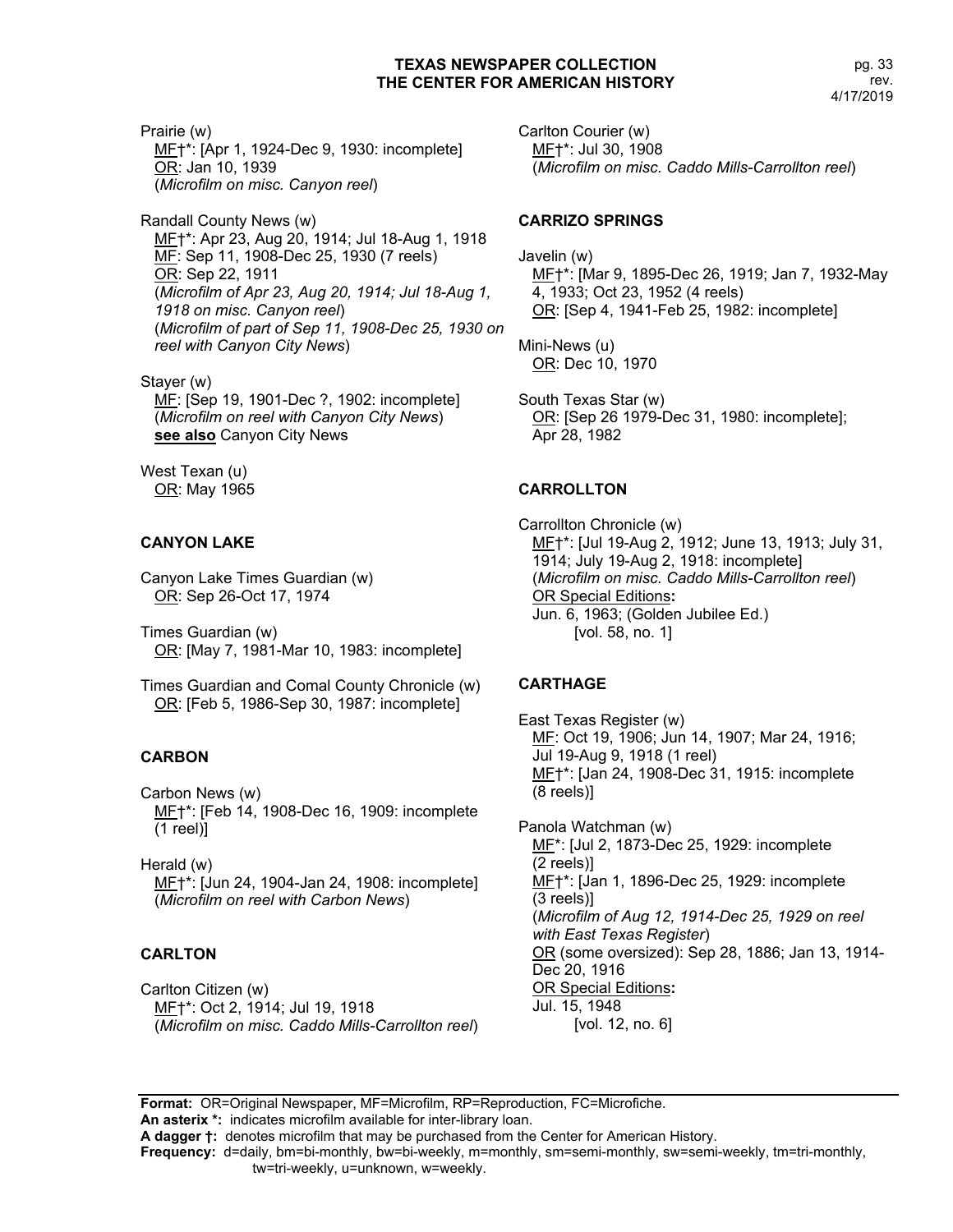## **CASTROVILLE**

Anvil (w) OR: Nov 10, 1888 MF†\*: [Jun 1, 1889-Oct 9, 1903: incomplete (2 reels)]

Castroville Era (w) MF†\*: Mar 30, Apr 20, Dec 18, 1877; Jan 22, Mar 5, 1878 (*Microfilm on misc. Castroville-Centerville reel*)

Castroville Quill (w) OR: Mar 6, 1908; Sep 17, 1915; Jun 16, 1916 MF†\*: [Mar 8, 1901-Feb 27, 1902: incomplete]; Aug 7, 1914 (*Microfilm of Aug 7, 1914 on misc. Castroville-Centerville reel*; *the rest on reel with Anvil*)

Castroville Record (w) OR: [undated]

Quill (w) OR: Sep 19, 1880

#### **CEDAR PARK**

Cedar Post (m) OR: Dec 1981; Jan 1982

#### **CELESTE**

Celeste Courier (w) MF†\*: [Jun 24, 1904-Dec 4, 1908: incomplete (1 reel)]

#### **CENTER**

Center Champion OR Special Editions**:** Oct. 8, 1936; (Texas Centennial Ed.) [vol. 47, no. 7] Aug. 14, 1952; (75th Anniversary Ed.) [vol. 30, no. 1]

Champion (w) MF†\*: [Nov 25, 1896-Aug 7, 1918: incomplete] (*Microfilm of Jan 6, 1908-Aug 7, 1918 on misc Center reel*) (*Microfilm of Nov 25, 1896-Jan 13, 1897 on reel with Champion-Press*)

Champion-Press (w) MF†\*: [Feb 3, 1892-Oct 21, 1896: incomplete (1 reel)]

Daily News (d) MF†\*: [Jul 27-Dec 16, 1906; July 19, 1909; Mar 4, 1911: incomplete] (*Microfilm on misc. Center reel*))

Laborer's Champion (w) MF†\*: Sep 6, 1877; Feb 21, 1878; Sep 23, 1879 OR: Nov 25, 1879 (*Microfilm on misc. Center reel*)

Rough Rider (u) OR: Nov 16, 1926

Weekly Champion (w) OR: Jan 6, 1897-Jun 9, 1898 *(Issues stored offsite)* **see also** Champion

#### **CENTER POINT**

Center Point News (w) MF†\*: Jul 27, 1907; [May 3, 1913-Dec 5, 1914: incomplete] (*Microfilm on misc. Castroville-Centerville reel*)

Excelsior (bm) RP: Jun 19, 1878

Progress (w) OR: Apr 18, 1985

#### **CENTERVILLE**

Centerville Record (w) OR: Dec 2, 1915

Democrat (w) MF†\*: Jan 5, 1888 OR: May 24, 1888 (*Microfilm on misc. Castroville-Centerville reel*)

Leon County News (w) OR: Oct 22, 1936

Leon Lone Star (w) OR: Feb 3, Mar 15, 1873

**Format:** OR=Original Newspaper, MF=Microfilm, RP=Reproduction, FC=Microfiche. **An asterix \*:** indicates microfilm available for inter-library loan.

**A dagger †:** denotes microfilm that may be purchased from the Center for American History.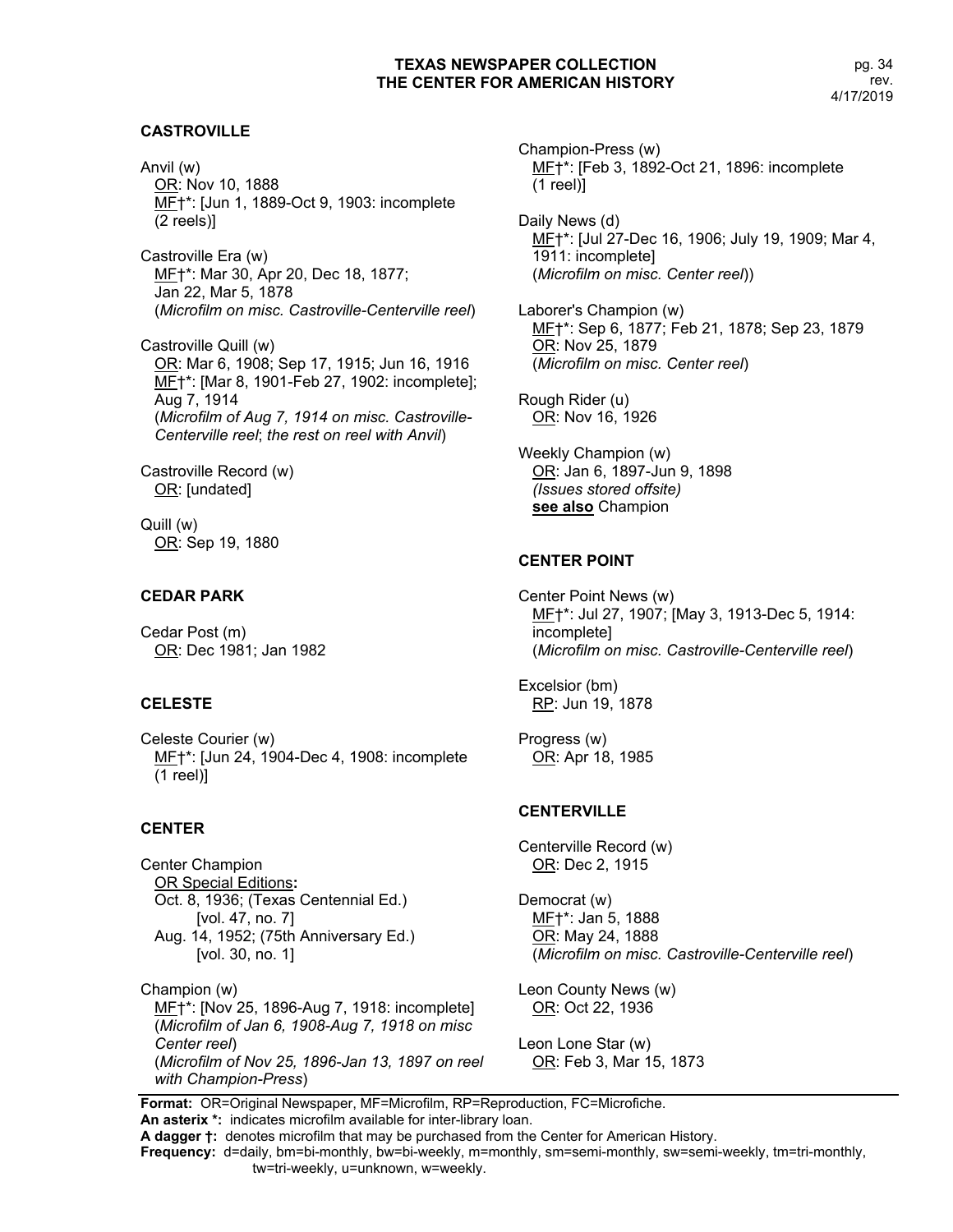Leon Pioneer (w) OR: Aug 25, 1852; Aug 16, 1854

## **CHANNING**

Channing Courier (w) MF†\*: [Jun 24, 1904-Apr 27, 1912: incomplete (1 reel)]

## **CHAPPEL HILL**

Chappel Hill Weekly Caller (w) MF†: Jun 13, 1896 (*Microfilm on misc. Chappel Hill-Christoval reel*)

Philomathean (m) MF†: [Jan-Dec 1886: incomplete] (*Microfilm on misc. Chappel Hill-Christoval reel*)

## **CHICO**

Chico Review (w) MF†: Apr 18, 1907 (*Microfilm on misc. Chappel Hill-Christoval reel*)

## **CHILDRESS**

Bomb Blast (w) OR, MF†\*: [Jul 7, 1943-Nov 16, 1945: incomplete (1 reel)]

Charger (sm) OR: Oct 2-Nov 3, 1924

Childress County News OR Special Editions**:** Jun. 25, 1936; (Texas Centennial Ed.) [vol. 2, no. 15] Jul. 14, 1938 [vol. 13, no. 1]

Childress Chronicle (w) OR: Jul 14, 1938; Dec 14, 1939; Aug 14, 1941

Childress Index (w) MF†: Nov 4, 1904; [May 7-July 2, 1913; Aug 12, 1914; Oct 11, 1916: incomplete]; Jul 14, 1948 (*Microfilm of Nov 4, 1904-Jul 14, 1948 on misc. Chappel Hill-Christoval reel*) MF: [Dec 20, 1954-Aug 31, 1962: incomplete

(20 reels)] OR: Jul 31, 1903; Jul17, 1938; Jul 14, 1940 OR Special Editions**:** Jun. 21, 1936; (Texas Centennial Ed.) [vol. 2, no. 16] Jun. 13, 1938 [vol. 10, no. 5] Jul. 14, 1963; (75th Anniversary Ed.) [vol. 59, no. 2]

Childress Post (w) OR, MF†: [Dec 9, 1908; June 23, 1909; Apr 30-Aug 12, 1913: incomplete] (*Microfilm on misc. Chappel Hill-Christoval reel*)

Childress Reporter OR Special Editions**:** Jul. 18, 1963; (Old Settlers' Ed.) [vol. 59, no. 3]

## **CHILLICOTHE**

Chillicothe Hornet (w) MF†: Jan 26, 1911 (*Microfilm on misc. Chappel Hill-Christoval reel*)

Chillicothe Independent (w) MF†: [May 2-July 4, 1913; Aug 7, 1914: incomplete] (*Microfilm on misc. Chappel Hill-Christoval reel*)

Chillicothe Valley News (w) MF†: [May 1-July 3, 1913; June 19&July 31, 1914; July 18-Aug 29, 1918: incomplete] (*Microfilm on misc. Chappel Hill-Christoval reel*)

## **CHRISTINE**

Christine Advocate (u) OR Jan 5, Nov 16, 1917

#### **CHRISTOVAL**

Christoval Observer (w) MF†: Sep 11, 1914; Jul 19-Aug 2, 1918 (*Microfilm on misc. Chappel Hill-Christoval reel*)

**Format:** OR=Original Newspaper, MF=Microfilm, RP=Reproduction, FC=Microfiche. **An asterix \*:** indicates microfilm available for inter-library loan.

**A dagger †:** denotes microfilm that may be purchased from the Center for American History.

**Frequency:** d=daily, bm=bi-monthly, bw=bi-weekly, m=monthly, sm=semi-monthly, sw=semi-weekly, tm=tri-monthly,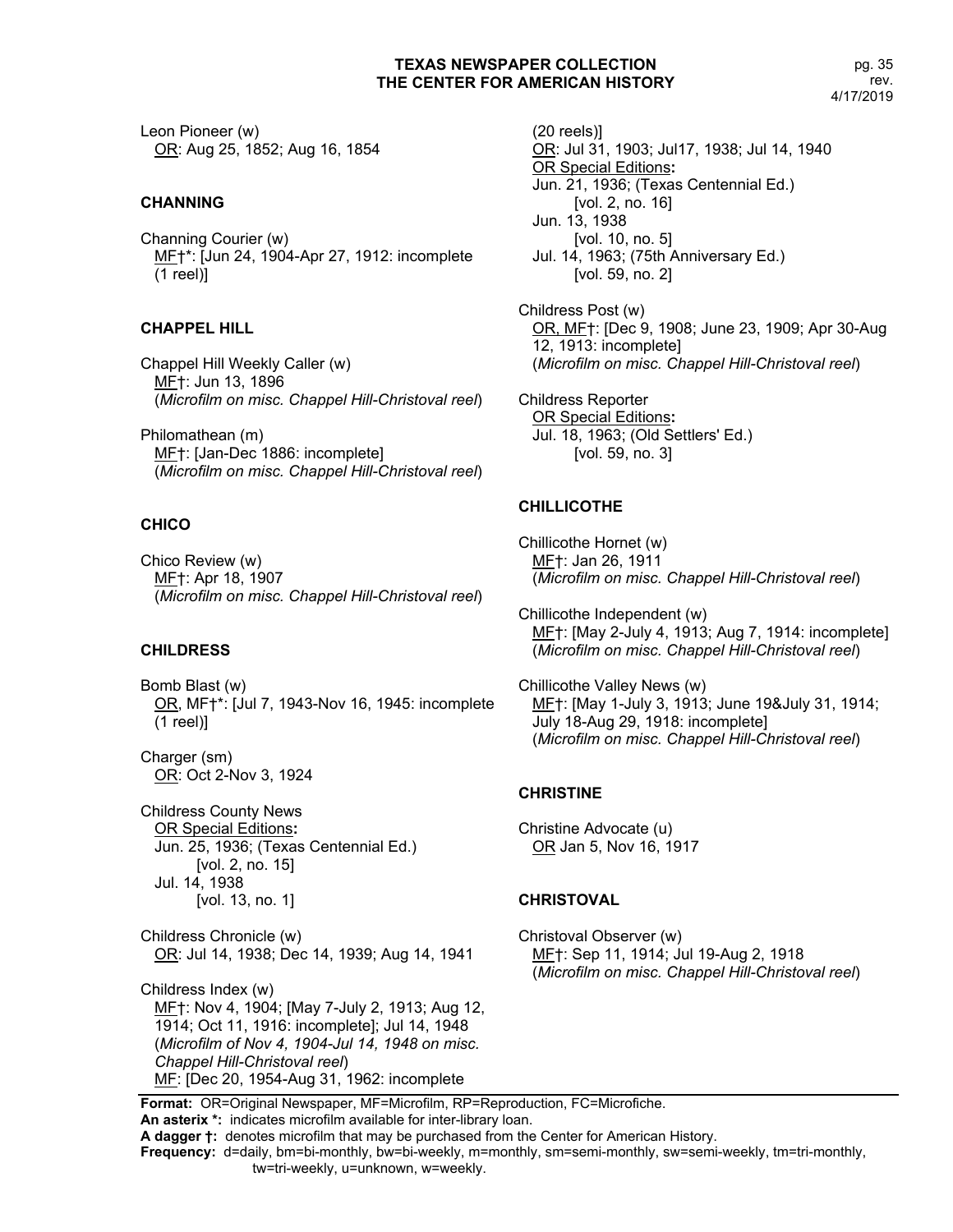## **CISCO**

Cisco Apert (w) MF†\*: [Jun 23, 1904-Jul 30, 1914: incomplete] (*Microfilm on misc. Cisco reel*)

Cisco Daily News (d) OR (oversize): Jan 12, 19, Feb 16, Mar 16, Apr 13, Northern Standard(w) May 4, 1925 MF†\*: Apr 27, 1926 (*Microfilm on misc. Cisco reel*)

Cisco Daily News and Round (d) OR (oversize): Oct 13, 20, 27, Nov 3, 10, 17, 24, Dec 8, 22, 1924

Cisco Daily Press (d) MF†\*: [Nov 21, 1945-Sep 17, 1947: incomplete (4 reels)]

Cisco Round-Up (w) MF†\*: [Jun 8, 1888-Aug 2, 1918: incomplete] (*Microfilm on misc. Cisco reel*)

## **CLARENDON**

Banner-Stockman (w) MF†\*: [Jun 24, 1904-Oct 7, 1909: incomplete (2 reels)]

Clarendon News (w) MF†\*: Jul 31, 1914; Jul 18-Aug 1, 1918 (Microfilm with Banner-Stockman) OR: Dec 5, 1935 OR Special Editions**:** Jul. 4, 1935 [vol. 13, no. 2] Jun. 25, 1936; (Texas Centennial Ed.) [vol. 2, no. 17]

Donley County Leader OR Special Editions**:** Jun. 25, 1936; (Texas Centennial Ed.) [vol. 13, no. 3]

#### **CLARKSVILLE**

Clarksville Times (w, sw) MF†\*: Aug 1, 1890; May 31, 1901; Jan 3, 1922; Jan 19, 1923

(*Microfilm of Aug 1, 1890-Jan 19, 1923 on misc. Clarksville reel)* MF: Jan 6, 1956-Dec 28, 1962 (7 reels) OR Special Editions**:** Jan. 20, 1938 [vol. 2, no. 18]

OR, MF†\*: [Aug 20, 1842-Oct 15, 1852: incomplete (3 reels)] *Index available (1842-1850)*

Red River County Review (sw) MF†\*: [Feb 13, 1925-Jul 29, 1926: incomplete] (*Microfilm on misc. Clarksville reel*)

Standard (w) MF†\*: [Jan 6, 1872-Sep 27, 1888: incomplete] OR, MF†: [Oct 23, 1852-Dec 6, 1888: incomplete (6 reels)]

Western Star (w) OR, MF†\*: Oct 7, 1848 (*Microfilm on misc. Clarksville reel*)

## **CLAUDE**

Claude News (w) OR: [Nov 16, 1906-Dec 31, 1915: incomplete]

#### **CLEBURNE**

Cleburne Bulletin (w) ME: [Aug 13, 1880-Apr 1, 1881: incomplete (1 reel)]

Cleburne Chronicle (w) OR, MF†\*: [Jun 16, 1882-Feb 7, 1908: incomplete (1 reel)]

Cleburne Daily Enterprise (d) MF†\*: [Nov 30, 1906-Aug 7, 1918: incomplete] OR: [Mar 17, 1911-Mar 17, 1913: incomplete] (Microfilm on reel with Cleburne Chronicle)

Cleburne Free Press (w) OR: [Sep 11-Oct 25, 1929: incomplete]

Cleburne Messenger (w) MF†\*: Mar 23, 1933-Dec 20, 1934 (1 reel)

Cleburne Morning Press (sw) OR: [Oct 30, 1929-Dec 30, 1930: incomplete]

**Format:** OR=Original Newspaper, MF=Microfilm, RP=Reproduction, FC=Microfiche. **An asterix \*:** indicates microfilm available for inter-library loan. **A dagger †:** denotes microfilm that may be purchased from the Center for American History.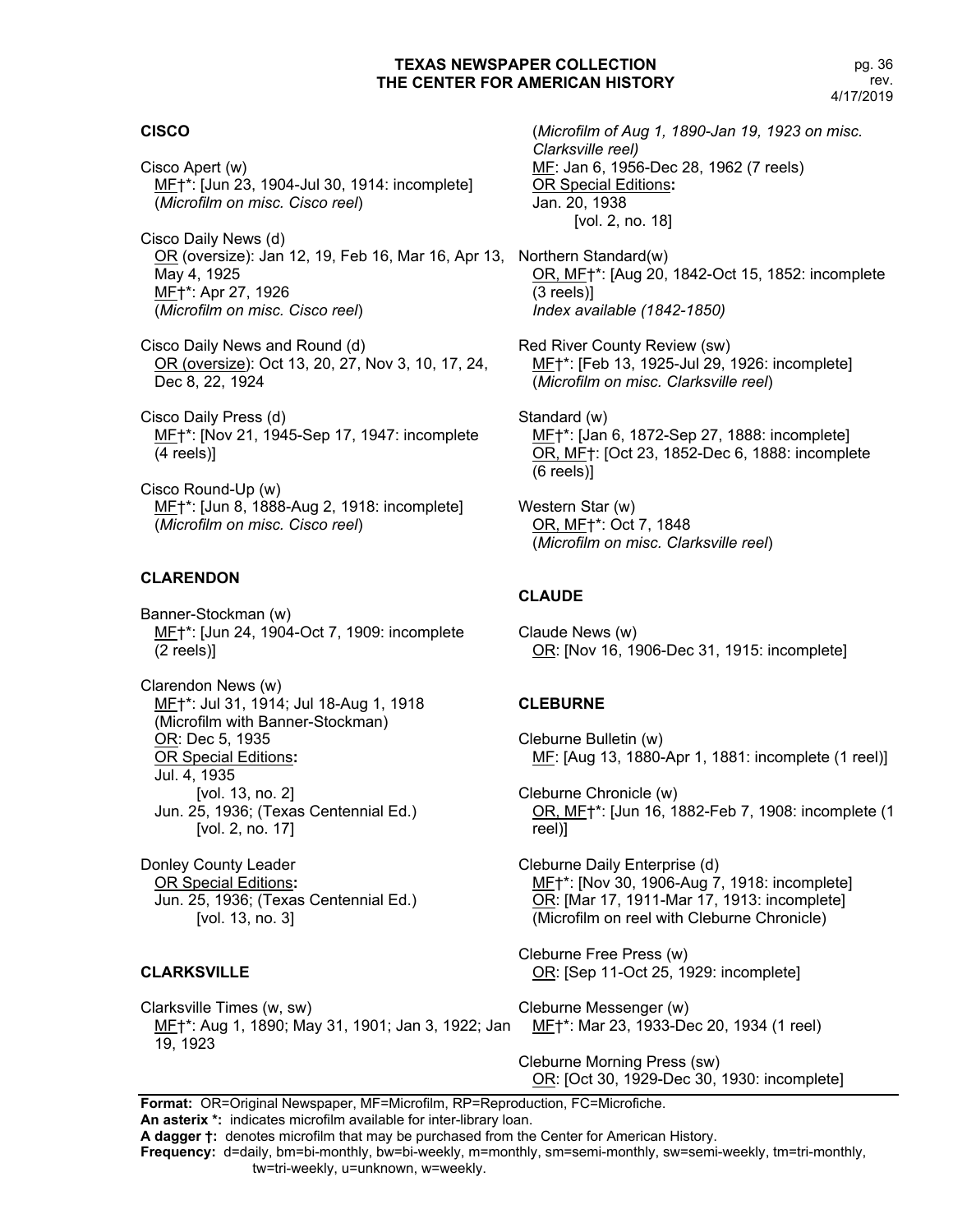Cleburne Morning Review (d) OR: [Feb 12, 1915-Aug 9, 1918: incomplete] Cleburne Times-Review (d) MF†\*: [Aug 4, 1929; Aug 29, 1934; Jun 1, 1944-Jan 24, 1946; Jan 2, 1955-Aug 31, 1962: incomplete (23 reels)] OR: Aug 29, 1934 OR Special Editions**:** Aug. 4, 1929 [vol. 28, no. 6] Jun. 28, 1936; (Texas Centennial Ed.) [vol. 2, no. 19] Johnson County Review (w) OR, MF+\*: [Jan 6, 1899-Dec 13, 1907: incomplete (4 Coleman County Leader (w) reels)] Tribune (w) OR: [Aug 24, 1893-May 12, 1894: incomplete] MF: [Jun 18, 1891-Oct 26, 1893: incomplete (1 reel)] Watchman (w) MF†\*: [Jun 23, 1904-Jun 21, 1907: incomplete (1 reel)] Weekly Enterprise (w) MF†\*: [Jul 14, 1904-Nov 14, 1912: incomplete (3 reels)] **CLEVELAND** San Jacinto Times (w) OR: Jul 4, 1970 **COLEMAN** Coleman County Chronicle (w) Coleman County Herald (w) OR: Jun 22, 1916, Dec 28, 1917 Coleman County Optimist (w) Coleman Daily Voice (d) Coleman Democrat (w) MF†\*: Dec 16, 1904 Coleman Democrat-Voice (w)

Cleveland Advocate (w) OR: [Feb 5, 1925-Dec 27, 1928: incomplete] MF†\*:[Feb 5, 1925-Dec 27, 1928; Jan 5, 1933-Dec 22, 1986: incomplete (67 reels)]

## **CLIFTON**

Clifton Record (w) MF: [Jan 6, 1956-Dec 28, 1962: incomplete (7 reels)] MF\*: Jan 5-Dec 28, 1962 OR: [Dec 10, 1898-Aug 8, 1918: incomplete]; Jan 3, 1936; Jan 25, 1946; Feb 23, 1994 OR Special Editions**:** Apr. 30, 1954; (Centennial Ed.) [vol. 75, no. 9]

#### **COLDSPRING**

MF†\*: [Jan 16-Oct 2, 1941: incomplete] (*Microfilm on misc. Coleman reel*)

MF†\*: [May 1-Jul 4, 1913: incomplete] (*Microfilm on misc. Coleman reel*)

OR: Dec 14-21, 1920; Jan 4-Feb 1, 1921

MF†\*: [Mar 26-Apr 3, 1906: incomplete] (*Microfilm on misc. Coleman reel*)

(*Microfilm on misc. Coleman reel*)

MF†\*: [Jan 16, 1941-Oct 19, 1944: incomplete] (*Microfilm on misc. Coleman reel*) OR Special Editions**:** Nov. 12, 1936; (Texas Centennial Ed.) [vol. 2, no. 20]

Coleman Voice (sw) OR: Sep 21, Oct 22, Nov 30-Dec 3, 1909

Daily Advertiser (d) OR: Jul 23, 1910

Democrat-Voice (w) MF†\*: [May 2-July 4, 1913; July 31, 1914; July 19- 26, 1918: incomplete] (*Microfilm on misc. Coleman reel*) OR: Feb 10, Mar 25, 1910; Jul 7, 1911

**Format:** OR=Original Newspaper, MF=Microfilm, RP=Reproduction, FC=Microfiche. **An asterix \*:** indicates microfilm available for inter-library loan.

**Frequency:** d=daily, bm=bi-monthly, bw=bi-weekly, m=monthly, sm=semi-monthly, sw=semi-weekly, tm=tri-monthly,

**A dagger †:** denotes microfilm that may be purchased from the Center for American History.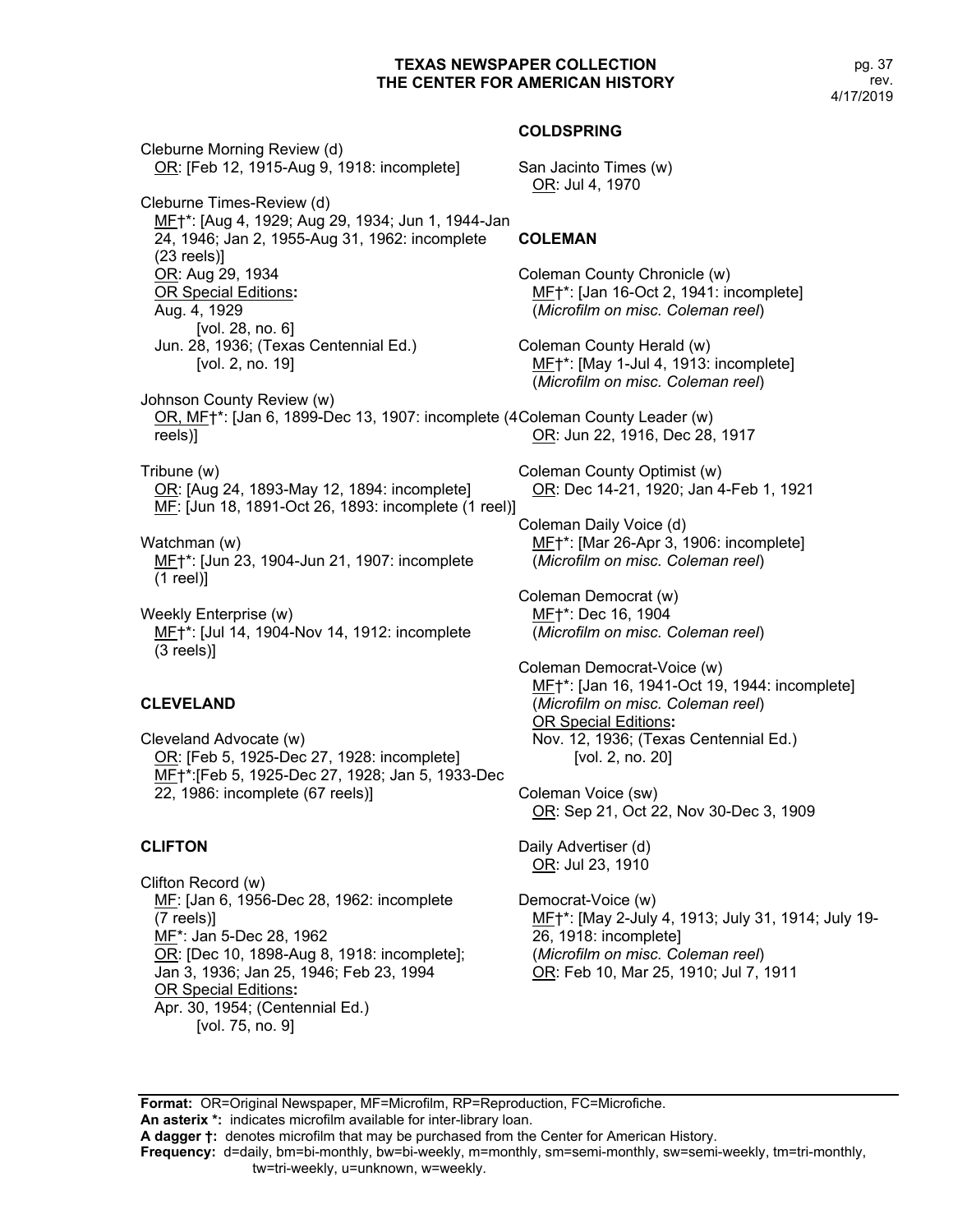#### **COLLEGE STATION**

Battalion (d) OR: Feb 2, 1916 MF: Jun 23, 1960-Jun 28, 1962 (2 reels)

Touchstone (m) OR: Mar-May 1992

#### **COLLINSVILLE**

Collinsville Times (w) MF†\*: May 2-30, 1913; Aug 7, 1914; Jul 19-Aug 9, 1918 (*Microfilm on misc. Collinsville-Columbus reel*)

## **COLONY [THE COLONY]**

Colony Courier (w) OR: Dec 22, 1983

## **COLORADO CITY**

Colorado Graphic (w) MF†\*: Nov 5, 1885 (*Microfilm on misc. Collinsville-Columbus reel)*

Colorado City Record (sw) MF: [Jan 2, 1955-Dec 30, 1962: incomplete (8 reels)]

Colorado Record (w) OR: [May 24, 1907-Apr 5, 1946: incomplete] OR Special Editions**:** Aug. 21, 1936; (Texas Centennial Ed.) [vol. 2, no. 21]

Colorado Times (u) MF†\*: Nov 26, 1896 (*Microfilm on misc. Collinsville-Columbus reel*)

Colorado Weekly Clipper (w) MF†\*: Mar 23, 1901; Apr 12, 1902 (*Microfilm on misc. Collinsville-Columbus reel*)

Courant (w) MF†\*: May 28, 1881 (*Microfilm on misc. Collinsville-Columbus reel*) West Texas News (w) MF†\*: Oct 14, 1904; Jul 31, 1908 (*Microfilm on misc. Collinsville-Columbus reel*)

West Texas Stock Farmer (u) MF†\*: Oct 14, 1904 (*Microfilm on misc. Collinsville-Columbus reel*)

#### **COLUMBIA**

Columbia Democrat (w) OR, MF†\*: [Oct 18, 1853-Jul 24, 1855: incomplete] (*Microfilm on misc. Columbia reel*)

Democrat and Planter (w) OR, MF†\*: [Oct 9, 1855-Dec 3, 1861: incomplete] (*Microfilm on misc. Columbia reel*)

Old Capitol (w) MF†\*: [Dec 17, 1887-Feb 16, 1889: incomplete (1 reel)] OR: Jun 15, 29, Jul 20, Aug 3, 1889

Planter (w) OR, MF†\*: [Aug 19, 1843-Apr 5, 1844: incomplete] (*Microfilm on misc. Columbia reel*)

Telegraph and Texas Register **see HOUSTON**

Texas Advertiser (q) OR: Aug 1, 1854

## **COLUMBUS**

Colorado Citizen (w) OR: [Mar 20, 1858-Oct 15, 1925: incomplete] MF\*: Mar 20, 1858; May 30, 1860; Mar 19, 1874-Jan 25, 1900; Mar 12-Sep 10, 1908; July 31, 1914 (8 reels) MF†\*: Jan 6, 1898-Jan 25, 1900 (1 reel) MF: Oct 20, 1869; Jul 17, 1869; Oct 2-26, 1871; Dec 7-14, 1871; Feb 8, 22, 1872; Oct 22, 1889 (1 reel)

Colorado County Citizen (w) OR: [Jan 2, 1941-Dec 23, 1952; Apr 4, 1957: incomplete] MF†\*: Apr 4, 1957 (*Microfilm on misc. Collinsville-Columbus reel*)

**Format:** OR=Original Newspaper, MF=Microfilm, RP=Reproduction, FC=Microfiche.

**An asterix \*:** indicates microfilm available for inter-library loan.

**A dagger †:** denotes microfilm that may be purchased from the Center for American History.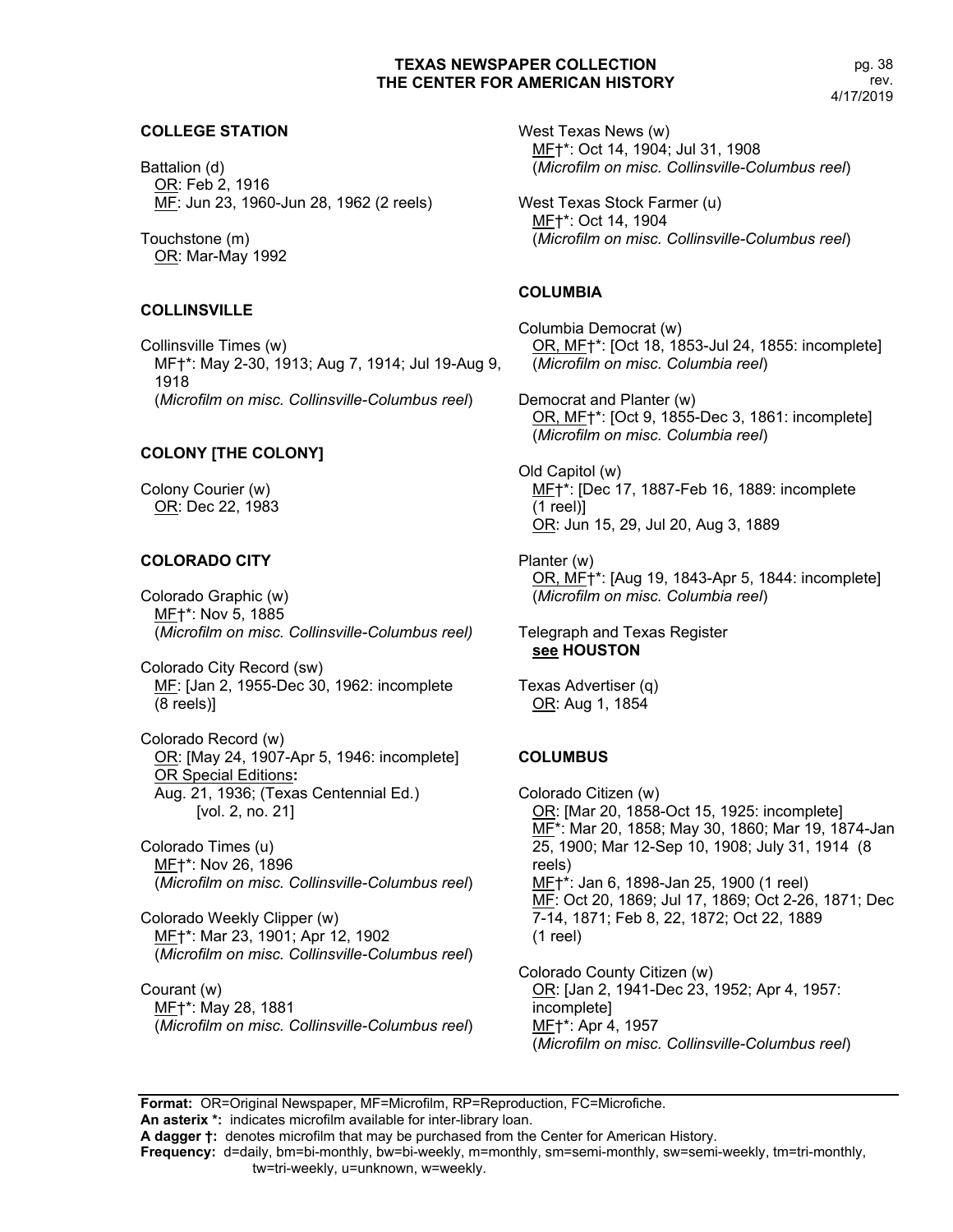Telegraph and Texas Register **see HOUSTON**

## **COMANCHE**

Comanche Chief (w) OR, MF†\*: [Mar 3, 1879-Nov 11, 1882; Nov 3, 1888; Sep 21, 1895: incomplete] (*Microfilm on misc. Comanche reel*)

Pioneer Exponent (w) MF†\*: [Apr 19, 1888-Jan 14, 1910: incomplete] (*Microfilm on two misc. Comanche reels*) (*Oct 5, 1895 issue filmed between the Nov 3, 1888 & Sep 21, 1895 issues of the Comanche Chief)* OR: Apr 19, July 5, 1888; Jun 27, 1889; Oct 3, 1895 *(OR issues of 1888-1889 is stored offsite)*

Town and Country (w) MF†\*: [Jun 3-Dec 16, 1886: incomplete] (*Microfilm on misc. Comanche reel*)

## **COMFORT**

Comfort News (w) OR, MF†\*: [May 8, 15, 1908; Sep 12, 1919; Aug 15, 22, 1929: incomplete] (*Microfilm on misc. Comfort and Commerce reel*)

Independent Courier (w) MF†\*: [Jan 3, 1902-Jun 26, 1903: incomplete (1 reel)] OR: Jan 24, Sep 19, 1902

West Texas Independent Courier (w) MF: [Jun 21, Oct 4-Dec 20, 1901: incomplete] (*Microfilm on reel with Independent Courier*)

## **COMMERCE**

Commerce Journal (w: 1889) MF†\*: [May 9, 1913-Jul 26, 1918: incomplete (1 reel)] *Index available*

Commerce Journal (w: 1958) ME: [Jun 5, 1958-Dec 27, 1962: incomplete (6 reels)] (*Microfilm of Jun 5-26, 1958 on reel with Daily Journal*) **see also** Daily Journal, Commerce Weekly Farm Journal

Commerce Weekly Farm Journal (w) OR: [Jan 1, 1941-Oct 16, 1947: incomplete] MF: [Jul 2, 1953-May 29, 1958: incomplete] (*Microfilm on reels with Daily Journal*) **see also** Commerce Journal, Daily Journal

Commercial (w) MF†\*: Mar 31, Apr 26, 1907 (*Microfilm on misc. Comfort-Commerce reel*)

**Format:** OR=Original Newspaper, MF=Microfilm, RP=Reproduction, FC=Microfiche.

**Frequency:** d=daily, bm=bi-monthly, bw=bi-weekly, m=monthly, sm=semi-monthly, sw=semi-weekly, tm=tri-monthly, tw=tri-weekly, u=unknown, w=weekly.

Comanche Chief (w: 1920) MF†\*: [June 6, 1924-Apr 15, 1967: incomplete (3 reels)] (*Microfilm of some dates on misc. Comanche reel; Jul 2, 1948-Dec 28, 1951 on its own reels)* OR: [Jun 6, 1924-Aug 2, 1973: incomplete] OR Special Editions**:** Jun. 6, 1924 [vol. 13, no. 4] Jul. 17, 1936; (Texas Centennial Ed.) [vol. 2, no. 22] Aug. 9, 1940 [vol. 13, no. 5] Jul. 25, 1941 [vol. 13, no. 6]

Comanche Chief and Pioneer Exponent (w) OR: [May 9, 1913-Aug 2, 1918: incomplete] MF†\*: May 9-July 4, 1913; Aug 21, 1914; July 19- Aug 2, 1918 (*Microfilm on misc. Comanche reel*)

Comanche Town and County (m) MF†\*: [Mar-May 1886: incomplete] OR: Mar, Jun 3-Dec 16, 1886 (*Microfilm on misc. Comanche reel*) *(OR issues stored offsite)* Comanche Vanguard (w) MF†\*: [Jun 28, 1913-Dec 27, 1918: incomplete (2 reels)]

Comanche Weekly Chief (w) OR, MF†\*: Mar 16, Apr 3, May 11, 1876 (*Microfilm on misc. Comanche reel*) **see also** Comanche Chief

**An asterix \*:** indicates microfilm available for inter-library loan.

**A dagger †:** denotes microfilm that may be purchased from the Center for American History.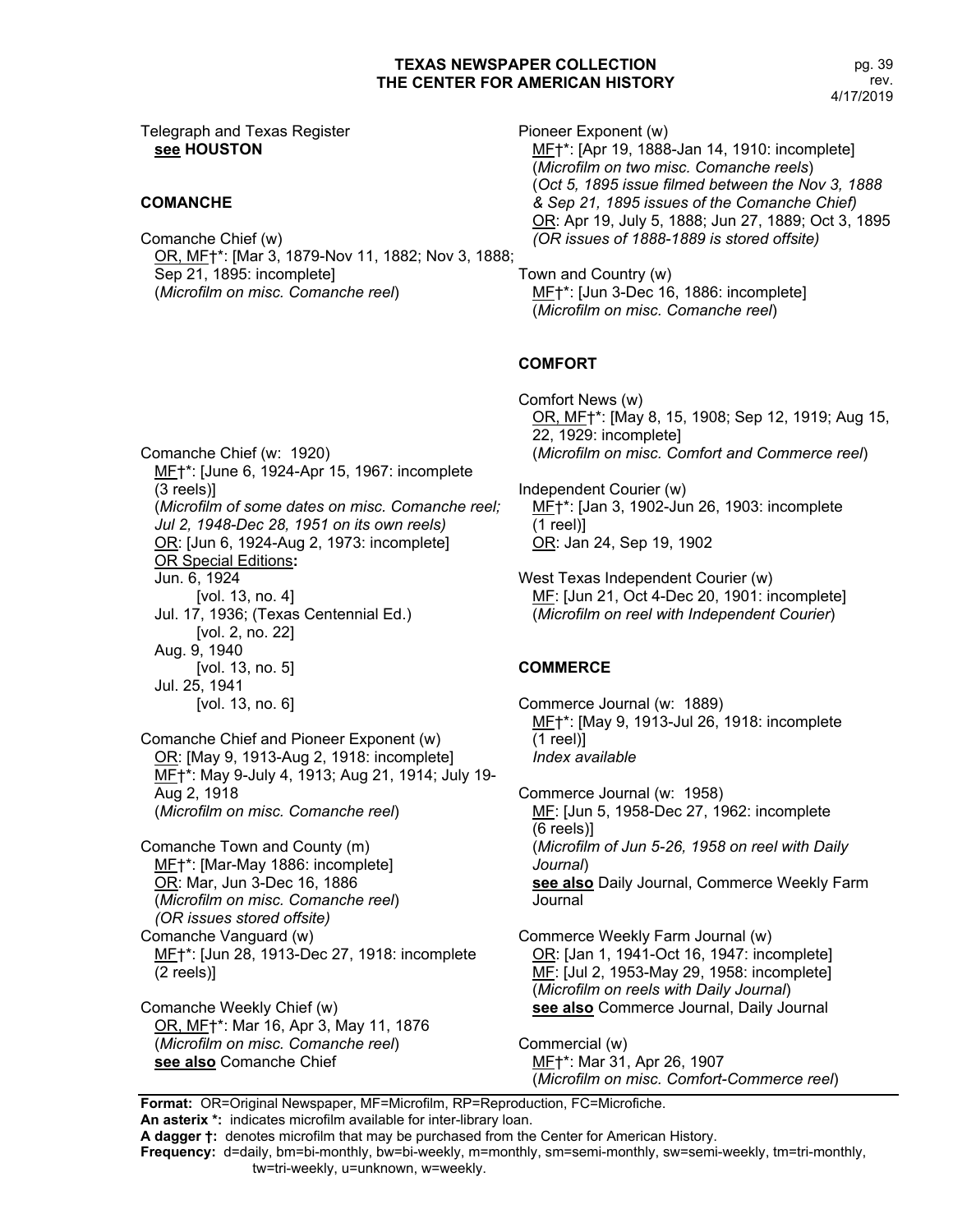pg. 40 rev. 4/17/2019

Daily Journal (d: 1914) MF†\*: [Apr 8, 1929-Dec 31, 1939: incomplete (6 reels)] (*Microfilm of Apr 8-Dec 31, 1929 on reel with Commerce Journal)* OR: [Jan 1, 1940-Sep. 1, 1942: incomplete] *Index available* OR Special Editions**:** Aug. 20, 1939

[vol. 13, no. 7]

Daily Journal (d: 1947) OR: [Oct 5, 1947-Dec 30, 1949: incomplete] MF: [Jul 1, 1953-May 30, 1958: incomplete (10 reels)] **see also** Commerce Journal, Commerce Weekly Farm Journal

East Texan (w) MF†\*: [Feb 16, 1945-Nov 21, 1947: incomplete] (*Microfilm on misc. Comfort-Commerce reel*)

Hunt County Gazette (u) MF†\*: Jul 31, 1914 (*Microfilm on misc. Comfort-Commerce reel*)

Sunday Journal (w) OR: [Sep 6, 1942-Sep 28, 1947: incomplete]

## **CONCRETE**

College Independent (m) OR, RP: Jul 1, 1871

## **CONROE**

Conroe Courier (w) OR: Aug 8, 1918; [Jan 6, 1933-Mar 13, 1947: incomplete] OR Special Editions**:** Jun. 23, 1963; (Progress Ed.) [vol. 59, no. 4]

Montgomery County News (w) OR: [Jan 5, 1925-Dec 23, 1926: incomplete]

#### **COOKVILLE**

Cookville Magnet (w) MF†\*: Jan 5, 1888 (*Microfilm on misc. Cookville-Cooper reel*)

## **COOLIDGE**

Coolidge Herald (w) OR, MF†\*: [Feb 12, 1925-Dec 25, 1953: incomplete (16 reels)]

## **COOPER**

Cooper Weekly Review (w) MF†\*: [Jan 24, 1908-Aug 23, 1918: incomplete] (*Microfilm on misc. Cookville-Cooper reel*) OR: Jul 16, 1943

Cooper Review OR Special Editions**:** Aug. 27, 1970; (Centennial Ed.) [vol. 83, no. 3]

Delta County Banner (w) OR: [Feb 5, 1887-Aug 15, 1890: incomplete]

People's Cause and North Texas Review (w) MF†\*: Feb 28, Oct 30, 1896 (*Microfilm on misc. Cookville-Cooper reel*)

## **CORPUS CHRISTI**

Advertiser **see** Corpus Christi Weekly Advertiser

**Format:** OR=Original Newspaper, MF=Microfilm, RP=Reproduction, FC=Microfiche. **An asterix \*:** indicates microfilm available for inter-library loan.

**A dagger †:** denotes microfilm that may be purchased from the Center for American History.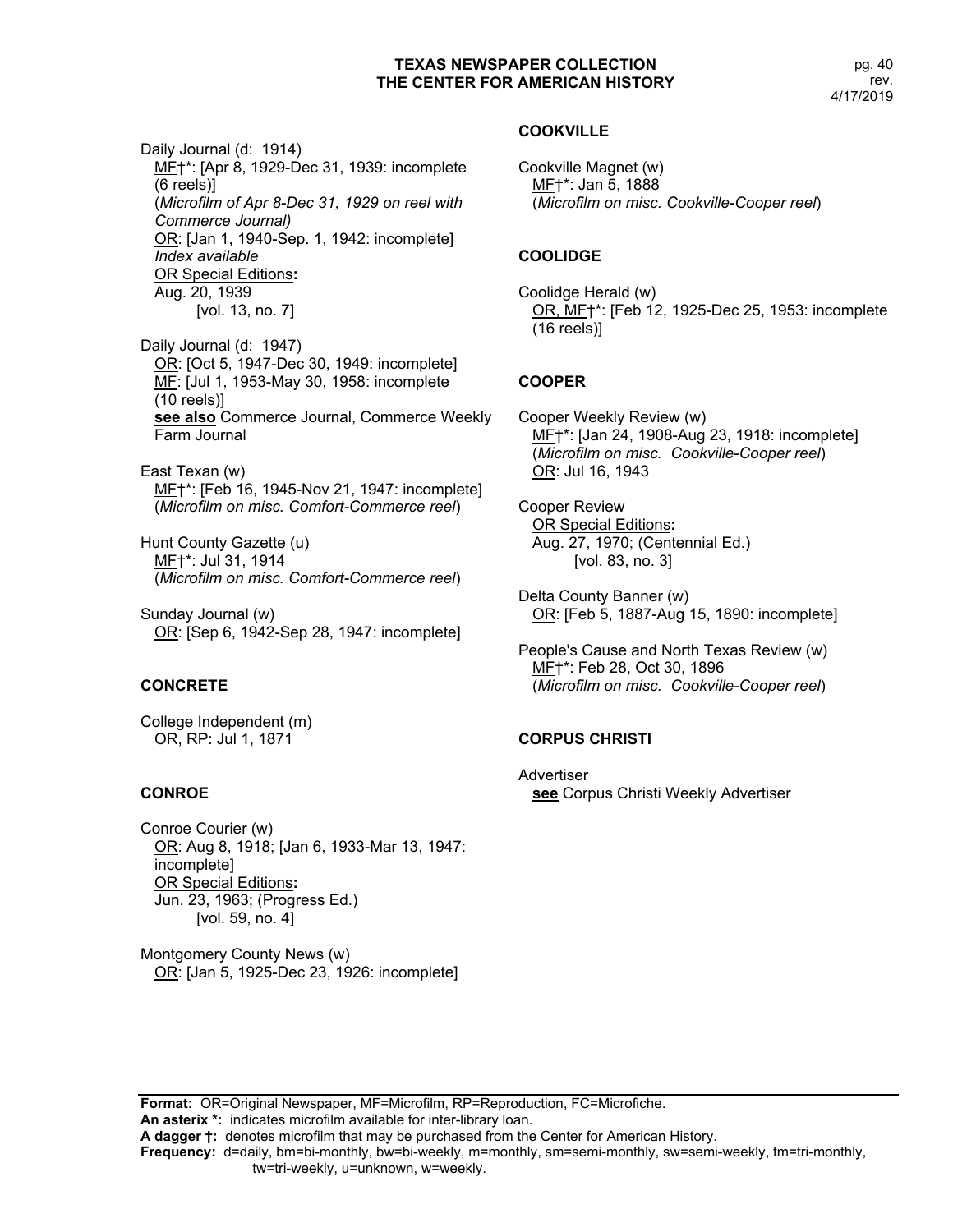Corpus Christi Caller (d) OR: [Jul 8, 1918-Dec 31, 1949: incomplete]; Nov 23, 1963; Jul 21, 1969; Jun 9, 1970; Aug 8, 11-12, 1980 OR Special Editions**:** Mar. 17, 1931; (Texas Cattle Raiser's Convention Ed.) [vol. 65, no. 2] Apr. 27, 1952; (Centennial Ed.) [vol. 30, no. 2] Apr. 27, 1958; (Water Unlimited Ed.) [vol. 41, no. 4] Nov. 13, 1958; (55th Anniversary Ed.) [vol. 41, no. 3] Jan. 18, 1959; (Diamond Jubilee Historical Ed.) [vol. 421, no. 3] Oct. 23, 1959; (Progress Ed.) [vol. 69, no. 1] Oct. 30, 1960; (Progress Ed.) [vol. 69, no. 2] Sep. 27, 1967; (Hurrican Beulah Souvenier Ed.) [vol. 83, no. 4] Corpus Christi Caller (w:1883) OR: (Jan 21-Jan 15, 1889: incomplete) Corpus Christi Caller (w:189?) OR: (Oct 14, 1898-Sep 1, 1905: incomplete) MF: Dec 20, 1901 (*Microfilm on misc. Corpus Christi reel 3*) Corpus Christi Caller & Daily Herald (d) OR: [Jun 4, 1914-Dec 16, 1917: incomplete] Corpus Christi Caller-Times **see** Corpus Christi Times Corpus Christi Daily Gazette (d) OR, MF†\*: [Jan 4-Dec 31, 1876: incomplete]; Jan 23, 1877 (*Microfilm of Jan 32, 1877 on misc. Corpus Christi reel 1)* Corpus Christi Free Press (w) MF†\*: Sep 22, 1880 (extra); [Jan 12, 1930-Dec 25, 1931: incomplete] (*Microfilm on misc. Corpus Christi reel 1*) Corpus Christi Gazette (w) RP, MF†: Jan 8, Mar 8, 1846 (extra) (*Microfilm on misc. Corpus Christi reel 4*)

Corpus Christi Star (w)

MF: [Sep 19, 1848-Sep 8, 1849: incomplete]

(*Microfilm on misc. Corpus Christi reel 2*) OR: [Sep 19, 1848-Sep 8, 1849; Sep 29, 1893-Feb 23, 1894: incomplete] Corpus Christi Times (d) OR: [Jan 1, 1921-Aug 31, 1929: incomplete]; Nov 26, 1933; Jul 12, 1953; Jun 9, 1970; Aug 8, 10, 1980 includes Corpus Christ Caller-Times (Sunday ed.) OR Special Editions**:** Oct. 29, 1936; (Texas Centennial Ed.) [vol. 2, no. 23] Corpus Christi Weekly (w) MF†\*: Mar 12, 26, 1960 (*Microfilm on misc. Corpus Christi reel 4*) Corpus Christi Weekly Advertiser (w) OR, MF†: Apr 8, 1870 RP, MF†\*: Aug 14, 1867 (extra) (*Microfilm on misc. Corpus Christi reel 4*) Corpus Christi Weekly Caller (w) OR: Oct 31, 1891 Corpus Christi Weekly Gazette (w) MF: [Jan 4, 1873-Jan 5, 1878: incomplete (1 reel)] Corpus Christi Weekly Globe (w) OR: Oct. 4, 1894 Daily Corpus Christi Caller (d) OR: Sep 16, 1908 Dog (w) MF†\*: May 24, 1879 (*Microfilm on misc. Corpus Christi reel 1*) Horizonte (sw) OR: [Nov 5, 1879-Nov 13, 1880: incomplete]; Oct 11, Dec 3, 1884; Mar 28, 1885 MF: Oct 11, Dec 3, 1884; Mar 28, 1885 Navy Flightline (m) MF†\*: [Mar 1983-May 1985: incomplete] (*Microfilm on misc. Corpus Christi reel 1*) Nueces Valley (w: 1849) OR: May 25, Jul 13, 1850; Mar 18, 1854; [Oct 3, 1857-Oct 25, 1858: incomplete] MF†\*: May 25, Jul 13, 1850; Mar 18, 1854; [Oct 3, 1857-Jun 12, 1858: incomplete] (*Microfilm on misc. Corpus Christi reels 2, 3, and 4*)

**Format:** OR=Original Newspaper, MF=Microfilm, RP=Reproduction, FC=Microfiche.

**An asterix \*:** indicates microfilm available for inter-library loan.

**A dagger †:** denotes microfilm that may be purchased from the Center for American History.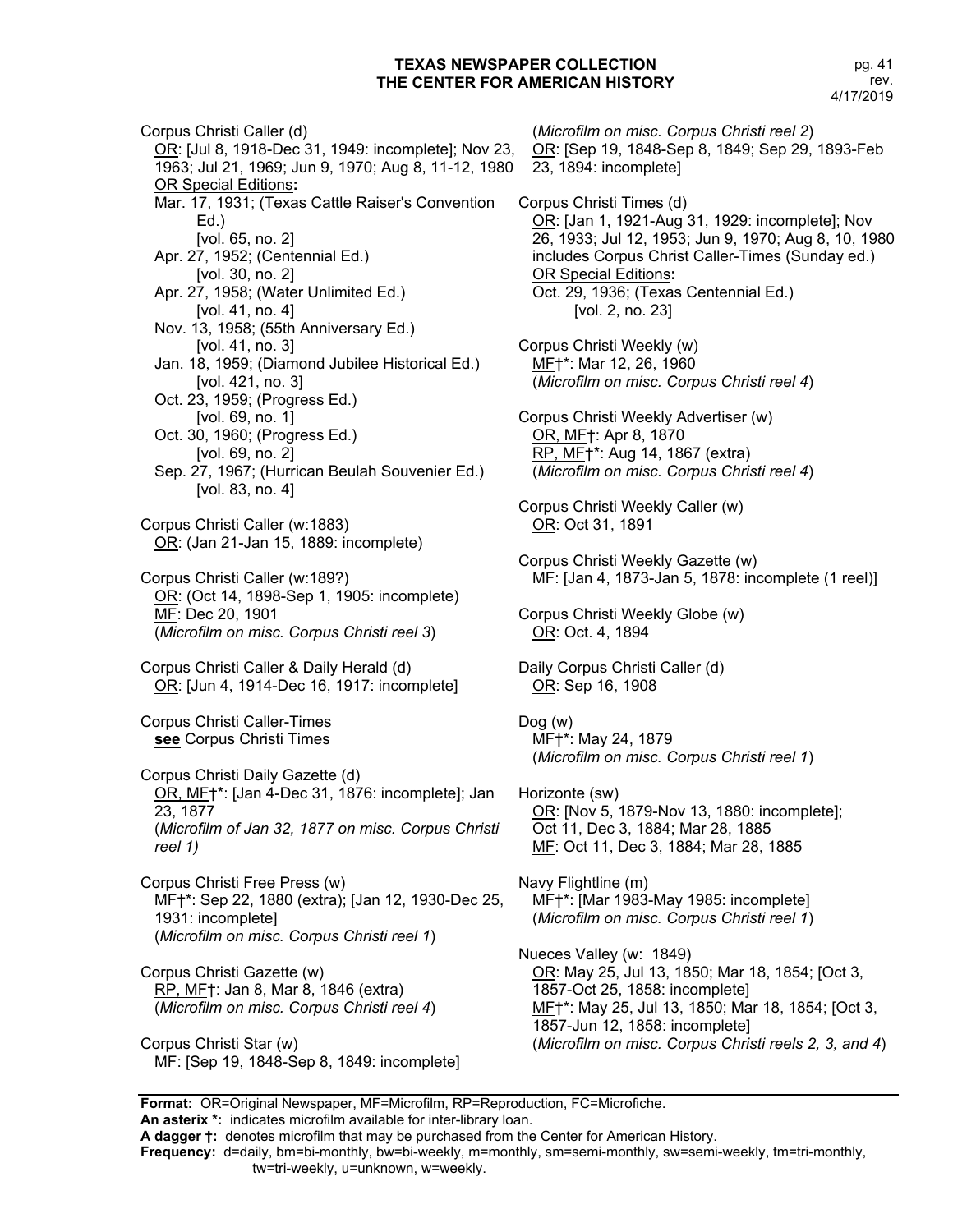Nueces Valley (u: 1870) OR, MF†\*: Jan 27, 1872 MF: [Aug 27, 1870-Dec 12, 1872; Jan 3-Dec 26, 1874: incomplete] (*Microfilm on misc. Corpus Christi reels 2, 3, and 4*)

Ranchero (w) MF: [Oct 22, 1859-Nov 5, 1863: incomplete] (*Microfilm on misc. Corpus Christi-Santa Margarita reel)* OR: Mar 10, Sep 15, 1860; Sep 19, 27, 1863 **see also BROWNSVILLE** and **SANTA MARGARITA**

Semi-Weekly Ledger (sw) MF: [Jun 13, 1880-Jun 15, 1881: incomplete (1 reel)]

South Texas News (sw) MF†\*: [Jul 8-Dec 28, 1930: incomplete] (*Microfilm on misc. Corpus Christi reel 1*)

Verdad (w) ME<sup>+\*</sup>: [Jun 10, 1949-Mar 27, 1953: incomplete (1 reel)] OR: Oct 12, 1973; Oct 19, 1979

Veteran News magazine **see SAN ANTONIO**

#### **CORRIGAN**

Plain Dealer (w) ME†\*: [Apr 29, 1932-Nov 22, 1934: incomplete (1 reel)]

## **CORSICANA**

Blue and Gold Hi News (sm) OR: Nov 26, 1924; Jan 16, 1925

Corsicana Daily Courier (d) MF†\*: [Feb 13-Oct 23, 1888; Jul 13 &19, 1890] (*Microfilm on misc. Corsicana reel*)

Corsicana Daily Light (d) OR: May 13, 1891

Corsicana Daily Sun (d) OR: May 12, Jun 3, 1900; Sep 29, 1914; Feb 27, 1932; [Mar 6, 1940-Dec 31, 1942: incomplete]; Jan 25, 1970; June 2, Sept. 16, 2010 OR Special Editions**:** 1935; (Texas Centennial Ed.) [vol. 2, no. 24 & vol. 83, no. 5] Apr. 15, 1936 [vol. 2, no. 25]

Corsicana Democrat and Truth (w) MF†\*: [Jan 23, 1908-Jun 27, 1918; Feb 26, 1925- Dec 22, 1927: incomplete (8 reels)] (*Microfilm of Feb 26, 1925-Dec 22, 1927 on misc. Corsicana reel*)

Corsicana Observer (w) OR (oversize): Nov 26, 1873 MF†\*: Jun 21, 1889 (*Microfilm on misc. Corsicana reel*)

Corsicana Weekly Index (w) OR (oversize): Apr 11, 1878

Daily Courier-Light (d) MF†\*: [Jul 8, 1904-Feb 21, 1905: incomplete] (*Microfilm on misc. Corsicana reel*)

Flying Lines (w) OR, MF†\*: [Mar 13, 1943-Sep 7, 1944: incomplete]

Navarro County Times (w) OR: Sept. 16, 2010

Navarro Express (w) OR: [Oct 29, 1859-Nov 21, 1861: incomplete] MF†\*: [Oct 29, 1859-Nov 10, 1865: incomplete (2 reels)]

Prairie Blade (w) MF†\*: Nov 17, 1855; Feb 29, 1856 (1 reel)

Semi-Occasional Advertiser MF†\*: Dec 15, 1884 OR: Dec 15, 1884; Jan 30, 1885 (*Microfilm on misc Corsicana reel*) *(OR issues stored offsite)* **see also** Weekly Advertiser

Texas Messenger (u) MF†\*: Aug 31, Sep 1, 1882 (*Microfilm on misc. Corsicana reel*)

**Format:** OR=Original Newspaper, MF=Microfilm, RP=Reproduction, FC=Microfiche. **An asterix \*:** indicates microfilm available for inter-library loan.

**A dagger †:** denotes microfilm that may be purchased from the Center for American History.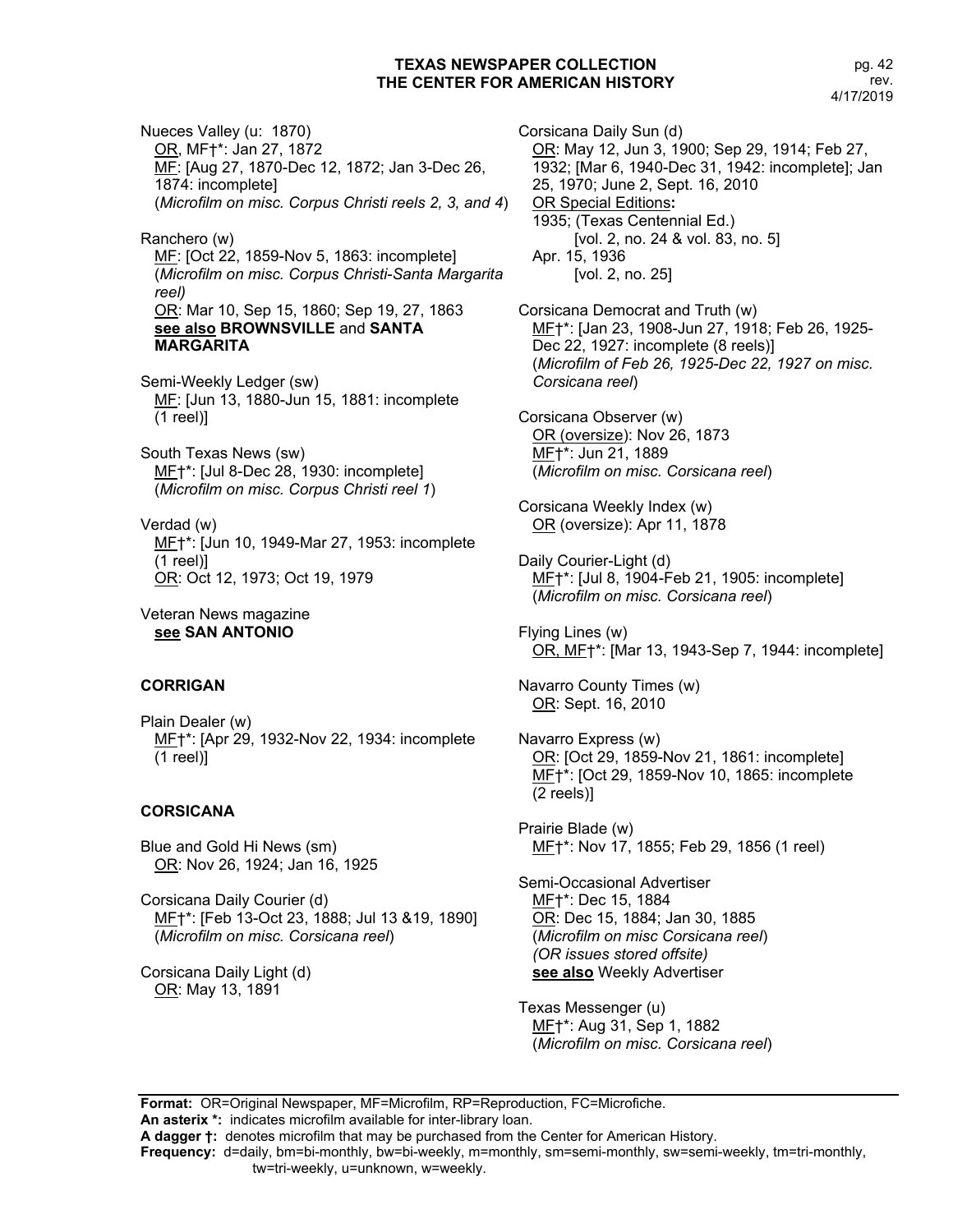Weekly Advertiser (w) MF†\*: Jan 30, 1885 (*Microfilm on misc. Corsicana reel*)

## **COTULLA**

Cotulla Record OR Special Editions: Oct. 23, 1942 [vol. 26, no. 4]

## **COUPLAND**

Coupland Record (w) MF†\*: Jul 31, 1914 (*Service copy microfilm on misc. Coupland-Ft. Worth reel) (Microfilm on Coupland-Fort Worth reel*)

## **CRANDALL**

Star (u) OR: Aug 1, 1958

## **CRANE**

Crane County News (w) MF†\*: [Jan 28, 1937-Dec 28, 1938: incomplete] (*Microfilm on misc. Coupland-Ft. Worth reel*)

## **CRANFILLS GAP**

Cranfills Gap News (w) MF†\*: Jul 3-24, 1918 (*Microfilm on misc. Coupland-Ft. Worth reel*)

## **CRAWFORD**

Crawford Sun (w) MF<sup>+</sup>: [Jan 11, 1929-Dec 29, 1933: incomplete (1 reel)]

#### **CROCKETT**

Crockett Courier (w) MF†\*: [Nov 12, 1908-Jul 18, 1918: incomplete] (*Microfilm on misc. Crockett reel*) OR: Apr 8, 1898; Aug 25, 1899; [Jan 23, 1908-Dec 14, 1911; Mar 28, 1936-Nov 22, 1945: incomplete]

Crockett Courier-Democrat (w) MF: [Jan 1, 1959-Mar 30, 1961: incomplete (3 reels)]

Crockett Democrat (w) OR: [Apr 4, 1940-Aug 5, 1943: incomplete] MF: [Jul 2, 1953-Dec 25, 1958: incomplete (6 reels)]

Crockett Enterprise (w) OR: May 2, Nov 21, 1902

Crockett Printer (w) OR, RP: Dec 6, 1853; Nov 14, 1860 MF†\*: Mar 31, 1861 (1 reel)

Crockett Sentinel (w) OR: Mar 26, 1867

Crockett Weekly Quid Nunc (w) OR, MF: [Sep 27, 1864-Jan 16, 1866: incomplete] (*Microfilm on misc. Crockett reel*)

Houston County Courier (w) MF: [Apr 6, 1961-Dec 28, 1967: incomplete (5 reels)] (Microfilm of Apr 6-Dec 28, 1961 on reel with Crockett Courier-Democrat)

Houston County Times (w) ME<sup>+\*</sup>: [May 2, 1913-Aug 8, 1918: incomplete] (*Microfilm on misc. Crockett reel*) OR: Feb 15, 1906; [Dec 3, 1936-May 6, 1937: incomplete] OR Special Editions: Nov. 24, 1927; (Davey Crockett Hotel Ed.) [vol. 47, no. 8]

Texas Patron (w) MF†\*: Jan 18, 1883 (*Microfilm on misc. Crockett reel*)

## **CROSBY**

Crosby Review (w) MF†\*: Nov 21, 1919 (1 reel)

**Format:** OR=Original Newspaper, MF=Microfilm, RP=Reproduction, FC=Microfiche. **An asterix \*:** indicates microfilm available for inter-library loan.

**A dagger †:** denotes microfilm that may be purchased from the Center for American History.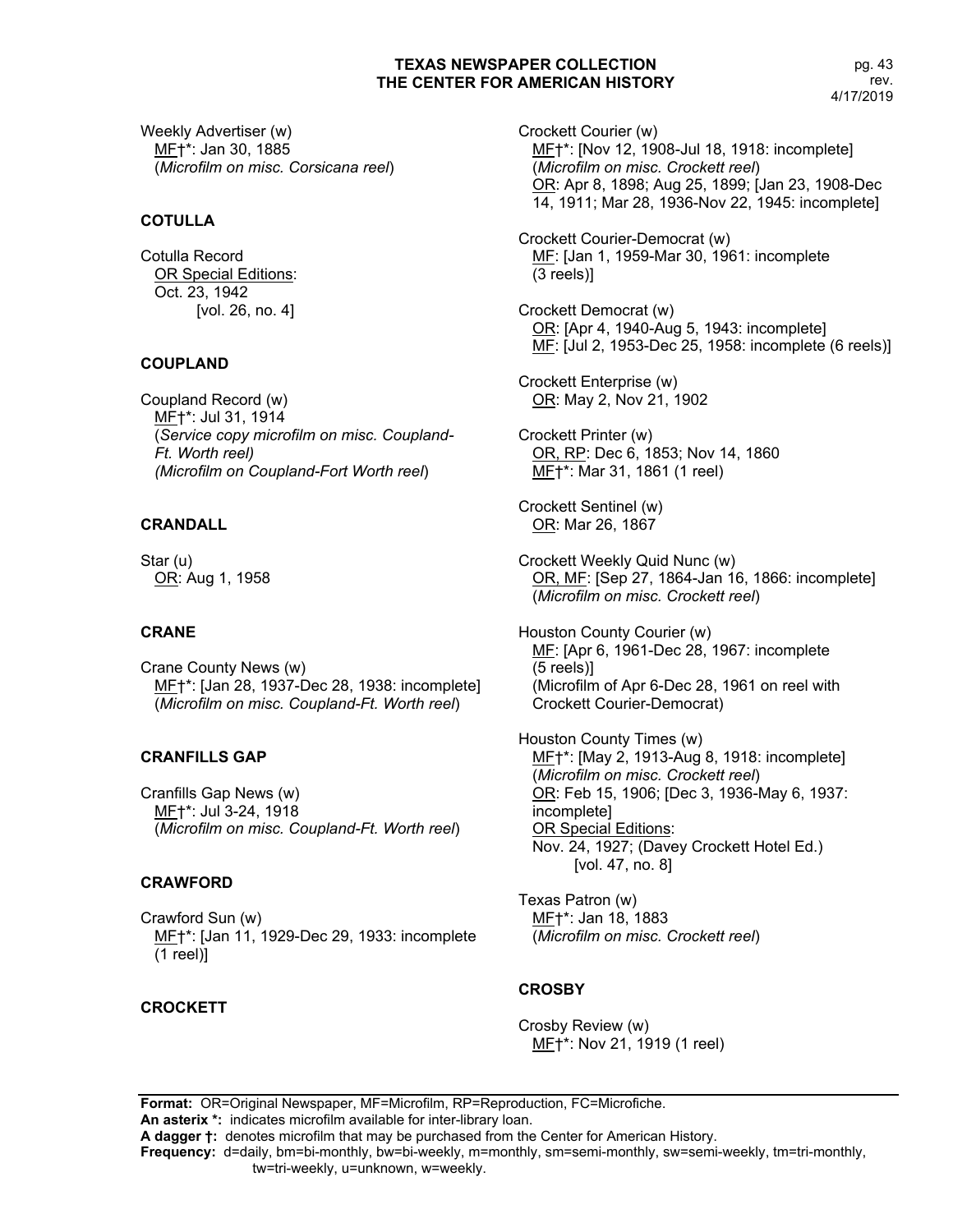## **CROSBYTON**

Crosbyton Review (w) MF†\*: [Feb 18, 1927-Dec 27, 1929: incomplete (1 reel)] MF: [Jan 7, 1954-Dec 27, 1962: incomplete (7 reels)] (*Microfilm of Feb18, 1927-Dec 27, 1929 on reel with Crosby Review*) OR Special Editions: Mar. 20, 1936; (Texas Centennial Ed.) [vol. 2, no. 26]

#### **CROWELL**

Foard County News and Crowell Index (w) MF†\*: May 24, 1934 (*Microfilm on misc. Crowell-Cuero reel*) OR: Dec 19, 1935; Apr 25, 1966 OR Special Editions: Apr. 9, 1936 [vol. 3, no. 1] Apr. 27, 1936 [vol. 3, no. 2]

## **CRYSTAL CITY**

Zavala County Sentinel MF†\*: [Jan 15, 1926-Apr 30, 1954: incomplete (10 reels)] **see also LA PRYOR**

## **CUERO**

Constitution (w) MF†\*: Jun 3, 1898 (*Microfilm on misc. Crowell-Cuero reel)*

Cuero Bulletin (w) MF†\*: Feb 24, 1881 OR: Jan 10, 1878; Oct 26, 1888 (*Microfilm on misc. Crowell-Cuero reel*)

Cuero Daily Hustler (d) OR: Jan 3, 1895

Cuero Daily Record (d) MF†\*: [Jan 1, 1895-Apr 3, 1929: incomplete (106 reels)] (*Microfilm of Aug 24, 1914; July 18-Aug 7, 1918 on misc. Crowell-Cuero reel*) OR Special Editions: Oct. 24, 1923; (50th Anniversary Ed.) [vol. 56, no. 5] Cuero Daily Star (d) MF†\*: Dec 31, 1873; [May 29, 1913-Aug 8, 1918: incomplete] (*Microfilm on misc. Crowell-Cuero reel*) OR: [Dec 31, 1873-Mar 25, 1919: incomplete] OR Special Editions: Oct. 1895; (Pictorial and Historical Ed.) [vol. 56, no. 1] Dec. 10, 1896; (Ladies' Special Ed.) [vol. 56, no. 2] Mar. 1902; (Descriptive Ed.) [vol. 56, no. 3] Mar. 1906; (Historical Ed.) [vol. 34, no. 3] Cuero Record (d) ME<sup>+\*</sup>: [Apr 4, 1929-Sep 30, 1952: incomplete (83 reels)] MF: [Jan 1, 1953-Aug 31, 1962: incomplete (32 reels)] OR: Oct 22, 1972 OR Special Editions: Dec. 31, 1935; (Progress Ed.) [vol. 47, no. 9] Oct. 28, 1936 [vol. 3, no. 4] Dec. 31, 1936 [vol. 3, no. 3] Nov. 15, 1944; (50th Anniversary Ed.) [vol. 75, no. 10] Nov. 24, 1948; (54th Anniversary Ed.) [vol. 13, no. 8] Nov. 23, 1949; (55th Anniversary Ed.) [vol. 30, no. 3] Nov. 29, 1950; (56th Anniversary Ed.) [vol. 13, no. 9] Nov. 26, 1952; (58th Anniversary Ed.) [vol. 31, no. 2] Nov. 20, 1955; (61st Anniversary Ed.) [vol. 75, no. 11] Nov. 4, 1956; (62nd Anniversary Ed.) [vol. 40, no. 3] Nov. 18, 1962; (68th Anniversary and Progress Ed.) [vol. 55, no. 3]

**Format:** OR=Original Newspaper, MF=Microfilm, RP=Reproduction, FC=Microfiche. **An asterix \*:** indicates microfilm available for inter-library loan.

**A dagger †:** denotes microfilm that may be purchased from the Center for American History.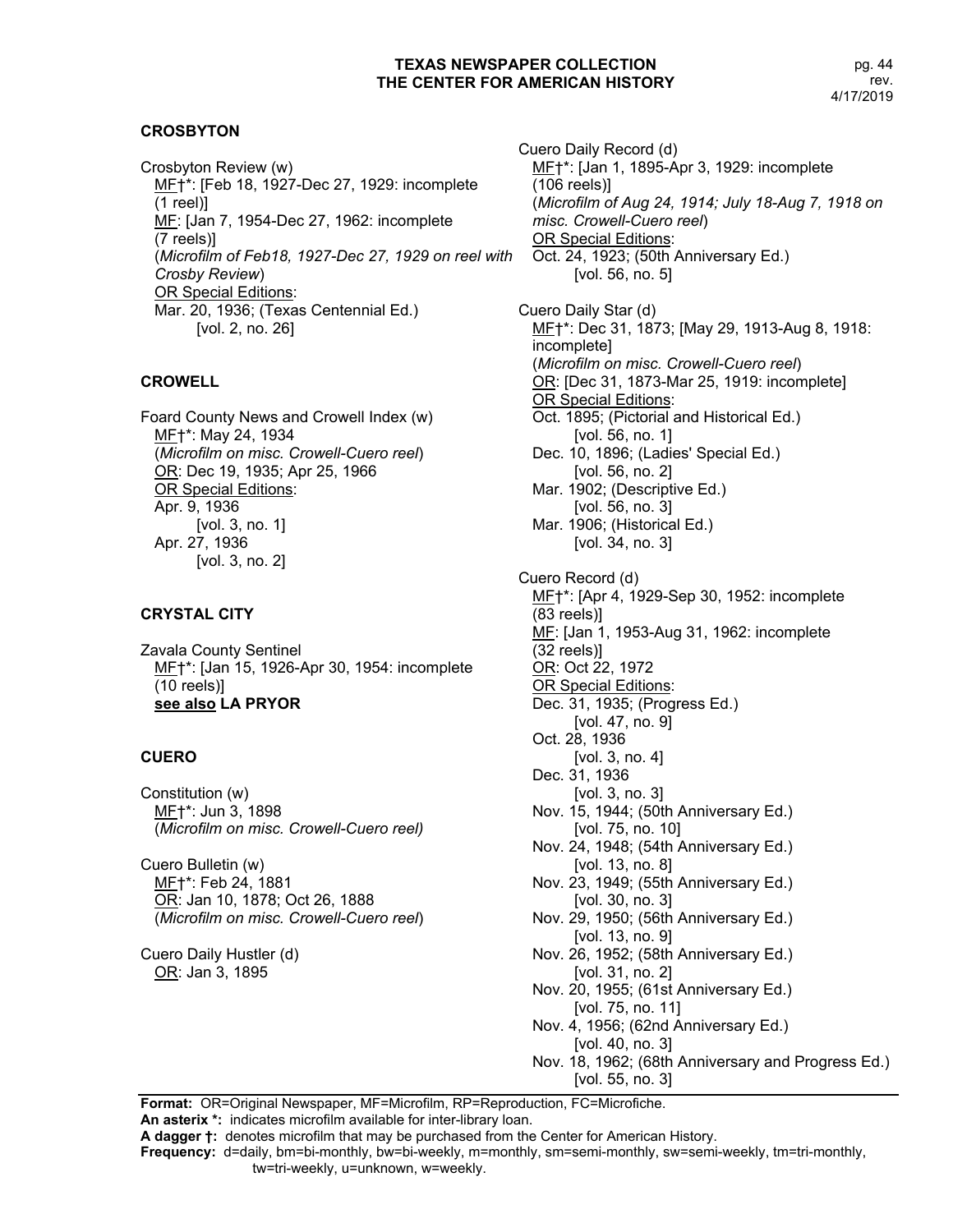pg. 45 rev. 4/17/2019

Cuero Star (w) **see** Cuero Weekly Star

Cuero Weekly Record (w) OR: [May 22, 1902-Aug 27, 1914: incomplete]; Mar 8, 1917

Cuero Weekly Star (w) OR, MF: [Jan 16, 1874-Dec 22, 1915: incomplete] MF†\*: [Jan 13, 1882-Jun 19, 1890: incomplete (1 reel)] (*Microfilm of Jan 16, 1874-Dec 22, 1915 on misc. Crowell-Cuero reel*)

Deutsche Rundschau (w) OR, MF†\*: [Jan 6, 1898-Dec 31,1910: incomplete (12 reels)]

## **CUMBY**

Cumby Rustler (w) ME<sup>+\*</sup>: [Feb 7, 1908-Jan 30, 1917: incomplete (9 reels)]

## **-D-**

#### **DAINGERFIELD**

Lamplighter (w) OR: Aug 31, 1855

Morris County Banner (w) MF†\*: Jul 6, 1881 (*Microfilm on misc. Daingerfield and Dalhart reel*)

Morris County Herald (w) ME†\*: Apr 6, 1882 (*Microfilm on misc. Daingerfield and Dalhart reel*)

Morris County News (w) OR: [Jan 16, 1941-Mar 30, 1944: incomplete] MF†\*: Oct 18, 1906 (*Microfilm on misc. Daingerfield and Dalhart reel*)

Weekly Banner (w) MF†\*: Nov 9, 1881 (*Microfilm on misc. Daingerfield and Dalhart reel*)

## **DALHART**

Dalhart Bomber (w) OR, MF†\*: [Apr 2, 1943-Sep 29, 1945: incomplete (1 reel)]

Dalhart Buzzer OR, MF†\*: Feb 10-Jun 30, 1945 (*Microfilm on reel with Dalhart Bomber*)

Dalhart Daily Texan (d) OR: Jul 13, 1980

Dalhart Texan (w) ME<sup>+\*</sup>: [Dec 6, 1912-Aug 2, 1918; Aug 7, 1937: incomplete] (*Microfilm on misc. Daingerfield and Dalhart reel*) OR: [Feb 1, 1908-Dec 29, 1916: incomplete] OR Special Editions: 1933; (Rock Island Historical Ed.) [vol. 10, no. 6] Sep. 7, 1934; (Resource Ed.) [vol. 81, no. 2] Aug. 7, 1937; (2nd Annual XIT Reunion) [vol. 10, no. 7]

# **DALLAS**

Advance (w: 1893) MF<sup>+\*</sup>: [Nov 23, 1893-Aug 25, 1894: incomplete (1 reel)] (*Advance & Texas Advance combined under one title on MF† reel*) **see also** Texas Advance

Advance (w: 1928) MF†\*: [Aug 9-Dec 15, 1928: incomplete] (*Microfilm on misc. Dallas reel 2*)

Advertiser (m) OR: Mar 1889

Agricultural Economics (u) MF†\*: Jun 1925 (*Microfilm on misc. Dallas reel 2*)

Anzeiger **see GAINESVILLE**

Baptist Standard (w: 1898) MF: [Jan 1956-Dec 21, 1994: incomplete (39 reels)] **see also** Texas Baptist Standard

**Format:** OR=Original Newspaper, MF=Microfilm, RP=Reproduction, FC=Microfiche.

**An asterix \*:** indicates microfilm available for inter-library loan. **A dagger †:** denotes microfilm that may be purchased from the Center for American History.

**Frequency:** d=daily, bm=bi-monthly, bw=bi-weekly, m=monthly, sm=semi-monthly, sw=semi-weekly, tm=tri-monthly,

tw=tri-weekly, u=unknown, w=weekly.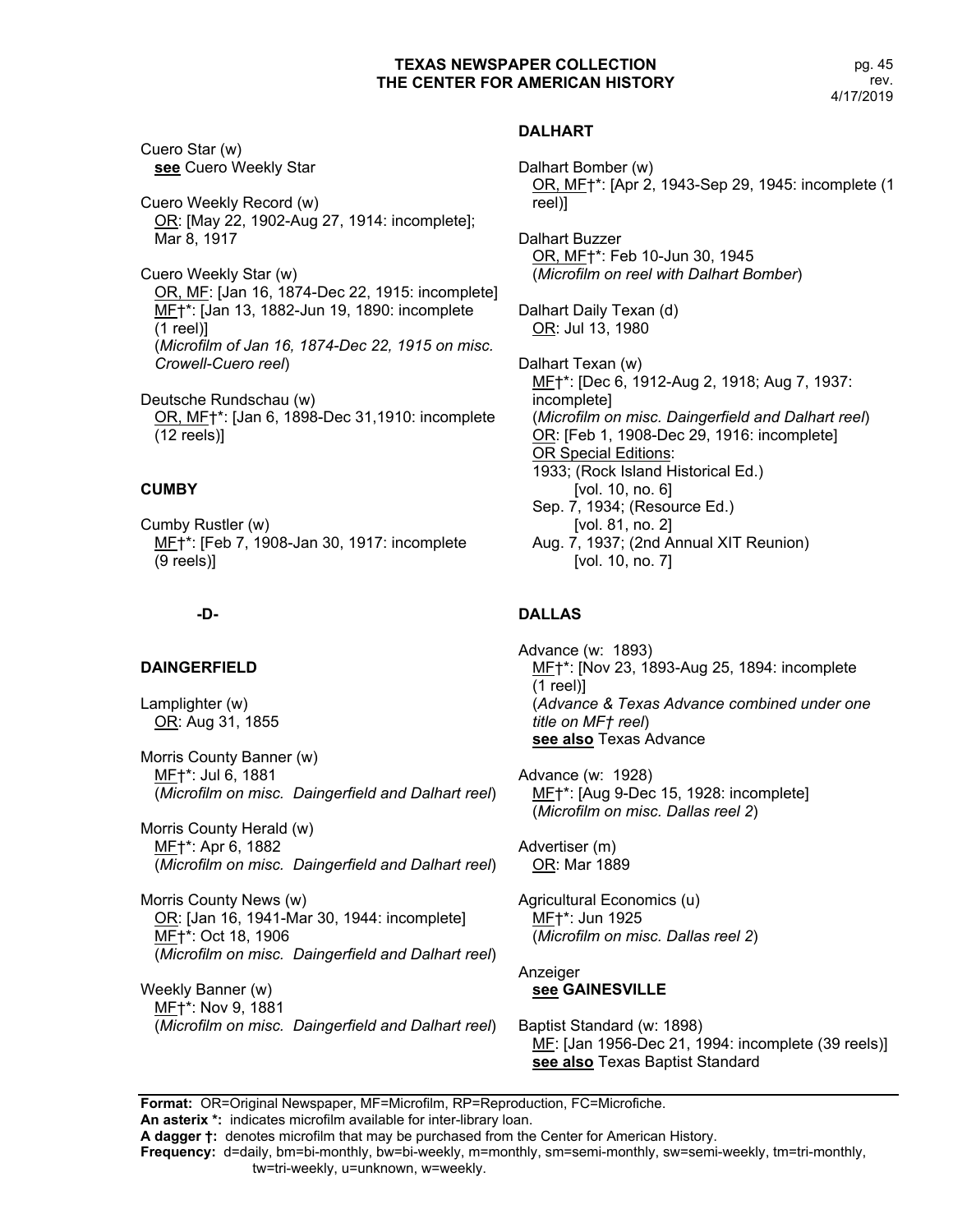Bryanhi Weekly (w) OR: Mar 11, 1920 Burnett's Budget (m) MF†\*: [Feb 15, 1901-May 1916: incomplete] (*Microfilm on misc. Dallas reel 2*) Christian Courier (w) MF†\*: Aug 23, 1888 (*Microfilm on misc. Dallas reel 2*) Christian Messenger (w) MF†\*: [Feb 1, 1888-May 16, 1894: incomplete (2 reels)] OR: Feb 1880-Nov-1890 *(OR issues stored offsite)* **see also BONHAM** Common Cause (sm, w) OR, MF†\*: [Dec 20, 1921-May 6, 1922: incomplete] Dallas Chinese Times (*Microfilm on misc. Dallas reel 2*) Cooke County Signal (w) OR: May 27, 1891 Craftsman (w) MF†\*: Aug 7, 21, Sep 11, 1914 (*Microfilm on misc. Dallas reel 2)* [*Craftsman and Dallas Craftsman combined under*  Dallas Craftsman (w) *one title on MF† reel*] **see also** Dallas Craftsman Culberson Record (u) OR: Jul 1946 Daily Advocate (d) OR: May 8-27, 1902 Daily Intelligencer (d) OR: May 28, 1876; Feb 5, 1877 Daily Times (d) OR: May 27, 1886

Daily Times-Herald (d) MF†\*: [Feb 19, 1894-Feb 17, 1901; Aug 28, 1949: incomplete (24 reels)] (*Microfilm of Aug 28, 1949 on misc. Dallas reel 3*) OR: [May 7, 1906-Nov 25, 1951: incomplete] OR Special Editions: Jun. 7, 1936 [vol. 3, no. 5] Aug. 28, 1949 [vol. 14, no. 2] Nov. 21, 1951 [vol. 25, no. 4] **see also** Dallas Daily Times-Herald; Dallas Times Herald; Weekly Times Herald Dallas Business (u) MF†\*: Jun 14-Jul 5, 1946 (*Microfilm on misc. Dallas reel 2*) **see RICHARDSON** Dallas Church World (w) MF†: [Oct 9, 1914-Sep 23, 1921: incomplete (1 reel)] (*Microfilm of Jan 1, 1919-Sep 23, 1921 on misc. Dallas-Decatur reel*) MF†\*: Jul 19-Aug 3, 1918 (*Microfilm on misc. Dallas reel 2*) (*Dallas Craftsman and Craftsman combined under one title on MF† reel*) OR: Mar 15, Apr 26, 1940 **see also** Craftsman Dallas Daily Commercial (d) OR: [Feb 8-Aug 31, 1874: incomplete] Dallas Daily Herald (d) ME<sup>+</sup>\*: [Feb 11, 1873-Dec 29, 1887: incomplete (22 reels)] OR: [Feb 6, 1876-Dec 29, 1887: incomplete] **see also** Dallas Herald; Dallas Weekly Herald Index available Dallas Daily Times-Herald (d) MF: [May 2, 1888-Feb 19, 1894: incomplete (26 reels)] **see also** Daily Times-Herald; Weekly Times Herald; Dallas Times Herald Dallas Democrat (w) ME<sup>+\*</sup>: [Aug 13, 1907-Nov 1, 1922: incomplete

**Format:** OR=Original Newspaper, MF=Microfilm, RP=Reproduction, FC=Microfiche. **An asterix \*:** indicates microfilm available for inter-library loan.

**A dagger †:** denotes microfilm that may be purchased from the Center for American History.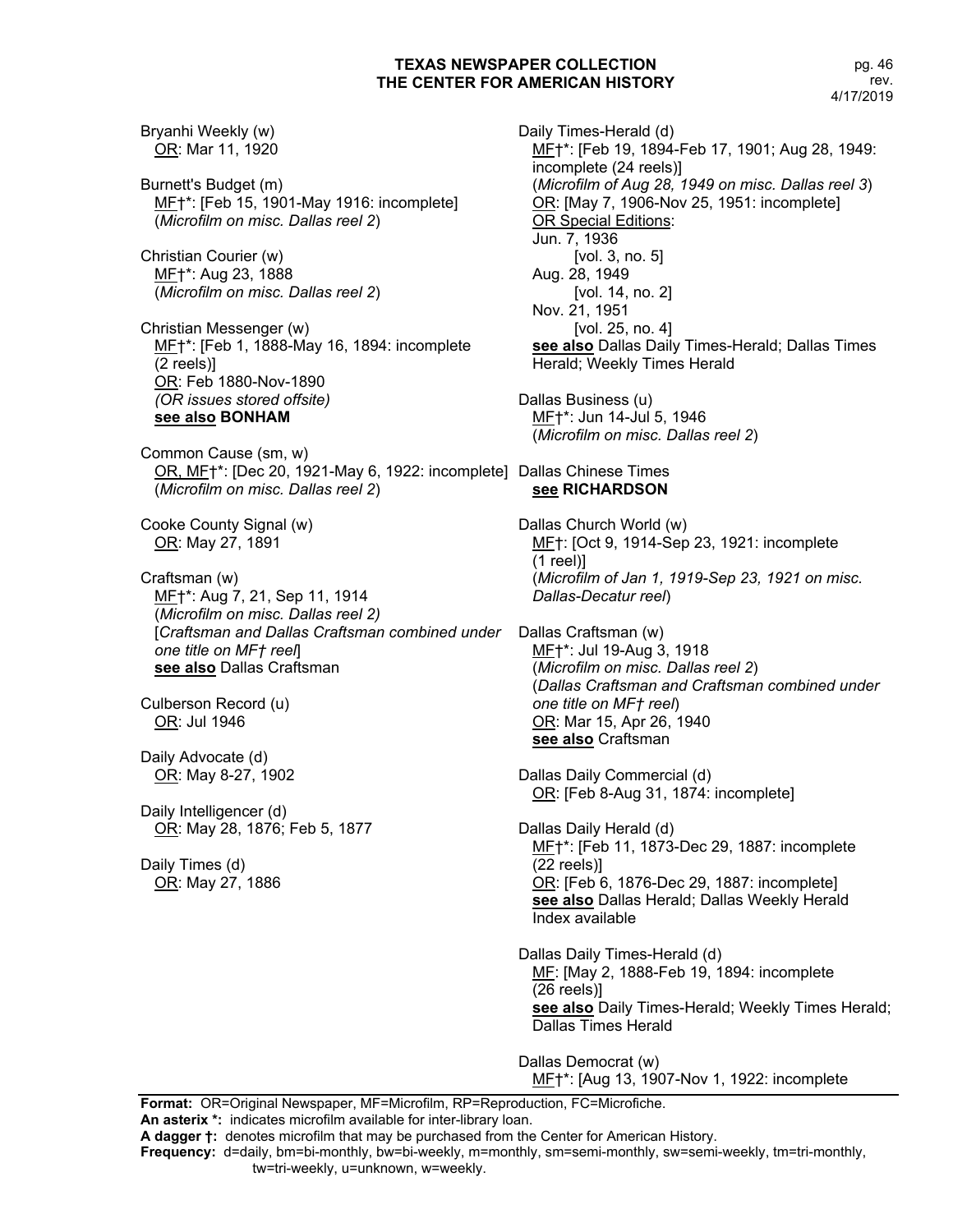(1 reel)] Dallas Dispatch (d) MF†\*: [Oct 24, 1907; Mar 17-Dec 7, 1914; Feb 8, 1916; July 18-Aug 9, 1918: incomplete] (*Microfilm on misc. Dallas reel 1*) OR: Aug 17, 1915; Jun 7, 1936 OR Special Editions: Jun. 14, 1936 [vol. 3, no. 6] Dallas Examiner (w) OR: [Apr 23-Jun 4, 1986: incomplete]; Dec 24, 1992 Dallas Express (w) MF†\*: [Jan 11, 1919-May 25, 1940: incomplete (6 reels)] MF: [Jan 18, 1941-Dec 26, 1970: incomplete (29 reels)] OR: July 3, 1954; Jun 2, 1972 Dallas Gazette (w) OR: Oct 22, 1938 Dallas Herald (w) OR, MF: [Dec 8, 1855-Jun 17, 1873: incomplete (9 reels)] *Index available* Dallas Jeffersonian (w) OR: Oct 2-16, Nov 20, 1909; Apr 23, May 21-28, 1910 Dallas Journal (d) OR: [Jan 1, 1920-Aug 1, 1941: incomplete] MF†\*: Mar 30, 1923; Aug 20, 1929 (*Microfilm on misc. Dallas reel 4)* Dallas Mercury (w) OR: [Oct 20, 1883-Mar 18, 1887: incomplete] ME+\*: Jan 22, 1886 (*Microfilm on misc. Dallas reel 4*)

Dallas Morning News (d) MF: [Oct 5, 1885-Dec 31, 1926; Jan 1, 1950 present: incomplete (2,247 reels)] (*Latest three years of microfilm kept at the Perry-Castañeda Library*) OR: Oct 1, 1910; [Jan 1, 1927-Dec 31, 1949: incomplete]; Feb 21, 1962; Nov 23-25, 28, 1963; Sep 29, 1985 *Index available (Oct 1885-Apr 1886)* OR Special Editions: Oct. 1, 1935; (50th Anniversary Ed.) [vol. 3, no. 7] Mar. 3, 1936; (Texas Centennial Ed.) [vol. 3, no. 8] Jun. 7, 1936 [vol. 3, no. 9] Jun. 14, 1936 [vol. 3, no. 10] Apr. 11, 1942 [vol. 14, no. 1] May 22, 1949; (Texas Unlimited Ed.) [vol. 15] Feb. 5, 1956; (100th Anniversary of Dallas Ed.) [vol. 34, no. 4] Oct. 2, 1960; (75th Anniversary Ed.) [vol. 46, no. 1] Nov. 23, 1963; (Kennedy Assassination) [vol. 59, no. 12] Dallas Notes (bw) OR: May 1-15, 1968 Dallas Post Tribune (w) OR: Feb 21, 1981; Apr 24-May 1, 1986 Dallas Saturday Night (w) MF†\*: Feb 21 & 28, 1920 (*Microfilm on misc. Dallas reel*) Dallas Semi Weekly News (sw) OR: Dec 14, 1894; Oct 9, 1903; Aug 8, Sep 19, 1905 MF†\*: Apr 29, 1902 (Microfilm on misc. Dallas reel) Dallas Standard (w) MF†\*: Sep 17, 1880 (Microfilm on misc. Dallas reel)

Dallas Star Post (w) OR: Feb 7, 1959; Sep 24, 1960; Sep 9, 1961

**Format:** OR=Original Newspaper, MF=Microfilm, RP=Reproduction, FC=Microfiche. **An asterix \*:** indicates microfilm available for inter-library loan.

**A dagger †:** denotes microfilm that may be purchased from the Center for American History.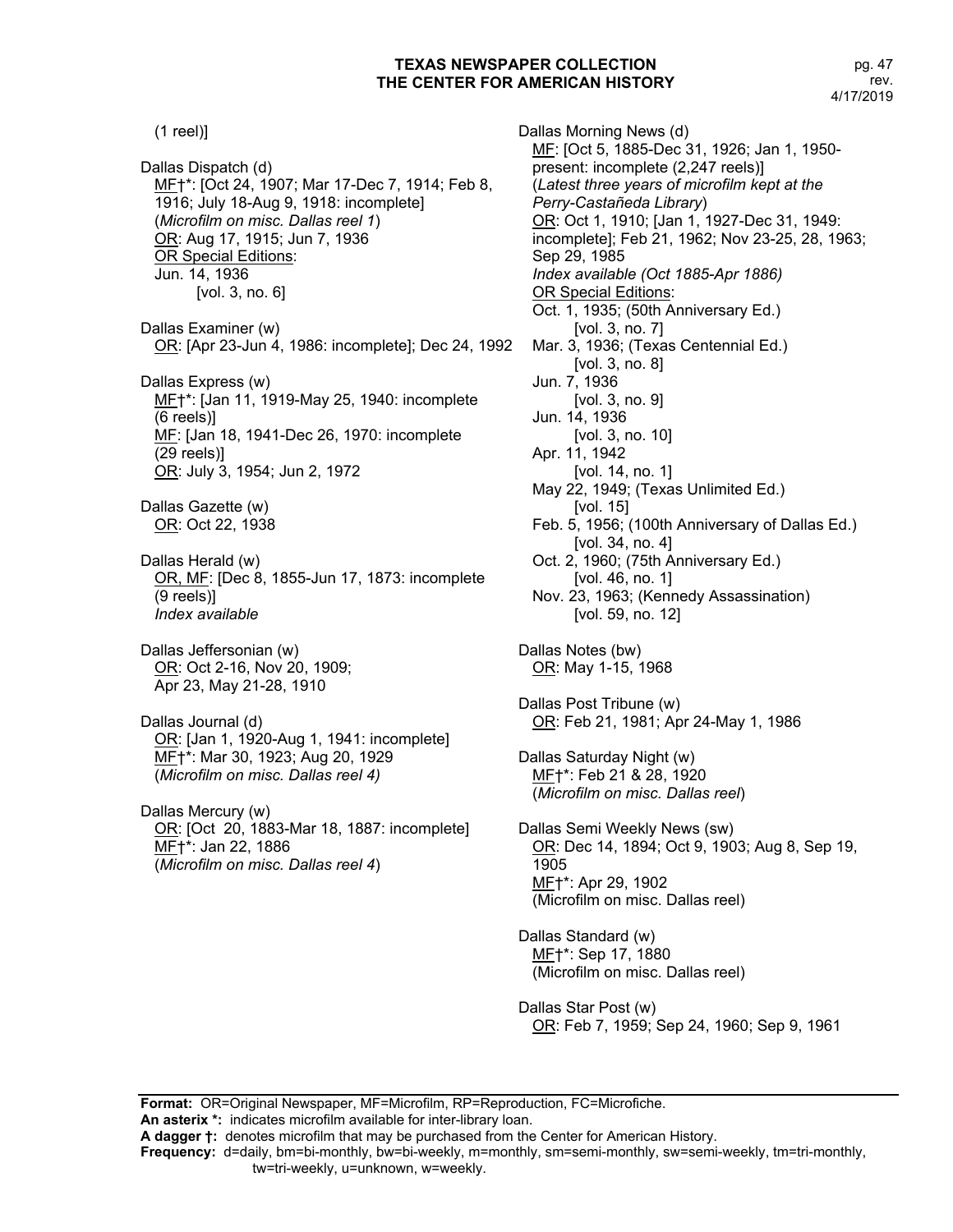Dallas Times Herald (d) OR: Nov 25, 1951; Dec 30, 1962; Nov 22-26, 28, 1963; Jun 5-6, Sep 28, 1968; Apr 12, May 6, 1979; Dec 9, 1991 OR Special Editions: Feb. 5, 1956; (Dallas Centennial Ed.) [vol. 76, no. 1] Jul. 20, 1958; (Dateline Dallas Ed.) [vol. 43, no. 1] Oct. 30, 1960; (Combined Ed. w/ Ft. Worth Star-Telegram) [vol. 51, no. 6] Nov. 4, 1962; (Trinity River Basin Lifeline Ed.) [vol. 55, no. 4] Nov. 23, 1963; (Kennedy Assassination) [vol. 59, no. 13] Oct. 25, 1965; (Part C - SMU Golden Anniversary) [vol. 61, no. 7] Sep. 11, 1966; (KRLD 40th Anniversary Ed.) [vol. 63, no. 3] Oct. 9, 1966; (Pictorial History of Dallas [vol. 84, no. 2] Sep. 24, 1967; (Texas Highway Department Special Flying V (w) Ed.) [vol. 63, no. 4] **see also** Daily Times-Herald; Dallas Daily Times-**Herald** Dallas Weekly Herald (w) OR, MF: [Jun 21, 1873-Dec 31, 1887: incomplete (8 reels)] MF\*: [Jan 13, 1881-Jun 15, 1882: incomplete] (*Microfilm of Jun 21, 1873-Sep 11, 1875 on reel with Dallas Herald*) *Index available* Elite News (w) OR: Apr 26-May 3, 1986 Evening Journal (d) OR: [Aug 18, 1915-Jun 28, 1919: incomplete] MF†\*: [Apr 1, 1914-Jun 14, 1915; Dec 26, 1917; July 20, Aug 2, 1918: incomplete] (*Microfilm on misc. Dallas reel*) Evening Mail (d) OR: [Aug 15-Dec 19, 1876: incomplete] Everybody's Business (u) MF†\*: Jun 5, 1925 (*Microfilm on misc. Dallas reel*) Facts **see HOUSTON** Facts and Tidings (w) MF†: Apr 16, 1924 (*Microfilm on misc. Dallas and Houston reel*) Farm and Ranch (w) **see** TXC Collection Farm Bureau News (w) MF†\*: [May 1, 1922-May 1, 1930: incomplete] (*Microfilm on misc. Dallas reel*) **see also** TXC Collection Farmer's World (w) OR: Mar 26, 1892 Feld und Flur (m) OR: May, Jul 1901 Ferguson Forum **see TEMPLE** OR, MF†\*: [Jun 18, 1943-May 7, 1946: incomplete (1 reel)] (*Microfilm on reel with Sky Ranger*) Free Lance (m) MF<sup>+</sup>: May 15, 29, Jun 26, Jul 16, 1926 (*Microfilm on misc. Dallas reel*) Herald **see** Dallas Daily Herald; Dallas Times Herald; Daily Times-Herald; Dallas Daily Times-Herald; Dallas Weekly Herald; Weekly Times Herald High School Monitor (u) OR: Apr 1893 Home and State **see** TXC Human Society (u) MF†\*: Jun 17, 1938 (*Microfilm on misc. Dallas reel*) Iconoclast (w) OR: [Sep 22, 1972-Mar 4/10, 1977: incomplete] Jewish American (w) ME: [Dec 2, 1938-Dec 1, 1941: incomplete (1 reel)] Key News (u) OR: Mar 20, 1976

**Format:** OR=Original Newspaper, MF=Microfilm, RP=Reproduction, FC=Microfiche. **An asterix \*:** indicates microfilm available for inter-library loan.

**A dagger †:** denotes microfilm that may be purchased from the Center for American History.

**Frequency:** d=daily, bm=bi-monthly, bw=bi-weekly, m=monthly, sm=semi-monthly, sw=semi-weekly, tm=tri-monthly,

tw=tri-weekly, u=unknown, w=weekly.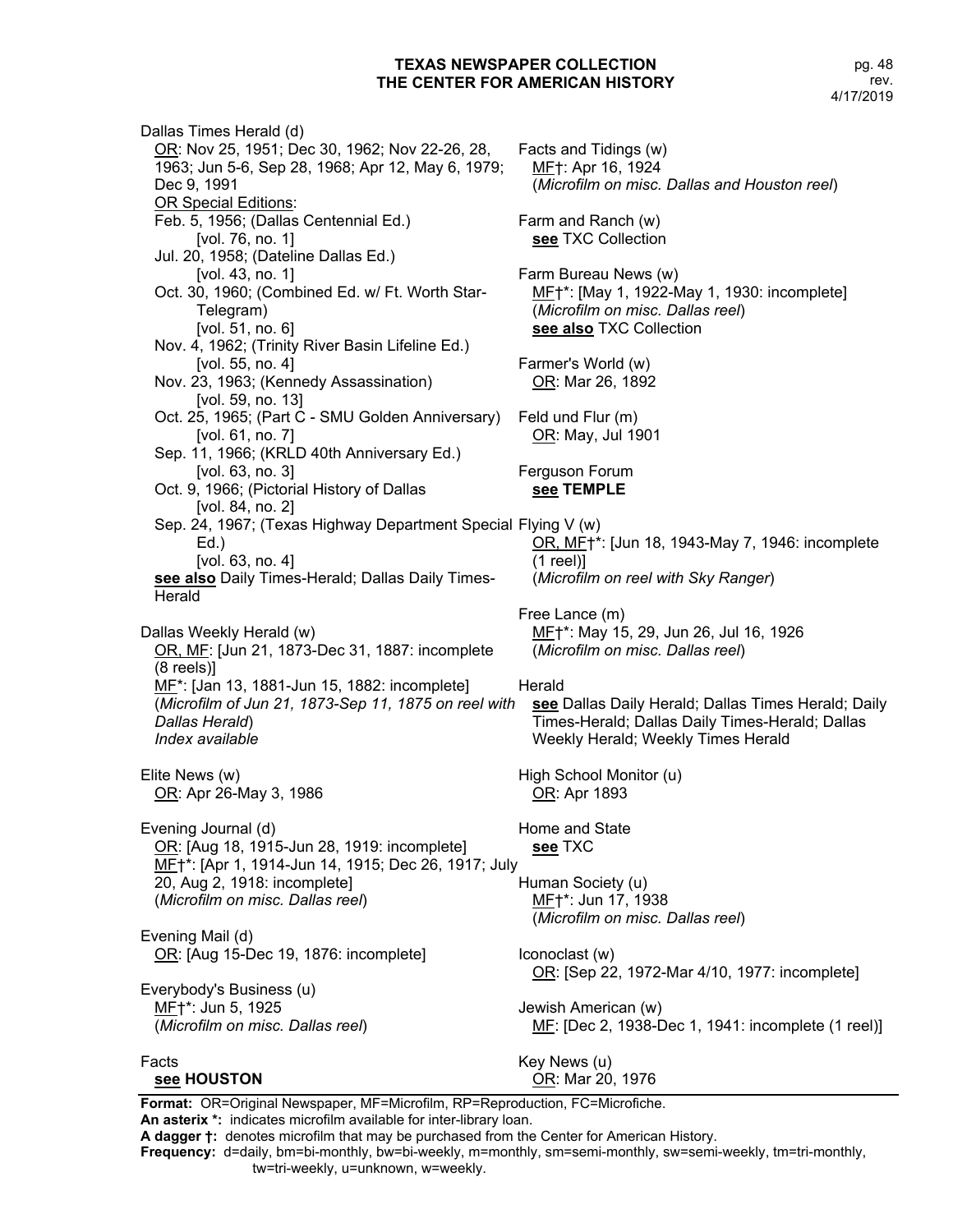King's Messenger (m) MF†\*: Feb-Apr 1918 (*Microfilm on misc. Dallas reel*)

Korean Journal (w) OR: Nov 16, 1987

Lone Star Alumni Doodle (u) MF†\*: [undated] (*Microfilm on misc. Dallas reel*)

Lone Star Weekly (w) MF†\*: May 20, 1890 (*Microfilm on misc. Dallas reel*)

Masonic Light (m) ME<sup>+\*</sup>: [Jan-Dec 1911: incomplete] (*Microfilm on misc. Dallas reel*)

Mercury (w) MF†\*: Jan 22, 1886 (*Microfilm on reel with Southern Mercury*)

Metroplex News (w) OR: Apr 10, 1980

Mexican Daily Chronicle (d) OR: Oct 8, 1921 MF†\*: Oct 8-23, 1921 (*Microfilm on misc. Dallas reel*)

Morning News **see** Dallas Morning News

National Co-Operator and Farm Journal (u) MF†\*: [Mar 13, 1907-May 21, 1908: incomplete] (*Microfilm on misc. Dallas reel)* **see also** National Co-Operator (Mineola, TX); and TXC Collection

Nord Texas Presse (w) OR: [Apr 28, 1901-May 13, 1908; Nov 13, 1914: incomplete] MF†\*: [Aug 8, 1913; Jun 3, 1915; Jan 20, Nov 23, 1916; Apr 25--Jul 25, 1918] (*Microfilm on misc. Dallas reel*)

Norton's Daily Intelligencer (d) OR: Apr 9, 1881

Norton's Daily Union Intelligencer (d) OR: Mar 15, 1882

Norton's Union Intelligencer (w) OR, MF†\*: [Sep 2, 1871-Dec 16, 1876; Nov 20, 1880; Sep 30-Nov 25, 1882; Dec 1, 1883] (*Microfilm on misc. Dallas reel*) Norton's Weekly Union Intelligencer (w)

OR, MF†\*: [May 21, 1885; June 10, 1886; Aug 27, 1887; Jul 18-Aug 29, 1891] (*Microfilm on misc. Dallas reel*)

Oak Cliff Tribune (w) OR: Apr 24, 1986

**Observer see** TXC Collection

Palestine Monitor (m) OR: Sep 1990

Park Cities News (w) OR: Apr 4, May 9, 1974

Political Observer (sw) MF†\*: Mar 16, 1923 (*Microfilm on misc. Dallas reel*)

Progressive Farmer and Farm Woman (u) OR: Oct 3, 1925

Prohibition Advocate (w) MF†\*: Apr 20, 1888 (*Microfilm on misc. Dallas reel*)

Rural School Advocate (u) MF†\*: May-Jun 1914 *(Microfilm on misc. Dallas reel*)

Semi-Weekly Farm News (sw) MF†\*: [Jul 27, 1909; Aug 26, 1930; Apr 7, 1931; Apr 2, 1935] OR: Feb 2, 1915; Feb 19, Jul 9, 20, 1937 (*Microfilm on misc. Dallas reel*)

Sky Ranger (sm) OR, MF†\*: [Aug 5, 1943-Dec 21, 1944: incomplete] (*Microfilm on reel with Flying V*)

SMU Campus (sw) OR: Jul 18, Oct 23, 1963

SMU Times (u) MF†\*: Sep 11, 1915 (*Microfilm on misc. Dallas reel*)

**Format:** OR=Original Newspaper, MF=Microfilm, RP=Reproduction, FC=Microfiche. **An asterix \*:** indicates microfilm available for inter-library loan.

**A dagger †:** denotes microfilm that may be purchased from the Center for American History.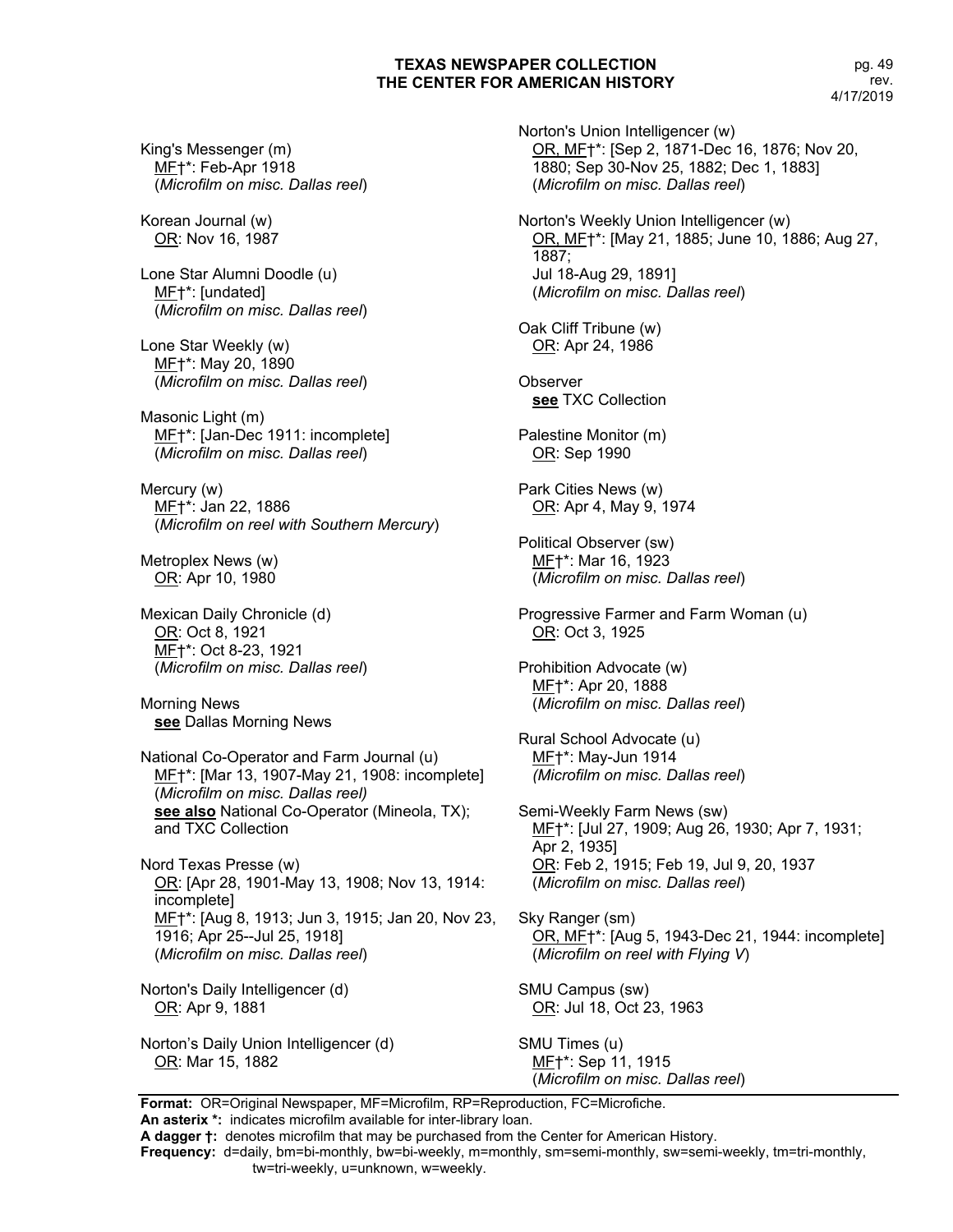**Format:** OR=Original Newspaper, MF=Microfilm, RP=Reproduction, FC=Microfiche. Sol de Texas (w) OR: Dec 31, 1986 Southern Advance (w) MF†\*: [Nov 1, 1929-Sep 19, 1930: incomplete] (*Microfilm on misc. Dallas reel*) **see also HOUSTON** Southern Mercury (w: 1887) OR: May 17, 1888; Jan 22, 1886-May 21, 1891 MF†\*: [Apr 19, 1888-Jul 25, 1889: incomplete (1 reel)] (*Most OR dates stored offsite)* **see also** Dallas Mercury, Southern Mercury Texas Farmers' Alliance Advocate, Southern Mercury United With Farmers' Union Password Southern Mercury (w: 1891) MF†\*: [Aug 27, 1891-May 18, 1893; Jan 18, 1894- Dec 31, 1896; Sep 8, 1898-Jun 1, 1899; Feb 28-Apr Texas Baptist Standard (w) 13, 1905: incomplete (3 reels)] **see also** Southern Mercury Texas Farmers' Alliance Advocate, Southern Mercury United With Farmers' Union Password Southern Mercury Texas Farmers Alliance Advocate MF†\*: [Aug 1, 1889-Oct 31, 1889; Dec 12, 1889- May 21, 1891: incomplete] (*Microfilm interfiled on reel with Southern Mercury*) **see also** Southern Mercury, Southern Mercury United With Farmers' Union Password Southern Mercury United With Farmers' Union Password (w) MF†\*: [Oct 12, 1905; Nov 29, 1906-Mar 7, 1907: incomplete] (*Microfilm interfiled on reel with Southern Mercury*) **see also** Southern Mercury, Southern Mercury Texas Farmers' Alliance Advocate Southwest (m) MF†\*: Nov 1928 (*Microfilm on misc. Dallas reel*) Southwestern Advocate (w) OR: [Aug 24, 1933-Jan 27, 1949: incomplete] Southwestern Go-Getter (u) MF†\*: Jul 1918 (*Microfilm on misc. Dallas reel*) Suburban Tribune (u) OR: May 10, 1990 Sunday Mercury (w) OR: Feb 18, 1883 Sunny Clime (u) OR: Nov 7, 1885, May 4, 1889 Terrill School News (u) OR: Nov 19, Dec 3, 1926; Dec 16, 1927 Texas Advance (w) MF†\*: [Sep 16-Nov 18, 1893: incomplete] (*Microfilm on reel with Advance*) Texas Advertiser **see** TXC Collection Texas Baptist (w) **see ANDERSON** MF: [May 5, 1892-Feb 3, 1898: incomplete] (*Microfilm also on reels with Baptist Standard*) **see also** Baptist Standard (1892 & 1898) Texas Christian Advocate (u) OR: Apr 16, 1896, Apr 20, 1899 **see also GALVESTON** and **FORT WORTH** Texas Columbian Journal (sm) OR: Sep 20, 1891 Texas Democrat (u) MF†\*: Nov 1, 1944 (*Microfilm on misc. Dallas reel*) Texas Farm and Ranch (sm, w) **see** TXC Collection Texas Farmer (w) OR: Sep 15, 1894 ME<sup>+</sup>\*: [Apr 16, 1884; Jun 23, 1888; July 27, 1889; Sep 19, 1891; July 15, 1893; Sep 15, 1894; Jun 29, 1907] (*Microfilm on misc. Dallas reel*) Texas Jewish Post (w) OR: August 14, 2008 Texas Jewish Press **see SAN ANTONIO**

**An asterix \*:** indicates microfilm available for inter-library loan. **A dagger †:** denotes microfilm that may be purchased from the Center for American History.

**Frequency:** d=daily, bm=bi-monthly, bw=bi-weekly, m=monthly, sm=semi-monthly, sw=semi-weekly, tm=tri-monthly,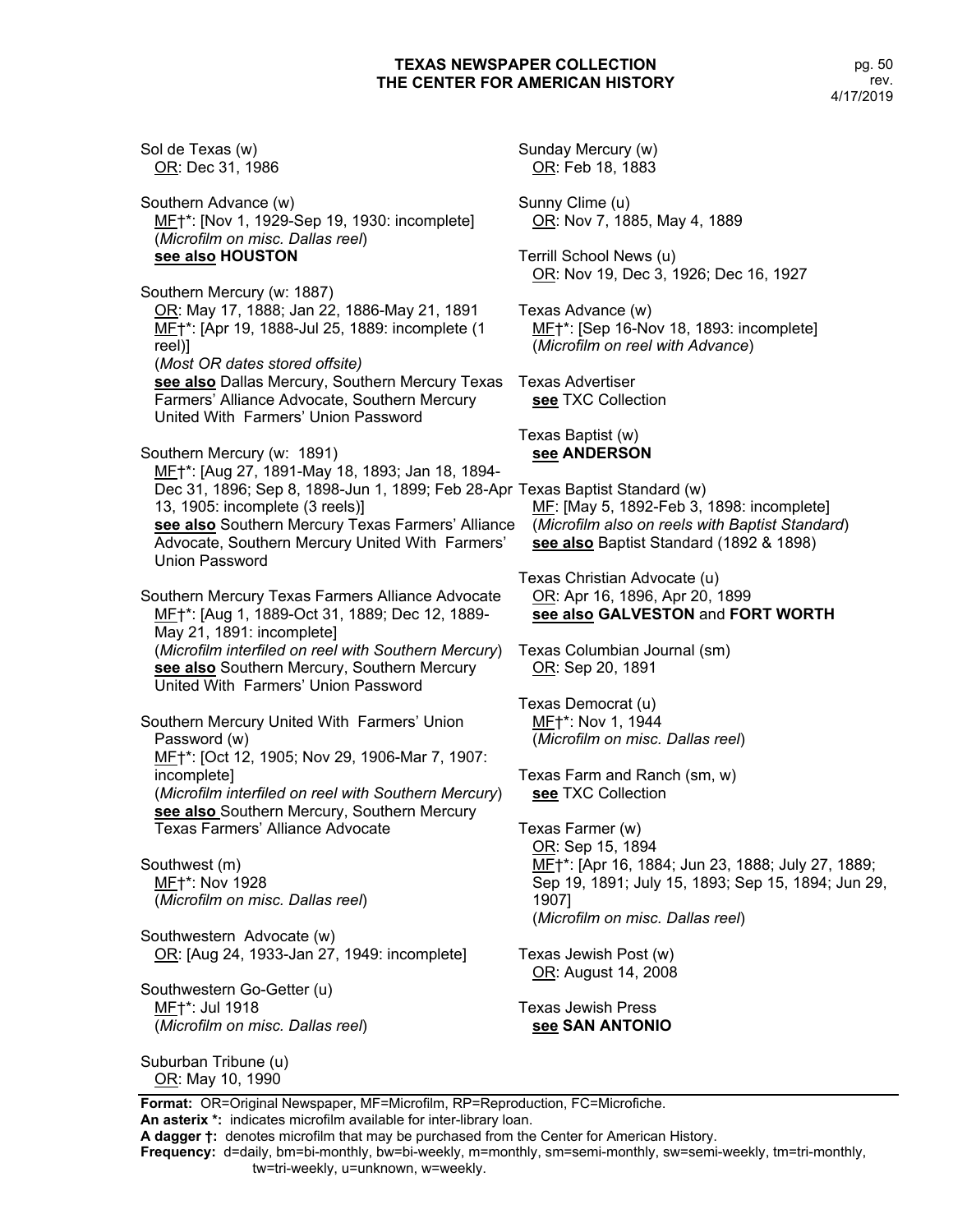Texas Kourier (w) ME+\*: [Nov 14-Dec 26, 1924: incomplete] (*Microfilm on misc. Dallas reel*)

Texas Methodist (w) **see FORT WORTH**

Texas 100% American (w) OR: Aug 8-15, 1924 MF†\*: [Apr 21, 1922-Aug 8, 1924: incomplete] (*Microfilm on misc. Dallas reel*)

#### Texas Presbyterian **see GALVESTON**

Texas Republican (u) OR: May 20, 1888

Texas State Journal (w) OR: Aug 19, 1889

Texas Tribune (w) OR: [Jan 25, 1941-Apr 17, 1948: incomplete] MF: [Jan 25, 1941-Dec 29, 1945: incomplete (3 reels)]

Texas Voice (m) MF†\*: Jul 1, 1936 (*Microfilm on misc. Dallas reel*)

Texas Woman's News (u) OR: Apr, May 1986

Texas Youth (u) MF†\*: Sep 15, 1882 (*Microfilm on misc. Dallas reel*)

Times Herald **see** Dallas Times Herald; Daily Times-Herald; Dallas Daily Times-Herald; Weekly Times Herald

Terrill School News (u) OR: Nov 19, Dec 3, 1926; Dec 16, 1927

Travis Park Methodist News (u) OR: May 3, 1974

Two-Party News (m) MF†\*: Sep, Oct 1947 (*Microfilm on misc. Dallas reel*)

Two-Party News (w) OR: Nov 16, 1988

Weekly Times (w) OR, MF†\*: Jun 18, 1885 (*Microfilm on misc. Dallas reel*) *(OR issues stored offsite)*

Weekly Times Herald (w) MF: [Feb 1-Nov 29, 1890: incomplete (1 reel)] (*Microfilm on reel with Dallas Weekly Herald*) **see also** Dallas Times Herald; Daily Times-Herald; Dallas Daily Times-Herald;

White Rocker (u) MF†\*: Jan 29, 1948 (*Microfilm on misc. Dallas reel*)

## **DARROUZETT**

Darrouzett News **see** Lipscomb Limelight and Follett Times (Follett, TX)

## **DAWSON**

Cotton Belt (w) OR: [Aug 3, 1889-Feb 15, 1890: incomplete]

Dawson Herald (w) OR: Jun 7, 1929; Apr 11, 1947; Nov 29, 1963; May 19, 1967; Nov 27, 1970; Apr 10, May 21-Jul 30, Aug 13, Aug 27, Sep 24, Oct 15, Nov 12, Nov 19, 1971; Apr 27, 1973 MF†\*: [Aug 15, 1913-Aug 28, 1981: incomplete (28 reels)]

Dawson Times (w) MF†\*: Sep 24, 1898 (*Microfilm on misc. Dallas-Decatur reel*)

## **DECATUR**

Banner OfTruth (u) MF†: Apr 1901 (*Microfilm on misc. Dallas-Decatur reel*)

Commercial Advertiser (m) MF†\*: Jul 1892 (*Microfilm on misc. Dallas-Decatur reel*)

Decatur News (w) MF†\*: [Jan 30, 1890-Jan 10, 1935: incomplete

**Format:** OR=Original Newspaper, MF=Microfilm, RP=Reproduction, FC=Microfiche. **An asterix \*:** indicates microfilm available for inter-library loan.

**A dagger †:** denotes microfilm that may be purchased from the Center for American History.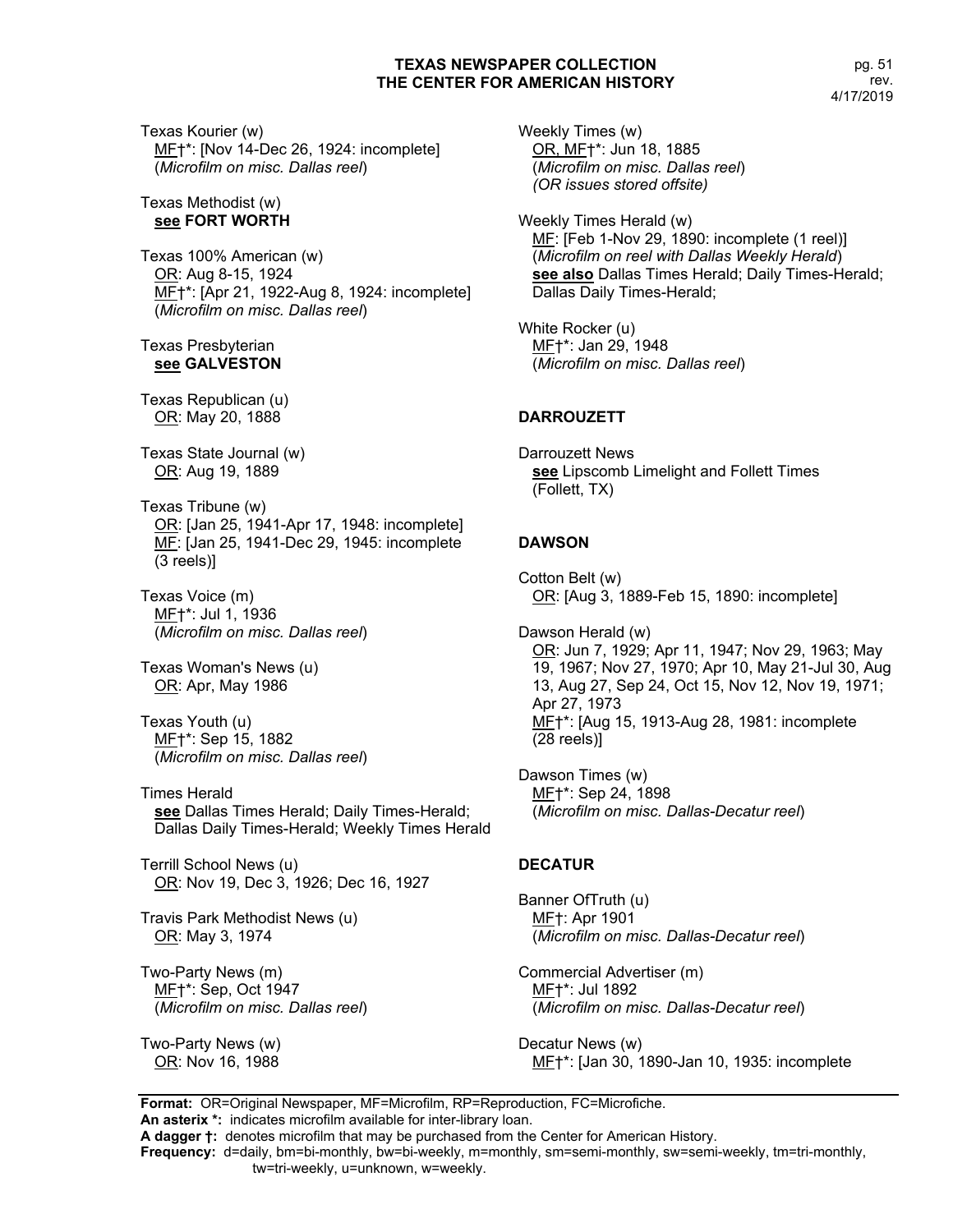(7 reels)] OR: [Oct 29, 1891; Jan 24, 1908-Dec 19, 1913: incomplete]

Decatur Tribune (u) OR: Sep 20, 1878

Texas Star (m) MF†\*: May 1897 (*Microfilm on reel with Decatur News*)

Wise County Messenger (w) MF†\*: [Oct 26, 1906-Dec 29, 1938: incomplete (6 reels)] OR: [Jan 2, 1936-Dec 29, 1938: incomplete] OR Special Editions: Oct. 4, 1956 [vol. 40, no. 9]

## **DEKALB**

DeKalb Enterprise (w) ME<sup>+\*</sup>: [May 1-Jul 3, 1913: incomplete] (*Microfilm on misc. DeKalb and Del Rio reel*)

Progressive Advertiser (w) MF†\*: Oct 15, 1914; Jul 18-25, 1918 (*Microfilm on misc. DeKalb and Del Rio reel*)

## **DE LEON**

De Leon Free Press (w) ME†\*: [Jul 20, 1923-Jun 28, 1940: incomplete (4 reels)]

## **DE SOTO**

Lancaster Journal **see LANCASTER**

## **DEL RIO**

Del Rio Daily News (d) MF†\*: [Nov 4, 1905-Mar 9, 1906: incomplete] (*Microfilm on misc. DeKalb and Del Rio reel*)

Del Rio News-Herald OR Special Editions: Feb. 25, 1968; (Progress Ed.) [vol. 63, no. 5]

Del Rio Mirror (w) OR Mar 10, 1905

Del Rio Record (w) MF†\*: [Jul 21, 1887; Apr 5, 1890; Jan 9-30, 1892] (*Microfilm on misc. DeKalb and Del Rio reel*)

Del Rio Record-News (w) MF†\*: Jul 31, 1903 (*Microfilm on misc. DeKalb and Del Rio reel*)

Del Rio Weekly News (w) MF: Jun 21, Sep 14, Nov 9, 1906 (*Microfilm on misc. DeKalb and Del Rio reel*)

Tarfu (w, bw) OR, MF†\*: [Mar 12, 1943-Sep 21, 1945: incomplete (1 reel)]

Val Verde County Herald (w) MF†\*: [May 9-July 4,1913; Jul 31, 1914; Jun 30, 1916; Jul 19-26, 1918; May 16, 1919] (*Microfilm on misc. DeKalb and Del Rio reel*)

Val Verde County Herald and Del Rio Record-News (w) MF†\*: [Jan 6, 1905; Sep 13, 1907; Jul 17, 1908] (*Microfilm on misc. DeKalb and Del Rio reel*)

# **DEL VALLE see AUSTIN**

# **DELL CITY**

Hudspeth County Herald and Dell Valley Review (w) OR: [May 20, Jun 10, 1988-present: incomplete]

# **DENISON**

Denison Daily Herald (d) OR: [Jan 7, 1904-Jul 24, 1916: incomplete]

Denison Daily News (d) OR: Sep 13, 1876; Oct 3, 1880 ME<sup>+\*</sup>: [Feb 22, 1873-Dec 13, 1880: incomplete (10 reels)] (*Microfilm of Feb 22-Jul 8, 1873 on reel with Denison News*) *Index available*

**Format:** OR=Original Newspaper, MF=Microfilm, RP=Reproduction, FC=Microfiche. **An asterix \*:** indicates microfilm available for inter-library loan.

**A dagger †:** denotes microfilm that may be purchased from the Center for American History.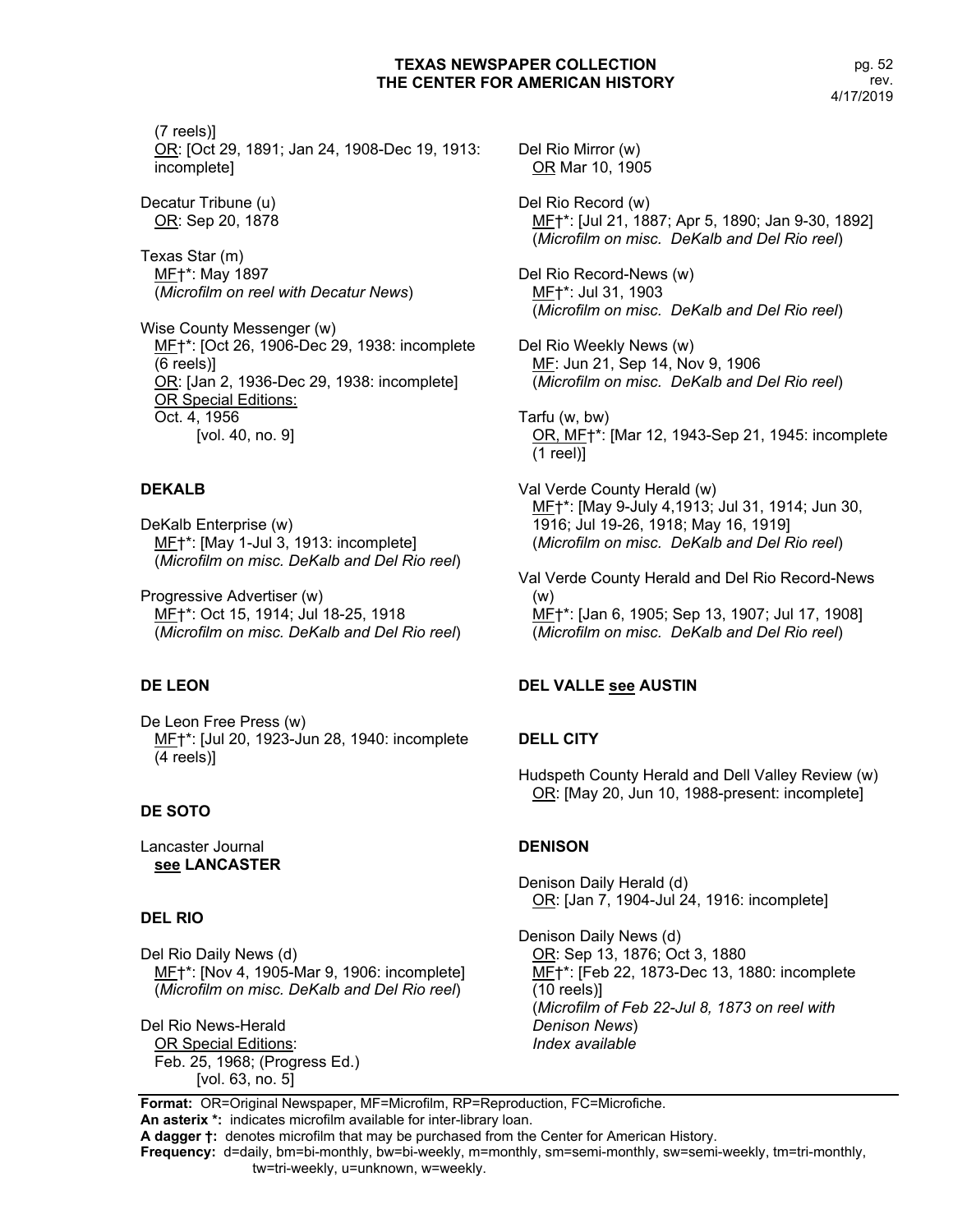Dension Herald (d) ME: [Jan 1, 1953-Aug 31, 1962 (116 reels)] OR: Mar 9, 1918; [May 1, 1921-Jun 24, 1931: incomplete]; Feb 22, 1942 *Index available* OR Special Editions: Jun. 11, 1936; (Texas Centennial Ed.) [vol. 3, no. 11] Jun. 14, 1936; (Roosevelt Ed.) [vol. 47, no. 10] Jun. 25, 1972; (Centennial Ed.) [vol. 72, no. 6] Denison Morning Gazette and Sunday Gazetteer (d) MF†\*: Dec 6, 1915; Jul 3, 1916; Aug 1, Dec 22, 1917; May 19, 1918 (1 reel) OR: Apr 2, 1918 **see also** Sunday Gazetteer Denison News (w) MF†\*: [Dec 27, 1872-Dec 18, 1873: incomplete] (*Microfilm on reel with Denison Daily News*) Denison Weekly Times (w) OR (oversize): Feb 27, 1875 Gate City Guide (w) OR: [Aug 24, 1889-Nov 1, 1890: incomplete] Hi Buzz (sm) OR: Oct 20, 1924-May 29, 1925 News and Advertiser (d) MF†\*: [Jan 2, 1911-Jul 7, 1913: incomplete (1 reel)] (*Microfilm of Jan 1-Jul 7, 1913 on misc. Denison reel*) Southern Horticultural Journal (u) MF†\*: Sep 5, Dec 15, 1889 (*Microfilm on misc. Denison reel*) Sunday Gazetteer (w) MF†\*: [Sep 25, 1898-Oct 19, 1902; Jul 10, 1904-Mar 26, 1915: incomplete (2 reels)] (*Microfilm of Sep 25, 1898-Dec 31, 1905 on reel with Denison Morning Gazette and Sunday Gazetteer) Index available* **see also** Denison Morning Gazette and Sunday **Gazetteer** Texas Investor Guide (u) MF†\*: Jan 15, 1887 (*Microfilm on misc. Denison reel*)

## **DENTON**

Campus Chat (u) OR: [Oct 9, 1957-May 10, 1961: incomplete] Denton County News (w) OR: Jan 26, 1899 MF†\*: [Sep 29, 1898-Sep 28, 1899: incomplete] (*Microfilm on misc. Denton reel*) Denton Monitor (w) OR, MF†\*: [May 30-Nov 28, 1868; Mar 19, May 21, 1870; Jan 31, 1891; Apr 13, 1901: incomplete] (*Microfilm on misc. Denton reel*) Denton Record-Chronicle (d) OR: Dec 7, 1959 OR Special Editions: Feb. 1, 1948; (Open House and Progress Ed.) [vol. 76, no. 2] Aug. 13, 1950; (1950 Special Ed.) [vol. 76, no. 3] Feb. 3, 1957 [vol. 40, no. 4] Jul. 28, 1963; (Anniversary Ed.) [vol. 60, no. 3 & vol. 61, no. 8] Jan. 25, 1976; (Progress '76 Ed.) [vol. 86, no. 5] Jul. 4, 1976; (Bicentennial Ed.) [vol. 81a, no. 2] Lass-o (w) MF†\*: Nov 17, 1925 (*Microfilm on misc. Denton reel*) Record and Chronicle (w) MF†\*: [Jan 5, 1904-Jul 26, 1906: incomplete (1 reel)] Semi-Weekly Record-Chronicle (sw) ME<sup>+\*</sup>: [May 6, 1930; Aug 1, 1933-Apr 12, 1935: incomplete] MF: [May 6, 1930; Aug 1, 1933-Apr 16, 1935: incomplete] (*Microfilm on misc. Denton reel*)

**Format:** OR=Original Newspaper, MF=Microfilm, RP=Reproduction, FC=Microfiche.

**An asterix \*:** indicates microfilm available for inter-library loan.

**A dagger †:** denotes microfilm that may be purchased from the Center for American History.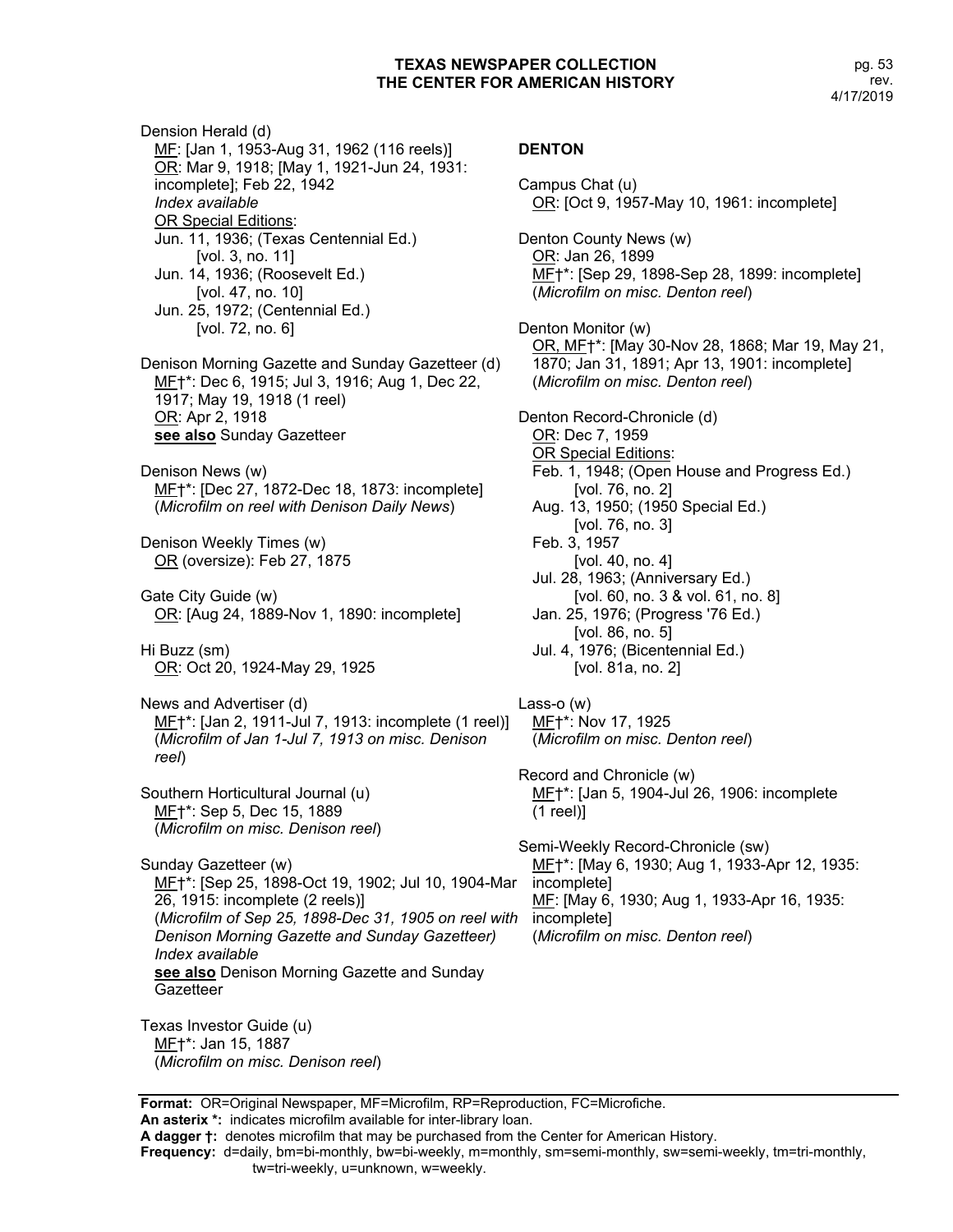pg. 54 rev. 4/17/2019

#### **DEPORT**

Deport Times (w) MF†\*: Nov 29, 1929-Aug 1, 1930 (Microfilm on misc. Deport-Devine reel) OR Special Editions: May 7, 1936; (Texas Centennial Ed.) [vol. 3, no. 12]

#### **DESDEMONA**

Pigstrax (sm) OR: Oct 6, 1924-Jan 19, 1925

## **DETROIT**

Weekly Herald (w) MF†\*: Sep 11, 1914 (*Microfilm on misc. Deport-Devine reel*)

## **DEVINE**

Devine News (w) MF†\*: Aug 26, Oct 14, 1926 (*Microfilm on misc. reel with Deport-Devine newspapers*)

Devine Wide-Awake (u) MF†\*: Sep 28, 1889 (*Microfilm on misc. reel with Deport-Devine newspapers*)

## **D'HANIS**

D'Hanis Star (w) MF†\*: [Jul 30, 1915-Dec 28, 1923: incomplete (1 reel)]

## **DIALVILLE**

Dialville Reporter (u) MF†\*: Aug 25, 1916; Jul 27, 1917 (*Microfilm on misc. Dialville and Dublin reel*) **DIBOLL**

Free Press (w) OR: Jul 12, 1978; Jun 12, 1980

#### **DICKINSON**

Galveston County Press (w) MF: [Jan 1, 1953-Dec 31, 1964: incomplete (12 reels)]

News Citizen (w) ME: [Jul 7, 1966-Dec 28, 1967: incomplete (3 reels)]

Weekend News Citizen (w) MF: [Jul 3, 1966-May 14, 1967: incomplete] (*Microfilm on reel with News Citizen*)

Weekly News (w) OR: Feb 15/21, 1996

# **DINERO**

Dinero Merchant (m) OR: Dec 1901

# **DUBLIN**

Dublin Enterprise (w) MF†\*: May 28, 1884 (*Microfilm on misc. Dialville and Dublin reel*)

Dublin Progress (w) MF†\*: (Nov 6, 1896-Aug 11, 1899; Jan 8, Apr 2, 1909; May 9-Jul 4, 1913; Aug 21, 1914: incomplete (1 reel)] (*Microfilm of 1909-1914 on misc. Dialville and Dublin reel*) OR Special Editions: Sep. 12, 1946 [vol. 26, no. 5]

Dublin Progress and Telephone (w) MF†\*: Jul 19-Aug 2, 1918 (*Microfilm filed with Dublin Progress)*

Dublin Weekly Telephone (w) MF†\*: [May 9, 1913-Aug 7, 1914: incomplete] (*Microfilm on misc. Dialville and Dublin reel*)

Erath County Democrat (w) MF†\*: May 16, 1896 (*Microfilm on misc. Dialville and Dublin reel*)

# **DUMAS**

**Format:** OR=Original Newspaper, MF=Microfilm, RP=Reproduction, FC=Microfiche. **An asterix \*:** indicates microfilm available for inter-library loan. **A dagger †:** denotes microfilm that may be purchased from the Center for American History.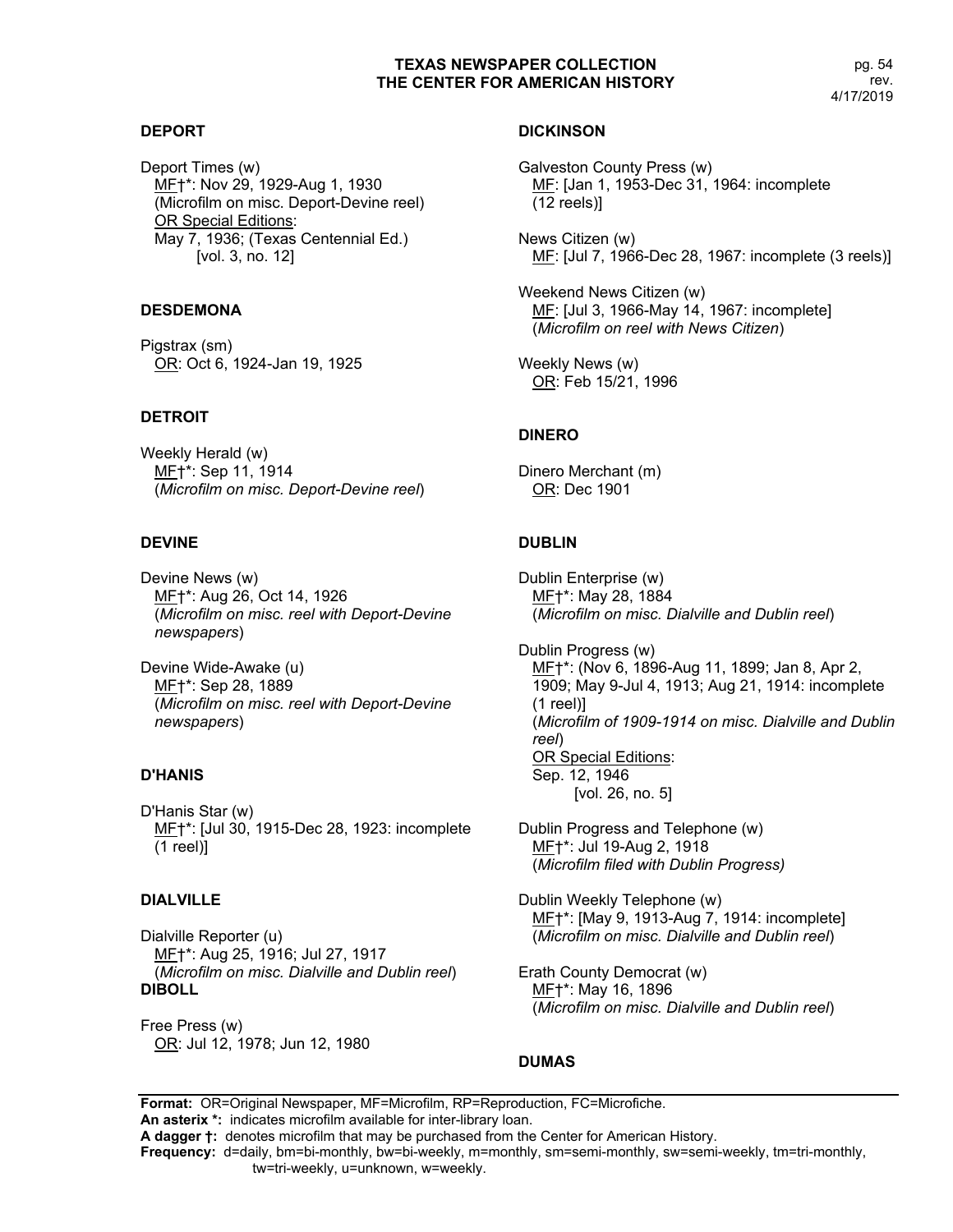Prairie Cloud (m) OR: Oct-Nov, 1924; Jan-Feb, May 1925

## **-E-**

## **EAGLE LAKE**

Eagle Lake Headlight (w) OR: Dec 29, 1894; Jul 19, 1935; [Jan 17, 1941-May 19, 1944: incomplete]

# **EAGLE PASS**

Eagle Eye (w) OR, MF†\*: [Aug 7, 1943-Apr 24, 1945: incomplete (2 reels)]

Daily Guide (d) OR: May 6, 1918; [Feb 7, 1925-Feb 3, 1939: incomplete] OR Special Editions: Jul. 2, 1936; (Texas Centennial Ed.) [vol. 3, no. 13]

Eagle Pass Guide (w) OR: [Sep 24, 1898-Dec. 3, 1904: incomplete]

Eagle Pass News-Guide (w) OR: [Mar 11, 1948-Dec 25, 1958; Sep 16, 1971: incomplete] MF: [Jan 5, 1961-Dec 27, 1962: incomplete (2 reels)]

International News Guide (w) OR: [Feb 10, 1939-Dec 25, 1941; Jan 2, 1947-Mar 4, 1948: incomplete]

Maverick (w) OR: Feb 26, 1885

Rio Grande News (w) OR, MF: [Jul 6, 1906-Jun 18, 1908: incomplete]

## **EASTLAND**

Eastland Argus-Tribune and Eastland Daily Tribune (d) MF<sup>+\*</sup>: [Nov 1, 1927-May 31, 1928: incomplete (1 reel)]

Eastland Chronicle (w) MF†\*: Jul 28, 1893; Aug 7, 1902; Mar 24, 1905 (*Microfilm with Eastland Weekly Chronicle*)

Eastland County Bulletin and Eastland Chronicle (w) OR: Jun 9, 1905

Eastland Daily Tribune and the Eastland Daily Oil Belt (d) MF†\*: [Nov 9, 1926-Oct 30, 1927: incomplete (2 reels)]

Eastland Telegram (d) MF†\*: [Jun 1, 1928-Mar 31, 1929: incomplete (1 reel)]

Eastland Weekly Chronicle (w) MF†\*: [Feb 8, 1935-Dec 30, 1938: incomplete] (*Microfilm with Eastland Chronicle*)

## **EDEN**

Eden Echo (w) OR: Nov 13, 1914; [Jul 14, 1927-Dec 28, 1995: incomplete]

## **EDGEWOOD**

Edgewood Enterprise (w) MF†\*: [May 1, 1913-Aug 13, 1914: incomplete (1 reel)]

## **EDINBURG**

Daily Review (d) MF: [Jan 1, 1954-Aug 31, 1962: incomplete (23 reels)] OR: [Mar 25-Aug 14, 1959: incomplete]; undated 1967 OR Special Editions: Dec. 7, 1952 [vol. 31, no. 3]

Defensor (w) OR: [Jan 31, 1930-Jul 15, 1932: incomplete] MF†\*: [Jan 7, 1930-Dec 25, 1931: incomplete (1 reel)]

Edinburg Valley Review (d) MF†\*: [Feb 8, 1932-Dec 30, 1933: incomplete (2 reels)]

**Format:** OR=Original Newspaper, MF=Microfilm, RP=Reproduction, FC=Microfiche.

**An asterix \*:** indicates microfilm available for inter-library loan.

**A dagger †:** denotes microfilm that may be purchased from the Center for American History.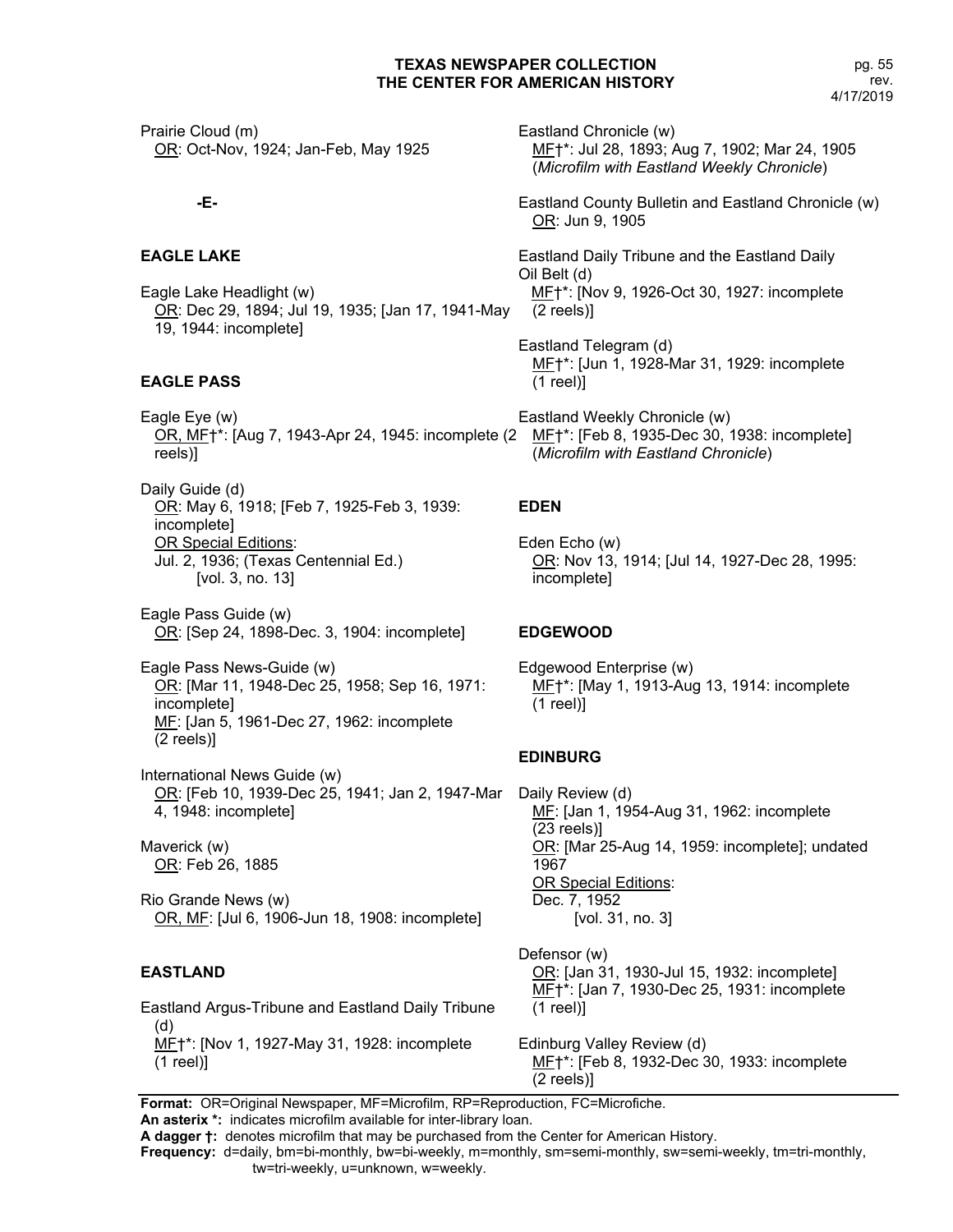Edinburg Valley Review (w) MF†\*: [Feb 6, 1925-Feb 5, 1932: incomplete (3 reels)]

Hidalgo County Democrat **see** Defensor

Hidalgo County Independent (w) MF†\*: [Jun 29, 1928-Jun 14, 1935: incomplete (2 reels)] OR: [Dec 12, 1930-Nov 18, 1932: incomplete]

Hidalgo County News (w) **see PHARR**

Hidalgo County Sun (w) MF†\*: [Jun 21, 1935-Dec 30, 1938: incomplete (1 reel)]

## **EDNA**

Edna Herald (w) MF: [Jan 1, 1953-Dec 28, 1967: incomplete (17 reels)]

Edna Weekly Herald (w) OR: [Sep 4, 1919-May 17-Mar 2, 1939: incomplete]; May 17, 1956

Jackson County Progress (w) OR: Sep 22, 1881; Jul 19, Oct 18-25, 1890; Oct 5, 1894 MF†\*: Aug 25, Sep 15, 1904 (*Microfilm on misc. Edna-Eldorado reel*)

#### **EL CAMPO**

El Campo Citizen (w) OR: Mar 30, 1950 MF†\*: [Feb 11, 1905-Mar 26, 1978: incomplete (44 reels)] (*Microfilm of Mar 30, 1950 on misc. Edna-Eldorado reel*)

El Campo Leader (w) MF†\*: [Apr 3, 1957-Mar 26, 1958: incomplete (1 reel)]

El Campo Leader-News (w) MF†\*: [Apr 4, 1958-Dec 31, 1980: incomplete

(44 reels)] OR: Aug 24, 1986 (sesquicentennial edition)

El Campo News (w) MF<sup>+</sup>\*: Jan 8, 1903; [May 2, 1930-Dec 25, 1957: incomplete (27 reels)] (*Microfilm of Mar 9, 1934 on misc. Edna-Eldorado reel*) OR: Dec 1, 1939 OR Special Editions: 1934; (Pioneer Historical Ed.) [vol. 26, no. 6]

Svoboda (w) OR, MF†\*: [May 1, 1941-Dec 25, 1952: incomplete (4 reels)] **see also LA GRANGE**

## **EL PASO**

Continental (d) MF†\*: [Dec 12, 1934-Sep 26, 1938: incomplete] MF: [Nov 16, 1931-Sep 26, 1938: incomplete (14 reels)]

El Paso City and County Labor Advocate (w) OR: Mar 17, 31, 1911; [Jan 1, 1915-Dec 27, 1940: incomplete] ME: [Jan 3, 1941-May 23, 1947: incomplete (3 reels)] **see also** Labor Advocate

El Paso Daily Times (d) OR: [May 1, 1903-Jul 22, 1908: incomplete]

El Paso Evening Inter-Republics (d) ME<sup>+\*</sup>: [May 16-25, 1887: incomplete (1 reel)]

El Paso Evening News (d) MF†\*: [Jan 2, 1905-Jun 29, 1907: incomplete] (*Microflim of Jul 26-Dec 31, 1904 on reel with El Paso Evening Inter-Republics*) (*Microfilm of Jan 1-Jun 17, 1908 on misc. El Paso reel*)

El Paso Evening World News (d) MF†\*: [Aug 18, 1933-Dec 30, 1935: incomplete] (*Microfilm on misc. El Paso reel*)

El Paso Herald (d) OR: [Aug 10, 1901-Aug 8, 1918: incomplete] *Index available*

**Format:** OR=Original Newspaper, MF=Microfilm, RP=Reproduction, FC=Microfiche.

**An asterix \*:** indicates microfilm available for inter-library loan.

**A dagger †:** denotes microfilm that may be purchased from the Center for American History.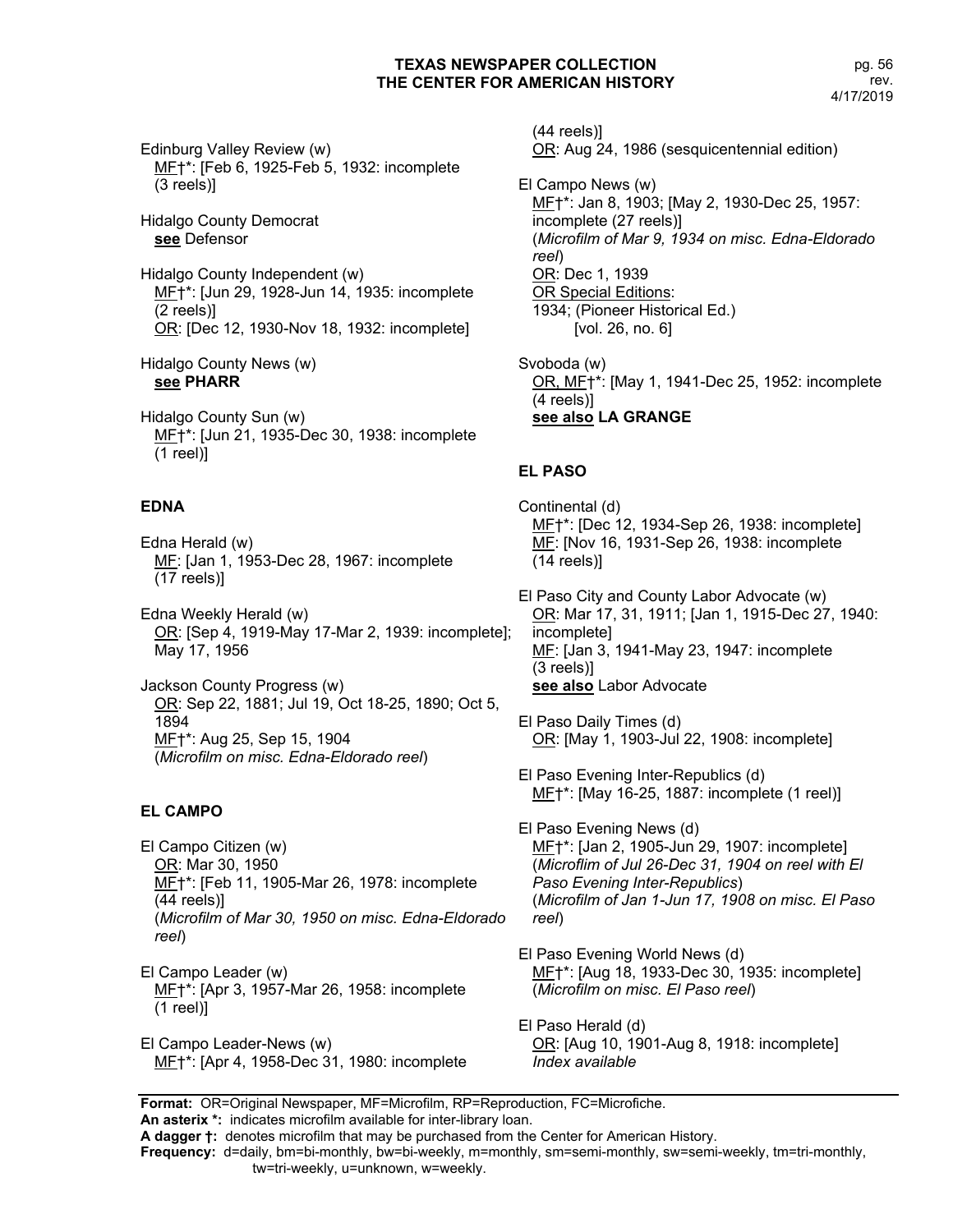El Paso Herald (w) OR: Sep 7, 1881 MF: [Nov 22, 1881-Jul 6, 1884: incomplete (1 reel)] El Paso Herald-Post (d) OR: May 12, 1932; [Aug 12, 1937-Dec 31, 1949: incomplete] *Index available* OR Special Editions: May 28, 1936; (Texas Centennial Ed.) [vol. 4, no. 1] Nov. 4, 1948; (Ft. Bliss Centennial Ed.) [vol. 73, no. 1] Apr. 28, 1956; (75th Anniversary Ed.) [vol. 69, no. 3] El Paso International Daily Times (d) OR: Sep 11, 1900; Jul 2, 1901 MF: [May 24, 1895-Nov. 22, 1898: incomplete (4 reels)] El Paso Morning Times (d) OR: [Feb 12, 1915-Jan 27, 1920: incomplete] El Paso Sentinel (u) OR, RP, MF†\*: Nov 8, 1873 (*Microfilm on misc. Coupland-Fort Worth ree*l) (*Microfilm† on Coupland-Cranfills Gap reel*) El Paso Sunday Times **see** El Paso Daily Times El Paso Times (d:1886) OR: Feb 9, 1888 El Paso Times (d: 1921) OR: [Sep 15, 1933-Jul 5, 1970: incomplete] OR Special Editions: May 30, 1936; (Texas Centennial Ed.) [vol. 4, no. 2] Nov. 6, 1938; (Resource and Development Ed.) [vol. 41, no. 5] Apr. 29, 1956; (Diamond Jubilee Ed.) [vol. 35, no. 3] Apr. 29, 1962 [vol. 87, no. 1] Oct. 28, 1967; (Chamizal Treaty Special Ed.) [vol. 63, no. 6] Jul. 4, 1976; (Bicentennial Ed.) [vol. 84, no. 3]

El Paso Times (w) OR: Apr 2, Jun 10, 1881; Jan 1, 1882

El Paso Weekly Herald (w) OR: [Jul 19, 1906-Apr 4, 1907: incomplete] Fort Bliss News (w) OR, MF†\*: [Jun 24, 1943-Nov 17, 1951: incomplete (4 reels)] Frontier Klansman (w) OR: Dec 29, 1922 Gary Owen Trumpeter (w) OR: Jul 17, 1926 Herald-Post **see** El Paso Herald-Post Labor Advocate (w) OR: [Apr 16, 1948-Dec 31, 1954: incomplete] MF<sup>\*</sup>: [Jan 2, 1948-Dec 31, 1982: incomplete (13 reels)] **see also** El Paso City and County Labor Advocate Lone Star (sw) OR (oversize): [Mar 21-Oct 4, 1884: incomplete] Observador Fronterizo (w) OR, MF†\*: [Aug 29-Oct 24, 1886: incomplete] (*Microfilm on misc. El Paso reel*) Patria (d) OR: [Mar 30, 1921-Feb 16, 1925: incomplete] Prospector (w) MF†\*: Nov 13, 1930 OR: [Jul 25, 1974-Sep 7, 1979: incomplete] (*Microfilm on misc. El Paso reel*) Reforma Social (d) MF†\*: Sep 1, 1912 (*Microfilm on misc. El Paso reel*) Shopping News (u) OR: Feb 2, 23, 1934 Sunday Herald (w) MF: [Jul 13-Nov 2, 1884: incomplet] *(Microfilm with El Paso Herald)* Two Republics (sm) MF†\*: Jun 10, 1886 (*Microfilm on misc. El Paso reel*)

**Format:** OR=Original Newspaper, MF=Microfilm, RP=Reproduction, FC=Microfiche.

**An asterix \*:** indicates microfilm available for inter-library loan. **A dagger †:** denotes microfilm that may be purchased from the Center for American History.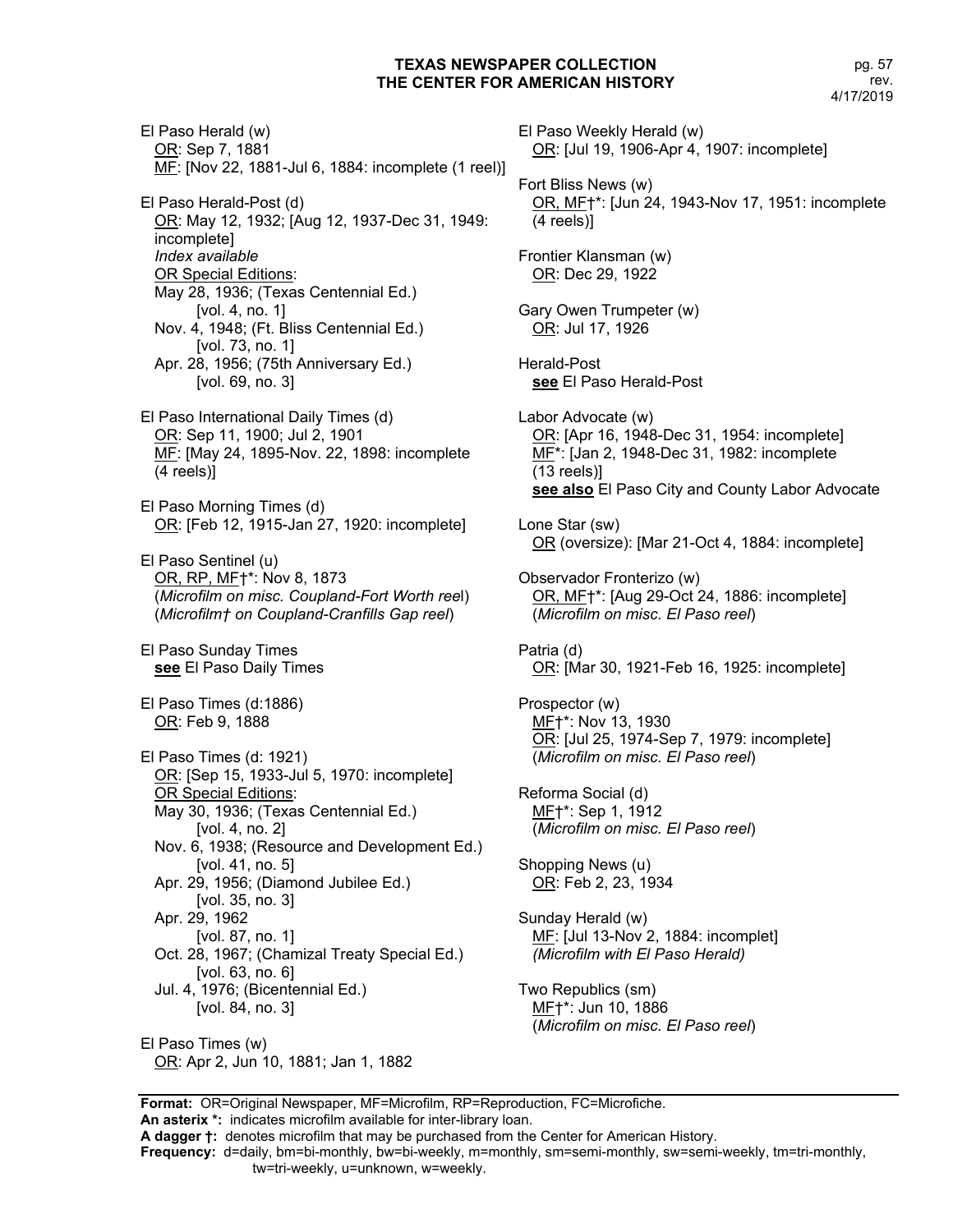## **ELDORADO**

Eldorado Success (w) MF†\*: [Jun 11, 1926-Dec 27, 1940: incomplete (2 reels)] (*Microfilm of Jun 11, 1926-Dec 28, 1928 on misc. Edna-Eldorado reel*)

Success (w) MF†\*: [May 2, 1913-Dec 27, 1918: incomplete] (*Microfilm on misc. Edna-Eldorado reel*)

Times (u) OR: Dec 20, 1935

## **ELECTRA**

Electra Leader (u) MF†\*: Apr 5, 1918 (1 reel)

Electra News (w) OR: Oct 24, 1935; Feb 13, 1936 MF†\*: [Apr 5, 1912-Dec 27, 1934: incomplete (1 reel)] (*Microfilm of Apr 5, 1912-Dec 31, 1931 on reel with Electra Leader*)

Electra Star (w) OR: Apr 7, 1927

## **ELGIN**

Elgin Courier (w) MF†\*: [Sep 17, 1898-Jul 25, 1918: incomplete (1 reel)] On .PDF: [1910, 1916, 1942-45] (*.pdf files on CD ROM, by appointment only, box 3W95c*)

Elgin Courier and Four County News OR Special Editions: May 21, 1936; (Texas Centennial Ed.) [vol. 3, no. 14]

Pure Democracy (w) OR: Apr 1, Aug 19, 1922

#### **ELMO**

Elmo Beacon (u) OR, MF†\*: Aug 31, 1878 (1 reel)

#### **EMHOUSE**

Emhouse Enterprise (u) MF†\*: Aug 6, 1914 (*Microfilm on misc. Emhouse-Estelline reel*)

## **EMORY**

Rains County Leader (w) OR: [Jul 25, 1963-Oct 22, 1970: incomplete] MF†\*: [May 2-Jul 4, 1913; Jul 31, 1914; Feb 13, 1925-Apr 16, 1926: Aug 11, 1939] (*Microfilm on misc. Emhouse-Estelline reel*)

Rains County Record (w) OR: [Sep 27, 1889-Feb 28, 1890: incomplete]

## **ENLOE**

Enloe Enterprise (w) ME<sup>+\*</sup>: [Jul 22-Aug 26, 1904; Jan 20-27, 1905] (*Microfilm on misc. Emhouse-Estelline reel*)

## **ENNIS**

Ennis Commercial Recorder (u) MF†\*: May 20, 1887 (*Microfilm with Ennis Weekly Local*)

Ennis Daily News (d) MF†\*: [Aug 11, 1904-Dec 30, 1905; Jan 7, 1915: incomplete (1 reel)] MF: [Nov 2, 1953-Aug 31, 1962: incomplete (22 reels)] OR Special Editions: Jul. 13, 1936 [vol. 4, no. 3] Jul. 3, 1941; (Golden Anniversary Ed.) [vol. 48, no. 1] Apr. 16, 1972; (Centennial Ed.) [vol. 73, no. 2] Ennis Weekly Local (w) MF†\*: [Feb 9, 1901-Dec 27, 1928: incomplete (1 reel)] MF: [Jul 1, 1954-Aug 30, 1962: incomplete] (*Microfilm of Jul 1, 1954-Aug 30, 1962 on reel with Ennis Daily News*) Dec 1895; Nov 19, 1903 OR

**Format:** OR=Original Newspaper, MF=Microfilm, RP=Reproduction, FC=Microfiche.

**An asterix \*:** indicates microfilm available for inter-library loan. **A dagger †:** denotes microfilm that may be purchased from the Center for American History.

**Frequency:** d=daily, bm=bi-monthly, bw=bi-weekly, m=monthly, sm=semi-monthly, sw=semi-weekly, tm=tri-monthly,

tw=tri-weekly, u=unknown, w=weekly.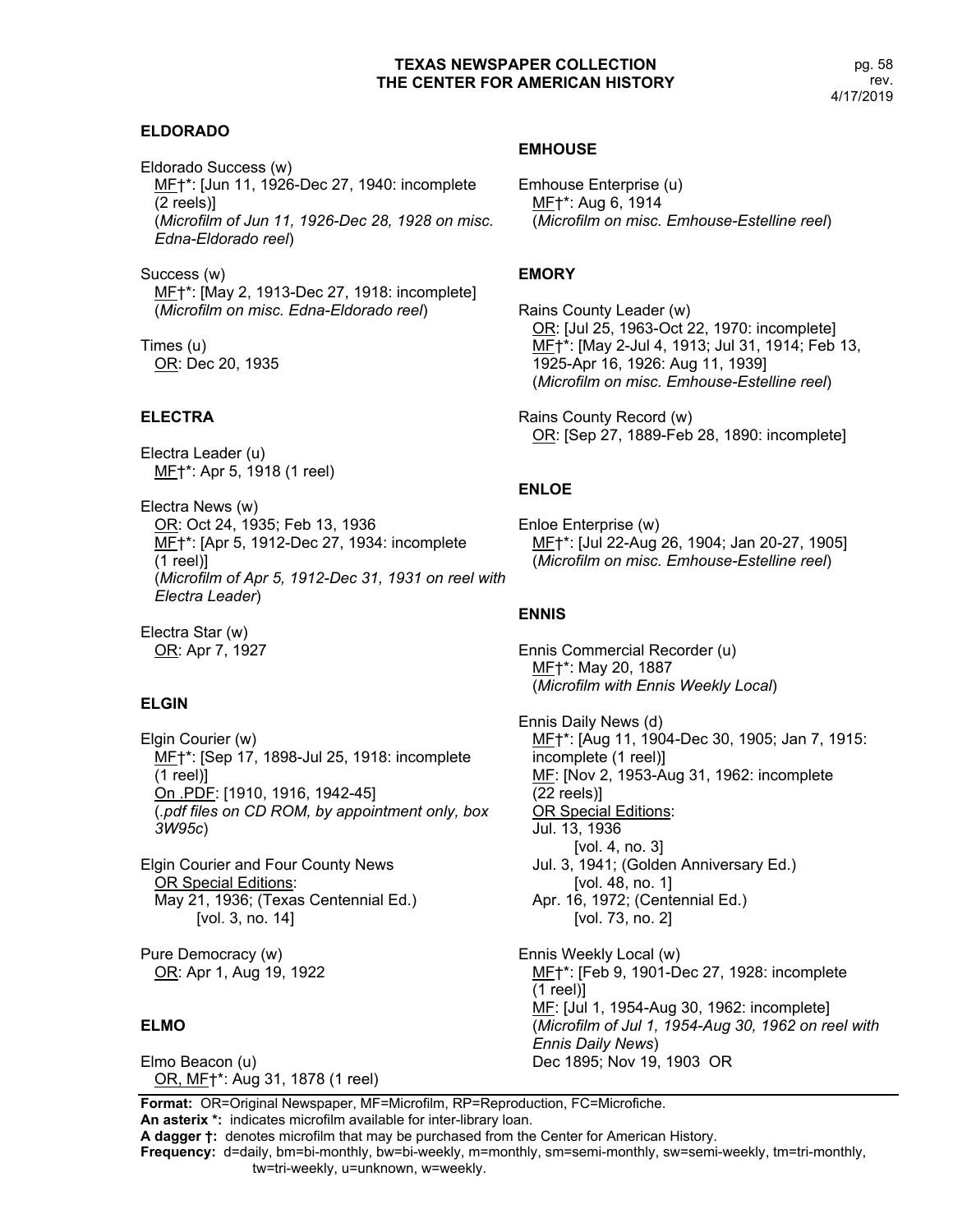pg. 59 rev. 4/17/2019

Evening Meteor and Weekly Local **see** Ennis Weekly Local

## **ESTELLINE**

Estelline News (w) MF†\*: [May 3-Nov 1, 1913; Jun 20 & Aug 8, 1914] (*Microfilm on misc. Emhouse-Estelline reel*)

## **-F-**

## **FABENS**

Rio Grande Review (w) MF†\*: [Apr 4, 1929-Oct 25, 1934: incomplete (1 reel)]

## **FAIRFIELD**

Fairfield Recorder (w) OR: Jan 17, 1919; Jun 4, 1953 OR Special Editions: Sep. 24, 1936 [vol. 4, no. 4] Aug. 30, 1951 [vol. 25, no. 5]

Texas Pioneer and Stock Journal (m) OR, MF†\*: Oct 11, 1862 *(Microfilm on misc. Coupland-Ft. Worth reel) (Microfilm† on Coupland-Cranfels Gap reel)*

## **FALFURRIAS**

Brooks County Texan (w) MF†\*: [Mar 8, 1929-Dec 30, 1932: incomplete (1 reel)]

Falfurrias Facts (w) MF†\*: [Dec 26, 1912-Jan 11, 1945: incomplete (2 reels)] OR **Special Editions**: Jun. 15, 1934; (Pioneer Ed.) [vol. 48, no. 2] Jun. 19, 1936 [vol. 4, no. 5]

## **FALLS CITY**

Falls City Facts (w) OR: Aug 31, 1917

## **FARMERSVILLE**

Farmersville Times (w) MF†\*: [Jan 24, 1908-Aug 2, 1918: incomplete (1 reel)] OR: Mar 9, 1934 OR Special Editions: May 29, 1936 [vol. 4, no. 6] Jul. 1, 1976; (E. Collin Co. Bicentennial Ed.) [vol. 81a, no. 3]

Princeton Herald OR Special Editions: Jul. 1, 1976; (E. Collin Co. Bicentennial Ed.) [vol. 81a, no. 3]

# **FARWELL**

State Line Tribune (w) MF†\*: [Feb 4-Nov 3, 1932: incomplete] (*Microfilm on reel with Farmersville Times*)

## **FERRIS**

Ferris Wheel (w) MF†\*: [Jul 22, 1904-Jan 31, 1932; Jan 4, 1946-Jan 31, 1947: incomplete (1 reel)]

## **FLATONIA**

Flatonia Argus (w) MF†\*: [Aug 6, 1914-Apr 26, 1928: incomplete (2 reels)] OR: [Mar 11, 1920-Apr 26, 1928: incomplete]

## **FLORENCE**

Florence Vidette (w) MF†\*: Jul 30, 1914; Jul 25-Aug 1, 1918; [Aug 12, 1920-May 20, 1948: incomplete (3 reels)] (*Microfilm of Jul 30, 1914; Jul 25-Aug 1, 1918 on misc. Florence and Floresville reel*)

**Format:** OR=Original Newspaper, MF=Microfilm, RP=Reproduction, FC=Microfiche.

**An asterix \*:** indicates microfilm available for inter-library loan.

**A dagger †:** denotes microfilm that may be purchased from the Center for American History.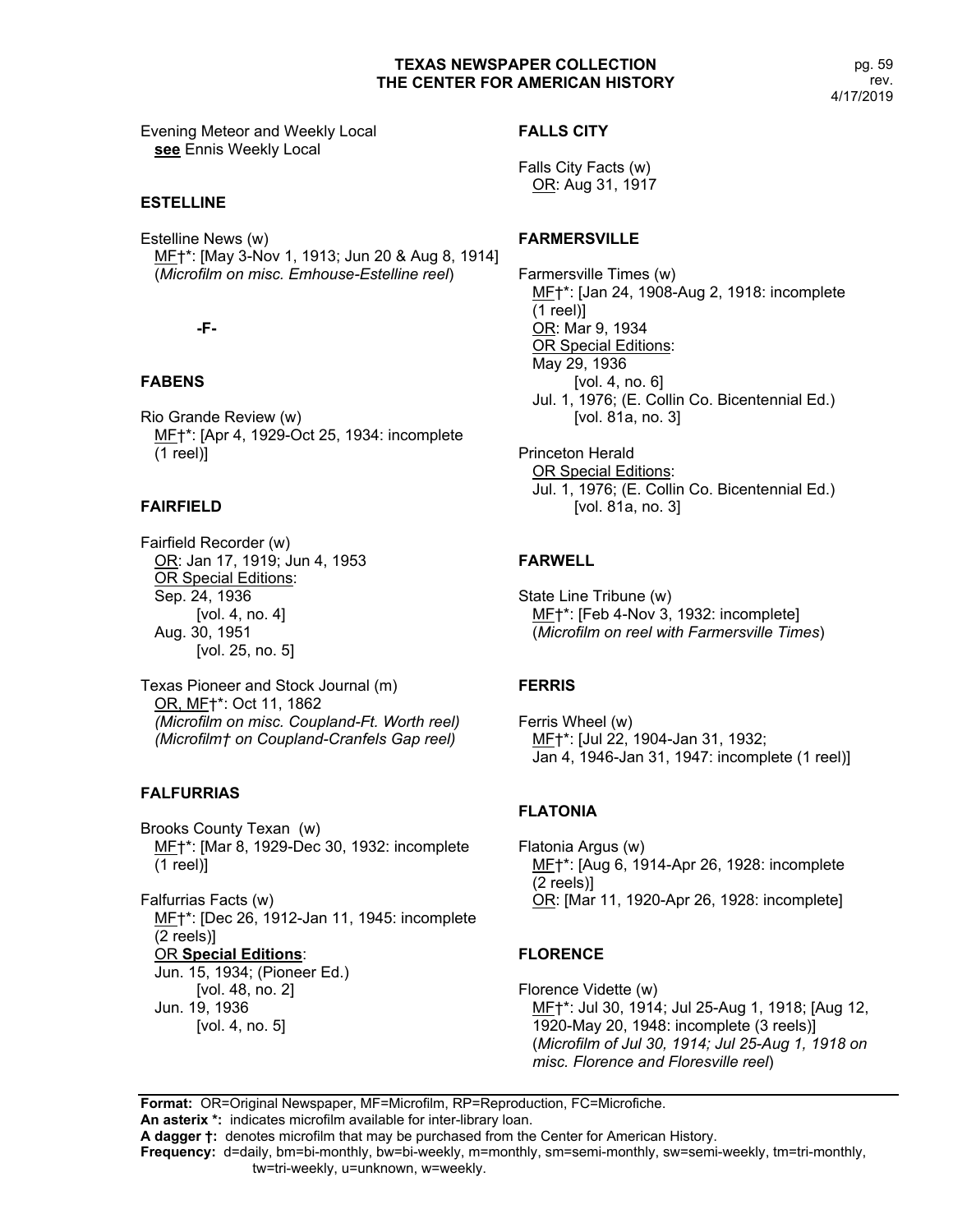pg. 60 rev. 4/17/2019

## **FLORESVILLE**

Citizen (w) MF†\*: Jun 15, Jul 13, 1893 (*Microfilm on misc. Floresville-Hondo reel*)

Floresville Chronicle (w) OR: Feb 5, 1891; Oct 6, 1904 MF†\*:[Jan 17, 1901-Oct 8, 1912: incomplete] (*Microfilm of Jan.17-Mar 21, 1901; July 21, 1904 on misc. Floresville-Hondo reel*) (*Microflim of Jan 25, 1908-Mar 16, 1912 on misc. Florence-Floresville reel*)

Floresville Chronicle-Journal (sw, w) ME<sup>+\*</sup>: [Feb 1, 1913-Dec 29, 1994: incomplete (88 reels)] (*Microfilm of Apr 23-Oct 8, 1913 on misc. Florence-Floresville reel*) OR: [Jan 10, 1941-Nov 3, 1950: incomplete]; Jun 24, 1960 OR Special Editions: Oct. 21, 1932 [vol. 4, no. 7] Sep. 16, 1960; (Wilson Co. Centennial Ed.) [vol. 46, no. 2]

Southwest Texan (w) MF†\*: Dec 25, 1895; Jan 1, 1896 (*Microfilm on misc. Floresville-Hondo reel*)

## Western Chronicle **see SUTHERLAND SPRINGS**

Western Texas Chronicle (u) OR: Dec 29, 1882

Wilson County Journal (w) MF<sup>+\*</sup>: [Jan 22, 1908-Oct 2, 1912: incomplete (1 reel)]

#### **FLOYDADA**

Floyd County Hesperian (w) OR: Jun 27, 1929 OR Special Editions: May 28, 1935; (Pioneers' Ed.: 45th Anniversary of Floyd Co.) [vol. 76, no. 4] May 28, 1936 [vol. 4, no. 8] May 28, 1940; (50th Anniversary Ed.) [vol. 73, no. 3]

Floyd County Plainsman (w) MF†\*: May 24, 1934 OR: Dec 19, 1935

Tatler (m) OR: Oct 27-Dec 19, 1924; Jan 12, Feb 23, 1925

# **FOLLETT**

Lipscomb Lime Light and Follett Times (w) MF<sup>+</sup>\*: [Jun 12, 1919-Apr 15, 1971: incomplete (10 reels)] (*Microfilm of Feb 5, 1925-Dec 26, 1929 on reel with Floyd County Plainsman*)

## **FORNEY**

Forney Headlight (w) OR, MF†\*: Mar 19, 1903 (*Microfilm on misc. Forney and Fort Stockton reel*)

Forney Messenger (w) OR: [Sep 19, 1902-Sep 9, 1955: incomplete] ME<sup>+\*</sup>: Sep 19, 1902; Nov 18, 1921-Oct 5, 1928; Jul 14, 1944-Jun 16, 1950; May 15, 1953; Aug 12- Sep 9, 1955 (*Microfilm on misc. Forney and Fort Stockton reel*)

Forney Weekly Register (w) OR, MF†\*: Jul 29, 1887 (*Microfilm on misc. Forney and Fort Stockton reel*)

#### **FORT BLISS see EL PASO**

#### **FORT BROWN see BROWNSVILLE**

## **FORT CLARK see BRACKETTVILLE**

**Format:** OR=Original Newspaper, MF=Microfilm, RP=Reproduction, FC=Microfiche. **An asterix \*:** indicates microfilm available for inter-library loan. **A dagger †:** denotes microfilm that may be purchased from the Center for American History.

**Frequency:** d=daily, bm=bi-monthly, bw=bi-weekly, m=monthly, sm=semi-monthly, sw=semi-weekly, tm=tri-monthly,

tw=tri-weekly, u=unknown, w=weekly.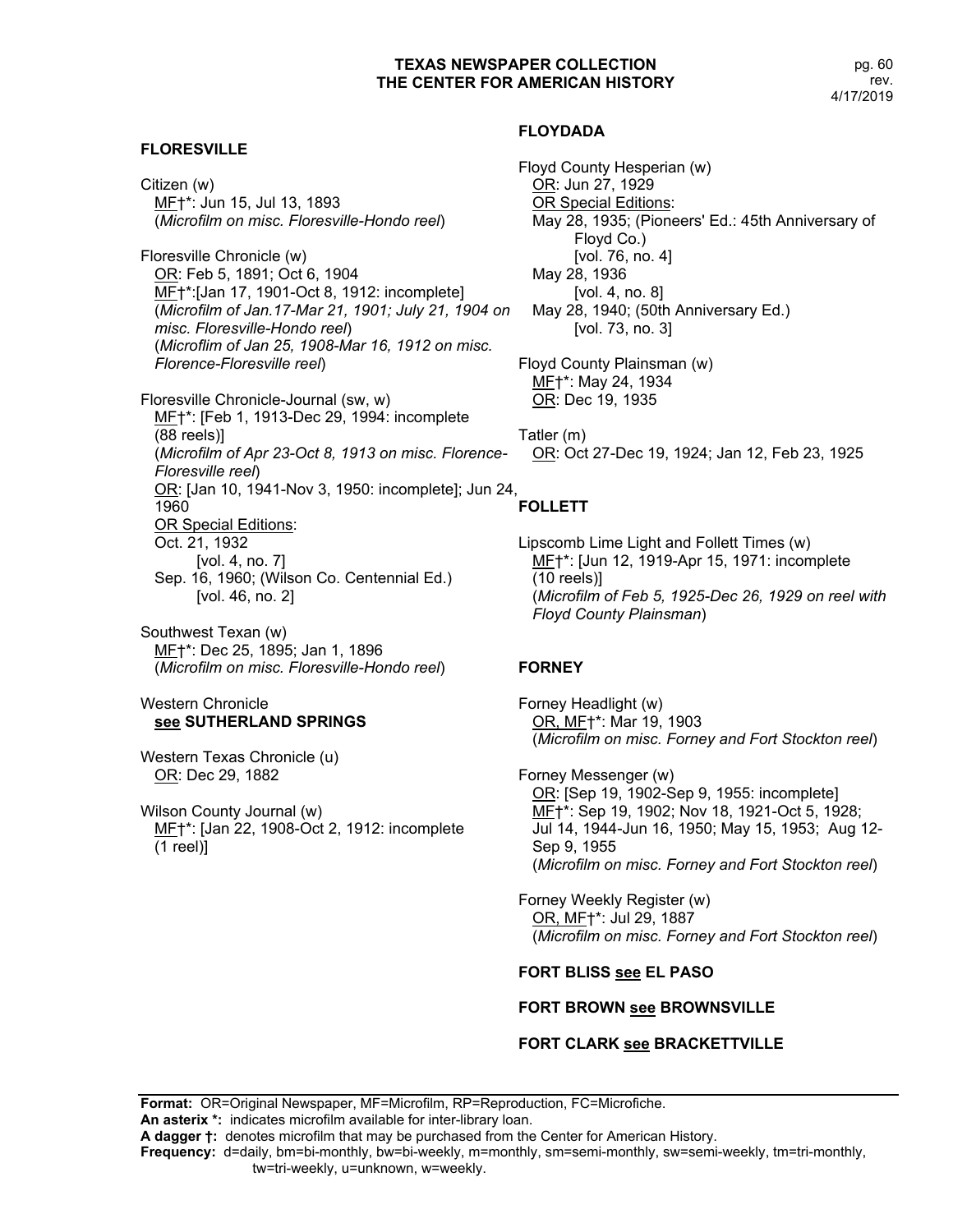#### **FORT CONCHO see SAN ANGELO**

#### **FORT CROCKETT see GALVESTON**

#### **FORT DAVIS**

Fort Davis Dispatch (w) OR: [Feb 19, 1931-Jul 20, 1937: incomplete]

Fort Davis Exchange OR Special Editions: Summer, 1966; (Vacation Issue) [vol. 71, no. 3]

Jeff Davis County Mountain Dispatch (w) OR: [Dec 6, 1990-Apr 25, 1996: incomplete]

Presidio County News (w) OR: Feb 26, 1886

#### **FORT GRIFFIN**

Fort Griffin Echo (w) OR, MF†\*: [Jan 4, 1879-Jan 21, 1882: incomplete (1 reel)] (*Microfilm of Jan 4, 1879-Nov 13, 1880 on misc. Jacksboro reel*) **see also** Frontier Echo (Jacksboro, TX) *Index available*

#### **FORT HOOD see KILLEEN**

#### **FORT LANCASTER**

Western Pioneer (u) MF†\*: Feb 1, 1862 (1 reel)

## **FORT MCINTOSH see LAREDO**

#### **FORT SAM HOUSTON see SAN ANTONIO**

#### **FORT STOCKTON**

Fort Stockton Journal (w) MF†\*: Jul 24-Aug 7, 1914 (*Microfilm on misc. Forney and Fort Stockton reel*) Fort Stockton Pioneer (w) MF†\*: Jul 31, 1914 (*Microfilm on misc. Forney and Fort Stockton reel*)

Pecos County Pickings (w) OR, MF†\*: [Sep 22, 1898-Apr 6, 1899: incomplete] (*Microfilm on misc. Forney and Fort Stockton reel*) (*OR issues stored offsite*)

#### **FORT WORTH**

American Citizen (w) MF†\*: [Mar 30-Sep 28, 1923: incomplete (1 reel)] OR: Jul 9, 1926

Citizen-Star (w) ME<sup>+</sup>\*: [May 23, 1912-Oct 26, 1916: incomplete (2 reels)]

Commercial World (u) OR: Nov 4, 1924

Daily Democrat (d) MF†: Jan 29-July 30, 1883 (*Microfilm on misc. Fort Worth reel*) *Index available* **see also** Democrat; Daily Fort Worth Democrat; Fort Worth Democrat; Weekly Democrat

Daily Mail (d) **see** Fort Worth Daily Mail

Daily Tribune (d) OR, MF†\*: [Jun 22-Sep 18, 1896: incomplete] (*Microfilm with Tribune*)

Democrat (d) OR: Jan 20, 1883 MF†\*: Jan 13-27, 1883 (*Microfilm on misc. Fort Worth reel) Index available* **see also** Fort Worth Democrat; Daily Democrat; Daily Fort Worth Democrat; Weekly Democrat

Evening Mail (d) **see** Fort Worth Evening Mail

Examiner (u) OR: Nov 20, 1964

**Format:** OR=Original Newspaper, MF=Microfilm, RP=Reproduction, FC=Microfiche. **An asterix \*:** indicates microfilm available for inter-library loan.

**A dagger †:** denotes microfilm that may be purchased from the Center for American History.

**Frequency:** d=daily, bm=bi-monthly, bw=bi-weekly, m=monthly, sm=semi-monthly, sw=semi-weekly, tm=tri-monthly,

tw=tri-weekly, u=unknown, w=weekly.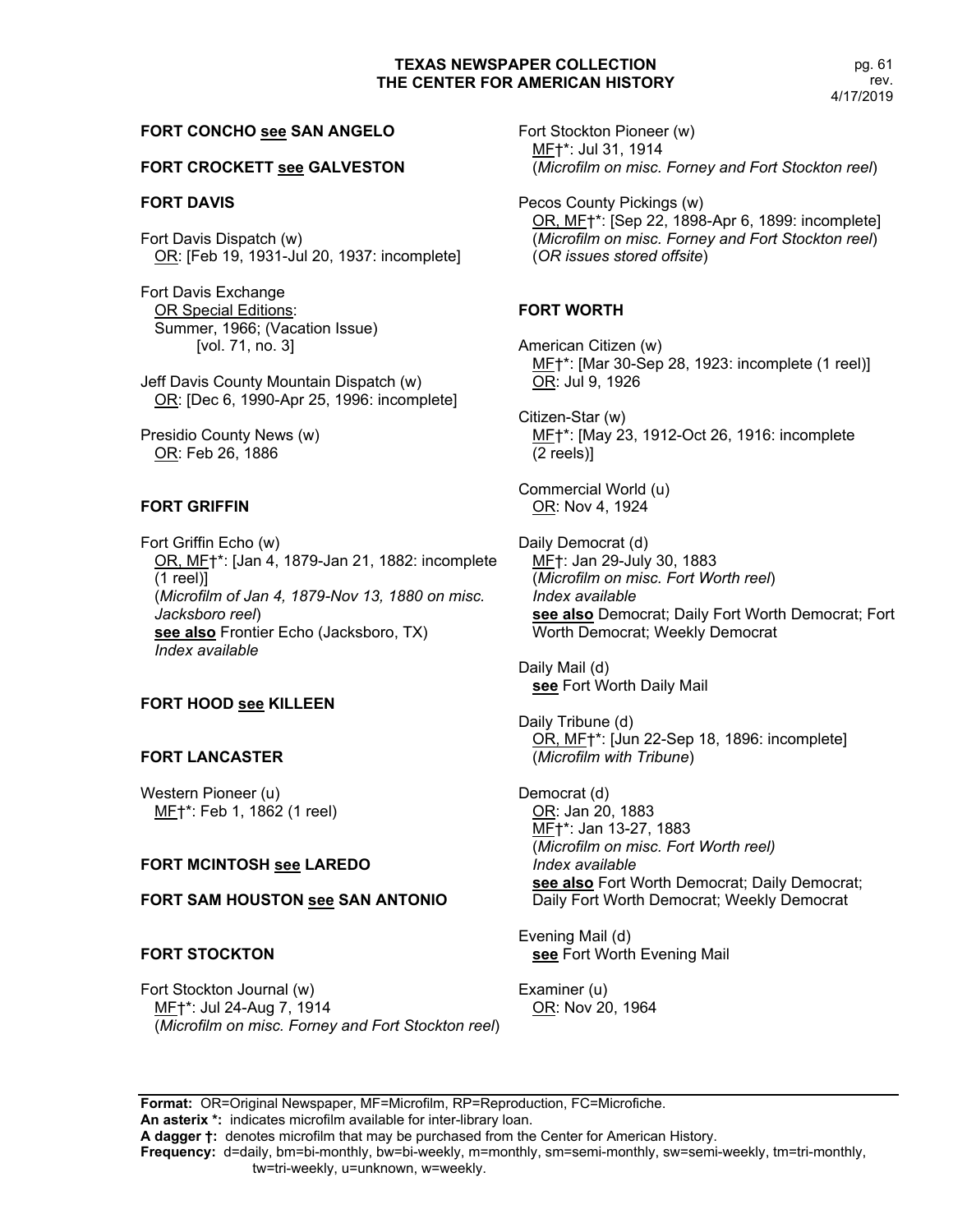Fort Worth Morning Register (d)

**An asterix \*:** indicates microfilm available for inter-library loan. Farmers' Union Messenger (sm) OR: [Dec 15, 1919-Apr 1, 1921: incomplete] MF†\*: Jan 15, 1920 (*Microfilm on misc. Fort Worth reel*) **see also** Farmer's Union Messenger(Houston) Fort Worth Anzeiger (w) OR: Apr 19, May 10, 24, Aug 16, Sep 27, 1901; Mar 27, 1908 Fort Worth Daily Democrat (d) OR, MF†\*: [Jul 4, 1876-Dec 11, 1881: incomplete (12 reels)] *Index available* **see also** Democrat; Daily Democrat; Fort Worth Democrat; Weekly Democrat Fort Worth Daily Democrat and Advance (d) MF†\*: [Dec 13, 1881-Jun 30, 1882: incomplete (2 reels)] OR: Apr 14, 1882 *Index available* Fort Worth Daily Gazette (d) OR: [Sep 10, 1882-Feb 22, 1891: incomplete] *Index available* Fort Worth Daily Mail (d) OR: [Oct 26, 1885-Dec 7, 1893: incomplete] MF†\*: Oct 26-Nov 17, 1885; Jun 2, Oct 28, 1891; Dec 7, 1893 (*Microfilm on misc. Fort Worth reel*) Fort Worth Democrat (w) MF†\*: Jan 25, 1873-Jun 24, 1876: incomplete (1 reel)] *Index available* **see also** Democrat; Daily Democrat; Daily Fort Worth Democrat; Weekly Democrat Fort Worth Evening Mail (d) MF†\*: Nov 14, 1885-May 22, 1891 (*Microfilm on misc. Fort Worth reel*) Fort Worth Gazette (d) OR: [Mar 29, 1891-Apr 17, 1896: incomplete] MF: [Jun 1-Aug 2; Oct 1-Dec 1, 1891: incomplete (2 reels)] *Index available* Fort Worth Mail-Telegram (d) MF†\*: [Sep 9, 1896-Jul 23, 1900: incomplete] (*Microfilm on misc. Fort Worth reel*)

MF†\*: [Feb 20, 1898-May 8, 1903: incomplete (3 reels)] Fort Worth Morning Tribune (d) MF†\*: Sep 13, 1896 (*Microfilm on misc. Fort Worth reel*) Fort Worth Press (d) OR: [Feb 7, 1925-Jun 30, 1943: incomplete]; Oct 14, Nov 23, 1963; Sep 28, 1964 OR Special Editions: 1936; (Texas Centennial Ed.) [vol. 4, no. 9] Feb. 19, 1942 [vol. 16, no. 1] Fort Worth Record (d) OR: [Dec 24, 1912-Aug 16, 1925: incomplete] *Index available* Fort Worth Record and Register (w) OR: [Jan 4, 1904-Dec 23, 1912: incomplete] *Index available* Fort Worth Record-Telegram (d) OR: Dec 25, 1926 MF<sup>+\*</sup>: Mar 10, 1928; Sep 6, 1929 (*Microfilm on misc. Fort Worth reel*) Fort Worth Semi-Weekly Gazette (sw) OR: Sep 11, 1894 Fort Worth Star-Telegram (d) MF: [Jan 1, 1950-Dec 31, 1986: incomplete (739 reels)] OR: [Nov 4, 1914-Dec 31, 1949: incomplete] OR Special Editions: Apr. 26, 1931 [vol. 4, no. 10] Jul. 19, 1936 [vol. 4, no. 11] Apr. 19, 1942 [vol. 16, no. 2] Oct. 30, 1949 [vol. 17] Oct. 30, 1960; (Combined Ed. w/ Dallas Times Herald) [vol. 51, no. 6] Feb. 25, 1973; (Centennial Ed.) [vol. 82, no. 3] July 4, 1976; (Bicentennial Ed.) [vol. 84, no. 4]

**Format:** OR=Original Newspaper, MF=Microfilm, RP=Reproduction, FC=Microfiche.

**A dagger †:** denotes microfilm that may be purchased from the Center for American History.

**Frequency:** d=daily, bm=bi-monthly, bw=bi-weekly, m=monthly, sm=semi-monthly, sw=semi-weekly, tm=tri-monthly, tw=tri-weekly, u=unknown, w=weekly.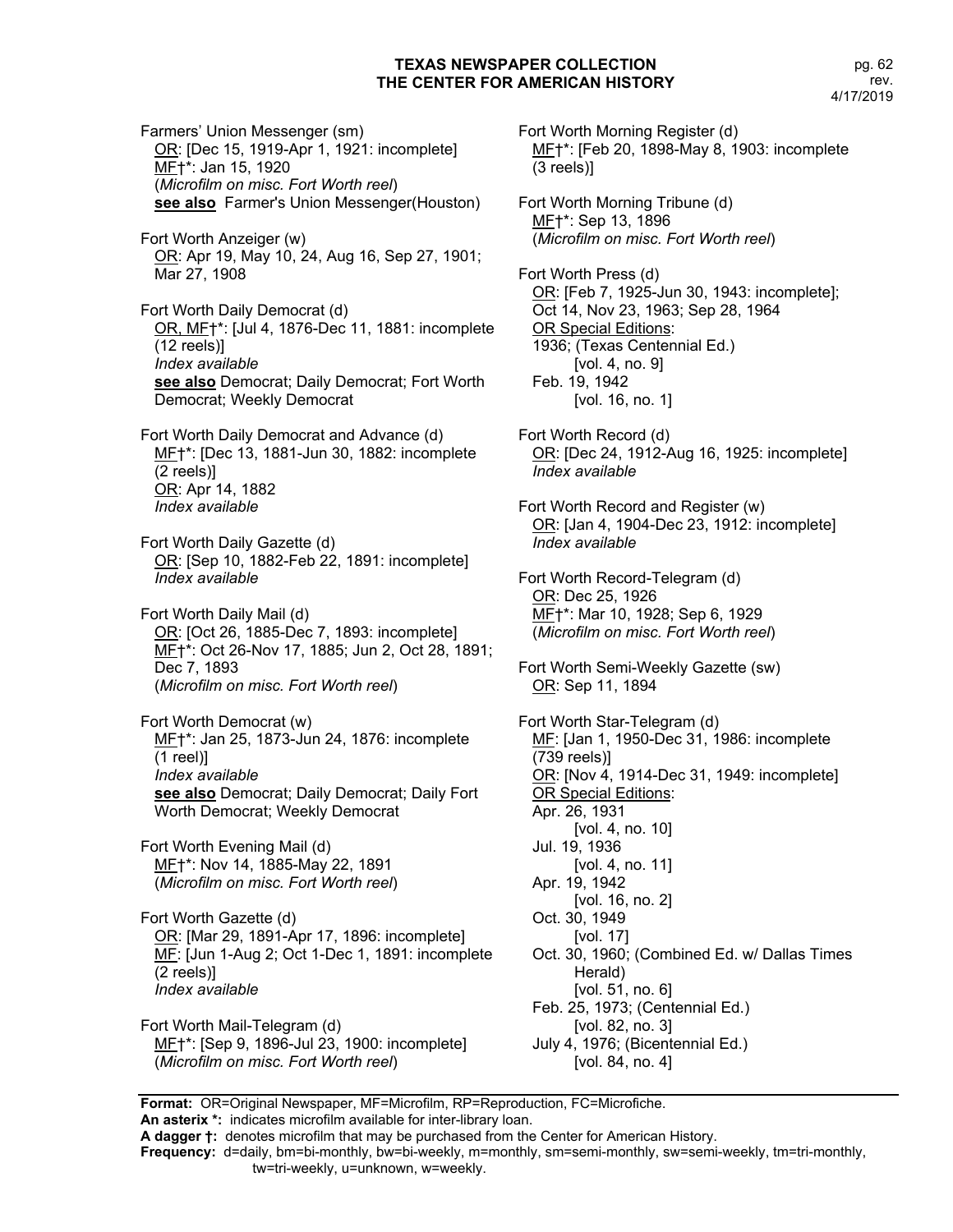pg. 63 rev. 4/17/2019

Fort Worth Telegram (d) MF†\*: Aug 21, 1902 (*Microfilm on misc. Fort Worth reel*) Fort Worth Weekly Gazette (w) OR: [Sep 9, 1882-Apr 24, 1890: incomplete] Fort Worth Weekly Mail (w) MF†\*: Nov 28, 1885-July 21, 1886; Dec 27, 1888- May 23, 1889 MF: Nov 14, 1885-July 21, 1886; Dec 27, 1888- May 23, 1889 (*Microfilm on misc. Fort Worth reel*) Fort Worth Whig Chief (w) OR, MF†\*: Sep 12, 1871 (*Microfilm on misc. Fort Worth reel*) Fraternity (m) MF†\*: [Apr 1914-Feb 1916: incomplete] (*Microfilm on misc. Fort Worth reel*) Jewish Monitor (w) OR, MF†\*: [Jun 20, 1919-Sep 16, 1921: incomplete Star-Telegram (3 reels)] ME: [Apr 1, 1915-Apr 12, 1930: incomplete (4 reels)] Jewish Monitor (w: 1925) OR, MF†\*: [Nov 27, 1925-Oct 25, 1929: incomplete (7 reels)] Jewish Monitor and Jewish Weekly (w) OR, MF†\*: [Sep 23, 1921-Nov 20, 1925: incomplete (5 reels)] Labor News (w) OR: [Dec 4, 1947-Jan 19, 1950: incomplete] News (w) MF: [Jan 2, 1958-Dec 22, 1958: incomplete (2 reels)] North Fort Worth News (w) MF: [Jan 2, 1958-Dec 28, 1961: incomplete (3 reels)] MF\*: [Jan 7-Dec 29, 1960: incomplete (1 reel)] Oil Gazette (w) OR: [Mar 14, 1921-Mar 6, 1922: incomplete] Progressive Citizen (w) OR: Oct 12, 1932 Recruit (w) OR: Dec 6, 1918

Searchlight (w) OR: [Jun 23, 1922-Mar 20, 1925: incomplete] MF†\*: Jun 23, 1922-May 11, 1923; Mar 20, 1925 (*Microfilm on misc. Fort Worth reel*) **see also** TXC Collection Skiff (w) OR: Jun 3, 1923 OR Special Editions: Jun. 3, 1923; (TCU Golden Anniversary Ed.) [vol. 28, no. 7a] **see also** TXC Southern Conservative (m) OR: May 1953; Nov 1955 Southwest (w) OR: Oct 13, 1888 MF†\*: [May 14-Aug 21, 1887: incomplete] (*Microfilm of May 14-28, 1887 on misc. Fort Worth reel*) **see** Fort Worth Star-Telegram Stowe's Chronicle (u) OR: Sep 1934 Sunday Mirror (w) OR, MF†: May 10, 1890 (*Microfilm on misc. Fort Worth reel*) *(OR issue stored offsite)* Taliaferro Target (w) OR, MF†\*: [Nov 1-Dec 27, 1918: incomplete] (*Microfilm with Trench and Camp*) Tarranteer (w) OR, MF†\*: [Mar 1, 1943-Oct 19, 1945: incomplete] Texas Citizen (w) MF†\*: Dec 16, 1939; Jun 8, 1940 (*Microfilm on misc. Fort Worth reel*) Texas Democrat (w) OR: Aug 15, 1936; Jul 16, 1938 MF†\*: Aug 17, 1934; Jul 16, 1938 (*Microfilm on misc. Fort Worth reel*) Texas Farm Cooperator **see** TXC Collection

**Format:** OR=Original Newspaper, MF=Microfilm, RP=Reproduction, FC=Microfiche. **An asterix \*:** indicates microfilm available for inter-library loan.

**A dagger †:** denotes microfilm that may be purchased from the Center for American History.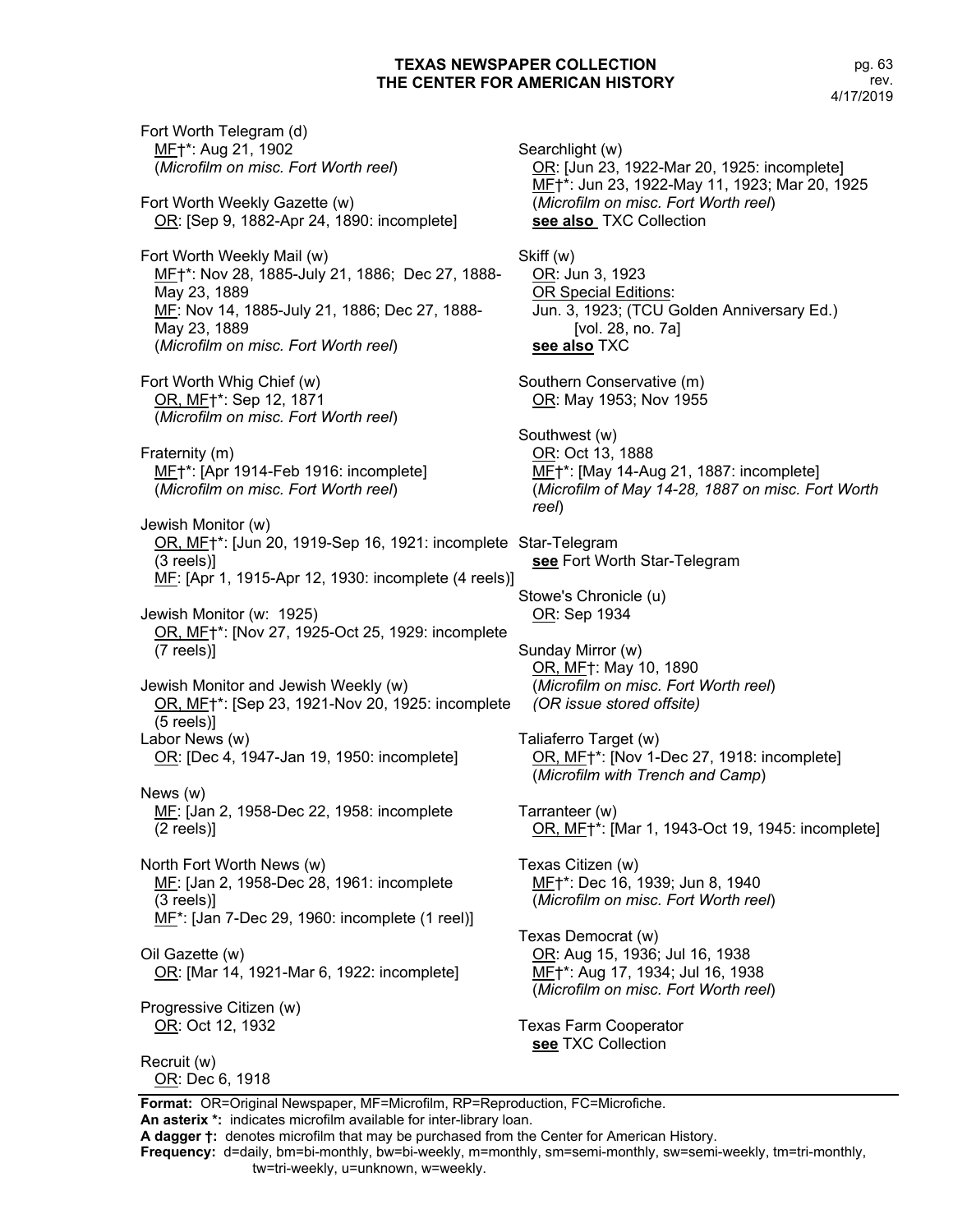Texas Farm Democrat (m) MF†\*: Oct 29, 1932 (*Microfilm on misc. Fort Worth reel*)

Texas Jewish Post (w) OR: [Jan 9, 1947-May 28, 1994: incomplete] MF: Aug 22, 1963-Dec 31, 1987 (22 reels)

Texas Livestock and Farm Journal (w) MF†\*: Jul 27, 1894 (*Microfilm on misc. Fort Worth reel*)

Texas Methodist (w) MF: Aug 4, 1967-May 30, 1969; Jan 7, 1972- Oct, 1974 (4 reels)

Texas Oil Gazette (w) OR: [Jan 12-Dec 27, 1920: incomplete]

Texas Oil Ledger (w) OR: [Oct 16, 1920-Jun 30, 1923: incomplete]

Texas Oil World (w) MF†\*: May 20, 1922 (*Microfilm on misc. Fort Worth reel*)

Texas Real Estate & Industrial Journal (m) MF†\*: Jun 1900 (*Microfilm on misc. Fort Worth reel*)

Texas Republican Counselor (w) MF†\*: Mar 2, 1920 *(Microfilm on misc. Fort Worth reel*)

Texas Stockman-Journal (w) OR: [Jan 12, 1904-Dec 13, 1905: incomplete]

#### Texas Woman's News **see DALLAS**

Trade Review (u) MF†\*: Apr 1890 (*Microfilm on misc. Fort Worth reel*)

Trench and Camp (w) OR, MF†\*: Jul 1, 22, Oct 22, 1918 (*Microfilm with Taliaferro Target*)

Tribune (w) MF†\*: [Jun 6, 1919-Jan 28, 1921: incomplete (1 reel)] MF: [Jun 30, 1960-Jun 29, 1962: incomplete reels)]

Union Banner (sm) MF†\*: [Jan 6, 1943-May 28, 1954: incomplete (2 reels)]

Universal Farmer (m) OR: [April 1943-August 1944: incomplete]

W. Lee O'Daniel News (w) OR: [Apr 8, 1940-Sep 19, 1944; Jul 16, Nov 19, 1946: incomplete] **see also AUSTIN**

Weekly Democrat (w) OR: Apr 7, 1883 *Index available* **see also** Democrat; Daily Democrat; Daily Fort Worth Democrat; Fort Worth Democrat

Weekly Livestock Reporter (w) OR: [Nov 11, 1927-Oct 14, 1954: incomplete]

Weekly Livestock Reporter and Texas Poultry News OR: [Oct 21, 1954-Jun 2, 1955: incomplete]

Western World (w) ME<sup>+\*</sup>: [Sep 18, 1926-Dec 29, 1928: incomplete] (*Microfilm on misc. Fort Worth reel*)

## **FOSTER FIELD see VICTORIA**

## **FRANKLIN**

Central Texan (w) OR: May 30, Jun 4, 1870; Dec 20, 1872; Nov 8, 1888 MF†: Dec 20, 1872 (*Microfilm on misc Calvert reel*)

Favorite (u) OR: Oct 29, 1931

Franklin News Weekly (w) OR: May 3, 1995

Franklin Paper (u) MF†: Sep 29, 1885 (*Microfilm on misc. Franklin and Frankston reel*)

Franklin Texan (w) (8 OR: [Dec 12, 1929-May 8, 1952: incomplete] MF†: [Jan 14-Oct 27, 1932: incomplete] (*Microfilm on misc. Franklin and Frankston reel*)

**Format:** OR=Original Newspaper, MF=Microfilm, RP=Reproduction, FC=Microfiche. **An asterix \*:** indicates microfilm available for inter-library loan.

**A dagger †:** denotes microfilm that may be purchased from the Center for American History.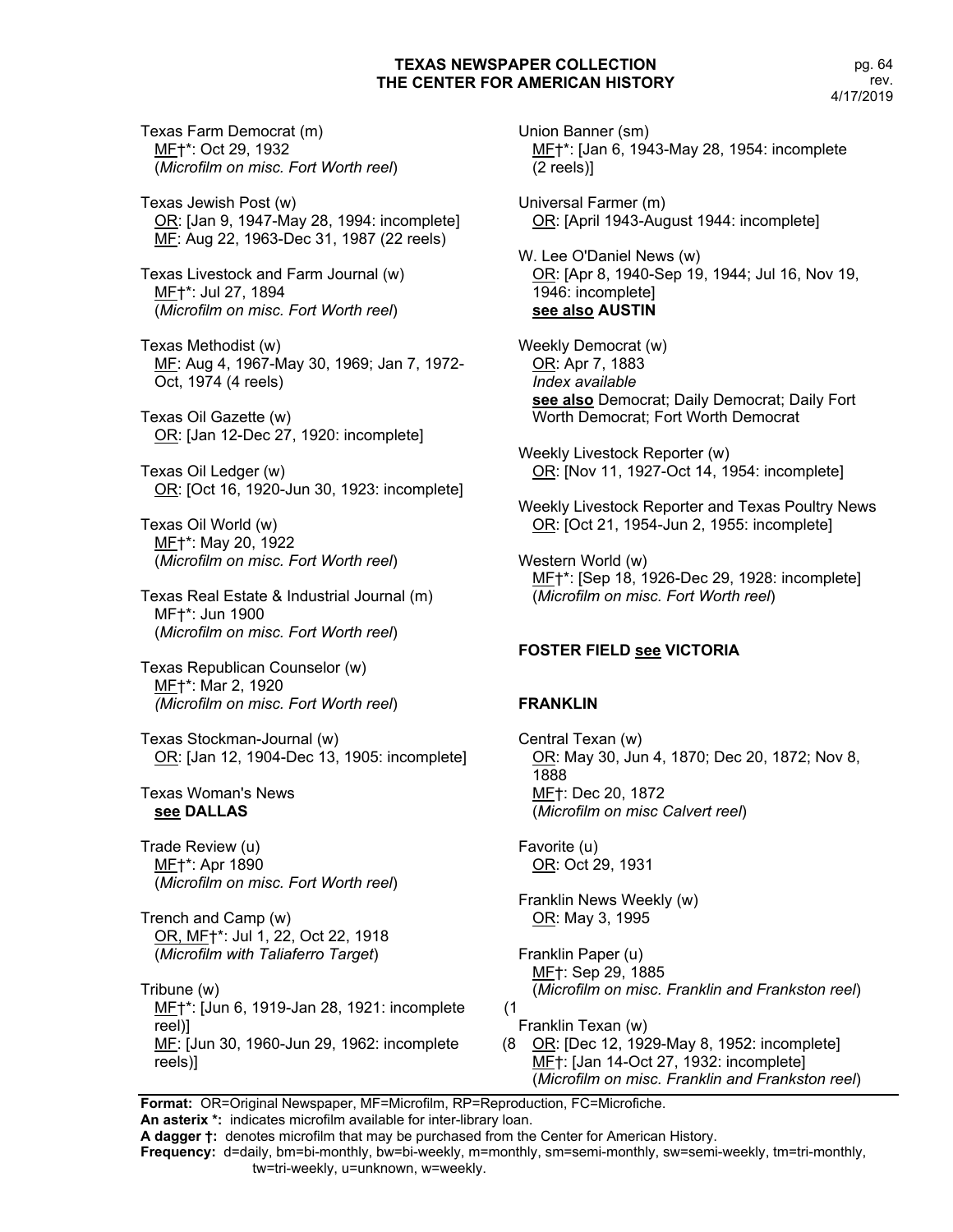Robertson County Booster (w) OR: May 4, 1995

#### **FRANKSTON**

Frankston Citizen (w) ME<sup>+\*</sup>: [Feb 14, 1913-Dec 24, 1998: incomplete (29 reels) *(Microfilm of Jan 1-Oct 28, 1932 on misc. Franklin and Frankston reel*)

Frankston Weekly Citizen (w) MF†\*: [Aug 12, 1910-Feb 7, 1913: incomplete]

## **FREDERICKSBURG**

Fredericksburg Standard (w) OR, MF\*: [Jun 7, 1919-Dec 30, 1953: incomplete (18 reels)] OR: [May 4, 1921-Oct 31, 1984: incomplete] *(OR of 1919-1953 dates stored offsite)* OR Special Editions: May 4, 1921; (75th Anniversary Ed.) [vol. 32, no. 4] May 9, 1935 [vol. 4, no. 12] May 1, 1946; (Centennial Ed.) [vol. 76, no. 5] May 15, 1946; (Centennial Pictorial Section) [vol. 81, no. 3] Apr. 28, 1971; (125th Anniversary Ed.) [vol. 73, no. 4] Fredericksburg Standard Radio Post (w) OR: [Dec 5, 1984-Aug 26, 1987: incomplete] Fredericksburger Wochenblatt (w) MF†: [Jan 1, 1930-Dec 29, 1937: incomplete (3 reels)] MF\*: [Jan 2, 1935-Dec 29, 1937: incomplete] MF: Aug 9, 1939

OR: Jul 17, 1901; [Jun 22, 1904-Dec 25, 1929: incomplete] OR Special Editions:

May 8, 1935

[vol. 4, no. 13]

Gillespie County News (w) MF†: [Jul 9, 1904-Jul 22, 1905: incomplete] (*Microfilm on misc. Fredericksburg and Freeport reel*)

Limelight (w) MF†: Mar 12, Apr 30, 1926 (*Microfilm on misc. Fredericksburg and Freeport reel*)

Radio-Post (w) OR: [Jul 10, 1924-May 13, 1971: incomplete] OR Special Editions: May 8, 1969; (Progress Ed.) [vol. 66, no. 1]

Texas Stern **see** TXC Collection

## **FREEPORT**

Brazosport Facts OR Special Editions: Nov. 6, 1962; (Freeport Golden Anniversary Ed.) [vol. 55, no. 5] May 12, 1963; (Lake Jackson 20th Anniversary Ed.) [vol. 57, no. 3] Jun. 28, 1964; (Progress Ed.) [vol. 60, no. 2 & vol. 61, no. 4] Mar. 25, 1965; (Special Anniversary Ed. Leadership Report) [vol. 61, no. 5] Freeport Facts (w)

OR: [Mar 15, 1934-Nov 2, 1950: incomplete] MF†: Aug 8, 1914; Jul 27, Aug 3, 1918 (*Microfilm on misc. Fredericksburg and Freeport reel)*

## **FRIONA**

Panhandle Progress (sm) OR: Feb 1, 1908

## **FRISCO**

Frisco Journal (w) MF†: [Aug 14, 1912-Jun 26, 1918; Jan 28, 1927-Mar 28, 1930: incomplete (1 reel)]

**-G-**

**Format:** OR=Original Newspaper, MF=Microfilm, RP=Reproduction, FC=Microfiche. **An asterix \*:** indicates microfilm available for inter-library loan.

**A dagger †:** denotes microfilm that may be purchased from the Center for American History.

**Frequency:** d=daily, bm=bi-monthly, bw=bi-weekly, m=monthly, sm=semi-monthly, sw=semi-weekly, tm=tri-monthly,

#### tw=tri-weekly, u=unknown, w=weekly.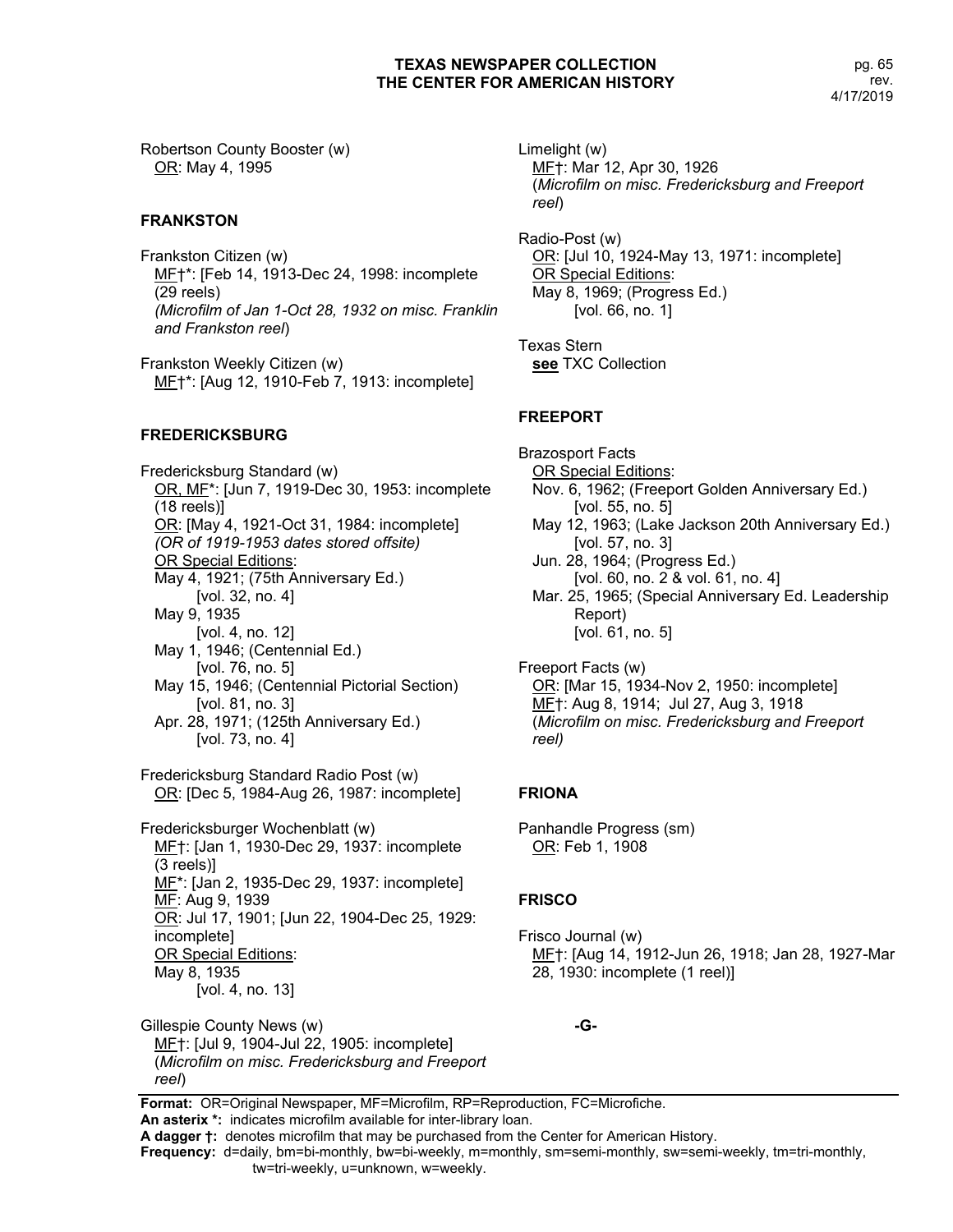## **GAIL**

Borden Citizen (w) MF†: [Jan 3, 1901-Sep 10, 1914: incomplete (1 reel)]

Gail School Journal (w) MF†: [Oct 26, 1907-Feb 15, 1908: incomplete] (*Microfilm with Borden Citizen*)

# **GAINESVILLE**

Camp Howze Howitzer (w) OR: [Oct 23, 1942-Aug 31, 1945: incomplete]

Cook County Signal (w) OR: May 27, 1891

Daily Hesperian (d) MF†: Feb 11-15, 1902; Oct 4, 1905-Mar 22, 1908; Sep 3, 1914; Apr 20-Aug 9, 1918 (*Microfilm on misc. Gainesville reel*)

Gainesville Anzeiger (w) OR: Mar 3, 1908

Gainesville Daily Register (d) MF†: May 5, 1906 (*Microfilm on misc. Gainesville reel*)

Gainesville Daily Register and Messenger (d) MF: [Jan 1, 1954-Sep 30, 1962: incomplete (48 reels)] OR: Jul 1, 1912; Aug 15, 1935; Aug 29, 1950 OR Special Editions: Oct. 14, 1942; (Camp Howze Ed.) [vol. 76, no. 6] Aug. 30, 1948; (Cooke Co. Centennial) [vol. 30, no. 4] Apr. 11, 1951 [vol. 25, no. 6]

Gainesville Evening Chronicle (d) MF†: Jan 23, 1900 (*Microfilm on misc. Gainesville reel*)

Gainesville Messenger (d) MF†: Feb 11, 13, 1902 (*Microfilm on misc. Gainesville reel*) OR: Jul 3, 21-22, 1903

Gainesville Signal (w) MF†: Jul 27, 1904; Dec 7, 1906 (*Microfilm on misc. Gainesville reel*)

Gainesville Weekly Register (w) MF: May 21-28, 1887 (*Microfilm on misc. Gainesville reel*)

Gainesville Weekly Register and Messenger (w) MF: Jul 24, 1924; [Sep 2, 1943-May 3, 1945: incomplete] (*Microfilm on misc. Gainesville reel*)

Weekly Hesperian (w) MF†: Feb 11, 1902; May 16-Jun 27, 1913 (*Microfilm on two misc. Gainesville reels*)

# **GALVESTON**

Casemate (w) OR, MF†\*: [Nov 26, 1942-Dec 18, 1943: incomplete (1 reel)]

City Times (w) MF†: [Jun 11, 1904-Oct 14, 1905: incomplete (1 reel)]

**Civilian see** Civilian and Galveston City Gazette; Civilian and Galveston Gazette; Civilian and Gazette; Civilian and Gazette Semi-Weekly; Civilian and Gazette Tri-Weekly; Galveston Civilian; Galveston Civilian-Extra; Galveston Daily Civilian; Galveston Tri-Weekly Civilian; Semi-Weekly Civilian; Tri-Weekly Civilian; Weekly Civilian and Galveston Gazette; Weekly Civilian and Gazette

Civilian and Galveston City Gazette (sw) MF†\*: [Jan 4-Sep 23, 1843: incomplete] (*Microfilm on reel with Civilian and Galveston Gazette*)

Civilian and Galveston Gazette (w, sw) OR: [Jun 1, 1844-Sep 21, 1852: incomplete] MF†\*: [Oct 7, 1843-Nov 23, 1952: incomplete] (*Microfilm also on misc. Galveston reel*)

Civilian and Galveston Gazette (w: 1838) OR, RP: [Oct 19, 1838-Nov 4, 1840: incomplete] ME<sup>+</sup>\*: Oct 19, 1838; Jan 11, May 17, 1839; Jan 18, Nov 4, 1840

**Format:** OR=Original Newspaper, MF=Microfilm, RP=Reproduction, FC=Microfiche. **An asterix \*:** indicates microfilm available for inter-library loan.

**A dagger †:** denotes microfilm that may be purchased from the Center for American History.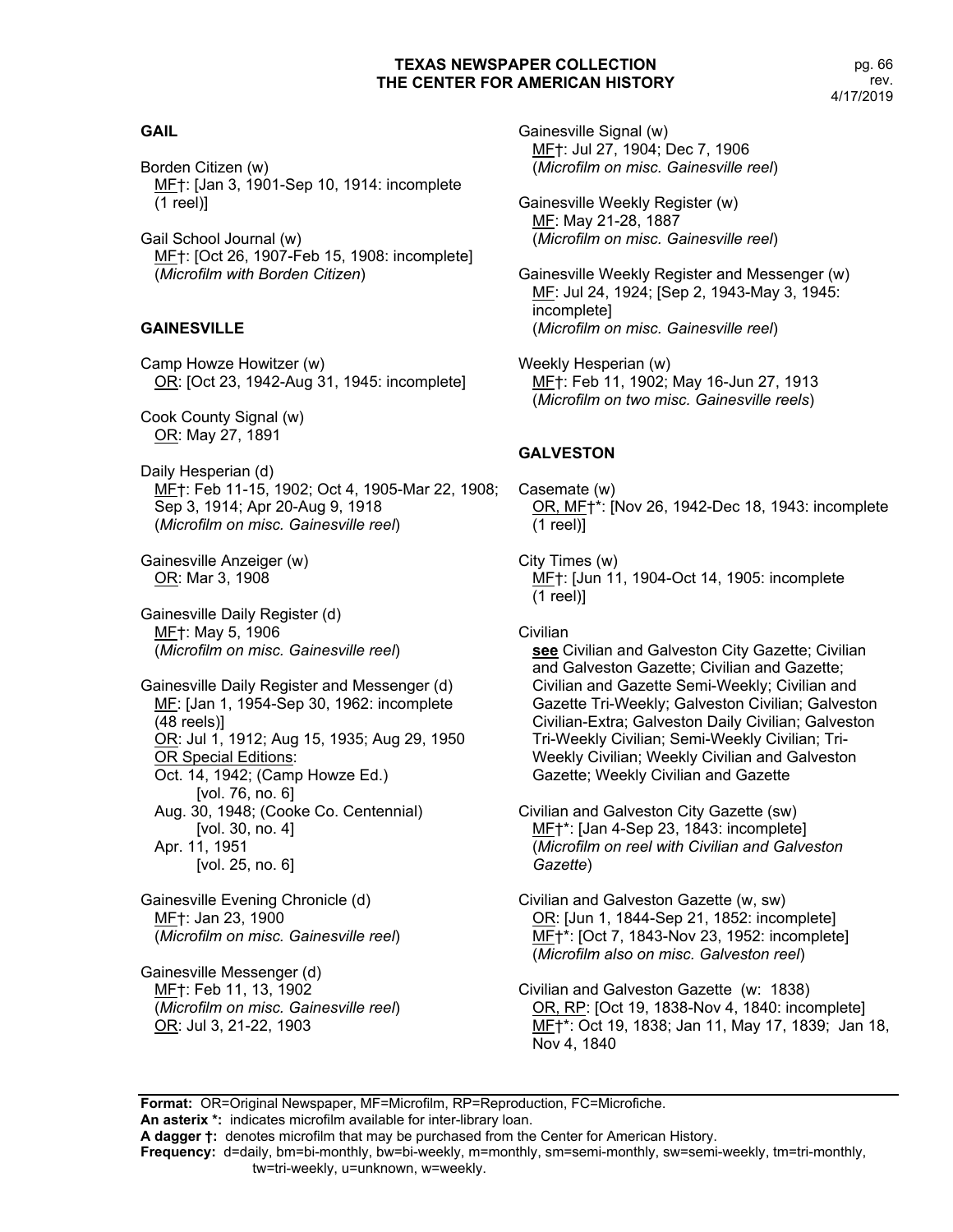Civilian and Gazette (w) OR: [Nov 21, 1854-Oct. 15, 1861: incomplete] MF\*: [Nov 18, 1856-May 18, 1858: incomplete] MF†\*: [Jun 1, 1858-Mar 21, 1867: incomplete] (*Microfilm on reel with Civilian and Galveston Gazette*)

Civilian and Gazette Semi-Weekly (sw) OR: Nov 24, 1854 MF†\*: Nov 21, 1854; Mar 21, Apr 15, 1856 (*Microfilm on reel with Civilian and Galveston Gazette*)

Civilian and Gazette Tri-Weekly (tw) OR: Jul 8, 1865 MF†\*: Jul 8, 11, Aug 23, 1865 (*Microfilm on misc. Galveston reel*)

Commercial Bulletin (w) OR: [Feb 10, 1866-Aug 28, 1869: incomplete]

Commercial Intelligencer (w) OR, MF†: Jul 27, 1838 (*Microfilm on misc. Galveston reel*)

Crisis! (w) OR, MF†: Aug 1, 27, Sep 3, 1860 (*Microfilm on misc. Galveston reel*)

Daily Advertiser (d) OR, MF†: Feb 26, 1842 (*Microfilm on misc. Galveston reel*)

Daily News (d) RP: Apr 19, 1842 **see also** Daily News; Galveston Daily News; Galveston News; Galveston Semi-Weekly News; Galveston Tri-Weekly News; Galveston Weekly News; Tri-Weekly News; Weekly News

Evening News (tw) MF: May 11, 25, 1844 (*Microfilm on misc. Galveston reel*) **see also** Daily News; Galveston Daily News; Galveston News; Galveston Semi-Weekly News; Galveston Tri-Weekly News; Galveston Weekly News; Tri-Weekly News; Weekly News

Evening Tribune (d) OR: Dec 8, 1885; Jan 9, Sep 22, 1886; Sep 20, Oct 27, 1887; Mar 19, 1888; Dec 9, 1892

Flake's Daily Bulletin (d) OR, MF†: Jun 22-Dec 24, 1865 (*Microfilm on misc. Galveston reel*)

Flake's Daily Galveston Bulletin (d) OR, MF†: [Dec 27, 1865-Mar 30, 1872: incomplete (13 reels)] (*Microfilm of Dec 27, 1865-Jun 10, 1871 on misc. Galveston reel*)

Flake's Galveston Bulletin (d) OR: Sep 22, 1872

Flake's Semi-Weekly Galveston Bulletin (sw) OR: [Feb 29, 1868-Oct 12, 1872: incomplete] MF†: [Feb 29, 1868-Dec 29, 1869: incomplete (1 reel)] MF: [Mar 27, 1869-Sep 14, 1872: incomplete] (*Microfilm of Mar 27, 1869-Sep 14, 1872 on misc. Galveston reel*) (*Microfilm of Feb 29, 1868-Feb 10, 1869 on reel with Flake's Daily Galveston Bulletin; Feb 17-Dec 29, 1869 on own reel*)

Flake's Tri-Weekly Bulletin (tw) OR, MF†: Jun 8-20, 1865 (*Microfilm on misc. Galveston reel*)

Flake's Weekly Bulletin (w) OR: Feb 19, 1865; Jul 19, 1865-Jan 3, 1866 MF†: [Jun 4, 1865-Feb 27, 1867: incomplete] (*Microfilm of Jun 4, 1865-Jan 3, 1866 on misc. Galveston reel)* (*Microfilm of Mar 7, 1866- Feb 27, 1867 on reel with Flake's Semi-Weekly Galveston Bulletin*)

Flake's Weekly Galveston Bulletin (w) OR, MF†: [Jan 10, 1866-Feb 27, 1867: incomplete] (*Microfilm on misc. Galveston reels*)

Free Man's Press **see AUSTIN**

Galveston Civilian (d) OR: Feb 3-4, 1879 MF<sup>+</sup>\*: [Dec 5, 1877-Nov 30, 1880: incomplete] (*Microfilm with Galveston Daily Civilian*)

Galveston Civilian-Extra (w) OR, MF†\*: [Jan 4-Apr 5, 1862: incomplete] (*Microfilm with Galveston Daily Civilian*)

**Format:** OR=Original Newspaper, MF=Microfilm, RP=Reproduction, FC=Microfiche. **An asterix \*:** indicates microfilm available for inter-library loan. **A dagger †:** denotes microfilm that may be purchased from the Center for American History. **Frequency:** d=daily, bm=bi-monthly, bw=bi-weekly, m=monthly, sm=semi-monthly, sw=semi-weekly, tm=tri-monthly, tw=tri-weekly, u=unknown, w=weekly.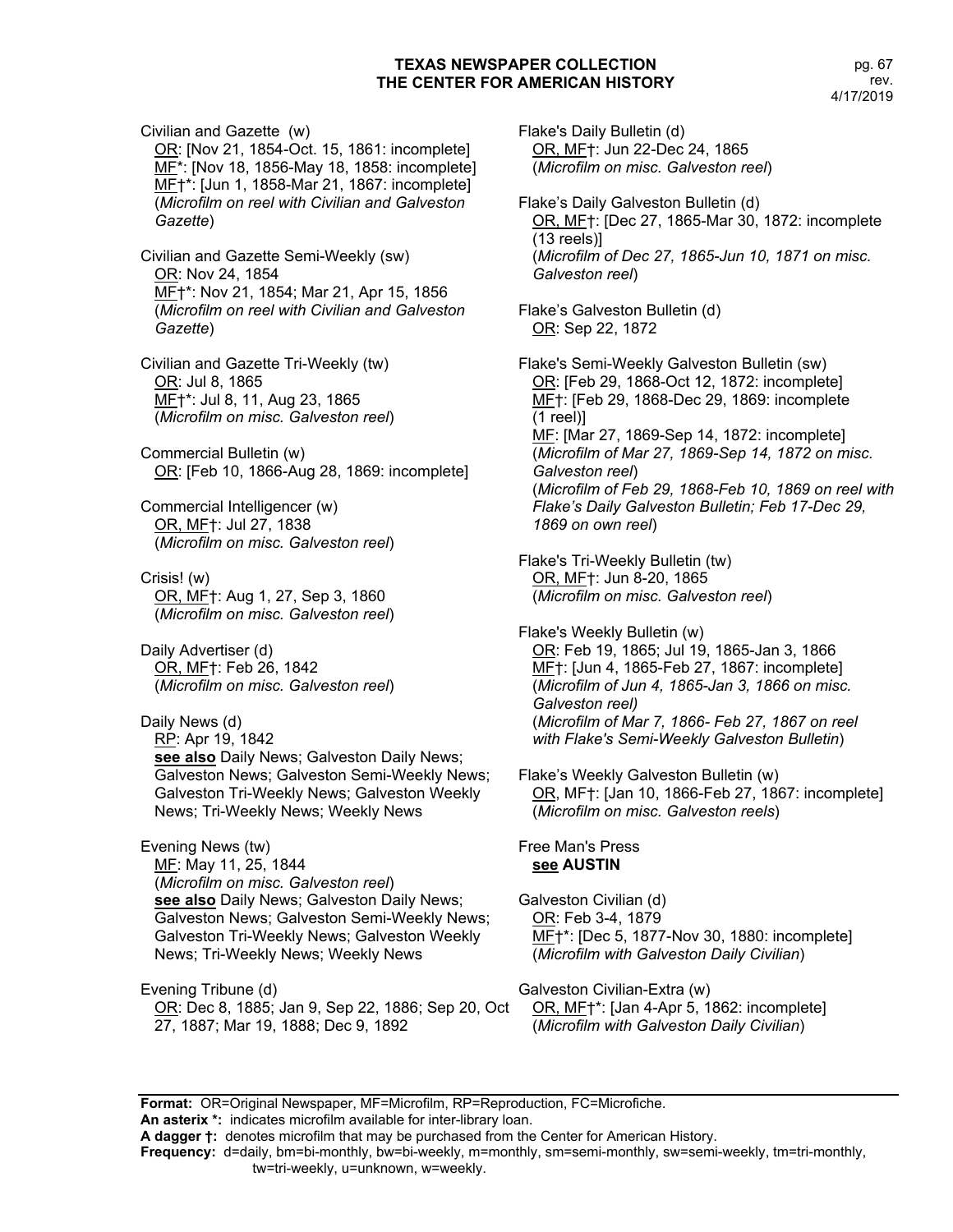pg. 68 rev. 4/17/2019

Galveston Commercial and Weekly Prices Current (w) Galveston News (sw, tw) OR: [Dec 14, 1854-Jun 4, 1859: incomplete] MF†: Dec 14, 1854; Nov 22, 1855-Sep 6, 1856; Feb 21, 1857; Jun 4, 1859 (*Microfilm on misc. Galveston reel*) Galveston Daily Civilian (d) OR, MF†\*: [Aug 28, 1857-Oct 2, 1874: incomplete] (*Microfilm filed with Galveston Civilian*) Galveston Daily Mercury (d) MF†: Mar 20, 1875 OR, (oversize) (*Microfilm on misc. Galveston reel*) Galveston Daily News (d) *includes Galveston News-Tribune* MF: [Feb 21, 1865-Jan 22, 1911; Sep 1, 1963-Aug 31, 1968: incomplete (202 reels)] MF\*: Jan 1-31, 1965 OR: [Jun 5, 1866-Jul 12, 1946: incomplete] (*some oversize*) OR Special Editions: Jul. 11, 1936 [vol. 4, no. 14] Aug. 15, 1939 [vol. 4, no. 15] Apr. 11, 1942 [vol. 18, no. 1] Sep. 19, 1968 [vol. 65, no. 3] **see also** Daily News; Evening News; Galveston News; Galveston Semi-Weekly News; Galveston Tri-Galveston Standard (sw) Weekly News; Galveston Weekly News; Tri-Weekly News; Weekly News Galveston Herald (w) OR: May 2, 1857 MF†: May 2, 1857; Jul 18-25, 1918 (*Microfilm on misc. Galveston reel*) Galveston Journal (d) OR: Feb 21, 1882 Galveston Journal (w) OR: [Jul 8, 1853-Jul 14, 1854: incomplete] **see also** Galveston Weekly Journal; Weekly Journal OR: [Apr 27, 1848-Jul 27, 1861: incomplete] MF: Feb 24-Mar 3, 1846; Nov 11, 1848; Aug 17, 27, 1852; Nov 22, 1853; Dec 20, 1855- Dec 31, 1857; Nov 20-Dec 19, 1861 (*Microfilm on misc. Galveston reel*) **see also** Daily News; Evening News; Galveston Daily News; Galveston Semi-Weekly News; Galveston Tri-Weekly News; Galveston Weekly News; Tri-Weekly News; Weekly News Galveston News-Tribune **see** Galveston Daily News Galveston Post (w) OR: Jan 31, Apr 10, 1908 **see also** Sonntagsblatt der Texas Post, Tägliche Texas Post; Texas Post; Wöchenblatt der Texas Post; Wöchentliche Texas Post Galveston Republican (w) OR, MF†: Mar 9-16, Jun 1, 1868 (*Microfilm on misc. Galveston reel*) Galveston Semi-Weekly News (sw) OR: Jul 11-14, Dec 16, 1904 **see also** Daily News; Evening News; Galveston Daily News; Galveston News; Galveston Tri-Weekly News; Galveston Weekly News; Tri-Weekly News; Weekly News OR, MF†: Jun 3, Oct 31, 1872; Apr 14, 1873 (*Microfilm on misc. Galveston reel*) Galveston Tri-Weekly Civilian (tw) OR, MF: Nov 11, 1869; [Sep 25, 1872-May 21, 1873: incomplete] (*Microfilm on reel with Galveston Civilian*) Galveston Tri-Weekly News (tw) OR: [Sep 25, 1863-Dec 24, 1873: incomplete] MF: [Jan 22, 1861-Dec 31, 1873: incomplete (6 reels)] **see also** Daily News; Evening News; Galveston Daily News; Galveston News; Galveston Semi-Weekly News; Galveston Weekly News; Tri-Weekly News; Weekly News Galveston Tribune (d) OR: [May 24, 1896;Apr 26, 1898-Sep 30, 1915; Nov 13, 1918; Apr 16, 1927: incomplete]

**Format:** OR=Original Newspaper, MF=Microfilm, RP=Reproduction, FC=Microfiche. **An asterix \*:** indicates microfilm available for inter-library loan.

**A dagger †:** denotes microfilm that may be purchased from the Center for American History.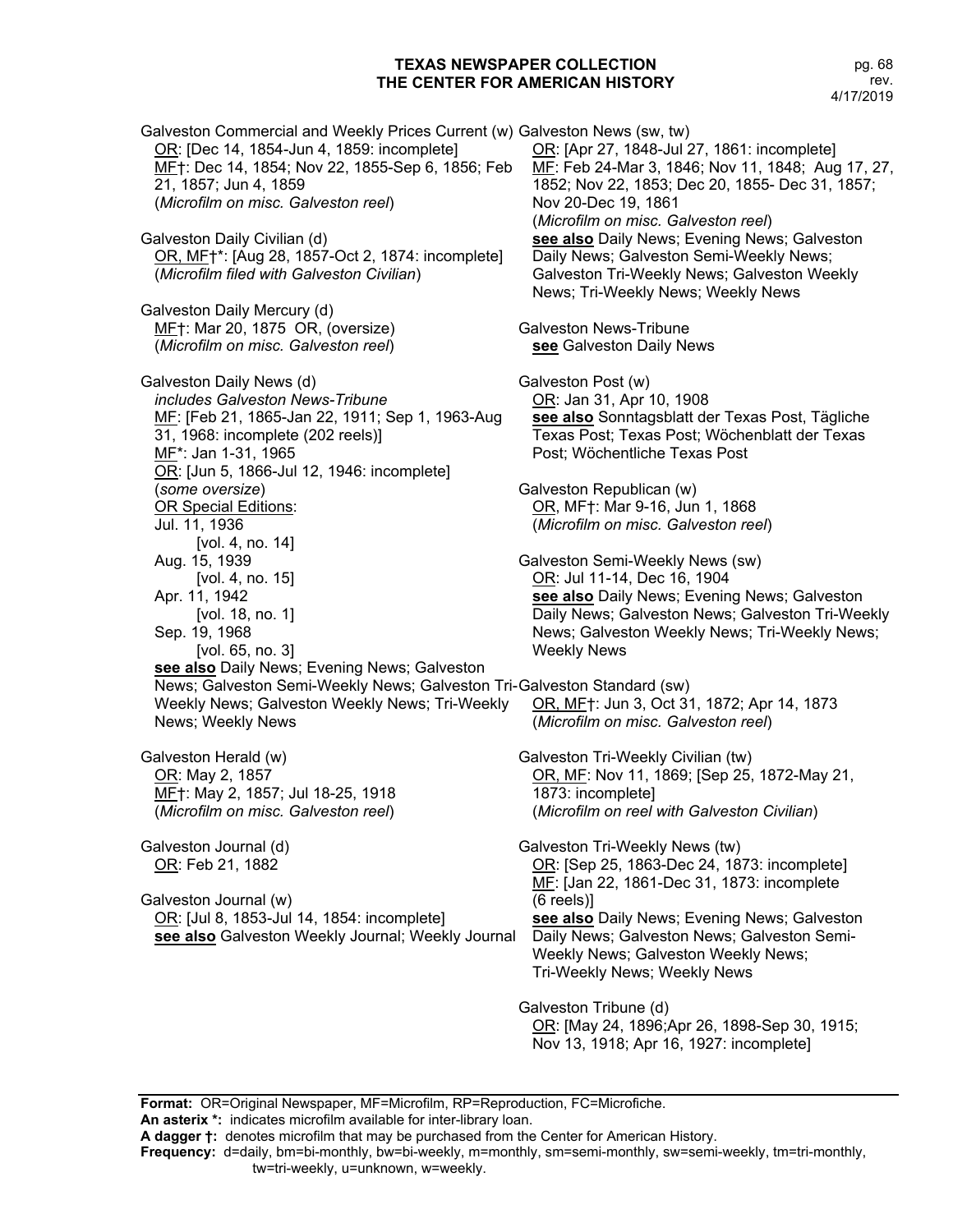Galveston Voice (w) OR: Dec 15, 1962; Feb 23, Mar 23, 1963

Galveston Weekly Civilian (w) MF†\*: Mar 17, 1870; Apr 6, 1871 (*Microfilm with Civilian and Gazette*)

Galveston Weekly Journal (w: 1850) OR: Mar 19, 1850; June 25, 1852 MF: Mar 15, 19, 1851 (*Microfilm on misc. Galveston reel*) **see also** Galveston Journal (w); Weekly Journal

Galveston Weekly Journal (w: 1855) OR, MF†: Feb 3, 1855 (*Microfilm with Semi-weekly Journal*) **see also** Galveston Journal (w); Weekly Journal

Galveston Weekly News (w) OR: [Aug 9, 1845-Oct 5, 1893: incomplete] MF†: [Aug 9, 1845-Dec 28, 1893: incomplete (20 reels)] **see also** Daily News; Evening News; Galveston Daily News; Galveston News; Galveston Semi-Weekly News; Galveston Tri-Weekly News; Weekly Sunday Opera Glass News

Galvestonian (tw, d) OR: Mar 27, 1839; Apr 3-4, 1840 RP: Mar 31-Apr 1, Dec 6-7, 1841 MF†: Mar 27, 1839; Apr 3-4, 1840: Mar 31-Apr 1, Dec 6-7, 1841 (*Microfilm on misc. Galveston reel*)

Horned Frog (u) OR: Aug 2, 1858

Independent Chronicle (u) RP, MF†: Oct 15, 1843 (*Microfilm on misc. Galveston reel*)

Messaggiero Italiano (w) MF†: [Sep 8, 1906-Dec 27, 1913: incomplete (1 reel)]

#### News

**see** Galveston Daily News; Galveston Semi-Weekly News; Galveston Tri-Weekly News; Galveston Weekly News; Weekly News

Opera Glass (w) OR: [Feb 17, 1884-Jun 6, 1914: incomplete] Real Estate Bulletin (w) MF†: Jul 4, 1890 (*Microfilm on misc. Galveston reel*) Semi-Weekly Civilian (sw) OR: Mar 28, 1862 Semi-Weekly Farm News (sw) OR: Aug 9, 1918 MF†: [Dec 7, 1917-Jul 15, 1921: incomplete (1 reel)] (*Microfilm of Dec 7, 1917-Dec 30, 1919 on reel with City Times*) Semi-Weekly Journal (sw) OR, MF†: Mar 22, 1850; May 12, Jun 16, 1853 (*Microfilm on misc. Galveston reel*) Sonntagsblatt der Texas Post (w) OR (oversize): Jun 2, 1878; Jan 26, Nov 23, 1879; Jan 11, 1880 **see also** Galveston Post, Tägliche Texas Post; Texas Post; Wöchenblatt der Texas Post; Wöchentliche Texas Post **see** Opera Glass Taborian Banner (m) MF†: Jul 20, Aug 24, Sep 1, 1906 (*Microfilm on misc. Galveston reel*) Tägliche Texas Post (d) OR: Sep 13, 18, 1875; Jun 28, 1877 **see also** Galveston Post, Sonntagsblatt der Texas Post; Texas Post; Wöchenblatt der Texas Post;

Tägliche und Wochenliche Texas Post **see** Tägliche Texas Post

Wöchentliche Texas Post

Texas Christian Advocate (w) OR (oversize): [Nov 1, 1866-Dec 29, 1885: incomplete] **see also DALLAS**

Texas Christian Advocate (sm:1952) OR: [Jun 18, 1964-March 22, 1960: incomplete] **see also DALLAS** and **GALVESTON**

Texas Journal of Commerce (w) OR: [Jul 20, 1878-Apr 15, 1882: incomplete]

**Format:** OR=Original Newspaper, MF=Microfilm, RP=Reproduction, FC=Microfiche. **An asterix \*:** indicates microfilm available for inter-library loan.

**A dagger †:** denotes microfilm that may be purchased from the Center for American History.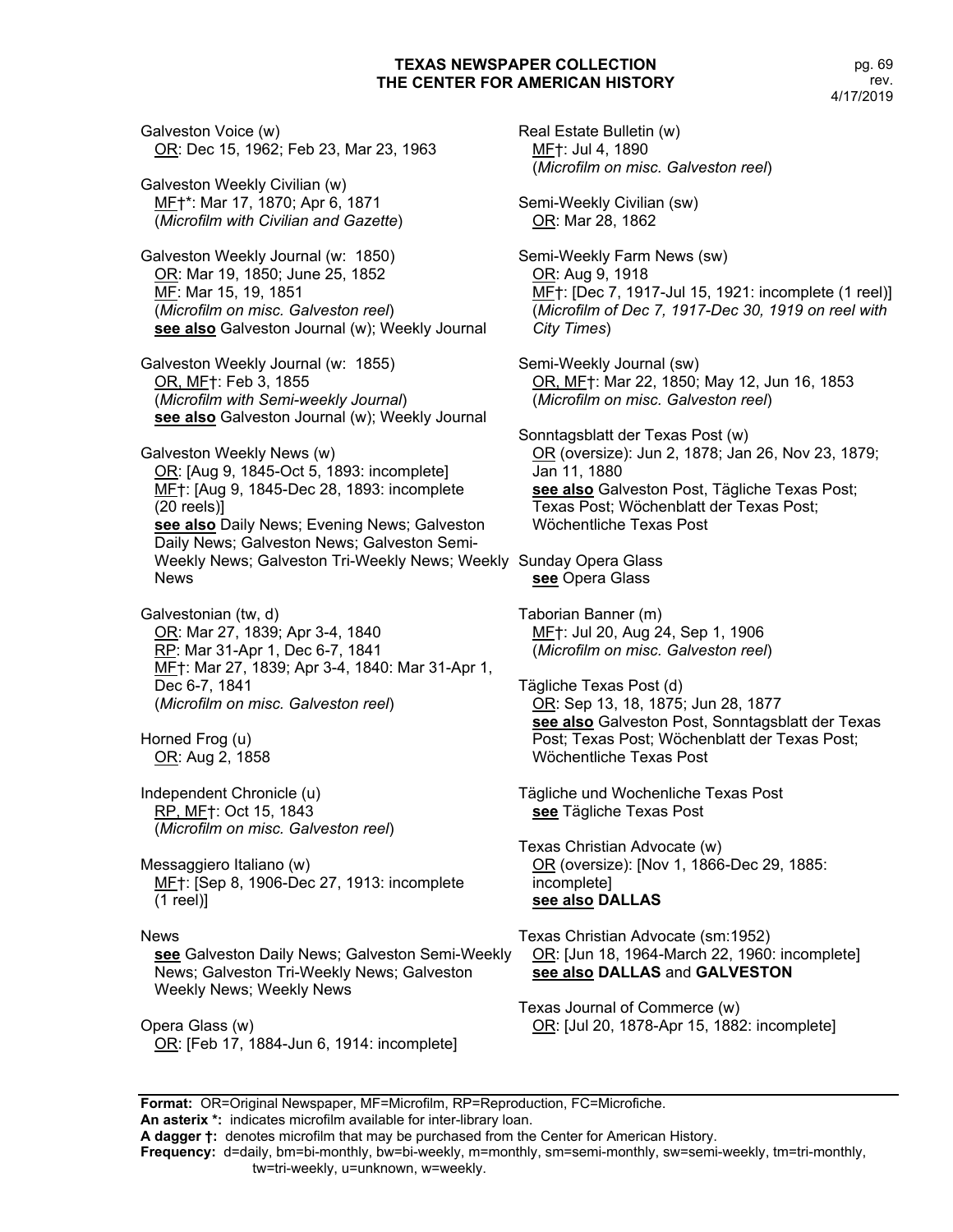Texas Portfolio (d) OR, MF†: Apr 16, 1857 (*Microfilm on misc. Galveston reel)*

Texas Post (d) OR (oversize): [Aug 23, 1877-Sep 5, 1901: incomplete] **see also** Galveston Post, Sonntagsblatt der Texas Post; Tägliche Texas Post; Wöchenblatt der Texas Post; Wöchentliche Texas Post

Texas Presbyterian (w) OR: Feb 25, 1876-Feb 11, Oct 19, 1877; Feb 22, 1878-Feb 13, 1880

Texas Times (w) OR, MF†: [Oct 18, 1842-Apr 22, 1843: incomplete] (*Microfilm on misc. Galveston reel*)

Texas Union Workman (w) MF†: Aug 19, 1893 (*Microfilm on misc. Galveston reel*)

Tri-Weekly Civilian (tw) OR: [Oct 15, 1861-Jan 15, 1862: incomplete] MF: Nov 16, Dec 13, 1861; Jan 15, 1862 (*Microfilm on reel with Galveston Civilian*)

Tri-Weekly News (tw) OR: [Feb 16, 1862-Sep 21, 1863: incomplete] MF: [Jan 2, 1862-Sep 22, 1863: incomplete] (*Microfilm filed with Galveston Tri-Weekly News*) **see also** Daily News; Evening News; Galveston Daily News; Galveston News; Galveston Semi-Weekly News; Galveston Tri-Weekly News; Galveston Weekly News; Weekly News

Union (tw) MF†\*: [Jul 17, 1860-Oct 19, 1867: incomplete (3 reels)]

Union (w) OR: Jun 10, 24, Jul 8, 1858

Union Review (u) MF: Sep 4, 1936 (*Microfilm on misc. Galveston reel*) OR: Aug 2, 9, 1946 OR Special Editions: Sep. 4, 1936 [vol. 4, no. 16]

Weekly Civilian and Galveston Gazette (w) OR, MF†\*: Nov 23, 1852 (*Microfilm on misc. Galveston reel*)

Weekly Civilian and Gazette (w) OR, MF†\*: Jan 3, Dec 20, 1853; Jan 31, 1854 (*Microfilm on reel with Civilian and Galveston Gazette*)

Weekly Confederate (w) OR, MF†: Jan 5, 1856 (*Microfilm on misc. Galveston reel)* (*Microfilm† under Confederate*)

Weekly Galvestonian (w) RP, MF†: May 8, 1841 (*Microfilm on misc. Galveston reel*) (*Microfilm† under Galvestonian (w*))

Weekly Journal (w) OR, MF: [Dec 24, 1850-Jun 17, 1853: incomplete] (*Microfilm on misc. Galveston reel*) **see also** Galveston Journal (w); Galveston Weekly Journal

Weekly Journal of Commerce (w) OR (oversize): Apr 22-May 20, 1882

Weekly News (w) OR, MF†: Feb 24, May 11, 1844 (*Microfilm with Galveston Weekly News*) **see also** Daily News; Evening News; Galveston Daily News; Galveston News; Galveston Semi-Weekly News; Galveston Tri-Weekly News; Galveston Weekly News; Tri-Weekly News

Weekly Star (w) OR, MF†: Jan 4, 1869 (*Microfilm on misc. Galveston reel*)

Wöchenblatt der Texas Post (w) OR: [Oct 10, 1878-Apr 29, 1880: incomplete] **see also** Galveston Post, Sonntagsblatt der Texas Post; Tägliche Texas Post; Texas Post; Wöchentliche Texas Post

Wöchenblatt der Union (w) OR, MF†: [Jun 23, 1866-Oct 6, 1867: incomplete] (*Microfilm on misc. Galveston reel*)

**Format:** OR=Original Newspaper, MF=Microfilm, RP=Reproduction, FC=Microfiche. **An asterix \*:** indicates microfilm available for inter-library loan.

**A dagger †:** denotes microfilm that may be purchased from the Center for American History.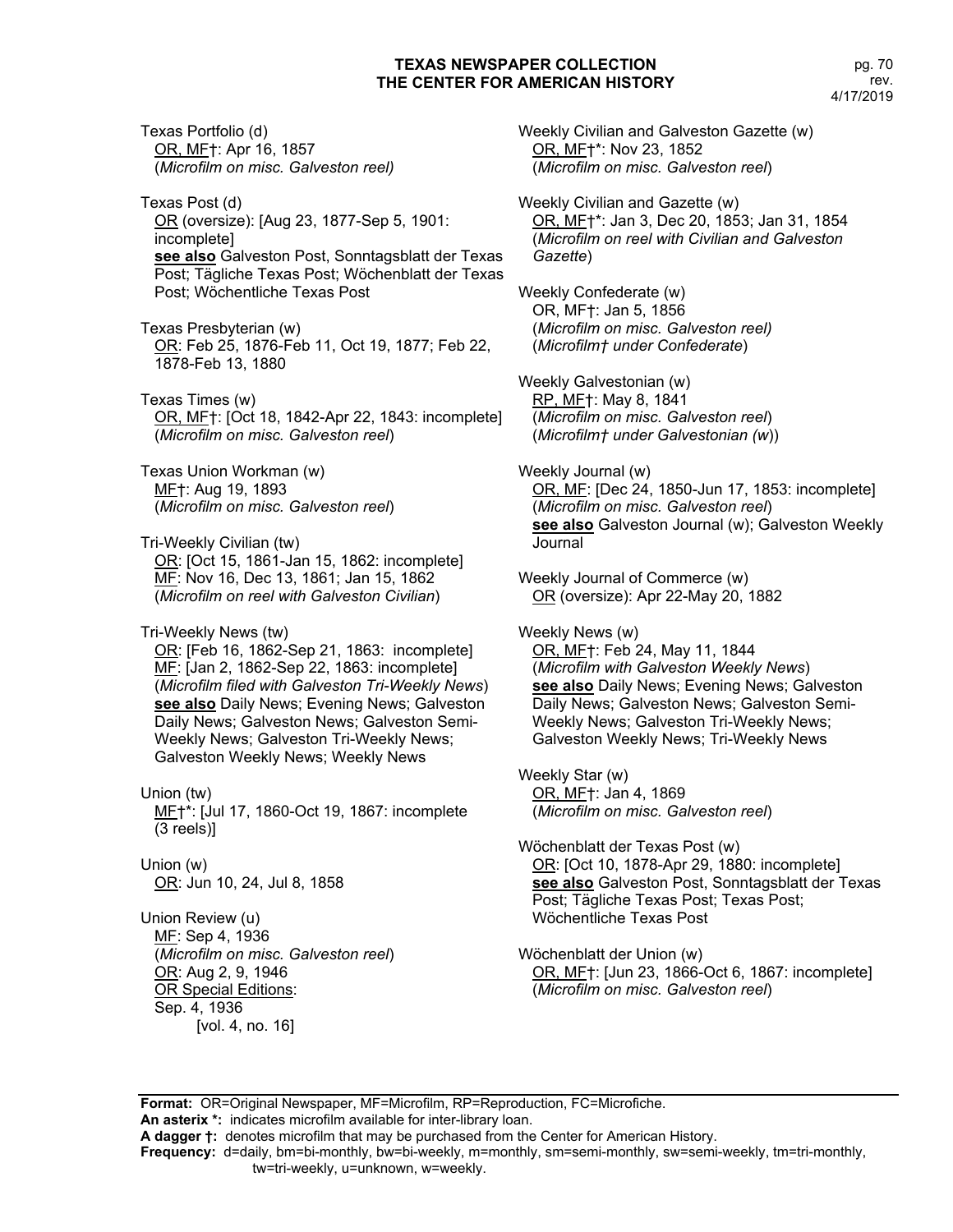Wöchentliche Texas Post (w) OR (oversize): [Apr 30, 1871-Dec 14, 1876: incomplete] **see also** Galveston Post, Sonntagsblatt der Texas Post; Texas Post; Wöchenblatt der Texas Post; Wöchentliche Texas Post

# **GANADO**

Jackson County Independent (w) MF†: May 2-Jul 4, 1913; Jul 24, 1914; Jun 18, 1915 (*Microfilm on misc. Ganado-Gause reel*)

# **GARLAND**

Garland Daily News (d) MF: [Oct 1, 1953-Aug 31, 1962: incomplete (22 reels)]

Garland News (w) OR: [Apr 28, 1905-Nov 7, 1950: incomplete] MF†: Oct 6-Dec 15, 1905; Sep 5-Oct10, 1930 (*Microfilm on misc. Ganado-Gause reel*)

## **GARRISON**

Garrison Gleaner (w) MF†: Jun 7, Jul 26, Aug 2, 1907 (*Microfilm on misc. Ganado-Gause reel*)

Garrison Signal (w) MF†: Aug 31, 1893 (*Microfilm on misc. Ganado-Gause reel*)

Garrison Weekly News (w) MF†: Jul 24, 1914; Jul 19,26, 1918 (*Microfilm on misc. Ganado-Gause reel*)

# **GATESVILLE**

Coryell County News (sw) MF†: Sep 26, 1947; Oct 14, 1952 (*Microfilm on misc. Gatesville reel*) OR Special Editions: May 4, 1954; (Souvenir Ed.) [vol. 32, no. 4]

Gatesville Advance (w) MF†: [Sep 23, 1882-Nov 13, 1885: incomplete] (*Microfilm on misc. Gatesville reel*)

Gatesville Messenger (w) MF†: [Jun 13, 1906-Aug 14, 1907: incomplete] (*Microfilm on misc. Gatesville reel*) Gatesville Messenger and Star-Forum (w) MF†: Jan 24, 1908-Jun 24, 1910; May 2, 1913-Jul 31, 1914; Jul 19-Aug 9, 1918; Apr 4, 1924; Sep 22- Nov 17, 1933 (1 reel) MF: [Jan 6, 1956-Dec 28, 1962: incomplete (7 reels)] (*Microfilm of Jan 24-Dec 18, 1908 on misc. Gatesville reel*) OR Special Editions: Jun. 25, 1909 [vol. 0, no. 2] May 7, 1954; (Centennial of Gatesville and Coryell Co.) [vol. 32, no. 5] Jul. 30, 1970; (100th Anniversary Ed.) [vol. 69, no. 4 & vol. 73, no. 5] Gatesville News (u) MF†\*: Mar 6, 1891 (*Microfilm on misc. Gatesville reel*) Gatesville Post (w) MF†\*: [May 26, 1887-Apr 30, 1891: incomplete] (*Microfilm on misc. Gatesville reel*) Gatesville Star (w) MF†\*: May 27-Jun 3, 1887; Oct 3, 1888 (*Microfilm on misc. Gatesville reel*) Gatesville Star-Forum (w) MF†\*: Aug 29, 1902; Jan 16, Feb 13, 1903 (*Microfilm on misc. Gatesville reel*) Gatesville Sun (w) MF†\*: [Sep 6, 1882-Aug 13, 1884: incomplete]

# **GAUSE**

Gause Gazette (w) MF†: Jun 8, 22, 1906 (*Microfilm on misc. Ganado-Gause reel*)

(*Microfilm on misc. Gatesville reel*)

Gause Guide (w) MF†: Jul 30, 1914; Jul 18-25, 1918 (*Microfilm on misc. Ganado-Gause reel*)

**Format:** OR=Original Newspaper, MF=Microfilm, RP=Reproduction, FC=Microfiche. **An asterix \*:** indicates microfilm available for inter-library loan. **A dagger †:** denotes microfilm that may be purchased from the Center for American History.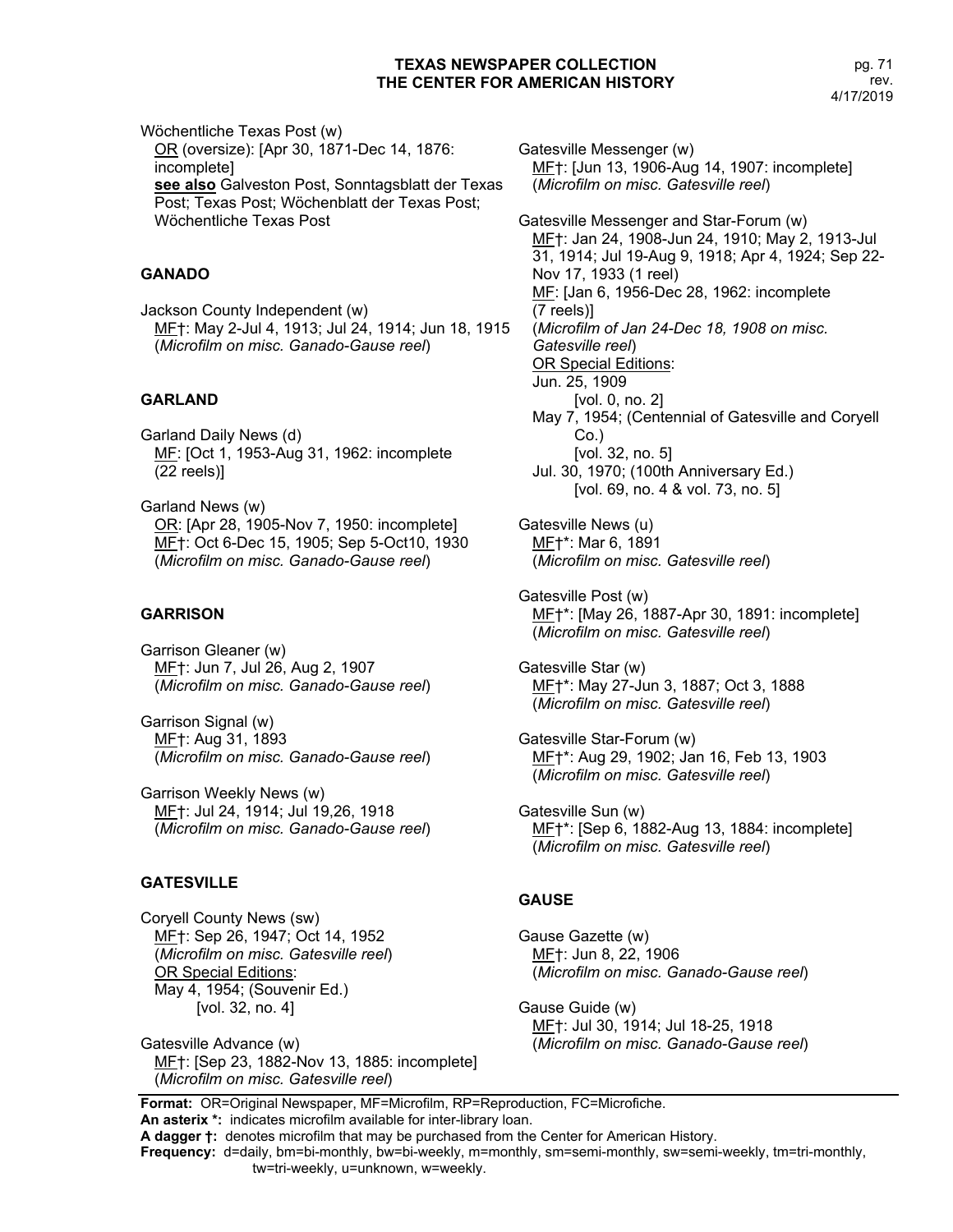Milam Gazette (w) MF†: Jun 21-Aug 11, 1906 (*Microfilm on misc. Ganado-Gause reel*)

## **GEORGE WEST**

George West Enterprise (w) MF†: [Nov 8, 1929-Jun 2, 1932: incomplete] (*Microfilm on misc. George West-Gladewater reel*)

Live Oak County Herald (w) MF†: [Jun 9, 1932-Mar 31, 1949: incomplete (7 reels)]

Live Oak County Herald and McMullen County News (w, sw) MF†: [Apr 5, 1949-Dec 25, 1952: incomplete] MF: [Apr 5, 1956-Dec 24, 1958: incomplete (3 reels)] <u>OR</u>: Jan 19, 1874; Feb 14, 1878; Feb 15, 1879 (*Microfilm of Apr 5, 1949-Dec 25, 1952 with Live Oak County Herald*)

## **GEORGETOWN**

Georgetown Commercial (w) MF†: [Jan 18, 1907-Oct 13, 1911: incomplete (2 reels)] OR: Nov 21, 1902; [Jan 17, 1913-Dec 25, 1914: incomplete]

Georgetown Record (w) OR (oversize): Sep 18, 1880; Aug 8, 1885 MF†: Aug 8, 1885 (*Microfilm on misc. George West-Gladewater reel*)

Georgetown Sentinel (w) OR: Oct 17, 1872

Georgetown Watchman (w) OR, MF†\*: [Mar 23, 1867-Sep 30, 1871: incomplete (1 reel)]

Megaphone (w) MF†: Aug 9, 1940 (*Microfilm on misc. George West-Gladewater reel*) OR: Apr 10, 1923; May 8, 1928; Nov 10, 1931; Sep 27, 1932 OR Special Editions: 1940; (Southwestern University Centennial) [vol. 11, no. 1]

New Citizen (m) MF†: Jul, Dec 1924 (*Microfilm on misc. George West-Gladewater reel*) Southwestern Bulletin (u) MF†: Jun 1915 (*Microfilm on misc. George West-Gladewater reel*) Weekly Independent (w) OR, RP, MF†: [Sep 6, 1856-Jun 6, 1859: incomplete] (*Microfilm of Sep 6, 1856-Mar 7, 1857 on reel with Georgetown Commercial*) (*Microfilm of May 2, 1857-May 22, 1858 on misc. Belton reel*) see also Belton Independent (Belton, TX) Williamson County Record (w) Williamson County Sun (w) MF: [Jan 1, 1953-Dec 28, 1967: incomplete (10 reels)] MF†: [May 27, 1886-Dec 27, 1918: incomplete (4 reels)] OR: Jun 4, 1885; [May 27, 1886-Dec 27, 1918: incomplete]; Oct 11, 1973 OR Special Editions: Apr. 17, 1936; (Texas Centennial Ed.) [vol. 48, no. 3] Sep. 27, 1962; (Southwestern University's Fraternity Row) [vol. 53, no. 21]

Sep. 30, 1998 (Sesquicentennial Edition)

## **GIDDINGS**

Giddings Deutsches Volksblatt (w) MF†: [Jan 2, 1902-Sep 15, 1949: incomplete (12 reels)] OR, RP: [Oct 1, 1899-May 14, 1908: incomplete]; May 26, 1921; Dec 15, 1938 OR Special Editions: Feb. 27, 1936 [vol. 4, no. 17]

Giddings News (w) MF†: [May 2, 1913-Aug 21, 1914; Jul 19-Aug 23, 1918: incomplete] ME: [Jan 9, 1920-Dec 26, 1963: incomplete (14 reels)] (*Microfilm of May 2, 1913-Aug 23, 1918 on misc. George West-Gladewater reel*)

**Format:** OR=Original Newspaper, MF=Microfilm, RP=Reproduction, FC=Microfiche.

**An asterix \*:** indicates microfilm available for inter-library loan.

**A dagger †:** denotes microfilm that may be purchased from the Center for American History.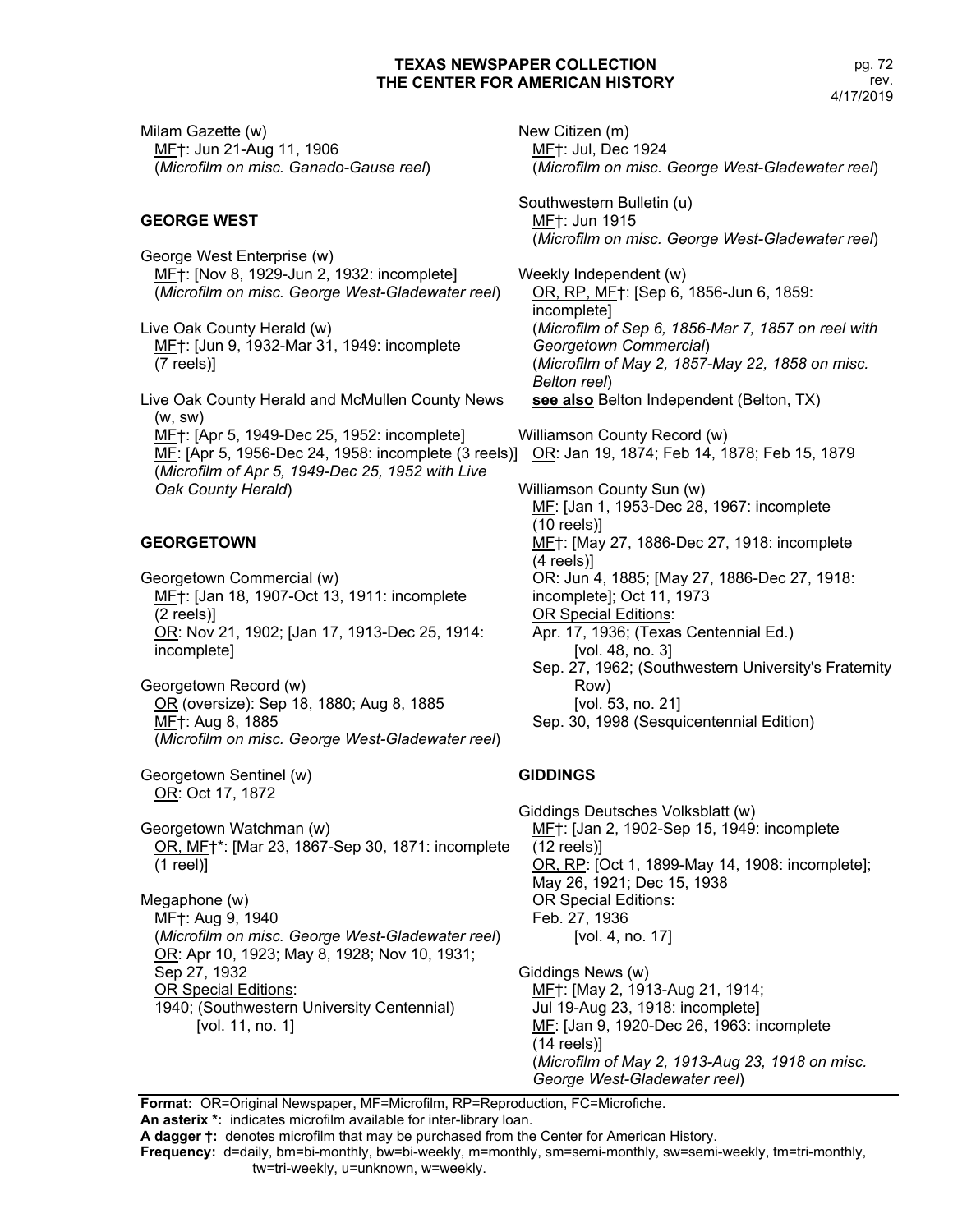pg. 73 rev. 4/17/2019

Giddings Star (w) MF: [Jan 4, 1946-Dec 31, 1964: incomplete (5 reels)] OR: [Jan 7, 1960-Dec 28, 1961: incomplete]

Giddings Times and News (w) OR: Jun 24, 1971; Sep 16-23, Oct 14, 1976; Jan 5, 1978-Aug 28, 1980; Jan 1, 1981-Dec 27, 1990 OR Special Editions: Jun. 24, 1971; (Centennial Ed.) [vol. 71, no. 4]

Giddings Weekly News (w) MF†: Oct 25, 1889 (*Microfilm on misc. George West-Gladewater reel*)

Lee County Weekly (w) OR: [Dec 5, 1985-Dec 25, 1986: incomplete]; Jan 7-Dec 29, 1988

# **GILMER**

Gilmer Daily Mirror (d) MF†: Jul 25, 1918 (*Microfilm on misc. George West-Gladewater reel*)

Gilmer Weekly Mirror (w) MF†: May 28-Jul 30, 1914 (*Microfilm on misc. George West-Gladewater reel*)

Gilmer Mirror OR Special Editions: Aug. 15, 1968 [vol. 65, no. 4] Aug. 14, 1996 (Sesquicentennial Edition)

Mirror (w) MF†: July 7, 1904-Apr 6, 1905; May 29-Jun 12, 1913 (*Microfilm on misc. George West-Gladewater reel*)

Texas Patriot (u) OR, MF†: Aug 2, 1861 (*Microfilm on misc. Gilmer and Goliad reel*)

Upshur County Echo (w) MF†: [Sep 7, 1905-Oct 24, 1912: incomplete (2 reels)] OR: [Oct 31, 1912-Jul 30, 1925: incomplete]

#### **GLADEWATER**

Gladewater Journal (d) MF†: Jul 8, Aug 12, 1932 (*Microfilm on misc. George West-Gladewater reel*)

Gladewater Daily Mirror (d) OR: [Apr 6, 1949-Nov 7, 1950: incomplete] MF†: Aug 16-17, 1949 (*Microfilm on misc. George West-Gladewater reel*)

Gladewater Daily Times (d) MF†: [Jan 16-Nov 30, 1936: incomplete] (*Microfilm on misc. Gladewater reel*)

Gladewater Daily Times-Tribune (d) OR: [Jan 17, 1941-Jan 8, 1948: incomplete] MF†: Dec 1-17, 1936 (*Microfilm on misc. Gladewater reel*)

Gladewater Hi-Ways (sm) OR: [Oct 17, 1924-Feb 16, 1925: incomplete]

Gladewater News (w) MF†: [Aug 21-Nov 27, 1936: incomplete] (*Microfilm on misc. Gladewater reel*) **OR Special Editions:** May 8, 1935; (4th Oil Anniversary Ed.) [vol. 48, no. 5]

Gladewater News-Times (w) MF†\*: Aug 2, 1936 (*Microfilm on misc. Gladewater reel*)

Gladewater Tribune OR Special Editions: Aug. 16, 1936; (Inaugural Ed.) [vol. 48, no. 4]

#### **GLAZIER**

Glazier Review (w) MF†: May 2-Jun 27, 1913; Sep 11, 1914; Aug 6, 1915; Jul 19, 1918 (*Microfilm on misc. Glazier and Glen Rose reel*)

#### **GLEN ROSE**

Baptist Standard (m) **see** Monthly Baptist Standard

**Format:** OR=Original Newspaper, MF=Microfilm, RP=Reproduction, FC=Microfiche. **An asterix \*:** indicates microfilm available for inter-library loan.

**A dagger †:** denotes microfilm that may be purchased from the Center for American History.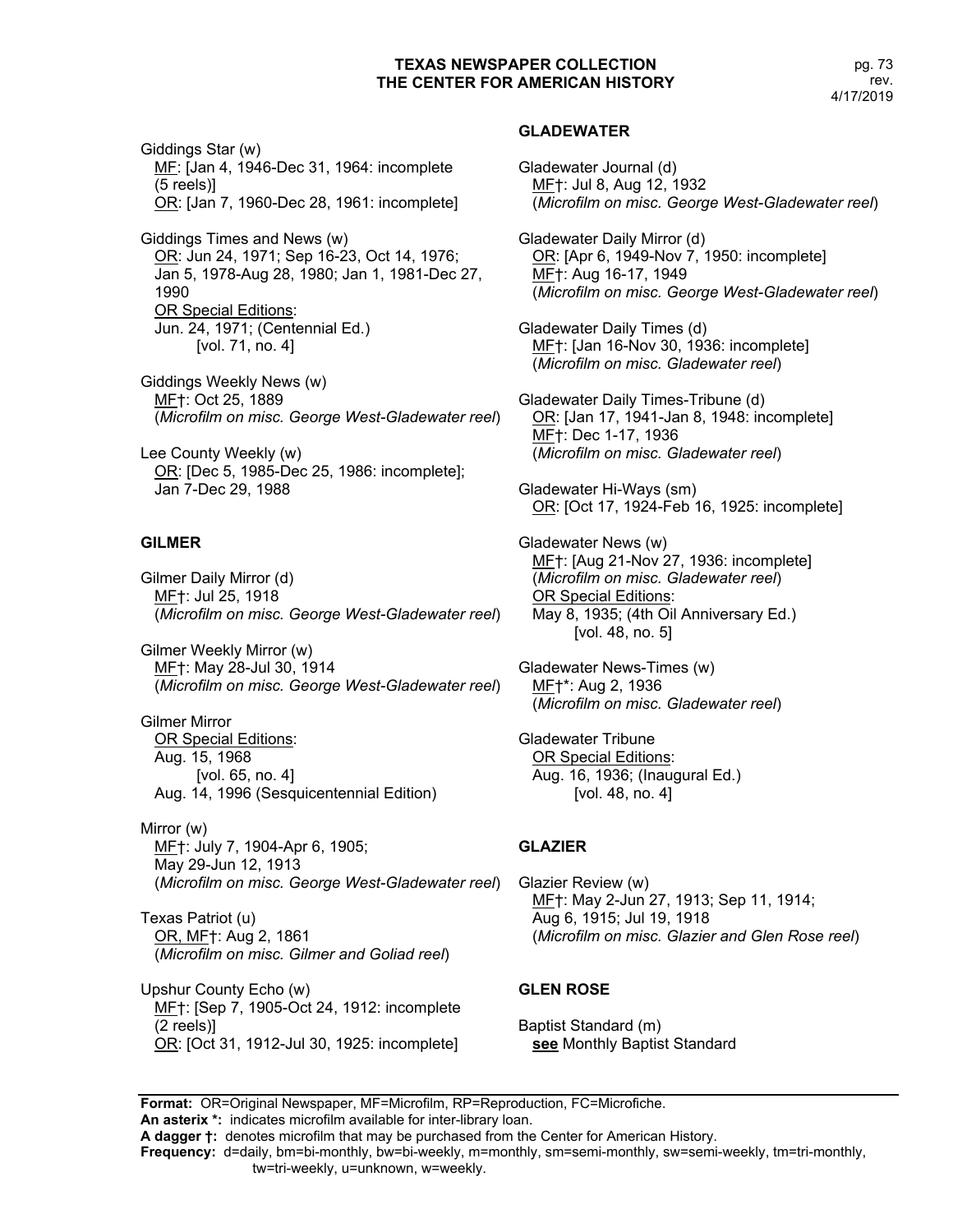Glen Rose Bud (u) OR: Jan 1, 10, 1885 MF†: Jan 1, 1885 (*Microfilm on misc. Glazier and Glen Rose ree*l)

Glen Rose Citizen (w) MF†: [Jan 22, 1885-Jul 29, 1886: incomplete (1 reel)]

Glen Rose Herald (w) MF†: May 28, 1891; Jul 7, 1904-Dec 27, 1906 (*Microfilm on misc. Glazier and Glen Rose reel*)

Monthly Baptist Standard (m) MF†: Feb 1884 (*Microfilm on misc. Glazier and Glen Rose reel*)

Somervell County Reporter (w) MF†: Sep 29, 1884 (*Microfilm on misc. Glazier and Glen Rose reel*)

# **GODLEY**

Godley Banner (w) ME<sup>+</sup>: Oct 26, 1906; [May 3-Jun 28, 1907: incomplete] (*Microfilm on misc. Godley reel*)

Godley Herald (u) MF†: Aug 21, 1914 (*Microfilm on misc. Godley reel*)

Godley Record (w) MF†: Aug 2, 1918 (*Microfilm on misc. Godley reel*)

Godley Times (w) MF†: [Jul 21, 1927-Nov 29, 1928: incomplete] (*Microfilm on misc. Godley reel*)

# **GOLDSBORO**

Goldsboro Banner (w) OR: May 19, 1911

# **GOLDTHWAITE**

#### **GOLIAD**

Goliad Advance (w) OR: Jan 25, 1911; Jun 23, 1913; Mar 15, 1916 May 17, 1905; May 2, 1906; Apr 30, 1913-Jul 29, MF†: 1914 (*Microfilm on misc. Goliad reel*)

Goliad Advance-Guard (w) ME<sup>+</sup>\*: [Jan 3, 1918-Dec 22, 1988: incomplete (40 reels)] (*Microfilm of Jul 18, 1918-Apr 12, 1934 on misc. Goliad reel*)

Goliad Express (w) OR, MF†: [Sep 17, 1856-Sep 5, 1857: incomplete] (*Microfilm on misc. Goliad reel*)

Goliad Guard (w) OR: [Jun 13, 1874-Nov 24, 1888: incomplete] MF†\*: [Feb 2, 1873-Dec 23, 1915: incomplete (5 reels)] (*Microfilm of Jun 13, 1874; Aug 19-Oct 7, 1876 on misc. Gilmer and Goliad reel*) (*Microfilm of Mar 22, 1884-Feb 11, 1905 on misc. Goliad reel*)

Goliad Intelligencer (w) RP, MF†: Mar 17, 1866 (*Microfilm on misc. Gilmer and Goliad reel*)

Goliad Messenger (w) OR, MF†: Mar 31, 1860; Oct 26, Nov 12, 1864 (*Microfilm on misc. Gilmer and Goliad reel*)

Goliad Weekly Guard (w) MF: Jul 30, 1914 *(Microfilm on misc. Goliad reel*)

# **GONZALES**

Conservative Counselor (u) OR: Jun 30, 1908

Goldthwaite Eagle (w) MF†: [May 4, 1907-Dec 26, 1952: incomplete (8 reels)] OR: Aug 29, 1985

**Format:** OR=Original Newspaper, MF=Microfilm, RP=Reproduction, FC=Microfiche. **An asterix \*:** indicates microfilm available for inter-library loan. **A dagger †:** denotes microfilm that may be purchased from the Center for American History. **Frequency:** d=daily, bm=bi-monthly, bw=bi-weekly, m=monthly, sm=semi-monthly, sw=semi-weekly, tm=tri-monthly, tw=tri-weekly, u=unknown, w=weekly.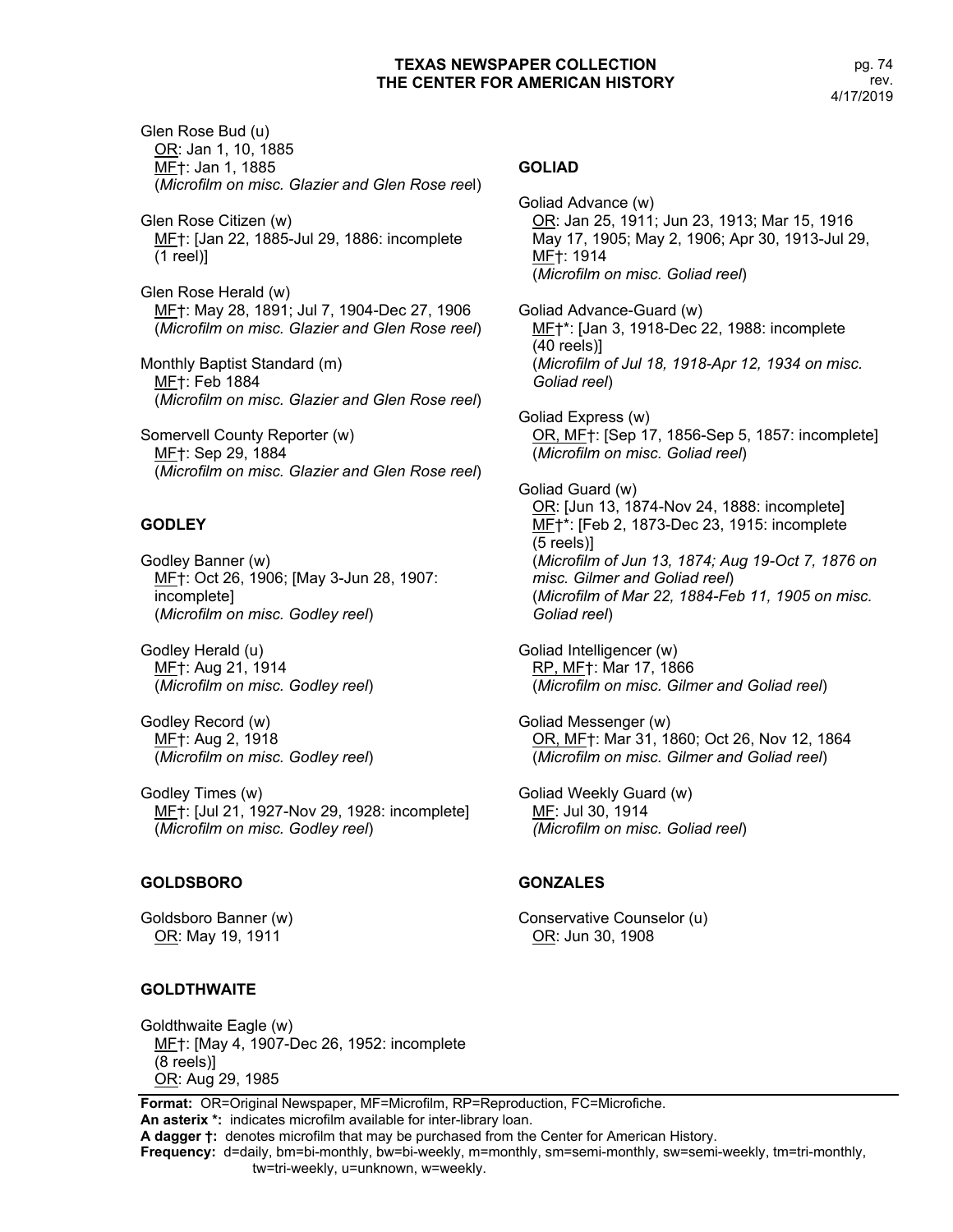Daily Inquirer (d) MF: [Jan 1-25, 1898; Oct 1-Nov 30, 1904; Nov 30, 1933-Nov 7, 1935; Dec 5, 1941-Aug 31, 1962: incomplete (39 reels)] MF†: [Oct 1, 1907-Jul 19, 1923: incomplete] (*Microfilm of Jan 1-25, 1898; Oct 1-Nov 30, 1904; Nov 30, 1933-Nov 7, 1935; Feb 8-Mar 8, 1950 on reel with Gonzales Inquirer*) OR: [Sep 13, 1916-Dec 30, 1949;Sep 22, 1975; Mar 12-20, 1984: incomplete] OR Special Editions: Nov. 5, 1935 [vol. 4, no. 18] Sep. 28, 1957; (Come and Take It Ed.) [vol. 52, no. 1] Sep. 29, 1958; (Come and Take It Ed.) [vol. 52, no. 1] Jun. 12, 1959; (Come and Take It Ed.) [vol. 52, no. 1] Gonzales Booster (u) OR: Apr 25, 1918 Gonzales Inquirer (w) MF†\*: Jun 4, 1853-May 13, 1854; Aug 11, 1855; Jan 15, 1859; Dec 2-9, 1864; Jul 28, 1877 (4 reels) News-Tribune (sw) MF: [Jun 4, 1853-Aug 30, 1953: incomplete] (*Microfilm of Dec 3, 1907-Dec 17, 1908; Nov 29-Dec 27, 1917; July 19, 1923 on reel with Daily Inquirer*) OR: [Jun 4, 1853-Jun 6, 1953: incomplete] (*some oversize*) OR Special Editions: Jul. 19, 1923 [vol. 26, no. 7] Nov. 20, 1941; (88th Anniversary Ed.) [vol. 76, no. 7] Jun. 4, 1953; (Centennial Ed.) [vol. 31, no. 4 & vol. 32, no. 6] Sep. 29, 1956; (Come and Take It Ed.) [vol. 40, no. 5]

Gonzales Reform (w) OR: Apr 23, May 7, 1908

Southwestern Index (w) OR, MF†\*: Jun 3, 1870; Jan 10, 1873 (*Microfilm with Gonzales Inquirer*)

# **GOODNIGHT**

Goodnight News (w) OR: May 7, 1915

#### **GOOSE CREEK**

Daily Democrat (d) MF†: Oct 24, 1930 (*Microfilm on misc. Goose Creek-Graford reel*)

Daily News-Tribune (d) OR: [Sep 1, 1938-Aug 12, 1939: incomplete] (*Bound with La Porte, TX: News-Tribune*)

Daily Sun (d) MF†: Jun 26, 1943 (*Microfilm on misc. Goose Creek-Graford reel*) OR Special Editions: Jun. 22, 1936 [vol. 4, no. 19] Jun. 26, 1943 [vol. 26, no. 8]

East Harris County News-Tribune (w, sw) OR: [Jul 17, 1937-Aug 25, 1938: incomplete] (*Bound with La Porte, TX: News-Tribune*)

**see LA PORTE**

#### **GORDON**

Gordon Echo (u) OR: Nov 25, Dec 17, 1924

Gordon Weekly Courier (w) MF†: May 20, 1887; Aug 7, 1914 (*Microfilm on misc. Goose Creek-Graford reel*)

#### **GOREE**

Goree Gazette (w) MF†: Aug 9, 1907 (*Microfilm on misc. Goose Creek-Graford reel*)

#### **GORMAN**

Gorman Progress (w) OR: Aug 29-Sep 5, 1919; Apr 29, 1920 MF†: Feb 12, 1925-Nov 11, 1926; Nov 14, 1929-Dec 25, 1930 MF: [Jan 5, 1956-Dec 27, 1962: incomplete

**Format:** OR=Original Newspaper, MF=Microfilm, RP=Reproduction, FC=Microfiche. **An asterix \*:** indicates microfilm available for inter-library loan.

**A dagger †:** denotes microfilm that may be purchased from the Center for American History.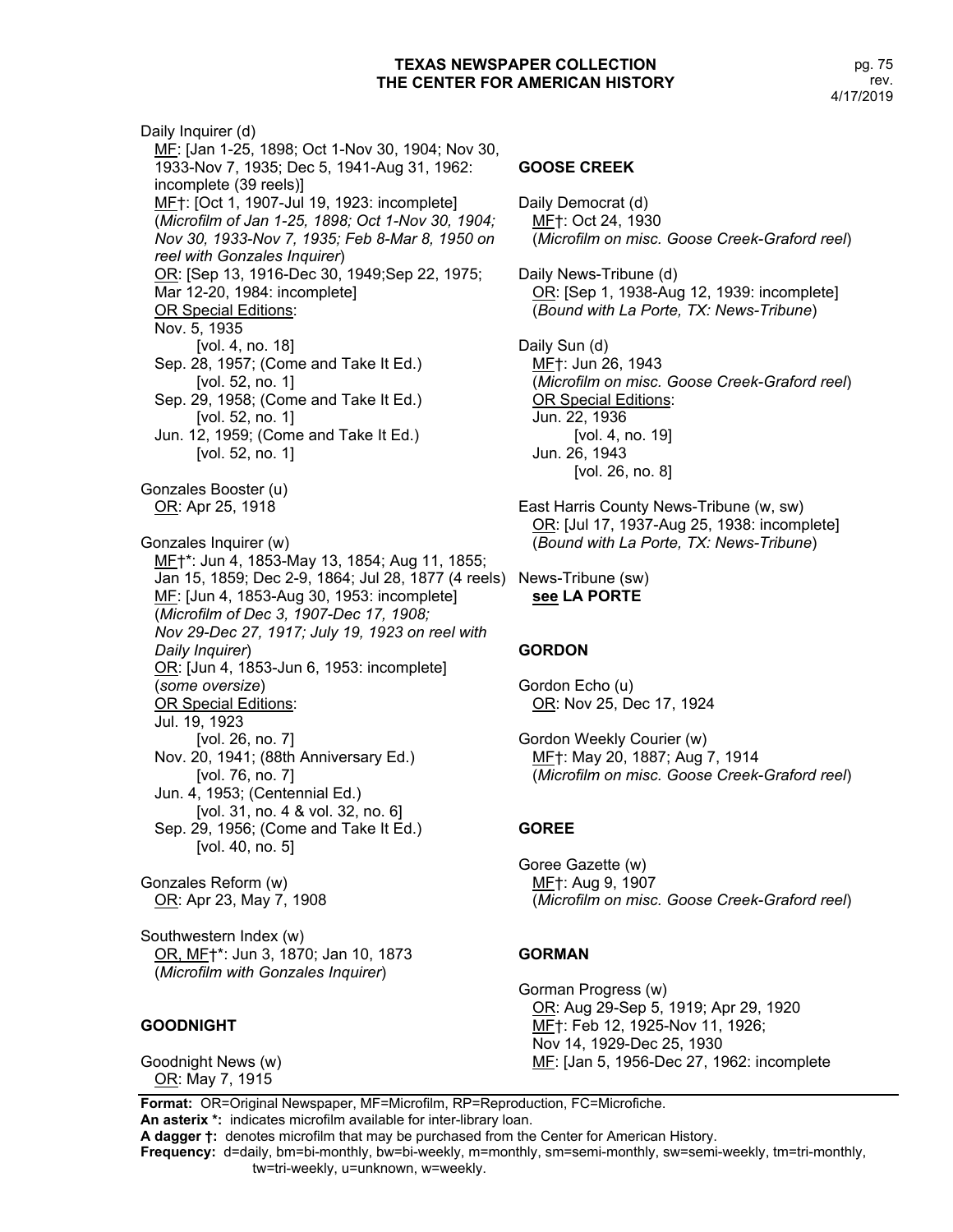(7 reels)]

(*Microfilm of Feb 12, 1925-Dec 25, 1930 on misc. Goose Creek-Graford reel*)

# **GRAFORD**

Graford Monogram (w) MF†: [Jan 13, 1911-Nov 15, 1912: incomplete] (*Microfilm on misc. Goose Creek-Graford reel*)

# **GRAHAM**

Graham Leader (w) MF†: [Aug 8, 1889-Jul 25, 1918: incomplete (3 reels)] OR Special Editions: Sep. 29, 1938; (Anniversary of Progress and District Fair Ed.) [vol. 76, no. 8]

Graham News OR Special Editions: Apr. 16, 1972; (Centennial Ed.) [vol. 73, no. 6]

Young County News (w) MF†: [Aug 18-Oct 13, 1904: incomplete] (*Microfilm on misc. Graham-Grand Prairie reel*)

# **GRANBURY**

Granbury Collegian (u) OR: Jul 1886

Granbury Democrat (w) MF†: Aug 6-Sep 3, 1902; Aug 17, 1904; Apr 22, 1905 (*Microfilm on misc. Graham-Grand Prairie reel*)

Granbury Graphic (w) MF†: [Apr 3, 1886-Jan 31, 1891: incomplete] (*Microfilm on misc. Graham-Grand Prairie reel*) OR: [May 23, 1885-June 8, 1889: incomplete]

OR: Jan. 20, 1887-March 6, 1902; Apr 16, 1926 : incomplete]

Graphic-Truth (w) MF<sub>1</sub>: May 20, 1898; Aug 15-22, 1902 (*Microfilm on misc. Graham-Grand Prairie reel*)

Hood County Herald (w) MF†: Jul 19-Aug 9, 1918 (*Microfilm on misc. Graham-Grand Prairie reel*)

Hood County Tablet (w) OR: Sep 6, 1934

# **GRANDFALLS**

Pecos Valley Irrigationist (u) MF†: Apr 17, 1913 (*Microfilm on misc. Graham-Grand Prairie reel*)

# **GRAND PRAIRIE**

Grand Prairie Banner (sw) OR: Jul 12, 1951

Grand Prairie Daily News-Texan (d) MF: [Oct 29, 1958-Sep 30, 1962: incomplete (16 reels)]

Grand Prairie Hustler (w) MF†: [Aug 25, 1904-Aug 3, 1906: incomplete] (*Microfilm on misc. Graham-Grand Prairie reel*)

Grand Prairie News-Texan (d) OR: Nov 23-24, 1963

Grand Prairie Texan (w) MF: [Jan 1, 1953-Jul 13, 1958: incomplete (11 reels)]

News-Texan (w) ME: [Jul 17-Oct 26, 1958: incomplete (1 reel)]

# **GRAND SALINE**

| Granbury Graphic-Democrat (w)                                           |                                                          |
|-------------------------------------------------------------------------|----------------------------------------------------------|
| MF†: [May 2-July 4, 1913; Aug 7, 1914: incomplete] Grand Saline Sun (w) |                                                          |
| (Microfilm on misc. Graham-Grand Prairie reel)                          | OR: Jan 1-15, 1914                                       |
|                                                                         | MF <sup>+*</sup> : [Jan 2, 1908-Feb 12, 1914: incomplete |
| Granbury News (w)                                                       | $(6$ reels $)$                                           |
| MF†: [Aug 12, 1886-Aug 9, 1918: incomplete]                             | MF†: [Feb 28, 1929-Dec 25, 1930: incomplete              |
| (Microfilm on misc. Graham-Grand Prairie reel)                          | $(1$ reel)                                               |

**Format:** OR=Original Newspaper, MF=Microfilm, RP=Reproduction, FC=Microfiche.

**An asterix \*:** indicates microfilm available for inter-library loan.

**A dagger †:** denotes microfilm that may be purchased from the Center for American History.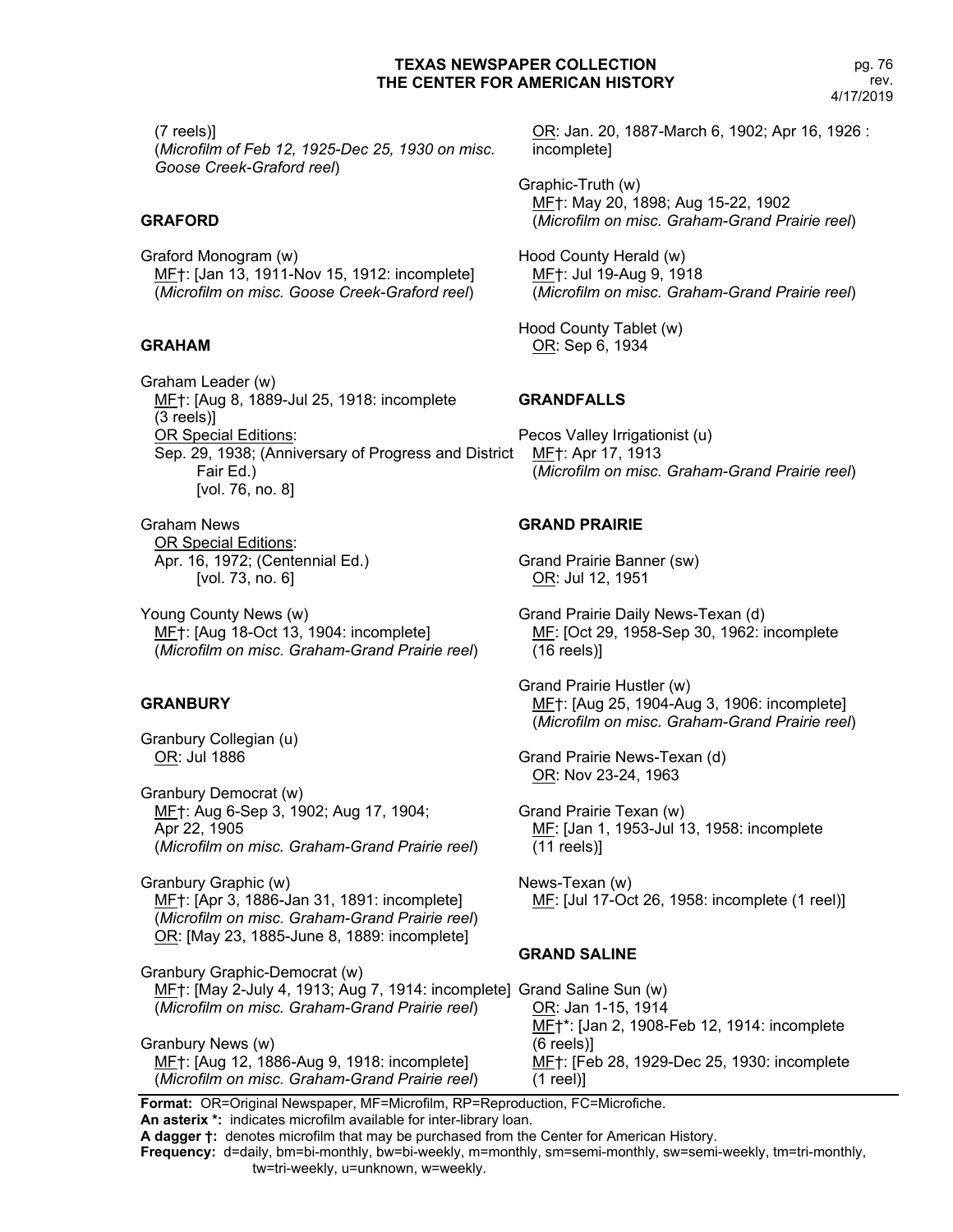#### **GRANDVIEW**

Grandview Graphic MF†: Oct 13, 1899 (*Microfilm on misc. Grandview and Granger reel*)

#### **GRANGER**

Granger News (w) MF†: [Nov 30, 1906-Dec 8, 1927: incomplete] (*Microfilm on misc. Grandview and Granger reel*) OR: Feb 24, 1977 OR Special Editions: Mar. 28, 1946 [vol. 26, no. 9]

Nasinec (w, sw) MF†: Aug 11, 1939-Dec 28, 1951; Oct 4, 1957-Dec 25, 1970 (9 reels) OR: [Jan 8, 1971-Mar 6, 1992: incomplete] **see also HALLETSVILLE** and **TAYLOR**

#### **GRAPELAND**

Grapeland Messenger (w) OR: Nov 28, 1901; Jun 14, 1917; Sep 13, 1934; Sep 16, 30, 1943; Oct 18, 1945 MF†: [May 8, 1913-Dec 23, 1926; Jan 6, 1927-Dec 26, 1929: incomplete (1 reel)] (*Microfilm of Jan 6, 1927-Dec 26, 1929 on misc. Grapeland and Grapevine reel*)

#### **GRAPEVINE**

Grapevine Sun (w) OR: Oct 10, 1935 MF†: Dec 17, 1904; Jul 17, Sep 11, 1930 (*Microfilm on misc. Grapeland and Grapevine reel*)

#### **GREENVILLE**

Advocate of Truth (m, sm) MF†: Sep 1, 1904-May 1, 1908; Nov 1, 1912; Jun 1, 1913; Apr 1, May 1, 1914 (*Microfilm on misc. Greenville reel*)

Greenville Banner (w) OR: Jan 4, 1898; Jun 12-Jul 3, 1907 MF†: Aug 7, 1907; Mar 31, 1915; Nov 21, 1917 (*Microfilm on misc. Greenville reel*)

Greenville Evening Banner (d) MF<sub>1</sub>: Sep 26-27, 1898; Aug 18, 1915 (*Microfilm on misc. Greenville reel*) OR: [Sep 6, 1898-Jul 17, 1943: incomplete] OR Special Editions: Feb. 24, 1944 [vol. 18, no. 3]

Greenville Herald (w) OR: Apr 18, 1890 MF†: [Jul 22, 1904-Sep 6, 1907; Apr 23, 1909; May 2-Jul 4, 1913; Aug 21, 1914: incomplete] (*Microfilm on misc. Greenville reel*)

Greenville Herald-Banner (w) MF: [Nov 18, 1956-Sep 30, 1962: incomplete (23 reels)] (*Microfilm of Nov 18, 1956-Dec 31, 1962 on reel with Greenville Morning Herald*)

Greenville Independent (w) OR, MF: Jan 22, Feb 16, Apr 11, May 2, 1868 MF†: Feb 22, Apr 11, May 2, 1868 (*Microfilm of Jan 22-May 2, 1868 on misc. Greenville reel*)

Greenville Messenger (w) MF†: Aug 18-Nov 24, 1905; Jan 6, 1922; Mar 15, 1928; Nov 28, 1929 (*Microfilm on misc. Greenville reel*)

Greenville Morning Herald (d) MF†: Jun 11, 13, 1899; [Dec 6, 1903-Jan 30, 1906; incomplete]; Jun 7, 1908; May 6, 1916; Jul 17-Aug 7, 1918; Nov 13, 1925; Aug 29, 1928; Jan 5, Jul 18, 1943; [Jan 1, 1955-Nov 17, 1956 (8 reels)] (*Microfilm of Jun 11, 1899-Jul 18, 1943 on misc. Greenville reel*) OR: Aug 8, 1928 OR Special Editions: Sep. 1, 1940 [vol. 18, no. 2] May 9, 1950; (Centennial Ed.) [vol. 77, no. 1]

People's Champion (m) OR: Jun 1917

**Format:** OR=Original Newspaper, MF=Microfilm, RP=Reproduction, FC=Microfiche. **An asterix \*:** indicates microfilm available for inter-library loan.

**A dagger †:** denotes microfilm that may be purchased from the Center for American History.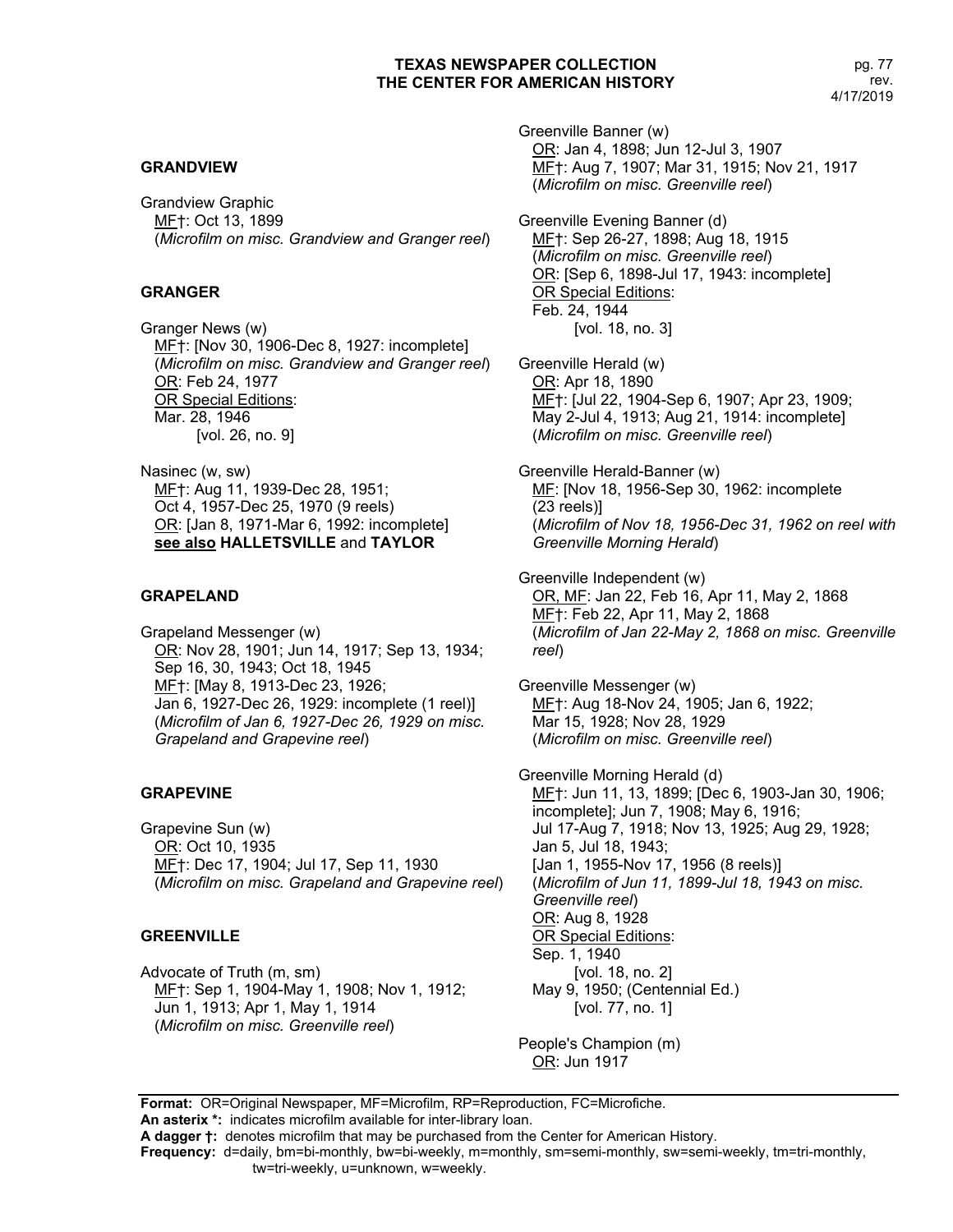#### pg. 78 rev. 4/17/2019

# **GROESBECK**

Groesbeck Journal (w) MF†: Apr 6, 1905-May 9, 1907; May 1-Jul 3, 1913; July 30, 1914; July 19-Aug 2, 1918 (*Microfilm on misc. Groesbeck and Groveton reel*) OR:[Dec 31, 1943-Oct 9, 1952: incomplete] OR Special Editions: May 15, 1936 [vol. 4, no. 20]

# **GROVETON**

Trinity County Long Leaf (w) MF†: Jun 27, 1885; Jun 5, 1886 (*Microfilm on misc. Groesbeck and Groveton reel*)

Trinity County News (w) MF†: Jun 2, 1927 (*Microfilm on misc. Groesbeck and Groveton reel*)

Trinity County Star (w) OR: [Jan 24, 1908-Dec 25, 1914: incomplete] MF†: Apr 13, 1906; May 16-Sep 19, 1913; May 15, Aug 7, 1914 (*Microfilm on misc. Groesbeck and Groveton reel*)

Trinity County Star and Groveton News (w) MF†: Jul 19-Aug 2, 1918; Aug 15, 1919 (*Microfilm on misc. Groesbeck and Groveton reel*)

# **GRUVER**

Hansford County News (w) MF†: [May 31, 1929-May 30, 1930: incomplete] (*Microfilm on misc. Gruver and Gunter reel*)

#### **GUNTER**

Gunter Star (w) MF†: Jul 19-Aug 2, 1918 (*Microfilm on misc. Gruver and Gunter reel*) **GUSTINE**

Gustine Gazette (w) OR: Apr 27, 1906; [May 16, 1913-Aug 2, 1918: incomplete]

#### **-H-**

#### **HALE CENTER**

Hale Center American (w) OR: [Jul 16, 1982-Jan 27, 1984: incomplete]

Hale Center Live Wire (w) MF†: [May 2-Jun 20, 1913: incomplete] (*Microfilm on misc. Hale Center and Hallettsville reel*)

#### **HALLETTSVILLE**

Farmers' League Gazette (m) OR: Sep 1940

Habt Acht (w) OR: Jun 15, 1913 (*bound with Lavaca County Nachrichten*)

Halletsville Herald (w) OR: Dec 25, 1887 MF†\*: [Dec 25, 1887-Dec 25, 1915: incomplete (23 reels)] MF†: Jul 14, 1904-Jun 12, 1908; May 9, 1913-Dec 22, 1916 (*Microfilm of Jul 14, 1904-Dec 22, 1916 on misc. Hale Center and Hallettsville reel*)

Hallettsville New Era (w) OR: Jul 7, 1911 MF†: Mar 10, 1899-Jun 22, 1900; Aug 19, 1904-Oct 22, 1909 MF†\*: [Jan 10, 1908-Dec 31, 1912: incomplete (3 reels)] (*Microfilm of Mar 10, 1899-Oct 22, 1909 on misc. Hale Center and Hallettsville reel*)

Hallettsville Semi-Weekly New Era-Herald (sw) OR, MF†\*: [Jan 7, 1930-Jun 30, 1942: incomplete (2 reels)] MF†: Oct 1, 1935; Apr 3, 1936; Oct 14, 1938; Oct 31, 1939; Mar 8, 1940; Jan 8, 1943 (*Microfilm of Oct 1, 1935- Jan 8, 1943 on misc. Hale Center and Hallettsville reel*)

Herald and Planter (w) OR, MF†: [Oct 23, 1873-Dec 26, 1877: incomplete] (*Microfilm on misc. Hallettsville-Waller reel*)

**Format:** OR=Original Newspaper, MF=Microfilm, RP=Reproduction, FC=Microfiche.

**An asterix \*:** indicates microfilm available for inter-library loan. **A dagger †:** denotes microfilm that may be purchased from the Center for American History.

**Frequency:** d=daily, bm=bi-monthly, bw=bi-weekly, m=monthly, sm=semi-monthly, sw=semi-weekly, tm=tri-monthly,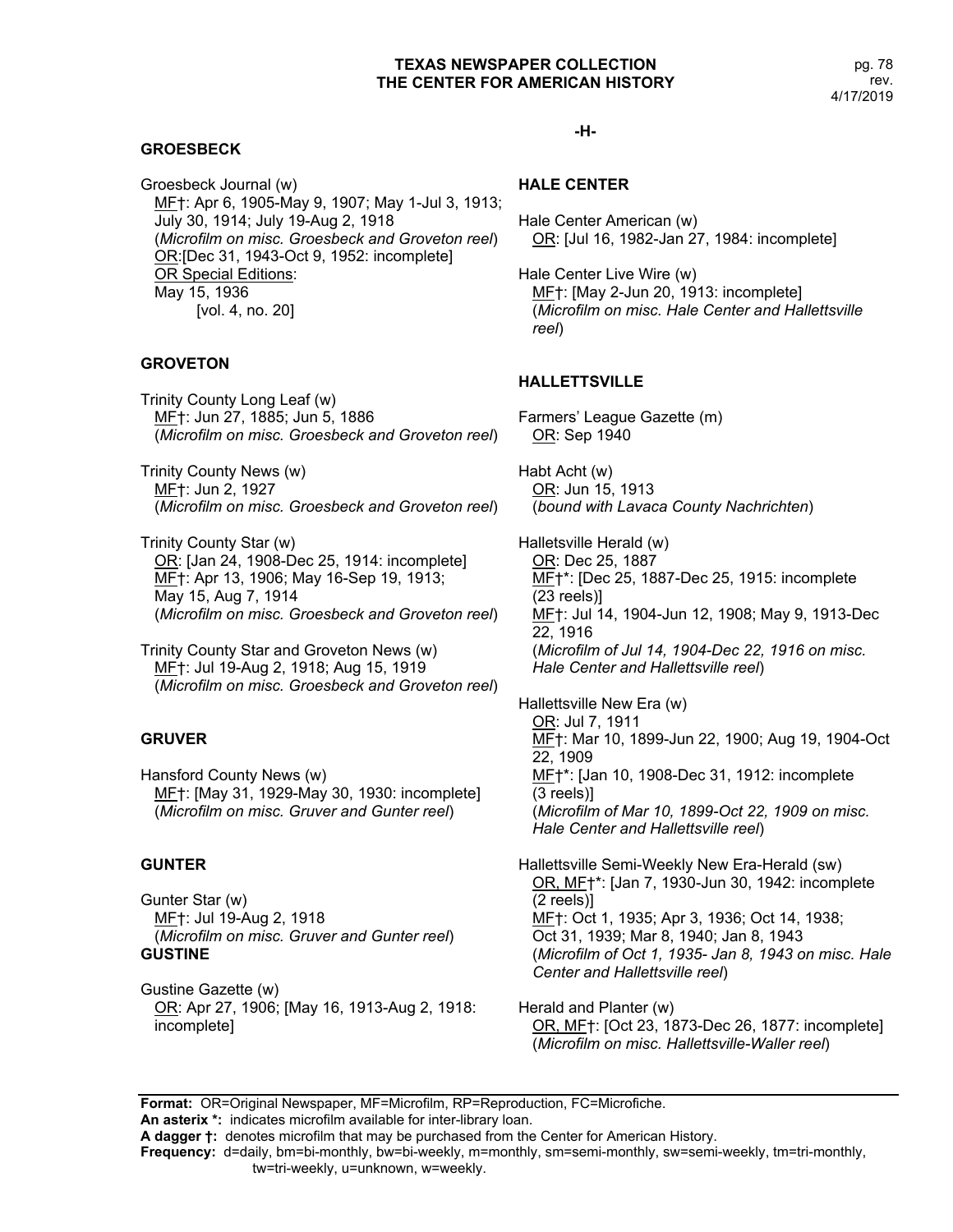Lavaca County Nachrichten (w) OR, MF†\*: [Sep 29, 1899-Dec 25, 1919: incomplete (2 reels)] Lavaca County Tribune (sw) OR: Dec 31, 1940; Jan 7, 1941 MF†\*: [Jan 6, 1933-Jul 3, 1964: incomplete (24 reels)] (*Microfilm of Jul 29, Sep 9, 1941; Feb 2, 1945 on misc. Hale Center and Hallettsville reel*) Lavaca County Tribune-New Era Herald (sw) OR: an 9, 1973; Feb 13, 1976 Nasinec (w) OR, MF†: [Oct 14, 1914-Jun 14, 1916: incomplete (1 reel)] **see also GRANGER** and **TAYLOR** New Era-Herald (w) OR, MF†\*: [Apr 7, 1944-Jul 29, 1969: incomplete (23 reels)] Novy Domov (sw) MF†: [Jun 16, 1919-Dec 30, 1942: incomplete (6 reels)] OR: Aug 19-Jun 5, 1948; Mar 28, May 28, Jun 4, Jul 23, 1970 Obzor (w, sm) MF†: [Jun 1, 1905-Oct 8, 1914: incomplete (3 reels)] Rebel (w) MF†: [Jul 1, 1911-Jun 2, 1917: incomplete (1 reel)] OR: [Jan 13, 1912-Jun 2, 1917: incomplete] Semi-Weekly Hallettsville Herald (sw) MF†: Jul 26, 1918; Apr 11, 1919 MF†\*: [Jan 4, 1924-Dec 31, 1929: incomplete (5 reels)] (*Microfilm of Jul 26, 1918 and Apr 11, 1919 on misc. Hale Center-Hallettsville reel*) Semi-Weekly New Era (sw) MF†: Apr 29-Sep 26, 1913; Jul 19-Aug 9, 1918; Jan 30, 1920 (*Microfilm on misc. Hale Center and Hallettsville reel*) News

Tribune (sw) MF†: Nov 24, 1936 (Microfilm on misc. Hale Center and Hallettsville reel) OR: [Jul 2-Dec 24, 1940: incomplete] OR Special Editions: Nov. 24, 1936; (Texas Centennial Ed.) [vol. 4, no. 21] **see also** Lavaca County Tribune

Vestnik (sm) OR: [Jun 19, 74-Mar 4, 1992: incomplete] **see also WEST**; TXC Collection

# **HALLSVILLE**

Review (w) MF†: [Jan 9, 1925-Dec 30, 1932: incomplete]

# **HALTOM CITY**

**see** News (Fort Worth)

# **HAMILTON**

Hamilton County News (w) MF†\*: May 4, Jun 15, 1934; Jun 24, 1938 (*Microfilm on misc. Hamilton-Harlingen reel*) OR Special Editions: Jun. 29, 1934 [vol. 26, no. 10] Jun. 24, 1938; (Pioneer Ed.) [vol. 11, no. 2]

Hamilton Herald (w) MF†: [Jan 31, 1883-Jun 22, 1917: incomplete] *(Microfilm on misc. Hamilton-Harlingen reel*) OR Special Editions: Feb. 20, 1907; (Special Historical Ed.) [vol. 29, no. 4]

Hamilton Herald-News (u) OR Special Editions: Jul. 3, 1958; (Centennial Ed.) [vol. 42, no. 4]

Hamilton Progress (w) MF†\*: Mar 31, May 26, 1893 *(Microfilm on misc. Hamilton-Harlingen reel*)

**Format:** OR=Original Newspaper, MF=Microfilm, RP=Reproduction, FC=Microfiche. **An asterix \*:** indicates microfilm available for inter-library loan.

**A dagger †:** denotes microfilm that may be purchased from the Center for American History.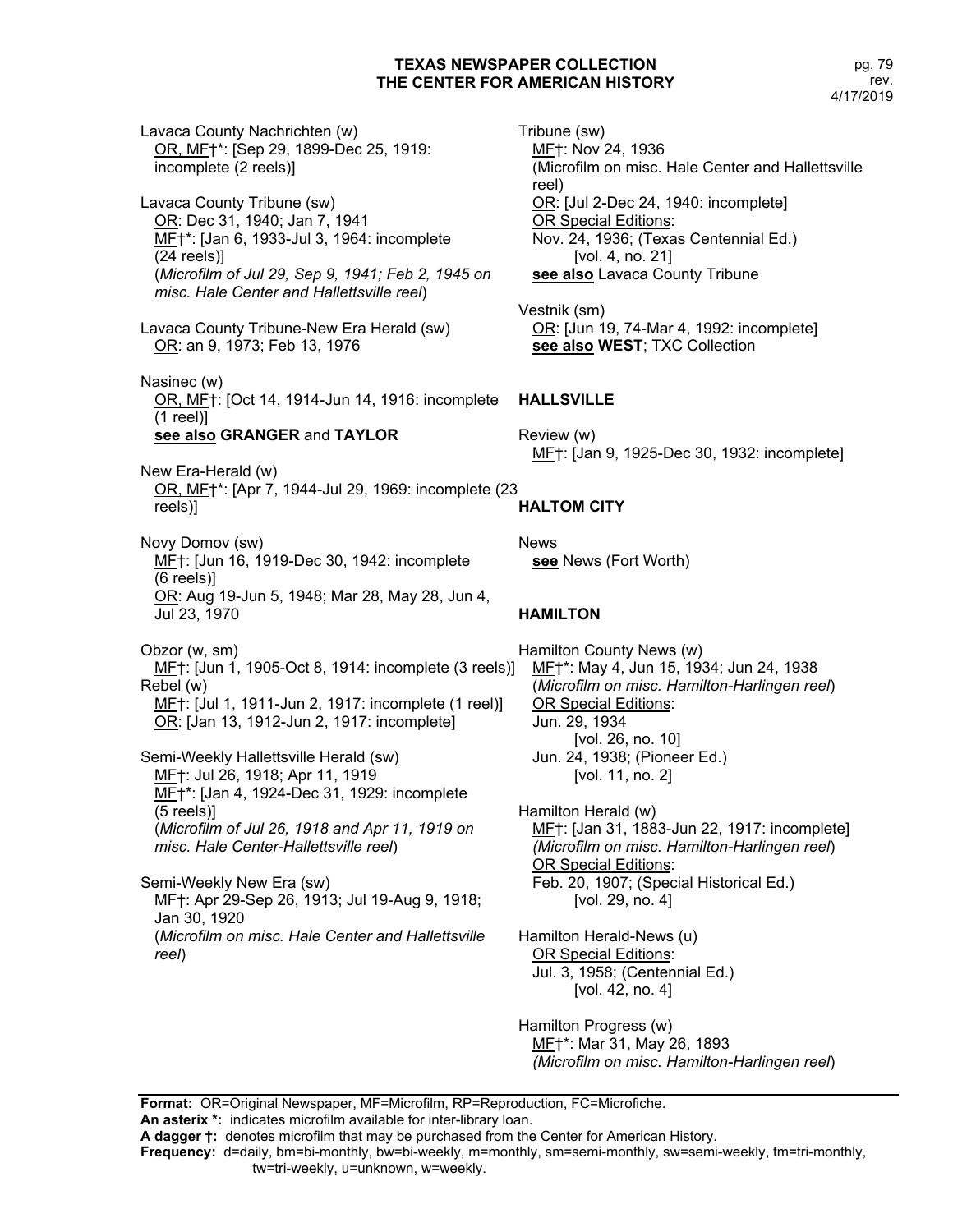Hamilton Record and Rustler (w) MF†\*: Jul 30, Aug 20, 1914; Jul 18-Aug 8, 1918 *(Microfilm on misc. Hamilton-Harlingen reel*)

Hamilton Rustler (w) OR: Aug 26, 1902 MF†: [Apr 15, 1902-Jun 4, 1907: incomplete] *(Microfilm on misc. Hamilton-Harlingen reel)*

Hamilton Times (u) MF†\*: Feb 23, 1883; Mar 15, 1884 *(Microfilm on misc. Hamilton-Harlingen reel*)

Journal-News (u) MF†\*: Aug 8, 1902 *(Microfilm on misc. Hamilton-Harlingen reel)*

# **HAMLIN**

Four County News (w) MF†\*: Dec 9, 1911; Jan 13, Apr 19, 1912 *(Microfilm on misc. Hamilton-Harlingen reel*)

Hamlin Herald (w) ME†\*: Apr 12, 1907; Jan 25, 1912; Aug 7, 1914; Jul 19-Aug 2, 1918 *(Microfilm on misc. Hamilton-Harlingen reel*) OR Special Editions: May 26, 1939 [vol. 19, no. 1]

Pied Piper of Hamlin (sm) OR: Oct 21, Dec 2, 1924; Jan 6, 1925

#### **HANDLEY**

Handley News (w) MF†\*: Jul 19-Aug 9, 1918 *(Microfilm on misc. Hamilton-Harlingen reel*)

Skyrocket (sm) OR: Dec 12, 1924

# **HANSFORD**

Hansford Headlight (w) MF†: Aug 21, 1914; May 11-Dec 23, 1917\*; Jul 19, Aug 2, 1918; Jan 10-Dec 12, 1919\* *(Microfilm on misc. Hamilton-Harlingen reel*)

#### **HARLINGEN**

Harlingen Star (w) MF†: Aug 21, 1914; Jul 19-Aug 2, 1918; Jul 25, 1924 *(Microfilm on misc. Hamilton-Harlingen reel*)

Press (u) OR: Apr 22, 1960

Valley Morning Star (d) OR: [Dec 1, 1931-Apr 14, 1985: incomplete] OR Special Editions: Oct. 28, 1967; (Hurricane Beulah Souvenir Ed.) [vol. 83, no. 6]

Valley Sunday Star-Monitor-Herald **see** Valley Morning Star; **see also McALLEN**

# **HARMON**

Harmon News MF†\*: Mar 19, 1904 (*MF† on misc. Hamilton-Harmon reel*)

# **HARPER**

Harper Herald (w) OR: [Sep 9, 1927-Dec 23, 1949: incomplete]

# **HARRISBURG**

School News (sm) OR: Oct 24-Dec 19, 1924; May 8-22, 1925

#### **HASKELL**

Haskell Free Press (w) MF†: Feb 16, 1889; [Aug 20, 1904-Jan 9, 1909: incomplete (5 reels)] MF: Jan 7-Dec 30, 1954; Jan 5, 1956-Dec 25, 1958 OR: [Jan 25, 1908-May 20, 1916; Jan 2-Apr 3, May 1-Jun 19, 1942: incomplete]

**Format:** OR=Original Newspaper, MF=Microfilm, RP=Reproduction, FC=Microfiche. **An asterix \*:** indicates microfilm available for inter-library loan.

**A dagger †:** denotes microfilm that may be purchased from the Center for American History.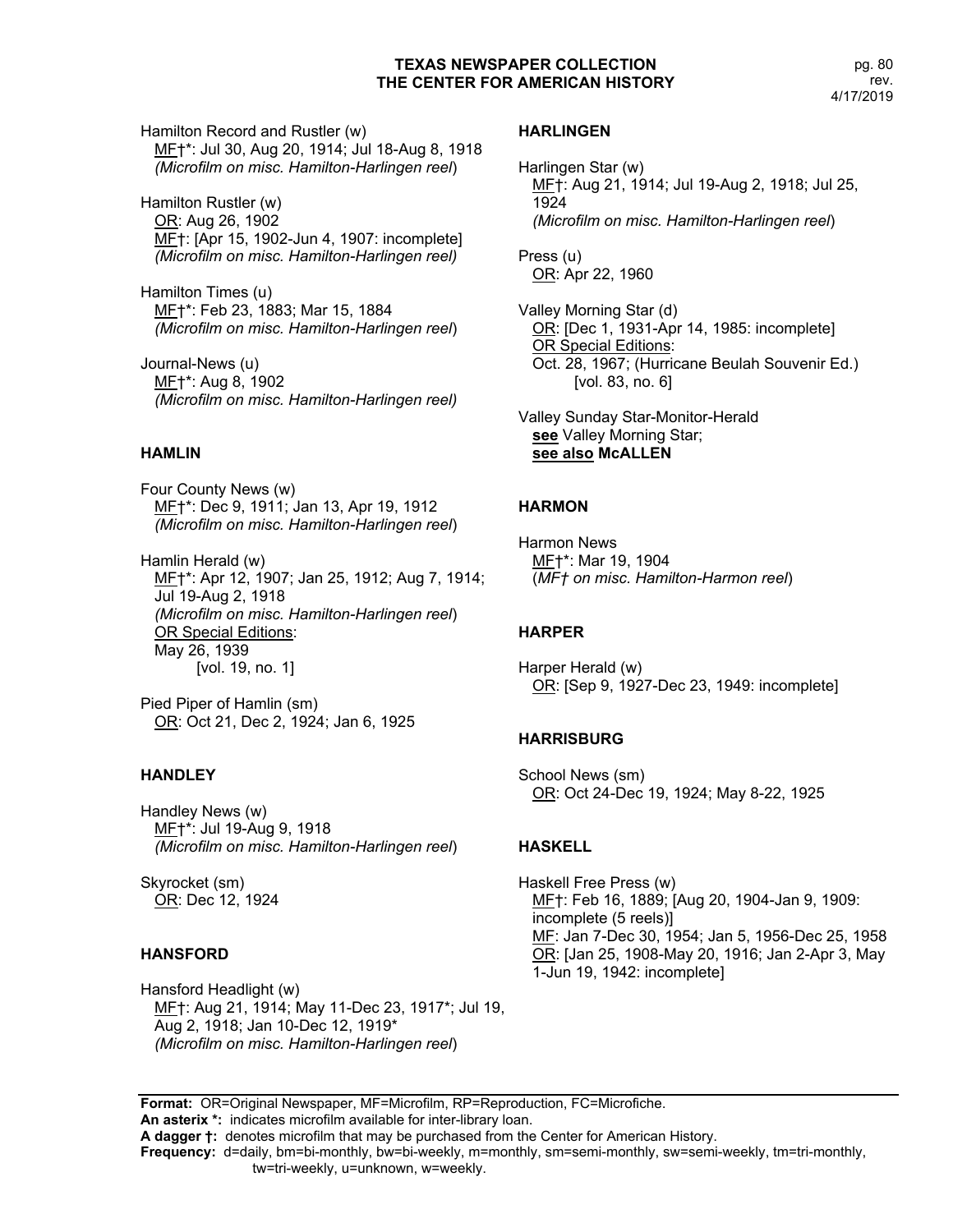# **HEARNE**

Hearne Democrat (w) OR: Jun 28, 1918; Jul 19, 1935; Jan 10, 1941; Jan 26, 1989 MF: [Jan 2, 1953-Dec 28, 1967: incomplete (14 reels)]

# **HEBBRONVILLE**

Hebbronville News (w) MF†: [Feb 11, 1925-May 4, 1932: incomplete (1 reel)]

Jim Hogg County Enterprise (w) MF†: [Nov 22, 1934-Dec 31, 1942: incomplete (2 reels)] OR: Mar 9, 1939

# **HELENA**

Helena Record (w) OR, RP: Jul 18, Sep 5, 1879

Karnes County News **see** Karnes County News (Runge)

#### **HELOTES**

Echo (w) OR: Jul 6, 1994

# **HEMPHILL**

Hemphill Reporter (w) MF†: Jul 24, Oct 23, 1914 (*Microfilm on misc. Hemphill and Henderson reel*)

Sabine County Reporter (w) OR: [Jan 3, 1936-Dec 24, 1954: incomplete] MF†: Jul 19-Aug 2, 1918; Apr 4, 1919 (*Microfilm on misc. Hemphill and Henderson reel*)

# **HEMPSTEAD**

Daily Ledger (d) MF: [Jan 20-Apr 23, 1886: incomplete] (*Microfilm of Feb 20-25, 1886 on misc. Hallettsville-Waller ree*l)

Hempstead Courier (w) OR, MF†: Jun 1, Aug 6, 1859; May 26, 1860; Apr 6, 1861 (*Microfilm on misc. Hallettsville-Waller reel*)

Hempstead Ledger (w) MF†: Dec 4, 1885-Jun 25, 1886 (*Microfilm on misc. Hallettsville-Waller reel*)

Hempstead News (w) OR: [Nov 28, 1901-Dec 25 1953: incomplete] OR Special Editions: Aug. 16, 1935 [vol. 4, no. 22] Sep. 6, 1935 [vol. 4, no. 23] Sep. 13, 1935 [vol. 4, no. 24]

Hempstead Weekly Countryman (w) OR: [Sep 3-24, 1869: incomplete] MF: [Sep 3-Oct 29, 1869: incomplete] (*Microfilm on Bellville reel with Texas Countryman and on misc. Bellville reel)* **see also** Bellville Countryman; Texas Countryman (Bellville)

Hempstead Weekly News (w) OR: [Oct 22, 1891-Nov 22, 1894: incomplete]

Texas Countryman **see** Hempstead Weekly Countryman **see also BELLVILLE**

Tri-Weekly Ledger (tw) MF: Feb 27, 1886 (*Microfilm on misc. Hallettsville-Waller reel)*

Waller County Courier (w) OR: [Nov 28, 1885-Jul 24, 1886: incomplete]

Waller News MF†: [Aug 7, 1914-Oct 28, 1927: incomplete]

Weekly Hempstead Review (w) OR: Oct 15, 1881

# **HENDERSON**

East Texas Times (u) RP, MF†: Mar 1, Jul 18, 1862 (*Microfilm on misc. Henderson reel*)

**Format:** OR=Original Newspaper, MF=Microfilm, RP=Reproduction, FC=Microfiche. **An asterix \*:** indicates microfilm available for inter-library loan.

**A dagger †:** denotes microfilm that may be purchased from the Center for American History.

**Frequency:** d=daily, bm=bi-monthly, bw=bi-weekly, m=monthly, sm=semi-monthly, sw=semi-weekly, tm=tri-monthly,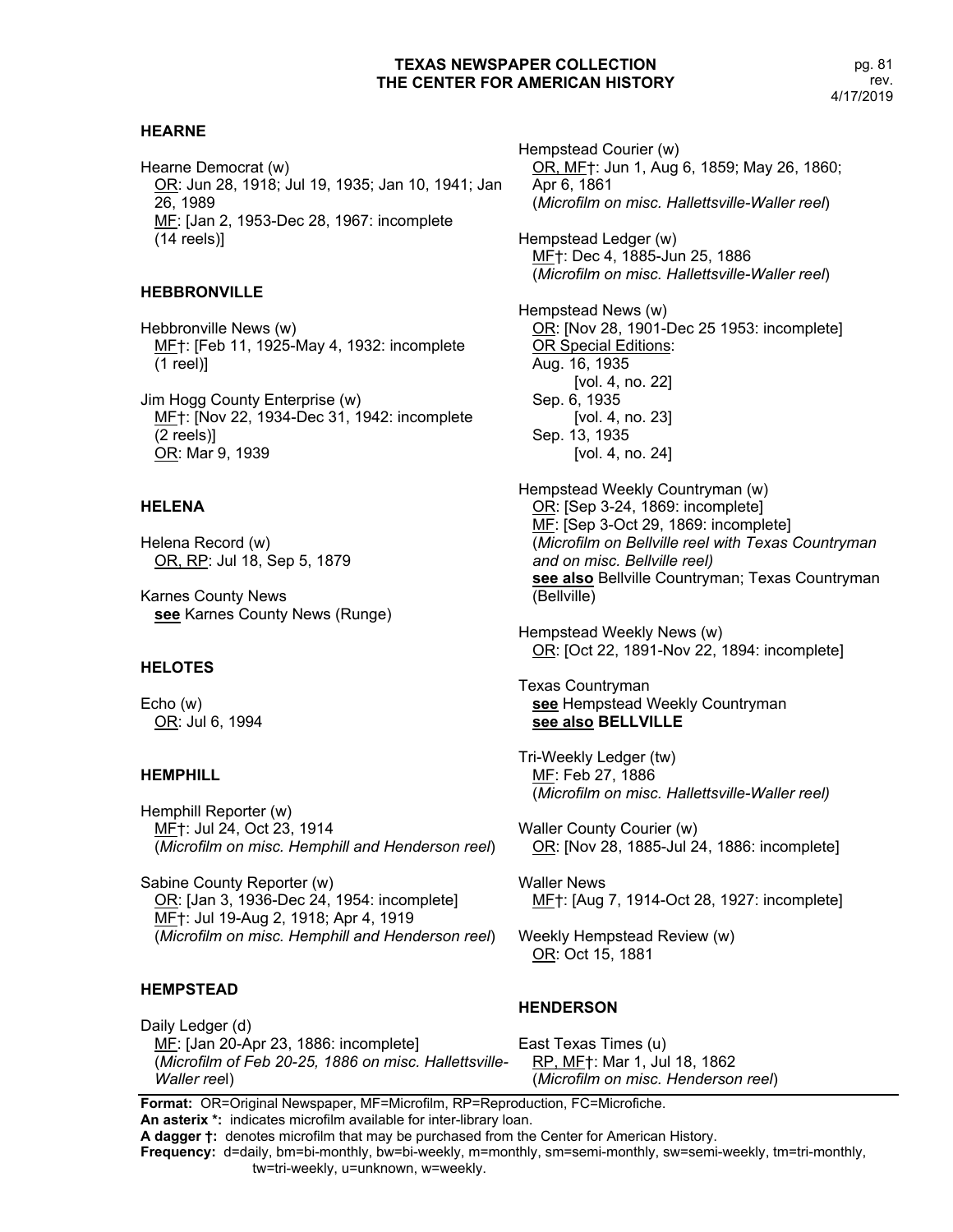Flag of the Union (w) OR, MF†: Feb 2, 1854 (*Microfilm on misc. Henderson reel*) Henderson Daily News (d) MF†: [Mar 20, 1931-Dec 30, 1960: incomplete (92 reels)] OR Special Editions: Jun. 30, 1936; (Texas Centennial Ed.) [vol. 48, no. 6] Nov. 30, 1938 [vol. 4, no. 25] Mar. 30, 1941 [vol. 19, no. 2] Mar. 21, 1952; (50th Anniversary Ed.) [vol. 30, no. 5] May 6, 1956; (25th Anniversary and Progress Ed.) [vol. 35, no. 5] Mar. 19, 1961; (30th Anniversary Ed.) [vol. 52, no. 2] Henderson Democrat (w) OR, MF†: Jun 2, 1855; Nov 29, 1856; Jun 27, 1857 (*Microfilm on misc. Henderson reel*) Henderson Morning Herald (d) OR: [Oct 18, 1932-Jun 30, 1933: incomplete] Henderson Times (w) MF†: [Aug 29, 1863-Nov 27, 1900: incomplete] (*Microfilm of Aug 29, 1863-Nov 20, 1900 on misc. Henderson reel*) MF, RP: [Jan 13, 1921-Dec 31, 1936: incomplete (6 reels)] OR: [Aug 29, 1863-Dec 9, 1938; Jul 4, 1976: incomplete] OR Special Editions: Jul. 23, 1953; (100th Anniversary Ed.) [vol. 32, no. 7] Feb. 24, 1955; (East Texas Oil Discovery 25th Anniversary) [vol. 34, no. 5] Rusk County News (w) MF†: [Apr 10, 1883-Sep 27, 1951: incomplete (14 reels)] MF\*: [Apr 10, 1883-Dec 17, 1890: incomplete] (*Microfilm of Sep 7, 1904-Mar 1, 1922 on misc. Hemphill-Henderson reel*)

Southern Beacon (w) RP, MF: May 21, 1859 (*Microfilm on misc. Henderson reel*)

#### **HENRIETTA**

Clay County Leader (w) ME: [Apr 23, 1953-Apr 13, 1967: incomplete (14 reels)] MF\*: Apr 28-Dec 29, 1955 Henrietta Independent (w) MF†: [Jun 10, 1892-Oct 11, 1935: incomplete (7 reels)] OR: Jan 17, 1890; Mar 25, 1910; Oct 11, 1935 People's Review (w) MF†: [Jan 4, 1908-Oct 9, 1914: incomplete (2 reels)]

# **HEREFORD**

Hereford Brand (w) MF†: [Aug 26, 1904-Aug 1, 1918: incomplete (2 reels)] OR: [Jan 3, 1908-Dec 29, 1911; Oct 31, 1935: incomplete] OR Special Editions: May 7, 1936 [vol. 4, no. 26] May 6, 1937 [vol. 19, no. 3] Aug. 26, 1937; (Irrigation Ed.) [vol. 41, no. 6] May 28, 31, 1953; (Pioneer Days Celebration) [vol. 32, no. 8]

# **HICO**

Hico News-Review (w) MF†\*: [May 10, 1907-Dec 26, 1919: incomplete (12 reels)] OR: Sep 5, Dec 19, 1969; Mar 16, 1994

Hico Review (w) OR, MF†\*: [Oct 28, 1904-May 3, 1907: incomplete]

Mirror (m) OR: Dec 1924

**Format:** OR=Original Newspaper, MF=Microfilm, RP=Reproduction, FC=Microfiche.

**An asterix \*:** indicates microfilm available for inter-library loan.

**Frequency:** d=daily, bm=bi-monthly, bw=bi-weekly, m=monthly, sm=semi-monthly, sw=semi-weekly, tm=tri-monthly,

**A dagger †:** denotes microfilm that may be purchased from the Center for American History.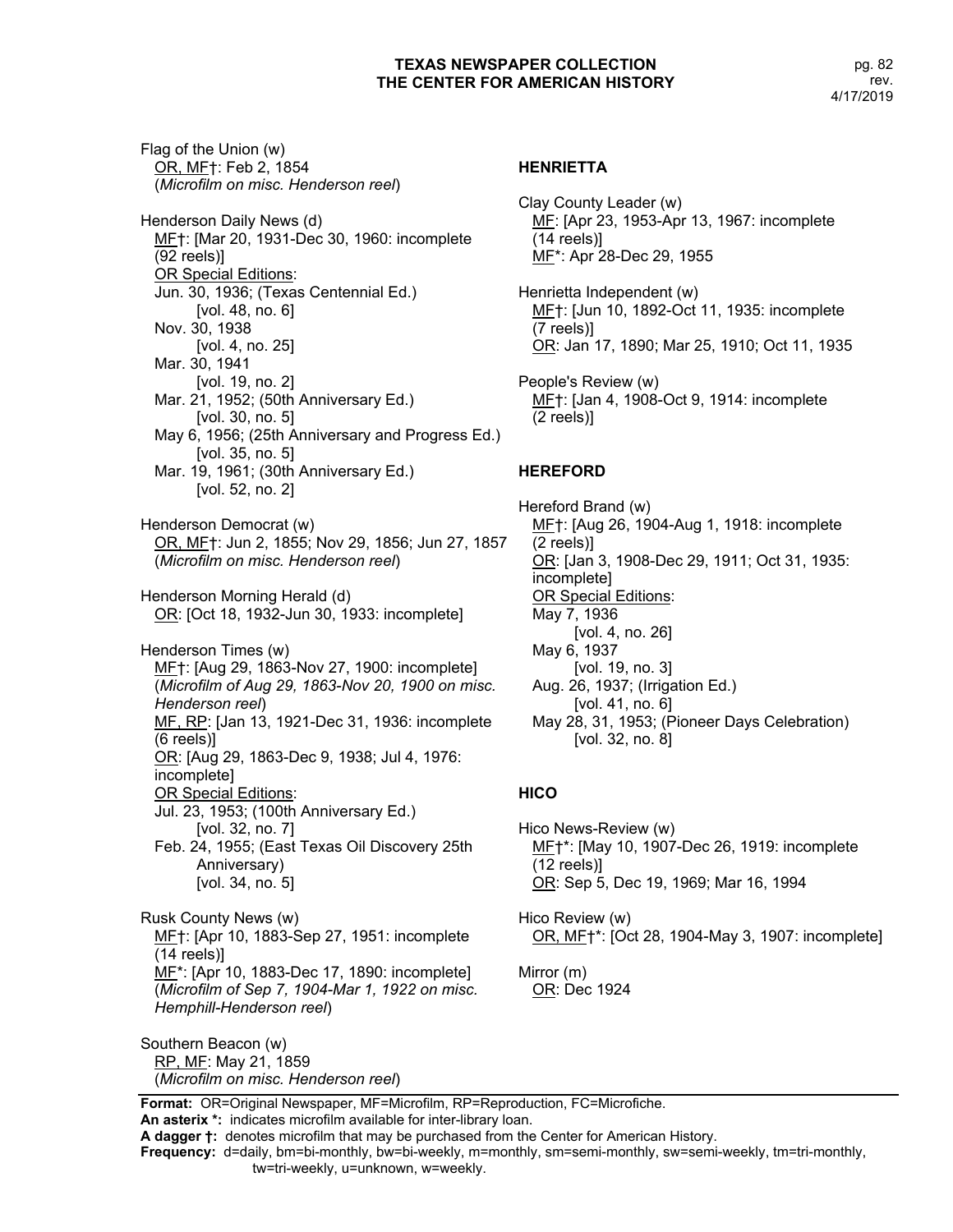# **HIGGINS**

Higgins News (w) MF†: [Aug 18, 1904-Nov 7, 1919: incomplete (2 reels)] OR: [Jan 1-Jun 25, 1942: incomplete]

# **HILLSBORO**

Evening Mirror (d) OR: Apr 24, 1922; [Feb 9, 1925-Dec 31, 1941: incomplete]

Hill County Record (w) MF†: Jun 14, Nov 8, 1907; May 1, 1908 (*Microfilm on misc. Hillsboro-Huntsville reel*)

Hill County Visitor (w) OR: [Jul 30-Nov 19, 1884: incomplete]

Hillsboro Dispatch (d) MF†: Apr 7, Aug 19, Sep 14, 1914 (*Microfilm on misc. Hillsboro-Huntsville reel*)

Hillsboro Mirror (w) MF†: Jun 12-Jul 31, 1889; Jan 8-29, 1890 (*Microfilm on misc. Hillsboro-Huntsville reel*) OR: [Jun 12-Jul 31, 1889; Jan 8-29, 1890; Aug 17, 1904-Aug 30, 1916: incomplete] OR Special Editions: May 18, 1936 [vol. 4, no. 27] Jun. 30, 1936; (Golden Anniversary Ed.) [vol. 48, no. 7]

Hillsboro Reflector (w) MF†: May 19-26, 1887; May 22, 1890 (*Microfilm on misc. Hillsboro-Huntsville reel*)

# **HOLLAND**

Holland Progress (w) OR: [Jan 3, 1908-Nov 25, 1910: incomplete]

# **HOMER**

Banner (u) MF†: Nov 10, 1882 (*Microfilm on misc. Hillsboro-Huntsville reel*)

# **HONDO**

Beam (w) OR, MF†\*: [Jul 2, 1943-Dec 18, 1945: incomplete (2 reels)] Fletcher's Farming (m) ME†\*: Nov 30, 1933; [Feb 1, 1934-Dec 1, 1937: incomplete] (*Microfilm of Nov 30, 1933 on misc. Floresville and Hondo reel) (Microfilm of Feb 1934-Dec 1937 on misc. Hillsboro-Huntsville reel*) Hondo Anvil Herald (w) MF†: [Oct 17, 1903-Dec 31, 1904: incomplete (1 reel)] OR: [Jul 22, 1932-Nov 17, 1961; Dec 25, 1986: incomplete] Hondo Herald (w) MF†: [Mar 31, 1893-Oct 10, 1903: incomplete (3 reels)] Hondo Times (w) ME†: [Sep 1, 1910-Oct 8, 1914: incomplete (2 reels)] (*Microfilm of Sep 1, 1910-Dec 28, 1911 on reel with Morning Mail*) Morning Mail (d) ME†: [Apr 26-Jun 20, 1946: incomplete (1 reel)] **HONEY GROVE**

Honey Grove Enterprise (w) MF†: [Jun 17, 1870-Feb 18, 1871: incomplete] (*Microfilm on misc. Hallettsville-Waller reel*)

Honey Grove Signal (w) MF: [Jun 23, 1893-Dec 22, 1911: incomplete (5 reel)]

Honey Grove Signal-Citizen (u) OR: [Jan 2-Jun 26, 1942: incomplete]; [Dec 30, 1949-Oct 20, 1950; May 16, 1980: incomplete]

Semi-Weekly Texas Citizen (sw) OR: Aug 17-24, 1889

Weekly Texas Citizen (w) OR: Nov 22-29, 1889; Jan 31, Feb 14-21, 1890

**Format:** OR=Original Newspaper, MF=Microfilm, RP=Reproduction, FC=Microfiche. **An asterix \*:** indicates microfilm available for inter-library loan.

**A dagger †:** denotes microfilm that may be purchased from the Center for American History.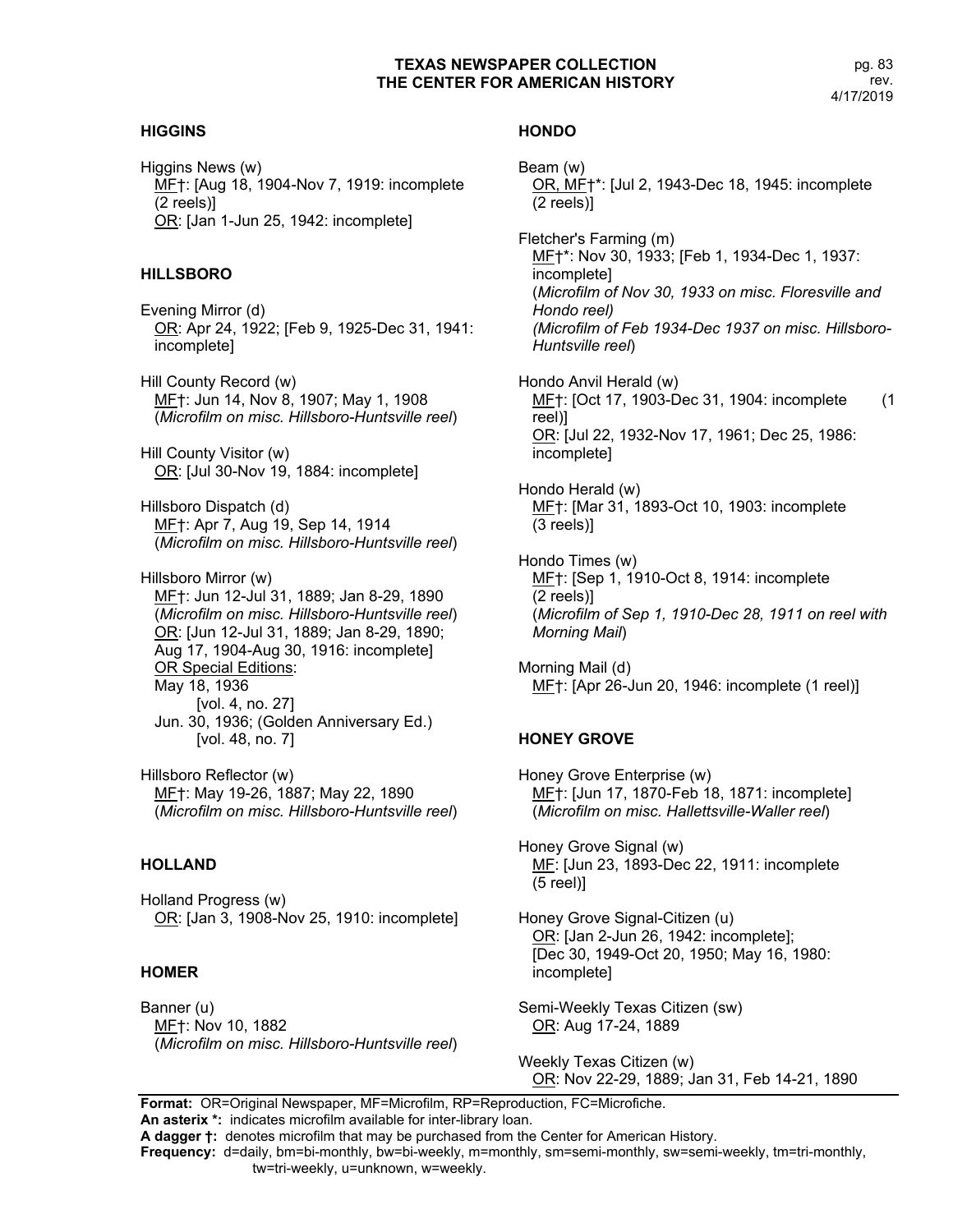# **HOUSTON**

#### Advance

**see** Advance (Dallas, TX); Southern Advance (Houston, TX)

Aegis (m) OR: Apr 20, 1925

Age (d) OR: [Nov 2, 1871-Jan 1873: incomplete] **see also** Houston Age

Barrio (sw) MF\*: Aug 24, 1975 (1 reel) **see also** Voz de el Barrio

Beacon (w) OR: May 30, Aug 15, 1851; Oct 1, 1852

Brand News (u) MF†: Nov 3, Dec 8, 1945; Jan 26, 1946 (*Microfilm on misc. Houston reel*)

Bryant's Merchants Transcript (tw) OR: Apr 20, 1867

Call (Houston ed. of the Kansas City Call) (w) MF†: Oct 6, 1950 (*Microfilm on misc. Houston reel*)

**Chronicle see** Houston Chronicle

Chugan Han Guk **see** Korea Times Southwestern Edition

Colonel Mayfield's Weekly (w) OR: [Jan 14, 1922-May 5, 1923; Jul 26, 1924: incomplete] MF†: [Dec 3, 1921-Mar 22, 1924: incomplete] (*Microfilm on misc. Houston reel*)

Cotton Digest (w) MF†: Nov 10, 1928 (*Microfilm on misc. Houston reel*)

Daily Cougar (d) OR: [Sep 17, 1968-Apr 1, 1970: incomplete]

Daily Journal (d) RP: Oct 5, 1867

Daily Houston Telegraph (d) OR, MF†: [Apr 18, 1868-Aug 26, 1870: incomplete] *Index available* (*Microfilm on reel with Daily Telegraph*) **see also** Daily Telegraph; Evening Telegraph; Houston Daily Telegraph; Houston Tri-Weekly Telegraph; Tri-Weekly Telegraph; Weekly Telegraph Daily Post (d) MF: [Mar 21, 1882-Jun 29, 1884: incomplete] (*Microfilm with Houston Post*) **see also** Houston Daily Post; Houston Post; Houston Post-Dispatch; Houston Semiweekly Post; Houston Weekly Post Daily Telegraph (d) OR, MF†: [Feb 22, 1866-Sep 17, 1867: incomplete (1 reel)] *Index available* **see also** Daily Houston Telegraph; Evening Telegraph; Houston Daily Telegraph; Houston Tri-Weekly Telegraph; Tri-Weekly Telegraph; Weekly Telegraph Daily Telegraph (d: 1871) OR: [May 2, 1871-Aug 21, 1872: incomplete] MF<sub>1</sub>: [May 31, 1871-Jun 25, 1872: incomplete (1 reel)] *Index available* **see also** Daily Houston Telegraph; Evening Telegraph; Houston Daily Telegraph; Houston Tri-Weekly Telegraph; Tri-Weekly Telegraph; Weekly Telegraph De Cordova's Herald and Immigrant's Guide (m) OR: Jul 21, 1849 RP: Jul 21, Aug 20, 1849 Democratic Telegraph and Texas Register (w) OR (oversize): [Jun 3, 1846-Jul 4, 1850: incomplete] MF†: [Mar 18, 1846-Mar 28, 1851: incomplete (2 reels)] *Index available (Microfilm also on reels with Telegraph and Texas Register*)

**see also** Telegraph and Texas Register; Weekly Telegraph and Texas Register

Deutsche Zeitung und Anzeiger (w) MF<sup>+\*</sup>: [Oct 6, 1898-Dec 25, 1902: incomplete (3 reels)]

**Format:** OR=Original Newspaper, MF=Microfilm, RP=Reproduction, FC=Microfiche. **An asterix \*:** indicates microfilm available for inter-library loan.

**A dagger †:** denotes microfilm that may be purchased from the Center for American History.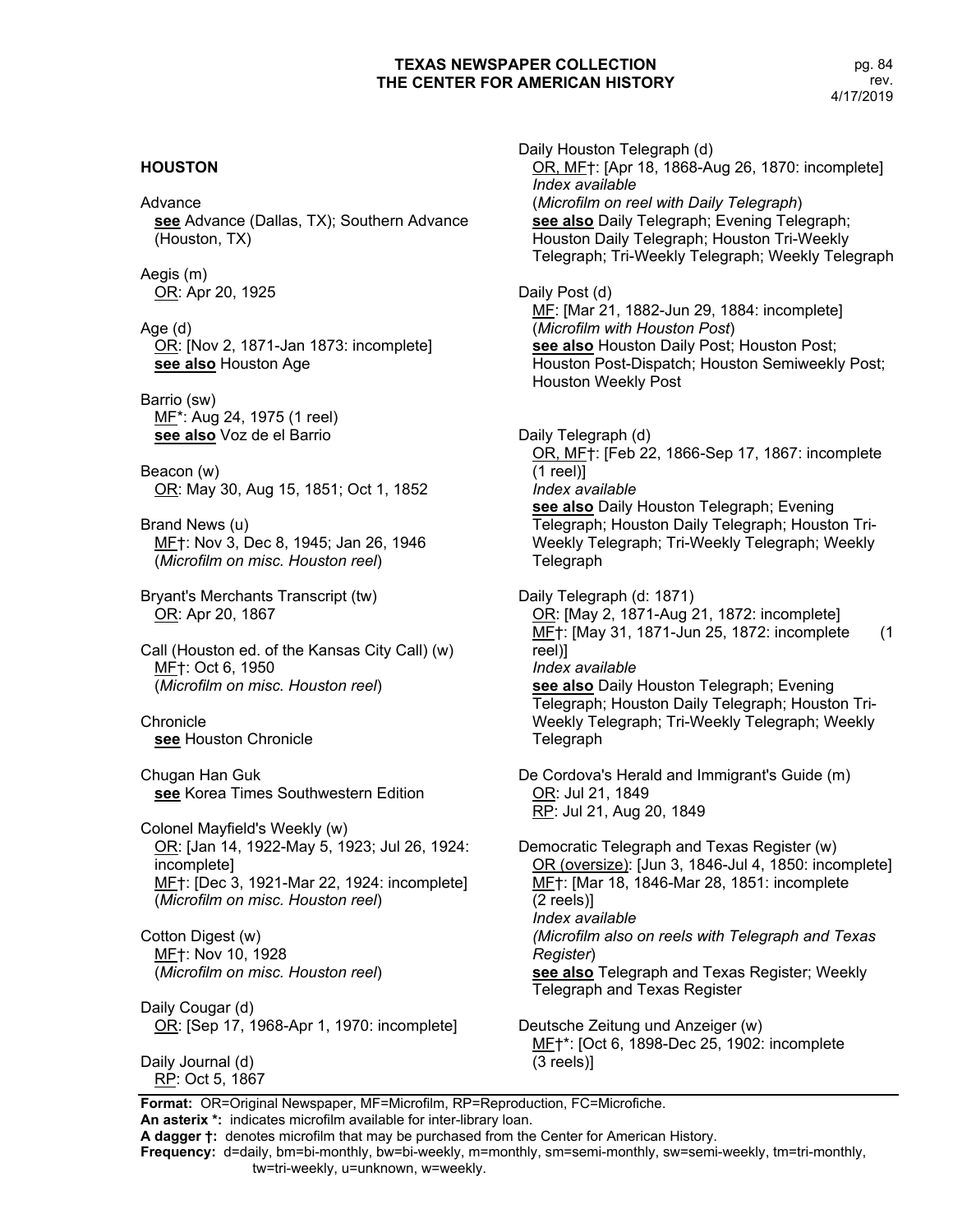Diocese of Texas (u) OR: Apr 1897 Evening Journal (d) OR: Sep 2, 1884 Evening Telegraph (d) OR: [Dec 6, 1866; Jan 8-Sep 19, 1870: incomplete] ME†: [Jan 10, 1869-Sep 19, 1870: incomplete (2 reels)] **see also** Daily Telegraph; Daily Houston Telegraph; Houston Daily Telegraph; Houston Tri-Weekly Telegraph; Tri-Weekly Telegraph; Weekly Telegraph Facts (sm) MF<sup>†:</sup> [Apr 15-Jul 15, 1911: incomplete] (*Microfilm on misc. Houston reel*) Facts and Tidings (u) MF†: Apr 16, 1924 (*Microfilm on misc. Houston reel*) Family Visitor (w) OR: Nov 13, 1871 Freeman's Champion (u) OR: Apr 10, 1865 Guardsman (m) MF†: Aug 1, 1944 (*Microfilm on misc. Houston reel*) Harpoon (w) OR: May 5, 12, 1969 Houston Age (d) OR: Sep 9, 1886 **see also** Age Houston Amateur (m) MF†: Oct, Nov 1883 (*Microfilm on misc. Houston reel*) Houston Bulletin (w) MF†: Apr 4, 1915; Feb 20, 1916; Jul 20-Aug 3, 1918 Houston Daily Democrat (d) (*Microfilm on misc. Houston reel*) Houston Chronicle (d) OR: [Dec 9, 1884-Jan 20, 1885: incomplete] **see also** Houston Chronicle (1912); Houston Chronicle and Herald

Houston Chronicle (d: 1912) MF: [Apr 1, 1995-present: incomplete (381 reels)] (*Latest three years of microfilm kept at the Perry-Castañeda Library*) OR: [Dec 3, 1912-Mar 27, 1986: incomplete] OR Special Editions: May 26, 1929; (Pioneer Section) [vol. 44, no. 3] Apr. 19, 1936; (Texas Centennial Ed.) [vol. 5, no. 1] Feb. 22, 1938 [vol. 5, no. 2] Apr. 8, 1962; (Major League Baseball comes to Houston) [vol. 53, no. 3] Oct. 7, 1962; (Rice University 50th Anniversary Ed.) [vol. 53, no. 2] Apr. 14, 1963; (Magazine Supplement - Humble Story) [vol. 58, no. 2] Jun. 30, 1963; (Magazine Supplement - Galveston Story) [vol. 58, no. 3] Nov. 1963; (John F. Kennedy Memorial Ed.) [vol. 59, no. 14] Jun. 25, 1967; (Release of the Warren Report) [vol. 63, no. 7] **see also** Houston Chronicle and Herald Houston Chronicle (w) OR: [Mar 12-Jun 30, 1902: incomplete] Houston Chronicle and Herald (d) OR: [Jul 2, 1902-Oct 26, 1912: incomplete] Houston Commercial Bulletin (m) OR: Apr 1, 1855 Houston Comical (u) OR: 1983 Houston Courier (d) OR: [Oct 10-Nov 29, 1872: incomplete] OR: [undated], 1868 (frag.) Houston Daily Herald (d) ME<sub>T</sub>: Sep 3, 1900 (*Microfilm on misc. Dallas and Houston reel*) Houston Daily Mercury (d) OR, MF†\*: Jul 11, 1873-Feb 28, 1874

(*Microfilm with Houston Mercury*)

**Format:** OR=Original Newspaper, MF=Microfilm, RP=Reproduction, FC=Microfiche. **An asterix \*:** indicates microfilm available for inter-library loan.

**A dagger †:** denotes microfilm that may be purchased from the Center for American History.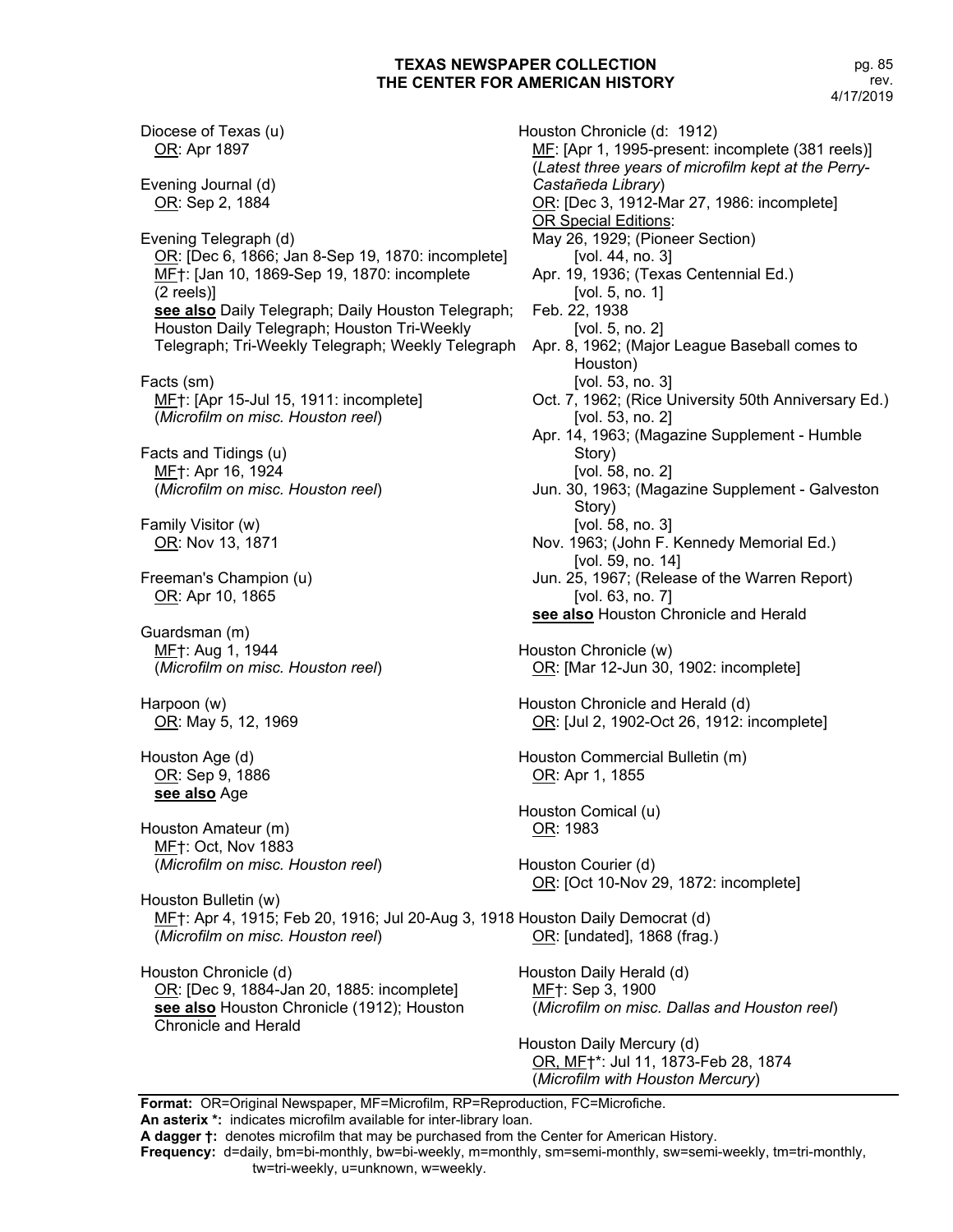Houston Daily News (d) MF†: [Aug 1-29, 1904: incomplete] (*Microfilm on misc. Houston reel)* Houston Daily Post (d: 1880) MF: Aug 19, 1880-Mar 18, 1882 (*Microfilm with Houston Post*) OR (oversize): May 5, 1881 OR Special Editions: Mar. 1, 1882; (Texas and Northern Mexico Ed., w/ map) [vol. 54] **see also** Daily Post; Houston Post; Houston Post-Dispatch; Houston Semiweekly Post; Houston Weekly Post Houston Daily Post (d: 1886) OR: [Aug 24, 1889-Feb 23, 1903: incomplete] MF: [Nov 19, 1886-Sep 30, 1903: incomplete (71 reels)] (*Microfilm filed with Houston Post*) **see also** Daily Post; Houston Post; Houston Post-Dispatch; Houston Semiweekly Post; Houston Weekly Post Houston Daily Telegram (d) OR: May 19, Oct 19, 1880 Houston Daily Telegraph (d) OR, MF†: [Feb 6, 1864-Jan 5, 1866: incomplete] *Index available* (*Microfilm on reel with Tri-Weekly Telegraph*) **see also** Daily Telegraph; Daily Houston Telegraph; Evening Telegraph; Houston Tri-Weekly Telegraph; Tri-Weekly Telegraph; Weekly Telegraph Houston Daily Telegraph (d: 1874) OR, MF†: Dec 30, 1874; Apr 6, 1875 (*Microfilm on reel with Daily Telegraph) Index available* **see also** Daily Telegraph; Daily Houston Telegraph; Houston Mercury (d) Evening Telegraph; Houston Tri-Weekly Telegraph; Tri-Weekly Telegraph; Weekly Telegraph Houston Daily Times (d) OR: [Sep 10, 1870-Apr 29, 1871: incomplete] MF†\*: [Sep 11, 1868-Apr 29, 1871: incomplete (3 reels)] Houston Daily Union (d) OR: [May 18, 1870-Jul 3, 1873: incomplete] MF†: [May 18, 1870-May 29, 1872: incomplete] (*Microfilm on misc. Houston reel*)

Houston Defender (w) MF†: [Nov 1, 1930; Mar 9-Sep 28, 1946: incomplete] (*Microfilm on misc. Houston reel*) Houston Forward Times (w) MF: [Jan 30, 1960-Dec 31, 1983: incomplete (53 reels)] OR: Oct 21, 1989 Houston Gazette (w) MF†\*: [Aug 25-Dec 22, 1849: incomplete (1 reel)] Houston Herald (d) MF†: Nov 11, 1885-Sep 9, 1886; Jul 13, 1888 (*Microfilm on misc. Houston reel*) Houston Informer (u) OR: May 19, Jun 16, 1953; Jul 20, 1954; Nov 29, 1955 MF†: Apr 22, Jun 3, 1947 (*Microfilm on misc. Houston reel*) **see also** Informer; Informer and Texas Freeman Houston Journal (d) OR: Jan 19, 1885 Houston Labor Echo (w) OR: May 14, 1887 Houston Labor Journal (w) MF†\*: [Feb 15, 1908-Apr 7, 1939: incomplete (26 reels)] MF: [Jan 27, 1956-Aug 15, 1958: incomplete (2 reels)] Houston Labor Messenger (w) OR: [Dec 19, 1930-Dec 21, 1951: incomplete] ME: [Jan 25, 1952-Jan 13, 1956: incomplete (2 reels)] OR, MF†\*: Jul 4-10, 1873 (1 reel) **see also** Houston Daily Mercury Houston Post (d: 1903) MF: [Oct 1, 1903-Jul 31, 1924: incomplete (199 reels)] **see also** Daily Post; Houston Daily Post; Houston Post-Dispatch; Houston Semiweekly Post; Houston Weekly Post

**Format:** OR=Original Newspaper, MF=Microfilm, RP=Reproduction, FC=Microfiche.

**An asterix \*:** indicates microfilm available for inter-library loan. **A dagger †:** denotes microfilm that may be purchased from the Center for American History.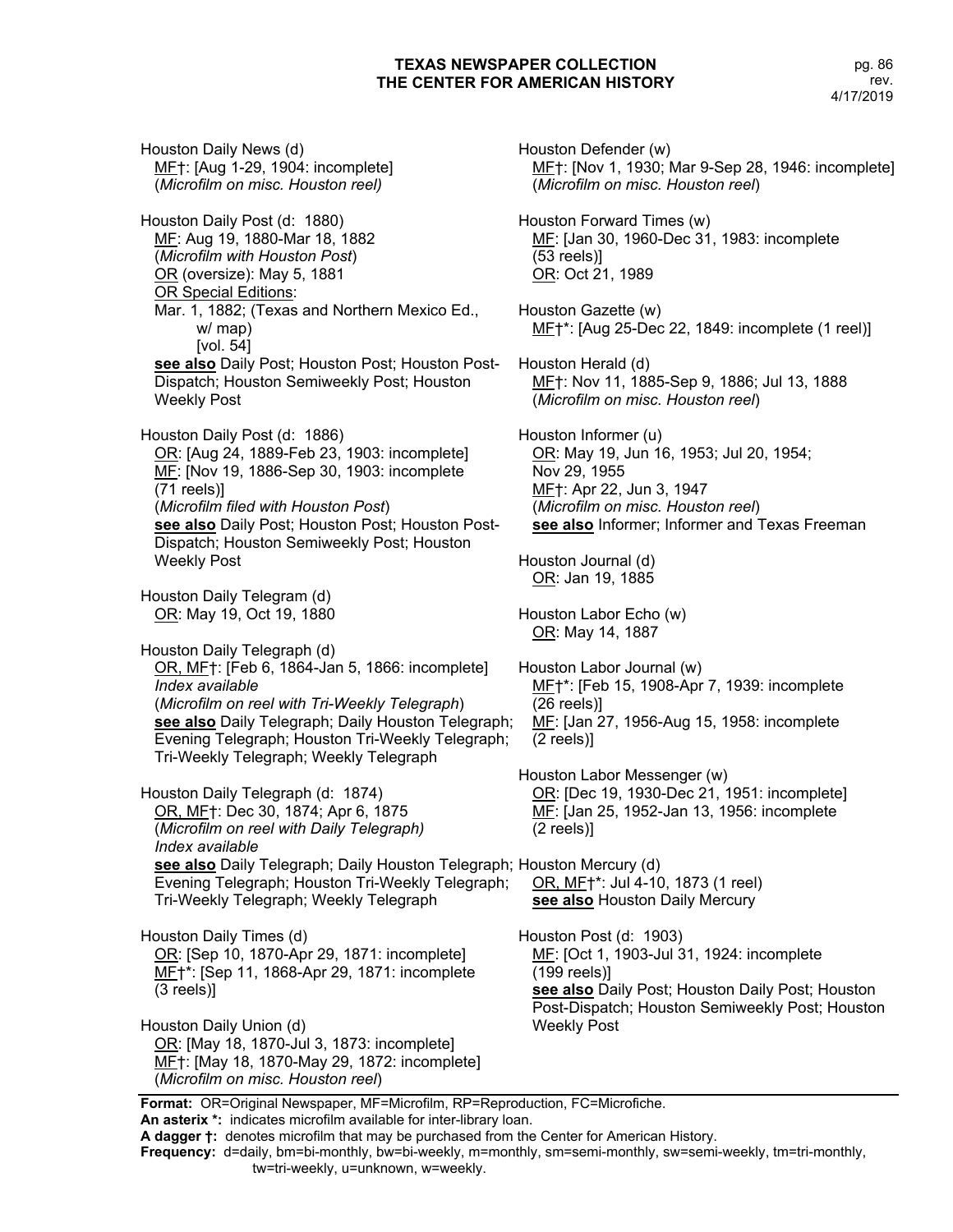Houston Post (d: 1932) MF: [Feb 1, 1932-Apr 18, 1995: incomplete reels)] MF\*: Sep 11-20, 1970 OR: Sep 2, 1945; Apr 1, 5, 10, 1968; Mar 29, Jul 21, 1969; Sep 29, 1970; Aug 9, 1974 *Index available (1976-1995)* **OR Special Editions:** vol. 54 Apr. 28, 1936; (Texas Centennial Ed.) [vol. 5, no. 4] Apr. 28, 1936; (Texas Centennial, Final Ed.) [vol. 5, no. 5] Apr. 28, 1936; (Texas Centennial, Sunrise Ed.) [vol. 5, no. 3] Oct. 2, 1943; (Texas Natural Resources Ed.) [vol. 77, no. 2] Jan. 30, 1955; (This Is Texas Ed.) [vol. 34, no. 6] Feb. 25, 1962; (Industry Supplement) [vol. 53, no. 6] Apr. 9, 1962; (Houston Goes Major League) [vol. 53, no. 5] Mar. 31, 1963; (New Humble Building) [vol. 57, no. 2] Oct. 5, 1964; (Exchange with Manchester Guardian) [vol. 61, no. 9] **see also** Daily Post; Houston Daily Post; Houston Post-Dispatch; Houston Semiweekly Post; Houston Weekly Post Houston Post-Dispatch (d) MF: [Aug 1, 1924-Jan 31, 1932: incomplete (79 reels)] (*Microfilm with Houston Post*) OR Special Editions: Jun. 30, 1929; (50 Years Ago in Houston) [vol. 53, no. 4] **see also** Daily Post; Houston Daily Post; Houston Post; Houston Semiweekly Post; Houston Weekly Post Houston Press (d) OR: [Feb 24, 1917-Mar 20, 1964: incomplete] OR Special Editions: Jan. 3, 1934; (Annual Oil Ed.) [vol. 36, no. 3] Apr. 21, 1936; (San Jacinto Day Ed.)

- [vol. 45, no. 3]
- Houston Price Current and Business Register (w) OR: Feb 12, 1857

Houston Republic (sw) OR: Jul 11, 1857; Apr 23, 1859 *Index available* Houston Saturday Night (w) MF†: Jan 24-Feb 7, 1920 (*Microfilm on misc. Houston reel*) Houston Semi-Weekly Post (sw) OR: [Jan 14, 1895-Jan 28, 1909: incomplete] **see also** Daily Post; Houston Daily Post; Houston Post; Houston Post-Dispatch; Houston Weekly Post Houston Telegram (d) OR: Sep 11, 1914 Houston Telegraph-Extra MF: [Aug 4,1861-Apr 20, 1963: incomplete] Houston Telegraph Supplement MF: Dec 8, 10, 1862 (*Microfilm on reel with Houston Telegraph-Extra*) Houston Tribune (w) OR: May 1, 1969; [May 22, 1975-Oct 4, 1979: incomplete] **see also** Texas Tribune (Austin, TX); Texas Tribune (Houston, TX) Houston Tri-Weekly Telegraph (tw) OR, MF†: [Nov 2, 1864-Jan 8, 1866: incomplete (2 reels)] **see also** Daily Telegraph; Daily Houston Telegraph; Evening Telegraph; Houston Daily Telegraph; Tri-Weekly Telegraph; Weekly Telegraph

Houston Tri-Weekly Telegraph (tw: 1870) OR, MF†: Jan 21, Oct 3, 1871 **see also** Daily Telegraph; Daily Houston Telegraph; Evening Telegraph; Houston Daily Telegraph; Tri-Weekly Telegraph; Weekly Telegraph

Houston Union (w) MF†\*: [Sep 2, 1868-Jan 2, 1869: incomplete (1 reels)] **see also** Houston Union (tw)

Houston Union (tw) MF†\*: [Jan 6-Nov 13, 1869: incomplete (1 reel)] **see also** Tri-Weekly Houston Union

**Format:** OR=Original Newspaper, MF=Microfilm, RP=Reproduction, FC=Microfiche.

**An asterix \*:** indicates microfilm available for inter-library loan.

**A dagger †:** denotes microfilm that may be purchased from the Center for American History.

**Frequency:** d=daily, bm=bi-monthly, bw=bi-weekly, m=monthly, sm=semi-monthly, sw=semi-weekly, tm=tri-monthly, tw=tri-weekly, u=unknown, w=weekly.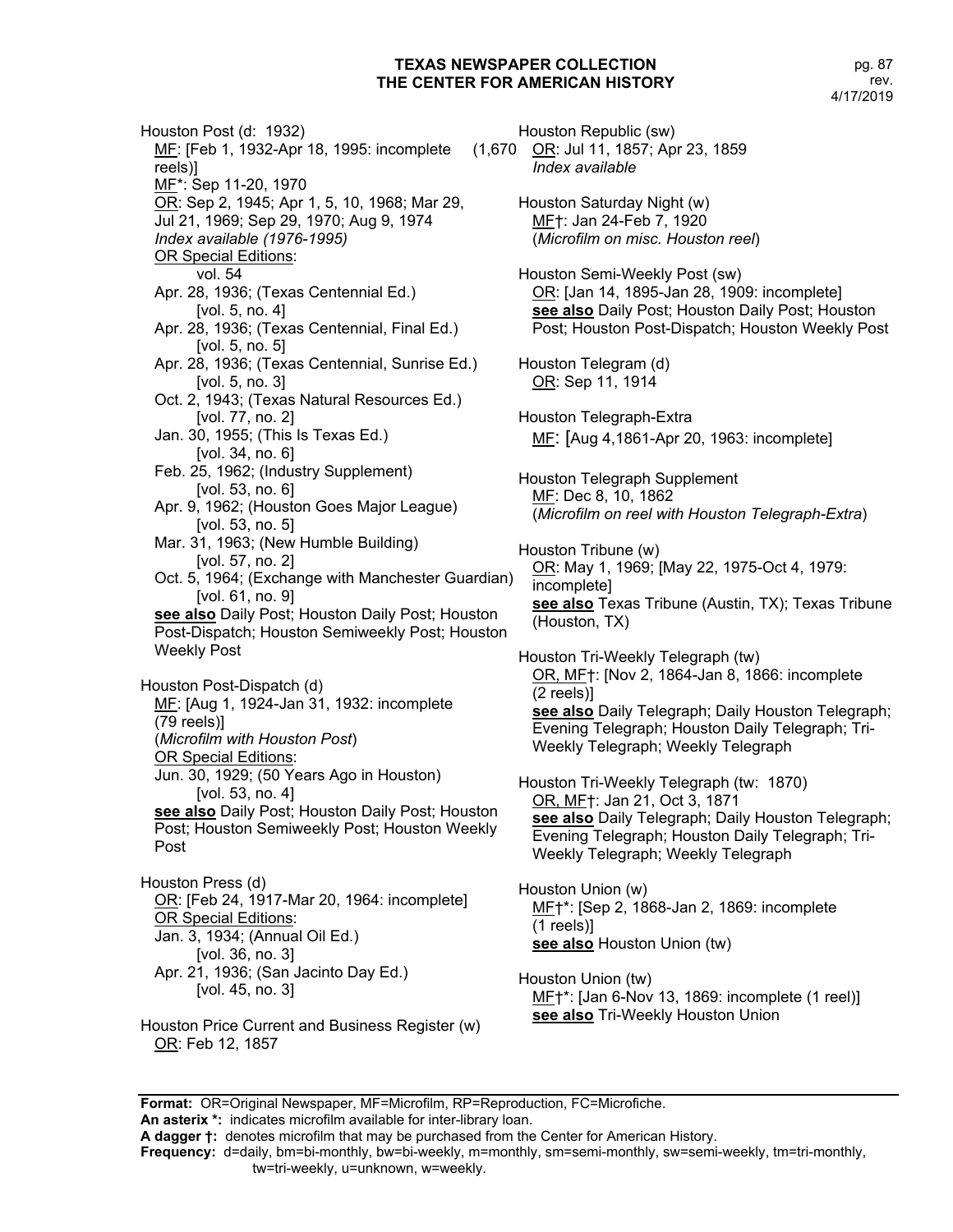pg. 88 rev. 4/17/2019

Houston Weekly Post (w) OR: Sep 28, Oct 19, 30, Nov 2, 1893 **see also** Daily Post; Houston Daily Post; Houston Post; Houston Post-Dispatch; Houston Semi-Weekly Post Houston Weekly Times (w) OR: Mar 9, 1901 Houstonian (tw) OR: Sep 6, 1841 RP, MF†: Aug 16, 18, 20, 1841 (*Microfilm on misc. Houston reel*) **see also** Weekly Houstonian Houstonian (w: 1934) OR: Aug 31, Nov 7, 1953; Mar 29, 1954 Independent Democrat (w) MF†: Oct 3, 1930 (*Microfilm on misc. Houston reel*) Informer (w) MF†: [Jan 4, 1930-Jun 7, 1941: incomplete (9 reels)] **see also** Houston Informer; Informer and Texas Freeman Informer and Texas Freeman (w) OR: May 16, 1942; [May 19, 1953-Dec 18, 1993: incomplete] MF: [Jun 14, 1941-Dec 29, 1973: incomplete (32 reels)] **see also** Houston Informer; Informer Investigator (w) MF†: Dec 23-30, 1921 (*Microfilm on misc. Houston reel*) Jewish Beacon (w) OR, ME†\*: [Mar 20, 1947-Oct 20, 1949: incomplete News (2 reels)] Jewish Herald (w) MF†\*: [Sep 24, 1908-Nov 19, 1914: incomplete (4 reels)] Jewish Herald-Voice (w) OR: [Dec 22, 1938-Nov 11, 1948; Dec 9, 1993- May 5, 1994: incomplete] MF: [Jan 20, 1938-Dec 17, 1992: incomplete (40 reels)] MF†\*: [Apr 20, 1989-Dec 17, 1992: incomplete] (*Microfilm of Jan 20, 1938-Sep 25, 1941 on reel* 

*with Texas Jewish Herald*) Jewish Voice (m) MF: [Oct 1937-Jan 1938: incomplete] (*Microfilm with Texas Jewish Voice*) **see also** Texas Jewish Voice Korea Times Southwestern Edition (Chugan Han Guk) (d) OR: Apr 14, 1992 Metropolitan (u) MF†: Nov 4, 1961 (*Microfilm on misc. Houston reel*) Mirror (u) OR, MF†: Mar 29, 1930; Apr 10, 1931 (*Microfilm on misc. Houston reel*) Morning Star (d, tw) MF†: [Apr 8, 1839-Feb 3, 1846: incomplete (8 reels)] OR: [Jun 3, 1839-Jul 8, 1840: incomplete] RP: [Mar 8, 1839-Dec 31, 1842: incomplete] Musquito (tw) OR: [Feb 7-14, 1841: incomplete] National Banner (w) RP, MF†: Apr 25, 1838 (*Microfilm on misc. Houston reel*) National Intelligencer (w) RP: [Mar 1-Jul 4, 1839: incomplete] OR: Jun 20, 1839 MF†: Mar 1, Jun 20, 1839 Negro Labor News (w) MF†: [Dec 22, 1934-May 4, 1968: incomplete (4 reels)] **see GALVESTON** News Bulletin (u) OR: Jan 23, 1864; Sep 1, 1864; Jan 5, Feb 2, 1865 MF<sup>+</sup>\*: [Apr 9, 1864-Feb 2, 1865: incomplete (1 reel)] **see also** Galveston Daily News People's Advocate (tw) OR: Sep 19, 1878 Post **see** Houston Post; Houston Daily Post; Houston Semi-Weekly Post

**Format:** OR=Original Newspaper, MF=Microfilm, RP=Reproduction, FC=Microfiche. **An asterix \*:** indicates microfilm available for inter-library loan.

**A dagger †:** denotes microfilm that may be purchased from the Center for American History.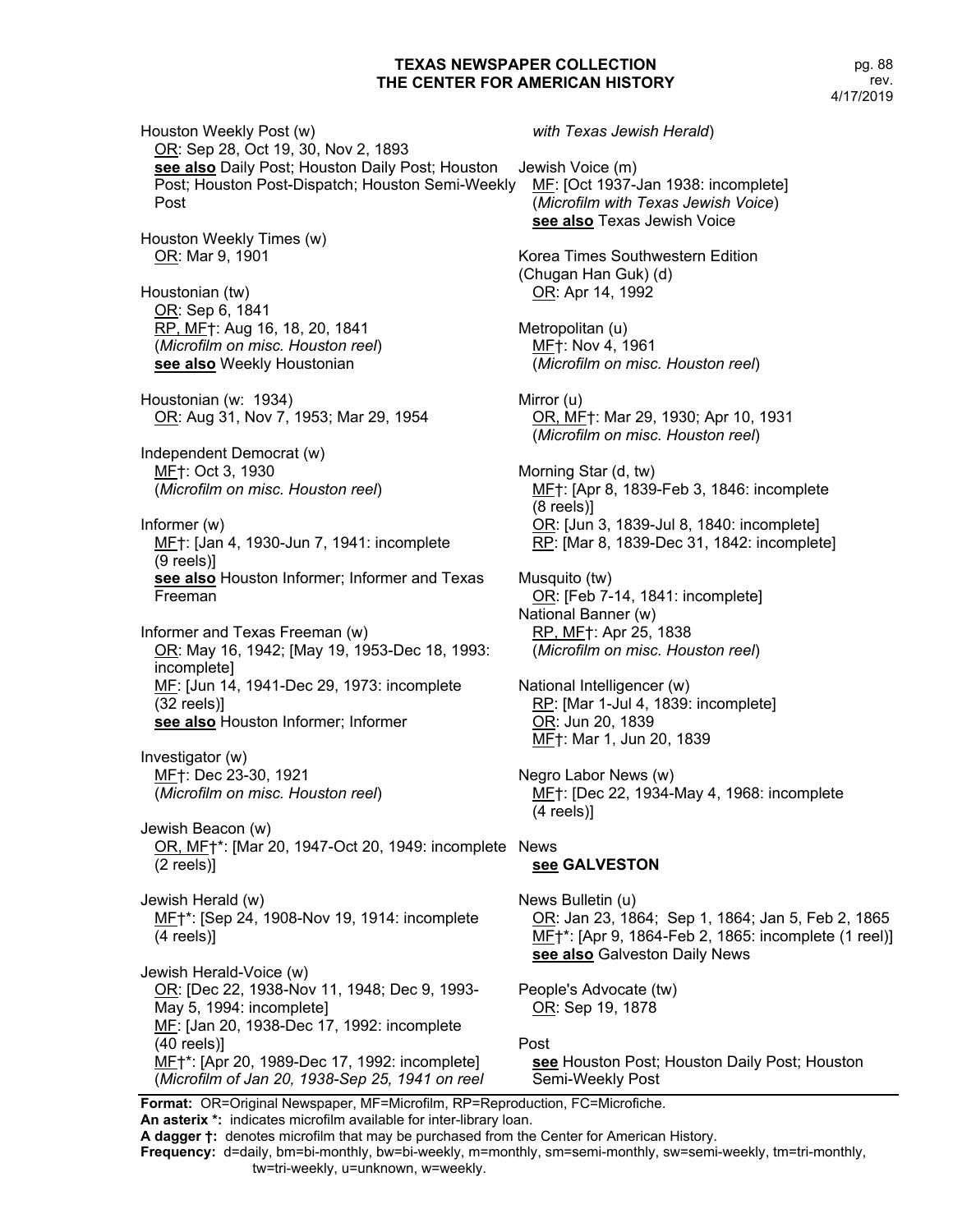Rice Thresher (u) OR: Mar 30, 1962 Sallyport (u) OR: Feb 1962 School Mirror (u) OR: Dec 24, 1915 Semi-Weekly Times (sw) OR: Sep 13, 1868 South Houston Times (u) MF†: Aug 7, 1914 (*Microfilm on misc. Houston reel*) South Texas Citizen (w) MF†: [Mar 26-May 28, 1948: incomplete] (*Microfilm on misc. Houston reel*) Southern Advance (w) ME†: [Nov 1, 1929-Sep 19, 1930: incomplete] (*Microfilm of Feb 14-Jun 20, 1930 on misc. Houston reel) (Microfilm of Nov 1, 1929-Sep 19, 1930 on misc. Dallas reel*) **see also** Advance (Dallas, TX); Texas Advance (Dallas, TX) Southern Chinese News **see RICHARDSON** Southern Shipper (w) OR: Sep 24, 1913 MF†: Jul 18, 25, 1918 (*Microfilm on misc. Houston reel*) Southern Shipper's Guide (w) OR: Dec 6, 1904; [Aug 22, 1907-Sep 30, 1909: incomplete] Southland Farmer (u) ME<sub>T</sub>: Dec 1925 (*Microfilm on misc. Houston reel*) Southwest Citizen (u) OR: Jan 11, 1951 Space City! (w) OR: [Jan 30, Feb 13-Nov 25, 1971: incomplete] Space City News (bw) OR: Jun 5, Oct 11/25,1969

Spirit of the Age (tw, w) OR: Jan 3, 1854 Sunday Gazette (w) OR: May 1, 8, 1870 Sunday Telegraph **see** Weekly Telegraph Tailspin (w) OR, MF†\*: [Aug 20, 1943-Feb 15, 1946: incomplete (1 reel)] **Telegraph see** Daily Telegraph; Daily Houston Telegraph; Democratic Telegraph and Texas Register; Evening Telegraph; Houston Daily Telegraph; Houston Tri-Weekly Telegraph; Telegraph and Texas Register; Tri-Weekly Telegraph; Weekly Telegraph Telegraph and Texas Register (w, sw) OR: [Oct 10, 1835-Dec 31, 1845: incomplete] RP: [Oct 10, 1835-Sep 9, 1837; Jan 13, 1838; Jan 7- Mar 4, 1846: incomplete] MF†: [Oct 10, 1835-Mar 4, 1846: incomplete (11 reels)] *Index available* **see also** Daily Telegraph, Democratic Telegraph and Texas Register Tri-Weekly Telegraph, Weekly **Telegraph** Telegraph and Texas Register (w: 1851) OR, MF†: [Jul 7, 1851-Apr 29, 1854: incomplete (1 reel)] MF\*: Apr 18, 1851-Jan 27, 1954 *Index available* **see also** Daily Telegraph; Democratic Telegraph and Texas Register; Tri-Weekly Telegraph; Weekly Telegraph Texan (w) MF†: [Mar 24, 1921-Oct 17, 1946: incomplete (10 reels)] Texas Baptist **see** TXC collection Texas Baptist Herald (w) OR (oversize): Mar 20, 1879; Aug 5, 1884

**Format:** OR=Original Newspaper, MF=Microfilm, RP=Reproduction, FC=Microfiche. **An asterix \*:** indicates microfilm available for inter-library loan.

**A dagger †:** denotes microfilm that may be purchased from the Center for American History.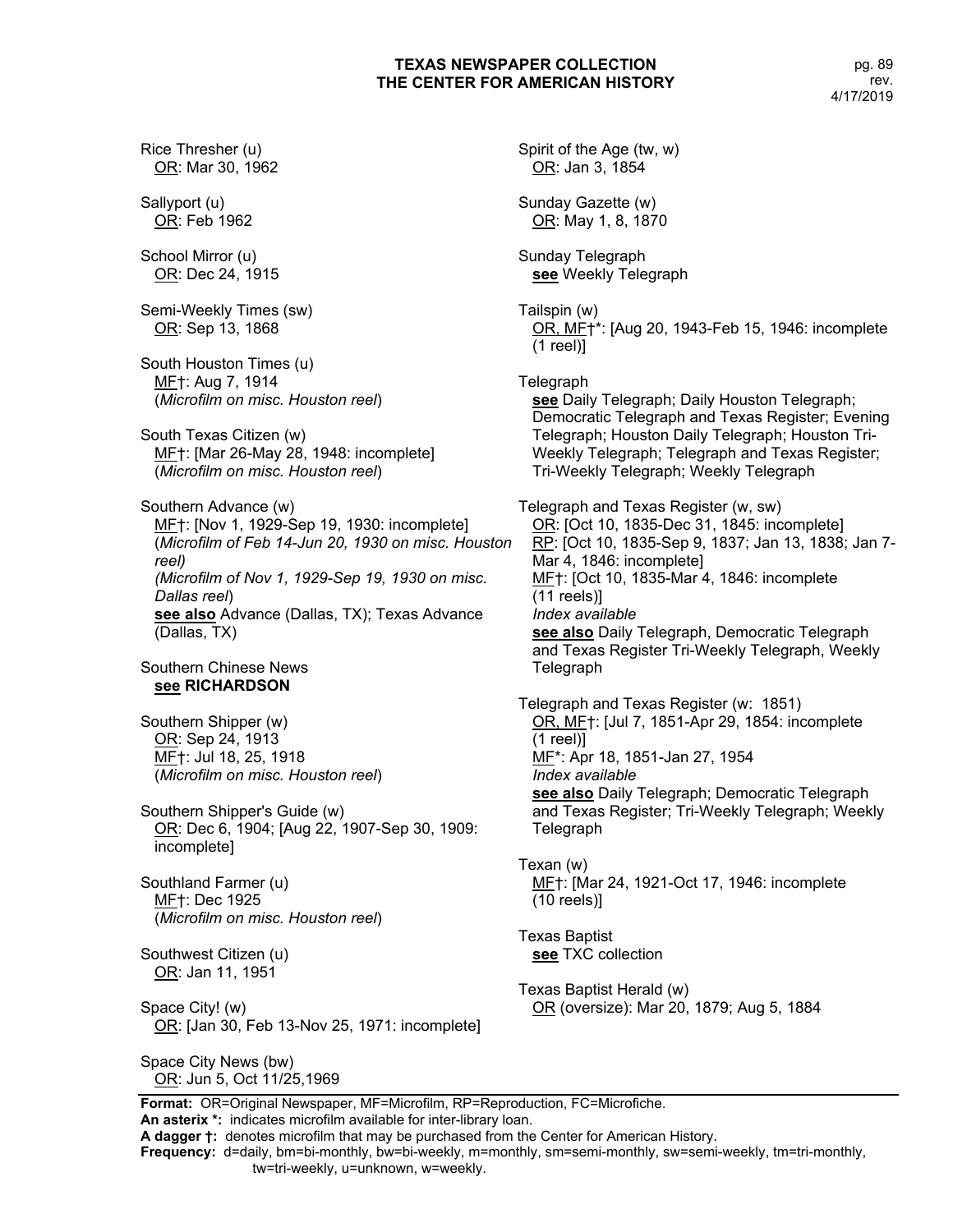Texas Churchman (m) MF†: Feb-Jun 1879 **see also AUSTIN see also** TXC Collection

Texas Deutsche Zeitung (w) OR: [Oct 13, 1898-Dec 28, 1899: incomplete] ME†\*: [Jan 4, 1900-Dec 30, 1915: incomplete (18 reels)]

Texas Empire (m) OR: Mar 1879

Texas Examiner (w) MF†: Mar 22, 1946 (*Microfilm on misc. Houston reel*)

Texas Jewish Herald (w) MF†\*: [Nov 26, 1914-Jan 13, 1938: incomplete (10 reels)] (*Microfilm of Aug 4, 1932-Jan 13,1938 on reel with Jewish Herald-Voice*) OR: Oct 2, 1919 OR Special Edition**s**: Apr. 23, 1936; (Texas Centennial Ed.) [vol. 5, no. 6]

Texas Jewish Voice (m) MF: [Apr-Sep 1937: incomplete (1 reel)] **see also** Jewish Voice

Texas Patriot (u) OR: Sep 14, 1940 MF†: Oct 5, 1940 (*Microfilm on misc. Dallas and Houston reel*)

Texas Plain Dealer (w) OR: Mar 15, 1933

Texas Presbyterian (w) OR, MF†: [May 29, 1847-Mar 11, 1848] (*Microfilm with Victoria, TX, Texas Presbyterian*) **see also HUNTSVILLE** and **VICTORIA**

Texas Spur (m) OR: Jan, Sep 1947

Texas State University Herald (m) OR: Apr 1948 MF†\*: May 1948 (*Microfilm on misc. Houston reel*) Texas Sun (m) OR (oversize): Oct 1877 **see also SAN ANTONIO**

Texas Tribune (w) OR: [Oct 8, 1979-Dec 23, 1982: incomplete] **see also** Houston Tribune; Texas Tribune (Austin)

Texas Weekly Record (w) OR: Apr 14-21, May 5, 1865

Texas Wesleyan Banner (w) OR: Feb 4, Apr 29, 1854

Texas World (w) OR: May 3, 1891; May 10, Jun 7, 1935 MF†\*: Jun 1, 1890; May 3, 1891 (1 reel) (*Microfilm of Jun 1, 1890 on misc. Houston reel*)

Texas World National Weekly (w) MF†\*: Mar 24, 1900; [Jan 6, 1906-Jan 25, 1908: incomplete] (*Microfilm on misc. Houston reel*)

Texian Democrat (w) RP: Jan 20, Mar 16, May 15, Jun 19, 26, 1844

Times (d) OR (oversize): Jan 9, 17, Jun 9, 1870 ME<sup>+\*</sup>: [Sep 19, 1869-Aug 2, 1870: incomplete (3 reels)]

Trench and Camp (w) OR: Jan 15, 1919

Tribuna (u) MF†\*: Oct 19, 1924 (*Microfilm on misc. Houston reel*)

Tri-Weekly Houston Republic (tw) OR: Apr 30, 1859

Tri-Weekly Houston Union (tw) OR: [Jun 14, 1869-Apr 26, 1871: incomplete] MF\*: [Nov 20, 1869-Apr 26, 1871: incomplete (1 reel)] **see also** Houston Union (w), Houston Union (tw)

**Format:** OR=Original Newspaper, MF=Microfilm, RP=Reproduction, FC=Microfiche. **An asterix \*:** indicates microfilm available for inter-library loan.

**A dagger †:** denotes microfilm that may be purchased from the Center for American History.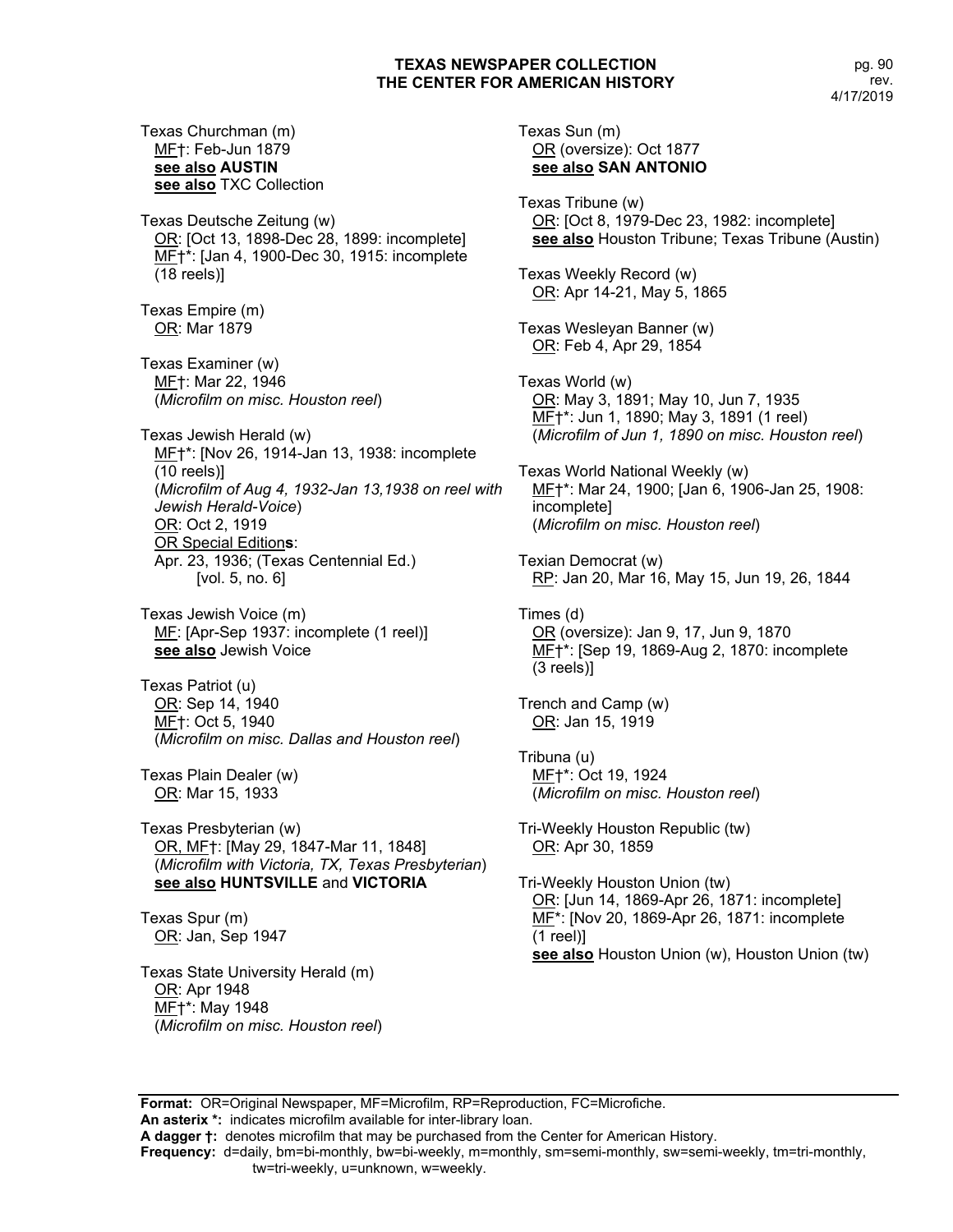Tri-Weekly Telegraph (tw) OR, MF†: [Nov 3, 1856- Dec 30, 1863: incomplete (1 reel)] **see also** Daily Telegraph; Daily Houston Telegraph; Evening Telegraph; Houston Daily Telegraph; Houston Tri-Weekly Telegraph; Telegraph and Texas Register; Weekly Commercial Telegraph and Business Register; Weekly Telegraph

Tri-Weekly Telegraph (tw: 1866) OR, MF†: [Jan 10, 1866-Mar 17, 1867: incomplete] **see also** Daily Telegraph; Daily Houston Telegraph; Weekly Times (w) Evening Telegraph; Houston Daily Telegraph; Houston Tri-Weekly Telegraph; Telegraph and Texas Register; Weekly Telegraph

Uncle Johnny's Journal (m) OR: Dec 1951

Union Guide (w) OR: [Oct 7, 1909-Dec 15, 1910: incomplete]

Voice of Hope (w) MF†: [May 22, 1971-Mar 29, 1975: incomplete (4 reels)]

Voice of the Gulf (tm) OR: Apr 10, 1937

Voz de el Barrio (m) MF\*: Nov 1975; Feb-Apr/May 1976 (*Microfilm on reel with Barrio)* **see also** Barrio

Weekly Citizen (w) OR: Dec 9, 1843

Weekly Commercial Telegraph and Business Register (w) OR: [Dec 10, 1857-Jul 22, 1858: incomplete] **see also** Tri-Weekly Telegraph; Weekly Telegraph

Weekly Houston Republic (w) OR: Nov 12, 1859; Aug 27, 1860

Weekly Houstonian (w) RP: May 27, Jul 22, 1841 OR: Mar 31, 1842 **see also** Houstonian (tw)

Weekly Telegraph (w) OR, MF†: [Jun 26, 1856-Sep 19, 1872: incomplete] MF\*: [Feb 6, 1856-Oct 2, 1873: incomplete (8 reels)] (*some oversize*)

(*Microfilm of Jul 1866-May 1867 on reel with Tri-Weekly Telegraph*) *Index available*

**see also** Daily Telegraph; Daily Houston Telegraph; Democratic Telegraph and Texas Register; Evening Telegraph; Houston Daily Telegram; Houston Daily Telegraph; Houston Tri-Weekly Telegraph; Telegraph and Texas Register; Tri-Weekly Telegraph; Weekly Commercial Telegraph and Business Register

OR (oversize): Apr 30, Jun 4, 1840; Sep 10, Oct 8, Nov 19, 1870; Jun 17, Sep 30, 1871 MF†: Apr 30, Jun 4, 1840 (*Microfilm on misc. Houston reel*)

Western Star (u) OR: Jan 24, 1921

# **HOWE**

Ferguson Facts (u) MF†: Sep 15, 1945 (*Microfilm on misc. Hillsboro-Huntsville reel*)

# **HUBBARD**

Hubbard City News (w) OR: [May 24, 1889-Jan 24, 1890: incomplete] MF†: Jun 14, 1889; [Aug 26, 1904-Nov 15, 1907: incomplete] (*Microfilm on misc. Hillsboro-Huntsville reel*)

Texas Pick and Pan-News (w) OR Special Editions: Sep. 27, 1901; (Birthday Ed.) [vol. 0, no. 1]

# **HUGHES SPRINGS**

Laborer (w) MF†: Aug 17, 1906 (*Microfilm on misc. Hillsboro-Huntsville reel*)

New Era (w) MF†: [Jun 11, 1931-Dec 29, 1932: incomplete] (*Microfilm on misc. Hillsboro-Huntsville reel*)

**Format:** OR=Original Newspaper, MF=Microfilm, RP=Reproduction, FC=Microfiche. **An asterix \*:** indicates microfilm available for inter-library loan.

**A dagger †:** denotes microfilm that may be purchased from the Center for American History.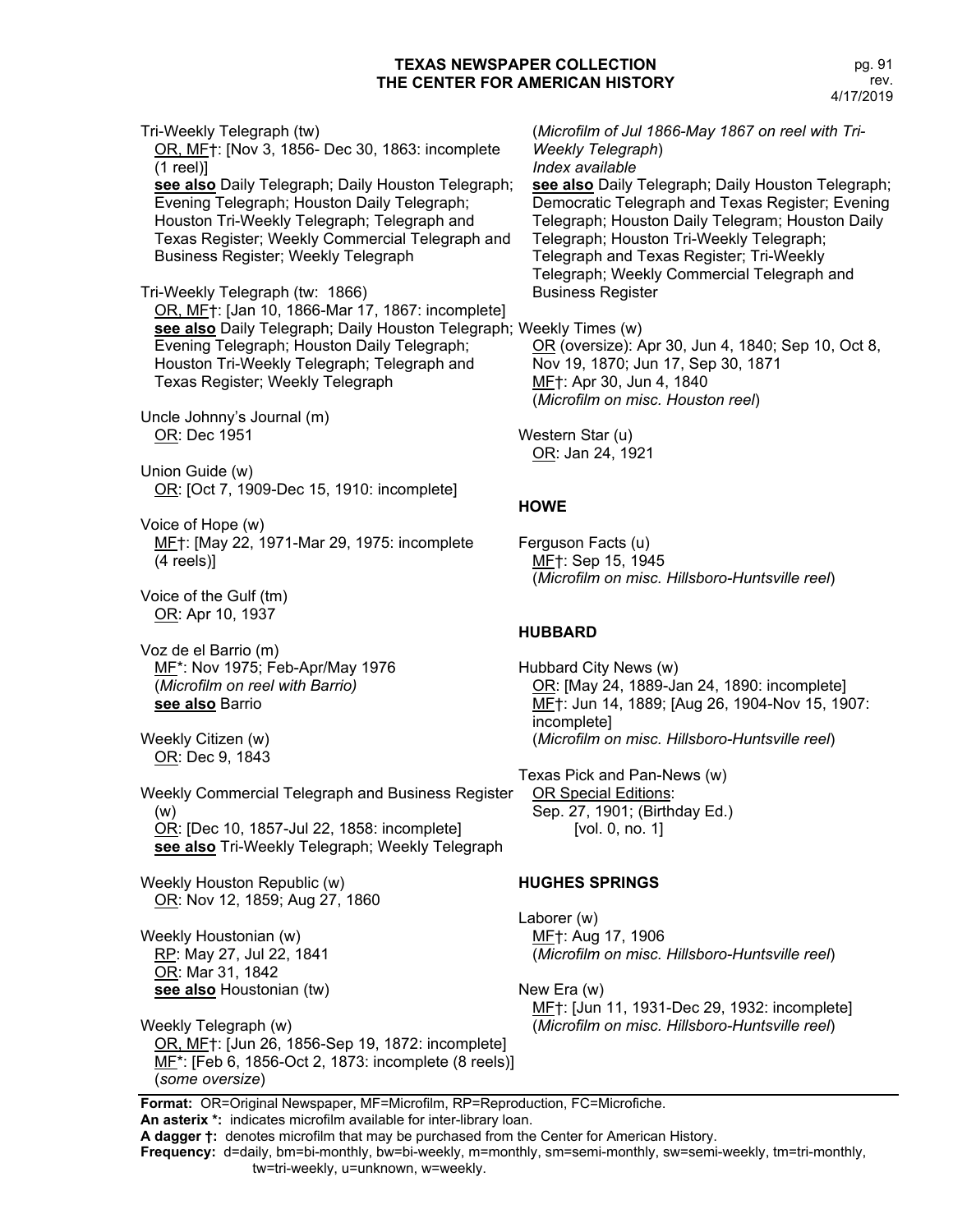Weekly Recorder (w) MF†: Sep 18, 1903 (*Microfilm on misc. Hillsboro-Huntsville reel*)

# **HUNTINGTON**

Courier (u) MF†: May 31, 1917 (*Microfilm on misc. Hillsboro-Huntsville reel*)

# **HUNTSVILLE**

Echo (1928: m) OR, MF†\*: [Nov 1928-Dec 1931: incomplete] (*Microfilm on misc. Huntsville reel*) **see also** Echo (1944); Texas Prison Echo

Echo (1944: m) OR, MF†\*: [Aug 1944-Jul 1968: incomplete] (*Microfilm on misc. Huntsville reel*) **see also** Echo (1928); Texas Prison Echo

Ex-Students' News Letter (u) OR: Feb 1942 MF†: Feb 1938 (*Microfilm on misc. Hillsboro-Huntsville reel*)

Houstonian (w) MF<sub>†</sub>: Jan 10-17, 1940; Apr 10, 24, 1941 (*Microfilm on misc. Hillsboro-Huntsville reel*)

Huntsville Item (w) ME†: [Jul 24, 1858; Jun 19, 1897; Jul 5, 1901; Jan Union Republican (w) 12, 1928-Dec 25, 1947: incomplete] MF\*: [Jan 1-Mar 19, 1853: incomplete] (*Microfilm of Aug 4, 1865 on misc. Huntsville reel*) OR: [Aug 4, 1865; Jan 3, 1933-Mar 20, 1947; Oct 28, 1948; Mar 7-18,20, 1984: incomplete] OR Special Editions: Oct. 3, 1940 [vol. 19, no. 4] Mar. 9, 1941; (90th Anniversary Ed.) [vol. 77, no. 3]

Huntsville Pictorial (w) OR: Jul 10, 1963

Huntsville Post-Item (w) MF†: [Jan 5, 1905-Jun 7, 1907: incomplete] (*Microfilm on misc. Hillsboro-Huntsville reel*) Huntsville Recorder (w) OR, MF†\*: Oct 15, 1857 (*Microfilm on misc. Huntsville reel*)

Huntsville Times (w) OR, MF†\*: Feb 29, 1868 (*Microfilm on misc. Huntsville reel*)

Item (w) MF†: Aug 4, 1865 MF\*: Nov 11, 18, 1864 (*Microfilm of Aug 4, 1965 on misc. Huntsville reel and own reel*) *(Microfilm of 1864 dates on reel with Huntsville Item)*

Old Ironside's Monthly (m) OR: May 1950

Texas Banner (w) OR: [Oct 21, 1847-Nov 24, 1849: incomplete] MF†\*: Oct 21, 1847; Feb 3, May 26, Nov 24, 1849 (1 reel)

Texas Presbyterian (w) OR: [Aug 23, 1851-Sep 13, 1856] MF†: [Aug 23, 1851-Aug 26, 1854] (*microfilm with Victoria, TX, Texas Presbyterian*) **see also HOUSTON** and **VICTORIA**

Texas Prison Echo (m) OR, MF†\*: [Aug 1938-Jul 1944: incomplete] (*Microfilm on misc. Huntsville reel*) **see also** Echo (1928); Echo (1944)

OR, MF†\*: Jun 2, 1869; Feb 15, Apr 5, 1871 (1 reel)

**-I-**

# **IDALOU**

Idalou Echo (w) MF†: [Feb 6, 1930-Dec 29, 1932: incomplete] (*Microfilm on misc. Idalou-Irving reel*)

**Format:** OR=Original Newspaper, MF=Microfilm, RP=Reproduction, FC=Microfiche.

**An asterix \*:** indicates microfilm available for inter-library loan. **A dagger †:** denotes microfilm that may be purchased from the Center for American History.

**Frequency:** d=daily, bm=bi-monthly, bw=bi-weekly, m=monthly, sm=semi-monthly, sw=semi-weekly, tm=tri-monthly,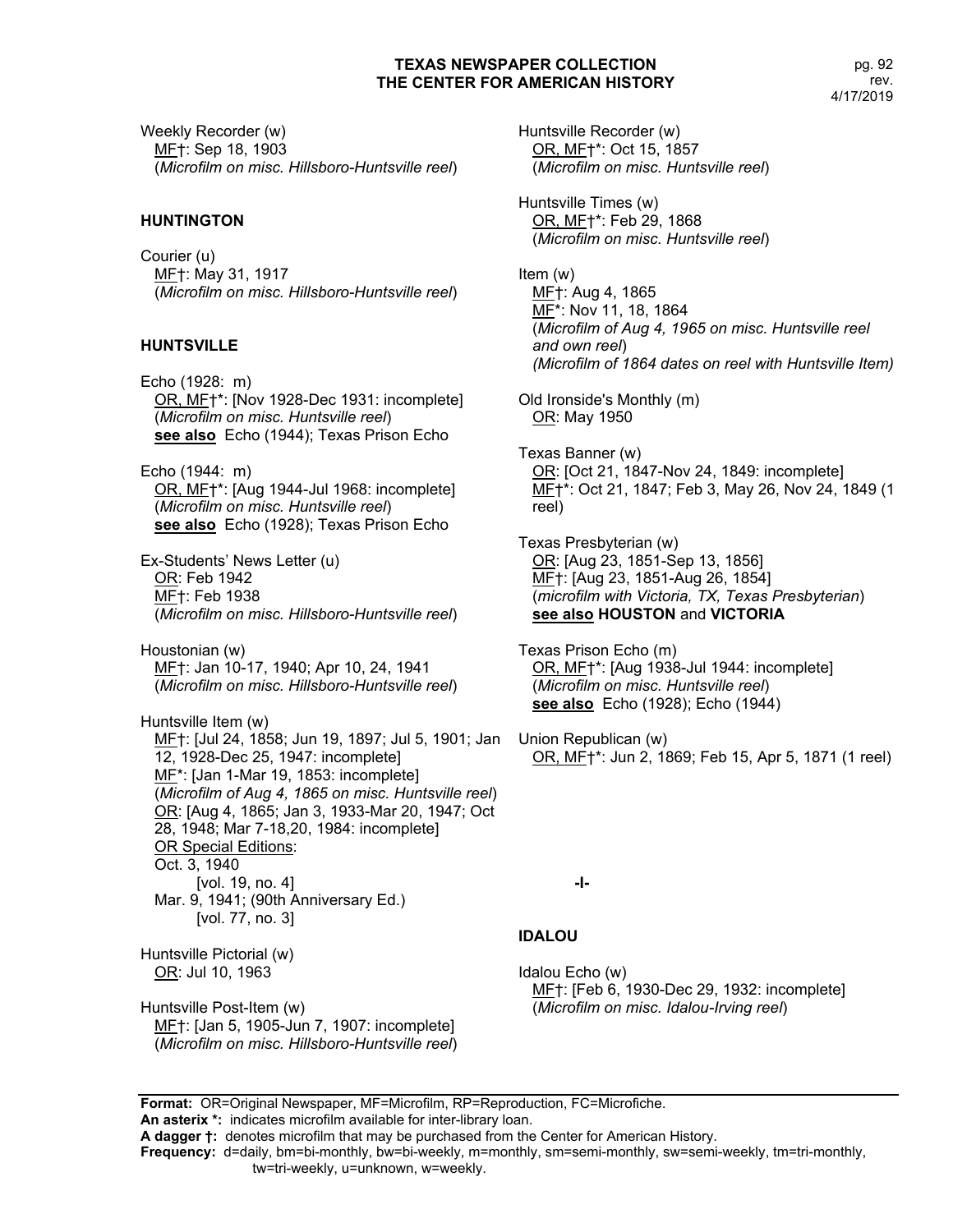#### **INDIANOLA**

Indianola Bulletin (w) OR: [Oct 19, 1853; Apr 26-Aug 31, 1855; Apr 15, 1869: incomplete] MF†\*: [Oct 19, 1853; Apr 26-Aug 31, 1855: incomplete] (*Microfilm on misc. Indianola reel*)

Indianola Courier (w) OR: [May 21, 1859-Jan 5, 1861: incomplete] MF†\*: [May 21, 1859-May 25, 1861: incomplete] (*Microfilm on misc. Indianola ree*l)

Indianola Times (w) OR, MF†\*: Apr 21, 1866 (*Microfilm on misc. Indianola reel*)

Indianola Weekly Bulletin (w) OR, MF†\*: [Mar 27, 1871-Sep 4, 1872: incomplete] (*Microfilm on misc. Indianola reel*)

Indianolan (w) OR, MF†\*: Jul 18, 1857 (*Microfilm on misc. Indianola reel*)

#### **INGLESIDE**

Ingleside Index (w) MF: Jan 5, 1956-Dec 24, 1957; Jan 7-Dec 30, 1959; Jan 3-Dec 26, 1962 (4 reels)

Ingleside Item (w) OR: Jun 18, 1943-Jun 9, 1944

#### **INGRAM**

Ingram News (w) OR: [Feb 9, 1984-Apr 11, 1985: incomplete]

#### **IOWA PARK**

Iowa Park Texan and Wichita County Center (u) OR, MF†: Dec 14, 1889 (*Microfilm on misc. Idalou-Irving reel*)

# **IREDELL**

Iredell Index (u) MF†: Aug 29, 1902 (*Microfilm on misc. Idalou-Irving reel*)

#### **IRVING**

Irving Daily News Texan (d) MF: [Oct 16, 1960-Sep 30, 1962: incomplete (7 reels)] MF<sup>\*</sup>: [Jul 1-Sep 30, 1961: incomplete (1 reel)] OR Special Editions: Apr. 16, 1964; (50th Anniversary Ed.) [vol. 60, no. 4]

Irving Index (w) MF†: Apr 16, 1910; May 10-Jun 14, 1913; Jul 30, 1914; Aug 5, 1915 (*Microfilm on misc. Idalou-Irving reel*)

Irving News Record (w) ME: [Jan 5, 1956-Oct 13, 1960: incomplete (9 reels)]

# **ITALY**

Evening Herald (d) MF†: Jun 19, 1905 (1 reel)

Italy News-Herald (w) MF†: Aug 26-Sep 16, 1904; Jun 21-Aug 23, 1907; May 2, 1913-Aug 7, 1914; Jul 19-Aug 9, 1918; May 3, 1929-Dec 23, 1932; Jan 6-Dec 29, 1933; Jan 10-Dec 25, 1936 (1 reel) (*Microfilm of Aug 26, 1904-Dec 23, 1932 on reel with Evening Herald*)

School Static (sm) OR: Nov 7-21, 1924

# **ITASCA**

Alliance Mail (u) OR, MF†: May 26, 1887 (*Microfilm on misc. Itasca reel*) (*OR stored offsite)*

Itasca Item (w) MF†: Dec 9, 1904; May 5, Sep 29, 1905; May 15, 1913-Aug 6, 1914; Jul 26-Aug 9, 1918 (*Microfilm on misc. Itasca reel*)

**Format:** OR=Original Newspaper, MF=Microfilm, RP=Reproduction, FC=Microfiche. **An asterix \*:** indicates microfilm available for inter-library loan.

**A dagger †:** denotes microfilm that may be purchased from the Center for American History.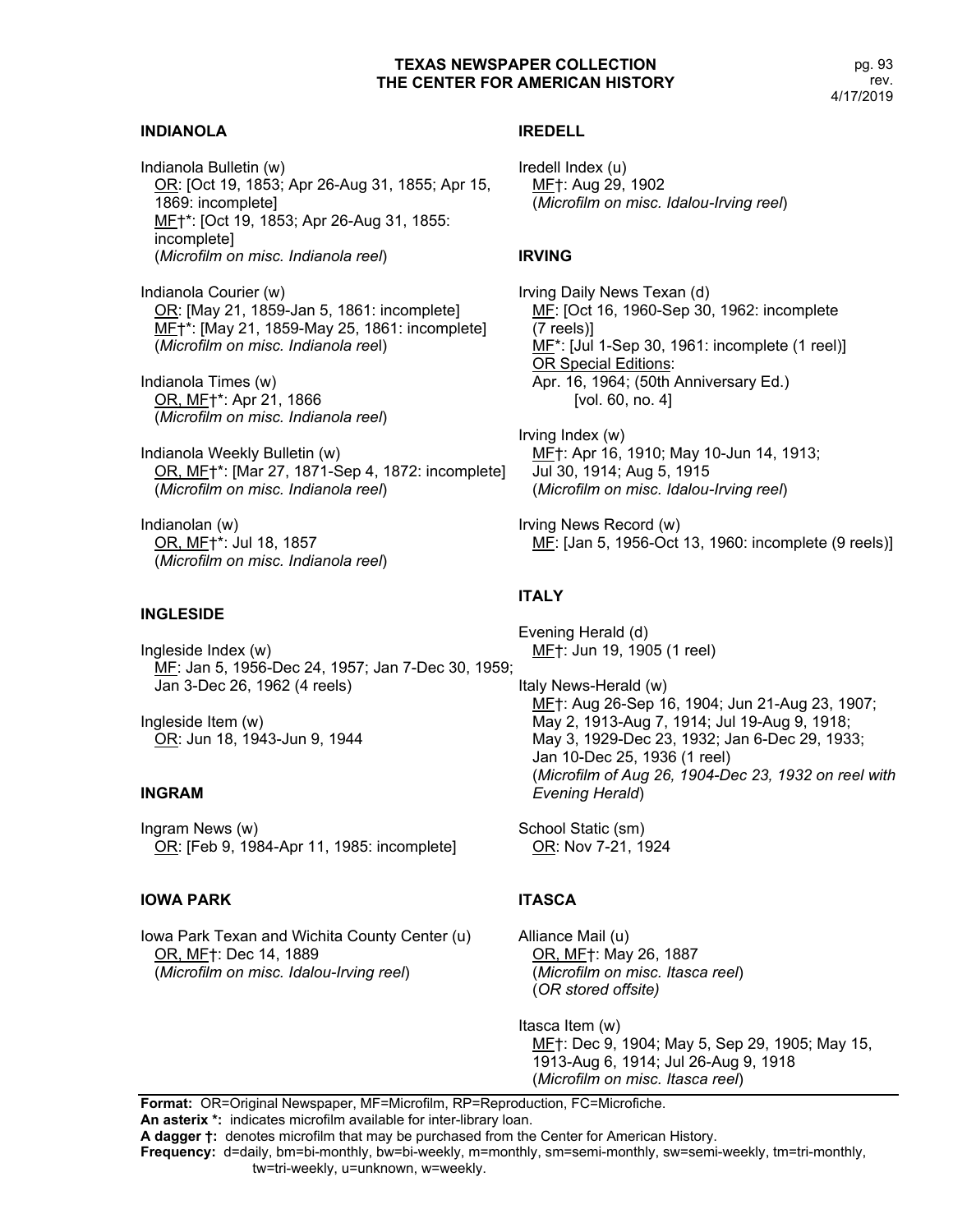Itasca Mail (w) MF†: Jun 6, 1889 (*Microfilm on misc. Itasca reel*)

Orphans' Herald (u) MF†: Apr 1924 (*Microfilm on misc. Itasca reel*)

# **-J-**

# **JACKSBORO**

Flea (sm) RP, MF†: Apr 15, 1869 (Microfilm on misc. Jacksboro reel)

Frontier Echo (w) RP, MF†: [Jun 30, 1875-Dec 6, 1878: incomplete] (*Microfilm on misc. Jacksboro reel*) **see also** Fort Griffin Echo (Fort Griffin, TX) Index available

Jack County Herald (w) OR: Aug 1955 (Centennial Ed.); Jul 27, 1995 MF†\*: [Jan 7, 1949-Dec 28, 1989: incomplete (23 reels)]

Jack County Messenger (w) OR: Jan 1-Feb 26, Mar 12-Apr 9, 23, 1986

Jacksboro Gazette (w) MF†\*: [Jul 22, 1886-Apr 25, 1946: incomplete (39 reels)] OR Special Editions: Jun. 27, 1940; (60th Anniv. and Historical Indian Retrial Ed.) [vol. 53, no. 7]

Jacksboro Gazette-News (w) MF†\*: [Jan 2, 1947-Dec 31, 1990: incomplete (22 reels)] OR: Jul 24, 1995

Jacksboro News (w) MF†: [Apr 21, 1904-Aug 1, 1918: incomplete (4 reels)]

Public School Radio (bw) OR: [Oct 17, 1924-May 29, 1925: incomplete] Rural Citizen (w) OR: [Sep 17, 1880-Jun 10, 1886: incomplete]

# **JACKSONVILLE**

Boomer (w) MF†: Aug 23, 1888 (*Microfilm on misc. Jacksonville and Joshua reel*)

Cherokee County Banner (w) MF†: [Jul 15, 1904-Mar 23, 1917: incomplete] (*Microfilm with Jacksonville Banner*)

Daily Progress (d) MF†: Aug 8, 1914; Sep 1, 2, 1916 (*Microfilm on misc. Jacksonville and Joshua reel*)

Jacksonville Banner (w) MF†: Feb 27, 1890 (1 reel)

Jacksonville Daily Progress (d) OR: Apr 5, 1964 OR Special Editions: Jul. 4, 1976; (Bicentennial Ed.) [vol. 81a, no. 4]

Jacksonville Intelligencer (w) MF†: [Jan 19, 1884-Jan 1, 1886: incomplete (1 reel)]

Jacksonville Journal (w) MF†: [Apr 4, 1941-Aug 20, 1943: incomplete] (*Microfilm on misc. Jacksonville and Joshua reel*)

Jacksonville Times (w) MF†: May 2, 16, 1890 (*Microfilm on misc. Jacksonville and Joshua reel*)

Texas Intelligencer (w) OR, MF†: Aug 15, 1874 (*Microfilm on misc. Jacksonville and Joshua reel*)

# **JASPER**

East Texas Clarion (w) OR, MF†: Jul 21, 1860 (*Microfilm on misc. Jasper reel*)

Jasper News-Boy (w) MF†: [May 7, 1870-Mar 10, 1875: incomplete] (*Microfilm on misc. Jasper reel*)

**Format:** OR=Original Newspaper, MF=Microfilm, RP=Reproduction, FC=Microfiche.

**An asterix \*:** indicates microfilm available for inter-library loan.

**A dagger †:** denotes microfilm that may be purchased from the Center for American History.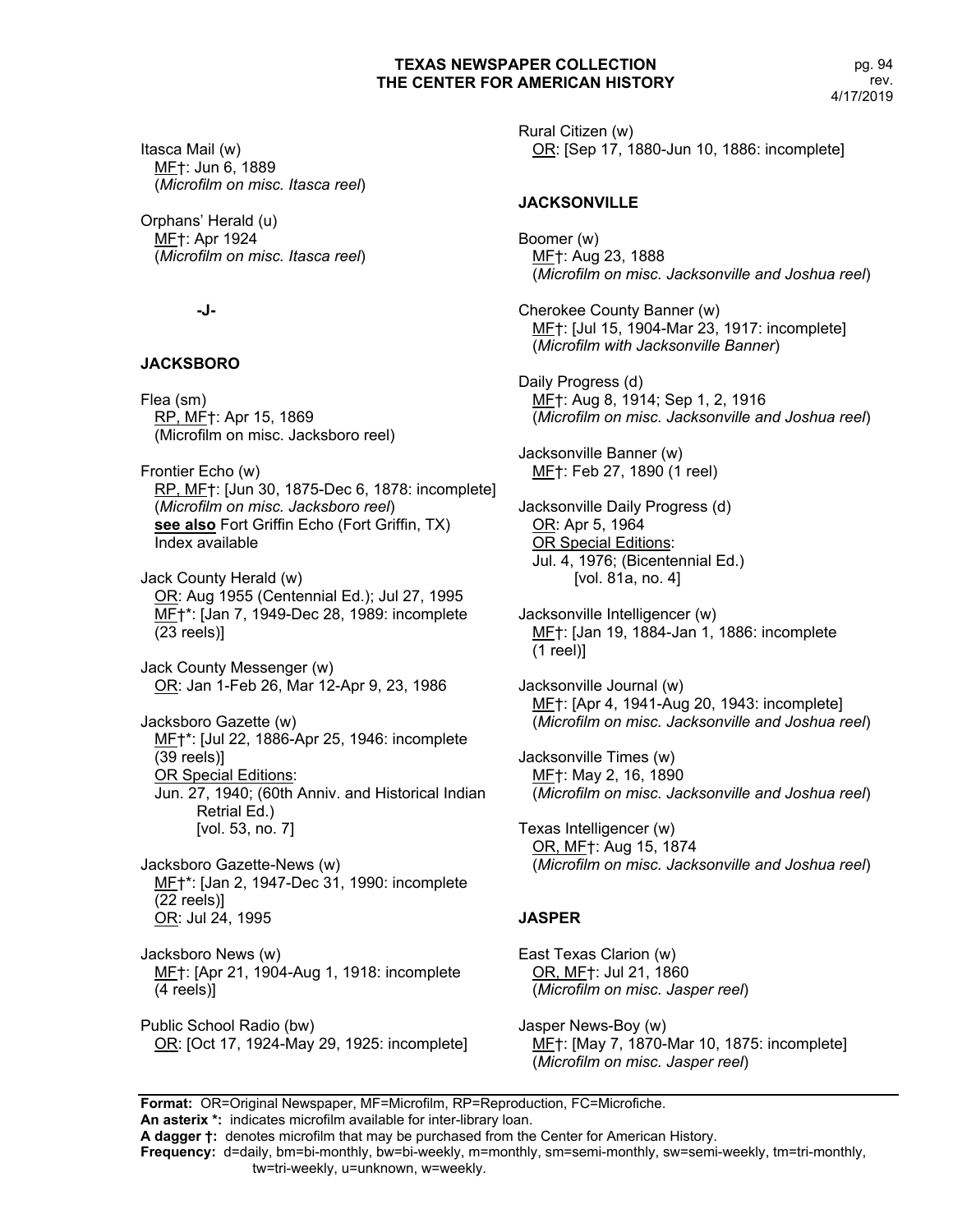Jasper News-Boy (w: 1880) MF†: [May 28, 1880-Mar 3, 1882: incomplete] (*Microfilm on misc. Jasper reel*)

Jasper News-Boy (w: 1925) MF†: [Jan 1, 1925-Dec 2, 1954: incomplete (9 reels)] OR: Dec 2, 1954 OR Special Editions: Aug. 1, 1935; (Seventieth Anniversary Ed.) [vol. 48, no. 9] May 28, 1936; (Texas Centennial Ed.) [vol. 48, no. 8]

Jasper Weekly News-Boy (w) MF†: [Jun 2, 1875-Oct 16, 1879: incomplete] (*Microfilm on misc. Jasper reel*)

News-Boy (w) MF†: Jan 30-Mar 20, 1885 (*Microfilm on misc. Jasper reel*)

South-East Texan (w) OR, MF†, RP: Dec 8, 1880 MF: Aug 1, 1884 (*Microfilm on misc. Jasper reel*)

South-East Texan-Newsboy (w) MF†: Apr 4-Nov 3, 1882 MF: Apr 7-Nov 3, 1882 (*Microfilm on misc. Jasper reel*)

Weekly News-Boy (w) MF†: [Oct 3, 1884-Dec 31, 1920: incomplete (9 reels)] (*Microfilm of Oct 3-Nov 28, 1884; Apr 29-Oct 26, 1887 on misc. Jasper reel*)

#### **JAYTON**

Banner of Love (u) OR: Oct 15, 1962

Jayton Herald (w) OR: Nov 15, 1918

Jayton Chronicle (w) OR: [Jun 24, 1921-May 5, 1960; Sep 13, 1968: incomplete]

#### **JEFFERSON**

Confederate News (w) OR, RP: [May 16, 1862-Jan 6, 1865: incomplete] MF†: May 16, 1862; Nov 4-Dec 2, 1864; Jan 6, 1865 (*Microfilm on misc. Jefferson reel*) Daily Jimplecute (d) MF†: Mar 29, 1875; Sep 1, 1876 (*Microfilm on misc. Jefferson reel*) Eastern Texas Gazette (w) OR, MF†: Mar 14, Nov 7, 1857 (*Microfilm on misc. Jefferson reel*) Herald and Gazette (w) RP, MF†: Aug 16, Nov 29, 1861 (*Microfilm on misc. Jefferson reel*) Home Advocate (w) OR: Jul 2, 1869; Jan 21, 1871 MF†: Jan 25, 1869-Jan 15, 1870; Jan 21, 1871 (*Microfilm on misc. Jefferson reel*) Jefferson Daily Jimplecute (d) MF†: [Apr 11, 1937-Apr 20, 1939: incomplete (2 reels)] OR Special Editions: Apr. 11, 1937; (1st Daily Issue) [vol. 48, no. 10] Jefferson Herald (w) OR, MF†: May 29, 1855 (*Microfilm on misc. Jefferson reel*) Jefferson Jimplecute (w) MF†: [Jul 10, 1889-Sep 5, 1896: incomplete] (*Microfilm on misc. Jefferson reel*) Jefferson Jimplecute (w: 1907) MF†: [Feb 8, 1907-Aug 27, 1925: incomplete (4 reels)] Jefferson Jimplecute (w: 1939) MF†: [Apr 27, 1939-Dec 29, 1955: incomplete (5 reels)] OR: [Apr 20, 1961-Sep 25, 1986: incomplete] OR Special Editions: Jun. 17, 1965; (100th Anniversary Ed.) [vol. 61, no. 10]

Jefferson Jimplecute and Jefferson Journal (w, sw) MF†: [Mar 1, 1926-Aug 25, 1927: incomplete

**Format:** OR=Original Newspaper, MF=Microfilm, RP=Reproduction, FC=Microfiche. **An asterix \*:** indicates microfilm available for inter-library loan.

**A dagger †:** denotes microfilm that may be purchased from the Center for American History.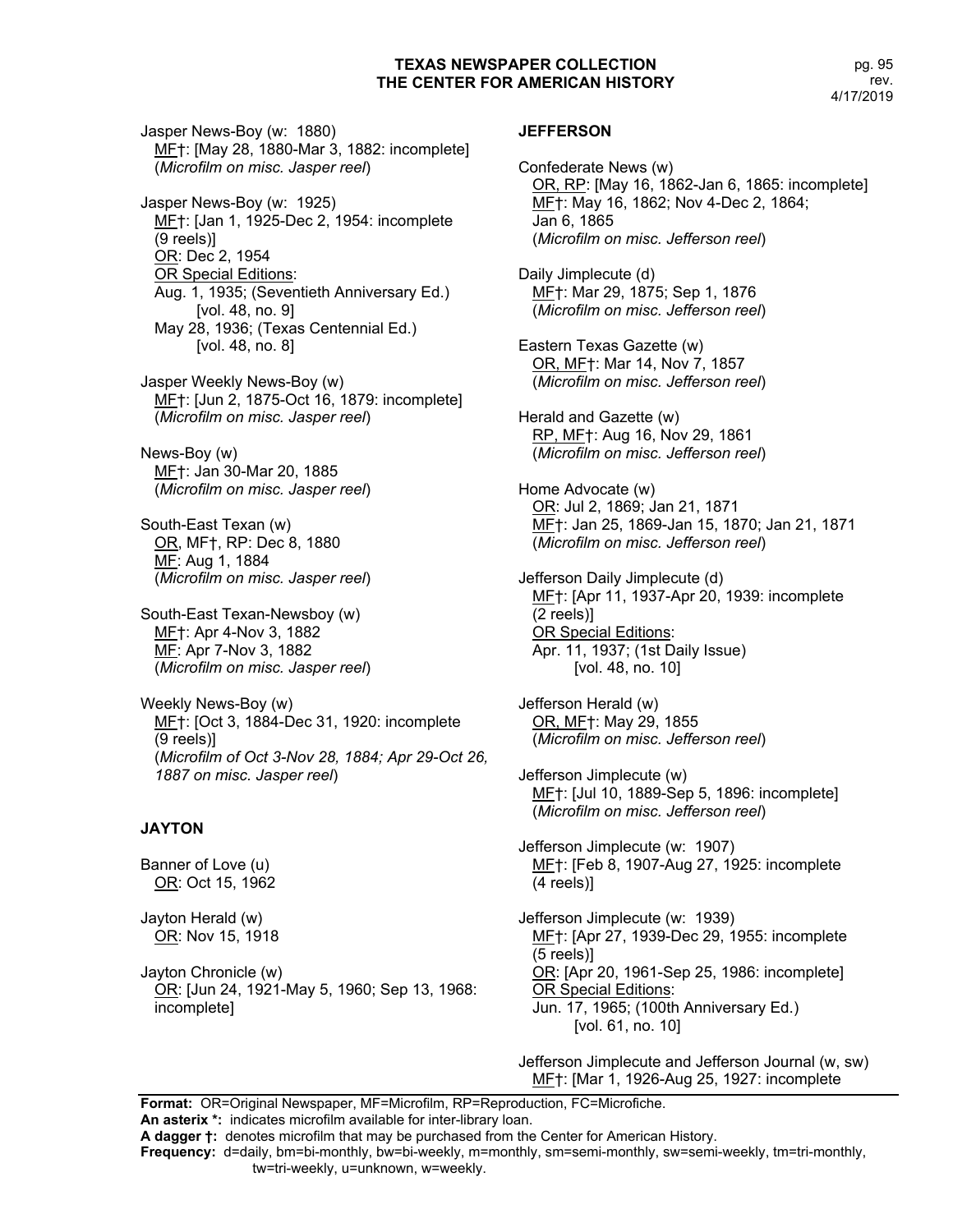(1 reel)] (*Microfilm of Mar 1, 1926- June 25, 1926 filed with Jefferson Jimplecute (w: 1907)*)

Jefferson Journal (d) MF†: [Sep 1, 1927-Apr 9, 1937: incomplete (1 reel)]

Jefferson Journal (w) MF†: [Aug 27, 1937-Apr 21, 1939: incomplete (5 reels)]

Jefferson News (w) OR: Aug 11, 1865 MF†: Aug 11, 1865; Jan 31, Feb 14, 1918 (*Microfilm on misc. Jefferson reel*)

Jefferson Radical (w) OR, MF†: [Nov 13, 1869-Feb 26, 1870: incomplete] (*Microfilm on misc. Jefferson reel*)

Jeffersonian (m) MF†: [Nov 1949-Dec 1952: incomplete] (*Microfilm on misc. Jefferson reel*)

Jimplecute (w) MF†: Sep 8, 1900; Feb 9, 1901; Mar 15, 1902; [Jul 23, 1904-Feb 2, 1907: incomplete] (*Microfilm on misc. Jefferson reel*)

Marion County Courier (w) MF†: [Apr 7, 1939-Oct 25, 1940: incomplete] (*Microfilm on misc. Jefferson reel*)

Marion County News (w) MF†: Dec 5, 1912; Aug 21, 1913; Dec 23, 1915; Mar 30, Aug 24, 1916 (*Microfilm on misc. Jefferson reel*)

Semiweekly Jimplecute (sw) MF†: Apr 30, 1867 (*Microfilm on misc. Jefferson reel*)

Texas Iron News (w) MF†: Jun 4, 1887 (*Microfilm on misc. Jefferson reel*)

Trans-Mississippi Bulletin (w) OR: Nov 4, Dec 2, 16, 23, 1864

Weekly Confederate News (w) MF†: Mar 14-28, 1863 (*Microfilm on misc. Jefferson reel*) Weekly Jimplecute (w) MF†: Oct 30, 1874 (*Microfilm on misc. Jefferson reel*)

Weekly Times and Republican (w) OR, MF†: Apr 21, 1870 (*Microfilm on misc. Jefferson reel*)

# **JEWETT**

Jewett Messenger (w) OR: Oct 26, 1988

Weekly Messenger (w) OR: [Nov 8, 1889-Jan 24, 1890: incomplete]

# **JOHNSON CITY**

Blanco County Record (w) MF†: [Nov 28, 1919-Jul 25, 1924: incomplete (1 reel)]

Enterprise (w) OR, MF†: Apr 10, 1908 (*Microfilm on reel with Blanco County Record*)

Ranchland Post Dispatch (w) MF†: [Aug 10, 1978-Dec 27, 1979: incomplete] (*Microfilm on reel with Record-Courier*)

Record-Courier (w) MF†: [Aug 22, 1924-Aug 3, 1978: incomplete (11 reels)] OR: [Jun 5, 1925-Dec 29, 1967; Feb 1, 1973: incomplete] OR Special Editions: Aug. 1, 1958; (Blanco Co. Centennial Ed.) [vol. 72, no. 4]

Record-Courier (w: 1981) MF†: Jan 1-Dec 31, 1981(1 reel)

# **JOSHUA**

Joshua News (w) OR, MF†: Oct 31, 1902; May 15, 1903 (*Microfilm on misc. Jacksonville and Joshua reel*)

**Format:** OR=Original Newspaper, MF=Microfilm, RP=Reproduction, FC=Microfiche. **An asterix \*:** indicates microfilm available for inter-library loan.

**A dagger †:** denotes microfilm that may be purchased from the Center for American History.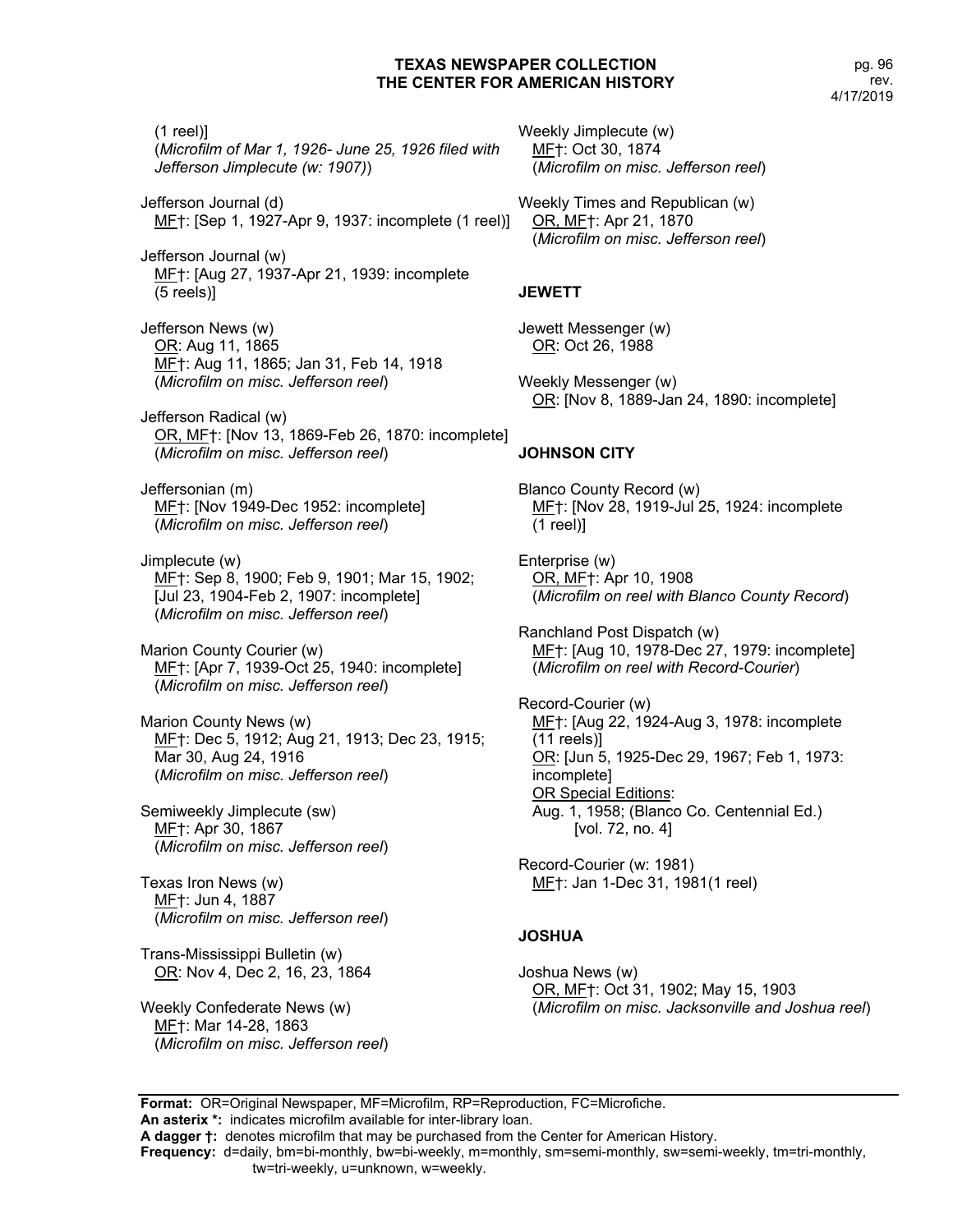pg. 97 rev. 4/17/2019

#### **JOURDANTON**

Atascosa County Monitor (w) OR: Oct 14, 1943 MF†\*: [Oct 5, 1939-Oct 7, 1943: incomplete (1 reel)] Rustler (w)

Atascosa Monitor (w) MF†\*: [Sep 23, 1909-Oct 22, 1915: incomplete (2 reels)]

Atascosa News-Monitor (w) MF†\*: [Jul 18-Aug 8, 1918: incomplete (1 reels)]

#### **JUNCTION**

Junction Eagle (w) OR: [Aug 5, 1937-May 2, 1946: incomplete]

Junction City Clipper (w) OR: [Aug 29, 1889-Feb 6, 1890: incomplete]

# **-K-**

#### **KARNES CITY**

Karnes Citation (w) OR: [Jan 7, 1904-Aug 1, 1930: incomplete]

Karnes Citation (w: 1978) OR: Sep 12, 19, 26, Oct 10, 1979; Oct 19-25, 1994

Karnes City Citation (w) MF: Jan 5, 1956-Dec 27, 1962 (7 reels) OR: [Aug 7-Oct 9, 1930; Jan 1-May 21, Jun 4-25, 1942: incomplete] OR Special Editions: May 6, 1954; (Centennial Ed.) [vol. 32, no. 9]

Karnes City Kicker (w) OR: Jan 13, 1898; May 9, Sep 19, 1901; Mar 26, 1903

Karnes Reformer (w) OR: May 17, 31, Jul 12, Dec 13, 1894; Jan 3, Oct 20, 1895

Karnes Reporter (w) OR: Nov 26, 1891 MF†: May 7, 1891 (*Microfilm on misc. Karnes City-Kilgore reel*) Nonconformist (w) OR: Dec 14, 1893; Feb 1, Apr 5, 1894

OR: Jan 20, 1898

#### **KAUFMAN**

Kaufman Daily Herald (d) OR: [Jan 2, 1930-Jun 29, 1952: incomplete]

Kaufman Herald (w) MF: [Jan 7, 1954-Dec 27, 1962: incomplete (8 reels)] OR: [Jan 2, 1930-Dec 27, 1931: incomplete] OR Special Editions: Dec. 17, 1936; (Golden Jubilee Ed.) [vol. 49, no. 1]

Kaufman Sun (w) OR: [Jan 3, 1908-Sep 6, 1911] MF†\*: [Apr 16, 1880-Jun 18, 1909: incomplete (6 reels)]

Texas Star (w) OR, MF†: Jan 27, 1866 (*Microfilm on misc. Karnes City-Kilgore reel*)

#### **KELLY FIELD see SAN ANTONIO**

#### **KENEDY**

Kenedy Advance (w) OR: [May 2, 1895-Dec 22, 1955: incomplete] MF: [Jan 1, 1956-Dec 27, 1962: incomplete (7 reels)]

Kenedy Headlight (w) OR: Jun 9, 30, Sep 8, 1894

Kenedy Times (d) OR: Aug 25, 1960; Oct 31, 1963; Aug 13, 1964; Sep 21, 1972

Weekly (w) OR: Apr 10, 1902

**Format:** OR=Original Newspaper, MF=Microfilm, RP=Reproduction, FC=Microfiche. **An asterix \*:** indicates microfilm available for inter-library loan.

**A dagger †:** denotes microfilm that may be purchased from the Center for American History.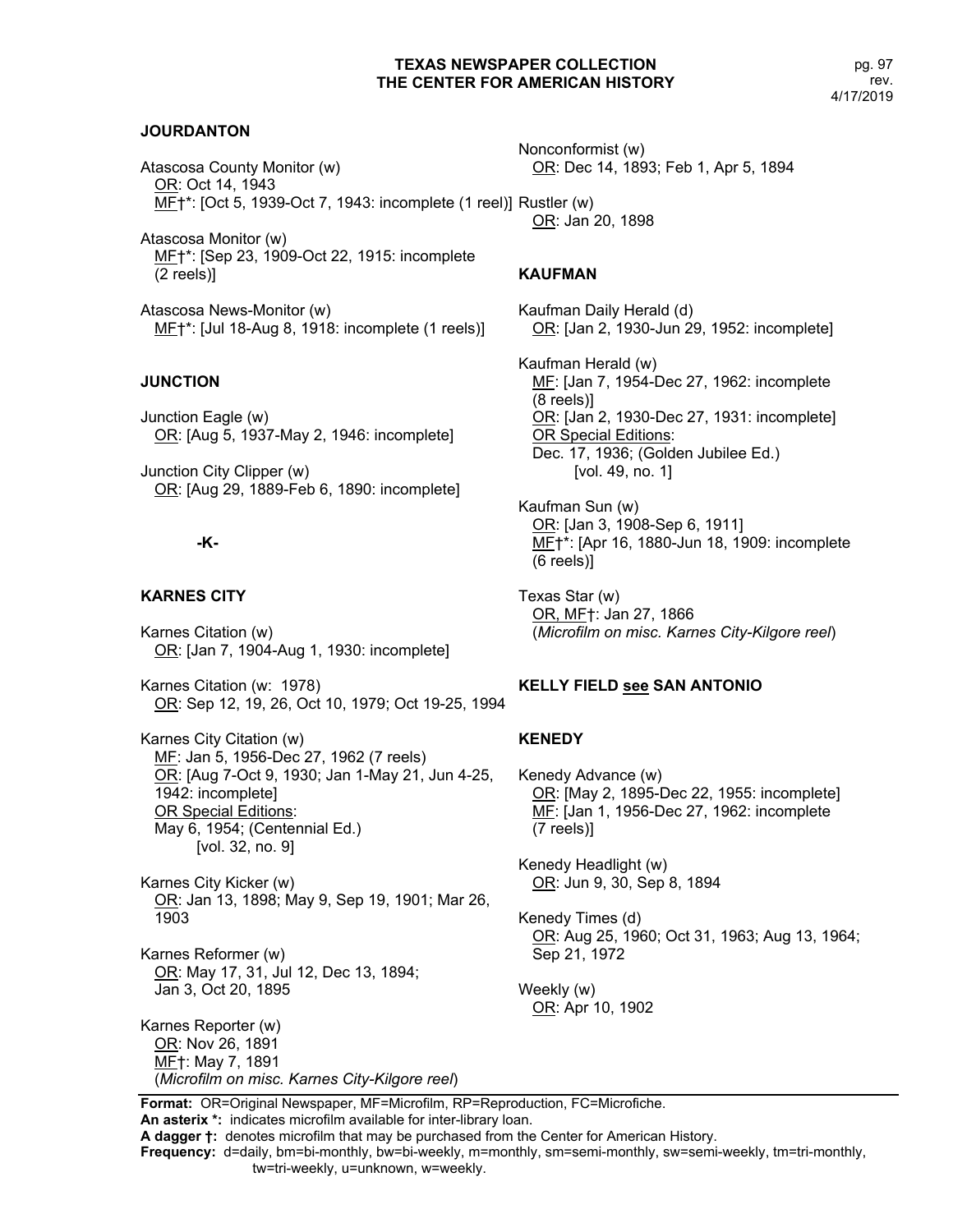#### **KERENS**

Kerens Enterprise (w) MF†: Oct 11, 1888 (*Microfilm on misc. Karnes City-Kilgore reel*)

# **KERMIT**

Winkler County News (w) OR Special Editions: Jul. 3, 1950 [vol. 30, no. 6] Jul. 23, 1951; (The Winkler County Story) [vol. 42, no. 5]

# **KERRVILLE**

Kerrville Daily Times (d) OR: Feb 23, 1975 OR Special Editions: Feb. 25, 1968; (Hill Country Progress Ed.) [vol. 63, no. 9] Feb. 22, 1970; (Progress Ed.) [vol. 85, no. 2] Feb. 27, 1972; (Progress Ed.) [vol. 85, no. 3]

Kerrville Eye (w) OR: Sep 29, 1887

Kerrville Mountain Sun (w) OR: [Jan 8, 1910-Dec 9, 1911; May 24, 1928; [Jul 17, 1930-Dec 31, 1953: incomplete] OR Special Editions: Dec. 5, 1935; (53rd Anniversary Ed.) [vol. 77, no. 4] Apr. 26, 1956; (Kerrville Centennial Ed.) [vol. 36, no. 4] Aug. 23, 1967; (Butt-Holdsworth Memorial Library Ed.) [vol. 63, no. 8]

Kerrville Times (w) OR: [Nov 18, 1926; Oct 24, Dec 5, 1935; Feb 6, 1941-Nov 11, 1950: incomplete] OR Special Editions: Apr. 25, 1956; (Kerrville Centennial Ed.) [vol. 36, no. 5]

Mountain Sun (w) OR Special Editions: Dec. 22, 1899; (Christmas Ed.) [vol. 53, no. 11]

Pioneer History **see** Kerrville Times

Pioneer News-Observer **see** TXC Collection

Texas AM Vet (u) MF†: Jul 13, 1946 (*Microfilm on misc. Karnes City-Kilgore reel*)

#### **KILGORE**

Flare (u) OR: May 26, 1947

Kilgore Daily News (d) OR: [Jan 28, Mar 2, Apr 1-11, 1934: incomplete] OR **Special Editions**: 1934; (4th Anniversary of Oil in East Texas) [vol. 81, no. 4] Jun. 28, 1936; (4th Annual Oil Ed.) [vol. 49, no. 2] Jul. 30, 1937; (Annual Oil Ed.) [vol. 77, no. 5]

**Format:** OR=Original Newspaper, MF=Microfilm, RP=Reproduction, FC=Microfiche.

**An asterix \*:** indicates microfilm available for inter-library loan.

**A dagger †:** denotes microfilm that may be purchased from the Center for American History.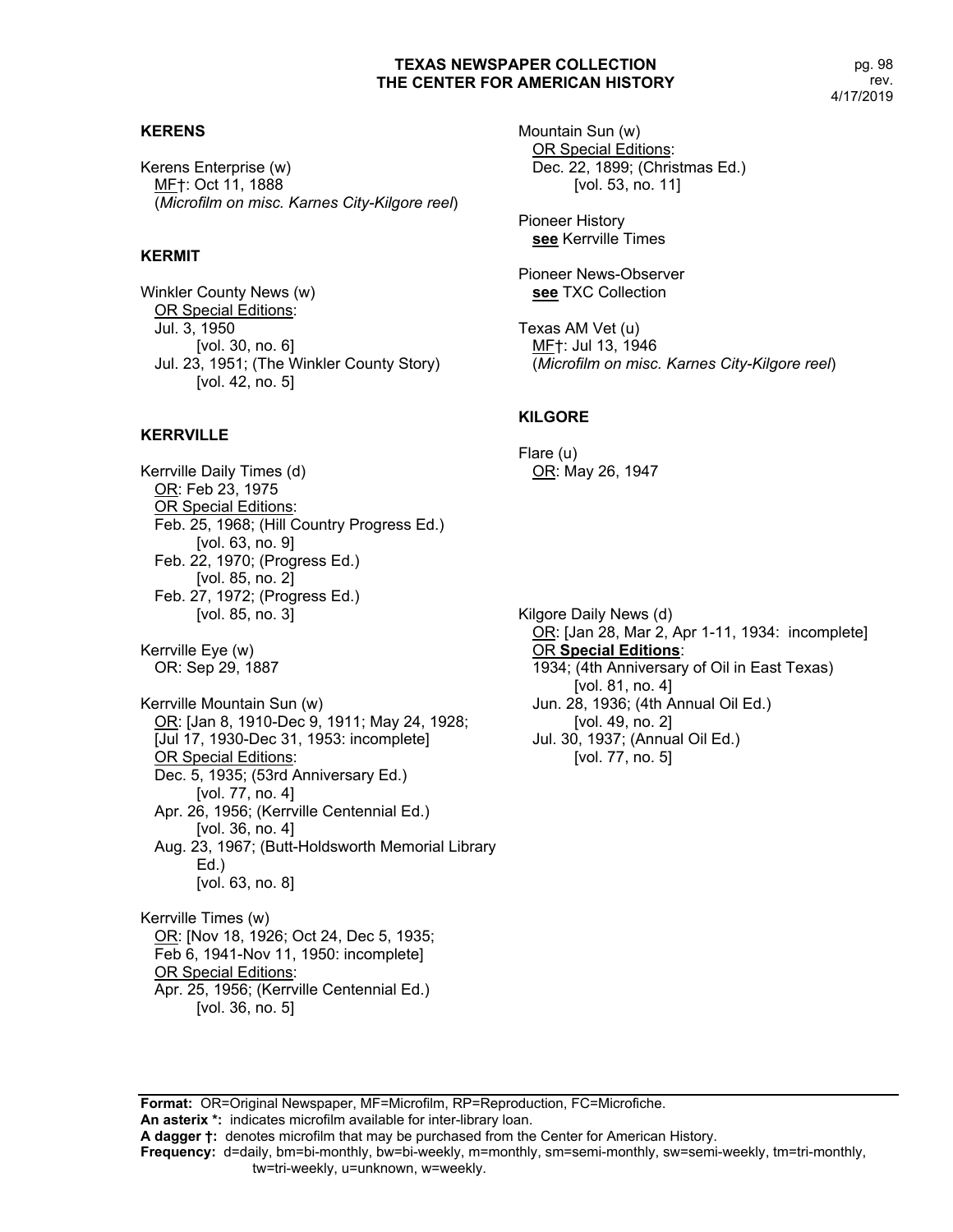Kilgore News Herald (d) MF†: [Aug 24-Dec 31, 1941: incomplete] (*Microfilm on misc. Karnes City-Kilgore reel*) OR: Aug 1959 [suppl.]; Jul 16, 1962; Aug 1963; Jul 5, 1981 OR Special Editions: Aug. 24, 1941; (11th Annual Oil and Good Neighbor Ed.) [vol. 77, no. 6] Aug. 30, 1942; (12th Annual Oil Ed.) [vol. 77, no. 7] Aug. 28, 1949; (19th Annual Oil Ed.) [vol. 78, no. 1] Sep. 17, 1950; (20th Annual Oil Ed.) [vol. 78, no. 2] Aug. 19, 1951 [vol. 25, no. 7] Oct. 12, 1952; (22nd Annual Oil Ed.) [vol. 31, no. 5] Feb. 28, 1954; (Celebrating Texas Public Schools Week) [vol. 32, no. 10] Aug. 22, 1954; (24th Annual Oil Ed.) [vol. 33, no. 1] Mar. 27, 1955; (Open House Ed.) [vol. 78, no. 4] Aug. 28, 1955; (Silver Jubilee Oil Ed.) [vol. 78, no. 3] Aug. 18, 1957; (27th Annual Oil and Mail-a-way Ed.) OR: Feb 26, 1943 [vol. 78, no. 5] Aug. 17, 1958; (28th Annual Oil Ed.) [vol. 43, no. 2] Aug. 21, 1960; (30th Annual Oil Ed.) [vol. 45, no. 4] Aug. 14, 1966; (36th Oil Progress Ed.) [vol. 66, no. 2] Jul. 20, 1969; (39th Oil Progress Ed.) [vol. 66, no. 3] Jul. 16, 1972; (Centennial Ed.) [vol. 73, no. 7] Mirror (u)

# **KILLEEN**

OR: May 24, 1945

Hood Panther (sm, w) OR, MF†\*: [Dec 10, 1942-Jun 8, 1944: incomplete] (*Microfilm on misc. Killeen reel*) Killeen Daily Herald (d) MF: [Jan 3, 1955-Dec 31, 1962: incomplete (16 reels)] OR Special Editions: May 3, 1957 [vol. 40, no. 6] Sep. 14, 1962; (Ft. Hood Anniversary Ed.) [vol. 82, no. 4] Killeen Herald (w) MF<sup>†: Jun 11, 1897; Aug 12, 1904-Oct 27, 1905</sup> (1 reel) OR Special Editions: Aug. 7, 1936; (Texas Centennial Ed.) [vol. 5, no. 7] Killeen Herald and Messenger (w) OR: Sep 16, 1927; May 13, 1932; Mar 13, 1936 MF†: Aug 21, 1914; May 17-Aug 2, 1918; Jan 11, 1935 (*Microfilm with Killeen Herald*) Killeen Reporter (w)

#### **KIMBALL**

Kimball Herald (w) OR, MF†: May 20, 1860 (*Microfilm on misc. Kimball-Knox City reel*)

#### **KINGSVILLE**

Alert (w) OR, MF†\*: [Jul 2, 1943-Dec 15, 1944: incomplete (1 reel)]

Gulf Coast Record (u) OR: Sep 10, 1909

Camp Hood News (w) OR, MF†\*: [Jun 15, 1944-Apr 18, 1946: incomplete] (*Microfilm on misc. Killeen reel*)

Hell on Wheels (w) OR, MF†\*: [May 9-Dec 19, 1946: incomplete] (*Microfilm on misc. Killeen reel*)

**Frequency:** d=daily, bm=bi-monthly, bw=bi-weekly, m=monthly, sm=semi-monthly, sw=semi-weekly, tm=tri-monthly,

**Format:** OR=Original Newspaper, MF=Microfilm, RP=Reproduction, FC=Microfiche.

**An asterix \*:** indicates microfilm available for inter-library loan.

**A dagger †:** denotes microfilm that may be purchased from the Center for American History.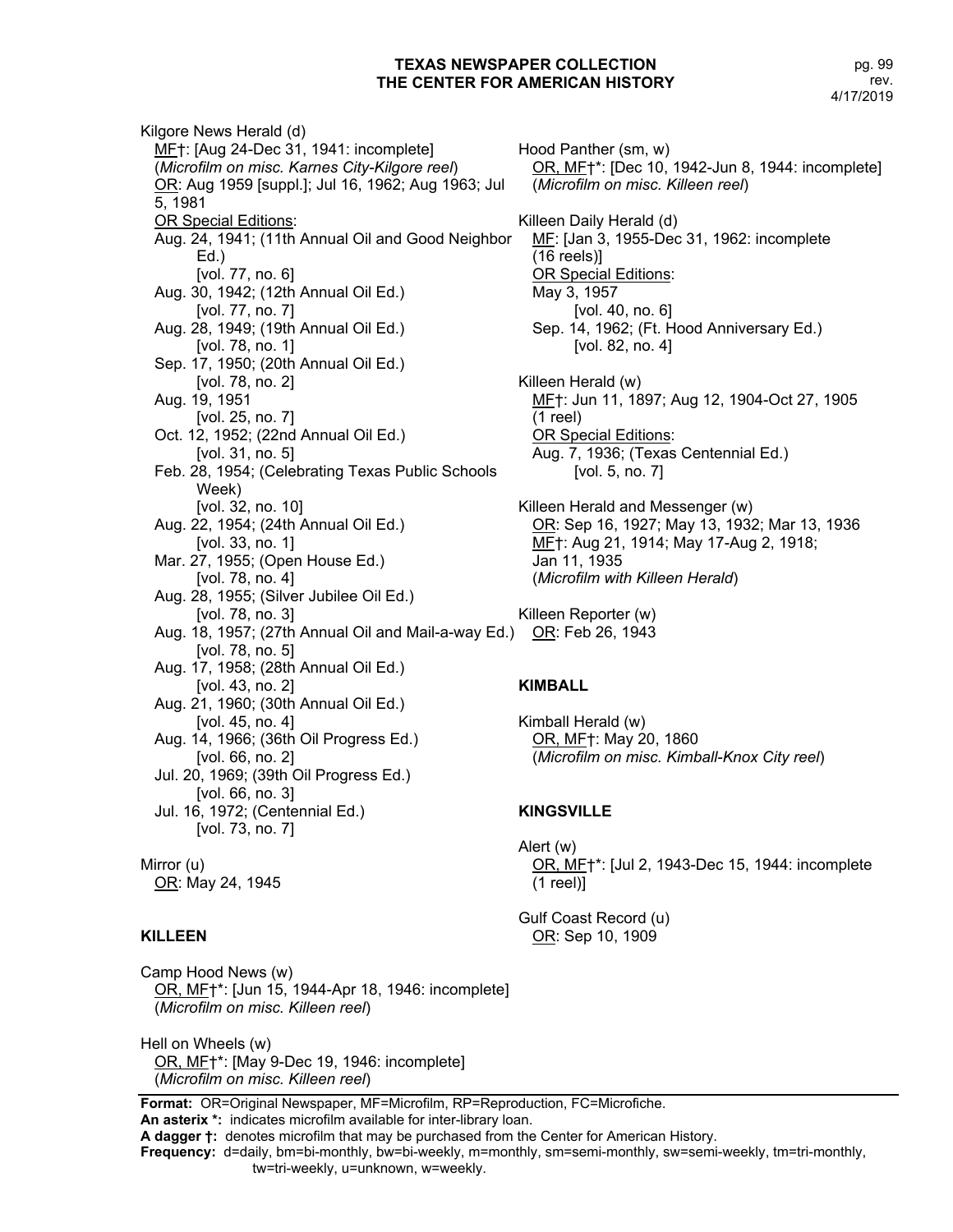pg. 100 rev. 4/17/2019

Kingsville Record (w) MF†: Aug 31, 1917 *(Microfilm on misc. Kimball-Knox City reel*) OR: May 20, 1942; Aug 2, 1944 OR Special Editions: Aug. 24, 1927; (Anniversary Ed.) [vol. 56, no. 6] Jul. 3, 1929; (Silver Anniversary Ed.) [vol. 56, no. 7] Sep. 25, 1935 [vol. 5, no. 8]

Notas de Kingsville (w) MF: [Dec 12, 1943-Aug 31, 1961: incomplete (4 reels)]

Novedades (w) OR: Nov 19, 1937

South Texan (w) OR: Jul 29, 1966

# **KNOX CITY**

Knox County Journal (w) MF†: Aug 8, 15, 1913 (*Microfilm on reel with Southwestern Journal and Knox County News*)

Knox County News (w) MF†: Jan 24, 1908-Oct 28, 1910 (*Microfilm on misc. Kimball-Knox City reel*)

Southwestern Journal and Knox County News (w) MF†: [Nov 11, 1910-Aug 1, 1913: incomplete (1 reel)]

#### **KOSSE**

Kosse Cyclone (w) MF†: [Aug 18, 1904-Apr 2, 1943: incomplete (8 reels)]

#### **KOUNTZE**

Kountze News (w) MF: [Jan 3-Dec 26, 1957: incomplete (1 reel)] OR: Oct 21, Nov 18, Dec 2, 1992

# **KYLE**

Hays County Citizen (w) OR: [Oct 7, 1955-Apr 6, 1966: incomplete]

Hays County News (w) OR: May 31, 1901

Hays County Times and Farmer's Journal **see SAN MARCOS**

Kyle News (w) MF†: [Oct 25, 1903-May 8, 1908; Jul 24, 1914; Jul 19-26, 1918; Apr 20, 1928; Jul 3, Aug 7, 1936; Mar 10, 1939: incomplete (1 reel)] OR: [Oct 25, 1903-Feb 18, 1955: incomplete] OR Special Editions: Apr. 20, 1928 [vol. 28, no. 7]

People's Business (w) OR: [Dec 1, 1945-Sep 28, 1946: incomplete] MF†: [Dec 15, 1945-Aug 24, 1946: incomplete] (*Microfilm with Kyle News*)

**-L-**

# **LA COSTE**

La Coste Ledger (sw) OR: Aug 1921

# **LA FERIA**

La Feria News (w) MF: [May 19, 1955-Dec 27, 1962: incomplete (7 reels)] OR: [Jul 14, 1960-Mar 23, 1978: incomplete]

# **LA GRANGE**

Fayette County Record (w) MF†: Dec 16, 1873; Jan 6, 1874; May 18, 1876 (*Microfilm on misc. La Grange reel*)

**Format:** OR=Original Newspaper, MF=Microfilm, RP=Reproduction, FC=Microfiche. **An asterix \*:** indicates microfilm available for inter-library loan.

**A dagger †:** denotes microfilm that may be purchased from the Center for American History.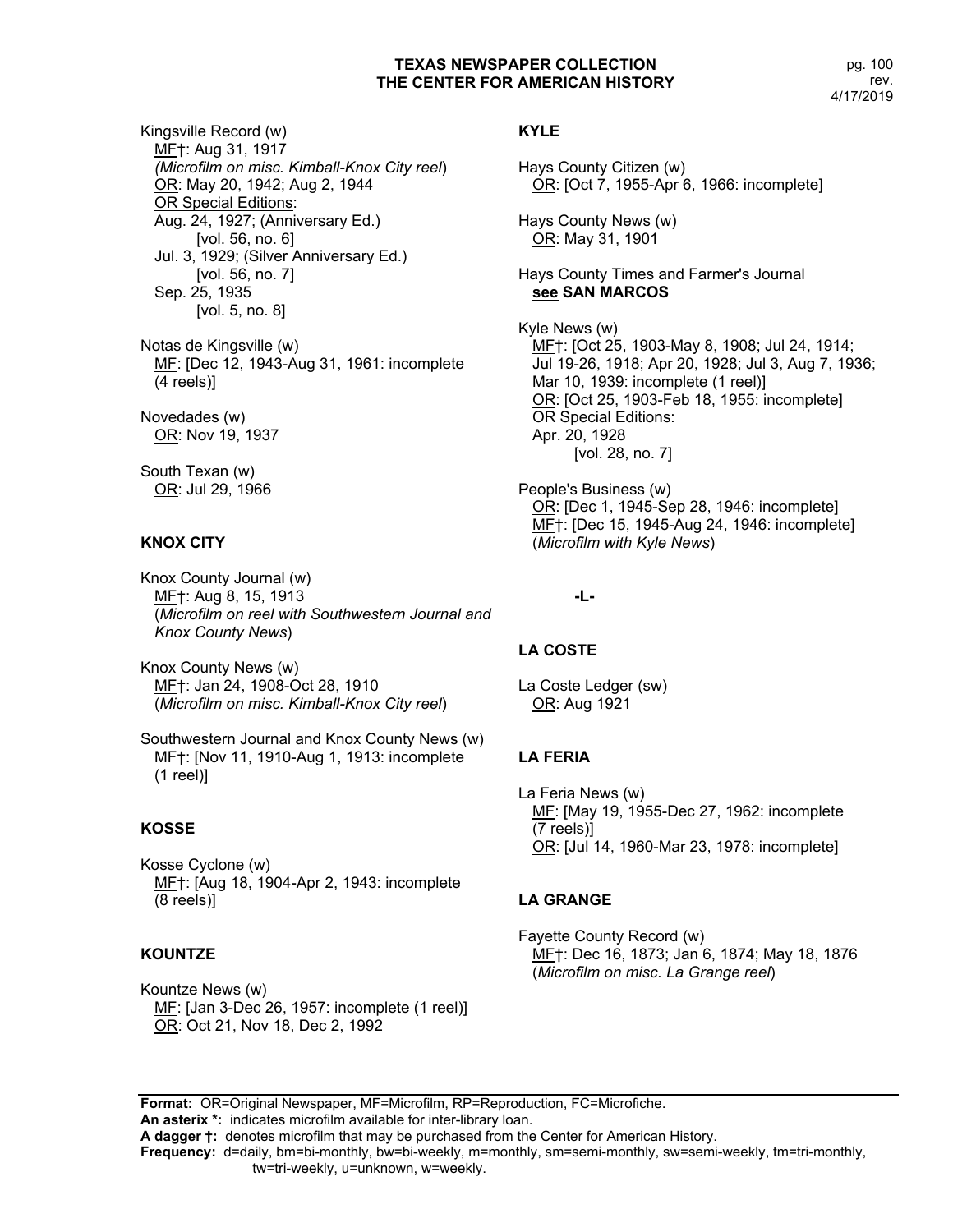Fayette County Record (w: 1922) OR: [Apr 12, 1935-Feb 12, 1971; Mar 4, 1986: incomplete] OR Special Editions: Aug. 19, 1938 [vol. 19, no. 5]

La Grange Deutsche Zeitung (w) ME†: [Oct 20, 1898-Jun 10, 1926: incomplete (7 reels)]

La Grange Hi-Standard (m) OR: Nov-Dec 1924

La Grange Intelligencer (w) MF†: Jul 4, 1844 (1 reel) (*Microfilm also on misc. La Grange reel*) OR: Jul 4, 1844; Nov 18, 1845

La Grange Journal (w) MF†: [Feb 18, 1880-Dec 23, 1980: incomplete (36 reels)] OR: Jan 20, 1881; Jan 18, 1900 OR Special Editions: Jun. 5, 1941; (Honoring Proprietor of 50 Years) [vol. 49, no. 3] Mar. 10, 1955; (75th Anniversary Ed.) [vol. 34, no. 7]

La Grange New Era (w) OR, MF†: Dec 1, 1871 (*Microfilm on misc. La Grange reel*)

Lutherbote Fur Texas (u) OR: Mar 1927

Our County Record (w) OR: Apr 15, 22, 1873

Patriot (w) OR: [Mar 31, 1864-Jul 29, 1865: incomplete] ME<sup>+\*</sup>: [Jun 4, 1863-Jul 29, 1865: incomplete (1 reel)]

Slovan (w) OR, MF†: Sep 2, 1880 (*Microfilm on misc. La Grange reel*)

State Rights Democrat (w) MF†\*: [Feb 21, 1861-Feb 4, 1870: incomplete (1 reel)]

Svoboda (w, sw) MF†: [Dec 10, 1885-Dec 30, 1926; May 1, 1941Dec 25, 1952: incomplete (14 reels)] **see also EL CAMPO**

Texas Monument (w) OR, MF†: [Oct 2, 1850-Jan 28, 1852: incomplete] MF†\*: [Jul 20, 1850-Nov 7, 1854: incomplete (1 reel)] (*Microfilm of Oct 2, 1850-Jan 28, 1852 on misc. La Grange reel*)

True Issue (w) RP: May 9, 1863 OR: [Feb 23, 1856-Nov 12, 1864: incomplete (1 reel)] MF†\*: [Dec 15, 1855-Nov 12, 1864: incomplete] (*Microfilm also on misc. La Grange reel*)

# **LA MARQUE**

La Marque Times (w, sw) MF: [Oct 29, 1953-Dec 28, 1962: incomplete (10 reels)] (*Microfilm of Oct 29, 1953-Dec 31,1953 on reel with Mainland Times*)

Mainland Times (w) MF: [Jul 25, 1947 Sep 1, 8, 1950; Jan 1-Oct 15, 1953; Jul 15, 1959-Dec 26, 1962: incomplete (1 reel)] OR Special Editions: Oct. 31, 1963; (Historical Ed.) [vol. 59, no. 5]

Wednesday Times (w) MF: [Aug 3, 1955-Jul 8, 1959: incomplete] (*Microfilm on reels with La Marque Times*)

# **LA PORTE**

La Porte Chronicle (w) MF†: Jan 1898-Dec 7, 1910; Feb 5, 1925- Dec 2, 1926 (*Microfilm on misc. La Porte and La Pryor reel*)

La Porte Chronicle and Herald (w) MF: Nov 24, 1910; May 8-Jun 12, 1913 (*Microfilm on misc. La Porte and La Pryor reel*)

News-Tribune (sw) OR: [Nov 24, 1934-Jul 14, 1937: incomplete]

**Format:** OR=Original Newspaper, MF=Microfilm, RP=Reproduction, FC=Microfiche. **An asterix \*:** indicates microfilm available for inter-library loan.

**A dagger †:** denotes microfilm that may be purchased from the Center for American History.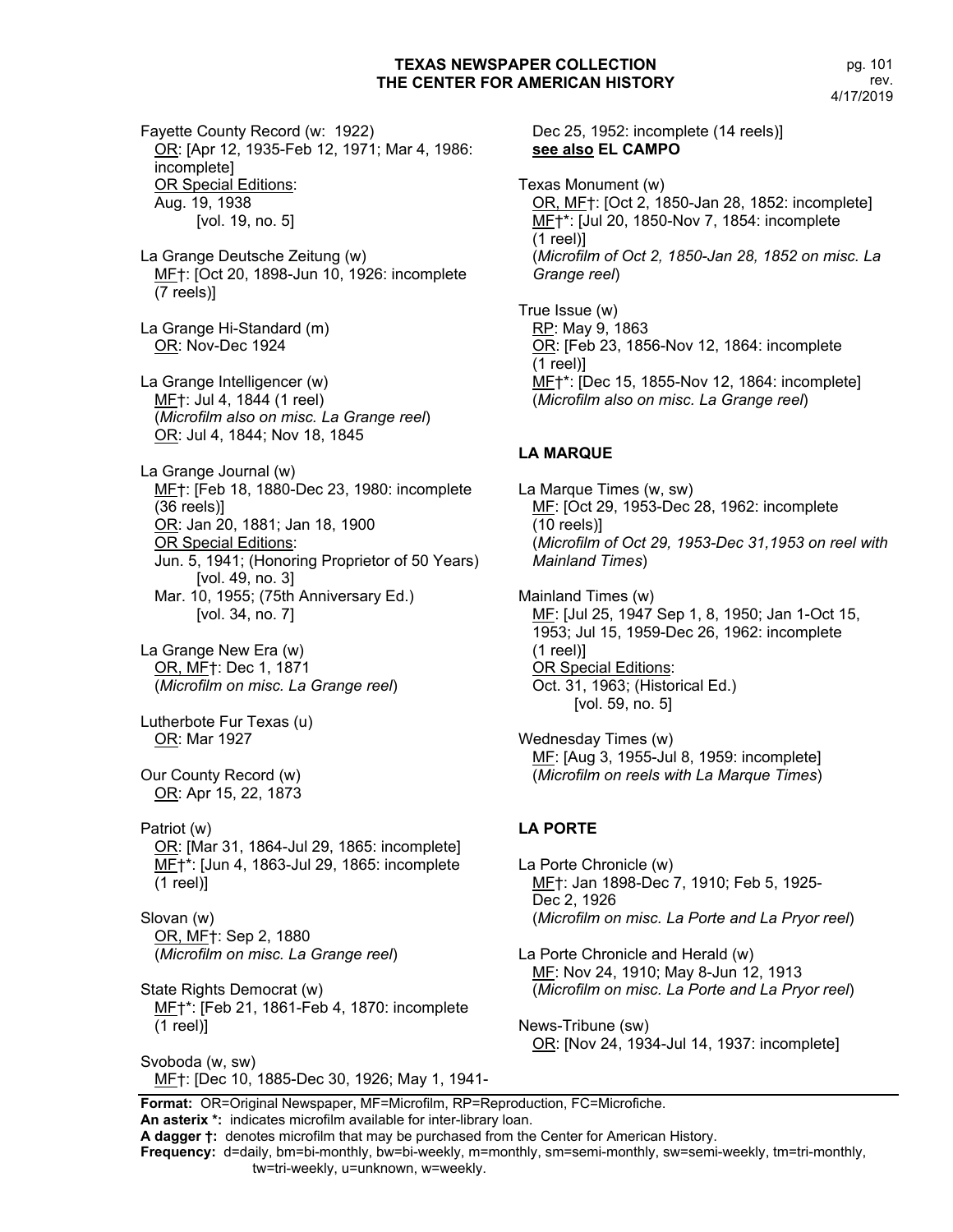Southland Farmer (sm) MF†: Sep 1, 1916 (*Microfilm on misc. La Porte and La Pryor reel*)

# **LA PRYOR**

Zavala County Sentinel (w) RP: Jul 25, 1958 OR: [May 12, 1961-Dec 5, 1985: incomplete] MF†: [Jun 28, 1913; Jul 20-Aug 3, 1918; Jan 6, 1933-May 12,1934; Jul 25, 1958: incomplete] Lampasas Daily Leader (d) (*Microfilm of Jun 28, 1913; Jul 20-Aug 3, 1918 on misc. reel with La Porte and La Pryor newspapers*) (*Microfilm of Jan 6, 1933-Jul 25, 1958 on misc. Crowell-Cuero reel*)

# **LADONIA**

Ladonia Enterprise (w) OR: [Jun 17, 1871-Jun 15, 1872: incomplete]

Ladonia News (w) MF†: Sep 28, Oct 5, 1906 (1 reel) OR: [Jan 3-Dec 11, 1908: incomplete]

Ladonia News (w: 1910) OR: Nov 4-Dec 23, 1910; [Jan 2-Jun 26, 1942: incomplete] MF†: [Jan 29, 1926-Dec 27, 1935: incomplete (2 reels)]

Ladonia News and Pecan Gap Tribune (w) OR: [Jan 1, 1909-Oct 28, 1910: incomplete]

#### **LAGARTO**

Lagarto News (w) MF†: [Sep 15, 1881-Jan 19, 1882: incomplete (1 reel)]

Weekly News (w) MF†: [Jul 16-Aug 26, 1881: incomplete] (*Microfilm with Lagarto News*)

#### **LAMESA**

Lamesa Reporter and Dawson County Journal (w) MF†\*: [Sep 3, 1931-Sep 27, 1945: incomplete (9 reels)]

#### **LAMPASAS**

Lampasas Blade (w) MF†: [May 16, 1912-Aug 8, 1918: incomplete] (*Microfilm on misc. Lampasas reel*)

Lampasas Chronicle (w) OR, MF†\*: Oct 1, 1859 (*Microfilm on misc. Lampasas reel*)

OR: Nov 15, 1919

Lampasas Daily Times (d) OR, MF†\*: Jun 1-Aug 31, 1878 (1 reel)

Lampasas Dispatch (w: 1871) MF†\*: [Nov 9, 1872-Apr 6, 1882; Dec 10, 1890: incomplete] (*Microfilm on misc. Lampasas reel*) OR (oversize): [Nov 9, 1872-Apr 6, 1882: incomplete] RP: Dec 10, 1890

Lampasas Dispatch (w: 1947) OR: Mar 13, May 8, 1947; Jul 9, 1973 MF<sup>†:</sup> [Jan 2-Dec 25, 1961: incomplete] MF: [Mar 4, 1954-Dec 24, 1962: incomplete (8 reels)] **see also** Weekly Dispatch

Lampasas Leader (w) OR (oversize): May 23, 1891; Apr 23, 30, 1892 MF†\*: May 23, 1891, Apr 23, 30, 1892; Apr 27, 1894 MF†: [Apr 15, 1904-Sep 6, 1907; Sep 2, 1932- Dec 27, 1940: incomplete (3 reels)] (*Microfilm of May 23, 1891, Apr 23, 30, 1892; Apr 27, 1894 on misc. Lampasas reel*)

Lampasas Record (w) MF: [Jan 1, 1959-Dec 27, 1962: incomplete (3 reels)] OR Special Editions: May 14, 1936 [vol. 5, no. 9] Sep. 10, 1936 [vol. 5, no. 10]

Lampasas Weekly News (w) MF†: [Aug 12, 1904-Nov 23, 1906: incomplete] (*Microfilm on misc. Lampasas reel*)

**Format:** OR=Original Newspaper, MF=Microfilm, RP=Reproduction, FC=Microfiche. **An asterix \*:** indicates microfilm available for inter-library loan.

**A dagger †:** denotes microfilm that may be purchased from the Center for American History.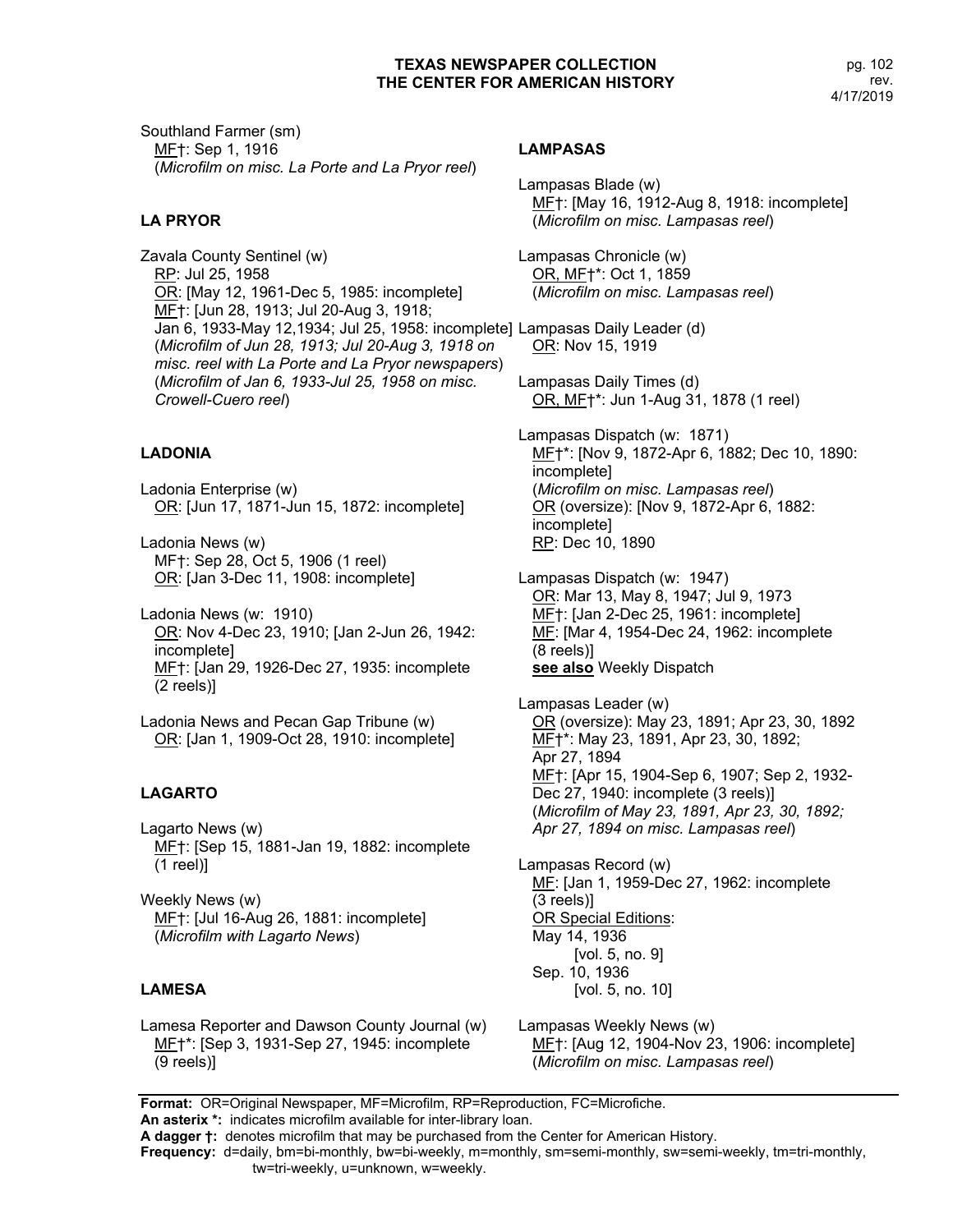(1 reel)

OR: Apr 18, 1914

pg. 103 rev. 4/17/2019

People's Journal (w) OR, MF†: [Aug 5, 1892-Jan 27, 1893: incomplete] (*Microfilm on misc. Lampasas reel*)

Weekly Dispatch (w) OR, MF†\*: Oct 31, 1871 (*Microfilm on misc. Lampasas reel*)

#### **LANCASTER**

Dallas South Journal (w) OR: Feb 12, 1970; May 13, 1971

Lancaster Herald (w) RP: Jun 10, Sep 7, 1888; May 1, 1894; Sep 3, 1897; Jul 21, 1899; Sep 1, 1905 OR: [Nov 20, 1930; Mar 27, 1934; May 2-10, 1935; [Feb 11, 1970-May 22, 1975: incomplete] MF†\*: [Jan 3, 1908-Dec 6, 1931; Jan 2, 1936- Dec 27, 1967 (36 reels)]

Lancaster Journal (w) OR: Jun 5, 1974

Lancaster Leader (w) OR: Aug 26, 1967; May 4, 1977

#### **LAREDO**

Blitz (w) OR, MF†\*: [Dec 16, 1942-Jan 12, 1944: incomplete Horizonte (sw) (1 reel)]

Borderland of Two Republics (w) MF†: [Nov 10, 1905-Jun 16, 1906: incomplete] (*Microfilm on misc. Laredo reel*)

Chaparral (w) OR: Oct 27, 1899 MF†: [Jan 21, 1899-Jun 23, 1900: incomplete] (*Microfilm on misc. Laredo reel*)

Colonia Mexicana (sw) OR, MF†: May 6, 1891 (*Microfilm on misc. Laredo reel*)

Correo de Laredo (d) OR, MF†: [Jul 16, 1891-Nov 23, 1895: incomplete (1 reel)]

Cronica (w) MF†: Jan 1, 1910-Dec 28, 1911; Apr 18, 1914 Daily Gate City (d) MF†: Jan 10, 1891 (*Microfilm on misc. Laredo reel)* Daily Laredo Times (d) OR: [Sep 6, 1883-Jun 30, 1888: incomplete] **see also** Laredo Daily Times; Laredo Times; Laredo Weekly Times; Weekly Laredo Times

Democrata Fronterizo (w) OR, MF†: [Jan 7, 1904-May 30, 1919: incomplete (1 reel)]

Diputado (w) OR, MF†: Dec 22, 1884 (*Microfilm on misc. Laredo reel*)

Evolucion (d) MF†: [Mar 1, 1917-Feb 29, 1920: incomplete (3 reels)]

Figaro (w) OR, MF†: Dec 18, 25, 1892 (*Microfilm on misc. Laredo reel*)

Gunner's Target (w) OR, MF†\*:[Jan 5, 1945-Nov 30, 1945: incomplete] (*Microfilm with Blitz*)

MF†: Oct 11, Dec 3, 6, 1884; Mar 28, 1885 (*Microfilm on misc. Laredo reel*) **see also CORPUS CHRISTI**

Laredo Daily Times (d) OR: [Jul 2, 1888-Jun 25, 1921: incomplete] **see also** Daily Laredo Times; Laredo Times; Laredo Weekly Times; Weekly Laredo Times

Laredo Daily Times (d: 1926) OR: [Jul 1, 1926; Feb 15-Mar 23, 1927; May 23, 1928: incomplete]

Laredo Morning Record (d) MF†: Jun 4, 1920 (*Microfilm on misc. Laredo reel*)

Laredo News (sw) OR: Oct 26, 1977

**Format:** OR=Original Newspaper, MF=Microfilm, RP=Reproduction, FC=Microfiche. **An asterix \*:** indicates microfilm available for inter-library loan.

**A dagger †:** denotes microfilm that may be purchased from the Center for American History.

**Frequency:** d=daily, bm=bi-monthly, bw=bi-weekly, m=monthly, sm=semi-monthly, sw=semi-weekly, tm=tri-monthly,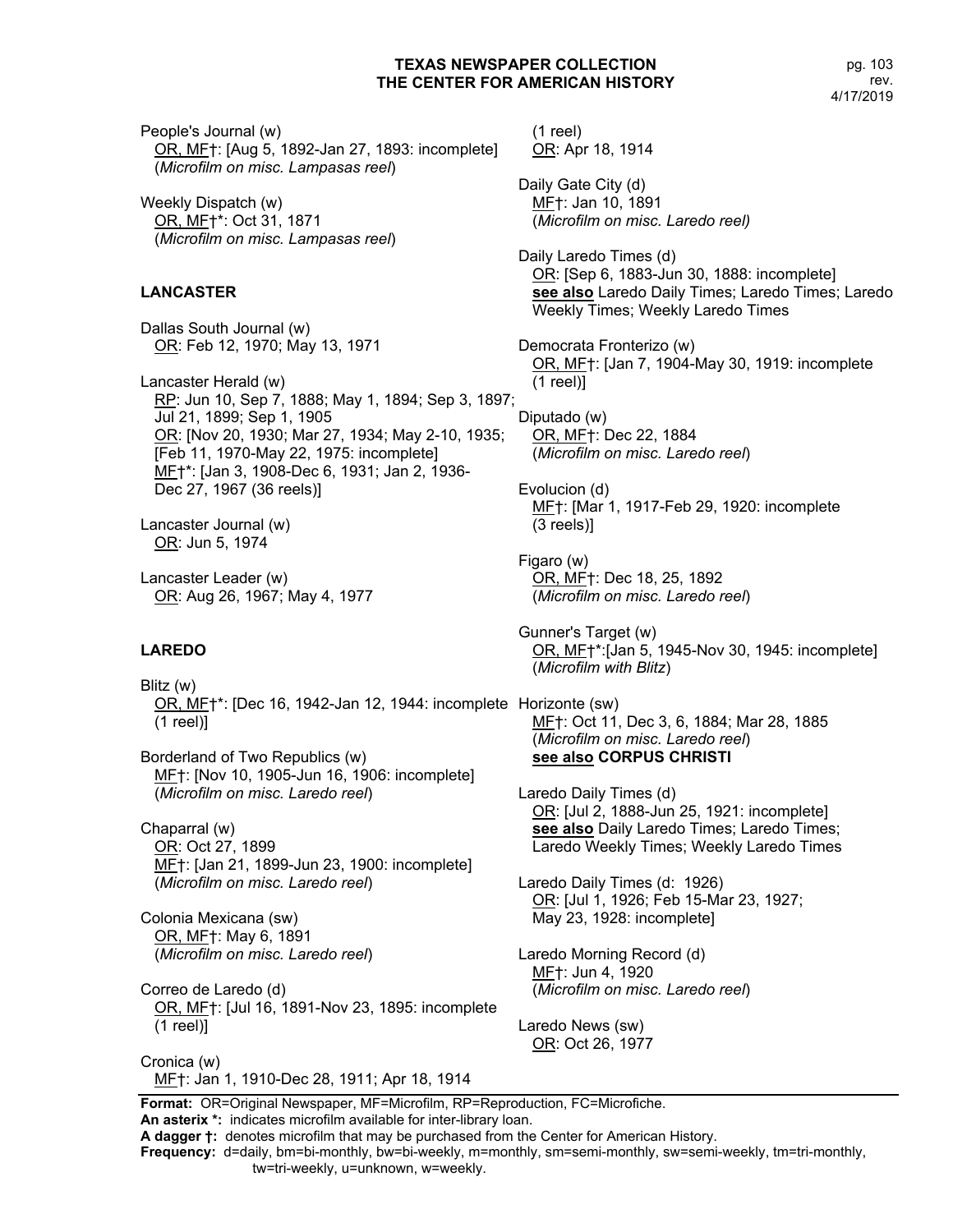Laredo Times (d: 1921) OR: [Jun 27, 1921-Jun 30, 1926: incomplete] **see also** Daily Laredo Times; Laredo Daily Times; Laredo Weekly Times; Weekly Laredo Times Laredo Times (d) MF: [Jan 1, 1954-Aug 30, 1968: incomplete (76 reels)] RP: Dec 20-24, 26-31, 1929 OR: [Mar 15, 1929-Nov 22, 1961; Nov 8, 1981: incomplete] OR Special Editions: Nov. 23, 1937 [vol. 5, no. 11] Laredo Times (w: 1881) OR: [Jul 6, 1881-Jan 20, 1884] Laredo Weekly Times (w) OR: [Aug 12, 1888-Dec 7, 1913: incomplete] see also Daily Laredo Times; Laredo Daily Times; Laredo Times; Weekly Laredo Times Mutualista (sw) OR, MF†: Nov 12, 1887 (*Microfilm on misc. Laredo reel*) Revista (u) MF†: Oct/Nov 1911 (*Microfilm on misc. Laredo reel*) South Texas Citizen (u) OR: [Jun 4, 1937-Dec 28, 1961: incomplete] MF†: Jul 25, 1947 (*Microfilm on misc. Laredo reel*) Weekly Gate City (w) ME<sub>T</sub>: Oct 13, 1889 (*Microfilm on misc. Laredo reel*) Weekly Laredo Times (w) OR: [Aug 9, 1885-Dec 19, 1886: incomplete] **see also** Daily Laredo Times; Laredo Daily Times; Laredo Times; Laredo Weekly Times

# **LAVACA see PORT LAVACA**

#### **LEAGUE CITY**

Texas Coast Promoter (w) MF†: Jan 25, 1901 (*Microfilm on misc. League City-Levelland reel*)

# **LEAKEY**

Real American (w) OR: May 27, 1992

# **LEFORS**

Lefors News (w) MF†: [Jun 14, 1935-Sep 11, 1936: incomplete] (*Microfilm on misc. League City-Levelland reel*)

# **LEONARD**

Leonard Graphic (w) OR: [Jan 23-Jun 19, 1942: incomplete]

#### **LEVELLAND**

Hockley County Herald (w) MF†: Feb 16, 1934 (*Microfilm on misc. League City-Levelland reel*)

#### **LEWISVILLE**

Lewisville Enterprise (w) ME†: [Jan 4, 1918-Jun 12, 1919: incomplete (1 reel)] OR: [Jan 22-Jun 18, 1942: incomplete]

Lewisville Leader (w) MF: [Jan 5, 1961-Dec 27, 1967: incomplete (2 reels)]

#### **LEXINGTON**

Lexington Enterprise (w) MF†: [Feb 6, 1925-Nov 11, 1926; incomplete] MF: [Feb 6, 1925-Nov 11, 1926; Jun 10, 1955- May 24, 1957: incomplete (3 reels)] OR Special Editions: Aug. 26, 1955; (Golden Anniversary Ed.) [vol. 34, no. 8]

**Format:** OR=Original Newspaper, MF=Microfilm, RP=Reproduction, FC=Microfiche. **An asterix \*:** indicates microfilm available for inter-library loan.

**A dagger †:** denotes microfilm that may be purchased from the Center for American History.

**Frequency:** d=daily, bm=bi-monthly, bw=bi-weekly, m=monthly, sm=semi-monthly, sw=semi-weekly, tm=tri-monthly,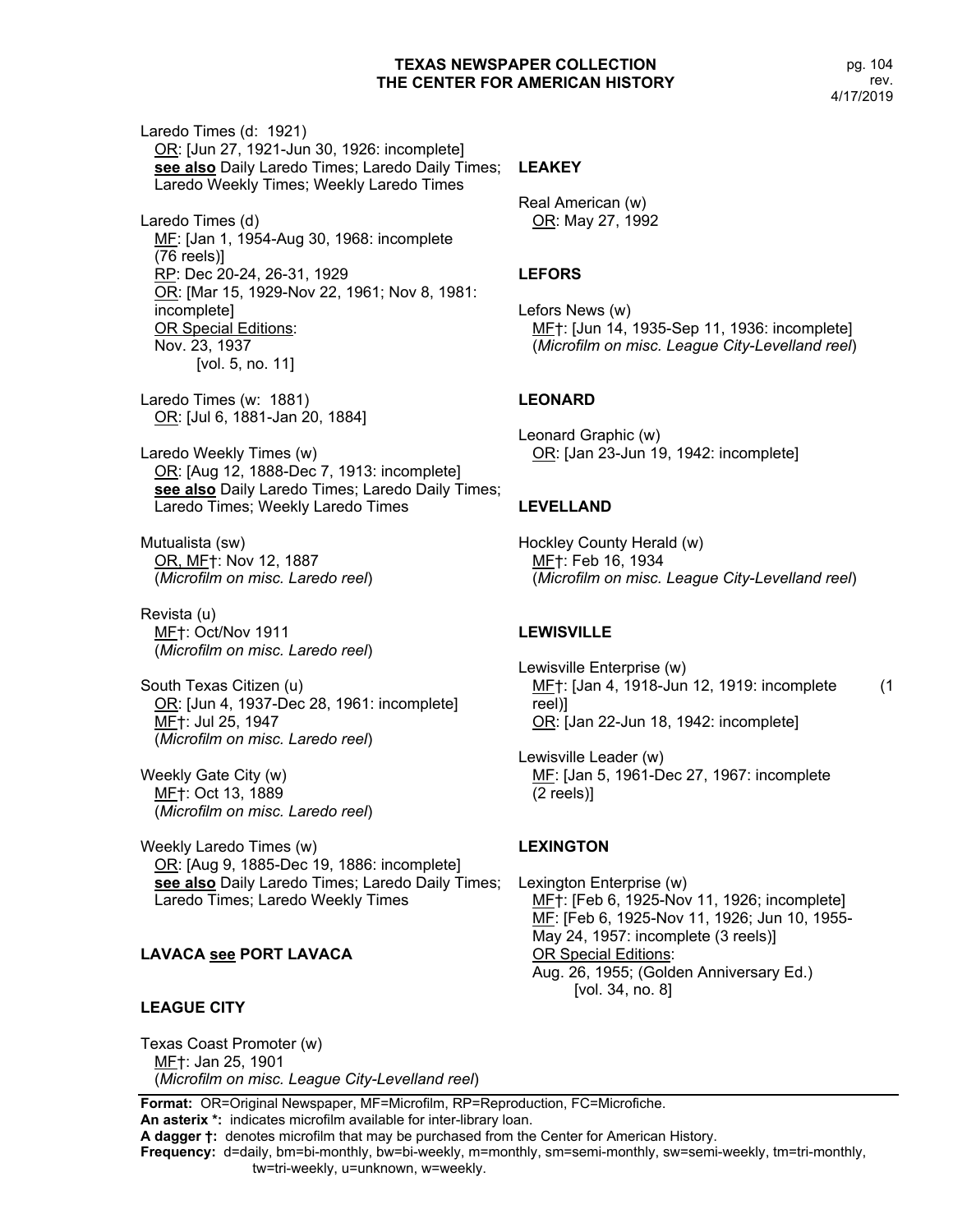**LIBERTY**

Liberty Observer (w) OR: Jul 7, 1871

Liberty Vindicator (w) MF†: Nov 9, Dec 14, 26, 1906; Aug 12, 1910 (*Microfilm on misc. Liberty-Livingston reel*)

Vindicator (w) OR Special Editions: Apr. 12, 1956; (Liberty Bicentennial Ed.) [vol. 36, no. 6]

# **LIBERTY HILL**

Liberty Hill Index (w) MF†: Apr 12, 1897; Aug 7, 1914; Jul 19- Aug 9, 1918 (*Microfilm on misc. Liberty-Livingston reel*)

Liberty Hill News (w) MF†: Jul 5, Aug 30, 1928; Oct 4, 1934 (*Microfilm on misc. Liberty-Livingston reel*)

The Central Texan (w) OR: June 27, 1930

# **LINDALE**

Lindale News (u) MF†: Nov 27, 1925 (*Microfilm on misc. Liberty-Livingston reel*)

#### **LINDEN**

Cass County Sun (w) ME<sub>T</sub>: Jul 31, 1883 (*Microfilm on misc. Liberty-Livingston reel*)

# **LIPAN**

Lipan Register (w) MF†: Aug 31, 1906 (*Microfilm on misc. Liberty-Livingston reel*)

# **LIPSCOMB**

Lipscomb Lime Light (w) MF<sup>+\*</sup>: [Nov 21, 1912-Jun 5, 1919: incomplete (3 reels)] (*Microfilm of Jun 5, 1913-Aug 13, 1914 and Jul 25- Aug 1 ,1918 on misc. Liberty-Livingston reel*)

Panhandle Interstate (u) OR: Jan 13, 1888

# **LISBON**

Lisbon Record (w) OR: Apr 3-24, 1941

Lisbon Record--Trinity Heights Press (w) OR: Nov 6, 1941

Lisbon Tribune (u) OR: Sep 11, 1925

# **LITTLEFIELD**

County-Wide News (w) MF: [Jan 1, 1953-Dec 29, 1957: incomplete (5 reels)]

Lamb County Leader (w) MF†: Aug 18, 1938 MF: [Jan 5, 1956-Dec 26, 1957: incomplete (2 reels)] (*Microfilm of Aug 18, 1938 on misc. Liberty-Livingston reel*) OR: Mar 31, 1955 OR Special Editions: Aug. 18, 1938 [vol. 26, no. 11] Jun. 27, 1963; (Golden Anniversary Ed.) [vol. 57, no. 4]

#### **LIVINGSTON**

East Texas Pinery (w) MF†: Sep 15, 1892; Aug 2, 1894 (*Microfilm on misc. Liberty-Livingston reel*)

Polk County Enterprise (w) MF†: Sep 26, 1912; Jul 30, 1914; Jul 13, 1916;

**Format:** OR=Original Newspaper, MF=Microfilm, RP=Reproduction, FC=Microfiche. **An asterix \*:** indicates microfilm available for inter-library loan. **A dagger †:** denotes microfilm that may be purchased from the Center for American History. **Frequency:** d=daily, bm=bi-monthly, bw=bi-weekly, m=monthly, sm=semi-monthly, sw=semi-weekly, tm=tri-monthly, tw=tri-weekly, u=unknown, w=weekly.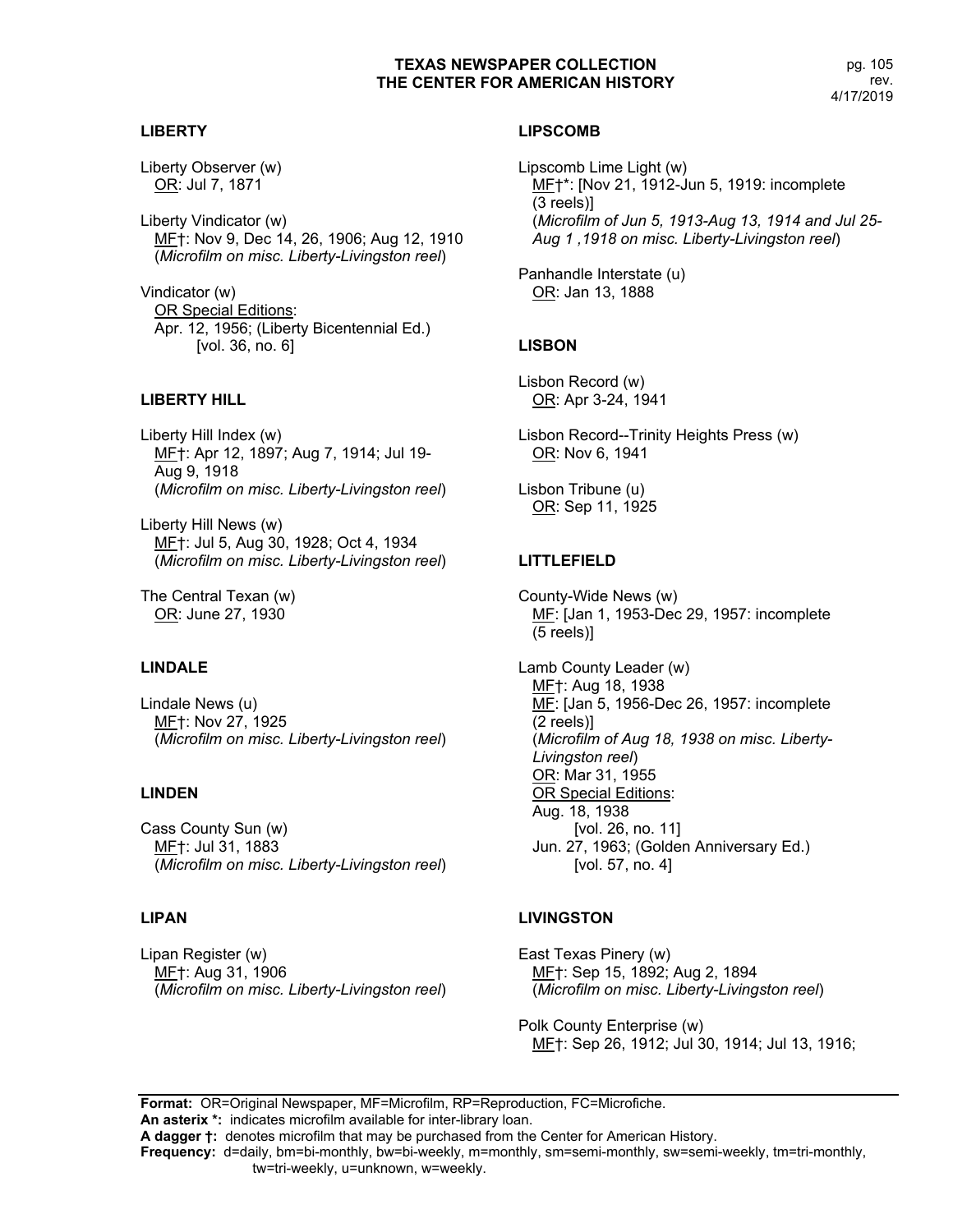Jul 18, 25, 1918 MF: Jan 1, 1953-Dec 28, 1967 (15 reels) (*Microfilm of Sep 26, 1912-Jul 25, 1918 on misc. Liberty-Livingston reel*)

#### **LLANO**

Llano County Leader (w) OR: [Mar 7, 1947-Jun 4, 1948: incomplete]

Llano Iron City News (w) OR (oversize): Mar 27, 1890 MF†: Aug 20, 1891 (*Microfilm on misc. Llano reel*)

Llano News (w) MF†: [Feb 4, 1904; Jul 3, 1913-Jun 18, 1942: incomplete] MF: [Jan 7, 1954-Dec 27, 1962: incomplete (8 reels)] (*Microfilm of Feb 4, 1904; Jul 3, 1913-Jun 18, 1942*  Lockhart Register (w) *on misc. Llano reel*) OR: [Apr 4-Sep 12, 1901; Mar 1, 1919-Nov 8, 1951: incomplete; May 31, 1956; Jan 4, 1962-Dec 31, 1970: incomplete] **OR Special Editions:** May 31, 1956; (Centennial Ed.) [vol. 45, no. 5] Jun. 4, 1959; (Rodeo Ed.) [vol. 45, no. 6] Apr. 9, 1998; (Historic Railroad Edition) [Section B]

Llano Rural (w) MF†: Dec 3, 1881 (*Microfilm on misc. Llano reel)*

Llano Searchlight (w) OR: [Jan 22-Aug 12, 1920: incomplete] MF†: Mar 23, Jul 6, 1916; Jul 31, 1919 (*Microfilm on misc. Llano reel*)

Llano Times (w) ME†: [Jul 14, 1904-Dec 2, 1909: incomplete (1 reel)] Rambler (w)

#### **LOCKHART**

Lockhart Daily Post (d) ME: Feb 16-Dec 30, 1901; Feb 1, 1904-Jun 13, 1905 (*Microfilm on misc. Lockhart reel*)

Lockhart News (u) MF: Oct 5, 26, 1911 (*Microfilm on misc. Lockhart reel*) Lockhart Post (w) MF: [Jan 6, 1899-Dec 31, 1900; Jan 2, 1908-Dec 30, 1915: incomplete (5 reels)] (*Microfilm of Jan 2, 1907; Jan 6-20, 1910 on misc. Lockhart reel*) Lockhart Post-Register (w) MF: [Feb 10, 1916-Dec 28, 1967: incomplete (33 reels)] OR Special Editions: Aug. 13, 1936 [vol. 5, no. 12] May 6, 1948; (Caldwell County Centennial Ed.) [vol. 79, no. 1] Nov. 29, 1972; (100th Anniversary Ed.) [vol. 79, no. 2] OR: [Apr 11, 1884-Feb 6, 1903: incomplete] MF: Jan 13, 1899 MF†: [Oct 20, 1905-Feb 4, 1916: incomplete (3 reels)] (*Microfilm of Jan 13, 1899 on misc Lockhart reel*) Lockhart Weekly Post (w) ME: [Jan 11, 1901-Dec 7, 1907: incomplete] (*Microfilm of Jan 11, 1901-Jan 1906 on reel with Lockhart Post; Jan 25, 1906-Dec 12, 1907 on reel* 

Lockharter Zeitung (w) OR: Jul 19, 1901

*with Lockhart Register*)

Morning Courier (d) OR: Oct 5, 1908

News-Echo (w) OR, MF†: Apr 27, 1872 (*Microfilm on misc. Lockhart reel*)

MF†: July 1, 1859 (*Microfilm on misc. Lockhart reel*) **see also AUSTIN**

South and West (w) **see AUSTIN**

**Format:** OR=Original Newspaper, MF=Microfilm, RP=Reproduction, FC=Microfiche. **An asterix \*:** indicates microfilm available for inter-library loan.

**A dagger †:** denotes microfilm that may be purchased from the Center for American History.

**Frequency:** d=daily, bm=bi-monthly, bw=bi-weekly, m=monthly, sm=semi-monthly, sw=semi-weekly, tm=tri-monthly,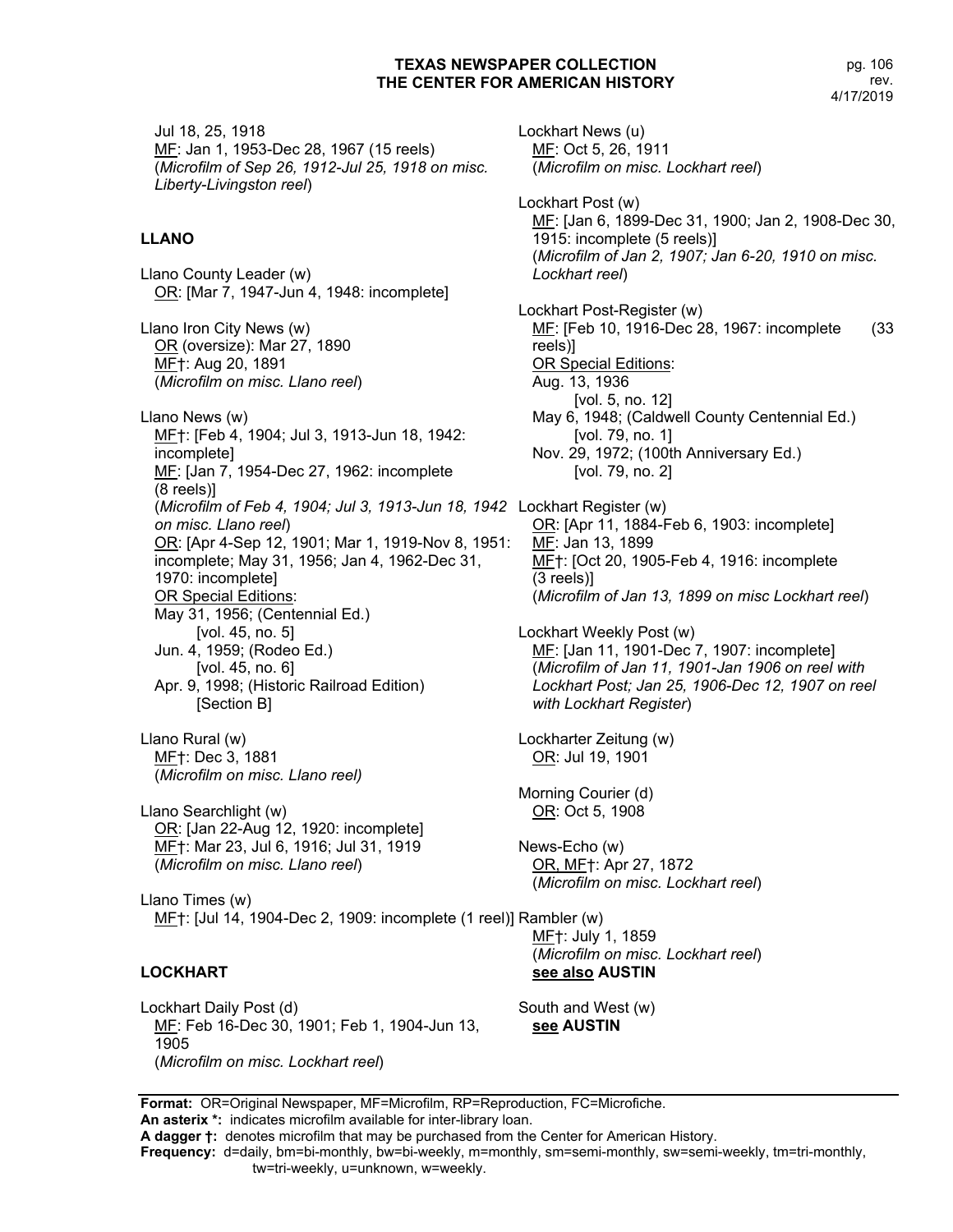Southern Watchman (w) OR, MF†: Jun 6, 1857 (*Microfilm on misc. Lockhart reel*)

Texas Plowboy (w) OR: [Oct 30, 1869-Oct 1, 1870: incomplete] **see also** Plowboy (Austin)

Western Clarion (w) OR: Mar 19, Jun 2, 1855 ME<sub>T</sub>: Jun 2, 1855 MF: Mar 19, Jun 2, 1855 (*Microfilm on misc. Lockhart reel*)

# **LOCKNEY**

Lockney Beacon (w) OR: Apr 17, 1952 MF†: [May 2, 1913-Dec 25, 1930: incomplete (1 reel)]

# **LOMETA**

Lometa Reporter (w) OR: [Dec 4, 1958-Dec 28, 1965: incomplete] MF†: Mar 29, 1907 (*Microfilm on misc. Lometa-Longview reel*)

# **LONDON**

Kimble County Crony (w) OR: Jun 9, 1904

London Graphic (w) OR: Feb 27-Mar 13, Mar 27-Oct 16, 1930

# **LONE OAK**

Lone Oak Banner (u) MF†: Nov 1, 1900 (*Microfilm on misc. Lometa-Longview reel*)

Lone Oak News (w) OR: Jan 31, 1890 MF†: [Nov 9, 1905; May 8-Jul 3, 1913: incomplete] MF: [May 22, 1925; Mar 26, 1943-Dec 19, 1947; Mar 25-Jul 29, 1960: incomplete (1 reel)] (*Microfilm of Nov 9, 1905; May 8-Jul 3, 1913 on misc. Lometa-Longview reel*)

# **LONGVIEW**

Daily Times-Clarion (d) MF†: [Jun 9, Sep 5, 1913; Jul 17-Aug 7, 1918: incomplete] (*Microfilm on misc. Lometa-Longview reel*) Longview Daily News (d) OR: [Jun 15, 1933-Dec 30, 1949: incomplete] OR Special Editions: Feb. 24, 1935 [vol. 6, no. 1] May 31, 1936; (Texas Centennial Ed.) [vol. 6, no. 2] Nov. 23, 1936 [vol. 6, no. 3] Longview Democrat (w) OR, MF†: [Aug 26, 1881-Mar 13, 1885: incomplete (1 reel)] Longview Morning Journal **OR Special Editions:** May 3, 1970; (Centennial Ed.) [vol. 66, no. 4] Jan. 14, 1973; (38th Industrial Progress Ed.) [vol. 74, no. 1] Jan. 25, 1976; (41st Industrial Progress Ed.) [vol. 87, no. 3] Longview News (tw) OR, RP: [Nov 11, Dec 21, 1871: incomplete] Longview News-Journal OR Special Editions: Jan. 1, 1955; (East Texas Industrial Progress Ed.) [vol. 33, no. 2] Jan. 1, 1963; (East Texas Industrial Progress Ed.) [vol. 57, no. 5] Jan. 1, 1963; (Magazine Supplements) [vol. 58, 4-13] Longview Sunday News-Journal (w) OR: [Sep 14, 1947-Dec 25, 1949: incomplete] Texas' New Era (w) OR, MF†: [Jan 4, 1879-May 15, 1886: incomplete (1 reel)] Times-Clarion (w) MF†: [Jul 19, 1900-Aug 1, 1918: incomplete

**Format:** OR=Original Newspaper, MF=Microfilm, RP=Reproduction, FC=Microfiche. **An asterix \*:** indicates microfilm available for inter-library loan. **A dagger †:** denotes microfilm that may be purchased from the Center for American History. **Frequency:** d=daily, bm=bi-monthly, bw=bi-weekly, m=monthly, sm=semi-monthly, sw=semi-weekly, tm=tri-monthly, tw=tri-weekly, u=unknown, w=weekly.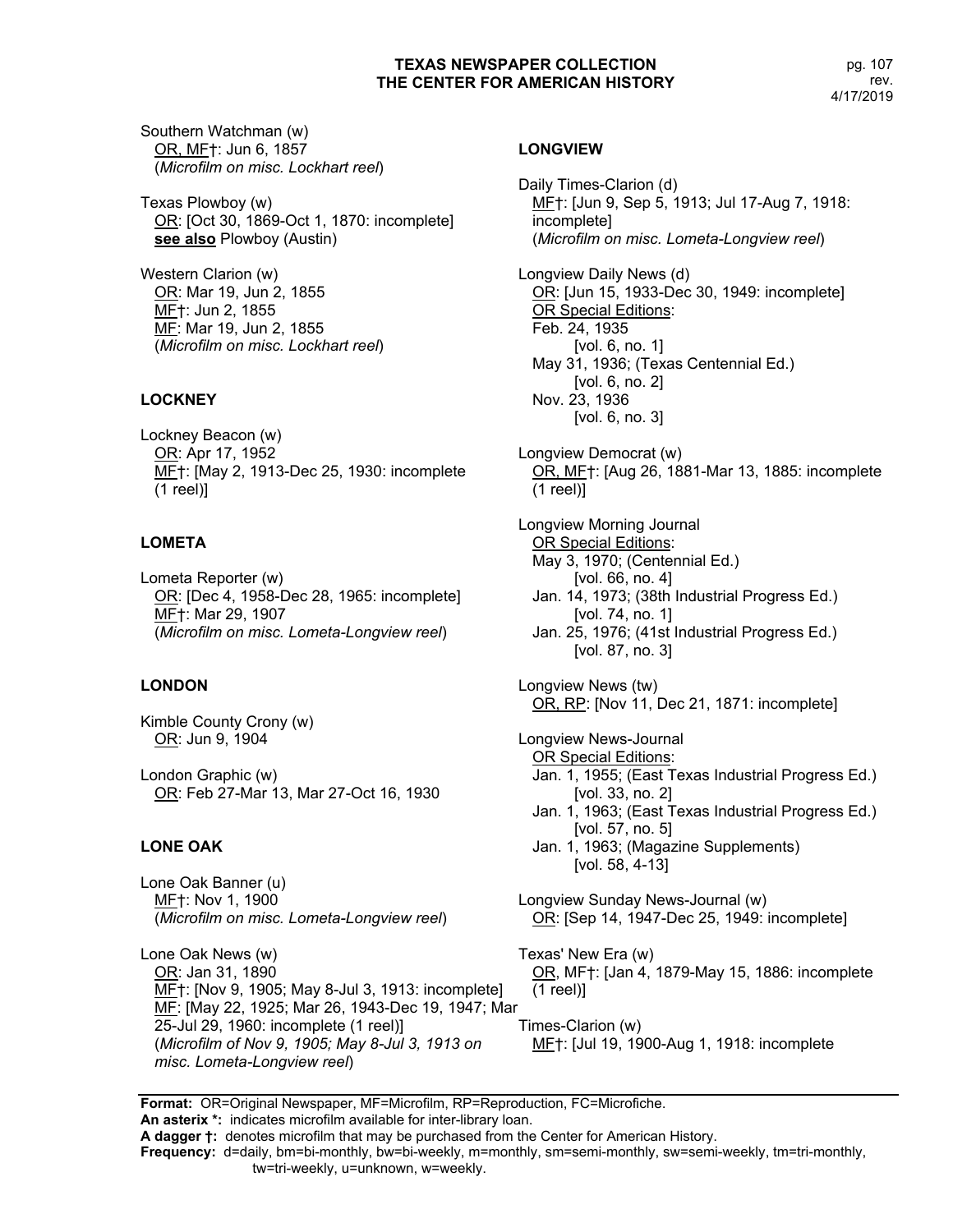(2 reels)] (*Microfilm of Jul 19, 1900-Dec 20, 1904 on misc. Lometa-Longview reel*)

Weekly (w) OR: Apr 22, 1903

# **LORAINE**

Loraine Leader (w) MF†: [Feb 13, 1925-Oct 5, 1928: incomplete] (*Microfilm on misc. Loraine and Lorena reel*)

Mitchell County News (u) MF†: Mar 6, 1941 (*Microfilm on misc. Loraine and Lorena reel*)

# **LORENA**

Central Texas Belt (u) MF†: Jul 13, 1934 (*Microfilm on misc. Loraine and Lorena reel*)

# **LOTT**

Lott Post (w) OR: [Oct 5, 1951-Mar 27, 1953: incomplete]

# **LOVELADY**

Lovelady Star (w) MF†: [Feb 17, 1928-Dec 29, 1932: incomplete (1 reel)]

# **LUBBOCK**

Avalanche (w) MF†: Aug 1, 1902-Sep 1922 (1 reel)

Laafairs (w) OR, MF†\*: [Jan 6-Oct 30, 1945: incomplete (1 reel)]

Lubbock Avalanche (w) OR, MF†: [May 8, 1913-Jul 18, 1918; Sep 1921: incomplete]; (*Microfilm on reel with Avalanche*)

Lubbock Avalanche-Journal (d) OR: [Oct 22, 1926-Nov 10, 1935; May 12-17, Oct 10-11, 1970; Aug 9, 1974; May 6, 1979; Mar 30-31, 1981: incomplete] MF: [Jan 3, 1954-Aug 31, 1968; Oct 16-31, 1983: incomplete (383 reels)]

Lubbock Daily Avalanche (d) OR: [Dec 5, 1933-Apr 20, 1935: incomplete] MF: [Jan 1, 1954-Jun 28, 1959: incomplete] (*Microfilm interfiled with Lubbock Avalanche-Journal*)

Lubbock Daily Journal (d) MF†: [Oct 23, 1930-Mar 6, 1931: incomplete] (*Microfilm on misc. Lubbock reel*)

Lubbock Evening Journal (d) MF†: Nov 11, 1935 MF: [Jan 1, 1954-Jun 28, 1959: incomplete] (*Microfilm of Nov 11, 1935 on misc. Lubbock reel) (Microfilm interfiled with Lubbock Avalanche-Journal*)

Lubbock Leader (w) RP: Jul 31, 1891

Lubbock News (u) MF†: Jan 29, 1932 (*Microfilm on misc. Lubbock reel*)

Plains Journal (w) MF†: [Nov 8, 1923-Sep 16, 1926: incomplete] (*Microfilm on two misc. Lubbock reels*)

Sol Latino (u) OR: May 15, 1994

South Plains Farmer (w) OR: [Mar 16, 1928-Dec 30, 1938: incomplete]

Swart Optometry News (u) MF†: [undated] (*Microfilm on misc. Lubbock reel*)

Texan Press-Leader (w) MF†: Sep 11, 1897; Aug 13, 1898 (*Microfilm on misc. Lubbock reel*)

Texas Tech Ex-Student News (u) MF†: Feb, Nov 1947 (*Microfilm on misc. Lubbock reel*)

**Format:** OR=Original Newspaper, MF=Microfilm, RP=Reproduction, FC=Microfiche.

**An asterix \*:** indicates microfilm available for inter-library loan.

**A dagger †:** denotes microfilm that may be purchased from the Center for American History.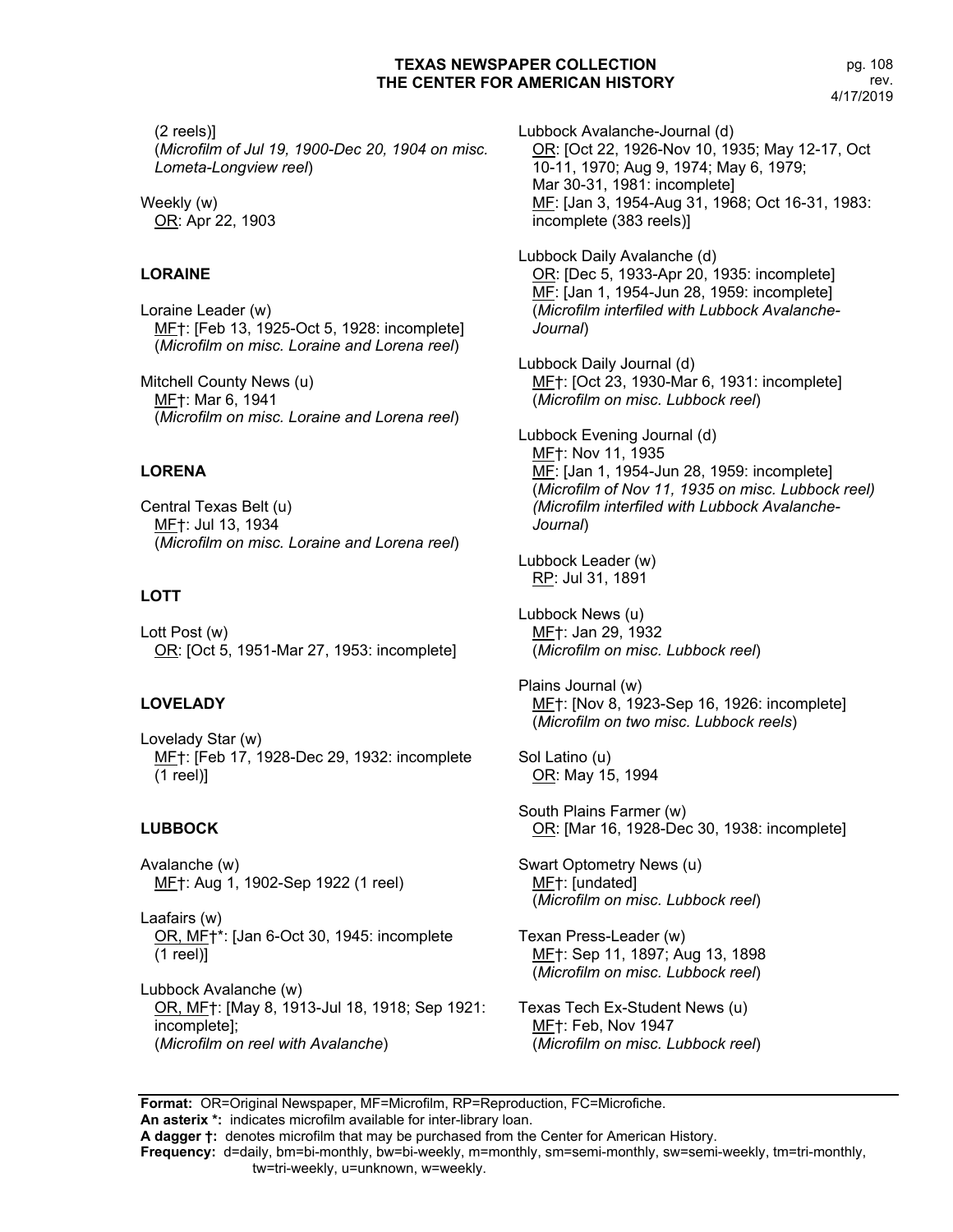Toreador (w) OR: Dec 17, 1938 MF†: Oct 3, 1925 (*Microfilm on misc. Lubbock reel*)

University Daily OR: Mar 31, 1981 **OR Special Editions:** Nov. 1, 1966; (Murray Inauguration) [vol. 64, no. 7]

Western Weekly (w) **see** Plains Journal

# **LUFKIN**

Banner (u) OR May 11, 1883 (supplement)

Lufkin Daily News (d) MF†: [Oct 15, 1926-Apr 11, 1948: incomplete] MF: [Sep 9, 1953-Sep 30, 1962: incomplete (36 reels)] (*Microfilm of Oct 15, 1926-Apr 11, 1948 on misc. Lufkin and Lytle reel*) **OR Special Editions:** Jan. 27, 1935; (21st Anniversary Ed.) [vol. 49, no. 4] Aug. 16, 1936; (Texas Centennial Ed.) [vol. 45, no. 7] Jan. 14, 1939 [vol. 6, no. 4] Oct. 30, 1955; (Golden Anniversary Ed.) [vol. 79, no. 3] Oct. 21, 1962; (National Forrest Products Week) [vol. 53, no. 8]

Lufkin News (sw) MF†: [Apr 29, 1913-Aug 21, 1914: incomplete] (*Microfilm on misc. Lufkin and Lytle reel*)

### **LULING**

Luling Herald (w) OR: Jan 7, Feb 7, Mar 21, Jun 1891

Luling Newsboy (u) OR: Mar 5, 1943

Luling Newsboy and Signal (w) OR: [Apr 6-Aug 17, 1978: incomplete] Luling Signal (w) MF†\*: [Jan 17, 1878-Mar 19, 1978: incomplete (12 reels)] OR (oversize): [Jul 7, 1887-Apr 20, 1894: incomplete] OR Special Editions: Nov. 13, 1936; (Texas Centennial Ed.) [vol. 6, no. 5]

Newsboy (w) OR: [Jan 1, 1976-Mar 23, 1978: incomplete]

Tri-County News (w) OR: [Apr 11, 1935-Dec 8, 1938: incomplete]

Tri-County Signal (w) OR: [Sep 25, 1937; Jul 4, 1941-Oct 8, 1943: incomplete]

# **LYTLE**

Lytle News (w) MF†: Aug 26, Oct 14, 1926 (*Microfilm on misc. Lufkin and Lytle reel*)

#### **-M-**

### **MADISONVILLE**

Madison County Patriot (w) OR: Oct. 12, 1989

Madisonville Meteor (w: 194u) MF†\*: [May 14, 1948-Apr 9, 1970: incomplete (19 reels)] OR: Feb 15, 1973; Feb 18, Sep 18, 1975

Madisonville Meteor (w: 1991) OR: [Feb 13, 1991-Nov 15, 1994]

Madisonville Meteor and Commonwealth (w) RP: Oct 29, 1925 MF†: [Jan 5, 1928-Dec 26, 1929: incomplete] MF†\*: [Jan 2, 1936-Aug 26, 1937: incomplete] (*Microfilm of Jan 5, 1928-Dec 26, 1929 on misc. Madisonville and McKinney reel*)

Madisonville Meteor and Times (w) OR: [Feb 4, 1982-Nov 21, 1990: incomplete] MF: [Sep 2, 1937-Dec 11, 1945: incomplete]

**Format:** OR=Original Newspaper, MF=Microfilm, RP=Reproduction, FC=Microfiche.

**An asterix \*:** indicates microfilm available for inter-library loan.

**A dagger †:** denotes microfilm that may be purchased from the Center for American History.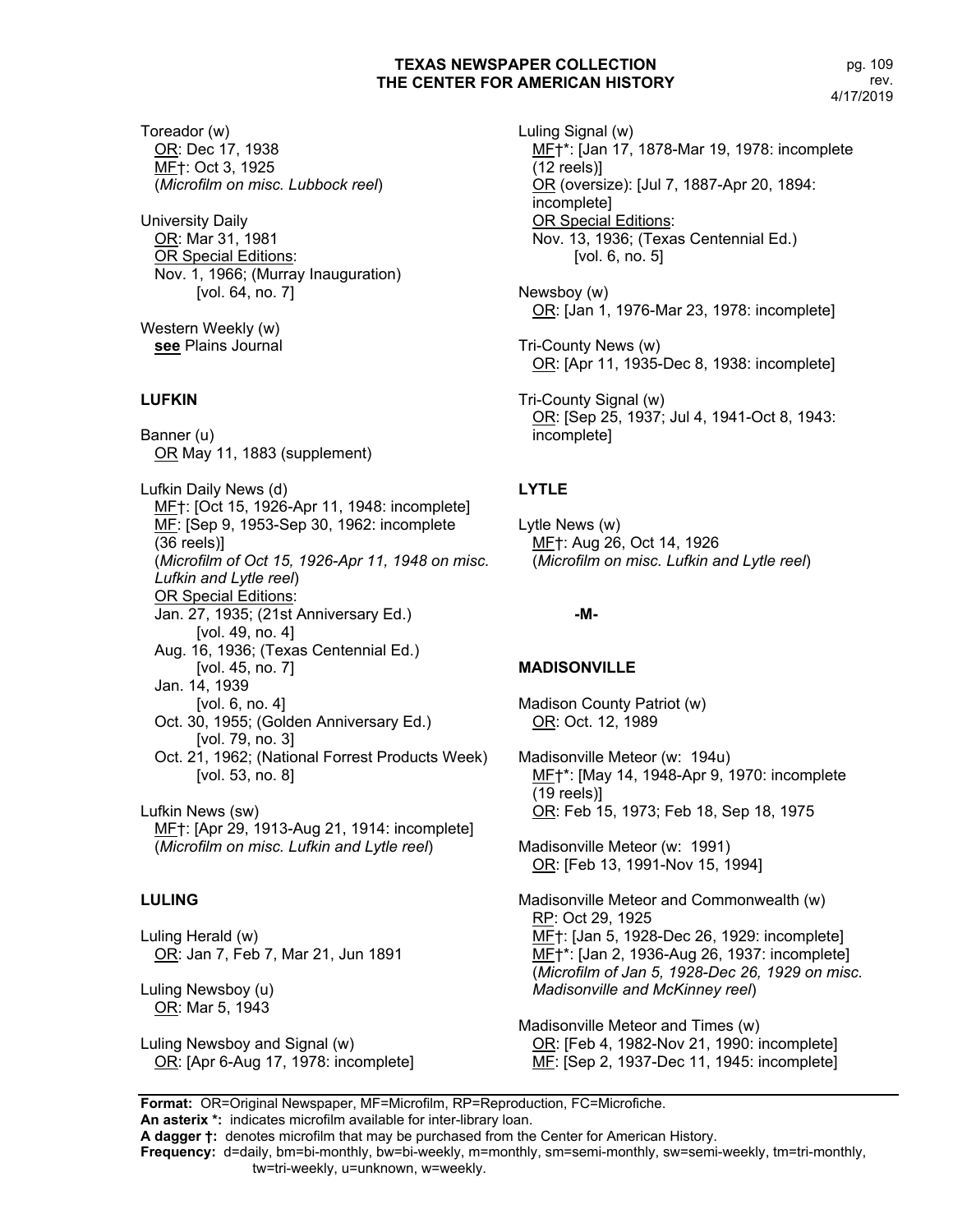# **MANOR**

Manor Community News (sm) MF†: [Oct 1, 1924-Jun 1, 1925: incomplete] (*Microfilm on misc. Manor-Marlin reel*)

Travis County Democrat (w) MF†: Oct 2, Dec 4, 1896 (*Microfilm on misc. Manor-Marlin reel*)

# **MANSFIELD**

Mansfield News OR Special Editions: May 9, 1941; (Tarrant County Historical Jubilee Ed.) [vol. 11, no. 3]

Mansfield News-Mirror (w) MF: [Jan 5, 1961-Dec 27, 1962: incomplete (2 reels)]

# **MARATHON**

Marathon Hustler (u) OR: Nov 1, 1924; Jan 1, 1925

# **MARBLE FALLS**

# **MARFA**

Big Bend Sentinel (w) MF†: [Mar 10, 1939-Dec 27, 1940: incomplete (1 reel)] OR: [Mar 10, 1939-Dec 31, 1952; Jan 21- Mar. 18, 1999: incomplete] OR Special Editions: Sept. 1, 1950 [vol. 20, no. 1]

Big Bend Sentinel and New Era (w) OR, MF†: [Aug 20, 1937-Mar 3, 1939: incomplete] (*Microfilm with Big Bend Sentinel*)

Big Bend Sentinel and the Marfa Independent (w) OR: [May 21, 1992-Apr 25, 1996: incomplete]

Marfa Independent and the Big Bend Sentinel (w) OR: [Jan 10, 1991-May 14, 1992: incomplete]

Marfa Star (sw) OR: Aug 25, 1916

Marfacts (w) OR: [Feb 23, 1943-May 31, 1945: incomplete]

New Era (w) OR: Sep 26, Oct 17, 1891 MF†: [Nov 26, 1904-Aug 3, 1918; Feb 7, 1925- Dec 25, 1926: incomplete (2 reels)]

Highlander (w) <u>ŎR</u>: [Sep 18, 1959-Nov 30, 1961; Nov 28, 1963; Feb  <u>OR</u>: Nov 12-Dec 10, 1924; Jan 14-Apr 9, 1925 10, 1972: incomplete] OR Special Editions: Jul. 26, 1962; (Burnet-Marble Falls Diamond Jubilee **MARLIN** Ed.) [vol. 55, no. 6] Shorthorn (sm) Ball (w) MF†: [Nov 26, 1903-Apr 21, 1905: incomplete] (*Microfilm on misc. Manor-Marlin reel*)

Marble Falls Messenger (w) MF†: Jul 25, 1912; Jan 1, 1914; Feb 14, 1918; Jan 8, Aug 5, 1920 (*Microfilm on misc. Manor-Marlin reel*) OR: [Oct 18, 1906-Oct 17, 1935; Jan 16, 1941- Apr 6, 1944; May 5, 1949: incomplete] OR Special Editions: 1936; (Historical and Bridge Dedication Ed.) [vol. 6, no. 7]

Christian Patriot (u) MF†: Jun 16, 1910

(*Microfilm on misc. Manor-Marlin reel*)

Daily Democrat (d) OR: [Sep 26, 1904-Jul 20, 1918: incomplete]

Marlin Ball (w) MF†: [Apr 28-Sep 1, 1905: incomplete] (*Microfilm on misc. Manor-Marlin reel*)

**Format:** OR=Original Newspaper, MF=Microfilm, RP=Reproduction, FC=Microfiche. **An asterix \*:** indicates microfilm available for inter-library loan.

**A dagger †:** denotes microfilm that may be purchased from the Center for American History.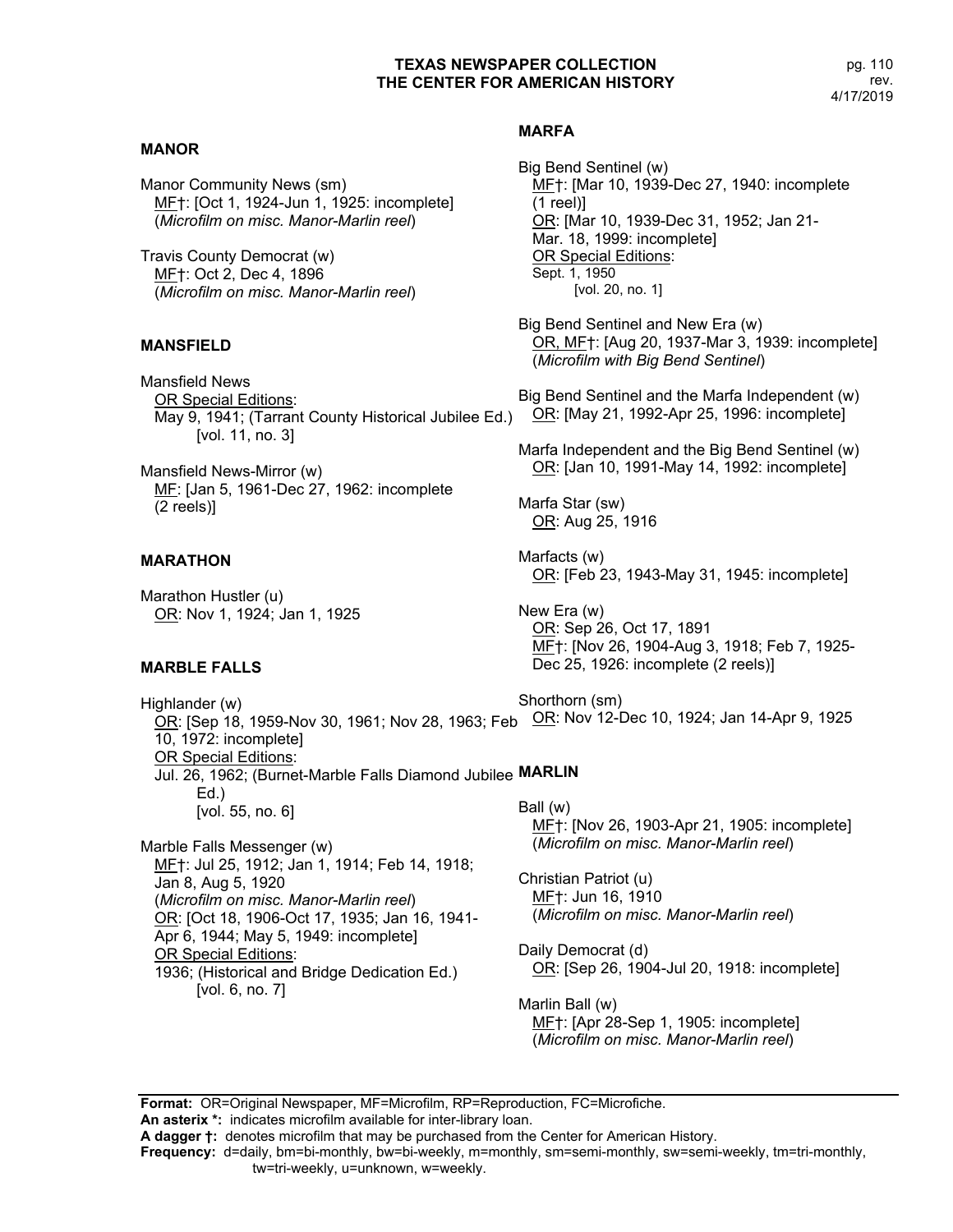Marlin Democrat (w, sw) OR: [Nov 26, 1903-Dec 29, 1915; Jan 2, 1934- Dec 30, 1949: incomplete] OR Special Editions: Jul. 16, 1936; (Old Settlers' History Ed.) [vol. 49, no. 5]

Marlin Telegram (w) OR: May 22, 1872

Marlinian (u) OR: Nov 19, 1924

# **MARQUEZ**

Leon County Siftings (u) OR: Jul 23, 1909

### **MARSHALL**

Harrison Flag (w) OR (oversize): Feb 21, 1857 MF: [Jul 10, 1858-Jan 12, 1861; Nov. 15, 1865- Feb 8, 1868: incomplete (1 reel)]

Labor's Voice (u) MF†: Jun 16, 1916 (*Microfilm on misc. Marshall-Moody reel*)

Marshall Evening Messenger (d) OR: [Nov 22, 1934-Oct 30, 1936: incomplete]

Marshall Meridian and Pacific Railroad Advocate (u) OR: Jan 28, 1854

Marshall Messenger (d) OR: [Apr 20, 1878-Nov 6, 1911: incomplete]

Marshall Morning News (d) OR: Jul 2, 1899 OR: [Nov 22, 1934-Jun 9, 1937: incomplete]

Marshall News-Messenger (w) MF: [Oct 1, 1952-Dec 31, 1962: incomplete

(47 reels)] OR: [Nov 18, 1934-Dec 31, 1942: incomplete] OR Special Editions: Nov. 18, 1934; (Caddo Lake Section) [vol. 53, no. 9] Aug. 23, 1936; (Centennial and Historical Ed.) [vol. 49, no. 6] Nov. 10, 1963; (Historical Ed.) [vol. 59, no. 6] Parrot (sm) OR: [Oct 9, 1924-Apr 17, 1925: incomplete] Star State Patriot (w) OR: [Jun 7, 1851-Mar 19, 1853: incomplete] MF†\*: [Mar 21, 1850-Mar 19, 1853: incomplete (1 reel)] Sunday Sentinel (w) MF†: Nov 12, 1911 (*Microfilm on misc. Marshall-Moody reel*) Texas Presbyterian **see GALVESTON** Texas Republican (w) MF: [May 26, 1849-Jun 4, 1869: incomplete (3 reels)] OR (oversize): [Jun 29, 1849-Nov 10, 1866: incomplete] Tri-Weekly Herald (tw) OR, MF†\*: [Apr 20, 1875-Nov 13, 1888: incomplete] MF†: Mar 29, 1877; Apr 11, May 4, 1882 (*Microfilm of Mar 29, 1877 and Apr 11, May 4, 1882 on misc. Marshall-Moody reel*)

Weekly Harrison Flag (w) OR (oversize): Nov 25, 1869 MF: May 14, 1868 (*Microfilm on reel with Harrison Flag*)

# **MART**

Mart Daily Herald (d) OR: Jul 31, 1931 OR Special Editions: Jun. 25, 1936; (Texas Centennial Ed.) [vol. 6, no. 8]

Mart Herald (w) MF†: [Jun 13-Dec 26, 1919: incomplete] (*Microfilm on misc. Marshall-Moody reel*)

**Format:** OR=Original Newspaper, MF=Microfilm, RP=Reproduction, FC=Microfiche. **An asterix \*:** indicates microfilm available for inter-library loan.

**A dagger †:** denotes microfilm that may be purchased from the Center for American History.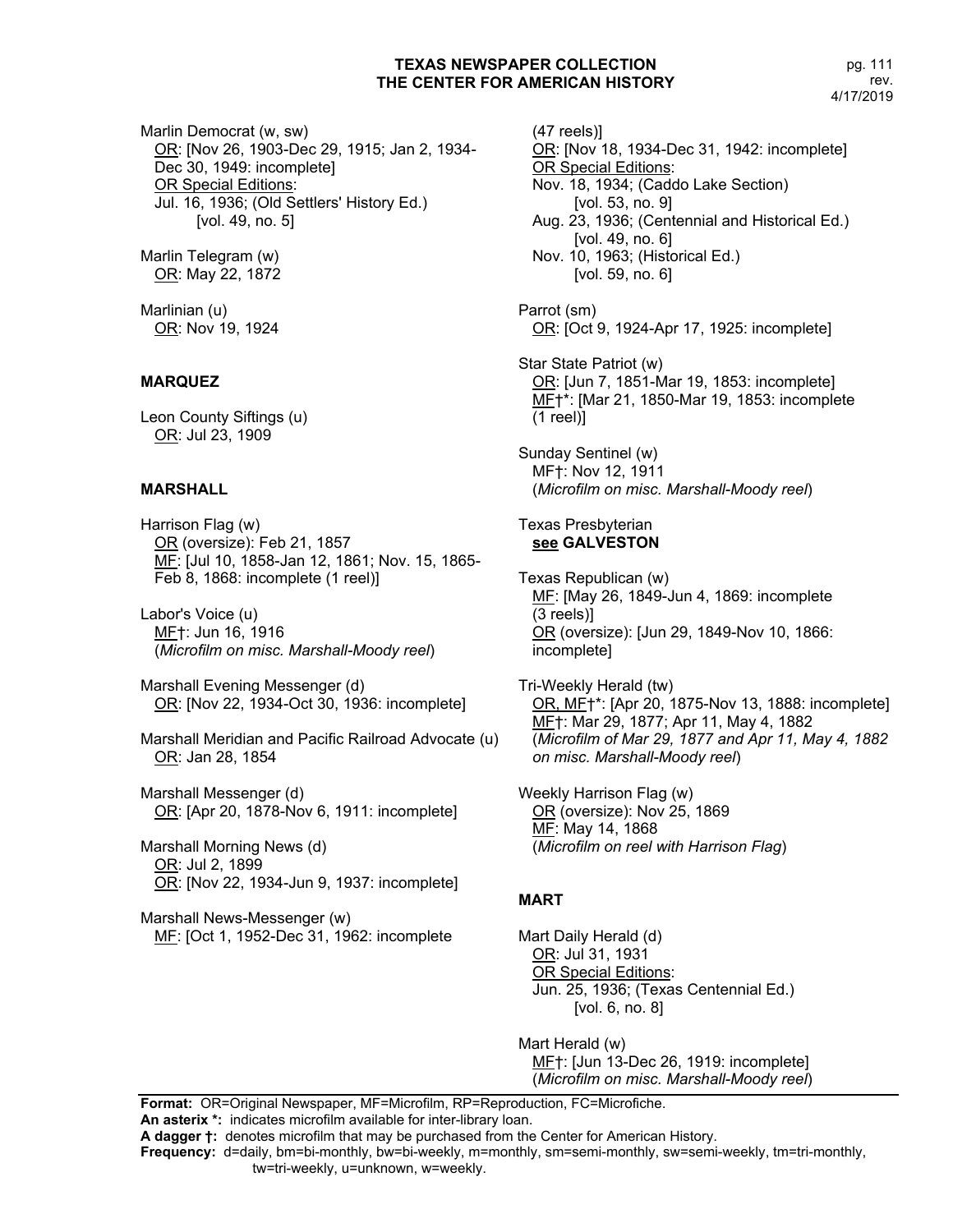# **MASON**

Mason County News (w) MF†: [Oct 7, 1898-Aug 7, 1914: incomplete (2 reels)] MF: [Jan 2, 1969-Dec 31, 1970: incomplete (2 reels)] OR: [Oct 15, 1931-Dec 25, 1941; Feb 26, 1970: incomplete] OR Special Editions: Jun. 19, 1958; (Centennial Celebration Ed.) [vol. 42, no. 6 & vol. 45, no. 8]

Mason County Herald (w) OR: Jul 2-Aug 18, Sep 1, 1892; Mar 25-Jun 3, 1897

Mason Herald (w) OR: [Jun 10, 1897-Jul 7, 1904: incomplete]

Saturday Gazette (w) OR: Apr 10, 1897

# **MATADOR**

Matador Tribune (w) MF†: Aug 22, 1940; Dec 25, 1941 (*Microfilm on misc. Marshall-Moody reel*) OR: Oct 24, 1935; Oct 11, Nov 1, 1973 OR Special Editions: Aug. 22, 1940 [vol. 27, no. 2] Aug. 28, 1941 [vol. 20, no. 2]

### **MATAGORDA**

Chronicle of the Times (w) OR: Mar 6, 1858 MF†\*: Jan 28, Mar 6, 1858 (1 reel)

Colorado Gazette and Advertiser (w) OR: Nov 9-16, 1839; Jan 9, 1841; May 28, Jun 4, JulGravity Irrigation News (m) 9, 1842 MF†: Nov 9-16, 1839; Jan 9, 1841; Jun 4, 1842 (*Microfilm on misc. Matagorda and McKinney reel*)

Colorado Herald (w) OR: [Jan 1-Feb 28, 1847: incomplete] Colorado Tribune (w) OR: [Apr 17, 1848-Jul 21, 1851: incomplete]

Matagorda Bulletin (w) OR: [Aug 9, 1837-Feb 7, 1839: incomplete]

Matagorda County Tribune **see BAY CITY**

Matagorda County News **see BAY CITY see also** Matagorda County News and Midcoast Farmer and Matagorda County News and New Era, Bay City

Matagorda County News and Midcoast Farmer (w) MF: [Jul 4, 1913-Nov 10, 1916: incomplete] (*Microfilm on misc. Bay City and Matagorda reel*)

Matagorda County News and Midcoast Farmer (sw) MF: [Nov 17, 1916-Jun 29, 1917: incomplete] (*Microfilm on misc. Bay City reel*)

Matagorda County News and New Era **see BAY CITY**

Matagorda Gazette (w) OR: Jul 31, 1858; Jan 25, 1860 MF†: [Jul 31, 1858-Sep 12, 1860: incomplete] (*Microfilm on misc. Matagorda and McKinney reel*)

Matagorda News (w) MF: [Aug 15, 1912-Jun 27, 1913: incomplete] (*Microfilm on misc. Bay City and Matagorda reel*)

Weekly Despatch (w) OR: Oct 12, 1844

# **MCALLEN**

Delta Irrigation News (w) OR: [Jun 2, 1926-Nov 16, 1927: incomplete] (*bound with Lower Rio Grande Valley News*)

OR: [Oct 15, 1922-Feb 24, 1926: incomplete] (*bound with Lower Rio Grande Valley News*)

Lower Rio Grande Valley News (m) OR: [Oct 15, 1921-Mar 15, 1922: incomplete]

McAllen Daily Press (d) OR: [Jan 1, 1930-Apr 30, 1942: incomplete]

**Format:** OR=Original Newspaper, MF=Microfilm, RP=Reproduction, FC=Microfiche. **An asterix \*:** indicates microfilm available for inter-library loan.

**A dagger †:** denotes microfilm that may be purchased from the Center for American History.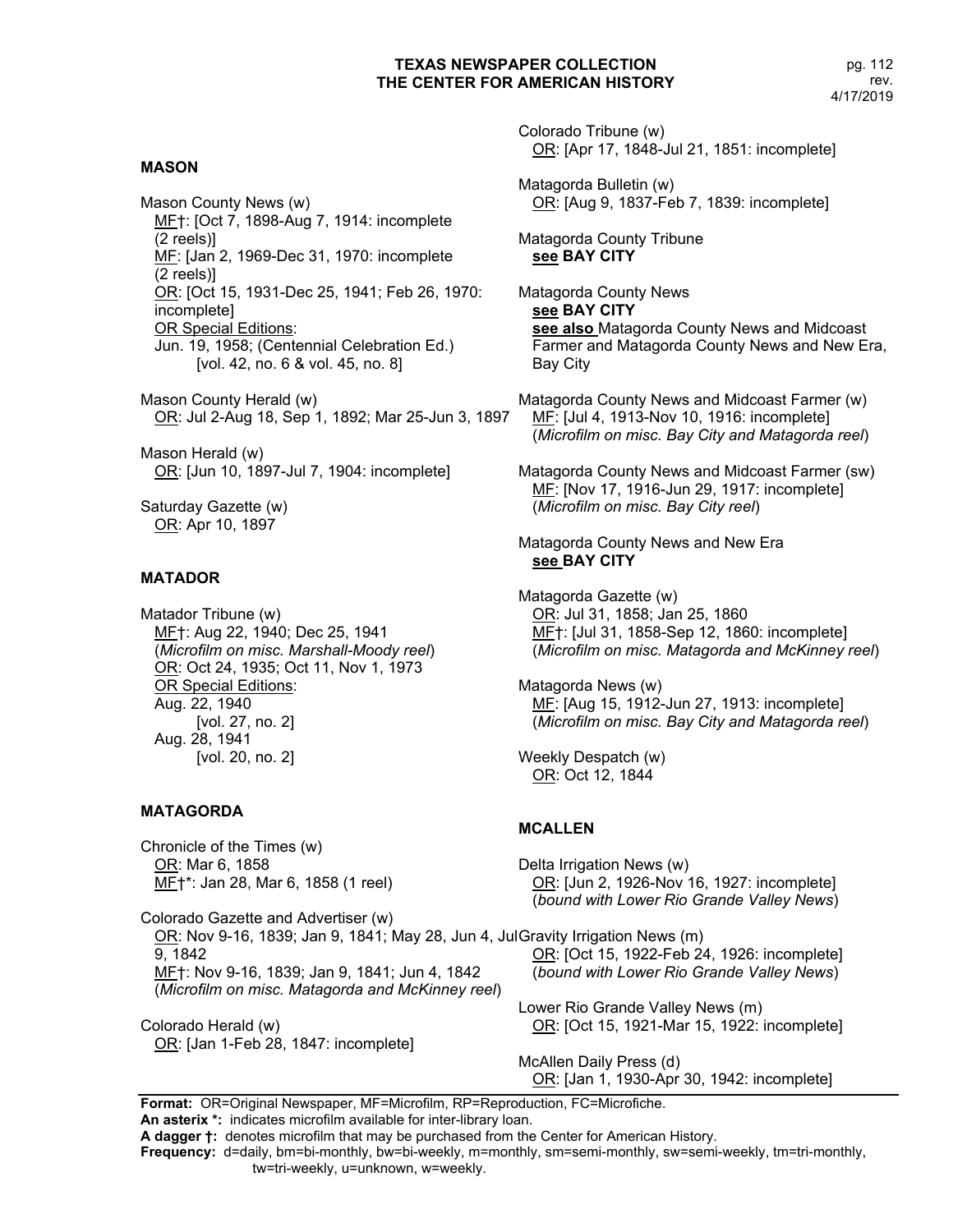Monitor (w) OR: [Feb 20, 1925-Mar 23, 1934; Nov 1, 1978; Nov 9, 1983: incomplete] OR Special Editions: Feb. 26, 1975; (El Turista Ed.) [vol. 88, no. 1]

Rio Grande Rattler (w) OR: Aug 30-Sep 20, 1916 MF: Aug 23-Dec 13, 1916; Aug. 8, 1917

Valley Evening Monitor (d) OR: [Apr 4, 1938-Dec 30, 1949; Oct 30, 1955; Oct 26, 1966: incomplete] OR Special Editions: Oct. 17, 1954; (El Turista Ed.) [vol. 33, no. 3]

Valley Morning Star OR Special Editions: Oct. 20, 1967; (Hurricane Beulah Souvenir Ed.) [vol. 83, no. 7] **see also HARLINGEN**

Valley Sunday Star-Monitor Herald (w) OR: [Apr 3, 1938-Jul 19, 1942: incomplete] **see also** Valley Morning Star (Harlingen)

### **MCCAMEY**

McCamey News (w) OR: Sep 25, 1958

# **MCGREGOR**

Central Texas Quarterly Review (q) OR: Sep 6, 1884

McGregor Mirror and Herald-Observer (w) OR: Nov 1, 1946

McGregor Mirror and the Crawford Sun (w) OR: Jul 4, 1976; Aug 26, 1982 MF: [Jul 4, 1976-Dec 19, 1996: incomplete (10 reels)]

# **MCKINNEY**

Collin County Mercury (w) MF†: May 30, Oct 24, 1888 (*Microfilm on misc. Madisonville-McKinney reel*) Daily Courier-Gazette (d) MF: [Jan 3, 1955-Aug 31, 1962: incomplete (23 reels)] OR: [May 10, 1916-Dec 31, 1949: incomplete] OR Special Editions: Sep. 28, 1946 [vol. 27, no. 1] Daily Gazette (d) MF: May 20, 1899 (*Microfilm on misc. Madisonville-McKinney reel*) Democrat (w) MF†: Nov 13, 1884; Jul 9, 1896; Jun 27- Aug 15, 1901; Jul 13, 1905 (*Microfilm on misc. Madisonville-McKinney reel*) Lion Roar (w) MF†: May 14, 1934; Jan 18, 1935 (*Microfilm on misc. Madisonville-McKinney reel*) McKinney Advocate (w) MF†: Apr 3, 1880 (*Microfilm on misc. Madisonville-McKinney reel*) McKinney Daily Courier (d) OR: Jul 6, 1899 MF†: Apr 29, Jul 9, 1898; Feb 8, 16, Mar 4, 1901 (*Microfilm on misc. Madisonville-McKinney reel*) McKinney Daily Gazette (d) MF†: Dec 25,1903 (*Microfilm on misc. Madisonville-McKinney reel*) McKinney Democrat-Gazette (w) OR: Jul 4, 1912; Nov 25, 1915; Aug 17, 1922; Jan 27, 1925 McKinney Examiner (w) MF†: Aug 27, 1908; Jan 30, Sep 11, 1913; Apr 20, Dec 28, 1922; Sep 3, 1925; Mar 12, 1936 (*Microfilm on misc. Madisonville-McKinney reel*) McKinney Gazette (w) MF†: May 13, 1886-Jan 13, 1887; Dec 19, 1889; Jun 17, Feb 6, 1890; Dec 25, 1897; July 27, 1899 (*Microfilm on misc. Madisonville-McKinney reel*)

**Format:** OR=Original Newspaper, MF=Microfilm, RP=Reproduction, FC=Microfiche. **An asterix \*:** indicates microfilm available for inter-library loan.

**A dagger †:** denotes microfilm that may be purchased from the Center for American History.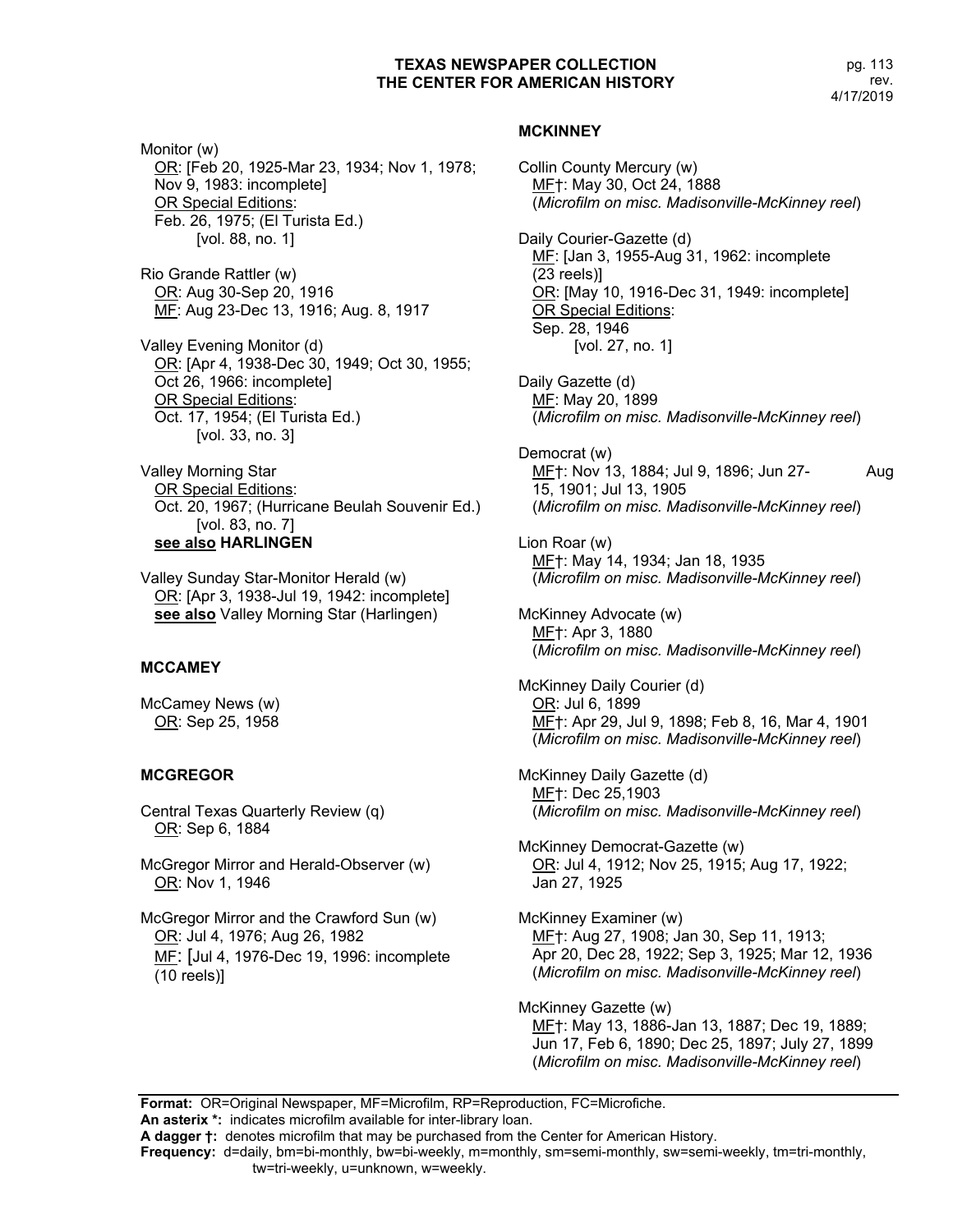pg. 114 rev. 4/17/2019

McKinney Messenger (w) OR, MF†: [Sep 14, 1860-Jun 28, 1861; Feb 3, 1865- **MEMPHIS** Mar 19, 1874: incomplete] (*Microfilm on misc. Matagorda and McKinney reel*) Breeze (sm)

McKinney Morning Gazette (w) MF†: June 2, 1900 (*Microfilm on misc. Madisonville-McKinney reel*)

McKinney Weekly Democrat-Gazette (w) MF†: Feb 8, 1934 (*Microfilm on misc. Madisonville-McKinney reel*)

McKinney Weekly Enquirer (w) OR: [Jan 5, 1878-Dec 23, 1893: incomplete] MF†: Jan 5-Feb 16, 1878; Feb 7, Dec 11, 1880; Dec 9, 1882; Jan 6, 1883-Jan 26, 1884; Mar 13- Oct 30, 1886; Jun 10-Dec 23, 1893 (*Microfilm on reel with Weekly Enquirer*)

Semi-Weekly Courier (sw) MF†: Aug 18, 25, 1899 (*Microfilm on misc. Madisonville-McKinney reel*)

Southern Jerseyite (u) MF†: Oct 28, 1920 (*Microfilm on misc. Madisonville-McKinney reel*)

Weekly Democrat-Gazette (w) MF†: Aug 30, 1917 OR: [Dec 19, 1929-Sep 25, 1947: incomplete] (*Microfilm on misc. Madisonville-McKinney reel*) OR Special Editions: Jun. 4, 1936; (Texas Centennial Ed.) [vol. 6, no. 6]

Weekly Enquirer (w) OR, MF†: Sep 11, 1869; Apr 15-Jul 1, 1871 (1 reel)

### **MEDINA**

Medina Light (w) OR: [Nov 7, 1930-Jan 2, 1941: incomplete]

### **MELVIN**

Melvin Advocate (w) OR: [Aug 20, 1915-Mar 16, 1917: incomplete]

Melvin Rustler (w) OR: Mar 12-Apr 9, 23-Aug 6, 1915 OR: Oct 27-Nov 25, 1924

Memphis Daily Democrat (d) ME†: May 5, 1935 (*Microfilm on misc. Marshall-Moody reel*) OR Special Editions: Jul. 18, 1940; (Section II) [vol. 20, no. 3]

#### **MENARD**

Menard County Enterprise OR Special Editions: (Illustrated Historical Ed.) [vol. 53, no. 10]

Menard Messenger (w) OR: Jan 19, 1928 OR Special Editions: Jun. 18, 1936; (Texas Centennial Ed.) [vol. 6, no. 9]

Menard News and Messenger (u) OR: Nov 1, 1971; Sep 7, 1972; Jun 24, 1976; Jul 12, 1979 OR Special Editions: Nov. 11, 1971; (Centennial Ed.) [vol. 74, no. 2]

Menardville Record (w) OR: [Jan 9-16, 1890-Mar 23, 1892: incomplete] **MERCEDES**

Mercedes Enterprise (w) OR: Aug 21, Sep 18, 1975 OR Special Editions: Feb. 28, 1952; (Hidalgo County Centennial Ed.) [vol. 31, no. 6]

Mercedes News (sw) OR: [Jan 11, 1927-Dec 28, 1928: incomplete] MF†: [Apr 15, 1927-Jun 19, 1928: incomplete] (*Microfilm on misc. Marshall-Moody reel*)

Mercedes News-Tribune (w) MF†: Dec 18, 1931; Jan 1, 1932

**Format:** OR=Original Newspaper, MF=Microfilm, RP=Reproduction, FC=Microfiche. **An asterix \*:** indicates microfilm available for inter-library loan.

**A dagger †:** denotes microfilm that may be purchased from the Center for American History.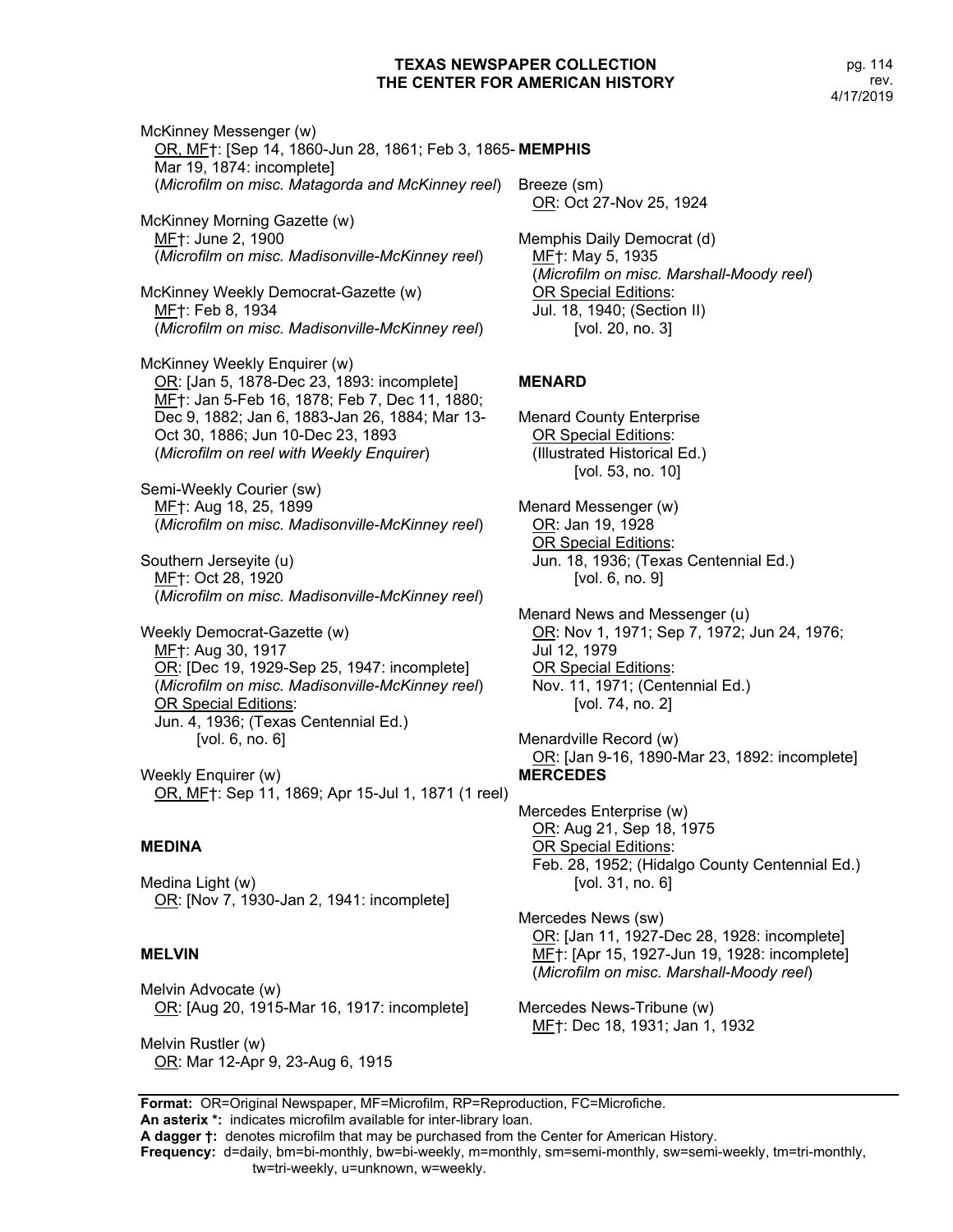pg. 115 rev. 4/17/2019

(*Microfilm on misc. Marshall-Moody reel*) OR: Jan 3-Dec 26, 1930; Jan 1, 1932-Dec 29, 1933; OR: Jan 4, 1884 Sep 17, 1937 OR Special Editions: Nov. 16, 1934; (1st Annual Citrus Ed.) [vol. 79, no. 4] **MEXIA**

Mercedes News-Item (u) MF†: Jul 4, 1924 (*Microfilm on misc. Marshall-Moody reel*)

Tiger (bw) OR: [Oct 27, 1924-Feb 23, 1925: incomplete]

### **MERIDIAN**

Bosque Citizen (w) **see WALNUT SPRINGS**

Bosque County Blade (u) OR: Mar 4, 1886

Bosque County News (w) OR: Feb 16, 1994

Meridian Tribune (w) OR: Oct 18, Dec 13, 1935; Feb 28, 1947

### **MERTZON**

Mertzon Weekly Star (w) OR: Dec 17, 1921; Jan 15, 1943; Aug 30, 1946

#### **MESQUITE**

Texas Mesquiter (w) MF†: Aug 26, 1904-Jun 9, 1905; May 9- Nov 28, 1913; Aug 7, 1914; Jul 5-Aug 2, 1918 ME: [Jan 4, 1957-Jun 29, 1967: incomplete (7 reels)] (*Microfilm of Aug 26, 1904-Aug 2, 1918 on misc. Mesquite-Moody reel*) OR: Sep 15, 1911 OR Special Editions: Sep. 18, 1936; (Texas Centennial Ed.) [vol. 6, no. 10]

Weekend Mesquiter and Messenger (w) MF: [Nov 21, 1965-Jun 25, 1967: incomplete (3 reels)] (*Microfilm filed with Texas Mesquiter*)

Weekly Mesquiter (w)

Mexia Daily News (d) MF†: [Dec 28, 1953-Dec 31, 1962: incomplete (23 reels)] OR: Jan 8, 1933; Feb 15, 1935 OR Special Editions: Jun. 3, 1936; (Texas Centennial Ed.) [vol. 7, no. 1] Mar. 25, 1966; (Breakthrough for Progress Ed.) [vol. 61, no. 11]

Mexia Evening News (d) MF†: Apr 30-May 4, 1922 (*Microfilm on misc. Mesquite-Moody reel*)

Weekly News (w) MF†: [Mar 3, 1898-Feb 9, 1899: incomplete] (*Microfilm on misc. Mesquite-Moody reel*)

#### **MIDLAND**

Midland Livestock Reporter (u) MF†: Nov 25, 1905 (*Microfilm on misc. Mesquite-Moody reel*)

Midland Reporter-Telegram (d) MF: Jan 1, 1954-Aug 30, 1968 (177 reels) OR: [Sep 2, 1932-Dec 31, 1949; Jul 4, 1985: incomplete] OR Special Editions: Feb. 29, 1948 [vol. 20, no. 4] Feb. 25, 1951; (4th Annual Petroleum Progress Ed.) [vol. 46, no. 3] Mar. 15, 1953; (6th Annual Petroleum Progress Ed.) [vol. 31, no. 7] Mar. 11, 1956; (9th Annual Oil and Business Review Ed.) [vol. 41, no. 7] Mar. 15, 1959; (12th Annual Oil Ed.) [vol. 43, no. 3]

### **MIDLOTHIAN**

Midlothian Argus MF†\*: [Jan 1, 1909-Dec 25, 1942: incomplete (1 reel)]

**Format:** OR=Original Newspaper, MF=Microfilm, RP=Reproduction, FC=Microfiche.

**An asterix \*:** indicates microfilm available for inter-library loan.

**A dagger †:** denotes microfilm that may be purchased from the Center for American History.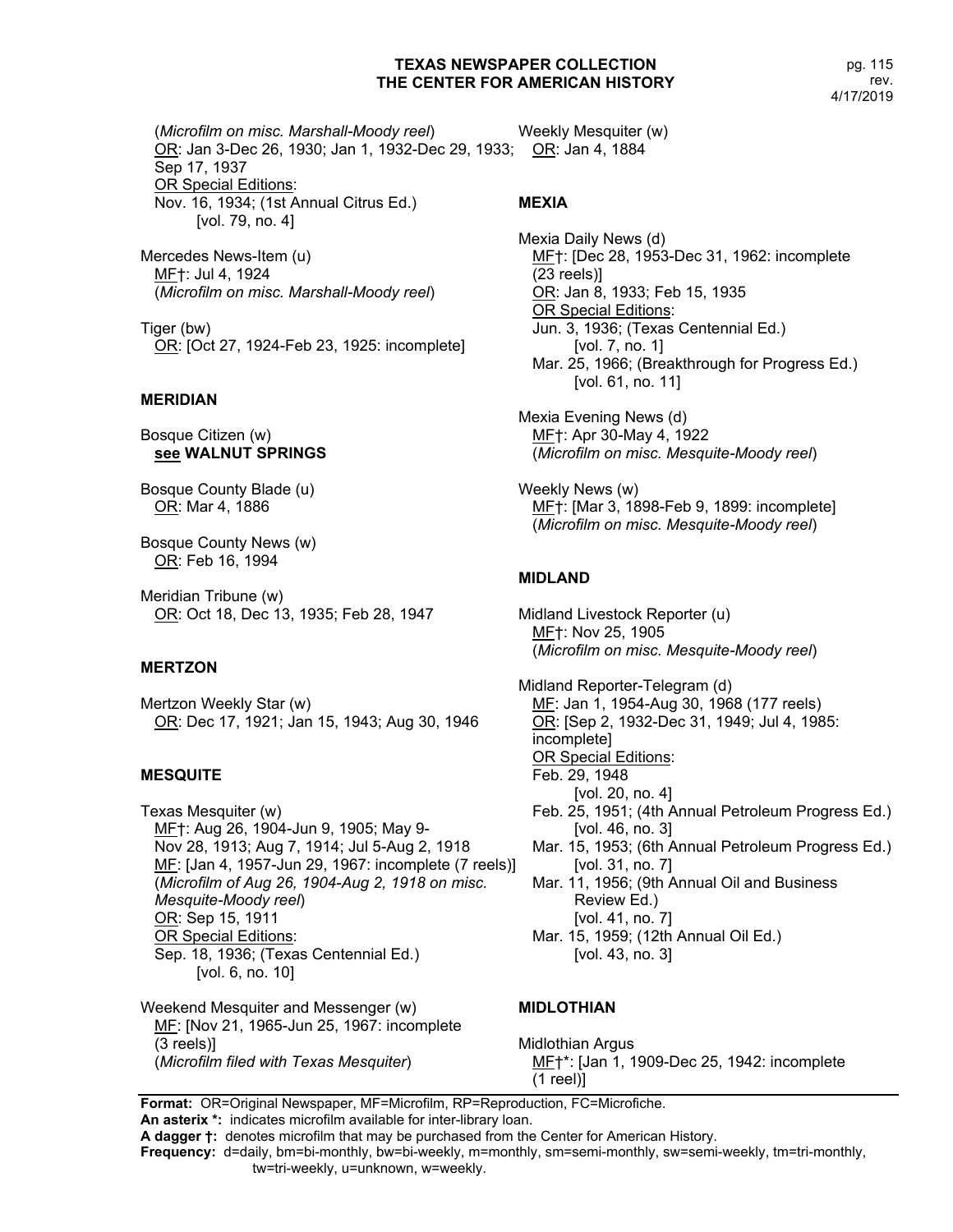pg. 116 rev. 4/17/2019

# **MINDEN**

School Voice (u) OR: Dec 5, 1924

# **MINEOLA**

Alliance Courier (w) MF†: Oct 6, 1892 (*Microfilm on misc. Mineola reel*)

Christian Visitor (u) MF†: Feb 21, 1903 (*Microfilm on misc. Mineola reel*)

Mineola Courier (w) OR: Oct 11, 1894

Mineola Daily Argus (d) MF†: [Feb 11-Mar 6, 1903: incomplete] (*Microfilm on misc. Mineola reel*)

Mineola Monitor (w) ME<sup>+</sup>: Mar 17, 1888-May 25, 1889; Jul 25, 1895; Mar 22, Apr 1, 1904 (*Microfilm on misc. Mineola reel*) OR: [Sep 24, 1908; Jan 23, 1941-Dec 26, 1946: incomplete] OR Special Editions: Mar. 26, 1936; (Texas Centennial Ed.) [vol. 20, no. 5]

National Co-operator (w) MF†: [Mar 8, 1905-Sep 19, 1906: incomplete] (*Microfilm on misc. Mineola reel*) **see also** National Cooperator and Farm Journal (Dallas); and TXC Collection

Weekly Mineola Monitor (w) MF†: Aug 13, 1887 (*Microfilm on misc. Mineola reel*)

Wood County News (u) MF†: Feb 16, 1900 (*Microfilm on misc. Mineola reel*)

#### **MINERAL WELLS**

Camp Wolters Longhorn (w) OR, MF†\*: [Jun 24, 1943-Aug 20, 1943: incomplete (1 reel)]

Daily Index (d) MF†: Sep 15-Mar 21, 1924 (*Microfilm on misc. Mesquite-Moody reel*)

Longhorn (w) OR, MF†\*: [Sep 3, 1943-Dec 28, 1945: incomplete] (*Microfilm with Camp Wolters Longhorn*)

Mineral Wells Herald (w) OR: [Aug 16, 1889-Feb 8, 1890: incomplete]

Mineral Wells Index (d) MF: [Jul 1, 1960-Sep 30, 1962: incomplete (6 reels)] OR Special Editions: Nov. 10, 1936; (Texas Centennial Ed.) [vol. 7, no. 2] May 14, 1950 [vol. 20, no. 6]

Morning Health Resort (d) OR: Aug 1, 1907

### **MINGUS**

Mingus Herald (w) OR (oversize): Apr 8, 1910

Mingus Record (w) OR (oversize): Apr 25, 1913

### **MISSION**

Mission Enterprise (w) OR: [Jan 5, 1933-May 26, 1938: incomplete] OR Special Editions: Dec. 3, 1936; (Texas Centennial Ed.) [vol. 7, no. 3]

**Format:** OR=Original Newspaper, MF=Microfilm, RP=Reproduction, FC=Microfiche. **An asterix \*:** indicates microfilm available for inter-library loan.

**A dagger †:** denotes microfilm that may be purchased from the Center for American History.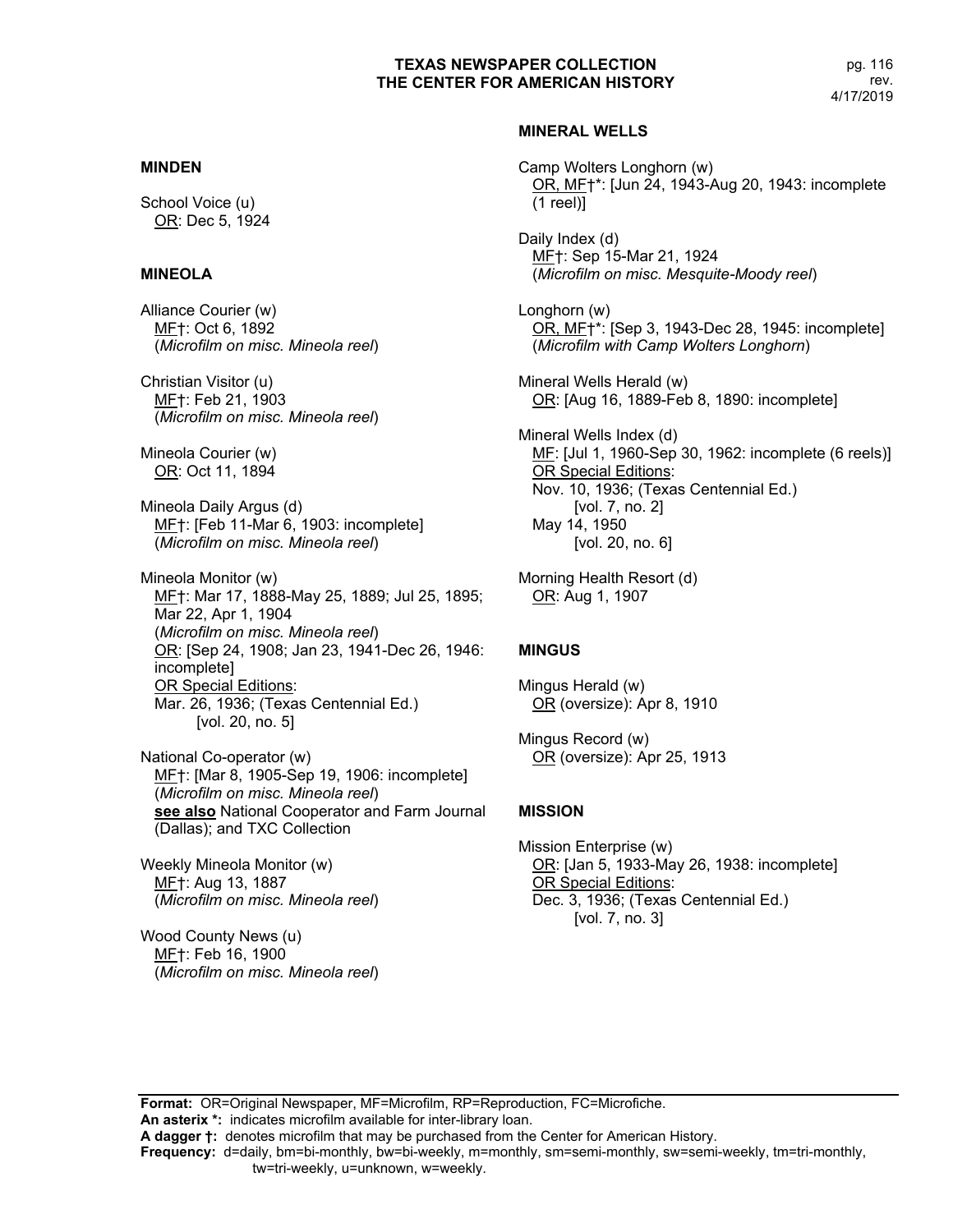Mission Times (w) OR: [Jun 5, 1931-Jan 22, 1959: incomplete] OR Special Editions: Mar. 18, 1932 [vol. 29, no. 5] Dec. 7, 1934; (Silver Anniversary Ed.) [vol. 49, no. 7] Dec. 4, 1936; (Texas Centennial Ed.) [vol. 7, no. 4] Jan. 14, 1938 [vol. 7, no. 5] Jan. 13, 1939 [vol. 20, no. 7] Jan. 12, 1940 [vol. 20, no. 8 & vol. 7, no. 6] Feb. 27, 1942 [vol. 27, no. 3] Jan. 24, 1957; (20th Annal Texas Citrus Fiesta Ed.) [vol. 79, no. 5] Moore Field Ramp (w) OR: Oct 16, 1943

Ramp (w, sw) OR: [Jan 8, 1944-May 28, 1945: incomplete]

#### **MOBEETIE**

Panhandle (w) RP: Jul 6, 1883

Texas Panhandle (w) RP: Nov 28, 1884; Dec 30, 1887 OR: Mar 22, 1889

#### **MONAHANS**

Monahans News (w, sw) OR: [Jan 24, 1941-Mar 20, 1947: incomplete] OR Special Editions: Jul. 18, 1955; (75th Anniversary Ed.) [vol. 34, no. 9]

### **MONTAGUE**

Montague Enterprise (u) MF†: Dec 19, 1913 (*Microfilm on misc. Mesquite-Moody reel*)

Montague Democrat (w) OR: Oct 10, 1889

#### **MONTGOMERY**

Montgomery Journal (u) OR: Jun 7, 1879; May 5, 1882 MF†: Nov 12, 1880 (*Microfilm on misc. Mesquite-Moody reel*)

# **MOODY**

Moody Courier (w) MF†: Oct 7, 1904-Sep 7, 1906; Jun 21-28, 1907; May 9-Jul 4, 1913; Jul 19-26, 1918; Dec 20, 1929; May 10, Oct 11, 1940; Jan 19, 1945 (*Microfilm on misc. Mesquite-Moody reel*) OR: Apr 23, 1981 OR Special Editions: Mar. 1946; (Texas Centennial of Statehood Ed.) [vol. 11, no. 4]

# **MORAN**

Moran News (u) OR: Nov 21, 1935

### **MORGAN**

Bosque Citizen **see WALNUT SPRINGS**

### **MOULTON**

Moulton Eagle (w) OR: Jun 3, 1983 ME†: [Feb 13, 1925-Dec 3, 1926: incomplete]; [May 6-Oct 28, 1932: incomplete] (*Microfilm on misc. Moulton-Mount Pleasant reel*)

### **MOUNT CALM**

Mount Calm Banner (w) MF†: [Aug 12, 1904-Jun 22, 1906: incomplete] (*Microfilm on misc. Moulton-Mount Pleasant reel*)

### **MOUNT ENTERPRISE**

Mount Enterprise Progress (w) MF†: [Jan 7, 1926-Dec 20, 1929: incomplete

**Format:** OR=Original Newspaper, MF=Microfilm, RP=Reproduction, FC=Microfiche. **An asterix \*:** indicates microfilm available for inter-library loan.

**A dagger †:** denotes microfilm that may be purchased from the Center for American History.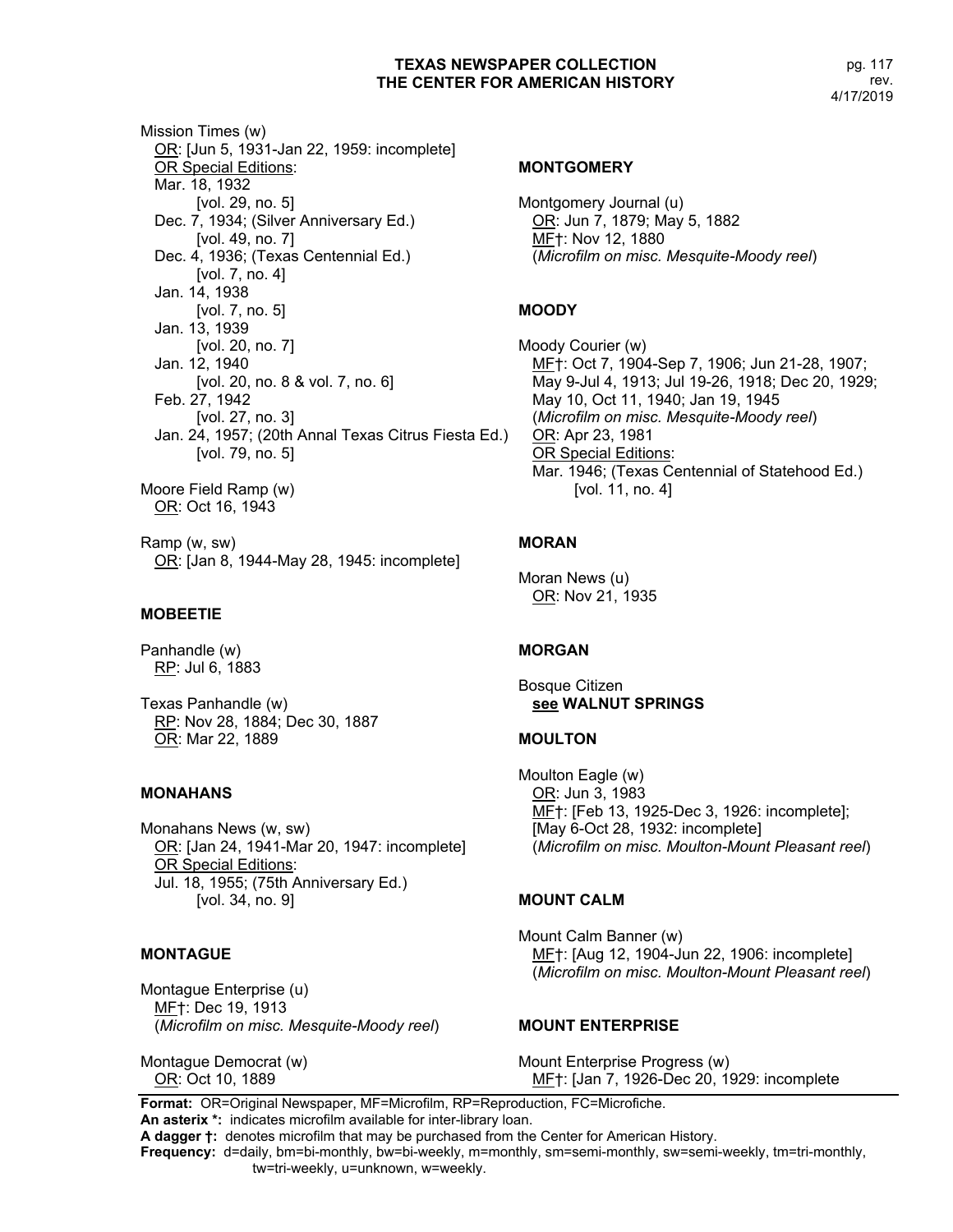### (1 reel)]

### **MOUNT PLEASANT**

Mount Pleasant Daily Times (d) OR: [Jan 7-Dec 30, 1949: incomplete] MF: [Jul 1, 1955-Dec 31, 1962: incomplete (16 reels)]

Mount Pleasant Daily Tribune (d) OR: Jun 13, 1971

Mount Pleasant Times Review (w) OR: [Feb 25, 1938-Dec 30, 1949: incomplete] MF: [Jul 1, 1955-Dec 28, 1962: incomplete] (*Microfilm filed with Mount Pleasant Daily Times*)

Patron (w) OR: Aug 15, 1877 MF†: Aug 15, Sep 19, 1877 (*Microfilm on misc. Moulton-Mount Pleasant reel*)

Titus County Times (w) OR: [Jul 5, 1889-Feb 7, 1890: incomplete]

# **MOUNT VERNON**

Mount Vernon Optic Herald OR Special Editions: Oct. 12, 1934; (60th Anniversary Ed.) [vol. 79, no. 6] Oct. 13, 1939 [vol. 20, no. 9]

### **MULESHOE**

Bailey County Journal OR Special Editions: Jun. 30, 1963; (Golden Anniversary Ed.) [vol. 57, no. 1]

Muleshoe Journal (w) OR: [Mar 6, 1925-Dec 31, 1931: incomplete]

# **MYRTLE SPRINGS**

Herald (w) OR: Nov 19, 1891

# **-N-**

# **NACOGDOCHES**

Campaign Chronicle (w) OR, MF†: [Jun 14-Jul 26, 1859: incomplete] (*Microfilm on misc. Nacogdoches and Naples reel*) Daily Sentinel (d) OR: [Oct 3, 1905-Jan 14, 1946: incomplete] OR Special Editions: Dec. 8, 1928; (Haltom's 50th Anniversary) [vol. 55, no. 7] Apr. 28, 1936 [vol. 7, no. 7] Apr. 29, 1936 [vol. 7, no. 8] May 20, 1936 [vol. 7, no. 9] Jun. 30, 1936; (Industrial Ed.) [vol. 49, no. 8] Nov. 30, 1938; (Bi-Century of Progress Ed.) [vol. 7, no. 7] Aug. 19, 1941; (225th Anniversary Ed.) [vol. 79, no. 7] Jan. 30, 1951 [vol. 21, no. 1] Apr. 22, 1953; (Gateway to Texas Ed.) [vol. 31, no. 8] Aug. 21, 1971; (Stephen F. Austin University Ed.) [vol. 74, no. 3] Gaceta de Texas (u) RP, MF†: May 25, 1813 (*Microfilm on misc. Nacogdoches and Naples reel*)

Mexicano (u) MF†: Jun 19, 1813 (*Microfilm on misc. Nacogdoches and Naples reel*)

Nacogdoches Chronicle (w) OR: [Mar 13, 1852-Mar 2, 1858; Jan 28, 1893: incomplete] RP: [Mar 13, 1852-Mar 2, 1858: incomplete] MF†: Mar 13, 1852; May 31, 1853; Apr 3, 1855; Aug 18, 1857-Mar 2, 1858; Apr 20, 1892 (*Microfilm on misc. Nacogdoches and Naples reel*)

Nacogdoches News-Chronicle (u) MF†: Nov 17, 1899 (*Microfilm on misc. Nacogdoches and Naples reel*)

**Format:** OR=Original Newspaper, MF=Microfilm, RP=Reproduction, FC=Microfiche. **An asterix \*:** indicates microfilm available for inter-library loan. **A dagger †:** denotes microfilm that may be purchased from the Center for American History.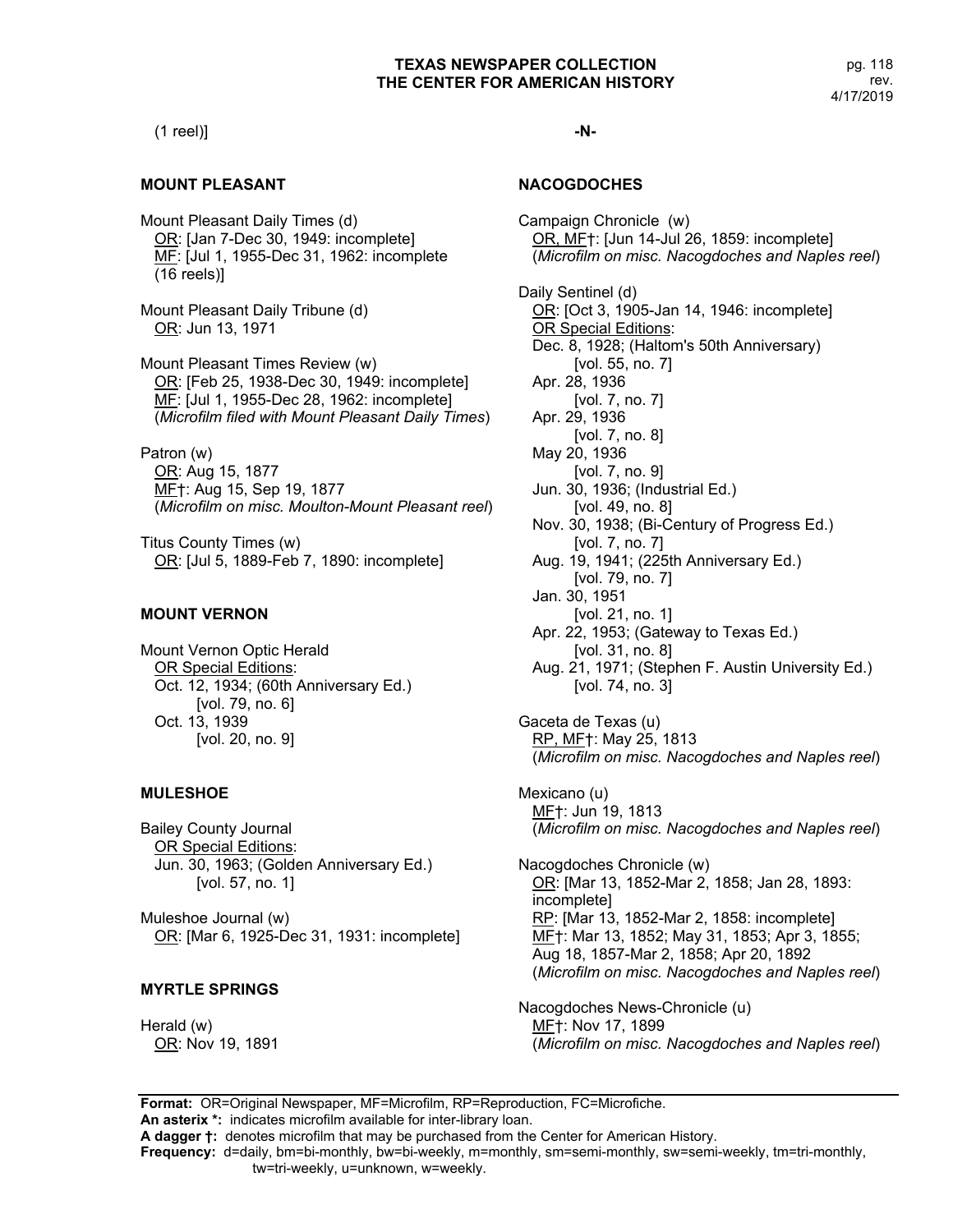Nacogdoches Plaindealer (w) OR: [Sep 18, 1896-Jan 7, 1908: incomplete] MF†: Sep 18, 1896; Dec 1, 1898 (*Microfilm on misc. Nacogdoches and Naples reel*)

Redland Herald (w) OR: [May 8, 1913-Aug 8, 1918; Apr 19, 1934-Dec 25, 1952: incomplete] MF†: May 8-Jun 26, 1913; Jul 23, 1914; Apr 19, 1917; Jul 18-Aug 8, 1918 (*Microfilm on misc. Nacogdoches and Naples reel*)

Star-News (w) RP: Jul 22, 1892 MF†: [Jun 14-Jul 26, 1889: incomplete] (*Microfilm on misc. Nacogdoches and Naples reel*)

Texas Chronicle (w) OR, MF†: Feb 28, 1838 (*Microfilm on misc. Nacogdoches and Naples reel*)

Texean & Emmigrants' Guide (w) OR, MF†, RP: Nov 28, 1835; Jan 2, 1836 (*Microfilm on misc. Nacogdoches and Naples reel*)

Weekly Sentinel (w) OR: [Feb 15, 1900-Apr 18, 1935: incomplete]

# **NAPLES**

Naples Monitor (w) MF†: [Jul 30, 1908; Feb 20, 1925-Dec 27, 1929: incomplete] (*Microfilm on misc. Nacogdoches and Naples reel*)

# **NAVASOTA**

Daily Examiner (d) MF†\*: [Sep 6, 1898-Dec 29, 1905: incomplete (13 reels)]

Daily Examiner-Review (d) MF†\*: Jun 23, 1919; Jun 11, Jul 7, 1920 (*Microfilm with Examiner-Review (d)*)

Examiner (w) OR: [Nov 25, 1993-Aug 8, 1996]

Examiner-Review (d) MF<sup>+</sup>: [Dec 20, 1906-Jan 20, 1919: incomplete (1 reel)]

Examiner-Review (w) MF†\*: [Jan 18, 1906-Aug 6, 1914: incomplete (5 reels)]

Grimes County Review (w) OR: [Jan 7, 1931-Dec 30, 1938: incomplete]

Lone Star Ranger (w) OR, MF†\*: Jan 19, Feb 2, Nov 25, 1870; Sep 23, 1871 (*Microfilm on misc. Navasota reel*)

Navasota Daily Examiner (d) MF†\*: [Oct 7, 1921-Feb 26, 1943: incomplete (46 reels)] OR Special Editions: May 28, 1936 [vol. 7, no. 11]

Navasota Examiner-Review (w) MF†\*: [Dec 30, 1943-Feb 13, 1947: incomplete (1 reel)] OR Special Editions: 1936; (Texas Centennial Ed.) [vol. 7, no. 10] Apr. 4, 1940 [vol. 21, no. 2]

Navasota Examiner and Grimes County Review (w) ME<sup>+\*</sup>: Feb 20, 1947-Dec 31, 1953 (7 reels) MF: [Jan 5, 1956-Dec 27, 1962: incomplete (7 reels)] OR: [Feb 4, 1982-Nov 18, 1993: incomplete]

Navasota Tablet (w) OR: Nov 12, 1904 MF†: Jun 14, 1877; May 10, 1878; Nov 12, 1904 (*Microfilm on misc. Navasota-North Zulch reel*)

Navasota Weekly Tablet (w) OR: [Jun 14, 1877-Jan 31, 1879; Jan 29, 1885: incomplete] MF†: [Jul 6, 1877-Jan 31, 1879: incomplete] (*Microfilm on misc. Navasota-North Zulch reel*)

Texas Ranger (w) OR (oversize), MF†\*: Jul 27, 1867 (*Microfilm on misc. Navasota reel*)

Texas Ranger, and Lone Star (w) OR (oversize), MF†\*: Sep 9, 1865 (*Microfilm on misc. Navasota reel*)

**Format:** OR=Original Newspaper, MF=Microfilm, RP=Reproduction, FC=Microfiche. **An asterix \*:** indicates microfilm available for inter-library loan.

**A dagger †:** denotes microfilm that may be purchased from the Center for American History.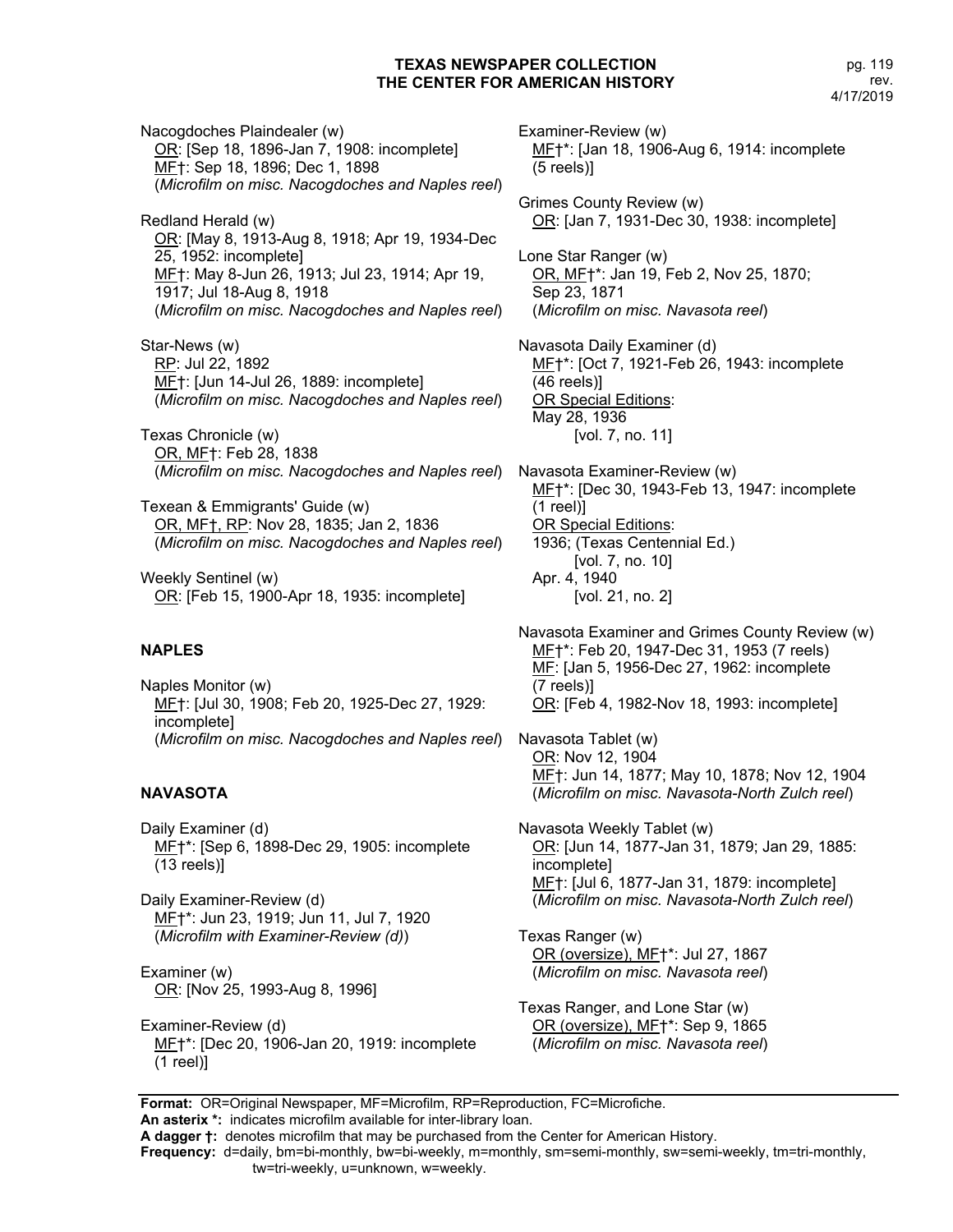### **NEDERLAND**

Midcounty Review OR Special Editions: Feb. 24, 1966; (Oil Ed.) [vol. 62, no. 1]

#### **NEVADA**

Nevada Citizen (w) MF†: Aug 21, 1914 (*Microfilm on misc. Navasota-North Zulch reel*)

#### **NEW BIRMINGHAM**

New Birmingham Times (w) OR: [May 18, 1889-May 14, 1892: incomplete] RP (oversize): May 18, 1889; May 16, 1891 MF†: [May 18, 1889; Feb 1, 1890-May 14, 1892: incomplete] (*Microfilm on misc. Navasota-North Zulch reel*)

#### **NEW BOSTON**

Bowie County News OR Special Editions: Aug. 30, 1945; (Century of Progress Ed.) [vol. 29, no. 7]

#### **NEW BRAUNFELS**

Bluebonnet News (bm) MF†: Jul, Oct, Dec 1925 (*Microfilm on misc. Navasota-North Zulch reel)*

Comal County Chronicle (w) OR: [Nov 25, 1981-Apr 14, 1983: incomplete]

Comal Current (w) MF†: [Jul 20, 1895-Nov 14, 1896: incomplete] (*Microfilm on misc. Navasota-North Zulch reel*)

Missions-Freund (u) OR: May 16, 1908

Neu-Braunfelser Zeitung (w) MF†: [Nov 12, 1852-Nov 18, 1853; Jan 2, 1930-

Dec 25, 1941: incomplete (8 reels) OR: [Dec 16, 1853-Dec 31, 1953: incomplete] OR Special Editions: Dec. 31, 1936 [vol. 7, no. 12] Aug. 18, 1938; (German Pioneer Ed.) [vol. 53, no. 13] Aug. 21, 1952; (100th Anniversary Ed.) [vol. 29, no. 6] New Braunfels Herald (w) MF†: Sep 15, 1905; May 16-Jun 13, 1913;

Aug 7, 1914; Jul 19-Aug 9, 1918; Sep 12, 1930 MF: [Jan 6, 1954-Dec 25, 1962: incomplete (8 reels)] (*Microfilm of Sep 15, 1905-Sep 12, 1930 on misc. Navasota-North Zulch reel*) OR: [Apr 20-Jun 8, 1900; Jan 10, May 8-15, 1908; May 10-17, 1946; Feb 3, 1953-Dec 22, 1966: incomplete] OR Special Editions: Jul. 6, 1954; (Centennial of Education Ed.) [vol. 32, no. 11]

New Braunfels Herald and Zeitung (w) OR: [May 4, 1967-Feb 22, 1973: incomplete]

New Braunfels Herald-Zeitung (d) OR: [Jan 14, 1981-Apr 30, 1989: incomplete]

New Braunfels Zeitung-Chronicle (w) OR: [Nov 10, 1955-Oct 31, 1966: incomplete]

Store News (u) OR: Jul 1914

# **NEW ULM**

New Ulm Enterprise (sw) OR: Feb 1, 1973 ME<sup>+</sup>: Aug 4, 1914; Jul 18, 25, 1918 (*Microfilm on misc. Navasota-North Zulch reel*)

#### **NEWCASTLE**

Newcastle Register (w) MF†: Sep 18, 1914 (*Microfilm on misc. Navasota-North Zulch reel*)

**Format:** OR=Original Newspaper, MF=Microfilm, RP=Reproduction, FC=Microfiche.

**An asterix \*:** indicates microfilm available for inter-library loan. **A dagger †:** denotes microfilm that may be purchased from the Center for American History.

**Frequency:** d=daily, bm=bi-monthly, bw=bi-weekly, m=monthly, sm=semi-monthly, sw=semi-weekly, tm=tri-monthly,

tw=tri-weekly, u=unknown, w=weekly.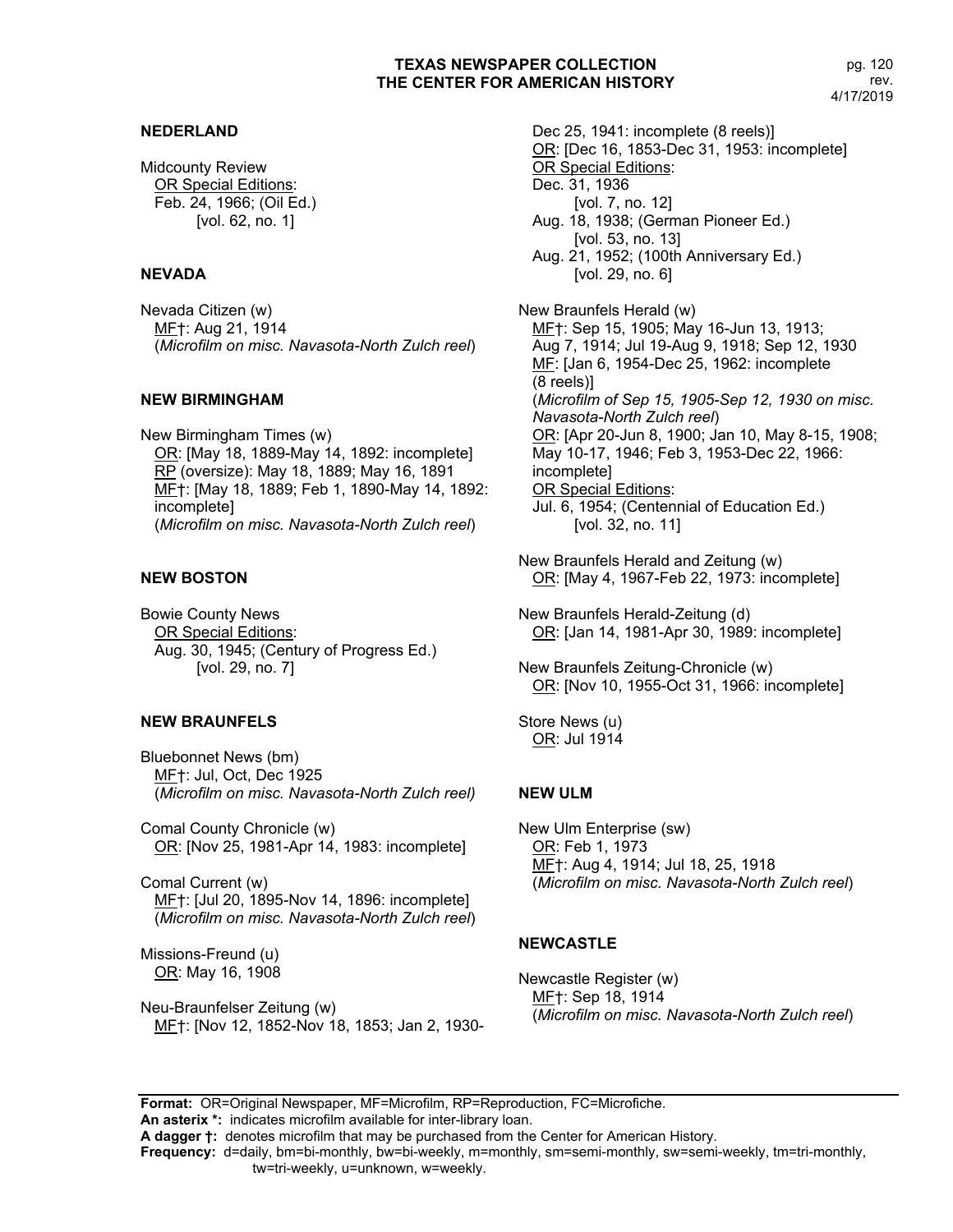#### **NEWSOME**

Newsome Argus (w) MF†: Dec 20, 1912; Jan 3-Feb 21, 1913; Dec 24, 1914 (*Microfilm on misc. Navasota-North Zulch reel*)

Newsome Item (w) MF†: Jan 26, Feb 23, 1916 (*Microfilm on misc. Navasota-North Zulch reel*)

# **NEWTON**

Cutover-Land Farmer (w) MF†: Dec 18, 1930 (*Microfilm on misc. Navasota-North Zulch reel*)

Newton Herald OR Special Editions: Apr. 18, 1946 [vol. 21, no. 3]

Newton News (w) MF†: Jun 14, 28, 1907; Jul 31, 1914; Aug 25, 1916 (*Microfilm on misc. Navasota-North Zulch reel*)

#### **NIXON**

Nixon News (w) <u>OR</u>: [Jan 18, 1944-Dec 3, 1952; Jan 14-Oct 6, 1960; <sub>Oakwoods</sub> Sun (w) Jan 2, 1964-Oct 21, 1965: incomplete] MF†: May 16-Jul 4, 1913; Jul 31, 1914; Jul 19, 26, 1918 (*Microfilm on misc. Navasota-North Zulch reel*)

Nixon Weekly News (w) MF†: May 24, 1907 (*Microfilm on misc. Navasota-North Zulch reel*)

Rural Progress (m) OR: [Nov 1940-Nov 1954: incomplete]

### **NOCONA**

Nocona News (w) MF†: [Jun 6, 1907; Jul 31, 1914; Jul 19- Aug 9, 1918: incomplete] (*Microfilm on misc. Navasota-North Zulch reel*)

#### **NORDHEIM**

Nordheim View (w) MF†\*: [Aug 11, 1904-Feb 27, 1913; Jun 26, 1919- Nov 25, 1920: incomplete (4 reels)]

#### **NORTH ZULCH**

Christian Commonwealth (w) MF†: Jul 17, Aug 7, 1918 (*Microfilm on misc. Navasota-North Zulch reel*)

**-O-**

### **OAKVILLE**

Live Oak County Leader (w) MF†: [May 9-Jul 4, 1913: incomplete] (*Microfilm on misc. Oakville-Olney reel*) **see also THREE RIVERS**

Oakville Tribune (w) OR: Nov 7, 1877

### **OAKWOOD**

OR, MF†: Nov 9, 1900 (*Microfilm on misc. Oakville-Olney reel*)

Oracle (w) MF†: Aug 14, 1914 (*Microfilm on misc. Oakville-Olney reel*)

#### **ODELL**

Odell Reporter (w) MF†: Aug 20, 1914 (*Microfilm on misc. Oakville-Olney reel*)

#### **ODESSA**

Dogie (sm) OR: Nov 8-Dec 20, 1924

Odessa American (d)

**Format:** OR=Original Newspaper, MF=Microfilm, RP=Reproduction, FC=Microfiche.

**An asterix \*:** indicates microfilm available for inter-library loan.

**A dagger †:** denotes microfilm that may be purchased from the Center for American History.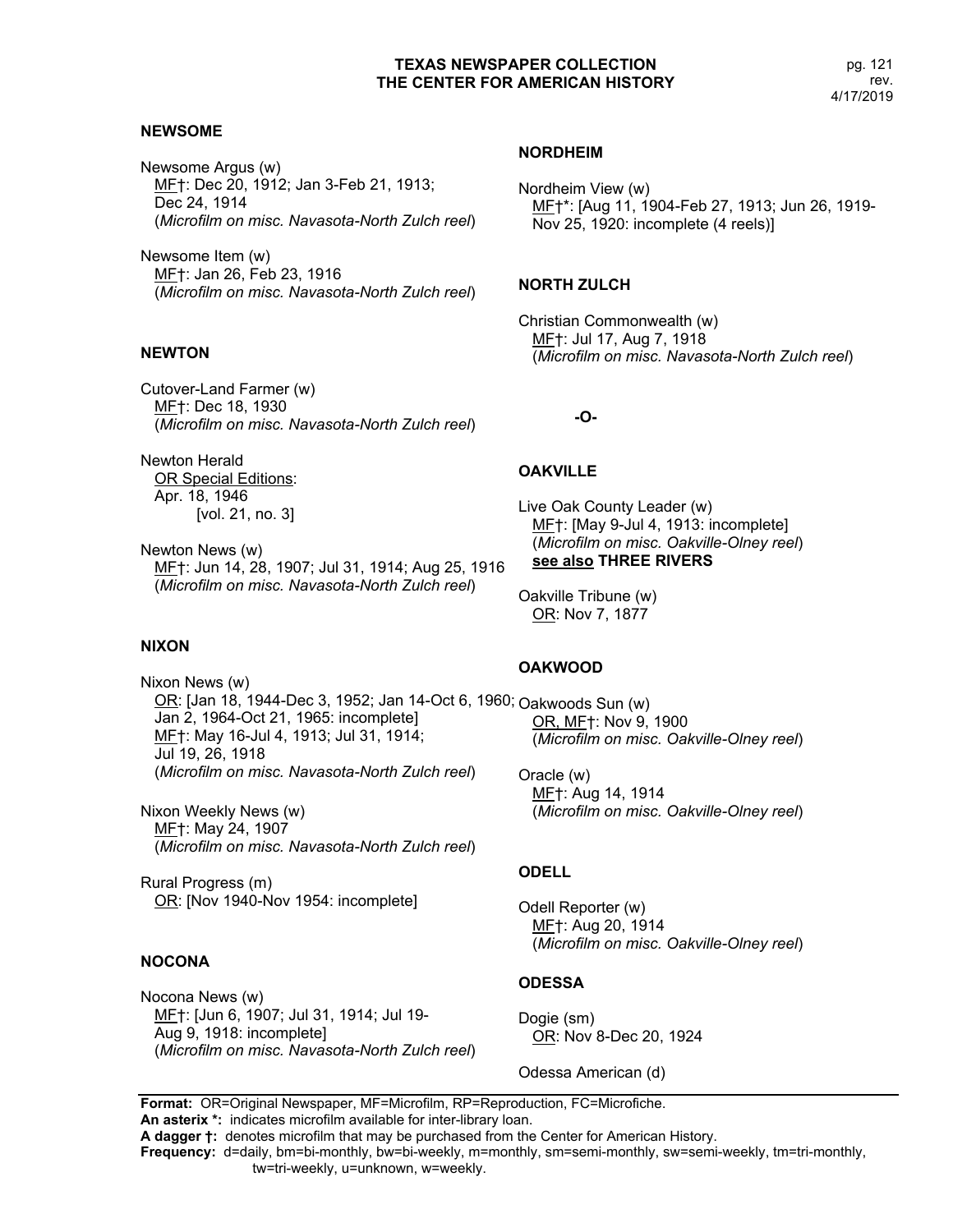pg. 122 rev. 4/17/2019

MF†: Feb 17, 1942 (*Microfilm on misc. Oakville-Olney reel*) OR: Jan 12, 1963 OR Special Editions: Sep 17, 1961: (75<sup>th</sup> Anniversary Ed.) [vol. 52, no. 3]

Odessa Herald (w) MF†: [Jun 14, 1919-Mar 24, 1921: incomplete (1 reel)]

Odessa News-Times (w) OR: [Sep 16, 1932-Dec 25, 1936; Jan 7- Dec 31, 1938: incomplete] ME: [Jan 2, 1931-Dec 30, 1932: incomplete (1 reel)] Orange Leader (d)

Odessa Sun (w) MF†: Nov 9, 1900 (*Microfilm on misc. Oakville-Olney reel*)

# **OLNEY**

Olney Enterprise (w) OR: Jan 10, 1936; Sep 16, 1982 ME<sub>T</sub>: Aug 7, 1914; July 19-Nov 1, 1918; Aug 8, 1930; Oct 16, 23, 1952 MF: [Jul 7, 1955-Dec 7, 1962: incomplete (8 reels)] Orange Leader and Weekly Tribune (w) (*Microfilm of Aug 7, 1914; Jul 19--Nov 1, 1918; Aug 8, 1930; Oct 16, 23, 1952 on misc. Oakville-Olney reel*)

# **OLTON**

Olton Enterprise (w) OR: Aug 29, Oct 24, Nov 20, 1935 OR Special Editions: Jun. 7, 1956; (Historical Ed.) [vol. 36, no. 8]

# **OMAHA**

Omaha Breeze (w) MF†: [Jan 8, 1908-Aug 28, 1918: incomplete (1 reel)]

# **ORANGE**

Consolidated News (sm) MF†: Jun 13, 1942 (*Microfilm on misc. Orange-Overton reel*) Orange Daily Leader (d) OR:Sep 13, 1916; Jul 17-Aug 7, Nov 6, 1918; Mar 12, 1919; Apr 8, 1927 Orange Daily Tribune (d) MF†: Mar 17-21, 1902 (*Microfilm on misc. Orange-Overton reel*) MF: [Jan 1, 1953-Aug 31, 1962: incomplete (49 reels)] OR: [Sep 6, 1901-Jun 2, 1911; Apr 8, 1927: incomplete] OR Special Editions: May 29, 1936; (Texas Centennial Ed.) [vol. 7, no. 13] Aug. 30, 1940; (Orange County Development Ed.) [vol. 50, no. 1] Dec. 15, 1946 [vol. 27, no. 4] OR: [Sep 30, 1898-Aug 30, 1901: incomplete]

Orange Tribune (w) MF†: Jun 6, 1879 (*Microfilm on misc. Orange-Overton reel*)

Orange Weekly Tribune (w) MF†: Feb 25, 1881 (*Microfilm on misc. Orange-Overton reel*)

Weekly Tribune (w) MF†: Sep 3, 1901-Mar 4, 1902 (*Microfilm on misc. Orange-Overton reel*)

# **ORANGE GROVE**

Orange Grove Observer (w) MF†: [Jan 6, 1928-Oct 28, 1934; Aug 27, 1937- Nov 27, 1942: incomplete (1 reel)] (*Microfilm also on misc. Orange-Overton reel*)

**Format:** OR=Original Newspaper, MF=Microfilm, RP=Reproduction, FC=Microfiche. **An asterix \*:** indicates microfilm available for inter-library loan. **A dagger †:** denotes microfilm that may be purchased from the Center for American History. **Frequency:** d=daily, bm=bi-monthly, bw=bi-weekly, m=monthly, sm=semi-monthly, sw=semi-weekly, tm=tri-monthly,

tw=tri-weekly, u=unknown, w=weekly.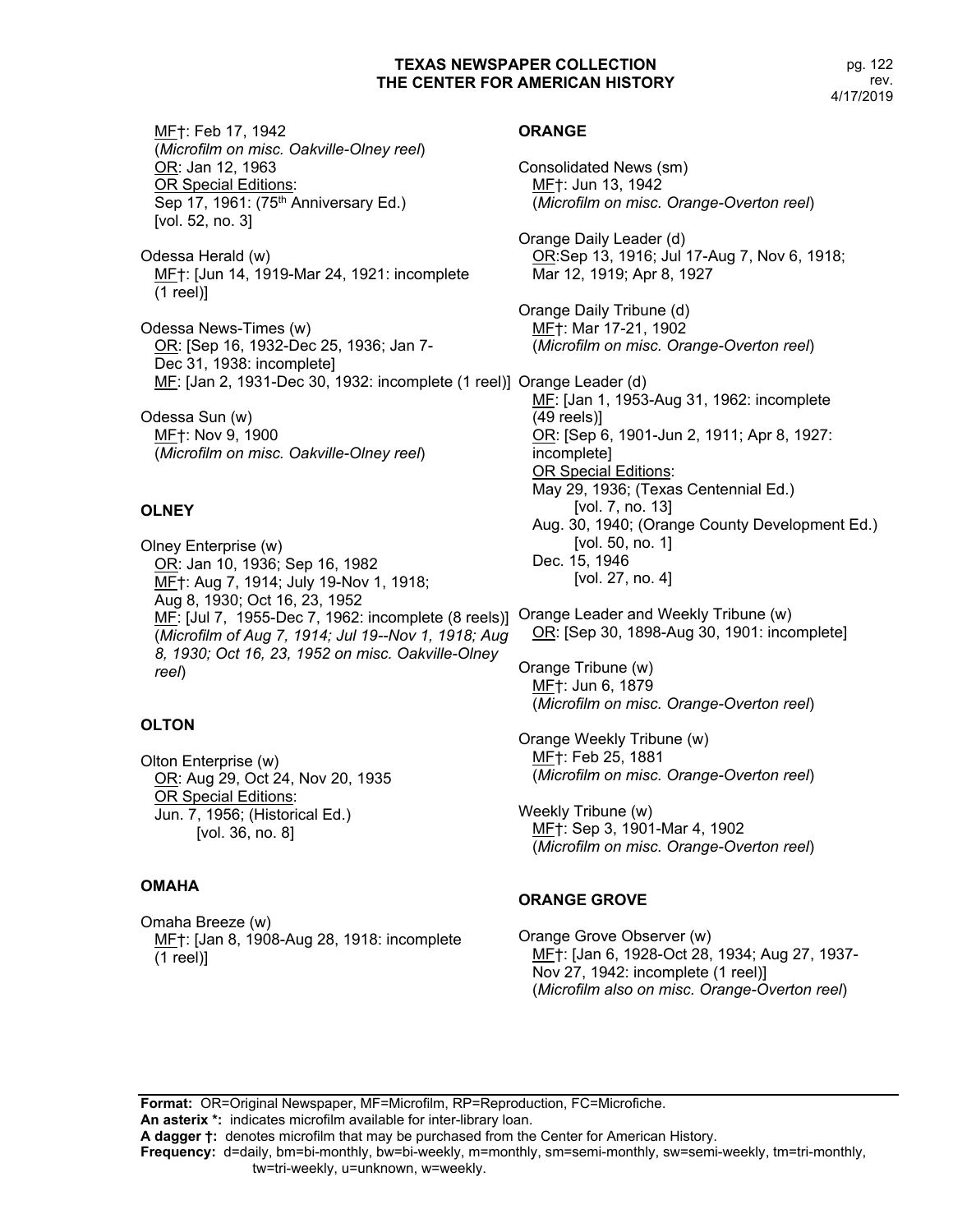# **OVERTON**

Overton Sharp-Shooter (w) OR (oversize): Jun 14, 28, 1888 MF†\*: [Feb 20, 1886-Sep 27, 1888: incomplete (1 reel)]

Overton Telegram (w) MF†: Jun 20, 1913; Jul 31, 1914 (*Microfilm on misc. Orange-Overton reel*)

#### **OZONA**

Ozona Enterprise (w) MF†: [Apr 14-Aug 2, 1906: incomplete] (*Microfilm on misc. Ozona reel*)

Ozona Kicker (w) MF†: [Jan 30, Feb 20, 1900; Dec 10, 1901; Apr 10- Jul 31, 1906; Apr 19, 1910-May 26, 1911: incomplete] (*Microfilm on misc. Ozona reel*)

Ozona Optimist (w) MF†: [Mar 24, 1911-Jan 1, 1914: incomplete] (*Microfilm on misc. Ozona reel*)

Ozona Stockman (w) MF†: [Apr 16, 1914-Jul 31, 1941: incomplete (6 reels)] OR: Jun 16, 1966 OR Special Editions: Jul. 31, 1941 [vol. 21, no. 4]

#### **-P-**

#### **PADUCAH**

Paducah Post OR Special Editions: May 21, 1936; (Texas Centennial Ed.) [vol. 7, no. 14]

### **PAINT ROCK**

Concho Herald (w) OR: [Sep 29, 1911-Mar 26, 1959: incomplete] ME<sup>+</sup>: Oct 2, 1890; Aug 7, 1914; Jun 23, 1916; Jul 19, 26, 1918 (*Microfilm on misc. Paint Rock-Pampa reel*) OR Special Editions: Oct. 11, 1940 [vol. 21, no. 5 & vol. 40, no. 2]

#### **PALACIOS**

Camp Hulen Searchlight (w) OR: [Jun 29-Dec 15, 1943: incomplete]

#### **PALESTINE**

Anderson County Herald (w) MF†: [Apr 3, 1901-Jan 13, 1905; Mar 1-15, 1907; Sep 2, 1910; Jan 5-Dec 27, 1912: incomplete (2 reels)]

Anderson County Trade Review MF†: undated (*Microfilm on misc. Palestine and Rusk reel*)

Bagpipe (u) MF†: Jun 16, Jul 17, 1906 (*Microfilm on misc. Paint Rock-Pampa reel*)

Daily Visitor (d) ME<sup>+</sup>: Jan 31, 1899 OR: [Apr 4, 1910-Jun 18, 1921: incomplete] (*Microfilm on misc. Paint Rock-Pampa reel*)

East Texas News (w) MF†: Aug 11, 1893 (*Microfilm on misc. Paint Rock-Pampa reel*)

Eastern Texas News (w) MF†: Apr 23, May 14, 28, 1881 (*Microfilm on misc. Paint Rock-Pampa reel*)

Palestine Advocate (w) OR: [Sep 17, 1915-Sep 30, 1921: incomplete] MF†: Mar 17, 1881; Jul 21, 1911 (*Microfilm on misc. Paint Rock-Pampa reel*)

Palestine Daily Herald (d) MF†\*: [Sep 5, 1903-Jul 29, 1949: incomplete (169 reels)] OR Special Editions: Feb. 12, 1935 [vol. 7, no. 15]

**Format:** OR=Original Newspaper, MF=Microfilm, RP=Reproduction, FC=Microfiche. **An asterix \*:** indicates microfilm available for inter-library loan.

**A dagger †:** denotes microfilm that may be purchased from the Center for American History.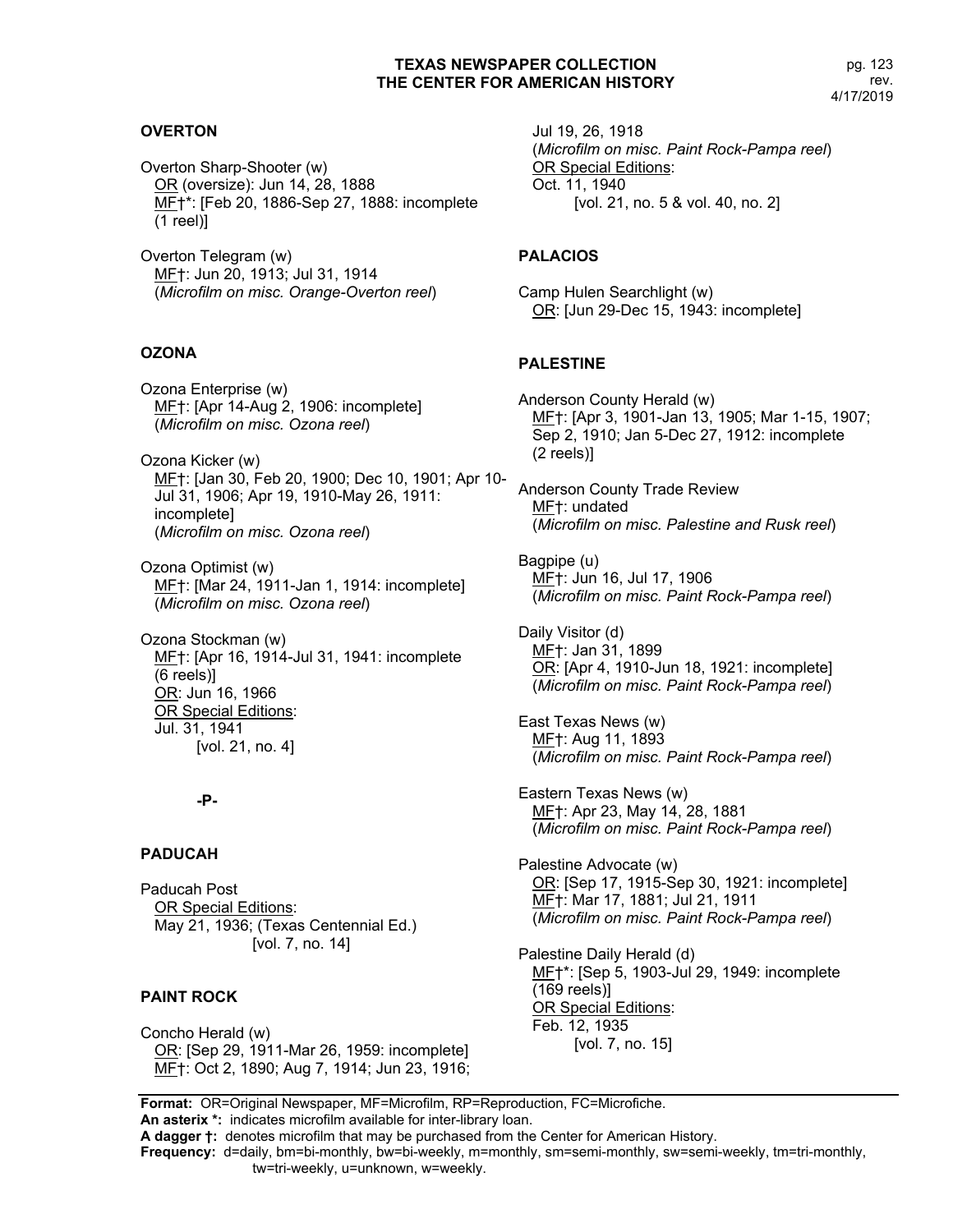Palestine Herald-Press (d) OR: [Aug 1, 1949-Dec 31, 1966; Nov 18, 1968: incomplete] MF: [Jan 1, 1953-Aug 31, 1962: incomplete (28 reels)]

Palestine New Era (u) OR, MF†: Apr 21, 1881 (*Microfilm on misc. Paint Rock-Pampa reel*)

Palestine Press (d) OR: [Sep 1, 1926-Apr 29, 1944: incomplete]

Trinity Advocate (w) OR, MF†: Dec 10, 1853; May 20, 1857 (1 reel) (*Microfilm also on misc. Paint Rock-Pampa reel*)

# **PALMER**

Palmer Rustler (w) OR: [Feb 12, 1925-Dec 25, 1928: incomplete] MF: [Jul 1, 1954-Aug 30, 1962: incomplete] (*Microfilm on reels with Ennis Daily News*)

# **PALO PINTO**

Palo Pinto County Star (w) OR, MF†\*: [Apr 26, 1889-Dec 25, 1942: incomplete (16 reels)] OR Special Editions: Jun. 19, 1936; (60th Anniversary Ed.) [vol. 7, no. 16 & vol. 62, no. 2] Jun. 24, 1938 [vol. 62, no. 3]

Palo Pinto Star (w) OR, MF†\*: [Mar 30, 1878-Dec 17, 1887: incomplete] **PARIS** (*Microfilm on reel with Western Star*)

Palo Pinto Tribune (w) MF†: [Mar 15-May 31, 1895: incomplete (1 reel)] (*Microfilm also on misc. Paint Rock-Pampa reel and*  Daily Herald (d) *misc. Palo Pinto- Pampa reel*)

Western Star (w) OR, MF†\*: Sep 15, 1877; Jan 5, Mar 9, 16, 1878 (1 reel)

# **PAMPA**

Pampa Daily News (d) OR: [Jun 3, 1927-Oct 7, 1938; Jul 13, 1945- Dec 30, 1949: incomplete] OR Special Editions: May 31, 1936; (Texas Centennial Ed.) [vol. 7, no. 17] Oct. 24, 1962; (60th Anniversary Ed.) [vol. 55, no. 12]

Pampa Morning Post (d) MF†: [Feb 24-Nov 28, 1931: incomplete] (*Microfilm on misc. Paint Rock-Pampa reel and misc. Palo Pinto- Pampa reel*)

Pampa News (d) OR: [Oct 9, 1938-Jul 12, 1945: incomplete]

Pampa Post OR Special Editions: May 28, 1936; (Texas Centennial Ed.) [vol. 11, no. 5]

# **PANHANDLE**

Panhandle Herald (w) OR: [Jan 3, 1908-Dec 29, 1951: incomplete] OR Special Editions: Jul. 22, 1937 [vol. 21, no. 6] May 6, 1938 [vol. 27, no. 5] Oct. 11, 1962; (75th Anniversary Ed.) [vol. 53, no. 12]

Common Sense **see** TXC Collection

> MF†: Jan 17, 1892 (*Microfilm on misc. Paris-Petrolia reel*) **see also** Paris Daily Herald

Evening News and Dinner Horn (d) OR: Mar 1, 1937

Good Things (u) OR: Feb 16, 1888

**Format:** OR=Original Newspaper, MF=Microfilm, RP=Reproduction, FC=Microfiche. **An asterix \*:** indicates microfilm available for inter-library loan.

**A dagger †:** denotes microfilm that may be purchased from the Center for American History.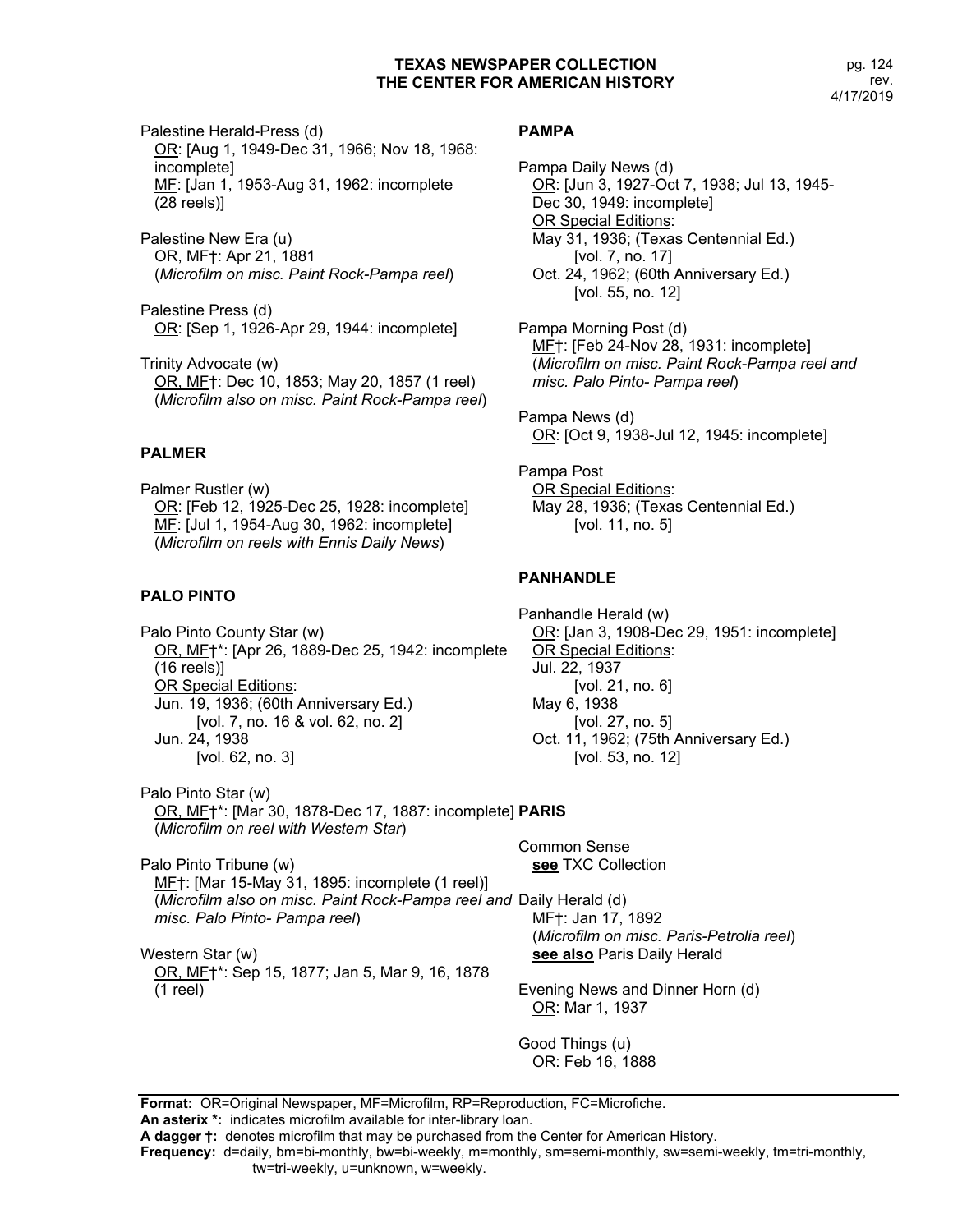Lamar County Echo (w) OR: [Aug 2, 1979-Dec 29, 1988: incomplete]

Lamar Enquirer (w) OR: Sep 4, Oct 16, 1856

Lamar Weekly Banner (w) OR (oversize): Sep 15, 1880

Maxey Times (w) OR, MF†\*: [Apr 9, 1943-Oct 12, 1945: incomplete  $(1$  reel) $]$ 

North Texan (w) OR (oversize): Oct 5, 1872; May 6, 1876; Sep 6, 1879

North Texas Farmer (w) OR: [Jul 19, 1889-Feb 21, 1890: incomplete] MF†: Dec 14, 1888 (*Microfilm on misc. Paris-Petrolia reel*)

Paris Daily Herald (d) MF†: Feb 11, 1892 (*Microfilm on misc. Paris-Petrolia reel*) **see also** Daily Herald

Paris Morning News (d) OR: [Mar 21, 1916-Dec 31, 1949: incomplete] **OR Special Editions:** May 31, 1936; (Texas Centennial Ed.) [vol. 7, no. 18]

Paris News ME: Jan 1, 1953-Dec 31, 1962 (57 reels) OR Special Editions: Oct. 26, 1969; (100th Anniversary Ed.) [vol. 67, no. 1] Jul. 4, 1975; (Bicentennial Ed.) [vol. 81a, no. 3]

Paris North Texan (w) OR (oversize): Apr 22, 1882; Apr 26, 1884

Paris Press (w) OR (oversize): Sep 3, 1875

Paris Sunday Tribune (w) MF†: Jun 19, 1898 (*Microfilm on misc. Paris-Petrolia reel*)

Street's Weekly (w) OR: Feb 11-18, Apr 1, 1877 Texas Herald (w) MF†: Apr 7, 1898 (*Microfilm on misc. Paris-Petrolia reel*)

Texas Triangle (w) MF†: Oct 7, 1898 (*Microfilm on misc. Paris-Petrolia reel*)

# **PASADENA**

City Gazette (u) OR: Jul 27, 1984; Apr 19, Jun 7, 1985

Daily Citizen (d) OR: Apr 21, 1961

Times-Record (w) OR: Jun 18, 1937 (*Bound with La Porte, TX: News-Tribune*)

#### **PEARSALL**

Maverick Horn (m) OR: Dec 15, 1924; Jan 21, 1925

Pearsall Leader (w) ME<sup>+</sup>\*: [Apr 30, 1908-Dec 15, 1916: incomplete (9 reels)] OR: Apr 3, 1936 OR Special Editions: May 24, 1935 [vol. 7, no. 19] Apr. 3, 1936; (Texas Centennial Ed.) [vol. 7, no. 20]

Pearsall Sun (w) OR: May 19, 1888

### **PECOS**

Flying Time (w) OR, MF†\*: [Nov 6, 1943-May 12, 1945: incomplete (1 reel)]

Pecos Daily News (d) OR Special Editions: Nov. 29, 1963; (80 Years of Progress Ed.) [vol. 59, no. 7]

**Format:** OR=Original Newspaper, MF=Microfilm, RP=Reproduction, FC=Microfiche. **An asterix \*:** indicates microfilm available for inter-library loan.

**A dagger †:** denotes microfilm that may be purchased from the Center for American History.

**Frequency:** d=daily, bm=bi-monthly, bw=bi-weekly, m=monthly, sm=semi-monthly, sw=semi-weekly, tm=tri-monthly,

tw=tri-weekly, u=unknown, w=weekly.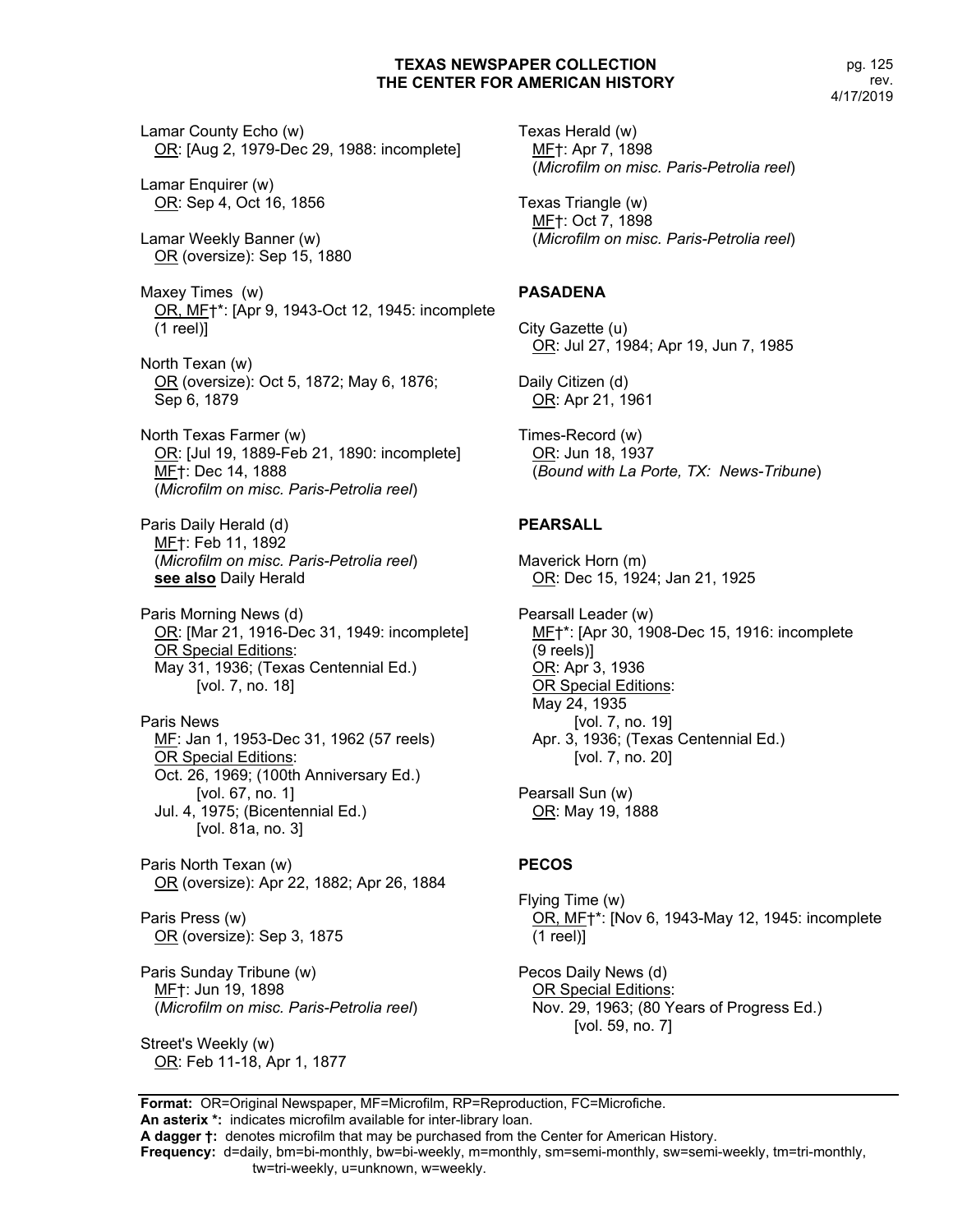pg. 126 rev. 4/17/2019

Pecos Enterprise (w) MF†: [Sep 9, 1932-Dec 29, 1933: incomplete] (*Microfilm on misc. Paris-Petrolia reel*)

Pecos Enterprise and Gusher (w) **see** Pecos Enterprise

# **PERRYTON**

Ochiltree County Herald (w) OR: [Sep 11, 1941-Aug 19, 1948: incomplete] OR Special Editions: Aug. 14, 1930 [vol. 7, no. 21] Aug. 13, 1936 [vol. 7, no. 22]

# **PETERSBURG**

Petersburg Journal OR Special Editions: Nov. 16, 1928; (Railroad Booster Ed.) [vol. 55, no. 8]

### **PETROLIA**

Petrolia Enterprise (w) MF†: [May 1, 1914; Jan 7, 1925-Dec 22, 1927: incomplete] (*Microfilm on misc. Paris-Petrolia reel*)

# **PETTUS**

Pettus Oil Field Pilot (w) OR: Feb 21, Mar 21, 1930

# **PETTY**

Petty Enterprise (u) OR: Mar 16, 1900

# **PFLUGERVILLE**

High School Booster (m) OR: Dec 1924; Feb 1925

Pflugerville Press (w) OR: Jan 16, 1991

#### **PHARR**

Hidalgo County News (w) MF†: [Apr 18, 1935-Sep 7, 1939: incomplete (2 reels)]

Press (w) OR: Jun 20, 1968

# **PILOT POINT**

Pilot Point Post (u) MF†\*: Oct 1, 1881 (*Microfilm on misc. Pilot Point-Port Lavaca reel*)

# **PITTSBURG**

Camp County Advocate (u) MF†: Aug 1904 (*Microfilm on misc. Pittsburg reel*)

Camp County Enterprise (w) MF†: Apr 28, Sep 8, 1898 (*Microfilm on misc. Pittsburg reel*)

Eye Opener (m, w) MF†: Apr 1920 (*Microfilm on misc. Pittsburg reel*)

Paradox (u) MF†: Jul 1922 (*Microfilm on misc. Pittsburg reel*)

Pittsburg Chronicle (w) MF†: [Apr 9, 1903-Jul 14, 1904: incomplete] (*Microfilm on misc. Pittsburg reel*)

Pittsburg Daily Vidette (d) MF†: Jul 7-11, 1925 (*Microfilm on misc. Pittsburg reel*)

Pittsburg Gazette (w) ME<sub>T</sub>: [Feb 13, 1884-Dec 28, 1961: incomplete (22 reels)] OR: Aug 29, 1924; Aug 11-18, 1928; Sep 15, 1966; Feb 9, 1984 OR Special Editions: Feb. 16, 1934; (50th Anniversary Ed.) [vol. 50, no. 2]

**Format:** OR=Original Newspaper, MF=Microfilm, RP=Reproduction, FC=Microfiche. **An asterix \*:** indicates microfilm available for inter-library loan.

**A dagger †:** denotes microfilm that may be purchased from the Center for American History. **Frequency:** d=daily, bm=bi-monthly, bw=bi-weekly, m=monthly, sm=semi-monthly, sw=semi-weekly, tm=tri-monthly,

tw=tri-weekly, u=unknown, w=weekly.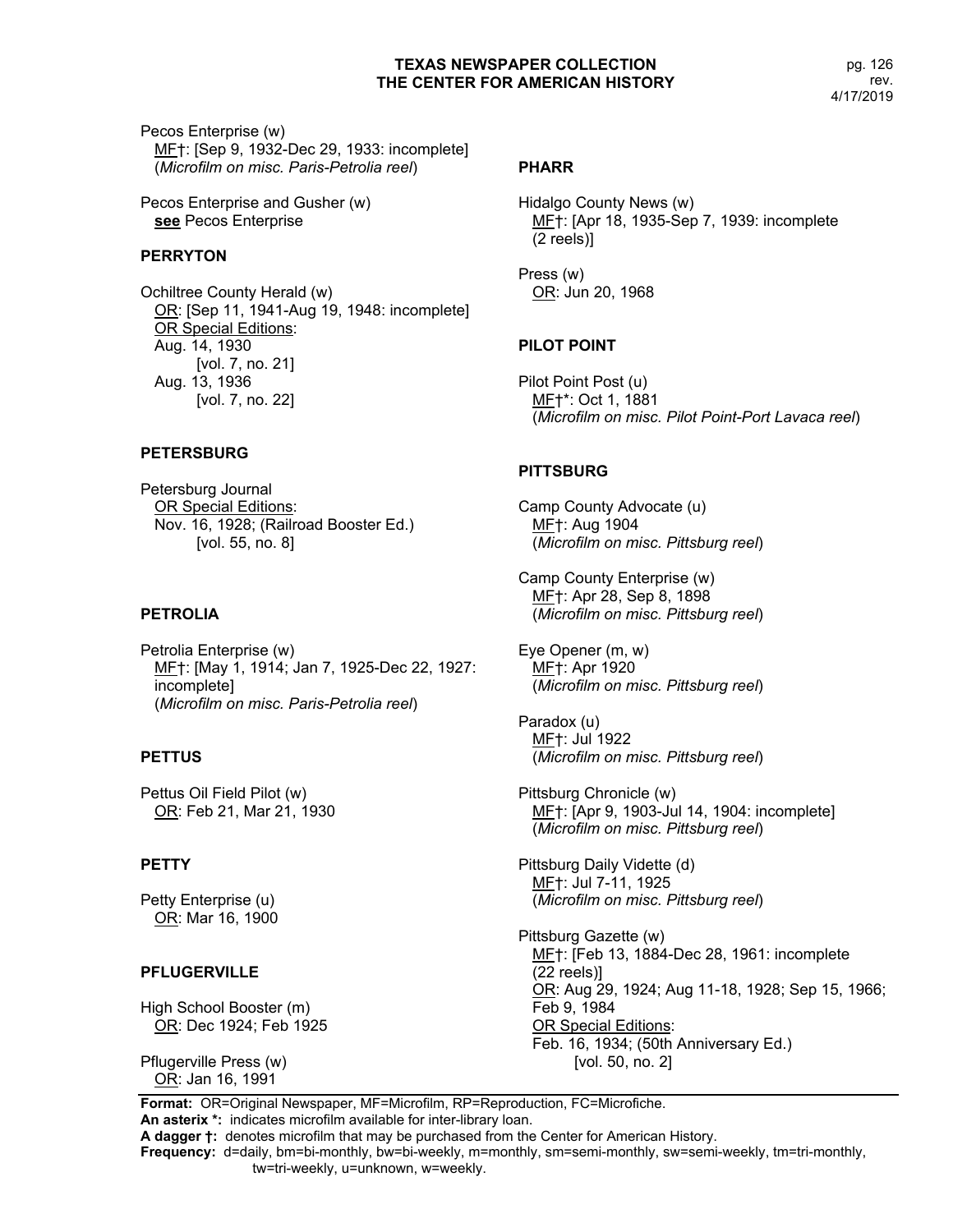Pittsburg Methodist (u) MF†: Sep 1904 (*Microfilm on misc. Pittsburg reel*)

Pittsburg Press (w) MF†: [May 13, 1915-Mar 30, 1916: incomplete] (*Microfilm on misc. Pittsburg reel*)

Pittsburg Vidette (w) MF†: Apr 17-May 15, 1925 (*Microfilm on misc. Pittsburg reel*)

Pittsburg Weekly News (w) MF†: Dec 10, 1891 (*Microfilm on misc. Pittsburg reel*)

Pittsburg Weekly Vidette (w) MF†: [Feb 15, 1918; Aug 11, 1921; Feb 21, 1924- Jan 22, 1925; Jun 5-Sep 11, 1925: incomplete] (*Microfilm on misc. Pittsburg reel*)

Weekly Pittsburg Magnet (w) OR: Nov 2, 1876

X-Ray (w) MF†: Jul 29, Aug 5, 1905 (*Microfilm on misc. Pittsburg reel*)

# **PLAINVIEW**

Community Weekly (u) OR: Mar 29, 1934

Evening Herald (d) MF†: Jan 27, 1914 OR: Jan 2, 5-6, 1914 (*Microfilm on misc. Plainview reel*)

Hale County Herald (w) MF†\*: [Feb 16-Sep 21, 1906; Jun 7, 1907; Nov 1, 1912-May 29, 1913: incomplete] (*Microfilm on misc. Plainview reel*)

Plainview Evening Herald (d, tw) OR: [Jun 23, 1914-Aug 19, 1919; May 16, 1934: incomplete] OR Special Editions: May 20, 1936; (Texas Centennial Ed.) [vol. 7, no. 23]

Twice-a-week Hale County Herald (sw) MF†\*: [Jun 3, 1913-Jun 19, 1914: incomplete] (*Microfilm on misc. Plainview reel*)

#### **PLANO**

Plano Daily Star-Courier (d) OR Special Editions: Feb. 29, 1976; (Progress Ed.) [vol. 88, no. 2] Feb. 27, 1977; (Progress Ed.) [vol. 85, no. 4]

Plano Star-Courier (w) MF†\*: [Aug 18, 1904-Jul 10, 1924: incomplete (2 reels)]

### **PLEASANTON**

Pleasanton Express (w) MF†\*: May 1, 1913 (*Microfilm on misc. Pilot Point-Port Lavaca reel)* OR: Apr 1, 1937; Oct 2, 1958; Aug 12, 1981; Aug 18, 1982 OR Special Editions: Aug. 21, 1968; (Cowboy Homecoming Ed.) [vol. 65, no. 5] Sep. 3, 1969; (Cowboy Homecoming Ed.) [vol. 67, no. 2]

Pleasanton Monitor (w) OR: Nov 30, Dec 21, 1886; Feb 1, 1887; [Jul 12-Dec 20, 1889: incomplete]

Texas Stock Journal and Farmer (w) OR, MF†\*: Apr 17, May 15,1877; Feb 23, Mar 16, 1878 (*Microfilm on misc. Pilot Point-Port Lavaca reel*) (*OR issues stored offsite)*

Western Stock Journal (w) OR: [May 6, 1873-May 3, 1875: incomplete] RP: May 12, 1875 MF†\*: [May 6-Sep 16, 1873; incomplete (1 reel)]

### **PORT ARANSAS**

Port Aransas South Jetty (bw, w) OR: [Nov 4, 1971-Jan 19, 1984: incomplete]

**Format:** OR=Original Newspaper, MF=Microfilm, RP=Reproduction, FC=Microfiche. **An asterix \*:** indicates microfilm available for inter-library loan.

**Frequency:** d=daily, bm=bi-monthly, bw=bi-weekly, m=monthly, sm=semi-monthly, sw=semi-weekly, tm=tri-monthly,

**A dagger †:** denotes microfilm that may be purchased from the Center for American History.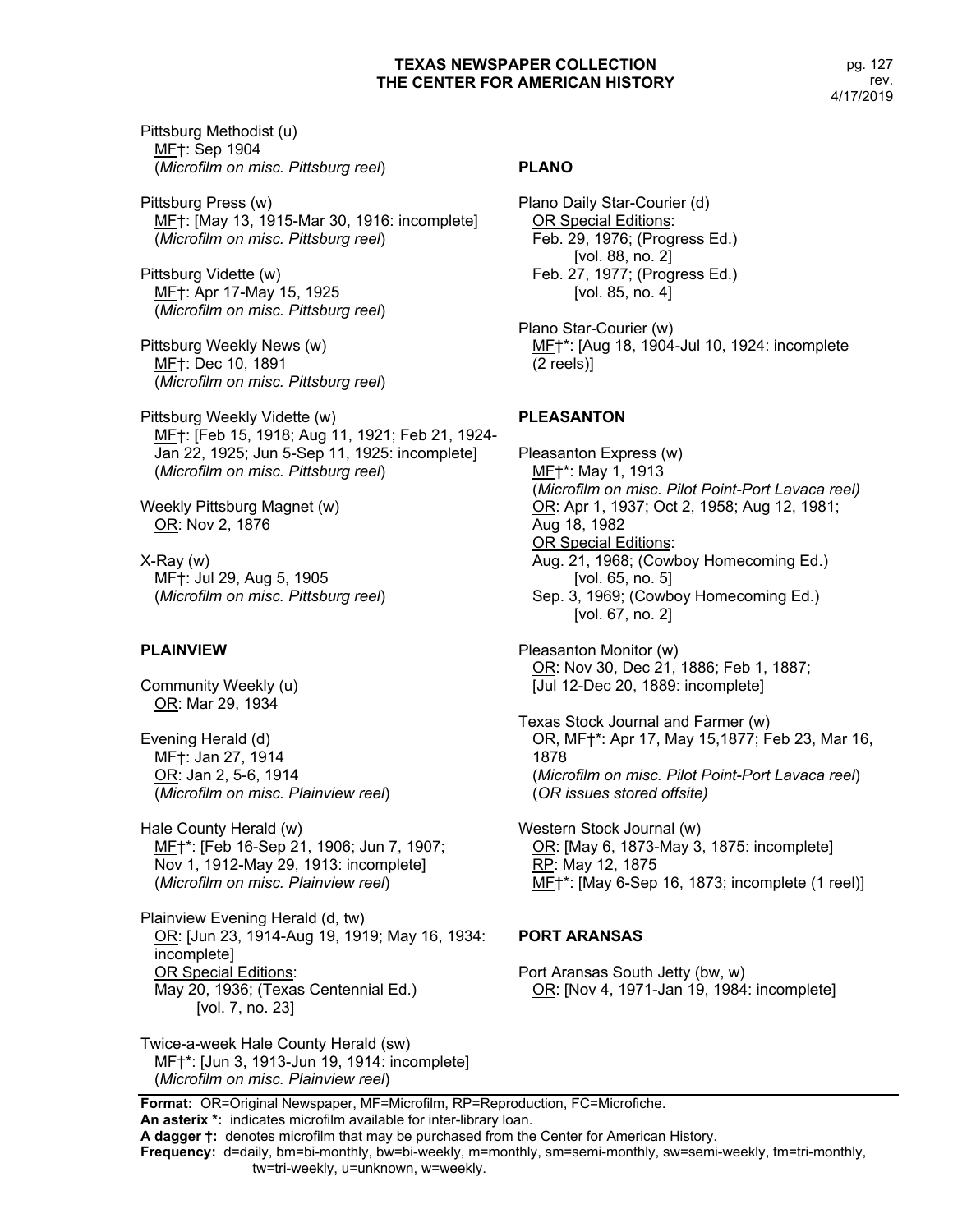### **PORT ARTHUR**

Port Arthur Herald (w) MF†\*: Nov 4, 1897; Nov 17, 1898 (*Microfilm on misc. Pilot Point-Port Lavaca reel*)

Port Arthur News (w) ME<sup>+\*</sup>: Nov 4, 25, Dec 9, 1897; Dec 3, 1898 (*Microfilm on misc. Pilot Point-Port Lavaca reel*) OR Special Editions: Jul. 4, 1948 [vol. 21, no. 7] Oct. 10, 1954; (2nd Annual Cavilcade Ed.) [vol. 33, no. 4] Mar. 12, 1972; (75th Anniversary Ed.) [vol. 74, no. 4]

Port Arthur Record OR Special Editions: 1915; (Normal Souvenir and Educational Ed.) [vol. 27, no. 6]

# **PORT ISABEL**

Port Isabel Pilot (w) OR: [Dec 5, 1928-Sep 11, 1929; Jun 19, Aug 14, 1940; Jan 29, 1941: incomplete] MF†\*: [Oct 23, 1929-Dec 28, 1932: incomplete] (*Microfilm on misc. Pilot Point-Port Lavaca reel*)

Port Isabel Press (w) MF: [Jan 6, 1956-Dec 27, 1962: incomplete (7 reels)] OR: Apr 25, 1952; Feb 12, 1954 OR Special Editions**:**  Jul. 2, 1954; (Valley-wide Ed.) [vol. 88, no. 3]

### **PORT LAVACA**

Commercial (w) OR, MF†\*: Nov 30, 1850 (*Microfilm on misc. Port Lavaca reel*)

Lavaca Herald (w) RP: Jun 27, 1857 OR, MF†\*: [Sep 13, 1856-Dec 5, 1857: incomplete] (*Microfilm on misc. Port Lavaca reel*)

Lavaca Journal (w) OR, MF†\*: Jan 14, 1848 (*Microfilm on misc. Port Lavaca reel)* Port Lavaca Wave MF†\*: Mar 5, 1909 (*Microfilm on misc. Pilot Point-Port Lavaca reel*) OR Special Editions: May 16, 1940 [vol. 21, no. 8]

Port Lavacaen (w) MF†\*: [Mar 3, 1892; Sep 22, 1898-Jun 14, 1900: incomplete] (*Microfilm on misc. Pilot Point-Port Lavaca reel*)

# **PORTLAND**

Portland Advocate (w) OR: [Sep 29, 1893-Apr 27, 1894: incomplete]

### **PRESIDIO**

International (m) OR: [May 31, 1955-Apr 30, 1957: incomplete]

Presidio Voice (bm) OR: Apr 1969

### **PRINCETON**

Princeton Herald **see FARMERSVILLE**

### **PUTNAM**

Putnam News (w) OR: Jan 17, 1936

### **PYOTE**

Pyote Signal and Ward County News (w) MF†: [Mar 8, 1929-Jan 24, 1930: incomplete (1 reel)]

Rattler (w) OR, MF†\*: [May 4, 1943-Nov 21, 1945: incomplete (2 reels)]

**-Q-**

**Format:** OR=Original Newspaper, MF=Microfilm, RP=Reproduction, FC=Microfiche.

**An asterix \*:** indicates microfilm available for inter-library loan. **A dagger †:** denotes microfilm that may be purchased from the Center for American History.

**Frequency:** d=daily, bm=bi-monthly, bw=bi-weekly, m=monthly, sm=semi-monthly, sw=semi-weekly, tm=tri-monthly,

tw=tri-weekly, u=unknown, w=weekly.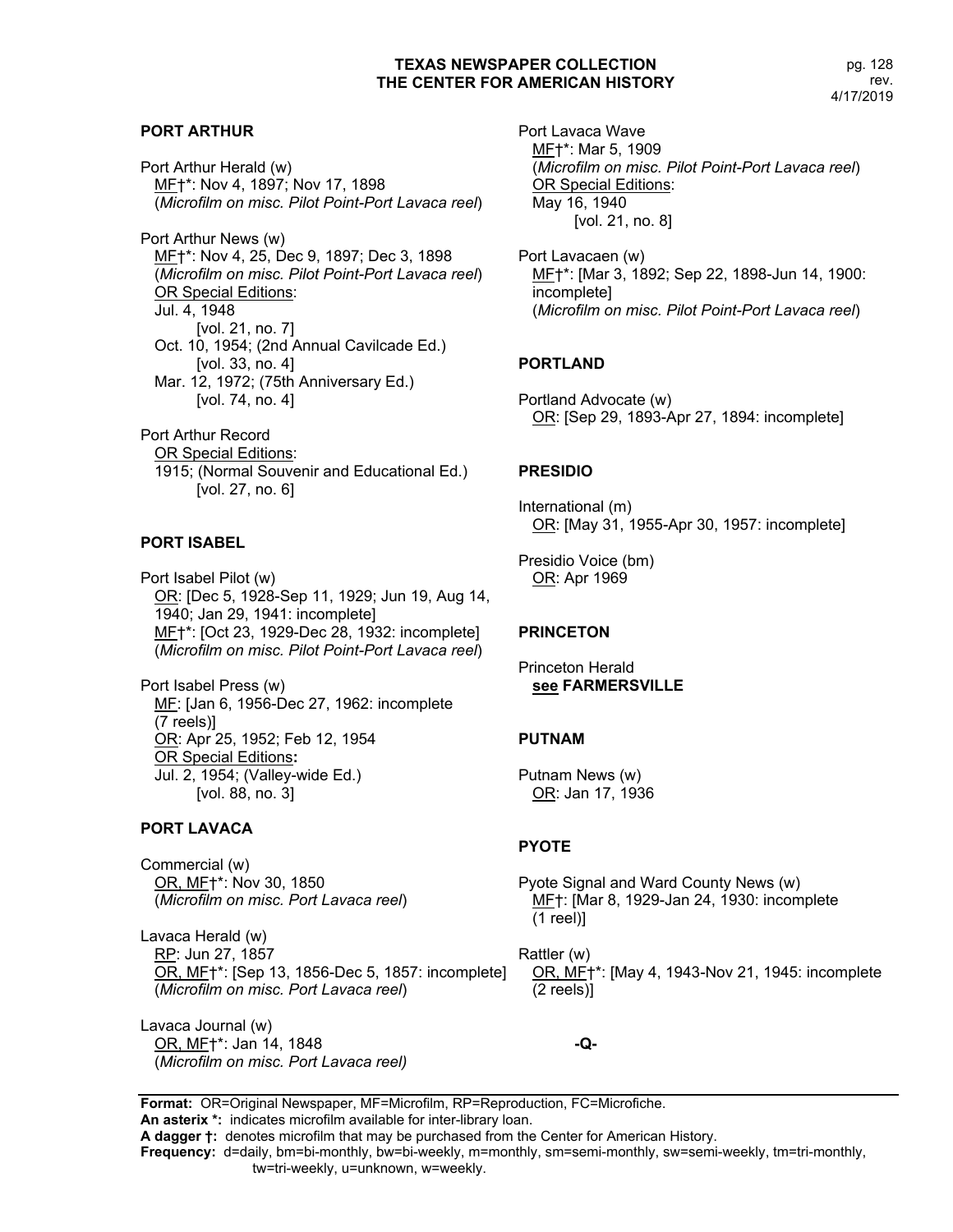# **QUANAH**

Quanah Tribune-Chief (w) MF†: [Sep 29, 1898-May 18, 1911: incomplete (2 reels)] OR: Jul 19, 1906; Jul 11, 1924; Oct 25, Dec 13, 1935 OR Special Editions: May 1, 1958; (Hardeman County Centennial Ed.) [vol. 42, no. 7] Apr. 2, 1964; (George Moffett Ed.) [vol. 60, no. 5 & vol. 61, no. 12]

Times (w) MF†: Jul 3, 1924 (*Microfilm on misc. Quanah-Richmond reel*)

# **QUINLAN**

Quinlan Review (w) MF†: Aug 1, 1902 (*Microfilm on misc. Quanah-Richmond reel*)

### **QUINTANA**

Quintana Times (w) OR: [Jul 10-Sep 11, 1891: incomplete]

### **QUITAQUE**

Quitaque Post (w) OR: [Jun 7-Aug 2, 1945: incomplete]; [May 29, 1952-Dec 3, 1954: incomplete]

### **QUITMAN**

Quitman Herald (w) OR: Jul 1, 1857

Quitman Weekly News (w) OR, RP: Jan 3, 1873

Wood County Democrat (w) MF: Dec 3, 1953-Jun 2, 1960 (6 reels) (*Microfilm of Dec 3, 1959-Jun 2, 1960 on misc. Quitman reel*) OR: Mar 24, 1949 OR Special Editions: Oct. 29, 1936 [vol. 7, no. 34] Jul. 27, 1950 [vol. 22, no. 1]

Wood County Democrat and Echo (w) MF: [Jun 9, 1960-Dec 27, 1962: incomplete (2 reels)] (*Microfilm of Jun 9-Dec 29, 1960 on misc. Quitman reel*)

Wood County Echo (w) MF: [Jan 7-May 26, 1960: incomplete] (*Microfilm on misc. Quitman reel)*

# **-R-**

# **RADIUM**

Radium Record (w) MF†: Oct 15, 1911 (*Microfilm on misc. Quanah-Richmond reel*)

# **RALLS**

Ralls Banner OR Special Editions: Sep. 25, 1936; (Silver Anniversary Ed.) [vol. 7, no. 25]

# **RANDOLPH AIR FORCE BASE see SAN ANTONIO**

### **RANDOLPH FIELD see SAN ANTONIO**

# **RANGER**

Eastland County News (w) OR: Dec 3, 1926-Dec 30, 1927; Jan 10, Feb 7, 1930; Jan 5-Jun 8, 1934

Loud Speaker (w) OR: [Feb 2-May 25, 1934: incomplete]

**Format:** OR=Original Newspaper, MF=Microfilm, RP=Reproduction, FC=Microfiche.

**An asterix \*:** indicates microfilm available for inter-library loan. **A dagger †:** denotes microfilm that may be purchased from the Center for American History.

**Frequency:** d=daily, bm=bi-monthly, bw=bi-weekly, m=monthly, sm=semi-monthly, sw=semi-weekly, tm=tri-monthly,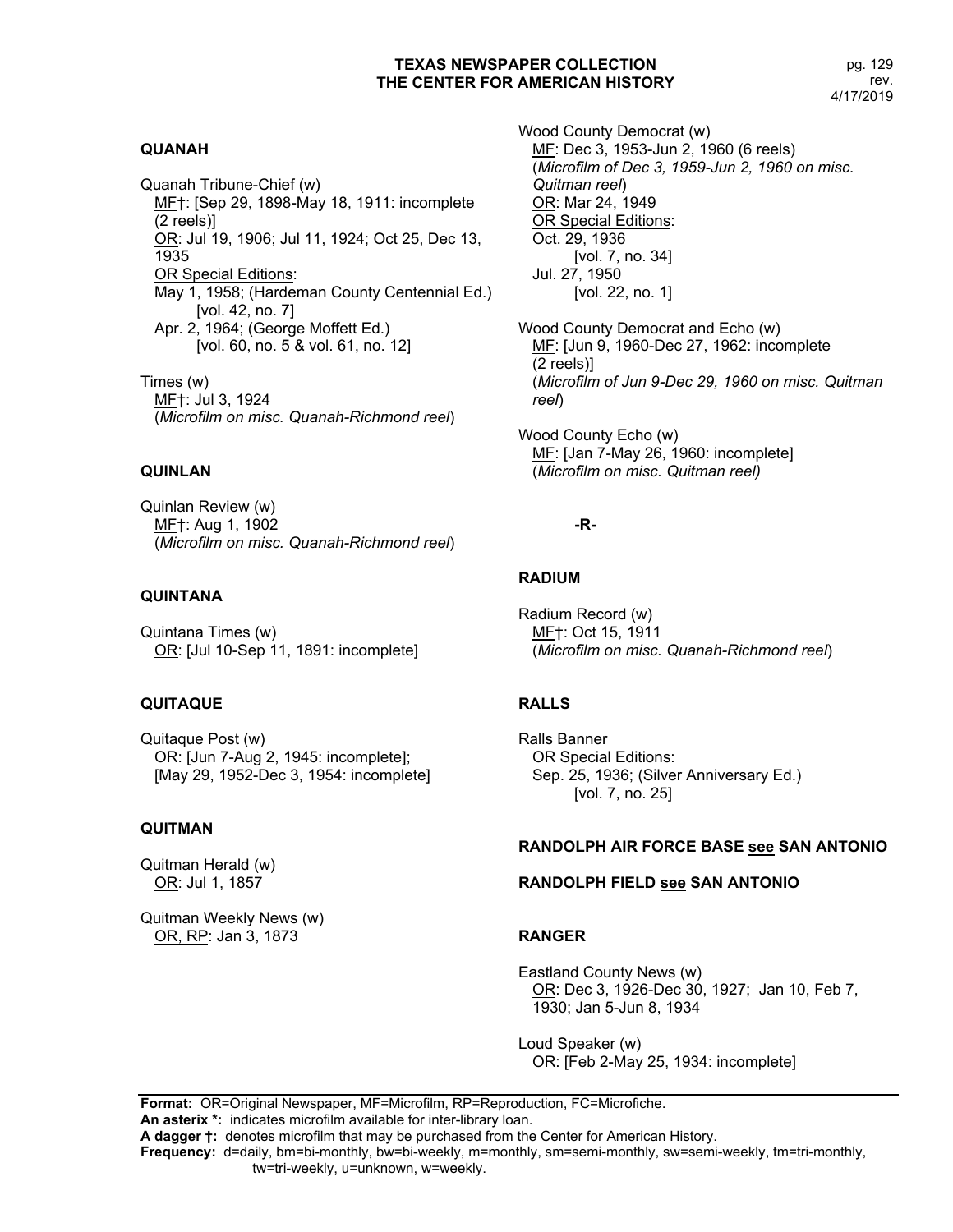pg. 130 rev. 4/17/2019

Ranger Success (w) MF†: Sep 30, 1898 (*Microfilm on misc. Quanah-Richmond reel*)

Ranger Times (d) OR Special Editions: 1934; (15th Anniversary Ed.) [vol. 7, no. 26] Jun. 1939 [vol. 11, no. 6] Oct. 26, 1967; (50 Years of Progress) [vol. 63, no. 10]

# **RANKIN**

Upton County Journal OR Special Editions: Jun. 4, 1936; (Texas Centennial Ed.) [vol. 7, no. 27]

# **RAYMONDVILLE**

Willacy County News (w) MF†: [Dec 7, 14, 1933; May 3, 1934; Jan 10- Apr 11, 1935: incomplete] (*Microfilm on misc. Quanah-Richmond reel*) OR: [Jan 23, 1941-Jan 6, 1944: incomplete]

# **REFUGIO**

Refugio County Record (w) MF: [Jan 2, 1956-Dec 30, 1957: incomplete (2 reels)]

Refugio Express (u) OR: Apr 24, 1914

Refugio Register (w) OR: [Apr 4, 1896-Oct 8, 1898: incomplete]

Refugio Review (w) OR: Apr 9, 1915; Mar 3, 1916; Jun 15, 1917

Refugio Timely Remarks OR Special Editions: Dec. 14, 1934; (Refugio Centennial Ed.) [vol. 71, no. 5]

# **RHOME**

Rhome News (section of Decatur News) MF†: Dec 10, 1915 (*Microfilm on misc. Quanah-Richmond reel*)

# **RICE**

Rice Rustler (w) MF†\*: [Aug 12, 1904-Mar 8, 1907; Jan 14, 1925- Dec 27, 1928: incomplete (4 reels)]

# **RICHARDSON**

Dallas Chinese Times (u) OR: Jan 2, 1987

Southern Chinese News (u) OR: Feb 17, 1984; Jan 2, 1987

# **RICHLAND SPRINGS**

Eye Witness (w) OR: May 23, 1929 OR Special Editions: Jun. 11, 1936; (Texas Centennial Ed.) [vol. 7, no. 28]

# **RICHMOND**

Brazos Signal (w) OR: [Sep 28, 1867-Aug 27, 1870: incomplete] MF†: Sep 28, 1867; Aug 1, Nov 7, 1868; Aug 13, 27, 1870 (*Microfilm on misc. Quanah-Richmond reel*)

Fort Bend Flag (u) MF†: Aug 11, 1877 (*Microfilm on misc. Quanah-Richmond reel*)

Four Counties (w) OR: [Aug 30, 1873-Jul 4, 1878: incomplete] MF†: Aug 30, 1873; Jan 8, 1874; Mar 25, Oct 14, 1875; Jul 4, 1878 (*Microfilm on misc. Quanah-Richmond reel*)

Huisache (bw) OR: Oct 28, Dec 26, 1924

**Format:** OR=Original Newspaper, MF=Microfilm, RP=Reproduction, FC=Microfiche. **An asterix \*:** indicates microfilm available for inter-library loan.

**A dagger †:** denotes microfilm that may be purchased from the Center for American History.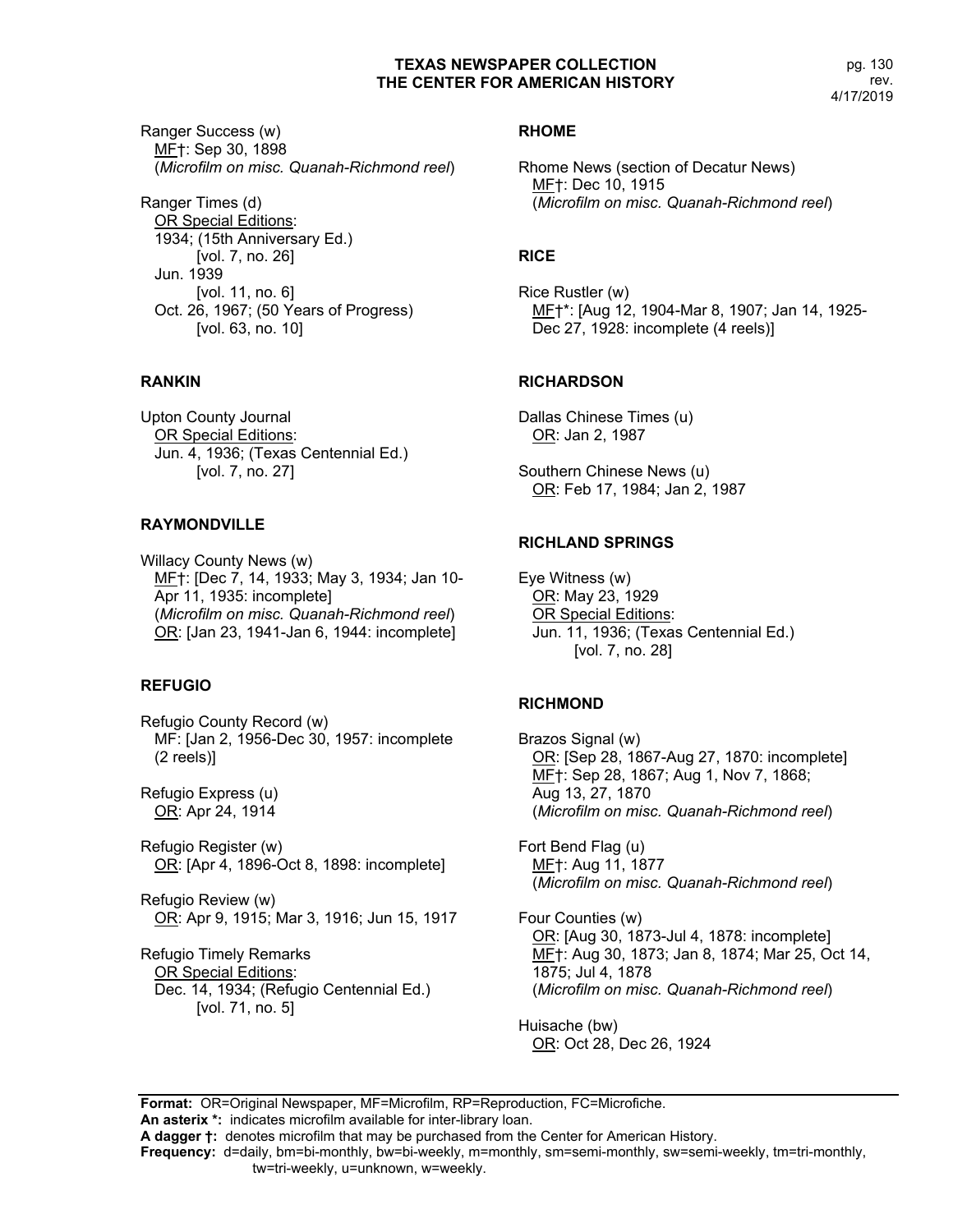pg. 131 rev. 4/17/2019

Nation (w) ME†: [Sep 28, 1883; Aug 8, 1884-Sep 18, 1885: incomplete] (*Microfilm on misc. Quanah-Richmond reel*)

Richmond Democrat (w) MF†: Jul 21, Oct 6, 1888 (*Microfilm on misc. Quanah-Richmond reel*)

Richmond Opinion (w) MF†: Jun 26, Sep 18, 1885; Jan 28, 1887 (*Microfilm on misc. Quanah-Richmond reel*)

Richmond Reflector (w) MF†: Apr 23, 1879 (*Microfilm on misc. Quanah-Richmond reel*)

Richmond Register (w) MF†: Jul 12, 1890 (*Microfilm on misc. Quanah-Richmond reel*)

Richmond Reporter (w) OR: [Jul 12, 1856-Dec 10, 1859: incomplete] MF†: Jul 12, Aug 2, 1856; May 9, 1857; Jan 29, Dec 10, 1859 (*Microfilm on misc. Quanah-Richmond reel*)

Richmond Telescope (w) MF†\*: May 25, 1839 (1 reel)

Richmond Telescope and Register (u) OR, MF†: Apr 11, 1840 (*Microfilm on misc. Quanah-Richmond reel*)

South-Texan (u) MF†: Mar 11, 1893 (*Microfilm on misc. Quanah-Richmond reel*)

Texas Coaster (w) OR: [Jan 3, 1908-Aug 9, 1918: incomplete]; [Nov 15, 1934-Aug 7, 1947: incomplete]

Texas Sun (w) OR, MF†: [Feb 17, 1855-Apr 26, 1856: incomplete] (*Microfilm on misc. Quanah-Richmond reel*)

### **RIESEL**

Riesel Rustler (w) MF†\*: [Jan 17, 1908-Oct 2, 1913; Jun 6, 1918-Apr 8, (*Microfilm on misc. Riesel-Robstown reel*)1920; Oct 7, 1932-Dec 25, 1992: incomplete

(21 reels)] (*Microfilm of Jun 6, 1918-Apr 8, 1920 on misc. Riesel-Robstown reel*) OR Special Editions: Nov. 6, 1936; (Texas Centennial Ed.) [vol. 7, no. 29]

#### **RINGGOLD**

Broadcaster (sm) OR: Sep 25-Oct 17, 1924; Jan 16, 1925

#### **RIO GRANDE CITY**

Fronterizo (w) OR: Jan 14, 1922

- Rio Grande Herald (w) MF†: [Mar 8, 1935-Dec 25, 1942: incomplete (1 reel)] OR: Oct 31, 1963
- Voluntario (u) OR: Oct 16, 1892

### **RISING STAR**

Rising Star Record (w) MF: [Jan 1, 1925-Dec 27, 1951; July 14, 1966: incomplete (8 reels)]

Rising Star X-Ray (w) ME: Nov 6, 1903; May 24, Jun 28, 1912; Mar 30, 1917; Oct 25, 1923- Dec 25, 1924 (*microfilm on reels with Rising Star Record*)

#### **ROBERT LEE**

Robert Lee Observer (w) OR: [Dec 27, 1935-Nov 24, 1944: incomplete]

### **ROBINSON**

Advocate of Holiness (m) MF†: Aug 1885

**Format:** OR=Original Newspaper, MF=Microfilm, RP=Reproduction, FC=Microfiche. **An asterix \*:** indicates microfilm available for inter-library loan. **A dagger †:** denotes microfilm that may be purchased from the Center for American History.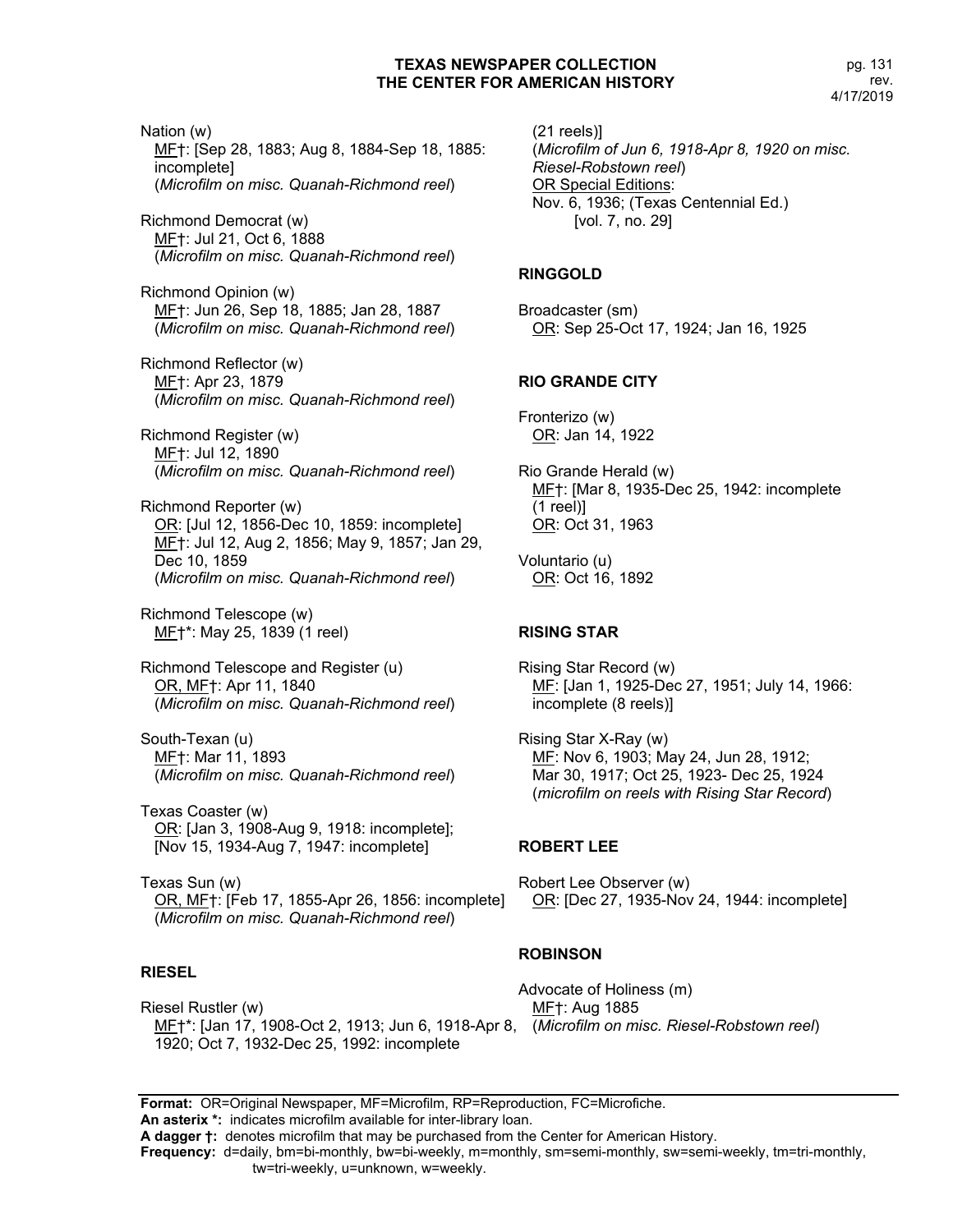# **ROBSTOWN**

Nueces County Record Star (w) OR: Oct 21, 1993

Robstown Record (w) MF†: [Aug 25, 1927-Dec 27, 1928: incomplete] (*Microfilm on misc. Riesel-Robstown reel*) OR: [Jan 16, 1941-Oct 31, 1952: incomplete] OR Special Editions: Oct. 31, 1952; (50th Anniversary Ed.) [vol. 61, no. 13]

### **ROBY**

Roby Banner OR: Nov 20, 1902

Roby Star-Record (w) MF†\*: [Jan 14, 1926-Dec 11, 1936: incomplete (5 reels)] OR Special Editions: Jun. 26, 1936; (50th Anniversary Ed.) [vol. 50, no. 3]

### **ROCKDALE**

Rockdale Messenger (w) MF†: [Jun 29, 1876-Jun 1, 1905: incomplete (1 reel)] OR: Jun 29, 1876; [Jun 20-Aug 1, 1889: incomplete] Texas Mohair Weekly (w)

Rockdale Reporter and Messenger (w) OR: Jan 14, 1937 MF†: [Dec 7, 1933-Apr 11, 1935; Oct 12, 1939- Dec 27, 1945: incomplete (3 reels)] MF: [Jan 1, 1953-Dec 28, 1967: incomplete (15 reels)] (*Microfilm of Dec 7, 1933-Apr 11, 1935 on misc. Rockdale-Rockwall reel*)

### **ROCKPORT**

Rockport Bulletin (d) MF†: Feb 17, 19, 1892 (*Microfilm on misc. Rockdale-Rockwall reel*)

Rockport Pilot (w) OR: [Jan 30, 1941-Jan 30, 1947; Mar 27, Apr 24, Jun 12, 1969; Feb 8, 11, 1981; Apr 17, 1985;

May 26, 1990: incomplete] OR Special Editions: Apr. 24, 1969; (Centennial Ed.) [vol. 67, no. 3]

Rockport Pilot and Enterprise (w) MF†: [Feb 2, 1917-Dec 27, 1918: incomplete] (*Microfilm on misc. Rockdale-Rockwall reel*)

Rockport Register-Pilot (u) MF†: Apr 24, 1930 (*Microfilm on misc. Rockdale-Rockwall reel*)

Rockport Times (w) MF†: [Sep 29, 1893-Apr 13, 1894: incomplete] (*Microfilm on misc. Rockdale-Rockwall reel*)

Rockport Transcript (w) OR: Mar 28, 1874; Jul 8, 1876 MF†: Jul 8, 1876 (*Microfilm on misc. Rockdale-Rockwall reel*)

### **ROCKSPRINGS**

Rocksprings Record and Edwards County Leader (w) MF†\*: [Oct 7, 1927-Oct 2, 1936: incomplete (5 reels)] OR: Oct 4, Dec 27, 1935

Rocksprings Record and Texas Mohair Weekly **see** Texas Mohair Weekly

MF†\*: [Oct 9, 1936-Dec 23, 1993: incomplete (25 reels)] OR: Apr 8, 1977; Feb 25, 1993 OR Special Editions: May 2, 1958 [vol. 59, no. 9]

Texas Mohair Weekly and the Rocksprings Record **see** Texas Mohair Weekly

### **ROCKWALL**

Rockwall County News (w) MF†: [Oct 6, 1889-Feb 27, 1890: incomplete] (*Microfilm on misc. Rockdale-Rockwall reel*)

**Format:** OR=Original Newspaper, MF=Microfilm, RP=Reproduction, FC=Microfiche. **An asterix \*:** indicates microfilm available for inter-library loan.

**A dagger †:** denotes microfilm that may be purchased from the Center for American History.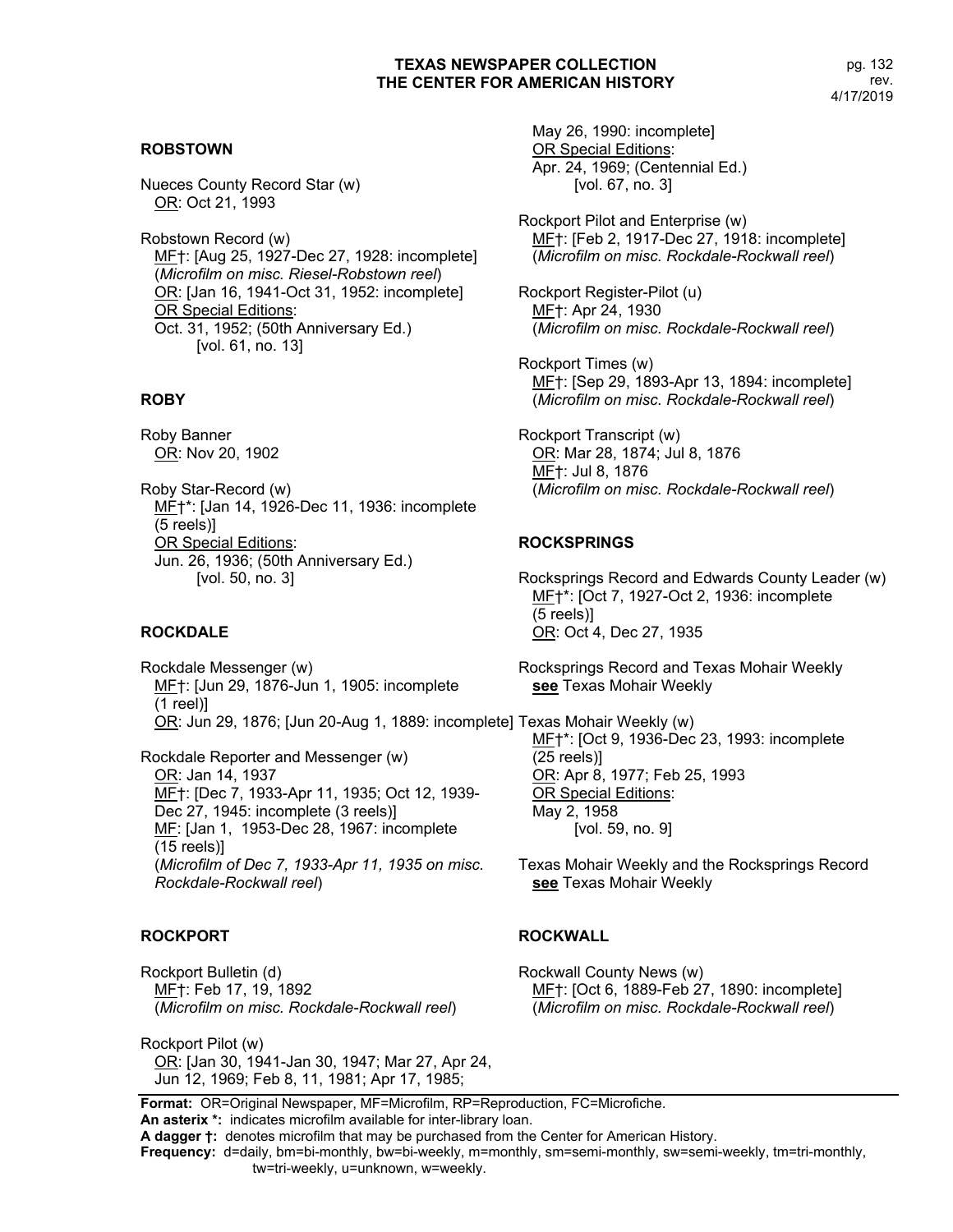# **ROMA**

South Texas Reporter (w) OR: May 17, Jul 26, Aug 9-30, 1973

# **ROGERS**

Rogers Weekly News (w) MF†: [Feb 6, 1925-Sep 17, 1926: incomplete (1 reel)]

# **ROSCOE**

Roscoe Times (w) MF†: [Apr 8, 1927-Aug 17, 1928: incomplete] (*Microfilm on misc. Roscoe-Rosenberg reel*)

# **ROSEBUD**

Rosebud News (w) OR: Sep 6, 1990 MF†\*: [Aug 11, 1893-Jul 9, 1954: incomplete (51 reels)] ME: [Jul 15, 1955-Jul 6, 1962: incomplete (7 reels)] (*Microfilm of Feb 13, 1925-Nov 5, 1926 on misc. Roscoe-Rosenberg reel*)

# **ROSENBERG**

Cechoslovak (w) ME: [Oct 16, 1918-Dec 24, 1919: incomplete] (*Microfilm on Rosenberg & West reel*)

Cloudburst (sm) OR: Jan 13, Feb 20, Apr 14, 1925

Fort Bend Reporter (w) OR: [Jan 17, 1941-Feb 25, 1960: incomplete]

Herald-Coaster (d) OR: Nov 24, 1963; Jun 1, 1972; Oct 28, 1979

Rosenberg Herald (w) MF†: [Jan 13, 1933-Mar 30, 1934: incomplete] (*Microfilm on misc. Roscoe-Rosenberg reel*)

# **ROUND ROCK**

Round Rock Leader (w) OR: Oct 3, 1935

Round Rock News (w) OR: Jan 15, 1886; Dec 21, 1888

Round Rock Sentinel (w) OR: Jan 19, Aug 3, Sep 21, 1871

Spitfire (w) OR: Oct 10, 1979

Weekly Quid Nunc (w) MF†: Aug 5, 1882 (*Microfilm with Rule Review*)

# **ROWENA**

Rowena Press (u) OR: Nov 23, 1973

# **RULE**

Rule Review (w) MF†: May 9, 1913; Feb 11, 1927-Dec 30, 1928: incomplete (1 reel)]

# **RUNGE**

Karnes County News (w) MF†\*: [Oct 27, 1887-Dec 26, 1901; Jan 1, 1903- Oct 15, 1970; Dec 23, 1976-May 6, 1979: incomplete (51 reels)] OR Special Editions: Dec. 9, 1937 [vol. 22, no. 2]

Runge Remarks (w) OR: Mar 2, 30, 1978

# **RUNNELS**

Runnels County Record (w) OR: [Apr 15, 1882-Dec 22, 1883: incomplete]

Runnels Record (w) OR: [Jan 26, 1884-Jan 30, 1886: incomplete]

**Format:** OR=Original Newspaper, MF=Microfilm, RP=Reproduction, FC=Microfiche.

**An asterix \*:** indicates microfilm available for inter-library loan.

**A dagger †:** denotes microfilm that may be purchased from the Center for American History.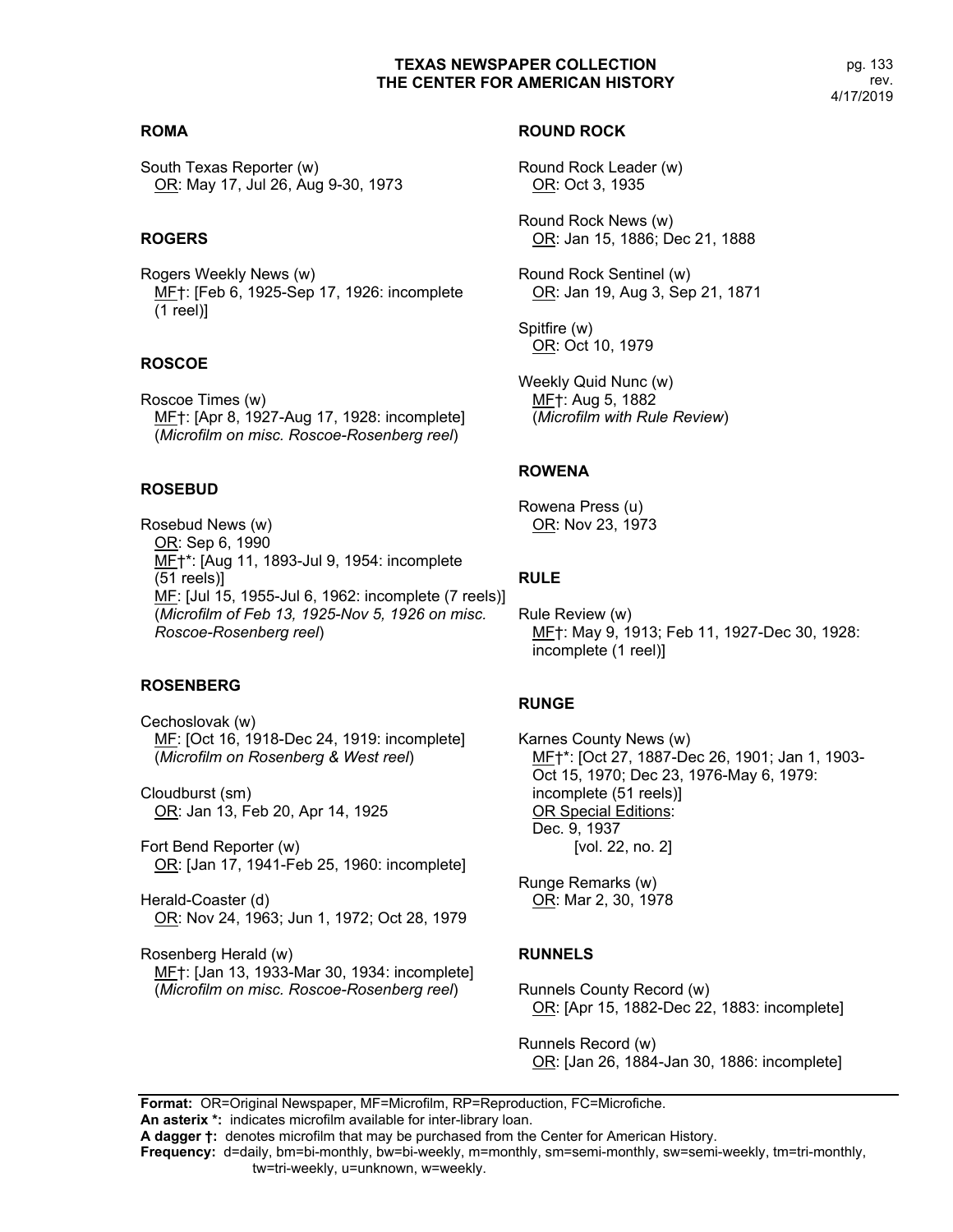# **RURAL SHADE**

Rural Shade News (u) OR: Jan 2, 1924

# **RUSK**

Cherokee Blade (w) MF†: Feb 19, 1897 (*Microfilm on misc. Palestine & Rusk reel*)

Cherokee County Trade Review (u) MF†: [undated, circa 1900] (*Microfilm on misc. Palestine & Rusk reel*)

Cherokee Herald (w) MF†: [Sep 4, 1889; Feb 27-Sep 18, 1890: incomplete] (*Microfilm on misc. Palestine & Rusk reel*)

Cherokee Sentinel (w) OR, RP: May 10, 1856; Aug 1, 1857

Cherokee Standard (w) MF†: [Jun 12, 1886-Jan 7, 1888: incomplete] (*Microfilm on misc. Palestine & Rusk reel*)

Industrial Press (w) OR: [Mar 16, 1899-Mar 23, 1905: incomplete] (some oversized) MF†: Dec 4, 1902 (*Microfilm on misc. Palestine & Rusk ree*l)

Iron-Clad (w) MF†: Oct 27, 1888 (*Microfilm on misc. Palestine & Rusk reel*)

Press-Journal (w) MF†: [Jun 21, 1906-Feb 23, 1923: incomplete (1 reel)]

Rusk Baptist (m) MF†: Jan 1924 (*Microfilm on misc. Palestine & Rusk reel*)

Rusk Cherokeean (w) MF†: [Sep 30, 1921-Oct 10, 1930: incomplete] MF: [Jan 1, 1953-Dec 27, 1962; Jan 6, 1966-Dec 28, 1967: incomplete (12 reels)] (*Microfilm of Sep 30, 1921-Oct 10, 1930 with* 

*Press-Journal)* OR Special Editions: Feb. 28, 1936; (Texas Centennial Ed.) [vol. 7, no. 30]

Rusk Daily Revivalist (d) MF†: Apr 19, 20, 1921 (*Microfilm on misc. Palestine & Rusk reel*)

Rusk Sentinel (w) MF†: Feb 17, Mar 22, 1912; Jun 13, 1913 (*Microfilm on misc. Palestine & Rusk reel*)

Rusk Weekly Journal (w) MF†: Sep 22, 1899 (*Microfilm on misc. Palestine & Rusk reel*)

Standard Enterprise (w) MF†: [Jan 18-Oct 24, 1888; May 6-July 30, 1890; Jan 6, 1892: incomplete] (*Microfilm on misc. Palestine & Rusk reel*)

Standard-Herald (w) ME†: [May 12, 1893; Nov 6, 1895-Jan 22, 1897: incomplete] (*Microfilm on misc. Palestine & Rusk reel*)

Texas Observer (w) OR (oversize): Jan 8, 15, Feb 12, May 14, 1870 RP: Mar 24, 1877; Apr 6, 20, 1878

### **-S-**

### **SABINAL**

Sabinal Sentinel (w) MF†: [Sep 30-Nov 11, 1899; Mar 25-Nov 18, 1904; Aug 9, 1907; Feb 26-Jul 2, 1909; May 16, 1913- Aug 7, 1914; Feb 11, 1916; Jul 5-Aug 2, 1918; Aug 22, 1919; Jun 13, 1924: incomplete] OR: Mar 17, 1939 (*Microfilm on misc. Sabinal-Saint Jo reel*)

Sabinal Weekly Sentinel (w) MF†: [Sep 24, 1898-Jun 17, 1899: incomplete] (*Microfilm on misc. Sabinal-Saint Jo reel*)

**Format:** OR=Original Newspaper, MF=Microfilm, RP=Reproduction, FC=Microfiche.

**An asterix \*:** indicates microfilm available for inter-library loan.

**Frequency:** d=daily, bm=bi-monthly, bw=bi-weekly, m=monthly, sm=semi-monthly, sw=semi-weekly, tm=tri-monthly,

tw=tri-weekly, u=unknown, w=weekly.

**A dagger †:** denotes microfilm that may be purchased from the Center for American History.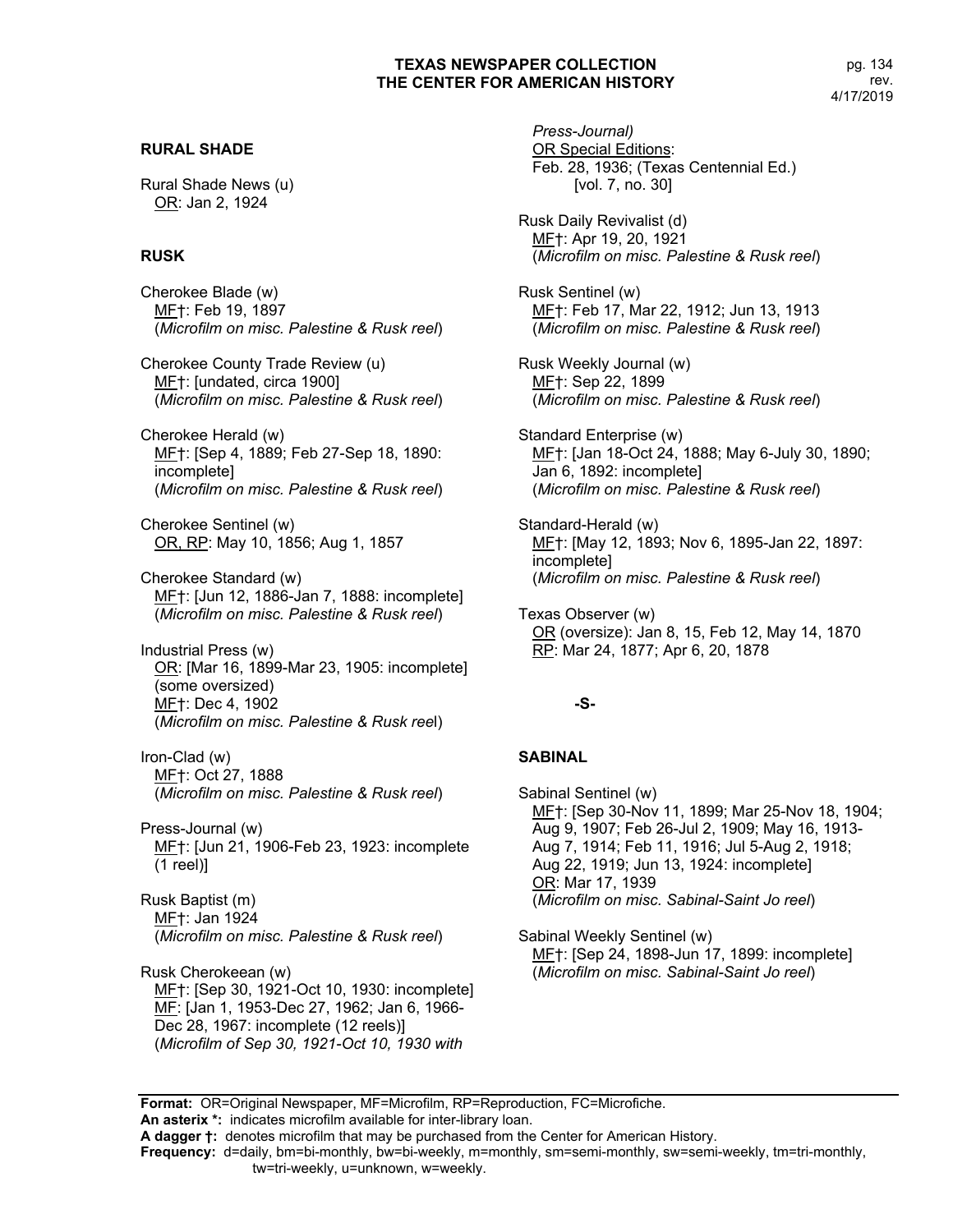### **SABINE**

Sabine News (w) MF†: [Sep 17-Dec 24, 1904: incomplete] (*Microfilm on misc. Sabinal-Saint Jo reel*)

# **SAINT JO**

Saint Jo Tribune (w) MF†: [Jun 13-Dec 26, 1919: incomplete] (*Microfilm on misc. Sabinal-Saint Jo reel*)

# **SAINT MARY'S**

Vaquero (w) OR: Dec 11, 1869

# **SALADO**

Salado News-Letter (w) RP: Aug 25, 1874

Salado Village Voice (w) OR: Feb 17, 1979

# **SALISBURY**

Hall County Record (w) OR: Dec 5, 1889

# **SAN ANGELO**

Chaparral (m) OR: Jan 1925

Concho Times (w) RP: Apr 24, 1880

Morning Standard (d) OR: [Jan 1-Feb 18, 1910: incomplete]

Newsfoto (w) OR: Nov 29, 1940 San Angelo Daily Standard (d) OR: [Jan 31, 1907-Jan 12, 1928: incomplete] ME: [Jan 31, 1907-Sep 30, 1910: incomplete] San Angelo Enterprise (w) MF†: Aug 28-Sep 18, 1890 (*Microfilm on misc. San Angelo & San Antonio reel*)

San Angelo Evening Standard (d) OR: [Mar 6, 1928-Apr 30, 1947: incomplete] OR Special Editions: May 3, 1934 [vol. 8, no. 2]

- San Angelo Labor News (u) OR: Jan 30, 1904
- San Angelo Morning Times (d) OR: [Mar 1, 1929-Jul, 31, 1939: incomplete] MF†: Jun 30, 1936 (*Microfilm on misc. San Angelo & San Antonio reel*)
- San Angelo Press (w) MF†: [Sep 27, 1901-Dec 6, 1906: incomplete (1 reel)]
- San Angelo Press News (d) MF†: [Jan 23-May 13, 1908: incomplete (1 reel)]
- San Angelo Standard (w) OR: [Aug 13, 1904-May 21, 1910: incomplete] MF†: [Apr 13, 1907-Aug 21, 1909: incomplete (1 reel)]

**Format:** OR=Original Newspaper, MF=Microfilm, RP=Reproduction, FC=Microfiche. **An asterix \*:** indicates microfilm available for inter-library loan. **A dagger †:** denotes microfilm that may be purchased from the Center for American History. **Frequency:** d=daily, bm=bi-monthly, bw=bi-weekly, m=monthly, sm=semi-monthly, sw=semi-weekly, tm=tri-monthly, tw=tri-weekly, u=unknown, w=weekly.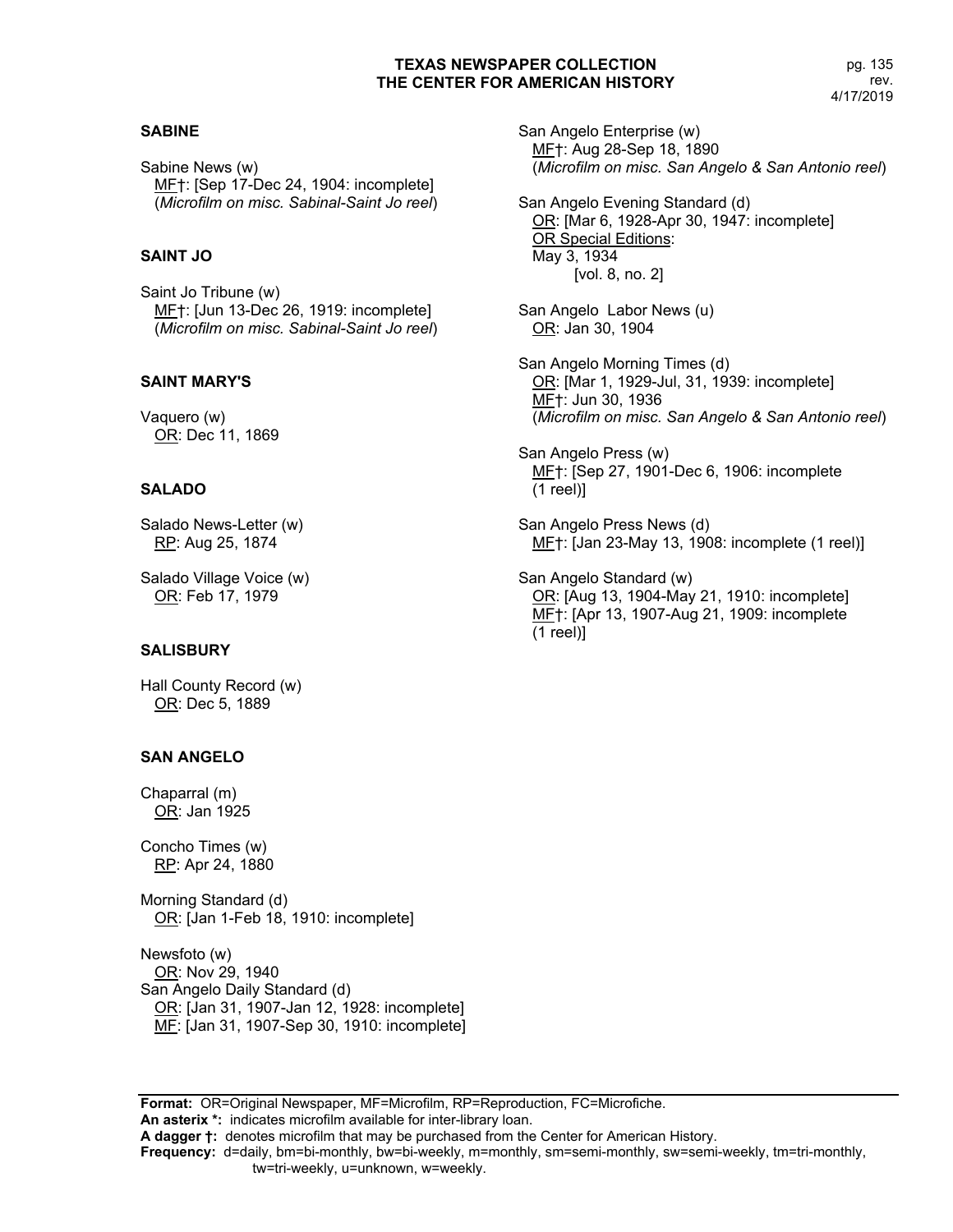San Angelo Standard-Times (d) ME†: Jan 1-Dec 31, 1947; Nov 7-30, 1948 (12 reels) Alamo Express-Extra (u) OR: [Mar 11, 1928-Aug 27, 1978: incomplete] **OR Special Editions:** May 28, 1933; (Santa Rita Oil Well10th Anniversary) [vol. 39 & vol. 46, no. 4] May 3, 1934 [vol. 8, no. 1] Aug. 29, 1954; (70th Anniversary Ed.) [vol. 32, no. 12] Aug. 23, 1964; (Southwest Tomorrowland Ed.) [vol. 60, no. 6] Aug. 6, 1967; (Angelo State College Ed.) [vol. 64, no. 1] Oct. 8, 1967; (Oil Ed.) [vol. 64, no. 5] Jan. 21, 1968; (Progress Ed.) [vol. 64, no. 2] May 3, 1968; (Fort Concho 100th Anniversary Ed.) [vol. 64, no. 3] May 19, 1968; (Texas' Own Vacationland) [vol. 64, no. 4] Aug. 4, 1968; (Angelo State College Ed.) [vol. 65, no. 6] Nov. 3, 1968; (Annual Cattle Ed.) [vol. 65, no. 7] Jan. 19, 1969; (Progress Ed.) [vol. 65, no. 8] Apr. 6, 1969; (West Texas Industry Ed.) [vol. 65, no. 9] Oct. 13, 1975; (Oil Ed.) [vol. 79, no. 8] San Angelo Weekly Standard (w) OR: [May 28, 1910-Sep 26, 1913: incomplete]

West Texas Monitor (w) MF†: Jun 15, 29, Jul 6, Nov 23, 1906 (*Microfilm on misc. San Angelo & San Antonio reel*) Beobachter (w)

# **SAN ANTONIO**

AFL-CIO Weekly Dispatch(w) MF: [Jun 27, 1958-Oct 1, 1965: incomplete (2 reels)] (*Microfilm of Jun 27, 1958-Dec 30, 1960 on reel with*  Blazon (w) *Weekly Dispatch*)

Alamo Express (w) OR: [Aug. 18-Nov 30, 1860: incomplete] MF†: [Aug 18-Nov 5, 1860: incomplete] (*Microfilm on misc. San Antonio reel*) **see also** Tri-weekly Alamo Express; Weekly Alamo Camara News (m) Express

MF†: May 13, 1861 (*Microfilm on misc. San Antonio reel 6*) **see also** Alamo Express; Tri-weekly Alamo Express; Weekly Alamo Express Alamo Heights Herald (w) MF†: Jul 28, 1922 (*Microfilm on misc. San Antonio reel*) Alamo Messenger (w) OR: Nov 10, 1960 Alamo Register (w) OR: [Nov 29, 1946-Dec 9, 1955: incomplete] Alamo Star (bw, w) RP: Sep 2, 9, 16, 23, 1854 MF†: [Mar 25, 1854-Jan 29, 1855: incomplete] (*Microfilm on misc. San Antonio reel 8*) Alamoner (w) MF†: Mar 27, 1886 (*Microfilm on misc. San Antonio reel 8)* American Forum (w) MF†: [Feb 24, 1923-Sep 25, 1924: incomplete] (*Microfilm on misc. San Angelo & San Antonio reel*) Baptist Trumpet (w) MF†: [May 8-Jul 3, 1913: incomplete] (*Microfilm on misc. San Angelo & San Antonio reel*) Bejareño (w) OR, MF†: [Feb 7, 1855-Jun 28, 1856: incomplete] (*Microfilm on misc. San Antonio reel 1*) OR: Mar 24, Jul 3, 1880 Bexar Facts (w) MF†: [Nov 23, 1929-Mar 1, 1930: incomplete] (*Microfilm on misc. San Angelo & San Antonio reel*) OR, MF†\*: [Jun 25, 1943-Jul 21, 1944: incomplete] (*Microfilm on misc. San Antonio reel 12*) Brackenridge Times (w) OR: [Oct 23, 1924-Mar 28, 1925: incomplete]

**Format:** OR=Original Newspaper, MF=Microfilm, RP=Reproduction, FC=Microfiche.

**An asterix \*:** indicates microfilm available for inter-library loan.

**Frequency:** d=daily, bm=bi-monthly, bw=bi-weekly, m=monthly, sm=semi-monthly, sw=semi-weekly, tm=tri-monthly, tw=tri-weekly, u=unknown, w=weekly.

OR: Oct 1979

**A dagger †:** denotes microfilm that may be purchased from the Center for American History.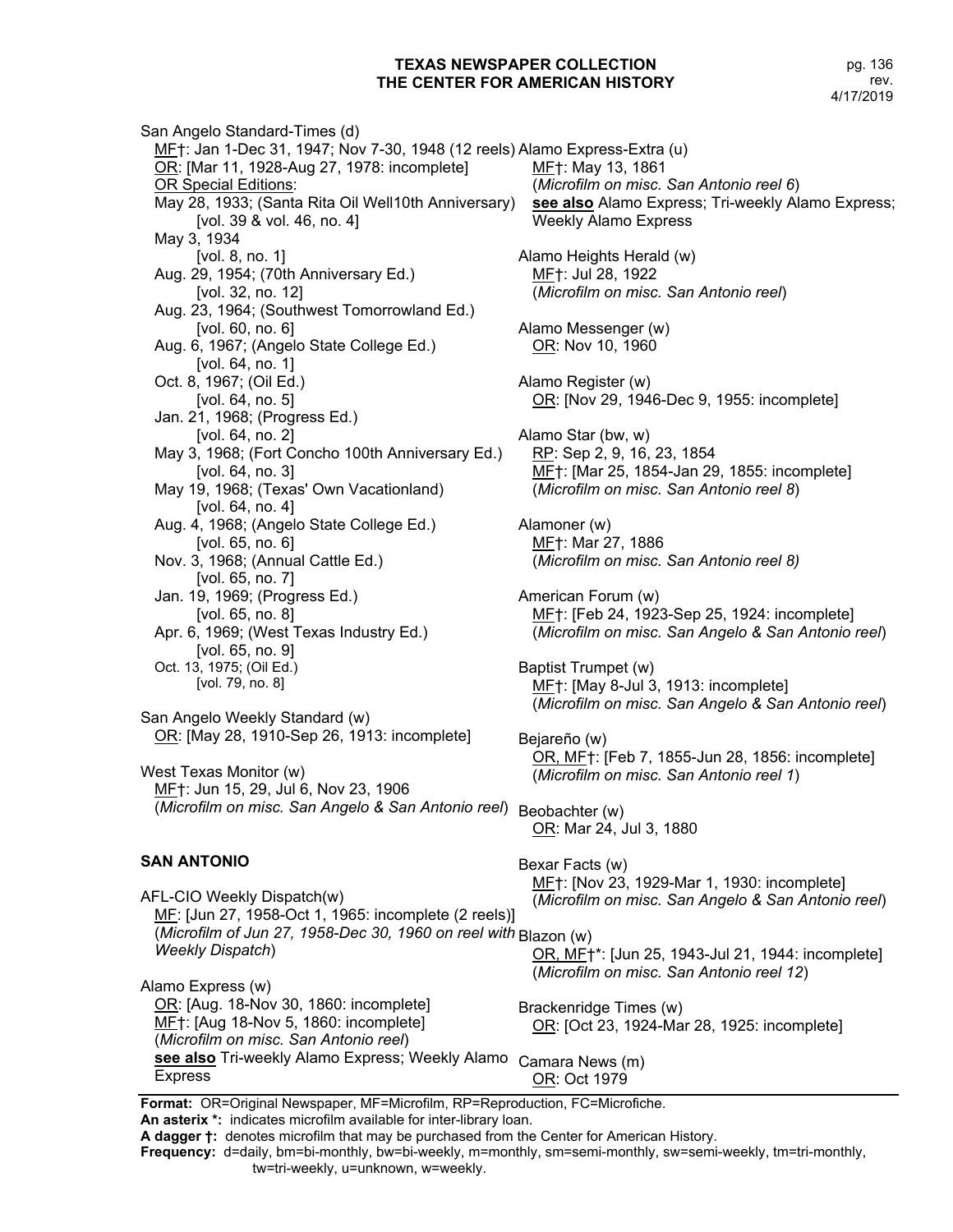Campaign News (w) MF: [Aug 25, 1888-Feb 28, 1889: incomplete] (*Microfilm on misc. San Antonio reel 5*) OR: Sep 22, 1888; Jan 14, 23, 1889 Catholic Review **OR Special Editions:** 1918; (San Antonio Bicentennial Ed.) [vol. 45, no. 9 & vol. 56, no. 4] Commercial Recorder (d) MF†: [Jul 14, 1903-Jun 30, 1949: incomplete (63 reels)] Commercial Recorder and Daily Bulletin (d) MF†: [Mar 2-Jul 11, 1896: incomplete (1 reel)] (*Microfilm on reels with Commercial Recorder*) Correo (w) OR, MF†: Apr 28, May 26, Jul 8, 1858 (*Microfilm on misc. San Antonio reel 1*) Critic **see** Boerne Post and San Antonio Critic (Boerne) Daily Evening Star (d) OR: Oct 26, 1869; Jan 29, 1870 Daily Express (d) OR: Apr 14, 1870 MF: [Jan 1, 1870-Nov 12, 1871: incomplete (4 reels)] (*Microfilm with San Antonio Express*) *Index available* **see also** Daily Express (1891); Express-News; San Daily San Antonio Express (d) Antonio Daily Express; San Antonio Daily Express (1877); San Antonio Express (1867); San Antonio Express (1875); San Antonio Express (1911); San Antonio Express-News Daily Express (d: 1891) OR: Nov 2, 1892; Jan 29, 1893; Jun 10, Oct 6, 1895 Dec. 1, 1909 MF: [Dec 16, 1891-Feb 25, 1911: incomplete (91 reels)] (*Microfilm with San Antonio Express*) *Index available* **see also** Daily Express; Express-News; San Antonio Daily Express; San Antonio Daily Express (1877); San Antonio Express (1867); San Antonio Express (1875); San Antonio Express (1911); San Antonio Express-News Daily Herald (d) OR: [Jan 3, 1866-Oct 13, 1877: incomplete] MF†: Feb. 20, 1867; May 6, 1874 (*Microfilm with San Antonio Herald*) **see also** Daily Herald and San Antonio Public Advertiser; San Antonio Daily Herald; San Antonio Herald; San Antonio Weekly Herald Daily Herald and San Antonio Public Advertiser (d) OR: [Mar 30-Jul 18, 1857: incomplete] MF†: Mar 25, 1857 (*Microfilm on misc. San Antonio reels 7 and 8*) **see also** Daily Herald; San Antonio Daily Herald; San Antonio Herald; San Antonio Weekly Herald Daily Ledger (d: 1858) OR: [Aug 17-Dec 24, 1858: incomplete] ME<sub>T</sub>: Sep 30, 1858 **see also** Daily Ledger and Texan; San Antonio Ledger; San Antonio Ledger and Texan; Tri-Weeky Ledger (*Microfilm on misc. San Antonio reel 8*) Daily Ledger (d: 1867) OR: Jan 28-30, Feb 2, 4, 6, 1867 **see also** Daily Ledger and Texan; San Antonio Ledger; San Antonio Ledger and Texan; Tri-Weeky Ledger Daily Ledger and Texan (d) OR, MF†: [Nov 10, 1859-Sep 17, 1861: incomplete] **see also** Daily Ledger; San Antonio Ledger; San Antonio Ledger and Texan; Tri-Weeky Ledger (*Microfilm on misc. San Antonio reel 2*) OR: Dec 13, 1866 *Index available* Daily Texan (d) OR, MF: [Apr 18-Aug 9, 1859: incomplete] (*Microfilm on misc. San Antonio reel 4*) **see also** Daily Ledger and Texan; San Antonio Ledger and Texan; San Antonio Texan; Semi-Weekly Western Texan; Weekly Texan; Western Texan Dritte Austellung (d) MF†\*: Sep 27-29, 1871 (*Microfilm on misc. San Antonio reel 10*) Evening Courier (d) OR: [Jan 15-Mar 14, 1878; Jan 31, 1879: incomplete]

**Format:** OR=Original Newspaper, MF=Microfilm, RP=Reproduction, FC=Microfiche.

**An asterix \*:** indicates microfilm available for inter-library loan.

**A dagger †:** denotes microfilm that may be purchased from the Center for American History.

**Frequency:** d=daily, bm=bi-monthly, bw=bi-weekly, m=monthly, sm=semi-monthly, sw=semi-weekly, tm=tri-monthly,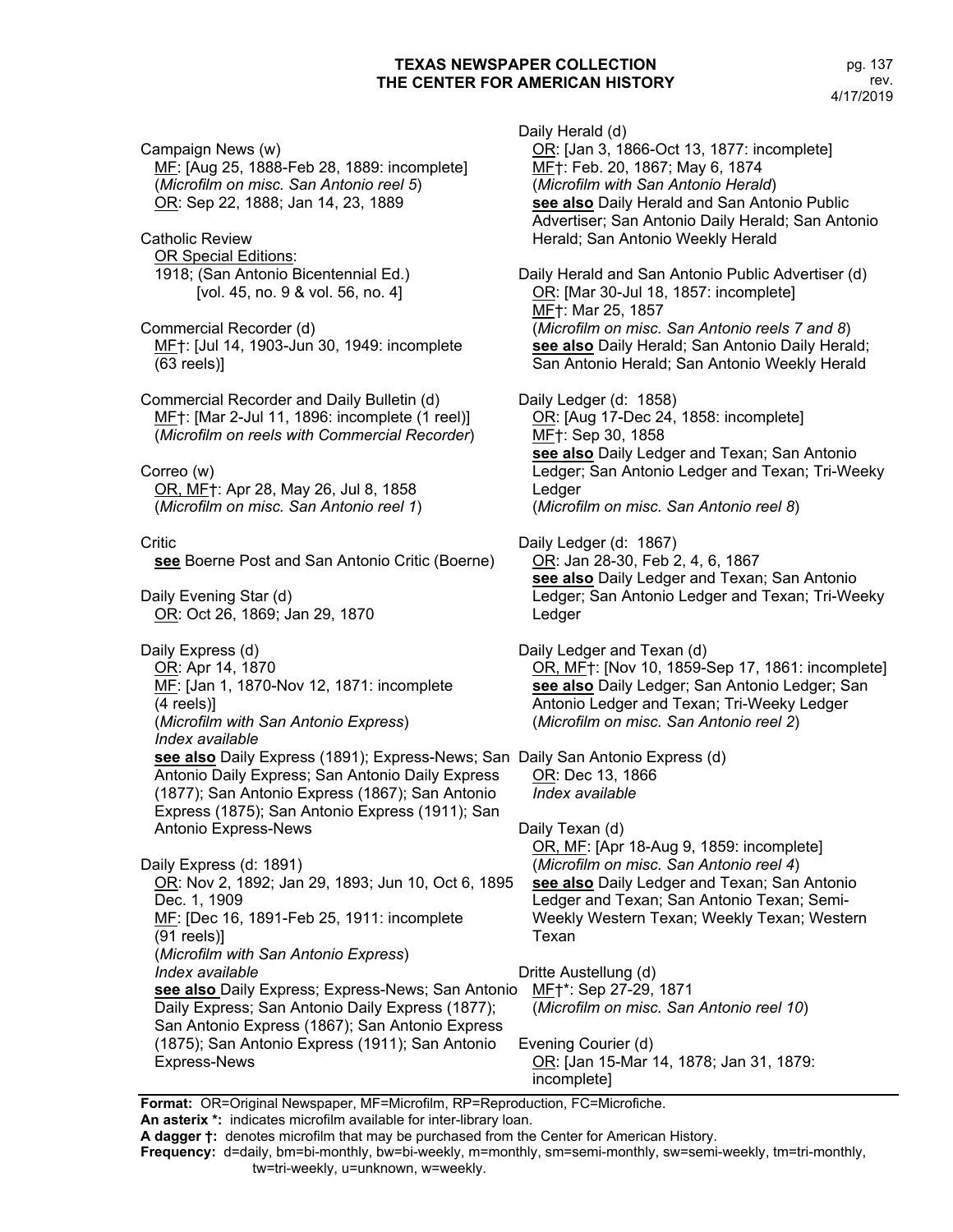Evening Light (d) MF†: [Jul 1-Dec 30, 1882-Mar 29, 1883: incomplete (1 reel)] OR: Mar 29, 1883 **see also** San Antonio Daily Light; San Antonio Light; **see also** Dritte Austellung and Fair Reporter San Antonio Light and Gazette Evening Paper (d) MF: [Jun 1, 1886-Jan 25, 1887: incomplete (1 reel)] Express **see also** Daily Express; Daily Express (1891); Express-News; San Antonio Daily Express; San Antonio Daily Express (1877); San Antonio Express (1867); San Antonio Express (1875); San Antonio Express (1911); San Antonio Express-News Express-News (d) OR: Mar 10, 1985 MF: Sep 10, 1985-Jan 31, 2002 (397 reels) (*Microfilm with San Antonio Express-News*) **see also** Daily Express; Daily Express (1891); San Antonio Daily Express; San Antonio Daily Express (1877); San Antonio Express (1867); San Antonio Express (1875); San Antonio Express (1911); San Antonio Express-News Fair Reporter (d) MF†\*: Sep 27-29, 1871 (*Microfilm on reel with Freie Presse Für Texas, 1871*) Fe Catolica (w) OR: [Mar 27, 1897-Aug 4, 1900: incomplete] MF†: Mar 27, 1897-Jul 9, 1898; Mar 10, Aug 4, 1900 Jack Rabbit (u) (*Microfilm on misc. San Antonio-Uribeño reel*) Flying Times (w) OR, MF†\*: [Jun 25, 1943-Nov 18, 1960: incomplete (8 reels)] Freedom News (w) MF†: May 6-Jun 24, 1946 (*Microfilm on misc. San Angelo & San Antonio reel*) Freie Presse Für Texas (d) OR: [Oct 1, 1877-Dec 31, 1918: incomplete] MF<sup>+</sup>\*: Oct 1, 1877-Oct 1, 1912; Jan 2, 1915-Dec 31, 1918 (77 reels) **see also** Tägliche Freie Presse Für Texas Index available Freie Presse Für Texas (tw) OR, MF†\*: [Dec 15, 1866-Oct 30, 1875: incomplete (7 reels)] (*Microfilm of Jan 3-Sept 30, 1871 on misc. San Antonio reel 10*) Freie Presse Für Texas (w, sw) OR (some oversize): [May 15, 1865-Oct 19, 1945: incomplete] MF†\*: [May 15, 1865-Jun 16, 1881; Jun 21, 1883; Jun 7, 1894-Oct 19, 1945: incomplete (83 reels)] Greater San Antonio Hotel Reporter and Business Guide (w) OR: Oct 5, 1909 **Herald see** Daily Herald and San Antonio Public Advertiser; San Antonio Daily Herald; San Antonio Herald; San Antonio Weekly Herald Heraldo (w) OR: Mar 22, 1893 Hermann Sons News (m) ME<sub>T</sub>: May 1946; Feb 1950; Apr 1951 (*Microfilm on misc. San Angelo & San Antonio reel*) Hermanns-Sohn in Texas (u) OR: Jul 1931 Huisache (w) OR: Nov 24, Dec 18, 1924; Jan 15-29, Feb 12, 1925 OR: Jul 22, 1882 Jewish Record (w) OR: Oct 28, Nov 4, 18, 1927 MF<sub>1</sub>: Oct 28-Nov 18, 1927; Sep 25, 1931 (*Microfilm on misc. San Angelo & San Antonio reel*) Katholische Rundschau (w) OR: [Jul 14, 1898-Jul 31, 1918: incomplete] Kelly Field Eagle (w) OR, MF†\*: [Apr 25, 1918-May 22, 1919: incomplete (1 reel)] Lackland Talespinner (w) OR: Dec 5, 1963

**Format:** OR=Original Newspaper, MF=Microfilm, RP=Reproduction, FC=Microfiche.

**An asterix \*:** indicates microfilm available for inter-library loan.

**A dagger †:** denotes microfilm that may be purchased from the Center for American History.

**Frequency:** d=daily, bm=bi-monthly, bw=bi-weekly, m=monthly, sm=semi-monthly, sw=semi-weekly, tm=tri-monthly,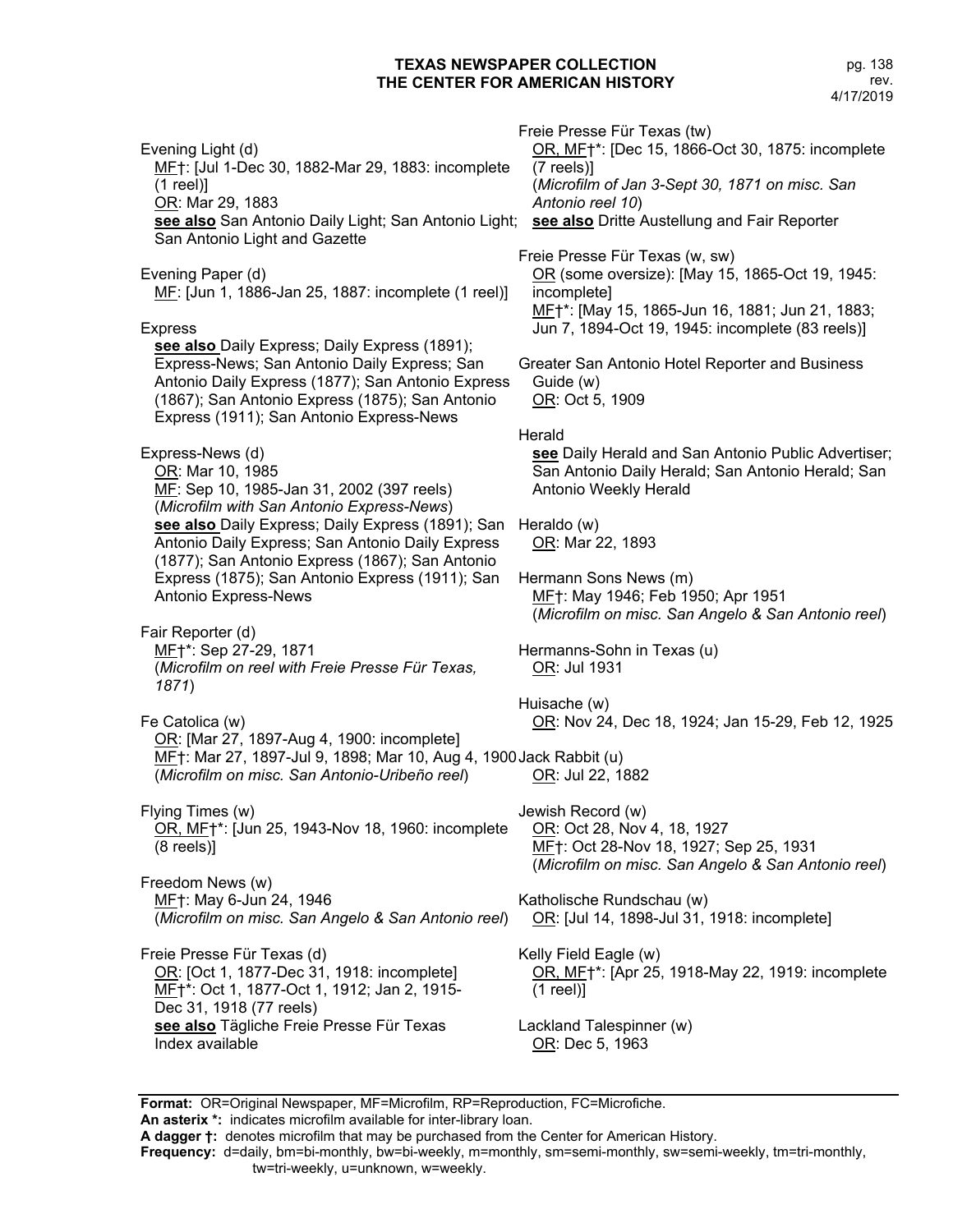Lantern (w) MF†: Nov 21, 28, 1896 (*Microfilm on misc. San Antonio reel 8*) Light **see** Evening Light; San Antonio Light; San Antonio Daily Light; San Antonio Light and Gazette Messaggiero Italiano **see GALVESTON** Military-Service News (w) OR: [Mar 14, 1941-Dec 26, 1947: incomplete] MF†: Sep 7, 1934 (*Microfilm on misc. San Angelo & San Antonio reel*) Normolyte (w) OR: [May 22-Dec 20, 1943: incomplete] Plumed Knight (w) OR: Aug 23, 1884 MF: Aug 2-30, 1884 (*Microfilm on misc. San Antonio reel 5*) La Prensa (d) MF: [Oct 10, 1914-Mar 5, 1920; Dec 10, 1954- Jun 16, 1957: incomplete (233 reels)] MF<sup>\*</sup>: [Dec 22, 1917-Mar 7, 1918: incomplete (1 reel)] OR: [May 8, 1916-Aug 31, 1954: incomplete] *Index available* OR Special Editions: Feb. 9, 1939 [vol. 8, no. 8] La Prensa (w) MF: [Feb 13, 1913-Oct 8, 1914; Jul 11, 1957- May 28, 1959: incomplete (6 reels)] OR: Sep 13, 1989; Apr 25, 1990; May 1, 1992 Ranchero (w) OR: Jul 4, 11, 19, 28, 1856 MF†: Jul 4-28, 1856 (*Microfilm on misc. San Antonio reel 1 and 8*) Randolph Air Force Base Wingspread (w) OR, MF†\*: [Feb 20, 1948-Nov 16, 1951: incomplete (1 reel)] Randolph Field Wingspread (w) OR, MF†\*: [Jan 3, 1947-Feb 13, 1948: incomplete] (*Microfilm on misc. San Antonio reel 12*) Randolph Rookie (w) reels)] Weekly Herald

OR, MF†\*: [Jan 1, 1943-Dec 24, 1946: incomplete (4 Rattler (u) OR: May 12, 1938; Dec 17, 1969 Republican (w) OR: Jul 22-Oct 18, 1876 MF: [Jul 15-Oct 7, 1876: incomplete] (*Microfilm on misc. San Antonio reel 5)* San Antonian (tw) OR: Aug 28, 1868 San Antonio Daily Express (d) OR: [Mar 19-Oct 11, 1875: incomplete] ME: [Nov 14, 1871-Oct 16, 1875: incomplete (4 reels)] (*Microfilm with San Antonio Express*) *Index available* **see also** Daily Express; Daily Express (1891); Express-News; San Antonio Daily Express (1877); San Antonio Express (1867); San Antonio Express (1875); San Antonio Express (1911); San Antonio Express-News San Antonio Daily Express (d: 1877) OR: [Mar 31, 1877-Jan. 24, 1905: incomplete] ME: [Mar 1, 1877-Nov 15, 1891: incomplete (29 reels)] (*Microfilm with San Antonio Express*) *Index available* **see also** Daily Express; Daily Express (1891); Express-News; San Antonio Daily Express; San Antonio Express (1867); San Antonio Express (1875); San Antonio Express (1911); San Antonio Express-News San Antonio Daily Herald (d) OR: [Apr 7, 1858-Jun 5, 1862; Aug 31-Sep 21, 1865: incomplete] MF†: Nov 26, 1858; Dec 17, 1859; Jun 26, 1862; Feb 20, 1867; May 6, 1874 (*Microfilm with San Antonio Herald) (Microfilm of Feb 20, 1867 and May 6, 1874 on misc. San Antonio reel 7 and 8*) **see also** Daily Herald; Daily Herald and San Antonio Public Advertiser; San Antonio Herald; San Antonio

**Format:** OR=Original Newspaper, MF=Microfilm, RP=Reproduction, FC=Microfiche.

**An asterix \*:** indicates microfilm available for inter-library loan. **A dagger †:** denotes microfilm that may be purchased from the Center for American History.

**Frequency:** d=daily, bm=bi-monthly, bw=bi-weekly, m=monthly, sm=semi-monthly, sw=semi-weekly, tm=tri-monthly,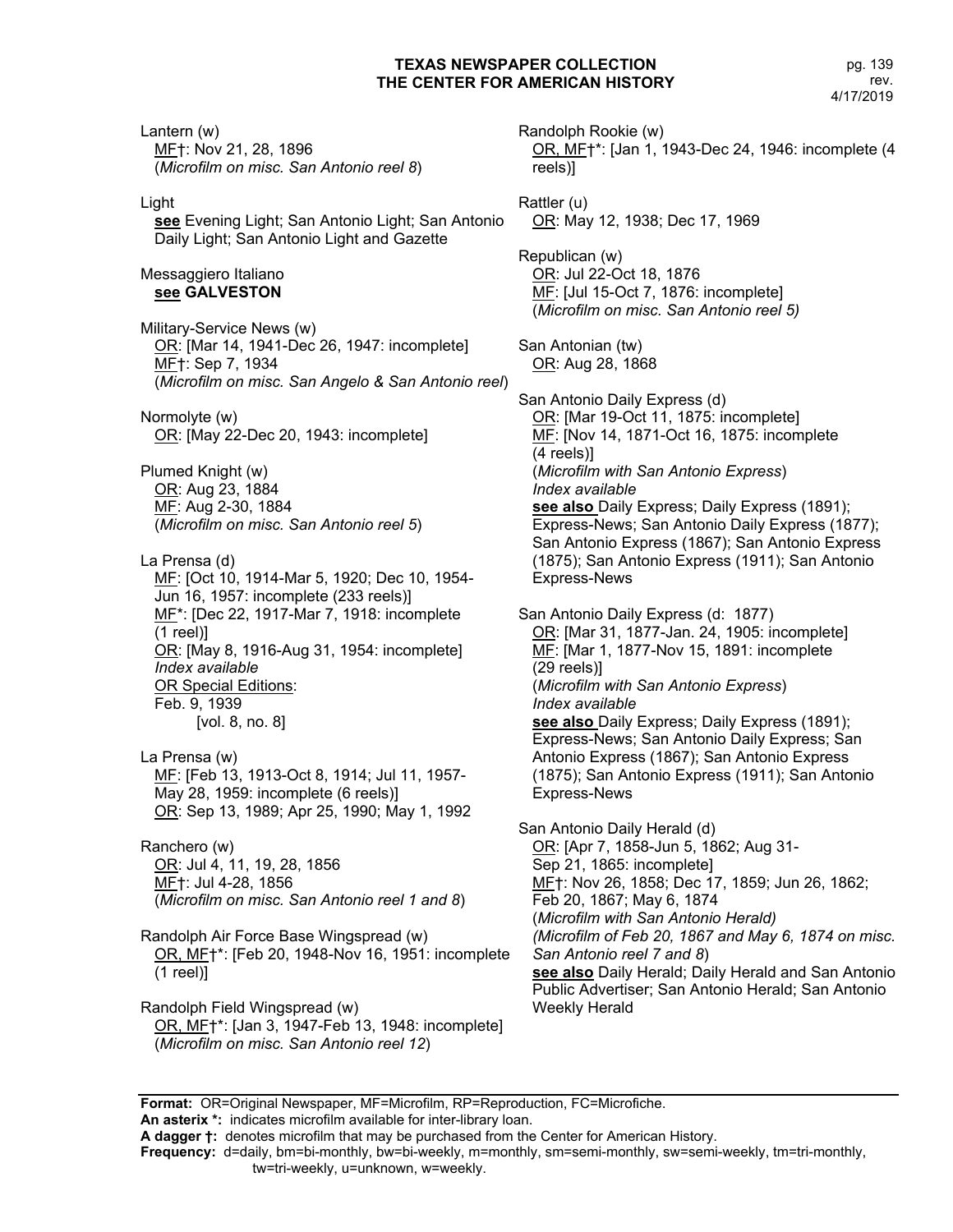pg. 140 rev. 4/17/2019

San Antonio Daily Herald (d: 1877) OR (oversized): [Oct 24, 1877-Oct 3, 1878: incomplete] **see also** Daily Herald; Daily Herald and San Antonio Public Advertiser; San Antonio Herald; San Antonio Weekly Herald San Antonio Daily Light (d) OR: [Aug 20, 1892-Apr 12, 1907: incomplete] MF: Dec 29, 1889; Dec 20, 1893; Sep 7, 1894 (*Microfilm of Dec 29, 1889 & Dec 20, 1893 on reel with Evening Light) (Microfilm of Sep 7, 1894 on misc. San Antonio reel 5*) *Index available* San Antonio Daily Times (d) OR (some oversized): [Apr 8, 1882-Jun 7, 1888: incomplete] MF†: [Jan 22, 1886-Jan 18, 1890: incomplete] (*Microfilm on misc. San Antonio reel 11*) San Antonio Evening News (d) OR: [Sep 6, 1922-May 18, 1934; Mar 19, 1937; Feb 29, Apr 4, 1940; Dec 3, 1941; Sep 8, 1943; Aug 8, 1945: incomplete] *Index available* OR Special Editions: Nov. 18, 1936 [vol. 8, no. 3] **see also** Semi-Weekly News; San Antonio News San Antonio Evening News (d: 1963) OR: Nov 22, 26-27, 29, Dec 2, 5, 7, 1963 San Antonio Express (d: 1867) OR: [Jul 1, 1867-May 25, 1869: incomplete] MF: [Oct 11, 1866; Jun 19, Jul 3, 1867; Jul 1868- Feb 14, 1869: incomplete (1 reel)] (*Microfilm of Oct 11, 1866; Jun 19, Jul 3, 1867 on misc. San Antonio reel 8*) *Index available* **see also** Daily Express; Daily Express (1891); Express-News; San Antonio Daily Express; San Antonio Daily Express (1877); San Antonio Express (1875); San Antonio Express (1911); San Antonio Express-News San Antonio Express (d: 1875) OR: [Oct 21, 1875-Dec 29, 1876: incomplete] ME: [Oct 18, 1875-Mar 3, 1877: incomplete

(2 reels)] *Index available* **see also** Daily Express; Daily Express (1891); Express-News; San Antonio Daily Express; San Antonio Daily Express (1877); San Antonio Express (1867); San Antonio Express (1911); San Antonio Express-News San Antonio Express (d: 1911) MF: [Feb 26, 1911-Sep 7, 1984: incomplete (1,196 reels)] OR: [May 20, 1915-Apr 28, 1979: incomplete] *Index available* OR Special Editions: May 20, 1915 [vol. 0, no. 1] Nov. 2, 1917; (Army Section) [vol. 36, no. 9] Jun. 21, 1927 [vol. 0, no. 2] Aug. 21, 1928; (South Texas Empire Ed.) [vol. 0, no. 3 & vol. 50, no. 4] Oct. 29, 1929; (Dedication Ed.) [vol. 79, no. 9] Jun. 9, 1936 [vol. 8, no. 4] Jun. 26, 1936 [vol. 8, no. 5] Nov. 26, 1940 [vol. 22, no. 3] **see also** Daily Express; Daily Express (1891); Express-News; San Antonio Daily Express; San Antonio Daily Express (1877); San Antonio Express (1867); San Antonio Express (1875); San Antonio Express-News San Antonio Express (w) OR: [Sep 27, 1865-Oct 20, 1875: incomplete] OR: June 4, 1939; Jan. 17, 1942 San Antonio Express-News (d) ME: Sep 16, 1984-Sep 10, 1985 (24 reels) (*Microfilm with San Antonio Express*) **see also** Daily Express; Daily Express (1891); Express-News; San Antonio Daily Express; San Antonio Daily Express (1877); San Antonio Express (1867); San Antonio Express (1875); San Antonio Express (1911) San Antonio Gazette (u) OR: Jan 30, Feb 14, 1907 MF†: Mar 9, 1907 (*Microfilm on misc. San Angelo & San Antonio reel*)

**Format:** OR=Original Newspaper, MF=Microfilm, RP=Reproduction, FC=Microfiche. **An asterix \*:** indicates microfilm available for inter-library loan.

**A dagger †:** denotes microfilm that may be purchased from the Center for American History.

**Frequency:** d=daily, bm=bi-monthly, bw=bi-weekly, m=monthly, sm=semi-monthly, sw=semi-weekly, tm=tri-monthly, tw=tri-weekly, u=unknown, w=weekly.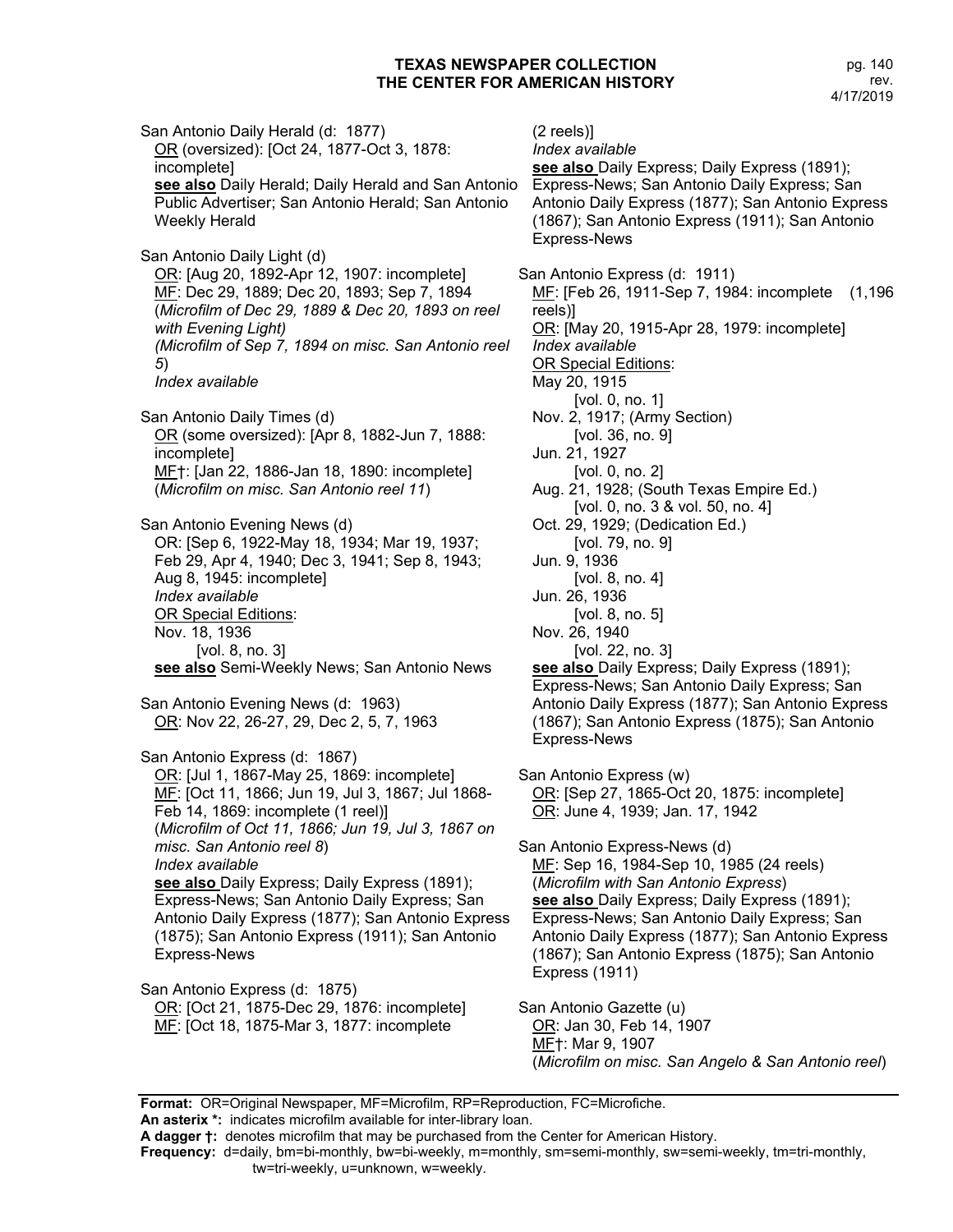San Antonio Herald (d: 1857) OR: Jul 31, Aug 29, Sep 3-4, 30, Oct 22, Dec 29, 1857 **see also** Daily Herald; Daily Herald and San Antonio Public Advertiser; San Antonio Daily Herald; San Antonio Herald; San Antonio Weekly Herald San Antonio Herald (d: 1878) OR: Nov 17, 1878; May 18, 1880 **see also** Daily Herald; Daily Herald and San Antonio San Antonio Light (d: 1907) Public Advertiser; San Antonio Daily Herald; San Antonio Herald; San Antonio Weekly Herald San Antonio Herald (w: 1855) OR: [Jun 12, 1855-May 21, 1859: incomplete] MF†: [Apr 17, 1855-May 21, 1859: incomplete] (*Microfilm of Apr 17, 1855-Nov 22, 1856 on misc. San Antonio reels 3, 6, and 8*) **see also** Daily Herald; Daily Herald and San Antonio Public Advertiser; San Antonio Daily Herald; San Antonio Herald; San Antonio Weekly Herald San Antonio Herald (w: 1861) OR (oversized): [Nov 2, 1861-Jul 4, 1863: incomplete] MF†: [Nov 2, 1861-Aug 8, 1863: incomplete] (*Microfilm on misc. San Antonio reel 3, 6, 8, and 9*) San Antonio News (w) **see also** Daily Herald; Daily Herald and San Antonio OR: [Apr 28, 1864-Feb 4, 1865: incomplete] Public Advertiser; San Antonio Daily Herald; San Antonio Herald; San Antonio Weekly Herald San Antonio Inquirer (w) MF†: Jul 20-Aug 10, 1918; Nov 29, 1924; Nov 7, 1925 (*Microfilm on misc. San Angelo and San Antonio reel*) San Antonio Jewish Weekly (w) OR: [Sep 26, 1924-Oct 21, 1927: incomplete] San Antonio Ledger (w) OR, MF†: [Jan 9, 1851-Jul 20, 1859: incomplete (1 reel)] **see also** Daily Ledger; Daily Ledger and Texan; San Antonio Ledger and Texan; Tri-Weeky Ledger San Antonio Ledger (w: 1866) OR (oversized), MF†: [Feb 16-May 25, 1867: incomplete (1 reel)] **see also** Daily Ledger; Daily Ledger and Texan; San Antonio Ledger and Texan; Tri-Weeky Ledger San Antonio Ledger and Texan (w) OR: [Dec 3, 1859-Aug 31, 1861: incomplete] MF: [Dec 3, 1859-Jul 2, 1861: incomplete] (*Microfilm on misc. San Antonio reel 2*) **see also** Daily Ledger; Daily Texan; Daily Ledger and Texan; San Antonio Ledger; San Antonio Texan; Tri-Weeky Ledger; Weekly Ledger and Texan OR: [Apr 13, 1907-Apr 28, 1909: incomplete] San Antonio Light (d: 1911) MF: Jul 1-31, 1987 (2 reels) OR: [Apr 1, 1911-Jun 28, 1987: incomplete] OR Special Editions: Jun. 30, 1936 [vol. 8, no. 6-7] Mar. 29, 1959; (San Antonio Unlimited Ed.) [vol. 43, no. 4] May 7, 1967; (Kelly AFB 50th Anniversary Ed.) [vol. 67, no. 4] San Antonio Light and Gazette (d) OR: [Apr 29, 1909-Mar 31, 1911: incomplete] MF†: [Aug 13-Oct 15, 1863: incomplete] (*Microfilm on misc. San Antonio reel 6*) **see also** Semi-Weekly News; San Antonio Evening News San Antonio Real Estate Journal (u) MF†: Dec 10, 1908; Mar 1909 (*Microfilm on misc. San Angelo and San Antonio reel*) San Antonio Real Estate News MF: Sep 9, 1934 (*Microfilm on misc. San Angelo-San Antonio reel*) San Antonio Reporter (w) OR: [Mar 18-Sep 9, 1856: incomplete] MF†: Apr 8, 1856 (*Microfilm on misc. San Antonio reel 8*) San Antonio Texan (w) OR, MF†\*: [Jan 4, 1855-Sep 3, 1859: incomplete] MF†: Feb 8, 1855; Jan 1, 1857 (*Microfilm of Feb 8, 1855 and Jan 1, 1857 on misc. San Antonio reel 8*)

**Format:** OR=Original Newspaper, MF=Microfilm, RP=Reproduction, FC=Microfiche.

**An asterix \*:** indicates microfilm available for inter-library loan.

**A dagger †:** denotes microfilm that may be purchased from the Center for American History.

**Frequency:** d=daily, bm=bi-monthly, bw=bi-weekly, m=monthly, sm=semi-monthly, sw=semi-weekly, tm=tri-monthly, tw=tri-weekly, u=unknown, w=weekly.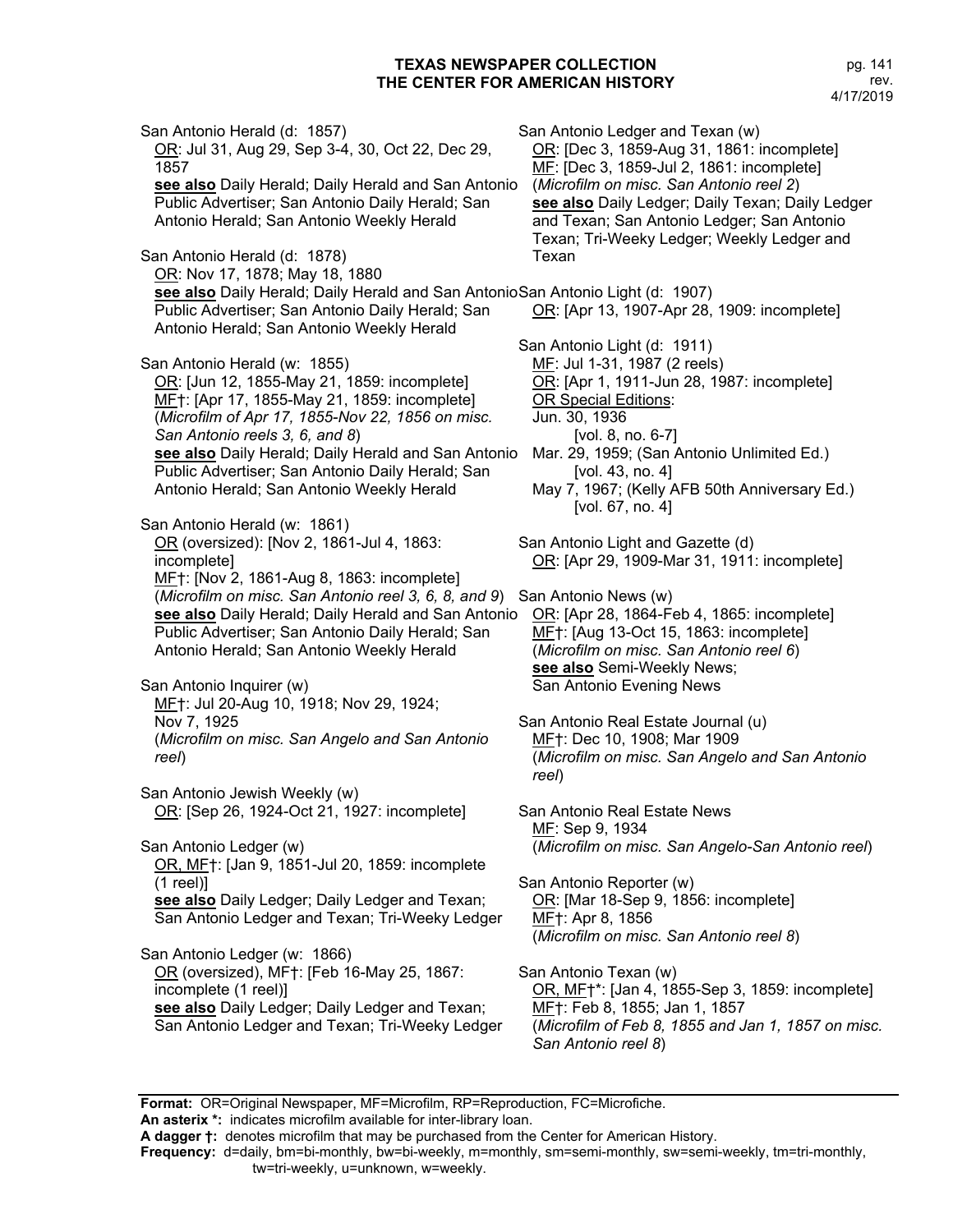(*Microfilm of Jan 4, 1855-Sep 3, 1859 on misc. San Antonio reel 4*) **see also** Daily Ledger and Texan; Daily Texan; San Antonio Ledger and Texan; Semi-Weekly Western Texan; Weekly Texan; Western Texan San Antonio Tri-Weekly Herald **see** San Antonio Daily Herald San Antonio Weekly Express (w) OR: Apr 7, 1881 San Antonio Weekly Herald (w: 1861) OR (oversized): [Feb 2-Oct 26, 1861: incomplete] MF†: [Feb 2-Oct 26, 1861; Jun 28-Sep 22, 1862: incomplete] (*Microfilm on reel with San Antonio Herald*) (*Microfilm of July 5, 1862-Sep 22, 1862 on misc. San Antonio reel 7, 8, and 9*) see also Daily Herald; Daily Herald and San Antonio Sentinel (w) Public Advertiser; San Antonio Daily Herald; San Antonio Herald San Antonio Weekly Herald (w: 1863) OR (oversized): [Aug 22, 1863-Nov 28, 1874: incomplete] MF†: [Aug 15, 1863-Dec 24, 1864; Nov 28, 1874: incomplete] (*Microfilm of Aug 16-Oct 13, 1863 on misc. San Antonio reel 3; remainder on reel with San Antonio Herald*) **see also** Daily Herald; Daily Herald and San Antonio MF†: Jul 30, 1910 Public Advertiser; San Antonio Daily Herald; San Antonio Herald San Antonio Weekly Star (w) OR: Jan 22, 1870 San Antonio Weekly Times (w) OR: Jun 9, 1888 San Antonio Wochentlicher Courier (w) OR: Mar 14, 21, 1903 San Antonio Zeitung (w) OR (oversize): Feb 24, Mar 30, 1855 MF†: Jul 1, 1857 (*Microfilm on misc. San Antonio reel 8*) Semi-Weekly Express (sw) OR: Nov 20, Dec 18, 1906 Semi-Weekly News (sw: 1861) MF†: [Mar 24-Apr 7, 1856; Nov 7, 1861; Jan 2, 1862-Aug 10, 1863: incomplete] OR: Jun 30, 1862 (*Microfilm on misc. San Antonio reel 6*) Semi-Weekly News (sw: 1865) OR: [Feb 7-Jun 27, 1865: incomplete] RP: Feb 21, 1865 MF†: Mar 24-Apr 7, 1865 Semi-Weekly News-Extra (u) MF†: Nov 7, 1861 (*Microfilm on misc. San Antonio reel*) Semi-Weekly Western Texan (sw) OR: Jun 28, 1852 **see also** Daily Ledger and Texan; Daily Texan; San Antonio Ledger and Texan; San Antonio Texan; Weekly Texan; Western Texan MF†: Jul 14, 1855 (*Microfilm on misc. San Antonio reel 8*) South Presa-Hot Wells Community News (w) MF†: [Jun 14-Jul 28, 1935: incomplete] (*Microfilm on misc. San Antonio reel 11*) Southern Messenger (w) OR: [Mar 5, 1896-Dec 31, 1953: incomplete] Southern Sentinel (w) (*Microfilm on misc. San Angelo & San Antonio reel*) South Side News Bulletin (w) MF†: [Aug 9, 1935-Mar 4, 1938: incomplete] (*Microfilm on misc. San Antonio reel 11*) South-West Chronicle (u) MF†: Jan 10, 1887 (*Microfilm on misc. San Angelo & San Antonio reel*) Southwest Independent (w) MF†: Jan 6, 1912 (*Microfilm on misc. San Angelo & San Antonio reel*) Southwest Retailer (w) MF†: Oct 2, 23, 1909; Jan 1, 1910 (*Microfilm on misc. San Antonio reel 11*) Standard-Times (u) OR: Aug 23, 1964

**Format:** OR=Original Newspaper, MF=Microfilm, RP=Reproduction, FC=Microfiche. **An asterix \*:** indicates microfilm available for inter-library loan.

**A dagger †:** denotes microfilm that may be purchased from the Center for American History.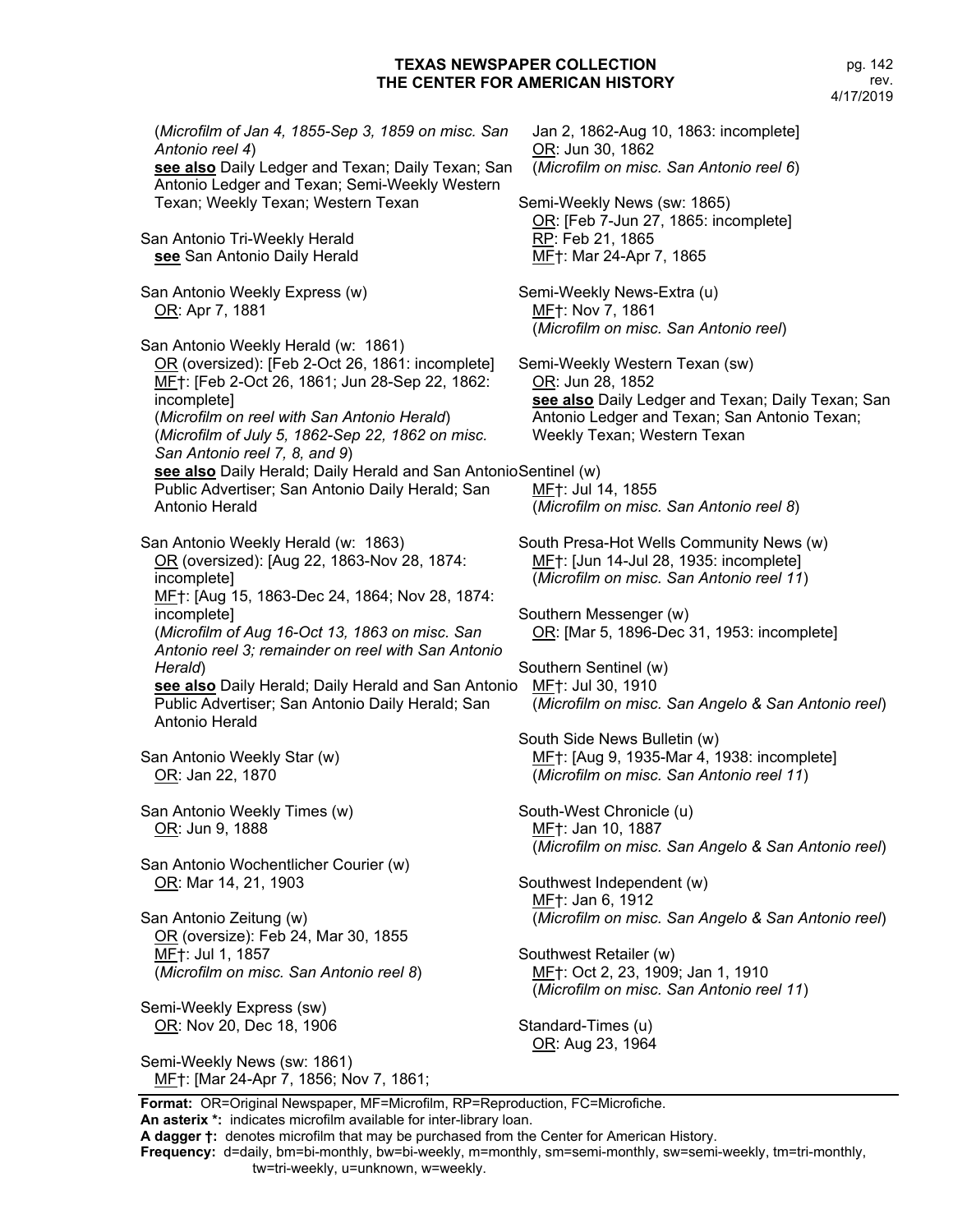Star (w) OR: May 21, 1910 Stinson-Field Weekly Bulletin (w) OR, MF†\*: [Aug 7, 1942-Jul 30, 1943: incomplete] (*Microfilm on misc. San Antonio reel 12*) Sunday Herald (u) MF†: Jan 6, 1901 (*Microfilm on misc. San Antonio reel 8*) Sunday Mirror (w) OR: Aug 25, 1889 Surprise (u) OR: Aug 10, 18, 1880 MF: [Jun 26, 1879-Jan 4, 1881; May 30, 1894: incomplete] (*Microfilm on misc. San Antonio reel 5*) Tägliche Freie Presse Für Texas (d) OR, MF†\*: [Nov 1, 1875-Sep 29, 1877 (5 reels)] (*Microfilm filed with Freie Presse Für Texas*) **see also** Freie Presse Für Texas (d) *Index available* Texas Argus OR: Spring 1964 Texas Banner (w) OR: [Aug 25, 1904-Feb 13, 1908: incomplete] Texas Jewish Press (w, m) MF†\*: [Dec 27, 1935-Dec 1950: incomplete (4 reels)] Texas Racing Times (m) OR: Apr 1962 Texas Republic (w) OR: Jan 31, 1911; Dec 8, 1917 ME†: [Sep 12, 1908-Dec 3, 1921; May 12, 1923: incomplete (4 reels)] (*Microfilm of May 12, 1923 on misc. San Antonio reel) (Microfilm of Jan 8, 1910-May 12, 1923 on misc. San Antonio reel 11*) Texas Staats Zeitung (w: 1856) OR: Dec 18, 1858 Texas Staats Zeitung (w: 1890) OR: [Apr 12, 1901-Apr 24, 1908: incomplete]

Texas Sun (m) OR: Oct 1877; [Jul 1879-Dec 1880: incomplete] MF: Oct 1877; Jul, Nov 1879; Feb, Oct-Dec 1880 (*Microfilm on misc. San Antonio reel 5*) **see also HOUSTON** Texas Tribune (w) OR: [Jul 27, 1889-Jan 25, 1890: incomplete] Trench and Camp (w) OR: [Jan 21, 1918-Apr 2, 1919: incomplete] Trinitonian (u) OR: Apr 5, Sep 20, 1968 Tri-Weekly Alamo Express (tw) MF†: [Feb 4-May 3, 1861: incomplete] (*Microfilm on misc. San Antonio reel 6*) **see also** Alamo Express; Alamo Express-Extra; Weekly Alamo Express Tri-Weekly Ledger (tw) OR: [Mar 16, 1866-Jan 14, 1867: incomplete] **see also** Daily Ledger; Daily Ledger and Texan; San Antonio Ledger; San Antonio Ledger and Texan Union (sw) OR: [Jun 29-Jul 20, 1859: incomplete] MF†: Jul 9, 1859 (*Microfilm on misc. San Antonio reel 8*) El Vacilon OR Special Editions: Dec. 5, 1936 [vol. 8, no. 9] Veteran News Magazine (m) MF†: [Jul 1933-Jun 1934: incomplete] (*Microfilm on misc. San Antonio reel 11*) Voz (w) MF†: [Oct 6, 1946-Jan 14, 1951: incomplete (1 reel)] Weekly Alamo Express (w) OR: Mar 9-23, 1861 MF: [Feb 9-May 4, 1861: incomplete] (*Microfilm on misc. San Antonio reel*) **see also** Alamo Express; Alamo Express-Extra; Tri-weekly Alamo Express Weekly Dispatch (w) MF\*: [Aug 15, 1901-Oct 1, 1937; Feb 12, 1943-

Jun 20, 1958: incomplete (16 reels)]

**Format:** OR=Original Newspaper, MF=Microfilm, RP=Reproduction, FC=Microfiche.

**An asterix \*:** indicates microfilm available for inter-library loan. **A dagger †:** denotes microfilm that may be purchased from the Center for American History.

**Frequency:** d=daily, bm=bi-monthly, bw=bi-weekly, m=monthly, sm=semi-monthly, sw=semi-weekly, tm=tri-monthly,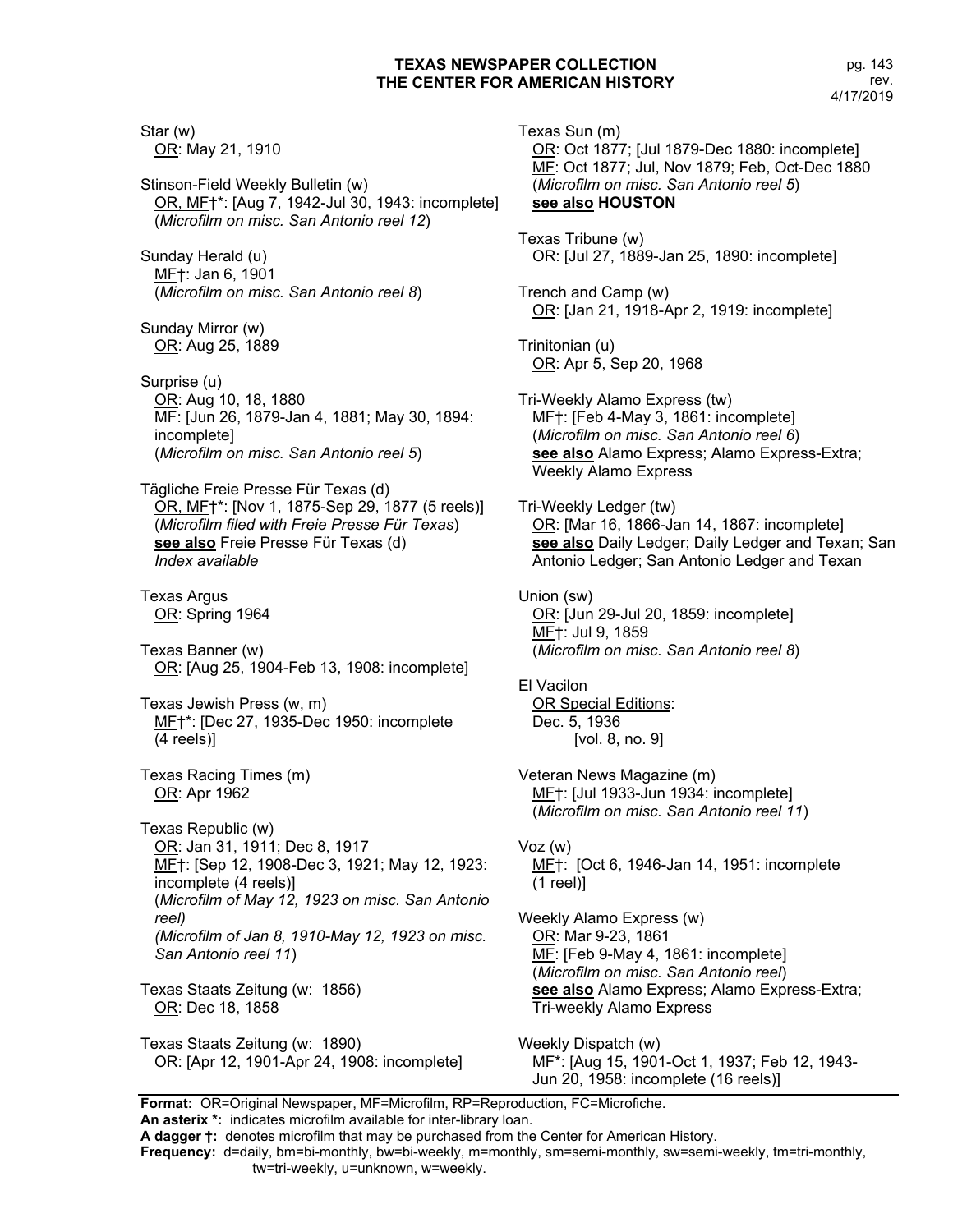pg. 144 rev. 4/17/2019

Weekly Ledger and Texan (w) OR, MF†: Aug 17, 31, 1861 (*Microfilm on misc. San Antonio reel 2*)

Western Texan (w) OR, MF†: [Feb 28, 1850-Nov 23, 1854: incomplete] **see also** Daily Texan; San Antonio Texan; Semi-Weekly Western Texan (*Microfilm on misc. San Antonio reel 2*)

Western Texian (w) OR, MF†: Nov 17, 1848-May 3, 1849 (*Microfilm on misc. San Antonio reel 2*)

White Republican (w) OR, MF†: Sep 2-Nov 12, 1890 (*Microfilm on misc. San Antonio reel 8*)

### **SAN AUGUSTINE**

Eastern Texian (w) ME<sup>+\*</sup>: [Apr 11, 1857-Nov 19, 1859: incomplete (1 reel)]

Journal and Advertiser (w) OR, MF†: Nov 9, 1840 (*Microfilm on misc. San Augustine reel*)

News (w) MF†: May 17, 1888 (*Microfilm on misc. San Augustine reel*) **see also** San Augustine News; San Augustine Weekly News

Red Land Express (w) OR, MF†: Mar 9, 1861 (*Microfilm on misc. San Augustine reel*)

Red-Land Herald (w) OR, MF†: [Jun 21-Nov 29, 1851: incomplete] (*Microfilm on misc. San Augustine reel*)

Red-Lander (w) OR, RP: [Oct 5, 1839-Apr 9, 1846: incomplete] MF†: [Oct 5, 7, 1839; Sep 9, 1841-Jul 23, 1842; Oct 7, 1843; Oct 2, 1845-Aug 7, 1847: incomplete] (*Microfilm on two misc. San Augustine reel*)

Religious Instructor (m) OR, MF†: Nov 15, 1895; Jun 15, 1898 (*Microfilm on misc. San Augustine reel*) San Augustine Herald (w) OR, MF†: Jan 21, May 6, 1854 (*Microfilm on misc. San Augustine reel*)

San Augustine News (w) MF†: Oct 27, 1892 (*Microfilm on misc. San Augustine reel*)

San Augustine Tribune (w) MF<sub>1</sub>: [May 16-Jun 27, 1913; Aug 7, 1914; Jul 18-Aug 8, 1918; Oct 14, 1926: incomplete] (*Microfilm on misc. San Augustine reel*) OR: [Jan 1, 1915-Dec 31, 1992: incomplete] OR Special Editions: Dec. 5, 1935 [vol. 50, no. 5] May 28, 1938 [vol. 8, no. 10]

San Augustine Weekly News (w) MF†: Aug 8, 1889 (*Microfilm on misc. San Augustine reel*)

Texas Union (w) OR, MF†: [Apr 1-Jul 15, 1848: incomplete] (*Microfilm on misc. San Augustine reel*)

Weekly Visitor (w) OR, MF†: Jun 6, 1901 (*Microfilm on misc. San Augustine reel*)

### **SAN BENITO**

San Benito Light (w) MF†: Jul 31, 1914; Jul 19, 26, 1918; Feb 26, 1925 (*Microfilm on misc. San Benito-Sanger reel*)

San Benito News (sw) MF: [Jan 2, 1956-Dec 31, 1962: incomplete (12 reels)]

#### **SAN DIEGO**

Duval County Facts (w) MF†\*: [Jan 4, 1929-Dec 28, 1934: incomplete (1 reel)] **see also** Benavides Facts (Benavides)

Libertad (w) OR: Apr 2, 1910; Aug 3, 1912

**Format:** OR=Original Newspaper, MF=Microfilm, RP=Reproduction, FC=Microfiche.

**An asterix \*:** indicates microfilm available for inter-library loan.

**Frequency:** d=daily, bm=bi-monthly, bw=bi-weekly, m=monthly, sm=semi-monthly, sw=semi-weekly, tm=tri-monthly,

**A dagger †:** denotes microfilm that may be purchased from the Center for American History.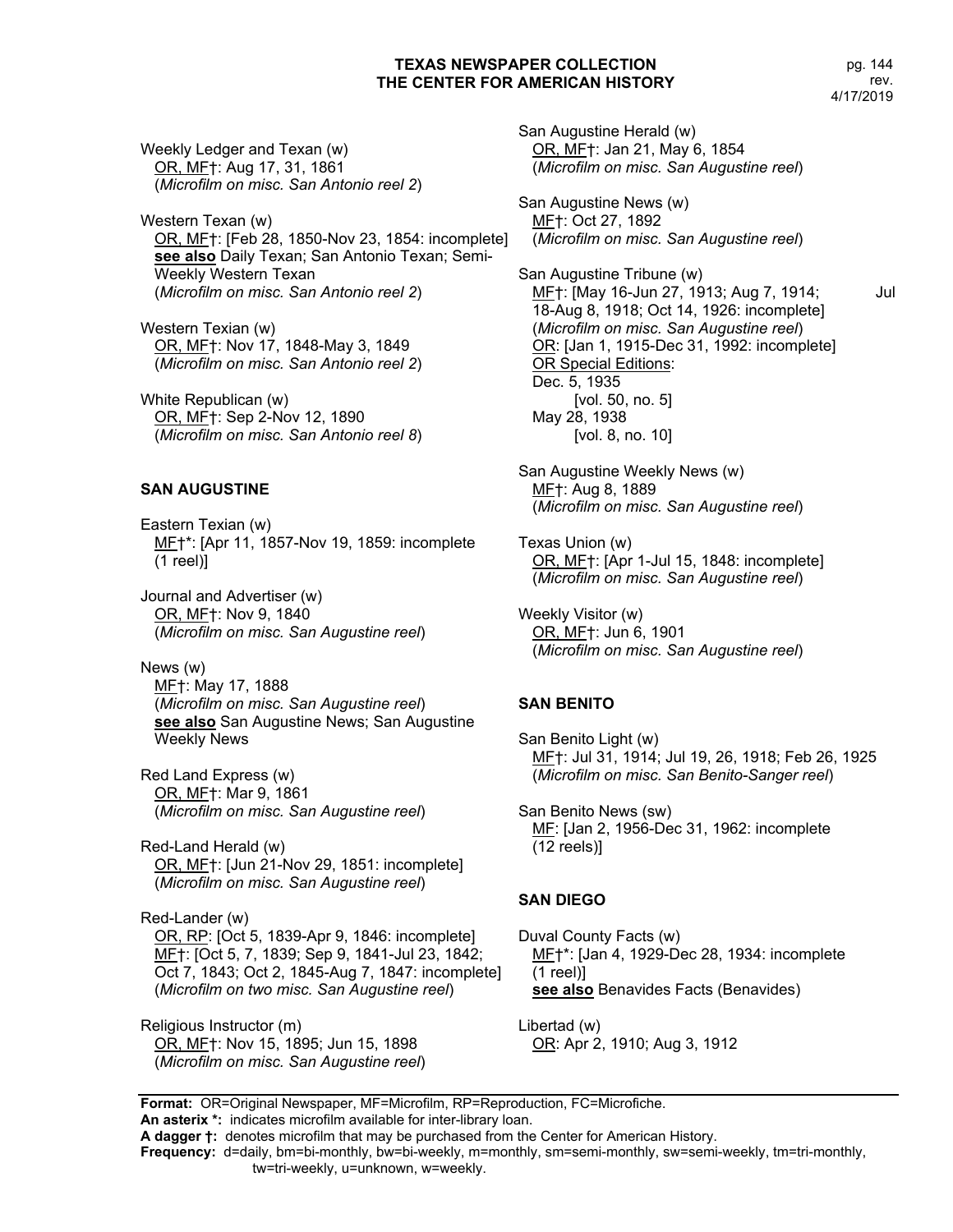### **SAN FELIPE DE AUSTIN**

Mexican Citizen (w) RP, MF†\*: Mar 17-24, Apr 21, May 26, 1831 (*Microfilm on misc. Brazoria-San Felipe de Austin reel*)

Texas Gazette (w) OR, RP, MF†\*: [Sep 25, 1829-Jan 31, 1831: incomplete] (*Microfilm on misc. Brazoria-San Felipe de Austin reel) (OR issues filed under Brazoria) Index available (1829-1832)*

Telegraph and Texas Register MF†\*: [Oct 10, 1835-Mar 4, 1846: incomplete (5 reels)] **see also** Telegraph and Texas Register (Houston)

### **SAN FELIPE DE AUSTIN see also BRAZORIA and**  San Marcos Daily Herald (d) **HOUSTON**

**SAN IGNACIO see SAN YGNACIO**

### **SAN LUIS**

San Luis Advocate (w) OR, MF†: [Sep 14, 1840-Jun 22, 1841: incomplete (1 reel)]

### **SAN MARCOS**

Asterope (w) OR, MF†\*: [May 8, 1943-Oct 23, 1945: incomplete (1 reel)]

Citizen Advertiser (w) OR: Apr 6, 20, May 4, 1966

College Star (w) OR: [Aug 15, 1934; Apr 18, 1945-May 7, 1947: incomplete]

Daily Times-Herald (d) MF†: [Jul 1, 1912; May 14-Jul 8, 1913; Aug 20, Nov 21, 1914: incomplete] (*Microfilm on misc. San Marcos reel*)

Hays County Guardian (w) OR: Feb 23-Nov 9, 1989 Hays County Herald (w) OR: Jul 22, Aug 26, 1938; Jul 26, 1940 Hays County Times and Farmers' Journal (w) RP: [Jul 3, 1886-Mar 29, 1912: incomplete] OR: [May 2, 1890-Jul 21, 1910: incomplete] MF†: [May 2, 1890; Mar 23, 1900; Aug 12, 1904- Oct 5, 1906; Jan 25, 1907; Mar 13-May 8, 1908; Jul 21, 1910: incomplete] (*Microfilm on misc. San Marcos reel*) Laurel (u) MF†: [Oct 11, 1926-May 23, 1927: incomplete] (*Microfilm on misc. San Marcos reel*) People's Era (w) OR: Mar 12, 1896 MF†: [Sep 29, 1898-Oct 5, 1899: incomplete]

MF†: [May 12-15, 1905; Jan 24, 1907; Jan 17- May 21, 1908: incomplete] OR: [Jan 24, 1907-May 21, 1908: incomplete] (*Microfilm on misc. San Marcos reel*)

San Marcos Daily News (d) OR: [Jul 1-5, 1935; Nov 3-16, 1936: incomplete] OR Special Editions: Nov. 26-27, 1936 [vol. 8, no. 11]

San Marcos Daily Record (d) OR: Nov 7, 1985; Feb 28, Apr 17, 1986 **see also** San Marcos Record

(*Microfilm on misc. San Marcos reel*)

San Marcos Daily Times (d) MF<sub>1</sub>: Jan 20, Mar 6, 1916; Sep 7-8, 1917 (*Microfilm on misc. San Marcos reel*)

San Marcos Free Press (w) MF†: [Nov 10, 1877-Aug 7, 1890: incomplete (3 reels)] OR: May 11, 1882; Aug 21, 1885; Apr 11, 1889

San Marcos Record (w) ME†: [Jun 27, 1913-Aug 23, 1962: incomplete (28 reels)]

**Format:** OR=Original Newspaper, MF=Microfilm, RP=Reproduction, FC=Microfiche. **An asterix \*:** indicates microfilm available for inter-library loan.

**A dagger †:** denotes microfilm that may be purchased from the Center for American History.

**Frequency:** d=daily, bm=bi-monthly, bw=bi-weekly, m=monthly, sm=semi-monthly, sw=semi-weekly, tm=tri-monthly,

tw=tri-weekly, u=unknown, w=weekly.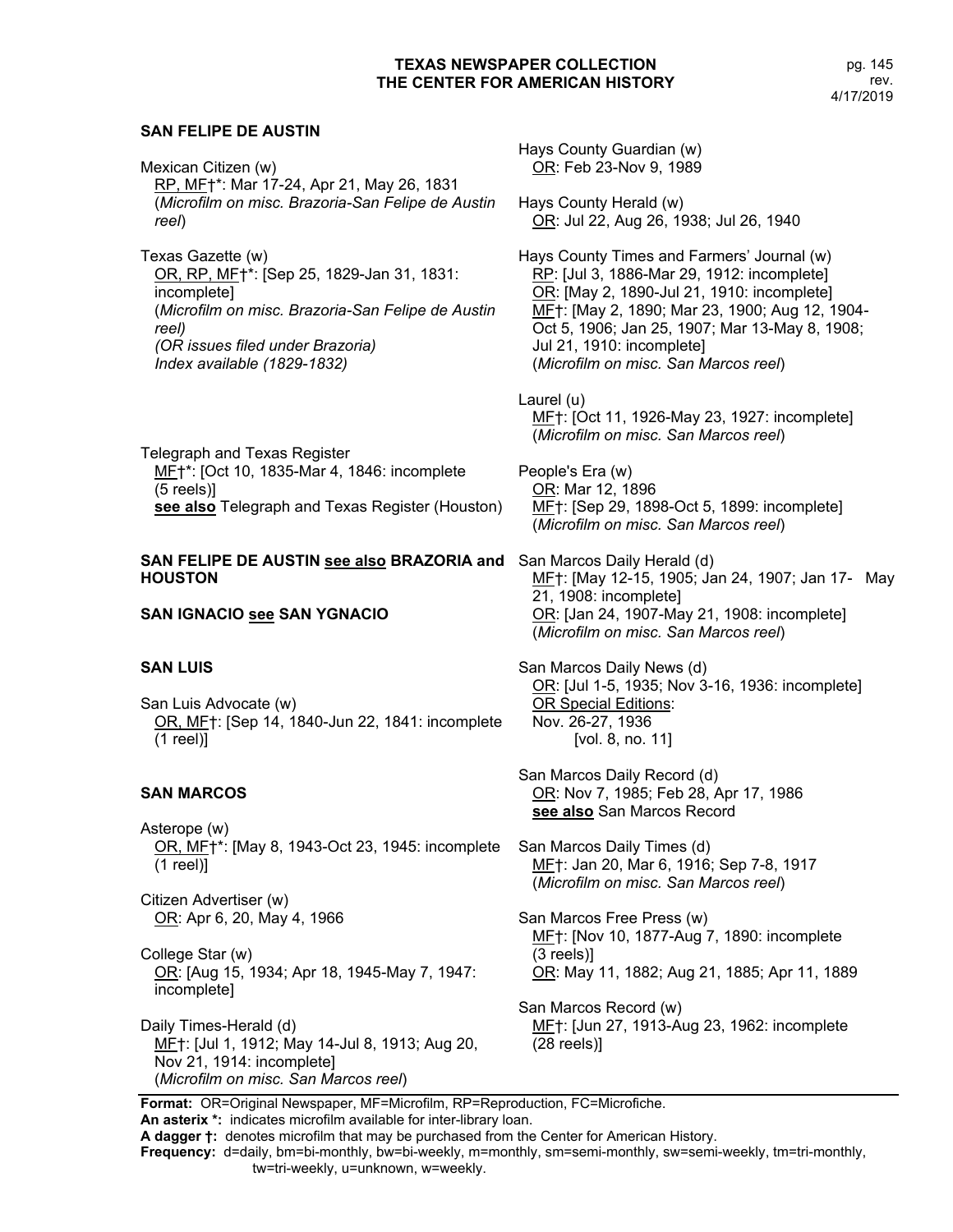pg. 146 rev. 4/17/2019

(*Microfilm of May 30, Jun 6, 1924 and Jul 30, 1926*  San Saba News (w) *on misc. San Marcos reel*) OR: [Jun 27, 1913-Aug 13, 1926; Jan 2- Dec 25, 1953: incomplete] OR Special Editions: Sep. 25, 1936 [vol. 8, no. 12] Sep. 20, 1962; (Golden Anniversary Ed.) [vol. 55, no. 9] **see also** San Marcos Daily Record

San Marcos Times (tw) MF†: [Jul 17-Oct 2, 1918: incomplete] (*Microfilm on misc. San Marcos reel*)

San Marcos Times (w) MF†\*: [Sep 27-Nov 29, 1873: incomplete] (*Microfilm on misc. San Marcos reel*) **see also** West Texas Free Press and San Marcos San Saba Star (w) Valley Times; West Texas Free Press

San Marcos Weekly Pioneer (w) OR: Jun 5, 1869

Star-Vindicator (u) OR: Oct 13, Dec 23, 1892

Texas Democrat (w) OR: Jan 19, 1893; May 15, 1908 MF†: Aug 1, 8, 1902; Sep 21, 1906 (*Microfilm on misc. San Marcos reel*)

West Texas Free Press (w) OR: Jul 4, 1874 ME<sup>+\*</sup>: [Feb 28, 1874-Nov 3, 1877: incomplete reel)] (*Microfilm of Feb 28, 1874-Dec 25, 1875 on misc. San Marcos reel*) **see also** San Marcos Times (w); West Texas Free Press and San Marcos Valley Times

West Texas Free Press and San Marcos Valley Times(w) MF†\*: [Dec 6, 1873-Feb 21, 1874: incomplete] (*Microfilm on misc. San Marcos reel*) **see also** San Marcos Times (w); West Texas Free Press

# **SAN SABA**

San Saba County News (w) OR: [Jan 29, 1903-Jan 13, 1916: incomplete] OR: [Nov 27, 1880-Jan 20, 1883; Jul 18- Aug 1, 1918; Jan 26, 1928-Apr 18, 1935; Apr 5- May 3, 1956: incomplete] MF: [Jan 7, 1954-Mar 17, 1966: incomplete (12 reels)] (*Microfilm of Jan 6-Mar 17, 1966 on misc. San Saba reel*)

San Saba News and San Saba Star (w) MF: Mar 24-Jun 30, 1966 (*Microfilm on misc. San Saba reel*)

San Saba News and Star (w) MF: [Jul 7, 1966-Dec 28, 1967: incomplete (1 reel)] (*Microfilm of July 7-Dec 29, 1966 on misc. San Saba reel*)

MF: [Jan 2, 1961-Mar 14, 1966: incomplete (2 reels)] (*Microfilm of Jan 3-Mar 14, 1966 on misc. San Saba reel*) OR: [Aug 12, 1904-Jan 21, 1960: incomplete] OR Special Editions: Apr. 22, 1937; (Greater San Saba Ed.) [vol. 60, no. 7]

# **SAN YGNACIO**

Democrata (w) OR: Sep 13, 1915; Mar 29, 1917 MF†: May 6, 1915 (*Microfilm on misc. San Antonio-Uribeño reel*)

# **SANDERSON**

Sanderson Times (w) MF†: [May 23-Jul 4, 1913; Jul 11, Aug 8, 1914: incomplete] (*Microfilm on misc. San Benito-Sanger reel*) OR Special Editions: Jul. 15, 1955; (Terrell County 50th Anniversary Ed.) [vol. 34, no. 10]

Trans-Pecos News (w) MF†\*: [Oct 10, 1903-Mar 1, 1906: incomplete (2 reels)]

**Format:** OR=Original Newspaper, MF=Microfilm, RP=Reproduction, FC=Microfiche. **An asterix \*:** indicates microfilm available for inter-library loan.

**A dagger †:** denotes microfilm that may be purchased from the Center for American History.

**Frequency:** d=daily, bm=bi-monthly, bw=bi-weekly, m=monthly, sm=semi-monthly, sw=semi-weekly, tm=tri-monthly,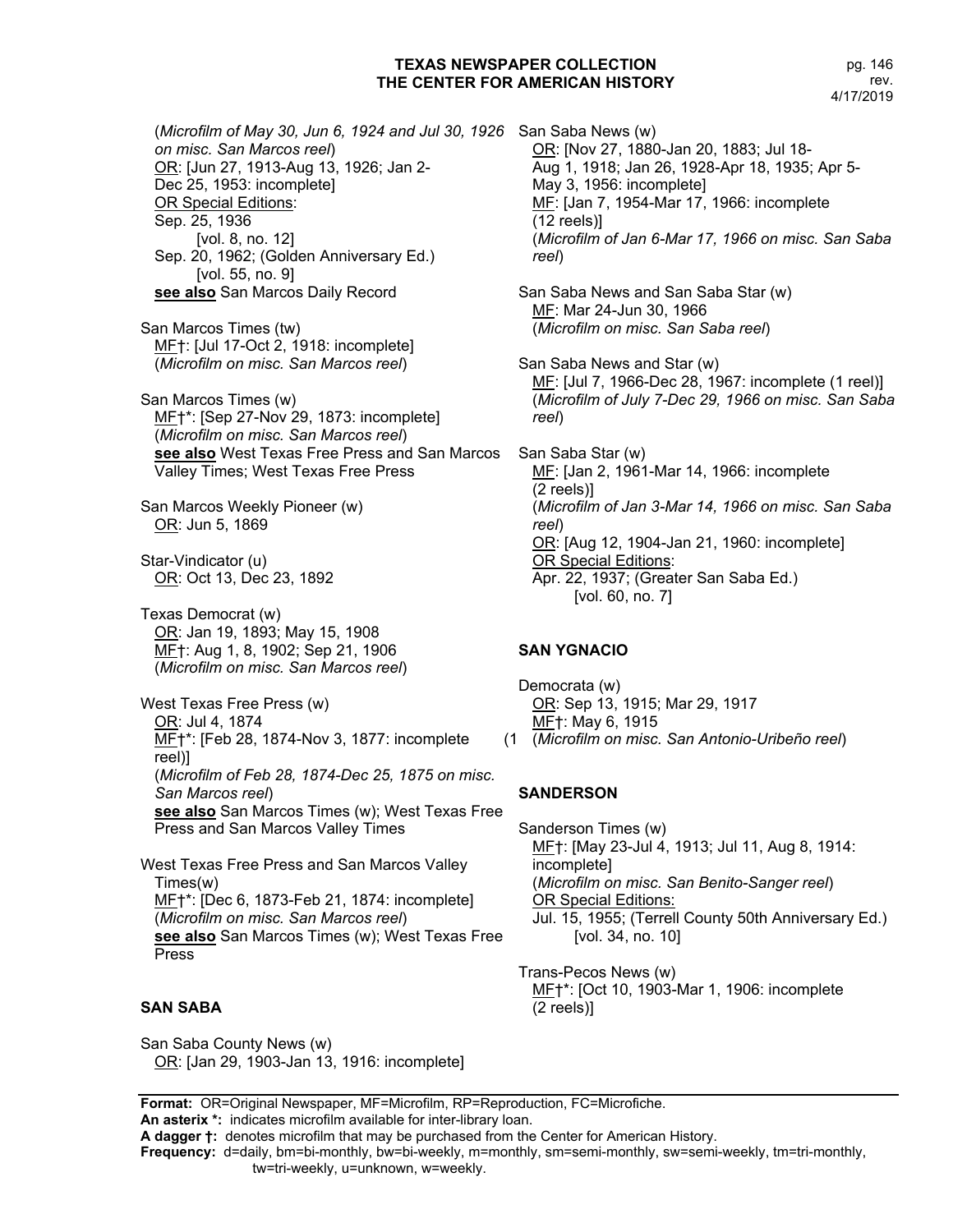# **SANGER**

Sanger Courier (w) MF†: [Jul 11-Oct 27, 1905; May 23-Jul 4, 1913; Sep 4, 1914: incomplete] (*Microfilm on misc. San Benito-Sanger reel*)

# **SANTA ANNA**

Santa Anna Daily News (d) OR, MF†\*: Aug 19, 23, 1909 (*Microfilm on misc. Santa Anna-Sipe Springs reel*)

Santa Anna News (w) MF†\*: [May 14, 1897; Apr 10-Aug 21, 1903; Jul 20, Sep 14, 1906; Sep 11, 1908; Aug 19, 23, 1909; Mar 4-Nov 18, 1910; Nov 7, 1913; Aug 3- Dec 14, 1917; Sep 20, 1918; Jan 2, 1920- Dec 28, 1962: incomplete (29 reels)] (*Microfilm of some dates on misc. Santa Anna-Sipe Springs reel*) OR: [May 14, 1897-Sep 5, 1952: incomplete] OR Special Editions: Oct. 9, 1936; (Texas Centennial Ed.) [vol. 8, no. 13]

# **SANTA MARGARITA**

Corpus Christi Ranchero (w) OR: Nov 7, 1864 MF†: [Dec 17, 1863-Nov 7, 1864: incomplete] (*Microfilm of Dec 17-24, 1863 on misc. Corpus Christi-Santa Margarita reel*)

# **SAVOY**

Savoy Star (w) OR: [Jan 5, 1939-Jun 24, 1943: incomplete] MF†\*: [Feb 8, 1907-Aug 30, 1918; Jul 17, 1925; Dec 16, 1937: incomplete (5 reels)] (*Microfilm of Feb 8-Aug 30, 1907; Aug 7, 1914- Aug 30, 1918; Jul 17, 1925; Dec 16, 1937 on misc. Santa Anna-Sipe Springs reel*)

# **SCHULENBURG**

Schulenburg Sticker (w) MF†\*: [Jul 13, 1899-Dec 20, 1962: incomplete

(38 reels)] OR: Jan 25, 1968 OR Special Editions: Oct. 5, 1929; (Prosperity Ed.) [vol. 50, no. 6] Oct. 2, 1936; (Texas Centennial Ed.) [vol. 8, no. 14]

Sticker (w) MF†\*: [Sep 8, 1898-Jul 6, 1899: incomplete (1 reel)] (*Microfilm filed with Schulenburg Sticker*)

Sunday Morning Sun (w) MF†: May 12, 1901 (*Microfilm on misc. Santa Anna-Sipe Springs reel*)

# **SEAGOVILLE**

Dragon's Tale (u) OR: Oct 10, Nov 21, Dec 19, 1967

Seagoville Herald (w) MF†: Jul 31, 1914 (*Microfilm on misc. Santa Anna-Sipe Springs reel*)

Seagoville Journal (w) OR: Jun 11, 25, Jul 2-9, 1969

Seagoville Star (w) OR: [Feb 3, 1966-Jun 26, 1969: incomplete]

Seagoville Sun (w) OR: May 2, 1956

# **SEAGRAVES**

Gaines County News (w) OR: Aug 5, 1938

Seagraves Signal (w) MF†: [Jan 3-Oct 24, 1930: incomplete] (*Microfilm on misc. Santa Anna-Sipe Springs reel*)

# **SEALY**

Sealy Chronicle (u) OR: Jan 4, 1888

Sealy News (w) MF: [Jan 5, 1956-Dec 28, 1961: incomplete

**Format:** OR=Original Newspaper, MF=Microfilm, RP=Reproduction, FC=Microfiche.

**An asterix \*:** indicates microfilm available for inter-library loan.

**A dagger †:** denotes microfilm that may be purchased from the Center for American History.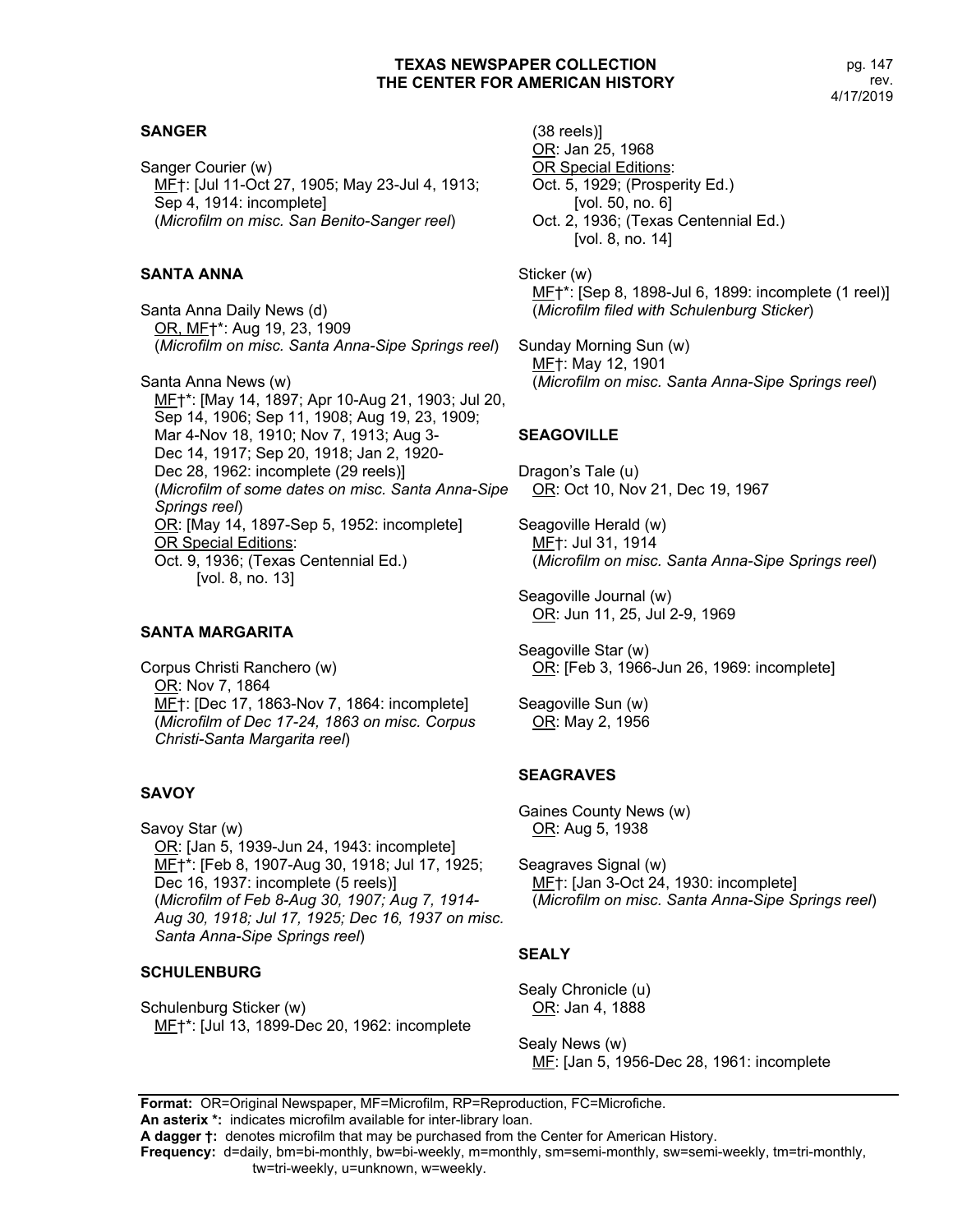(6 reels)] OR: [Jul 18, 1913-Apr 17, 1936: incomplete] OR Special Editions: Apr. 17, 1936; (Texas Centennial Ed.) [vol. 8, no. 15] Sealy Semi-Weekly News (sw) OR: Aug 13, 1914; May 13, 1915 **SEGUIN** Cricket Chirps (sm) OR: [Oct 11, 1923-Apr 13, 1925: incomplete] Guadalupe Gazette (w) OR: [Jun 14-Sep 13, 1901; Dec 2, 1904- Nov 29, 1918: incomplete] MF†: Dec 2, 1904; May 16-Jun 27, 1913; Jul 31, 1914; Apr 21, 1916; Jul 12-Nov 29, 1918 (*Microfilm on misc. Santa Anna-Sipe Springs reel*) Guadalupe Gazette-Bulletin (w) OR: [Aug 28, 1930-Jan 8, 1948: incomplete] **OR Special Editions:** Apr. 30, 1936; (Texas Centennial Ed.) [vol. 8, no. 16] Guadalupe Times (w) OR: Feb 28, 1874; Feb 13, Jul 31, Aug 14, 1875; May 13, 1876; undated 1878; Apr 5, 1879 Lone Star Lutheran (sm) MF†: [Oct 28, 1929-May 26, 1930: incomplete] (*Microfilm on misc. Santa Anna-Sipe Springs reel*) Seguin Booster (u) OR: Apr 1, 1912 Seguin Enterprise (w) OR: [Sep 30, 1898-Jun 7, 1946; Aug 3-17, 1953; Aug 16, 1956: incomplete] Seguin Gazette (w) MF: [Jan 6-Dec 28, 1960; Jan 3-Dec 26, 1962: incomplete (2 reels)] OR Special Editions: Apr. 19, 1956; (Parade of Progress Ed.) [vol. 36, no. 10] Nov. 13, 1963; (Seguin 125th Anniversary) [vol. 59, no. 8] Seguin Journal (w) RP: May 15, 1858

Seguin Mercury (w) OR: Dec 22, 1858 Seguin Record (w) OR: Sep 2-9, Nov 25, 1886; Feb 10, 1887; Nov 22, 1888; Feb 10, 1891; Apr 5, 1892 Seguin Times (u) OR: Aug 21, 1885 MF†: Jul 25, 1884 (*Microfilm on misc. reel with Santa Anna-Sipe Springs newspapers*) Seguin Zeitung (w) OR: Jul 17, Aug 15, 1901 Seguiner Zeitung (w) OR: [Aug 11-Dec 29, 1904; May 21, 1931: incomplete] Southern Confederacy (w) MF†\*: [Feb 8-Oct 18, 1861: incomplete (1 reel)] Texan Mercury (w) OR: [Sep 24, 1853-Mar 10, 1855: incomplete] MF†\*: [Sep 24, 1853-Jun 16, 1855: incomplete (1 reel)] Union Democrat-Extra (u) OR: Feb 23, 1861

### **SEMINOLE**

Seminole Sentinel OR Special Editions: Jun. 13, 1940 [vol. 22, no. 4]

# **SEYMOUR**

Baylor County Banner (w) OR: [Feb 5, 1914-Dec 21, 1961: incomplete] **OR Special Editions:** Sep. 5, 1929; (Golden Jubilee Ed.) [vol. 50, no. 7] Sep. 26, 1935 [vol. 8, no. 17]

**Format:** OR=Original Newspaper, MF=Microfilm, RP=Reproduction, FC=Microfiche. **An asterix \*:** indicates microfilm available for inter-library loan.

**A dagger †:** denotes microfilm that may be purchased from the Center for American History.

**Frequency:** d=daily, bm=bi-monthly, bw=bi-weekly, m=monthly, sm=semi-monthly, sw=semi-weekly, tm=tri-monthly,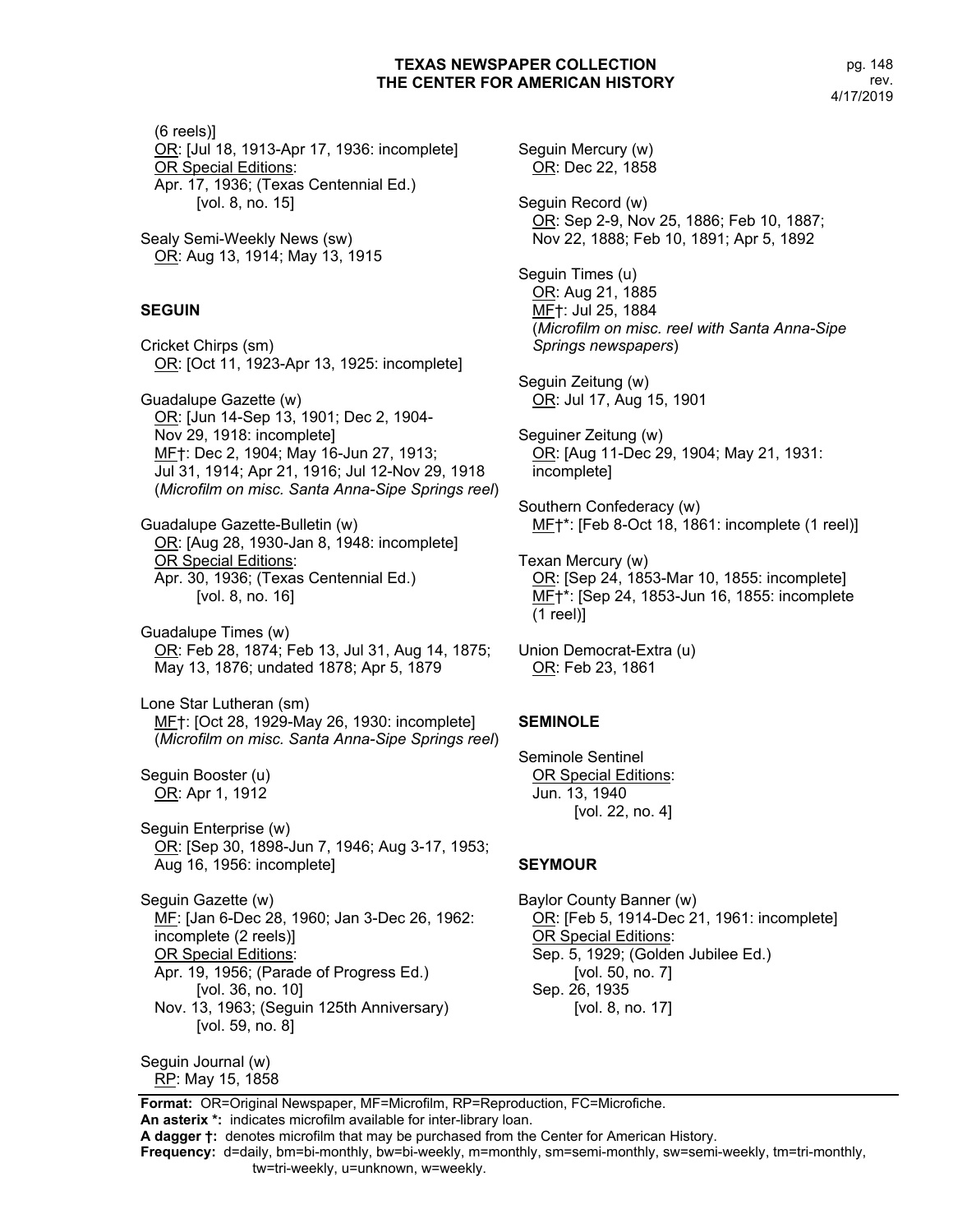Seymour News (w) OR (oversize): Jun 30, 1899 MF†: [Oct 21, 1898-Jun 14, 1901: incomplete] (*Microfilm on misc. Santa Anna-Sipe Springs reel and Seymour-Sipe Springs reel*)

# **SHAFTER LAKE**

Shafter Lake Herald (w) MF†: [Aug 16-Dec 27, 1907: incomplete] (*Microfilm on misc. Santa Anna-Sipe Springs reel and Seymour-Sipe Springs reel*)

### **SHAMROCK**

Shamrock Texan (w) MF†: Mar 28, 1931; Mar 29, 1935 MF: Feb 27, Mar 13-20, 1969 (*Microfilm of Mar 29, 1935 on misc. Santa Anna-Sipe Springs reel and Mar 28, 1931 on Seymour-Sipe Springs reel*) OR Special Editions: Sep. 7, 1937 [vol. 23, no. 1] Mar. 11, 1939; (St. Patrick's Day Ed.) [vol. 80, no. 1] Mar. 11, 1940; (St. Patrick's Day Ed.) [vol. 27, no. 7] Mar. 18, 1976; (St. Patrick's Day Ed.) [vol. 88, no. 4]

### **SHELBYVILLE**

Shelbyville Echo (u) OR: Jul 7, 1860

### **SHEPHERD**

Sentinel (w) OR: Feb 23, Mar 9-May 11, 1978 Shepherd Sentinel (w) OR: [May 18-Dec 28, 1978: incomplete]

### **SHEPPARD FIELD see WICHITA FALLS**

### **SHERMAN**

Grayson County News (w) OR: [Jan 8-May 13, 1932: incomplete]

Sherman Courier (d) OR: [Oct 31, 1916-Aug 31, 1919: incomplete] *Index available*

Sherman Courier (w) OR: [Mar 28, 1914-Oct 29, 1916: incomplete]

Sherman Daily Democrat (d) MF†: [Apr 21, 1881; Oct 27, 1898; Mar 22, 1902; Feb 4, 1904-Mar 27, 1905; Jun 21-22, 1907; Jun 13, 1913: incomplete] (*Microfilm on misc. Santa Anna-Sipe Springs reel) (Microfilm of Apr 21, 1884-Jun 13, 1913 on misc. Seymour-Sipe Springs reel*) OR: [Apr 21, 1884-Aug 8, 1946: incomplete] (some oversized) *Index available (1914-1934)* OR Special Editions: May 26, 1936; (Texas Centennial Ed.) [vol. 8, no. 18]

Sherman Daily Register (d); OR: Oct. 23, 1877; Feb. 6,8, 1878 MF†: Nov 15-30, 1904 (*Microfilm on misc. Santa Anna-Sipe Springs reel and Seymour-Sipe Springs reel*) *Index available*

Sherman Democrat (d) MF: [Jan 1, 1952-Aug 31, 1962: incomplete (64 reels)] OR: Jul 4, 1976; Aug 12, 1979, Apr 20, 1986 OR Special Editions: Sep. 19, 1948 [vol. 23, no. 2] Aug. 29, 1954; (75th Anniversary Ed.) [vol. 33, no. 5] Jul. 18, 1965; (History Section) [vol. 62, no. 4] Jun. 1, 1969; (90th Anniversary Ed.) [vol. 67, no. 5]

**Format:** OR=Original Newspaper, MF=Microfilm, RP=Reproduction, FC=Microfiche. **An asterix \*:** indicates microfilm available for inter-library loan.

**A dagger †:** denotes microfilm that may be purchased from the Center for American History.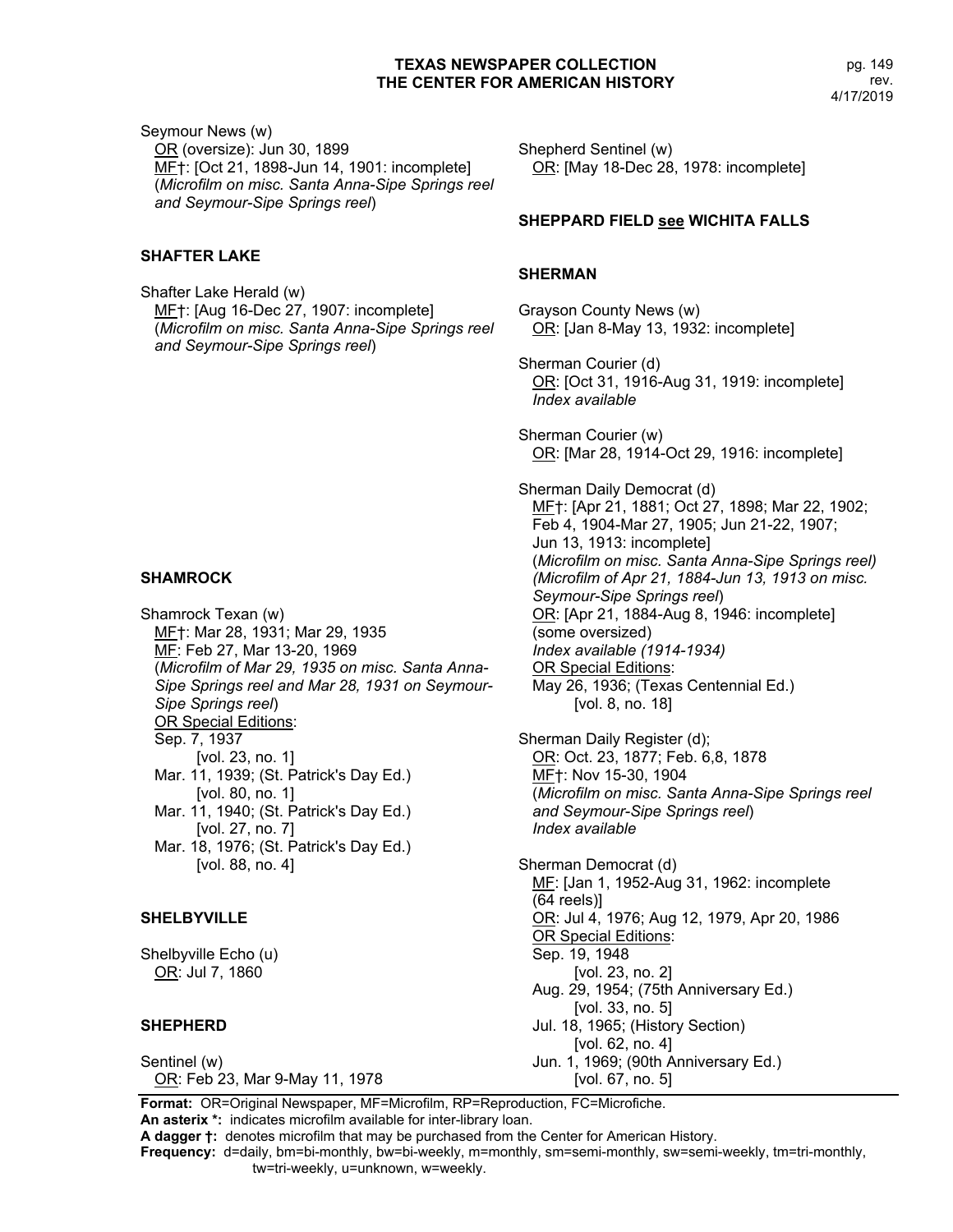pg. 150 rev. 4/17/2019

Sherman Journal (u) OR: Aug 21, 1862

Sherman Patriot (w) OR (oversize): Nov 30, 1877

Sherman Saturday Chronicle (w) MF†: Apr 28, 1918; Apr 29, 1922 (*Microfilm of Apr 29, 1922 on misc. Santa Anna-Sipe Springs reel and Apr 28, 1918 on misc. Seymour-Sipe Springs reel*)

Sherman Weekly Democrat (w) OR: [Oct 6, 1898-May 4, 1922: incomplete]

# **SHINER**

Shiner Deutsche Rundschau (w) OR: Jul 19, Aug 2, 16, Sep 27, 1901

Shiner Enterprise (w) MF†: Sep 16, 1914 (*Microfilm on misc. Santa Anna-Sipe Springs reel*)

Shiner Gazette (w) OR: [Mar 15, 1913-Dec 25, 1943: incomplete]

# **SHIRO**

Shiro Advertiser (w) MF†: Aug 14, 1914 (*Microfilm on misc. Santa Anna-Sipe Springs reel*)

# **SIERRA BLANCA**

Mountain Eagle (w) MF†: [Nov 27, 1925-Apr 2, 1926: incomplete] (*Microfilm on misc. Santa Anna-Sipe Springs reel*)

# **SILSBEE**

Silsbee Bee (w) MF: [Jan 5, 1956-Dec 27, 1962: incomplete (7 reels)]

# **SINTON**

San Patricio County News (w) MF†\*: [Mar 4, 1909-Dec 31, 1953: incomplete (31 reels)] ME: [Jan 7, 1954-Dec 26, 1957: incomplete (4 reels)] OR Special Editions: Nov. 17, 1966; (50th Anniversary Ed.) [vol. 71, no. 6]

Sinton Signal (w) OR: Aug 4, 1898

# **SIPE SPRINGS**

Sipe Springs Record (w) MF†: Jul 30, Sep 4, 1914; Jul 19, 1918 (*Microfilm on misc. Santa Anna-Sipe Springs reel*)

# **SKIDMORE**

Skidmore Sentinel (w) OR: [Sep 29, 1893-Feb 16, 1894: incomplete]

Skidmore Signal (w) MF†: [May 16-Jul 4, 1913; Aug 7, 1914; Mar 5, 1915; Jul 19-Aug 2, 1918: incomplete] (*Microfilm on misc. Skidmore-Smithville reel*)

# **SLATON**

Slaton Times (w) MF†: [Feb 12, 1925-Dec 23, 1926: incomplete] (*Microfilm on misc. Skidmore-Smithville reel*)

Slaton Slatonite (w) MF<sub>1</sub>: Sep 18, 1914; Jul 19, Aug 2, 1918; [Apr 2-Jul 9, 1925: incomplete] (*Microfilm on misc. Skidmore-Smithville reel*) OR Special Editions: Jun. 26, 1936 [vol. 8, no. 19] Jun. 9, 1961 [vol. 82, no. 6]

Tiger's Cage **see** Slaton Times

**Format:** OR=Original Newspaper, MF=Microfilm, RP=Reproduction, FC=Microfiche. **An asterix \*:** indicates microfilm available for inter-library loan.

**A dagger †:** denotes microfilm that may be purchased from the Center for American History.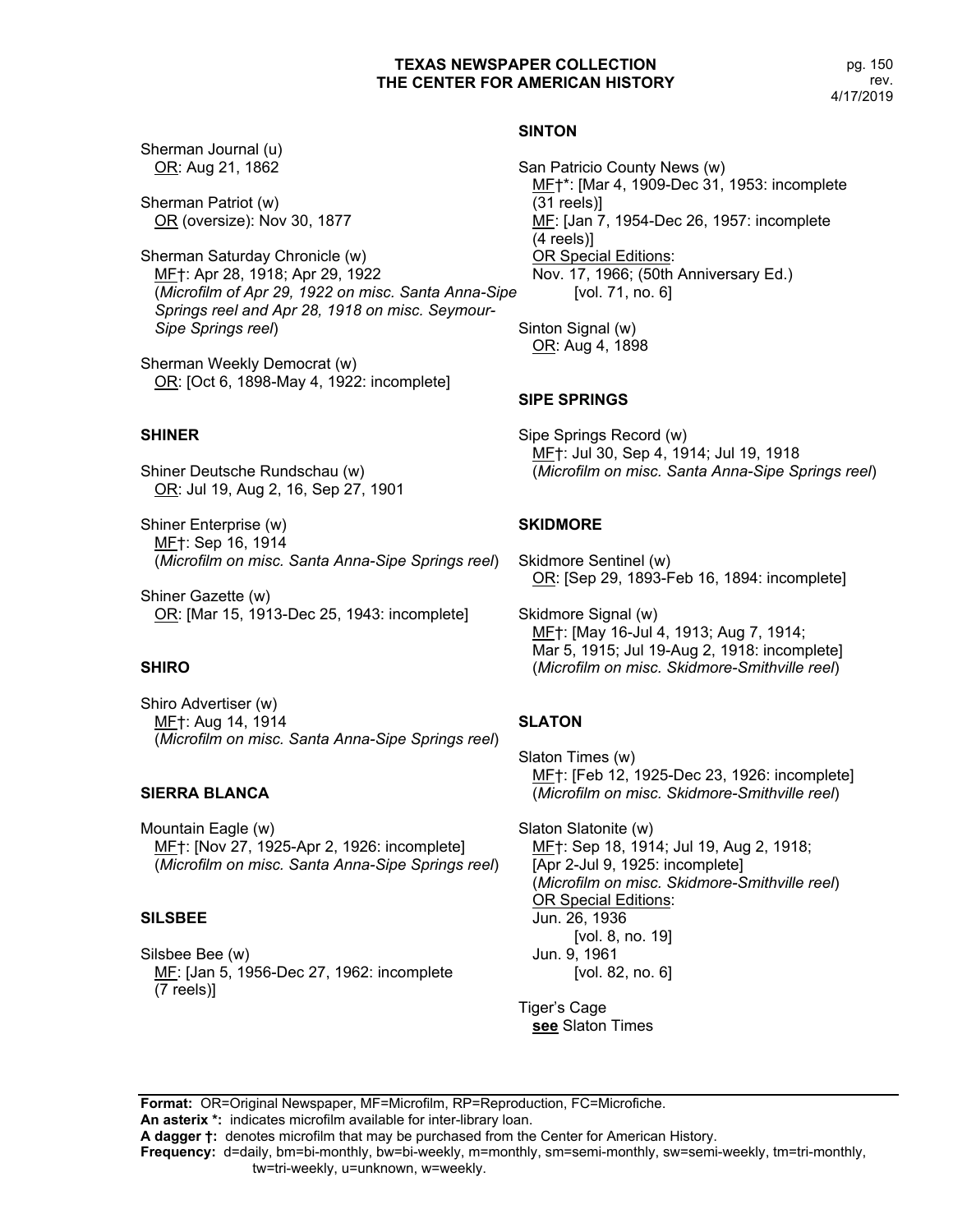## **SMILEY**

Smiley Reflector (w) MF†: [May 23-Jul 4, 1913; Jul 31, 1914: incomplete] (*Microfilm on misc. Skidmore-Smithville reel*)

Tabloid (w) OR: Apr 16, 1942; Aug 11-25, 1960

### **SMITHVILLE**

Bastrop County Times (w) OR: Feb 19-26, Mar 12-Oct. 15, 1987; Apr 11, 1991

Smithville Times (w: 1894) OR: Dec 20, 1895 MF†: Aug 26, 1904 (*Microfilm on misc. Skidmore-Smithville reel*)

Smithville Times (w) OR: Oct 21, 1993

Smithville Times Enterprise and Transcript (w) MF†: [Sep 20, 1912; May 16-Jul 4, 1913; Aug 6, 1914; Jul 18-Aug 1, 1918: incomplete] (*Microfilm on misc. Skidmore-Smithville reel*)

Smithville Times Transcript and Enterprise (w) MF: [Jan 5, 1956-Dec 27, 1962: incomplete (7 reels)]

Smithville Transcript (w) OR: Jan 19, 1900 MF†: [Sep 9, 1898-Mar 25, 1899: incomplete] (*Microfilm on misc. Skidmore-Smithville reel*)

### **SNYDER**

Coming West (w) MF†: Aug 16-Sep 29, 1904 (*Microfilm on misc. Snyder-Sour Lake reel*)

Scurry County News OR Special Editions: Apr. 30, 1936; (Texas Centennial Ed.) [vol. 27, no. 8] Dec. 30, 1937 [vol. 23, no. 3]

Scurry County Times (u) MF†: Dec 30, 1937 (*Microfilm on misc. Snyder-Sour Lake reel*) Snyder Daily News (d) MF: [Jul 28, 1952; Jan 1, 1953-Dec 31, 1962: incomplete (46 reels)] OR Special Editions: Dec. 9, 1962; (Diamond Anniversary Ed.) [vol. 57, no. 6] Dec. 9, 1962; (Diamond Anniversary Ed. Magazine Supplements) [v. 58, 14-15]

Snyder Signal (w) MF†: Jul 31, 1914; Dec 1, 1916; Jul 19, 26, 1918 (*Microfilm on misc. Snyder-Sour Lake reel*)

West Texas News (w) MF†: Oct 16, 1914 (*Microfilm on misc. Snyder-Sour Lake reel*)

Western Light (w) MF†: [Jan 31, 1908-Mar 4, 1910: incomplete] (*Microfilm on misc. Snyder-Sour Lake reel*)

# **SOMERVILLE**

Somerville Advertiser (w) MF†: May 16-Jun 27, 1913 (*Microfilm on misc. Snyder-Sour Lake reel*)

Somerville Tribune (w) MF†: Aug 14, 1914; Jul 18-Aug 2, 1918 (*Microfilm on misc. Snyder-Sour Lake reel*)

# **SONORA**

Devil's River News (w) MF†: [May 27, 1905; Jul 27, Aug 17, 1907; Sep 19, 1914; May 6, 1922-Apr 22, 1927; Aug 21, 1931-Apr 12, 1935: incomplete (2 reels)] OR: May 1, 1942; Aug 19, 1965 OR Special Editions: Oct. 25, 1940 [vol. 23, no. 4] Aug. 19, 1965; (Diamond Anniversary Ed.) [vol. 61, no. 14]

New Era (w) MF†: Aug 22, 1914 (*Microfilm on misc. Snyder-Sour Lake ree*l)

Sonora Sun (w) MF†: [Aug 13, 1904-May 29, 1909: incomplete

**Format:** OR=Original Newspaper, MF=Microfilm, RP=Reproduction, FC=Microfiche. **An asterix \*:** indicates microfilm available for inter-library loan.

**A dagger †:** denotes microfilm that may be purchased from the Center for American History.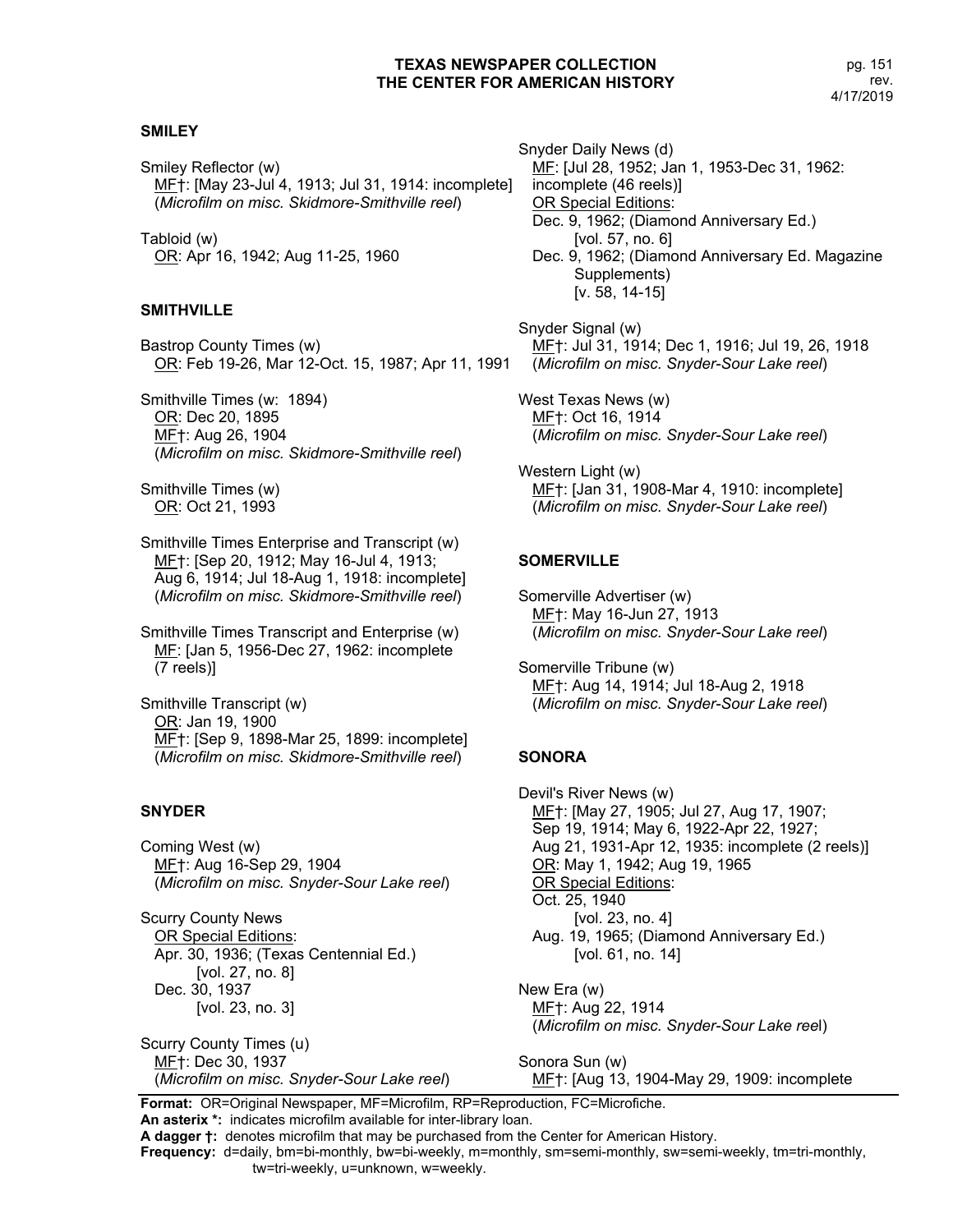(2 reels)]

### **SOUR LAKE**

Oil City Visitor (w, sw) OR: Oct 14, 1916 MF†: Jun 21, Dec 13, 1913; Mar 2, Sep 5, 1914 MF: [Jan 6, 1956-Dec 27, 1957; Jan 2, 1959-28,1962: incomplete (1 reel)] (*Microfilm of Jun 21, Dec 13, 1913; Mar 2, Sep 5, 1914 on misc. Snyder-Sour Lake reel*)

### **SPANISH FORT**

Eagle (u) OR: May 10, 1935

Spanish Fort New Era (w) OR: Sep 27, 1884

### **SPEARMAN**

Hansford Plainsman (w) OR: Oct 15-29, Dec 3-31, 1959

Lynx (m) OR: Oct-Dec 1924; Jan, May 1925

Spearman Reporter (w) MF†: Jan 2-Dec 18, 1930 (*Microfilm on misc. Spearman-Sweetwater reel*)

#### **SPRINGTOWN**

Springtown Local (w) MF†\*: Jul 19, 26, 1918 (*Microfilm on misc. Springtown-Sulphur Springs reel*)

#### **SPUR**

Dickens County Times (w) OR: Jan 10, 1935-Dec 8, 1938

Texas Spur (w) MF†\*: [Sep 18, 1914; Jan 5, 1956-Dec 27, 1962: incomplete (7 reels)] (*Microfilm of Sep 18, 1914 on misc. Spearman-Sweetwater reel*)

Texas Spur and Dickens Item (w) OR: Aug 22, 1935 MF†\*: Oct 23, 1925 (*Microfilm on misc. Spearman-Sweetwater reel*)

### **STAFFORD**

DecFort Bend Mirror (w) OR: Feb 14, 28, 1957

### **STAMFORD**

Stamford American (w) OR: [Dec 6, 1929-Oct 10, 1930; Jul 6, 1934; Jul 9, 1937; Jul 1, 1949: incomplete] OR Special Editions: Jul. 3, 1936 [vol. 8, no. 20] Nov. 13, 1975; (75th Anniversary Ed.) [vol. 82, no. 7]

Stamford American and Leader (w) MF: [Mar 10, 1955-Feb 28, 1963: incomplete (8 reels)]

Stamford Leader (w) OR: [Aug 14, 1914-Dec 17, 1926: incomplete]

Stamford News (w)

OR: [Aug 11, 1904-Jun 5, 1908: incomplete]

West Texas Today (u) ME<sup>+\*</sup>: May 15, 1923; Apr 15, Aug 15, 1925 (*Microfilm on misc. Springtown-Sulphur Springs reel*) **see also** TXC Collection

# **STANTON**

Stanton Reporter (w, sw) MF†\*: [May 16-Jul 4, 1913; Aug 7, 1914; Jul 19- Aug 2, 1918: incomplete] (*Microfilm on misc. Springtown-Sulphur Springs reel*) OR Special Editions: Apr. 1, 1938 [vol. 23, no. 5] Jul. 9, 1959; (Diamond Jubilee Ed.) [vol. 45, no. 10]

**Format:** OR=Original Newspaper, MF=Microfilm, RP=Reproduction, FC=Microfiche.

tw=tri-weekly, u=unknown, w=weekly.

**An asterix \*:** indicates microfilm available for inter-library loan. **A dagger †:** denotes microfilm that may be purchased from the Center for American History.

**Frequency:** d=daily, bm=bi-monthly, bw=bi-weekly, m=monthly, sm=semi-monthly, sw=semi-weekly, tm=tri-monthly,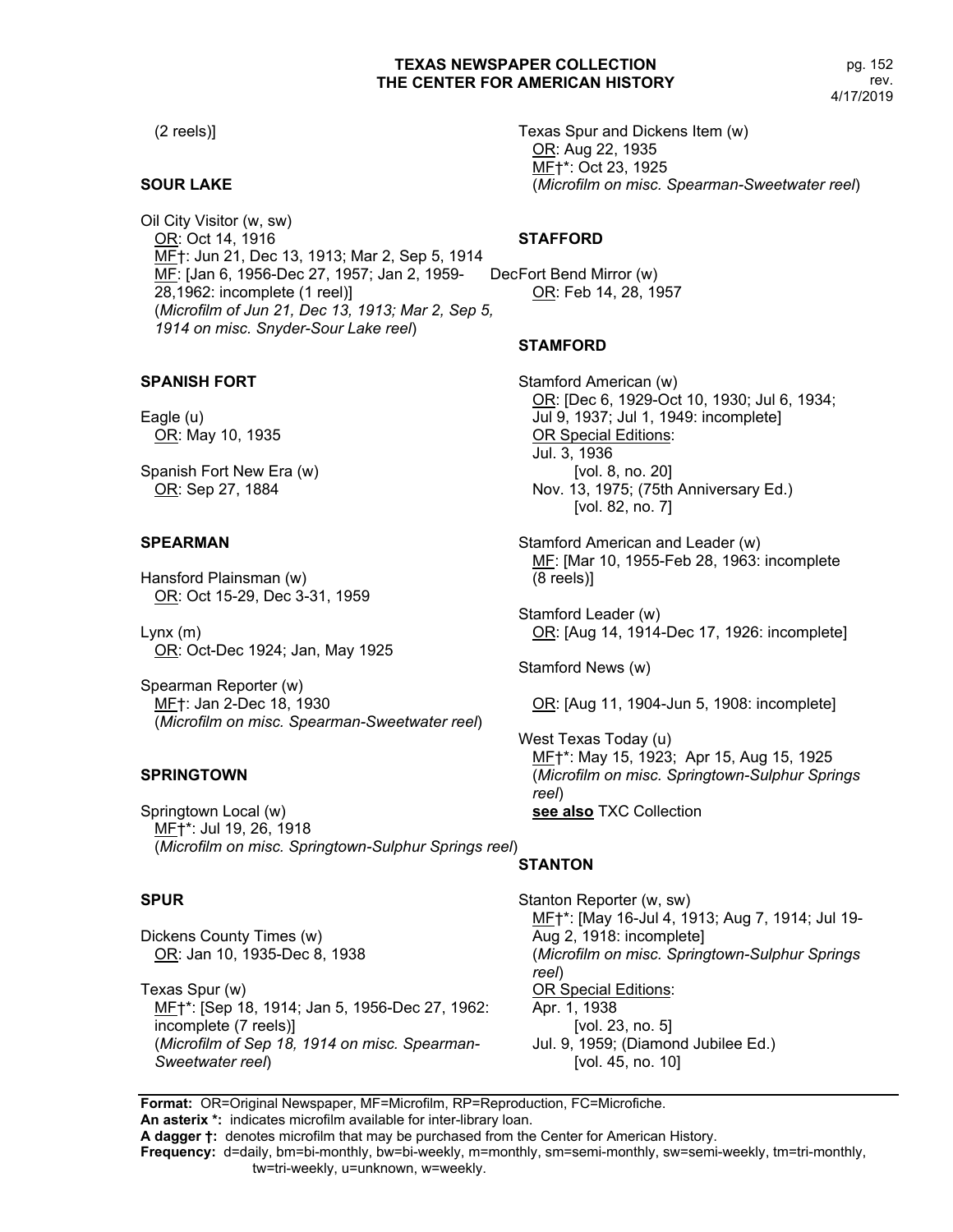pg. 153 rev. 4/17/2019

### **STINNETT**

#### **STEPHENVILLE**

Central Texas Journal (w) MF†\*: Apr 5, 1893 (*Microfilm on misc. Springtown-Sulphur Springs reel*)

Erath Appeal (w) OR: [Jul 14, 1898-Nov 3, 1904: incomplete]

Erath County Enquirer (w) OR: Jan 7, 1891

Stephenville Empire (w) MF: [Sep 2, 1882-Dec 20, 1900; Sep 2, 1904- Aug 9, 1907: incomplete (4 reels)] MF†: [Jul 13, 1889-Aug 9, 1907: incomplete (1 reel)] (*Microfilm on misc. Springtown-Sulphur Springs reel)*

Stephenville Empire-Tribune (w) MF†\*: Jan 31, 1936; Oct 8, 1943 (*Microfilm on misc. Springtown-Sulphur Springs reel)* OR: Nov 29, 1935 OR Special Editions: Jan. 31, 1936; (Texas Centennial Ed.) [vol. 8, no. 21]

Stephenville Journal (w) OR: [May 6, 1896-Apr 29, 1898: incomplete]

Stephenville Tribune (w) MF†\*: [Jul 24, 1896; Apr 1, 1898; Jul 26- Sep 8, 1907: incomplete] MF: [Apr. 28-Dec. 15, 1905: incomplete (1 reel)] (*Microfilm of Jul 24, 1896-Sep 8, 1907 on misc. Springtown-Sulphur Springs reel*)

Tribune (w) ME: [Jan 3, 1908-Dec 30, 1921: incomplete (6 reels)] MF\*: Jan 14, 1910-Dec 22, 1911 (1 reel)

#### **STERLING CITY**

Sterling City News-Record (w) OR: [Sep 20, 1907-Dec 31, 1943: incomplete] ME<sup>+\*</sup>: [Aug 20, 1907-Dec 20, 1929: incomplete (5 reels)]

Hutchinson County Herald (w) OR: [Oct 21, 1932-Dec 25, 1936; Jan 24, 1941- Dec 31, 1943: incomplete]

#### **STINSON FIELD see SAN ANTONIO**

#### **STOCKDALE**

Rural Progress **see** NIXON

Stockdale Times (w) MF†\*: [May 30-Jun 27, 1913; Feb 20, Jul 24, 1914; Jul 19-Aug 2, 1918: incomplete]

### **STORY**

Wheeler County Texan (w) MF†\*:Jan 8, 1904 (*Microfilm on misc. Springtown-Sulphur Springs reel)*

#### **STRATFORD**

Stratford Star (w) MF†\*: Jul 30, 1914; Jul 18, Aug 1, Dec 5, 1918; [Jan 1, 1959-Dec 26, 1985: incomplete (25 reels)] (*Microfilm of Jul 30, 1914; Jul 18, Aug 1, Dec 5, 1918 on misc. Springtown-Sulphur Springs reel*)

### **STRAWN**

Palo Pinto County Star **see** PALO PINTO

Strawn Enterprise (w) OR: [Jan 12-Mar 23, 1905: incomplete] MF†\*: [Jul 7, 1904-Sep 14, 1905: incomplete] (*Microfilm on misc. Springtown-Sulphur Springs reel*)

Strawn Tribune (w) MF†: [May 2-Jul 4, 1913: incomplete]; Feb 12, 1915 *(Microfilm on misc. Springtown-Sulphur Springs reel*)

## **STREETMAN**

**Format:** OR=Original Newspaper, MF=Microfilm, RP=Reproduction, FC=Microfiche. **An asterix \*:** indicates microfilm available for inter-library loan.

**A dagger †:** denotes microfilm that may be purchased from the Center for American History.

**Frequency:** d=daily, bm=bi-monthly, bw=bi-weekly, m=monthly, sm=semi-monthly, sw=semi-weekly, tm=tri-monthly,

tw=tri-weekly, u=unknown, w=weekly.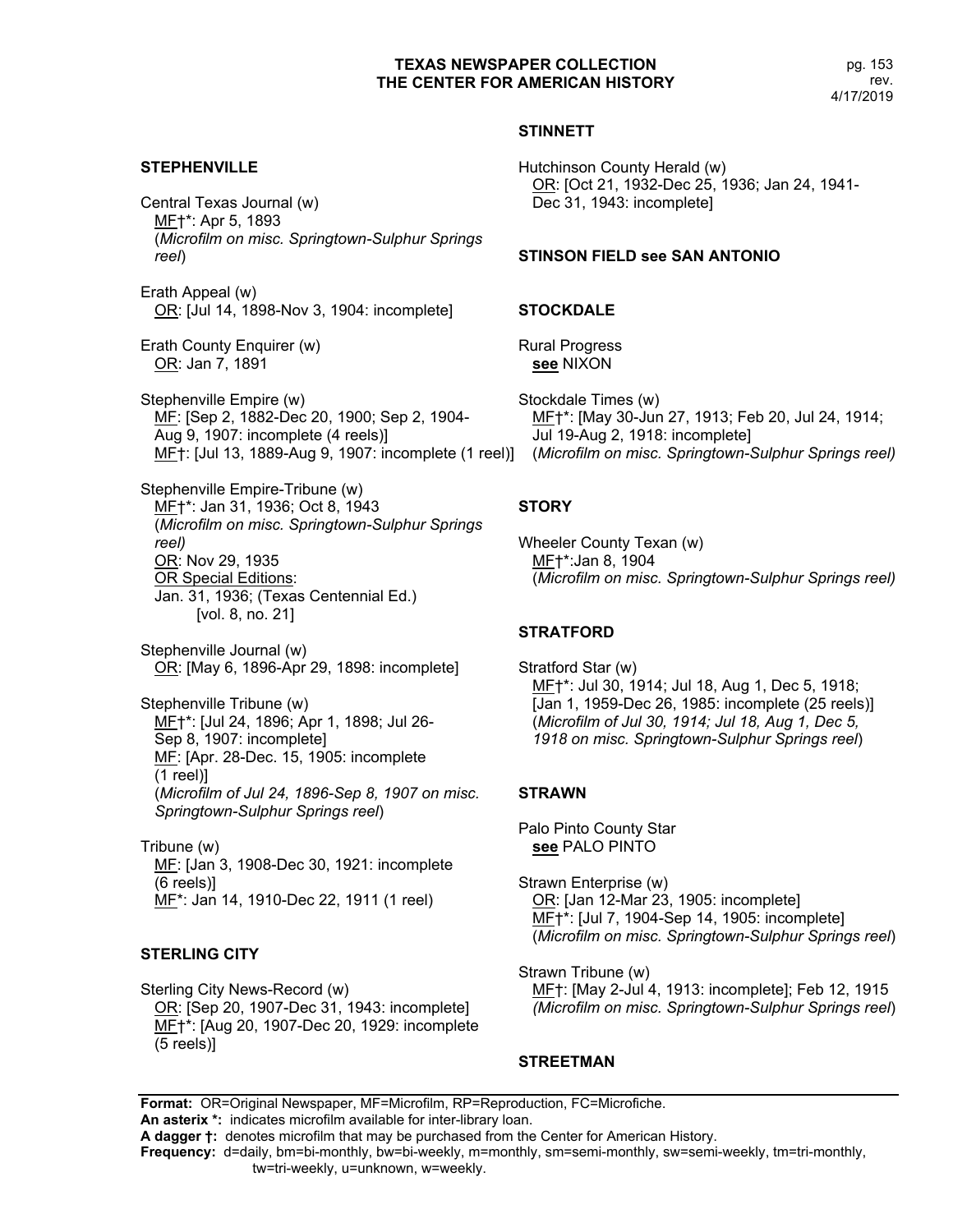Streetman Enterprise (w) MF†\*: Aug 28, 1914 (*Microfilm on misc. Springtown-Sulphur Springs reel*)

### **SUDAN**

Sudan News (w) OR: [Jan 4, 1934-Dec 17, 1954: incomplete]

### **SUGAR LAND**

Texas Farm & Industrial News (w) MF†\*: [Jun 8, 15, 1917; Jun 27, 1919- May 22, 1920: incomplete] (*Microfilm on misc. Springtown-Sulphur Springs reel)*

### **SULPHUR SPRINGS**

Country World (w) OR: [Dec 30, 1982-Oct 17, 1985: incomplete]

Daily News-Telegram (d) OR: May 23, 1926; Jul 4, 1954 MF†\*: [Feb 26, 1925; Oct 6-Nov 2, 1926; Sep 4, 1927: incomplete] MF: [Dec 1, 1952-Sep 30, 1962: incomplete (35 reels)] (*Microfilm of Feb 26, 1925-Sep 4, 1927 on misc. Springtown-Sulphur Springs reel*)

Hi-Life (sm) OR: Nov 24, 1924

Hopkins County Echo (w) MF: [Dec 12, 1952-Mar 27, 1953; Jan 1, 1956- Dec 27, 1957: incomplete] (*Microfilm on reels with Daily News-Telegram*)

Independent Monitor (w) RP: Dec 1, 1860

Morning Telegram (d) MF†\*: Aug 20, 1914 (*Microfilm on misc. Springtown-Sulphur Springs reel*)

Sulphur Springs Gazette (w) MF†\*: [Jan 5, 1906-Dec 22, 1916: incomplete (11 reels)] (*Microfilm of Jan 5-Jun 1, 1906; Oct 11, 1912- Nov 7, 1913; Aug 28, 1914 on misc. Springtown-Sulphur Springs reel*)

#### **SUNSET**

Sunset Signal (w) MF†: Jul 31, 1914; Jul 19-Aug 2, 1918 (*Microfilm on misc. Spearman-Sweetwater reel*)

#### **SUTHERLAND SPRINGS**

Western Chronicle (w) OR, MF†\*: [Jan 26, 1877-Jun 19, 1879: incomplete (1 reel)] RP: Jan 26, 1877 **see also** Western Texas Chronicle (Floresville)

# **SWEETWATER**

Avenger (bw) OR, MF†\*: [Oct 22, 1943-Aug 24, 1944: incomplete (1 reel)]

Sweetwater Daily Reporter (d) OR: [Feb 8, 1925-Jul 5, 1935: incomplete] *Index available*

Sweetwater Reporter (w: 1896) OR: Aug 10-31, 1906; Jul 9-16, Aug 6-20, 1909

Sweetwater Reporter (d: 1935) MF: [Jan 1-Mar 31, 1950; Jan 1, 1956- Sep 30, 1962: incomplete (26 reels)] OR: [Jul 6, 1935-Dec 30, 1949: incomplete] OR Special Editions: Sep. 28, 1941 [vol. 23, no. 6]

Sweetwater Weekly Reporter (w) OR: May 31, 1912; Aug 7, 1914; Jul 9, 1915

Weekly Review (w) MF†: Jul 18, Aug 8, 1902; Mar 13, 1903 (*Microfilm on misc. Spearman-Sweetwater reel*)

**-T-**

**Format:** OR=Original Newspaper, MF=Microfilm, RP=Reproduction, FC=Microfiche. **An asterix \*:** indicates microfilm available for inter-library loan.

**A dagger †:** denotes microfilm that may be purchased from the Center for American History.

**Frequency:** d=daily, bm=bi-monthly, bw=bi-weekly, m=monthly, sm=semi-monthly, sw=semi-weekly, tm=tri-monthly,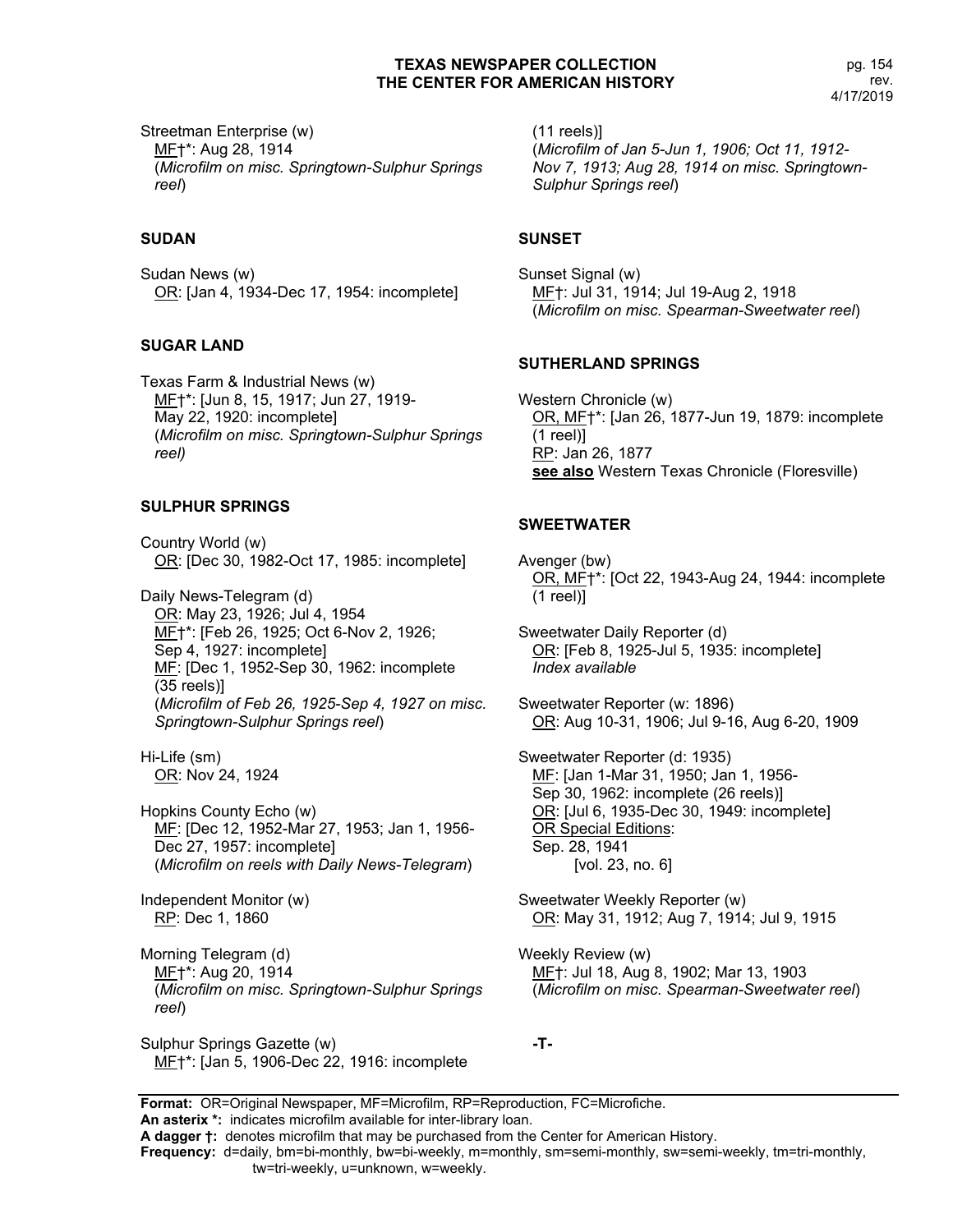## **TAYLOR**

Nasinec (w) OR, MF†: Oct 3, 1918; Feb 14, 1919; Apr 16, 1920 MF: [Jan 1, 1950-Sep 30, 1962: incomplete] (*Microfilm on misc. Taylor-Texarkana reel*) **see also** HALLETTSVILLE and GRANGER Shining Star (w) OR: Apr 16-23, May 7, Oct 22, 1959 Taylor Daily Democrat (d) OR: Feb 2, 1924 MF†: [Apr 10-May 9, 1906; Jun 4-5, 1908; May 3, 1913-Nov 25, 1914; Mar 10, 1917: incomplete] (*Microfilm on misc. Taylor-Texarkana reel*) Taylor Daily Press (d) MF†: [Aug 10, 1914; Sep 16, Nov 6, 1915; Jul 17- Aug 8, 1918: incomplete] (*Microfilm on misc. Taylor-Texarkana reel*) OR: Sep 10, 1921; Feb 23, 25, 1937; May 23, 1966; Mar 11, 1968; Sep 19, 1968; Jun 13-Jun 15, 1973; Nov 11, 1973; Nov 21, 1973 OR Special Editions: Jun. 7, 1936; (1st Presbyterian Church 60th Anniversary Ed.) [vol. 53, no. 14] Nov. 22, 1936; (Texas Centennial Ed.) [vol. 9, no. 1] Taylor Democrat (d) MF†: Jul 17-Aug 1, 1918 (*Microfilm on misc. Taylor-Texarkana reel*) Taylor Herold (w) OR: May 14, 1908 **see also** Taylor Herold-Waco Post; Texas Herold Taylor Herold-Waco Post (w) ME<sub>T</sub>: Feb 18, 1937 (*Microfilm on misc. Taylor-Texarkana reel*) **see also** Taylor Herold; Texas Herold Taylor Journal (w) OR: [Feb 13, 1908-Dec 31, 1914: incomplete]

Taylor Texan (w) OR: Aug 9, 1889

Taylor Times (w) MF†: Mar 18, 1948 (*Microfilm on misc. Taylor-Texarkana reel*)

OR Special Editions: Mar. 18, 1946 [vol. 27, no. 9] Mar. 28, 1946 [vol. 24, no. 1]

Taylor Tribune (w) OR: [Oct 14, 1898-Feb 2, 1900: incomplete]

Taylor Weekly Texan (w) OR: [Jan 1, 1908-Dec 26, 1913: incomplete]

Texas Herold (w) OR: Sep 2, 1937 MF†: Mar 17, 1938 (*Microfilm on misc. Taylor-Texarkana reel*) **see also** Taylor Herold; Taylor Herold-Waco Post

### **TEAGUE**

Teague Chronicle OR Special Editions**:** Jun. 7, 1945 [vol. 27, no. 10]

### **TEMPLE**

Bell County Bulletin (w) MF: Jan 2-9, 1932 *(Microfilm on misc. Temple reel)*

Bell County News (w) MF: Jun 12-26, 1884 *(Microfilm on misc. Temple reel)*

Bell County Socialist (w) MF: Feb 22, 1913 *(Microfilm on misc. Temple reel)*

Central Texas Forum (u) MF: Feb 15, 1893 *(Microfilm on misc. Temple reel)*

Central Texas Oil Journal (u) MF: vol. 1, no.2 *(Microfilm on misc. Temple reel)*

Central Texas Volksblatt (w) OR: [Jul 18-Oct 3, 1901: incomplete] MF: May 16, 1901 *(Microfilm on misc. Temple reel)*

**Format:** OR=Original Newspaper, MF=Microfilm, RP=Reproduction, FC=Microfiche. **An asterix \*:** indicates microfilm available for inter-library loan.

**A dagger †:** denotes microfilm that may be purchased from the Center for American History.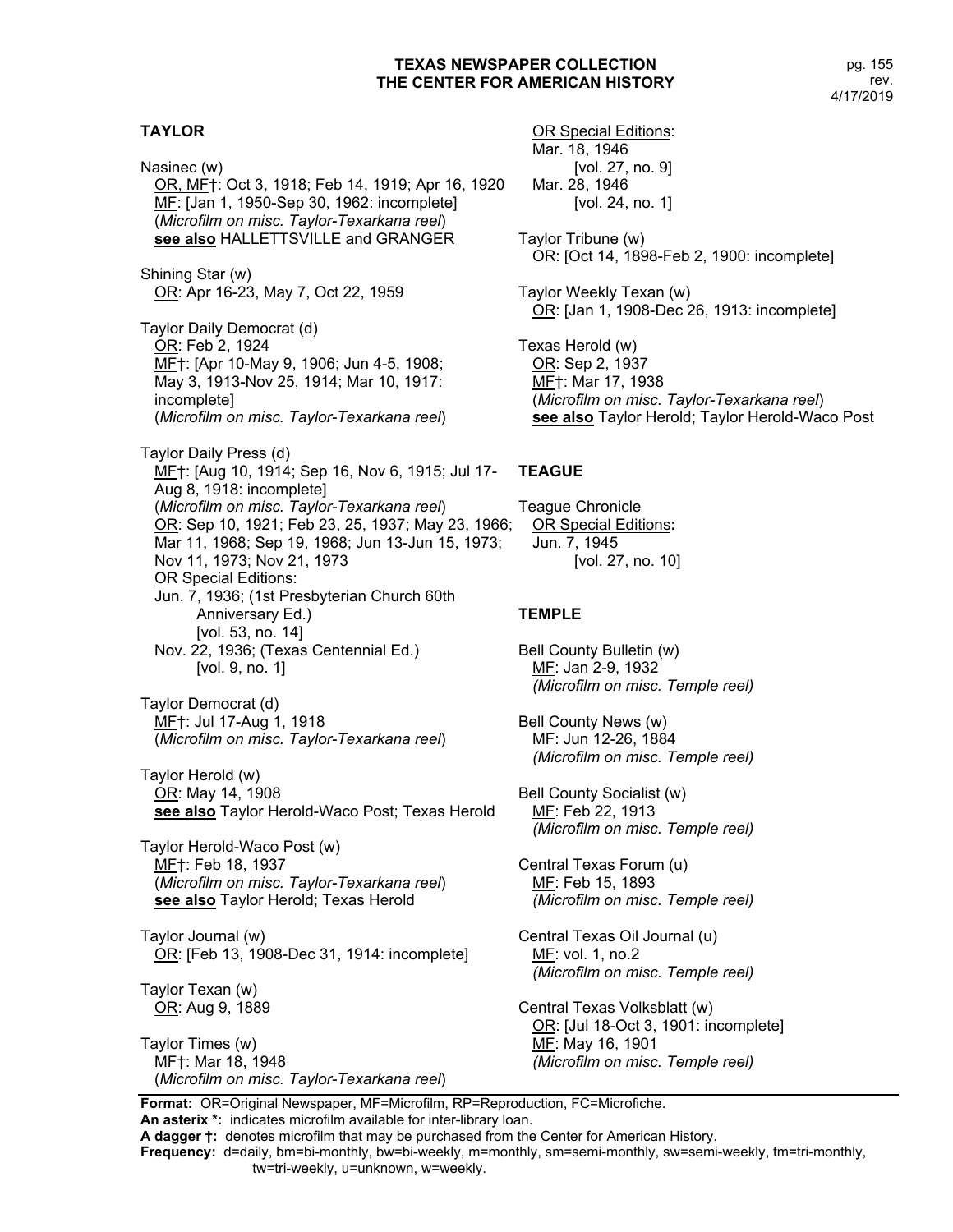Central Texas Weekly News (w) MF: Jun 22, 1934 *(Microfilm on misc. Temple reel)*

Colonel Mayfield's Weekly **see** Houston, TX

Country Cousin (w) MF: May 18. 1906 *(Microfilm on misc. Temple reel)*

Daily Haymaker (d) MF: Jun 6, Sep 9, Nov 8, 1900 *(Microfilm on misc. Temple reel)*

Daily Tribune (d) MF†: Oct 17, 1906 MF: Oct 13, 1895-Jul 27, 1906 (*Microfilm of Oct 17, 1906 on misc. Taylor-Texarkana reel; the rest on misc. Temple reel*)

Evening Mirror (d) MF: Mar 9, Apr 26, 1898 *(Microfilm on misc. Temple reel)*

Evening Times (d) MF: Apr 26, 1906 *(Microfilm on misc. Temple reel)*

Ferguson Forum (w) MF†: [Nov 8, 1917-Jul 20, 1938: incomplete (4 reels)] MF: Oct 21, 1920 *(Microfilm of Oct 21, 1920 on misc. Temple reel)* OR: [Dec 6, 1917-Nov 13, 1919; Aug 15, 1929: incomplete]

Fort Hood Sentinel (w) OR: Nov 1, 1974

National Farm Home-Owner (w) MF: Sep 30, 1937 *(Microfilm on misc. Temple reel)*

New Southland (sm) MF: May 10, 1920 *(Microfilm on misc. Temple reel)*

Press Bulletin (m) MF†: Feb 15, 1896 (*Microfilm on misc. Taylor-Texarkana reel*)

Radio Review (sm) MF†: Jan 15, 1925

**Format:** OR=Original Newspaper, MF=Microfilm, RP=Reproduction, FC=Microfiche. **An asterix \*:** indicates microfilm available for inter-library loan.

**A dagger †:** denotes microfilm that may be purchased from the Center for American History.

**Frequency:** d=daily, bm=bi-monthly, bw=bi-weekly, m=monthly, sm=semi-monthly, sw=semi-weekly, tm=tri-monthly, tw=tri-weekly, u=unknown, w=weekly.

(*Microfilm on misc. Taylor-Texarkana reel and misc. Temple reel*)

Sunday Tribune (w) MF: [May 29, 1898-Feb 2, 1902: incomplete]  *(Microfilm on misc. Temple reel)*

Temple Citizen (w) MF: May 13, 1933 *(Microfilm on misc. Temple reel)* Temple Daily Bee (d) MF: Dec 22, 1886 *(Microfilm on misc. Temple reel)*

Temple Daily Herald (d) MF: Jul 29, Sep 15, 1887 *(Microfilm on misc. Temple reel)*

Temple Daily Telegram (d) OR: [Nov 19, 1907-Dec 31, 1949; Jun 29, 1976; Jun 20, 1981: incomplete] MF: [Nov 19, 1907-Jun 28, 1912; Jan 1, 1954-Aug 31, 1962: incomplete (52 reels)]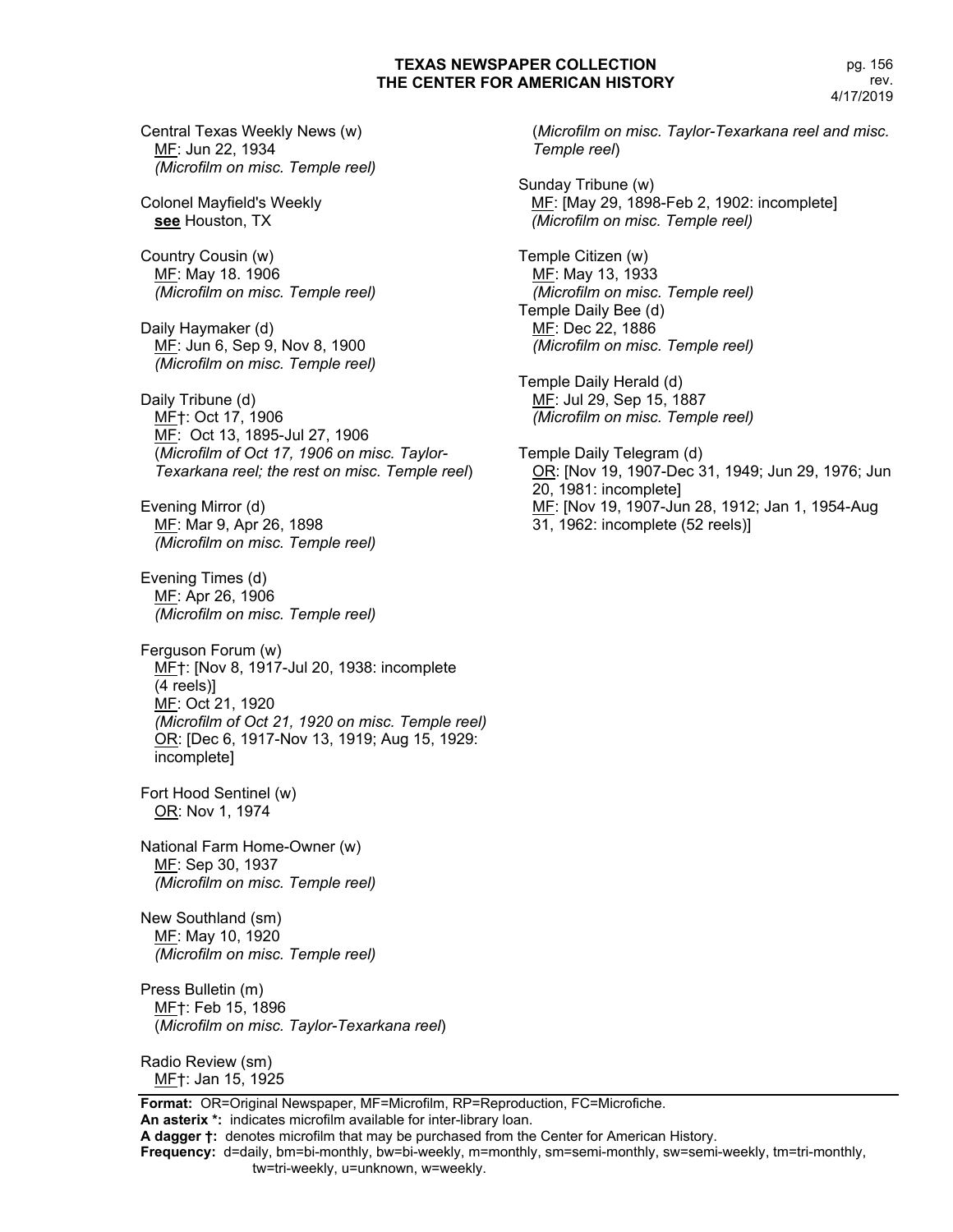pg. 157 rev. 4/17/2019

 (*Microfilm of Nov 19, 1907-Jun 28, 1912 on misc. Temple reel)* OR Special Editions**:** Apr. 28, 1913 [vol. 27, no. 11] Nov. 7, 1935; (Central Texas Progress Ed.) [vol. 80, no. 2] Apr. 17, 1936; (Texas Centennial Ed.) [vol. 9, no. 2] Jun. 20, 1936 [vol. 9, no. 3] Jun. 28, 1936 [vol. 9, no. 4] Jun. 29, 1936 [vol. 9, no. 5] Jun. 30, 1936 [vol. 9, no. 6] Oct. 25, 1936 [vol. 9, no. 7] Oct. 26, 1936 [vol. 9, no. 8] May 12, 1937; (2nd Annual Mail-it-away Ed.) [vol. 80, no. 3] Jun. 25, 1941 [vol. 24, no. 2] Jun. 21, 1950 [vol. 24, no. 3] May 28, 1954; (Belton Dam Ed.) [vol. 32, no. 13] Nov. 18, 1962; (55th Anniversary Ed.) [vol. 55, no. 10] Jun. 29, 1966; (85th Anniversary Ed.) [vol. 64, no. 6] May 17, 1968 [vol. 65, no. 10]

Temple Daily Times (d) MF: [Aug 2, 1887-Jan 4, 1904: incomplete] *(Microfilm on misc. Temple reel)*

Temple Evening Herald (d) MF: Jun 15, 17, 1918 *(Microfilm on misc. Temple reel)*

Temple Evening Record (d) MF: Jan 13, 1910 *(Microfilm on misc. Temple reel)*

Temple Leader (w) MF: Jul 22, 1903 *(Microfilm on misc. Temple reel)*

Temple Mirror (w) MF†: [Mar 14, 1908-Aug 4, 1918: incomplete

(3 reels)] MF: Nov 28, 1896-Jun 3,1923 *(Microfilm of Nov 28, 1896-Jun 3,1923 on misc. Temple reel)* OR: [Nov 7,1915-Nov 31, 1916: incomplete] Temple Morning News (d) MF: Aug 8, 1933-Aug 10, 1934 *(Microfilm on misc. Temple reel)* Temple Saturday Sun (w) MF†: Nov 8, 1890 MF: [Dec 23, 1890-Dec 22, 1894: incomplete] (*Microfilm of Nov 8, 1890 on misc. Taylor-Texarkana reel; the rest on misc. Temple reel*) Temple Semi-Weekly Tribune (sw) MF: Mar 1, 1907 *(Microfilm on misc. Temple reel)* Temple Times (w) OR: Jan 30, 1886 (oversize); Apr 28, 1888 MF†: [Feb 11-Apr 22, 1882; Mar 25, 1898; Jan 25, 1907-Feb 14, 1908: incomplete] MF: Sep 16, 1904 (*Microfilm of Sep 16, 1904 on misc. Temple reel; rest on misc. Taylor-Texarkana reel)* Temple Times and Press (u) ME: Dec 15, 1941 *(Microfilm on misc. Temple reel)* Temple Tribune (w) MF: Jun 15, 1894 and unknown *(Microfilm on misc. Temple reel)* Texas Digest (w) OR: [Sep 22, 1927-Jan 26, 1928: incomplete] MF: Sep 22, 1927 *(Microfilm on misc. Temple reel)* Vestnik **see HALLETTSVILLE**; **WEST**; TXC Collection Voice of the People (w) MF: Jan 8, 1921 and Feb issue *(Microfilm on misc. Temple reel)* Wage Earner (w) MF: Jan 19, 1917 *(Microfilm on misc. Temple reel)*

**Format:** OR=Original Newspaper, MF=Microfilm, RP=Reproduction, FC=Microfiche. **An asterix \*:** indicates microfilm available for inter-library loan.

**A dagger †:** denotes microfilm that may be purchased from the Center for American History.

**Frequency:** d=daily, bm=bi-monthly, bw=bi-weekly, m=monthly, sm=semi-monthly, sw=semi-weekly, tm=tri-monthly,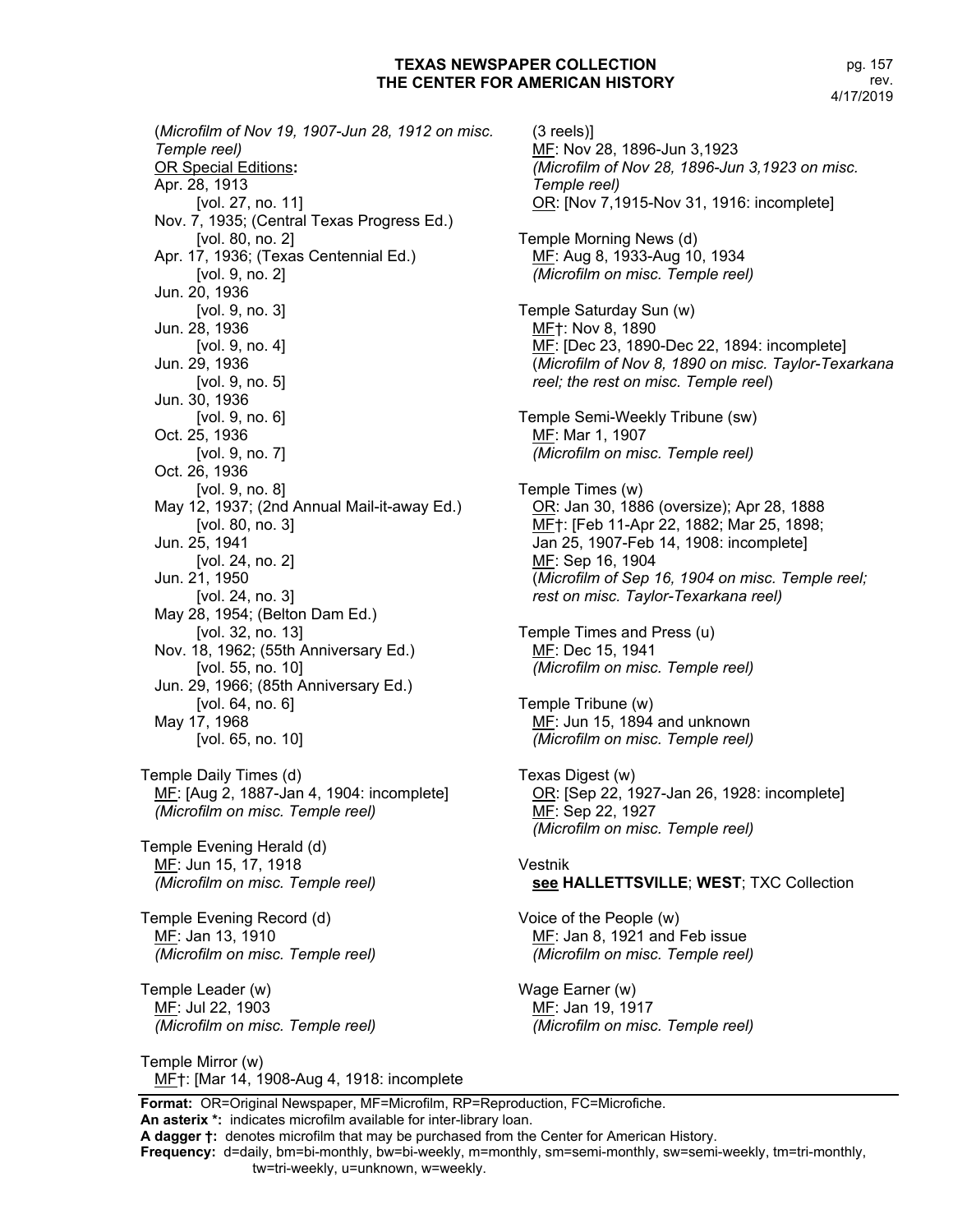# **TENAHA**

East Texas Light (w) MF†\*: [Oct 5, 1939-Jan 8, 1948: incomplete]

## **TERRELL**

Sunny Clime (w) OR: Sep 23, 1882

Terrell Daily Transcript (d) OR: [Jun 22-Dec 21, 1919; Aug 10, 1921: incomplete]

Terrell Daily Tribune (d) OR: [Oct 7, 1916-Nov 10, 1955: incomplete]

Terrell Index (u) MF†: Feb 24, 1950 (*Microfilm on misc. Taylor-Texarkana reel*) **see also** Kaufman County News

Terrell Texas Star (w) MF†: Dec 25, 1883; [Jan 4-Mar 1, 1890: incomplete] (*Microfilm of Dec 25, 1883 on misc. Taylor-Texarkana reel)* **see also** Weekly Terrell Star

Terrell Times (w) MF†: [Aug 3-Nov 30, 1882; Aug 7, 1885; Apr 12, 1889: incomplete] (*Microfilm on misc. Taylor-Texarkana reel)*

Terrell Times-Star (w) OR, MF†: [Mar 9, 1890-Oct 21, 1904: incomplete (4 reels)]

Terrell Tribune (d) OR: Mar 25, Sep 30, 1953; Nov 10, 1955 ME: [Jan 2, 1955-Dec 31, 1962: incomplete (15 reels)]

Terrell Weekly Transcript (w) OR, MF†: [Sep 29, 1898-Jul 18, 1901: incomplete (1 reel)]

Texas White Ribbon (m) MF†: May-Jun 1904 (*Microfilm on misc. Taylor-Texarkana reel*) **see also** TXC Collection

Weekly Terrell Star (w) MF†: [Feb 5, 1881-Dec 24, 1882: incomplete] (*Microfilm on misc. Taylor-Texarkana reel*) **see also** Terrell Texas Star

# **TEXARKANA**

Daily Texarkanian (d) OR: [Dec 22, 1905-Jun 15, 1909; Jul 17- Aug 7, 1918: incomplete]

Four States Press and Texarkana Courier (d) MF†: [Aug 8, 29, 1914; Jan 25, Jun 17, 1916; Jul 17-Aug 8, 1918: incomplete] (*Microfilm on misc. Taylor-Texarkana reel*)

Red River Review (m) MF\*: [Jan 25, 1972-Jun 24, 1986: incomplete (2 reels)]

Texarkana Daily News (d) MF: [Jul 2-Sep 29, 1962: incomplete (1 reel)] OR Special Editions**:** Apr. 6, 1973; (Centennial Ed.) [vol. 80, no. 6]

Texarkana Gazette (d) MF: [Sep 1-30, 1962: incomplete (1 reel)] OR Special Editions**:** May 27, 1936; (Texas Centennial Ed.) [vol. 9, no. 9] Feb. 28, 1950; (Silver Star Ed.) [vol. 80, no. 5] Jun. 26, 1977; (Progress Ed.) [vol. 88, no. 5] Jun. 25, 1978 [vol. 88, no. 6]

# **TEXAS CITY**

Galveston County Sun (w) OR: [Jun 29, 1928-Dec 13, 1929: incomplete] Texas City Sun (w) OR: [Nov 6, 1936-Nov 25, 1937; Nov 25, 1938; Oct 31, 1939: incomplete] OR Special Editions**:** Nov. 27, 1936; (Progress Ed.) [vol. 50, no. 8] Nov. 28, 1941 [vol. 27, no. 12]

**Format:** OR=Original Newspaper, MF=Microfilm, RP=Reproduction, FC=Microfiche. **An asterix \*:** indicates microfilm available for inter-library loan.

**A dagger †:** denotes microfilm that may be purchased from the Center for American History.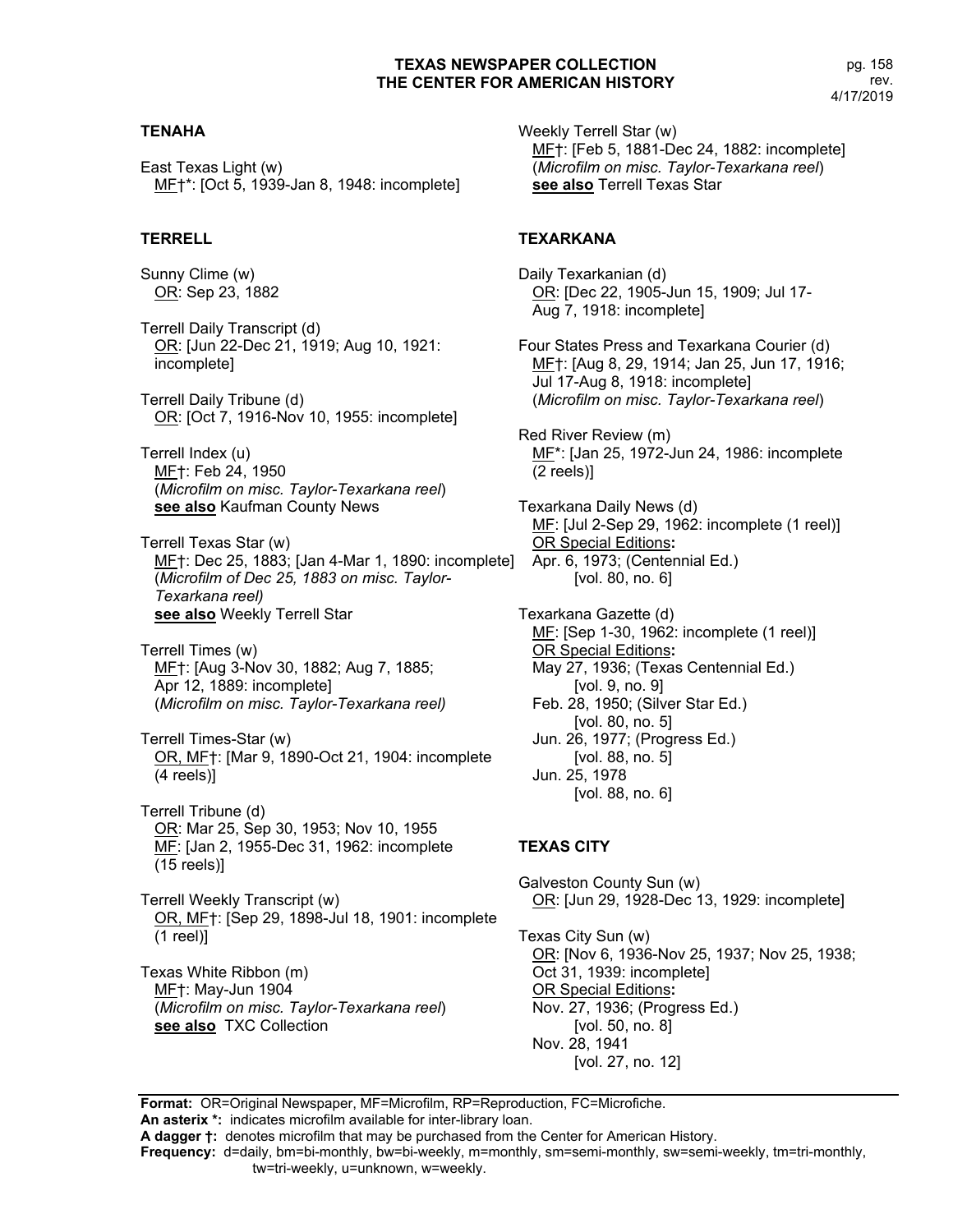Texas Coast News (w) MF†: Feb 13, 1895 (*Microfilm on misc. Texas City-Tyler*)

# **TEXLINE**

Nor'wester (sm) OR: Nov 5-Dec 31, 1924; Jan 14-Feb 25, Apr 8, 1925

Texline Tribune (w) MF†: [Jan 14-Dec 29, 1932: incomplete] (*Microfilm on misc. Texas City-Tyler reel*)

# **THE COLONY see COLONY**

# **THORNDALE**

Thorndale Champion (w) MF†: [Aug 31, 1917; Jul 26-Aug 23, 1918; Mar 1, 1918-Feb 17, 1966: incomplete (8 reels)] (*Microfilm of Aug 31, 1917 and Jul 26-Aug 23, 1918 on misc. Texas City-Tyler reel*) OR Special Editions**:** Apr. 16, 1936; (Texas Centennial Ed.) [vol. 9, no. 10]

Thorndale Thorn (w) MF†: [May 2-Jun 27, 1913; Jul 31, 1914; Jul 19- Aug 9, 1918: incomplete] MF†\*: [Jan 17, 1902-Sep 13,1918: incomplete (4 reels)] (*Microfilm of May 2-Jun 27, 1913; Jul 31, 1914; Jul 19-Aug 9, 1918 on misc. Texas City-Tyler reel*)

# **THORNTON**

Thornton Hustler (w) MF†: [May 2-Jul 4, 1913; Aug 7, 1914; Jul 18, 25, 1918: incomplete] (*Microfilm on misc. Texas City-Tyler reel*)

# **THREE RIVERS**

Live Oak County Leader (w) OR: May 18, 1914 MF†: Feb 11, 1916 (*Microfilm on misc. Texas City-Tyler reel*) **see also OAKVILLE**

# **THURBER**

Texas Miner (w) OR: Jul 13, Aug 3, 1895

Thurber Journal (w) OR (oversize): [Dec 13, 1902-Sep 22, 1917: incomplete] MF†: [Aug 13-Oct 8, 1904: incomplete] (*Microfilm on misc. Texas City-Tyler reel*)

# **TIMPSON**

Timpson Daily Times (d) OR: [Jan 17, 1941-May 25, 1945: incomplete]

# **TIOGA**

Tioga Herald (w) OR: Apr 25, May 9, 1946 MF†: Jul 31, 1914; Nov 21, 1919 (*Microfilm on misc. Texas City-Tyler reel*)

# **TOLAR**

Tolar Messenger (w) MF†: Jul 19, 1918 (*Microfilm on misc. Texas City-Tyler reel*)

Tolar Register (w) MF†: Nov 13, 1903 (*Microfilm on misc. Texas City-Tyler reel*)

Tolar Standard and Register (w) MF†: Mar 1, 1907; Feb 25, 1910; Aug 13, 1914 (*Microfilm on misc. Texas City-Tyler reel*)

# **TOM BEAN**

Tom Bean Times (w) MF†: Sep 11, 1914; Jul 19-26, 1918 (*Microfilm on misc. Texas City-Tyler reel*) OR Special Editions**:** Jul. 17, 1936; (25th Anniversary Ed.) [vol. 53, no. 15]

**Format:** OR=Original Newspaper, MF=Microfilm, RP=Reproduction, FC=Microfiche. **An asterix \*:** indicates microfilm available for inter-library loan. **A dagger †:** denotes microfilm that may be purchased from the Center for American History.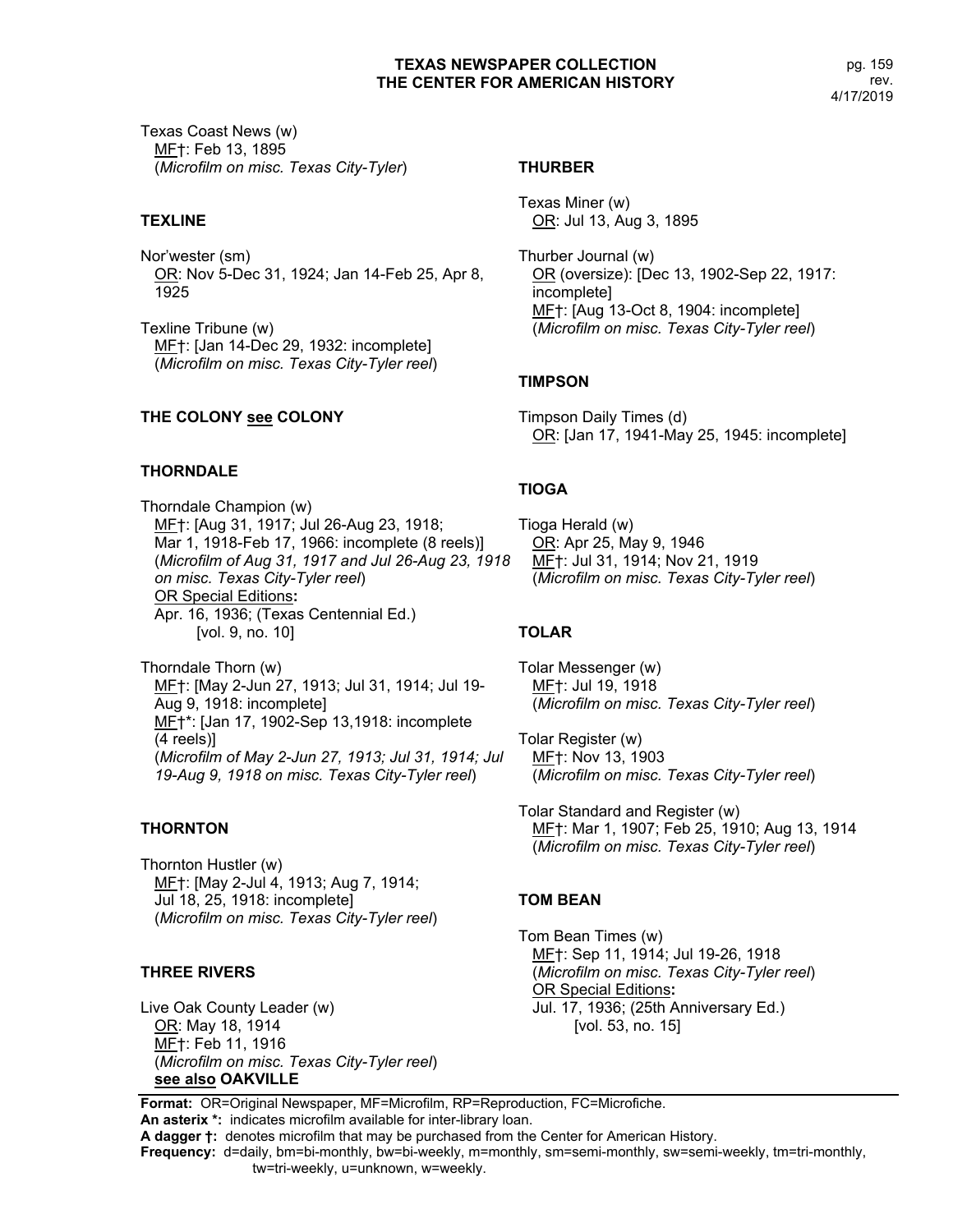# **TRENTON**

Trenton Tribune (w) OR: Oct 11, 1935 MF†: Jul 31, 1914; May 5, 1922 (*Microfilm on misc. Texas City-Tyler reel*)

# **TRINITY**

Trinity Standard (w) OR: [Jul 22, 1938-Dec 21, 1951: incomplete]

Trinity Standard and the Lovelady Star (w) OR: [Feb 10, 1933-Jul 1, 1938: incomplete]

Trinity Times (w) OR: May 29, 1931 MF†: Nov 25, 1927 (*Microfilm on misc. Texas City-Tyler reel*)

Trinity Tribune (w) MF†: Aug 8, 1914; Jul 18-Aug 1, 1918 (*Microfilm on misc. Texas City-Tyler reel*)

# **TROUPE**

Troupe Banner (w) ME<sup>+</sup>: [Sep 4, 1903-Dec 22, 1905: incomplete (1 reel)] MF: [Jan 5, 1906-Dec 31, 1939; Jan 6, 1955-Dec 22, OR: Oct 20, 1894 1977: incomplete (20 reels)] (*Microfilm of Aug 3-Dec 14, 1933 and Jan 10- Apr 1, 1935 on misc. Texas City-Tyler reel*)

Troupe Verbena (w) MF†:Jan 25, 1889 (*Microfilm on misc. Texas City-Tyler reel*)

# **TULIA**

Tulia Herald (w) MF: [Aug 6, 1953-Dec 27, 1962: incomplete (9 reels)] <u>OR</u>: [Feb 26, 1942; Oct 3, 1957-Sep 4, 1958; Jun 17, 1982; Jul 16, 1987: incomplete] OR Special Editions**:** Jul. 9, 1936; (Texas Centennial Ed.) [vol. 50, no. 9] Jul. 15, 1976; (Swisher County 86th Anniversary) [vol. 82, no. 8] Jul. 14, 1977; (Swisher County 87th Anniversary) [vol. 84, no. 5]

# **TURKEY**

Turkey Enterprise (w) OR: [Nov 1, 1929-Jun 3, 1954: incomplete (5 reels)]

# **TYLER**

Daily Courier (d) MF†: Mar 18-May 24, 1902 (*Microfilm on misc. Texas City-Tyler reel*)

Evening Democrat-Reporter (d) OR: Oct 14, 1891

Evening Times (d) OR: Jul 18, 1906 MF†: Jan 20, 1907 (*Microfilm on misc. Tyler reel*)

Harpoon (w)

National Index (w) OR: May 20, Sep 16, 23, 1880

Semi-Weekly Courier (sw) MF†: Jul 28, 1906; Aug 5, 1908 (*Microfilm on misc. Texas City-Tyler reel*)

Semi-Weekly Courier-Times (sw) MF†: [Oct 6, 1909-Dec 17, 1910: incomplete] (*Microfilm on misc. Tyler reel*)

Texas Democrat (u) OR: May 3, 1914

Tyler American (w) MF†: [May 5-Jun 16, 1922: incomplete] (*Microfilm on misc. Texas City-Tyler reel*)

**Format:** OR=Original Newspaper, MF=Microfilm, RP=Reproduction, FC=Microfiche. **An asterix \*:** indicates microfilm available for inter-library loan.

**A dagger †:** denotes microfilm that may be purchased from the Center for American History.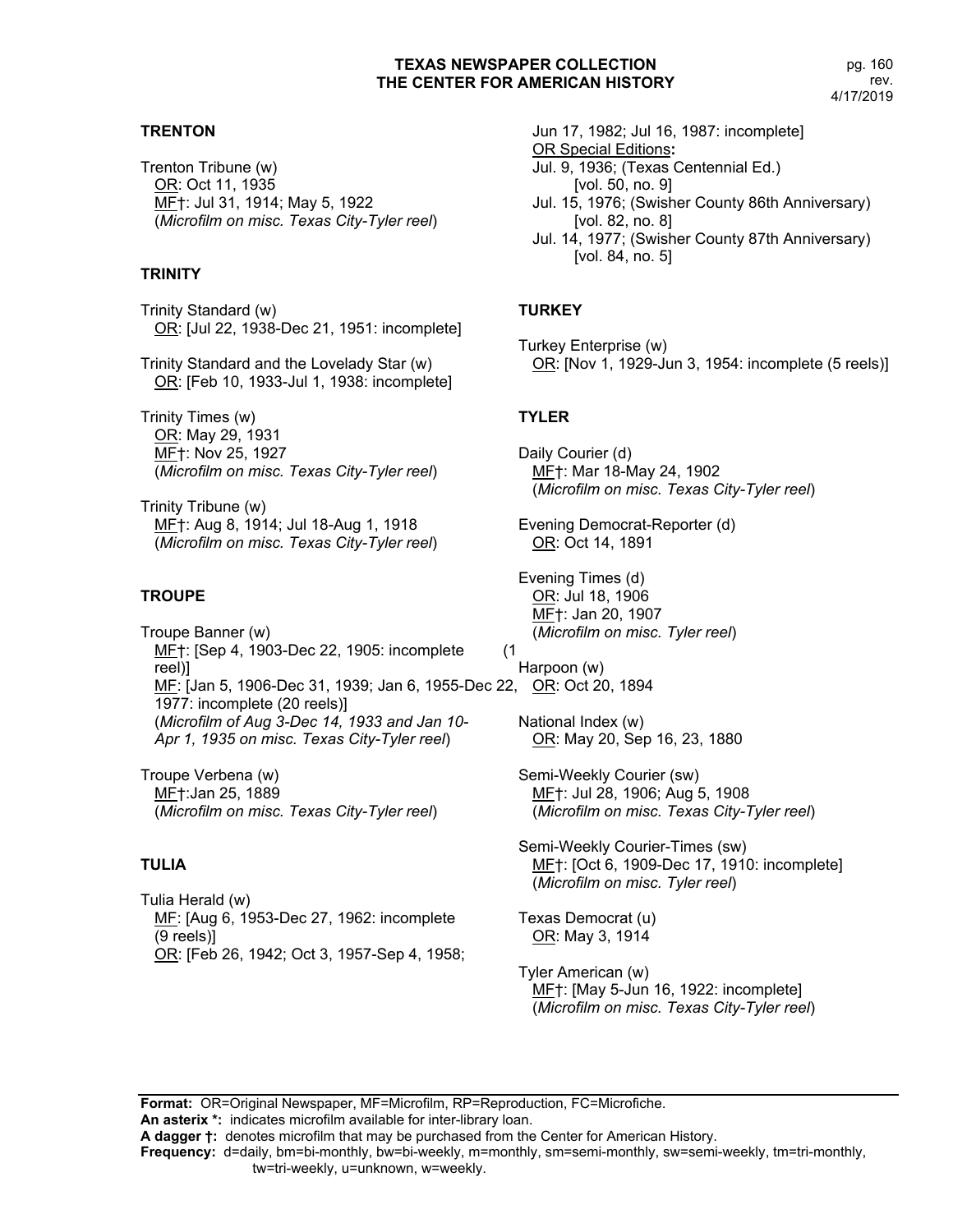pg. 161 rev. 4/17/2019

Tyler Courier-Times(d) OR: Feb 23, 1975 OR Special Editions**:** Dec. 2, 1934; (4th Anniversary of E. Texas Oil Field Discovery) [vol. 50, no. 10] Tyler Courier (u) MF: Mar 24, 1900 (*Microfilm on misc. Texas City-Tyler reel*) Tyler Daily Courier-Times (d) OR: May 9, 1926; Jul 24, 1932; Apr 1, 8, Dec 2, 1934 MF†: [Nov 11-Dec 21, 1918; May 4, 1920; May 9, 1926: incomplete] (*Microfilm on misc. Tyler reel*) Tyler Journal (w) MF: [May 8, 1925-Dec 30, 1938: incomplete (7 reels)] MF†: [Dec 8, 1933; Jan 4-Apr 19, 1935; May 29, 1936: incomplete] (*Microfilm of Dec 8, 1933-May 29, 1936 on misc. Tyler reel*) OR: [Jan 3, 1930-Mar 22, 1956: incomplete] Index available (1925-1935) OR Special Editions**:** May 29, 1936; (Texas Centennial Ed.) [vol. 50, no. 11] Tyler Leader (w) OR: Apr 18/25, 1970 Tyler Morning Telegraph (d) OR: Apr 5, 7, 11-12, May 19, 1934 Tyler Morning Tribune (d) MF†: Nov 10-11, 1918 (*Microfilm on misc. Tyler reel*) Tyler Reporter (w) MF†: [Nov 17, 1855; Feb 9, 1859; Apr 11, Aug 1, 1861; Jun 19-Nov 13, 1862; Mar 31-Nov 10, 1864: incomplete] (*Microfilm on misc. Tyler reel*) OR: [Nov 17, 1855-Nov 10, 1864; Feb 17, 1872: incomplete] (some oversized) Tyler Telegraph (w) OR, MF†: Mar 27, Nov 6, 1852 (*Microfilm on misc. Tyler reel*) Weekly Courier-Times (w) MF: Jul 20, 1889

MF†: Dec 23, 30, 1910 (*Microfilm on misc. Tyler reel*) Weekly Record (w) OR: [Jul 20, 1889-Nov 1, 1890: incomplete]

**-U-**

# **URIBEÑO**

Aldeano (w) MF†: [Sep 27-Dec 13, 1908: incomplete] (*Microfilm on misc. San Antonio-Uribeño reel*)

# **UVALDE**

Coyote (u) OR: Dec 15, 1924

Uvalde Leader-News (w, sw) MF: [Jan 1, 1956-Dec 29, 1957: incomplete (4 reels)] OR: [Oct 27, 1905-Aug 16, 1956; Aug 20, 1967: incomplete] (some oversized) OR Special Editions**:** Jul. 5, 1935 [vol. 9, no. 11] Nov. 23, 1958; (Garner Day in Texas) [vol. 42, no. 8] Mar. 27, 1960; (Uvalde Progress Report) [vol. 44, no. 5]

Uvalde News (w) MF†\*: [Oct 13, 1898-Jun 21, 1900: incomplete] (*Microfilm on misc. Uvalde-Victoria reel*)

Uvalde Times (bm, w) OR: [Feb 12, 1978-Apr 24, 1980: incomplete]

Weekly Hesperian (w) OR: [Feb 22-Oct 4, 1879: incomplete]

**-V-**

**Format:** OR=Original Newspaper, MF=Microfilm, RP=Reproduction, FC=Microfiche. **An asterix \*:** indicates microfilm available for inter-library loan.

**Frequency:** d=daily, bm=bi-monthly, bw=bi-weekly, m=monthly, sm=semi-monthly, sw=semi-weekly, tm=tri-monthly,

**A dagger †:** denotes microfilm that may be purchased from the Center for American History.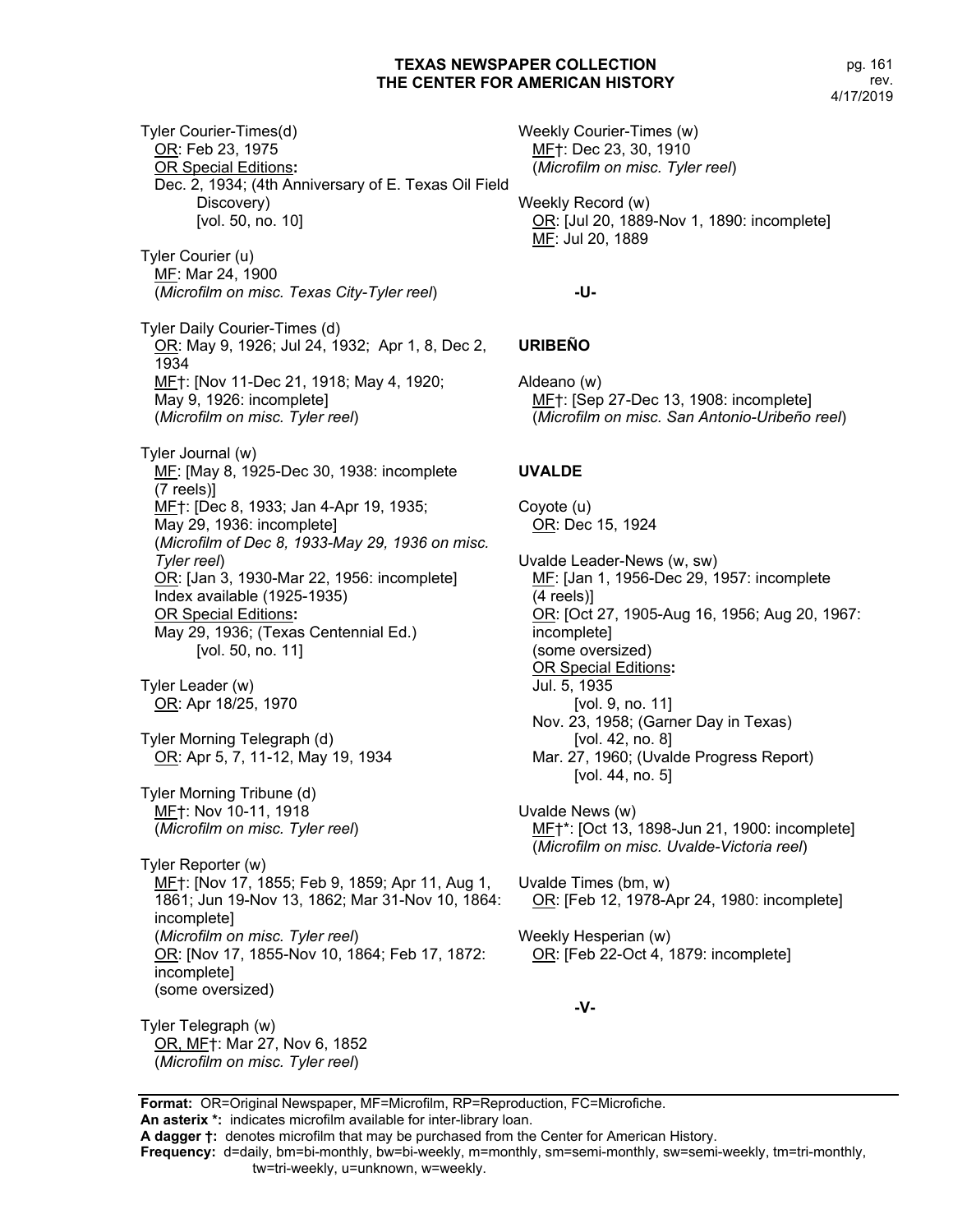## **VALLEY MILLS**

Valley Mills Tribune (w) OR: Jan 17, 1936; [n. d.], 1968 (Centennial ed.) MF†\*: May 30, 1913; Sep 11, 1914; Jul 19- Aug 9, 1918 (*Microfilm on misc. Uvalde-Victoria reel*)

# **VAN ALSTYNE**

Home Town Happenings (u) OR: Dec 1943

Van Alstyne Era (u) MF†\*: Feb 18, 1930 (*Microfilm on misc. Uvalde-Victoria reel*)

Van Alstyne Leader (w) MF†: [Oct 1, 1898-Aug 22, 1985: incomplete (19 reels)] MF†\*: Mar 24, 1900 (*Microfilm of Mar 24, 1900 on misc. Uvalde-Victoria reel*) OR: Jan 5, 1933; Jul 12, 1934

Van Alstyne News (w) MF†\*: [Oct 7, 1898-May 18, 1900; Jun 24, 1904: incomplete] (*Microfilm on misc. Uvalde-Victoria reel*)

# **VAN HORN**

Van Horn Advocate (w) OR: Jan 2, 1924, May 20, 1927; Aug 22, Dec 19, 1935; Feb 13, 1936; [Aug 19, 1937-Dec 30, 1952: incomplete]

## **VEGA**

Vega Enterprise (w) ME†\*: [Oct 19, 1945-Nov 5, 1954; Aug 20, 1964; Apr Vernon Times (w) 2, 1970-Dec 23, 1992: incomplete (12 reels)] OR: Jun 30, 1927; Sep 22, 1949

### **VELASCO**

Velasco Daily Times (d) MF: [Dec 24, 1891-Jun 11, 1892: incomplete (1 reel)]

Velasco Times (w) MF†\*: [Oct 24, 1891; Mar 9, 1894: incomplete] MF: [Oct 24, 1891-May 5, 1893; Mar 9, 1894: incomplete] (*Microfilm of Oct 24, 1891; Mar 9, 1894 on misc. Uvalde-Victoria reel) (Microfilm of Oct 24, 1891-May 5, 1893; Mar 9, 1894 on reel with Veslaco Daily Times*) OR: Apr 12, 1895 Velasco World (w) OR (oversize): Sep 2, 1891 MF†\*: May 24, Jun 28, 1913 (*Microfilm on misc. Uvalde-Victoria reel*) **VERNON** First Methodist Church (u) OR: May 30, 1931 News Bulletin OR Special Editions**:** Apr. 1935; (Manufacturers and Jobbers Show Ed.) [vol. 53, no. 17] Vernon Daily Record (d) MF: [Sep 1, 1953-Aug 31, 1962: incomplete (29 reels)] OR: [Feb 1, 1930-Dec 31, 1949: incomplete] OR Special Editions**:** Apr. 16, 1935; (Booster Ed.) [vol. 53, no. 16] Apr. 28, 1936; (Texas Centennial Ed.) [vol. 9, no. 12]

Aug. 31, 1949 [vol. 11, no. 7] Jan. 6, 1952 [vol. 28, no. 8]

Vernon Hornet (w) OR: Apr 4, 1896

Vernon Trade News OR Special Editions**:** Apr. 30, 1936; (50 Years of Progress) [vol. 53, no. 18]

Vernon Weekly Call (w) MF†\*: May 29, 1895 (*Microfilm on misc. Uvalde-Victoria reel*)

**Format:** OR=Original Newspaper, MF=Microfilm, RP=Reproduction, FC=Microfiche. **An asterix \*:** indicates microfilm available for inter-library loan.

**A dagger †:** denotes microfilm that may be purchased from the Center for American History.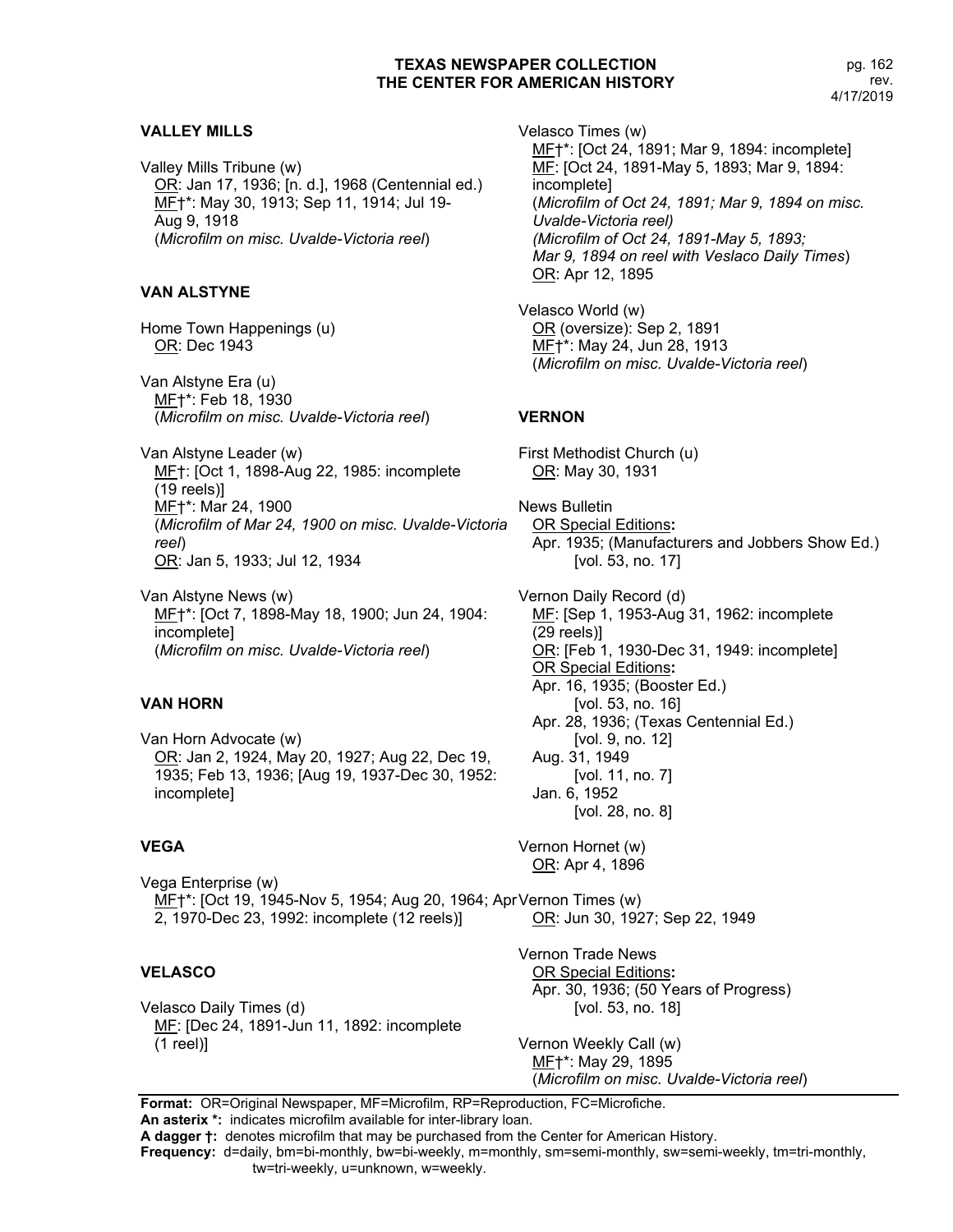Vernon Weekly Guard (w) OR: Jul 19, 1889 MF†\*: Aug 1, 1890 (*Microfilm on misc. Uvalde-Victoria reel*)

# **VICTORIA**

Daily Advocate(d) OR: [Jan 6, 1905-Mar 7, 1919: incomplete] MF: [Apr 8, 1897-Dec 29, 1900; Feb 14, 1908; May 31, 1909; Mar 7, 1919: incomplete (4 reels)] (*Microfilm of Feb 14, 1908; May 31, 1909; Mar 7, 1919 on misc. Victoria reel*) **see also** Texian Advocate; Victoria Advocate (d); Victoria Advocate (w); Weekly Advocate

Deutsche Zeitung für Texas (w) OR: [Oct 6, 1898-Apr 16, 1908: incomplete] MF†\*: Oct 31, 1907 (*Microfilm on misc. Uvalde-Victoria reel*)

Fact (w) MF<sup>+\*</sup>: [Jul 8-Oct 7, 1904: incomplete] (*Microfilm on misc. Uvalde-Victoria reel*) **see also** Victoria Fact

Foster Field Fighter (sm) OR, MF†\*: [Dec 1, 1943-Nov 30, 1944: incomplete Victoria Daily Times (d) (1 reel)]

Jolly Roger (u) OR: Mar 2, 1961

Texas Demokrat (w) OR: Nov 25, 1862

Texas Presbyterian (w) OR: Nov 3, 1846; [Jan 2-Mar 24, 1848] MF†: [Nov 3, 1846; Jan 2, 1847-Mar 11, 1848; Aug 23, 1851-Aug 26, 1854: incomplete (1 reel)] **see also HOUSTON** and **HUNTSVILLE**

Texian Advocate (w) OR, MF†: [Oct 12, 1848-Sep 23, 1854: incomplete] (*Microfilm on own reel and misc. Victoria reel*) **see also** Daily Advocate; Victoria Advocate (d); Victoria Advocate (w); Weekly Advocate

Victoria Advocate (d) MF: [Jan 1, 1953-Aug 31,1962: incomplete

(77 reels)] OR: [May 15, 1932-Dec 30, 1949: incomplete] OR Special Editions**:** 1934 [vol. 9, no. 13] Nov. 1, 1936 [vol. 9, no. 14] Mar. 10, 1963; (Progress Ed. - The Victoria Story) [vol. 57, no. 8] May 12, 1968; (Historical Ed.) [vol. 64, no. 8] Oct. 12, 1976; (DuPont: 25 Years of Progress) [vol. 88, no. 7] **see also** Daily Advocate; Texian Advocate; Victoria Advocate (w); Weekly Advocate Victoria Advocate (w) OR: [Jan 18, 1862-Jan 22, 1926: incomplete] MF<sup>+</sup>: Jan 18, 1862-Oct 22, 1864; Sep 24, 1875-Dec 23, 1876; Sep 30-Dec 9, 1882; Aug 9, 1884; Apr 13, 1889; Oct 31, 1891; Aug 10, 1901; May 29, 1925; Jan 22, 1926 (*Microfilm on misc. Victoria reel*) **see also** Daily Advocate; Texian Advocate; Victoria Advocate (d); Weekly Advocate Victoria Daily News (d) OR: Aug 10, 1933 OR: Sep 13, 1896; Jun 16, 1898; Jan 14, 1900 MF†\*: Jan 10, 1899 (*Microfilm on misc. Uvalde-Victoria reel*) Victoria Fact (w) MF†\*: [Aug 21, 1914; Jul 19-Aug 9, 1918: incomplete] (*Microfilm on misc. Uvalde-Victoria reel*) **see also** Fact Victoria Mirror (u) OR: Apr 1973 Victoria Review (w) OR: Oct 4, 1894 Victoria Tribune (w) OR: Sep 11, 1931 Weekly Advocate (w) MF†: Jan 25, 1902; Jan 26, 1907 (*Microfilm on misc. Victoria reel*) **see also** Daily Advocate; Texian Advocate; Victoria Advocate (d); Victoria Advocate (w)

**Format:** OR=Original Newspaper, MF=Microfilm, RP=Reproduction, FC=Microfiche.

**An asterix \*:** indicates microfilm available for inter-library loan.

**A dagger †:** denotes microfilm that may be purchased from the Center for American History.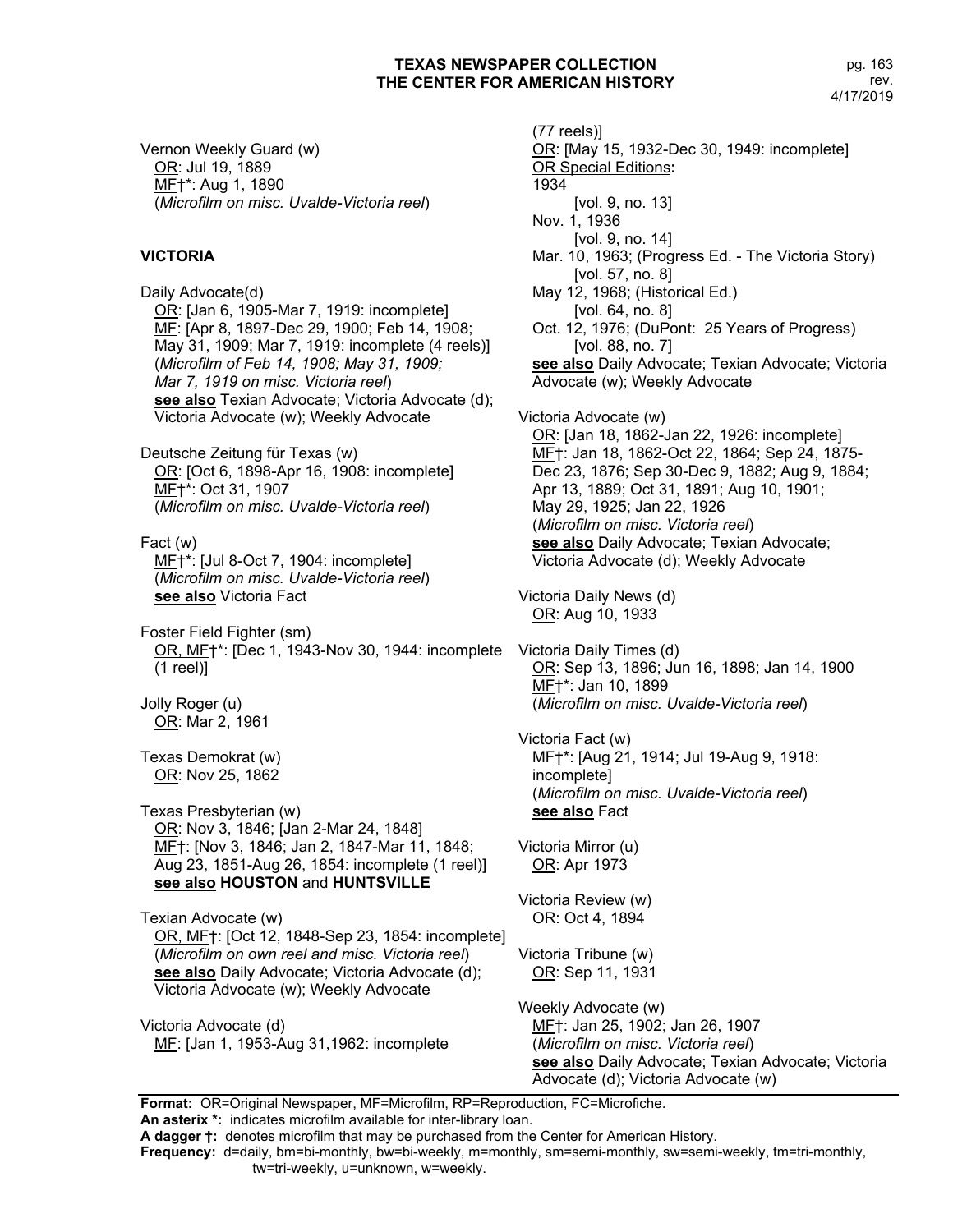**-W-**

## **WACO**

Artesia (w) MF†\*: Jun 21, 1896 (*Microfilm on misc. Waco reel*)

Baylor Lariat (u) OR: [Aug 22, 1977-Mar 30, 1978; Nov 9, 1984: incomplete] **see also** Lariat; Varsity Lariat

Black Landmarks (w) OR, MF†\*: [Dec 18, 1943-Apr 14, 1945: incomplete (1 reel)]

Brann's Iconoclast (m) MF†\*: Dec 1895 (*Microfilm on misc. Waco reel*)

Brazos Statesman (w) OR, MF†: Sep 5, 1856; Jan 3, 1857 (*Microfilm on misc. Waco reel*)

Church Bell (m) MF†\*: Dec 1879; Apr 1880 (*Microfilm on misc. Waco reel*)

C I Squire (w) OR, MF†\*: Jun 21, 28, 1945 (*Microfilm on reel with Black Landmarks*)

Daily Advance (d) OR, MF†\*: Jul 21, 1887 (*Microfilm on own reel and misc. Waco reel*) **see also** Waco Advance; Waco Daily Advance

Day (d) OR: Apr 30, 1885; Jun 12, 1888 MF†\*: [Jan 1-Jun 29, 1885; Mar 2, 1886; Jan 21, 1888-Jan 13, 1891: incomplete] (*Microfilm on reel with Daily Examiner, 1886*)

Evening Telephone (d) OR: Nov 4, 1893

Examiner and Patron (w) MF†\*: Aug 13-Dec 31, 1875 (*Microfilm on misc. Waco reel*) **see also** Weekly Examiner and Patron Home Front News (w) OR: Jul 13, 1944 Lariat (w) MF†\*: [Apr 9-May 21, 1904; Mar 18, 1914- Mar 21, 1918: incomplete] (*Microfilm on misc. Waco reel*) **see also** Baylor Lariat; Varsity Lariat Masonic Home (m) MF†\*: Jan 1882 (*Microfilm on misc. Waco reel*) Paul Quinn Weekly (w) MF†\*: Jun 19, 1915 (*Microfilm on misc. Waco reel*) Semi-Weekly Times-Herald (sw) OR: [Jun 10-Oct 14, 1898: incomplete] Skiff (w) ME†\*: Oct 22, Dec 3, 1904; Feb 11, Mar 4, 1905 (*Microfilm on misc. Waco reel*) South West (w) OR, MF†\*: Oct 17, 1860; Jan 16, Aug 22, 1861 (1 reel) (some oversized) Southern Democrat (w) OR, MF†: Nov 18, 1858 (*Microfilm on misc. Waco reel*) Southerner (w) OR, MF†: [May 9, Jun 6, 1857; Aug 7, Sep. 4, 1858: incomplete] (*Microfilm on misc. Waco reel*) Street's Monthly (m) OR, MF†: Dec 15, 1876 (*Microfilm on misc. Waco reel*) Street's Weekly News (w) OR: May 20, Jun 17, 1877 Tabernacle Voice (m) MF†\*: Mar 1933 (*Microfilm on misc. Waco reel*) Texas Agriculture (m)

MF<sup>+\*</sup>: [May 1943-May 1948: incomplete] (*Microfilm on misc. Waco reel*)

**Format:** OR=Original Newspaper, MF=Microfilm, RP=Reproduction, FC=Microfiche. **An asterix \*:** indicates microfilm available for inter-library loan.

**A dagger †:** denotes microfilm that may be purchased from the Center for American History.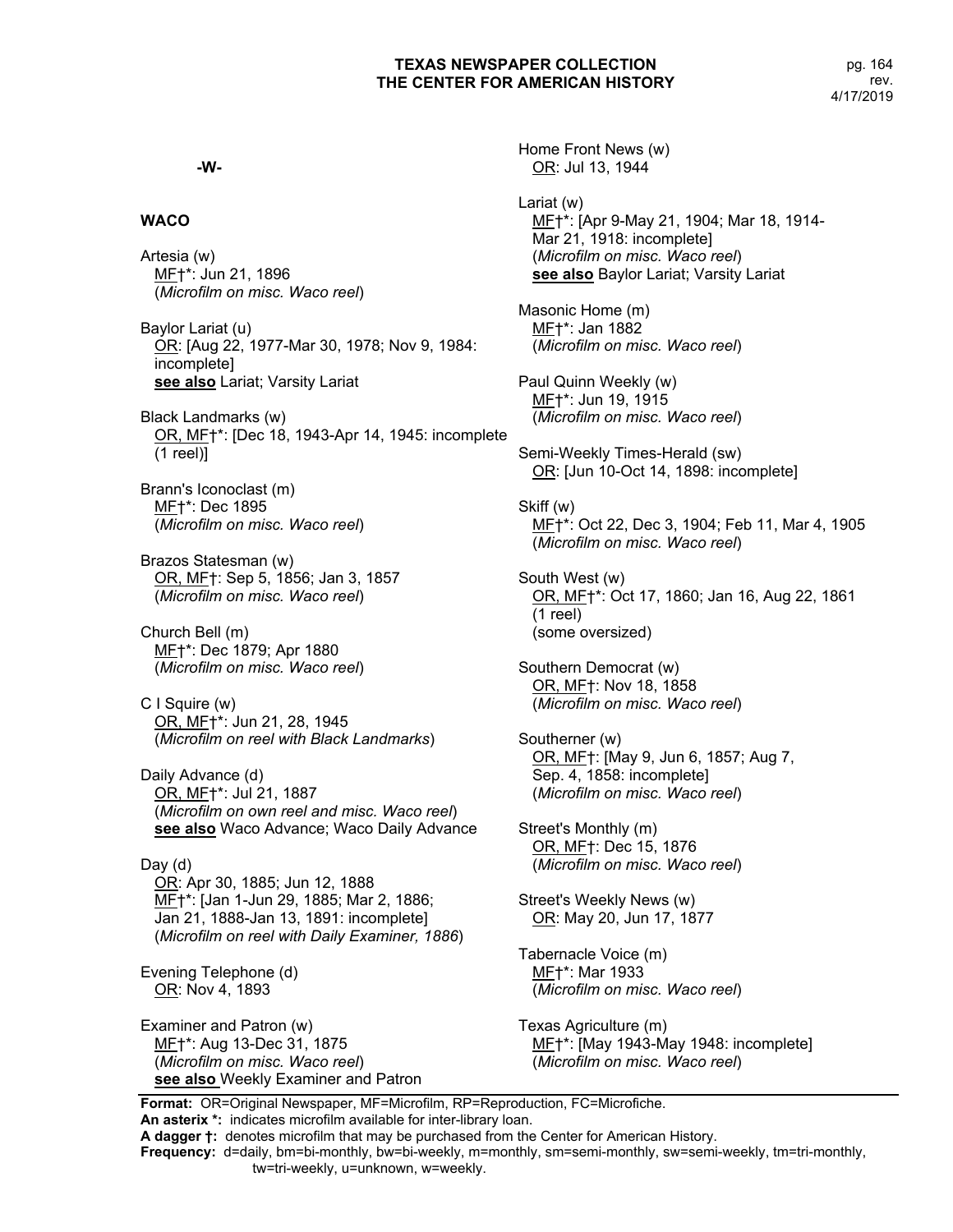Texas Democrat (sm) MF†\*: [Oct 1, 1919-Apr 15, 1920: incomplete] (*Microfilm on misc. Waco reel*)

#### Texas Interracial Review **see AUSTIN**

Tiempo (w) OR: Jul 8, Sep 23, 1992; Jul 7, 1993

True Blue (sm) MF†\*: Jul 1, 15, 1887 (*Microfilm on misc. Waco reel*)

Varsity Lariat (u) OR: Nov 8, 1900 **see also** Baylor Lariat; Lariat

W.A.F.S. Wingtips (w) OR: [Mar 18, 1943-Jan 4, 1945: incomplete]

Waco Advance (w) OR, MF†\*: Apr 28, May 26, 1887 (*Microfilm on misc. Waco reel*) **see also** Daily Advance; Waco Daily Advance

Waco American (d) MF†\*: Oct 11, Nov 22, 1928 (*Microfilm on misc. Waco reel*)

Waco Citizen (w, sw) OR: Jul 30, 1976; Aug 28, 1992; Sep 3, 1993 OR Special Editions**:** Feb. 1960; (Central Texas Progress Ed.) [vol. 52, no. 4]

Waco Daily Advance (d) OR, MF†\*: Jun 8, 1872 (*Microfilm on misc. Waco reel*) **see also** Daily Advance; Waco Advance

Waco Daily Day (d) OR: Aug 31, 1892

Waco Daily Day-Globe (d) OR: Jan 31, 1893

Waco Daily Examiner (d) OR: [Mar 23, 1881-May 16, 1888: incomplete] ME: [Jan 1, 1874-Dec 12, 1878; Nov 12, 1881-

Jun 30, 1886: incomplete (10 reels)] (*Microfilm of Mar 1-Dec 31, 1885 on reel with Aug 18-Dec 12, 1878) (Microfilm of Jan 1-Jun 28, 1874; Oct 1-Dec 31, 1875 on misc. Waco reel) (Microfilm of Jan 1-Jun 30, 1886 on reel with Day (Waco)*) Waco Daily Item (d) MF†\*: Feb 27, 1920 (*Microfilm on misc. Waco reel*) Waco Daily News (d) OR: [Dec 24, 1890-May 22, 1891: incomplete] **see also** Waco Weekly News Waco Daily Reporter (d) OR, MF†\*: Jun 4, 1875 (*Microfilm on misc. Waco reel*) Waco Evening News (d) OR: [Jan 12, 1892-Sep 19, 1894: incomplete] Waco Farm and Labor Journal (w) OR: [Jan 1, 1932-Dec 29, 1961: incomplete] Waco Messenger (w) OR: [Oct 10, 1940-Nov 29, 1946: incomplete] Waco Morning Times (d) MF†\*: Dec 6, 1895 (*Microfilm on misc. Waco reel*) Waco News Citizen OR Special Editions**:** Feb. 24-25, 1968; (Historical Section) [vol. 83, no. 8] Waco News-Tribune (d) OR: [Jun 8-Dec 31, 1919: incomplete]; Sep 6, 1927; Nov 26, 1928; Sep 20, 1932; Feb 27, 1935; Dec 9-10, 1955 Waco News-Tribune-Times-Herald (u) MF†\*: Nov 25, 1928 (*Microfilm on misc. Waco reel*) Waco Oil News (m) MF†\*: Feb 24, 1921 (*Microfilm on misc. Waco reel*)

Waco Post (w) OR: [May 2, 1901-Jan 9, 1908: incomplete]

**Format:** OR=Original Newspaper, MF=Microfilm, RP=Reproduction, FC=Microfiche. **An asterix \*:** indicates microfilm available for inter-library loan. **A dagger †:** denotes microfilm that may be purchased from the Center for American History.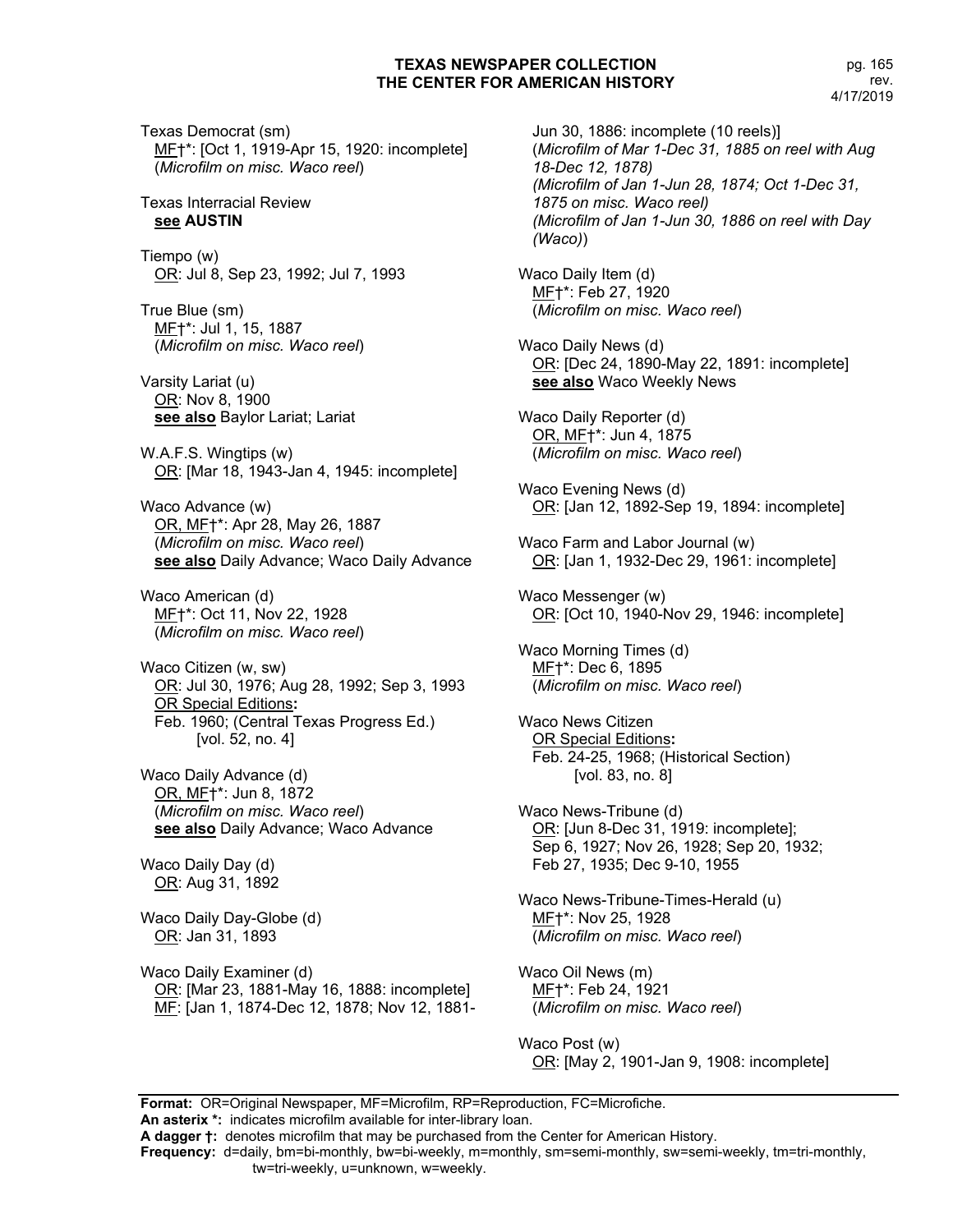pg. 166 rev. 4/17/2019

Waco Register (w) RP: Jul 8, 1876 Waco Semi-Weekly Tribune (sw) MF†\*: Nov 25, Dec 6, 1905; Jan 27, 1906; Apr 7, 18, 1917 (*Microfilm on misc. Waco reel*) Waco Sunday Tribune-Herald (w) OR: Nov 26, 1939 OR Special Editions**:** Jun. 28, 1936; (Texas Centennial Ed.) [vol. 9, no. 15] Waco Times-Herald (d: 1897) OR: [Mar 23, 1898-Jun 18, 1903: incomplete] Waco Times-Herald (d) OR: [Jul 14, 1908-Dec 31, 1942; Dec 9, 1955: incomplete] (*1933 OR issues stored offsite*) OR Special Editions**:** Feb. 21, 1963; (Waco on the Grow) [vol. 58, no. 16] Waco Times-Herald and Telephone (d) OR: [Jun 19, 1903-Jun 7, 1908: incomplete] Waco Tribune-Herald (d) OR: Oct 8, 1950; Feb 10, 1957; Oct 15, 1961 OR Special Editions**:** Oct. 30, 1949 [vol. 24, no. 4] Oct. 8, 1961; (50th Anniversary Ed.) [vol. 55, no. 11] Waco Weekly News (w) OR: Apr 28, 1892 **see also** Waco Daily News Waco Weekly Southerner (w) OR, MF†: Jun 8, 1859 (*Microfilm on misc. Waco reel*)

Weekly Examiner and Patron (w) OR: Oct 10, 1874; Mar 7, 1884 MF†: [Oct 16, 1874; Jul 30-Aug 6, 1875: incomplete] (*Microfilm on misc. Waco reel*)

Weekly Times-Herald (w) OR: Nov 24, 1898

# **WAELDER**

Waelder New Era (w) OR: [Feb 4, 1921-Oct 14, 1927: incomplete] MF†\*: [Oct 4, 1912-Dec 23, 1939: incomplete (12 reels)] (*Microfilm of 1912 on reel with Waelder News*)

Waelder News (w) MF: [Oct 26, 1900-May 22, 1903: incomplete]

# **WALLER**

Waller News (w) MF†: Aug 7, 1914; May 6, Oct 28, 1927 (*Microfilm on misc. reel with Hallettsville-Waller newspapers*)

# **WALLISVILLE**

Age (w) OR, MF†: [Dec 22, 1897-Jun 15, 1899: incomplete] (*Microfilm with Chambers County Herald*)

Chambers County Herald (w) OR, MF†: Oct 18, 1900 (1 reel)

# **WALNUT SPRINGS**

Bosque Citizen (w) MF†\*: [Jun 26, 1886-May 21, 1891: incomplete (1 reel)]

Walnut Springs Hustler (w) OR: Feb 12, 1925; Dec 22, 1932 MF†: [May 16-Jun 7, 1913; Aug 7, 1914: incomplete] (*Microfilm on misc. Walnut Springs-West reel*)

# **WASHINGTON**

Lone Star (w) OR, MF†: [Oct 23-Nov 27, 1852: incomplete] (*Hardcopy bound with Lone Star and Southern Watch Tower*) (*Microfilm on misc. Washington reel*) **see also** Lone Star and Southern Watch Tower

**Format:** OR=Original Newspaper, MF=Microfilm, RP=Reproduction, FC=Microfiche. **An asterix \*:** indicates microfilm available for inter-library loan. **A dagger †:** denotes microfilm that may be purchased from the Center for American History. **Frequency:** d=daily, bm=bi-monthly, bw=bi-weekly, m=monthly, sm=semi-monthly, sw=semi-weekly, tm=tri-monthly, tw=tri-weekly, u=unknown, w=weekly.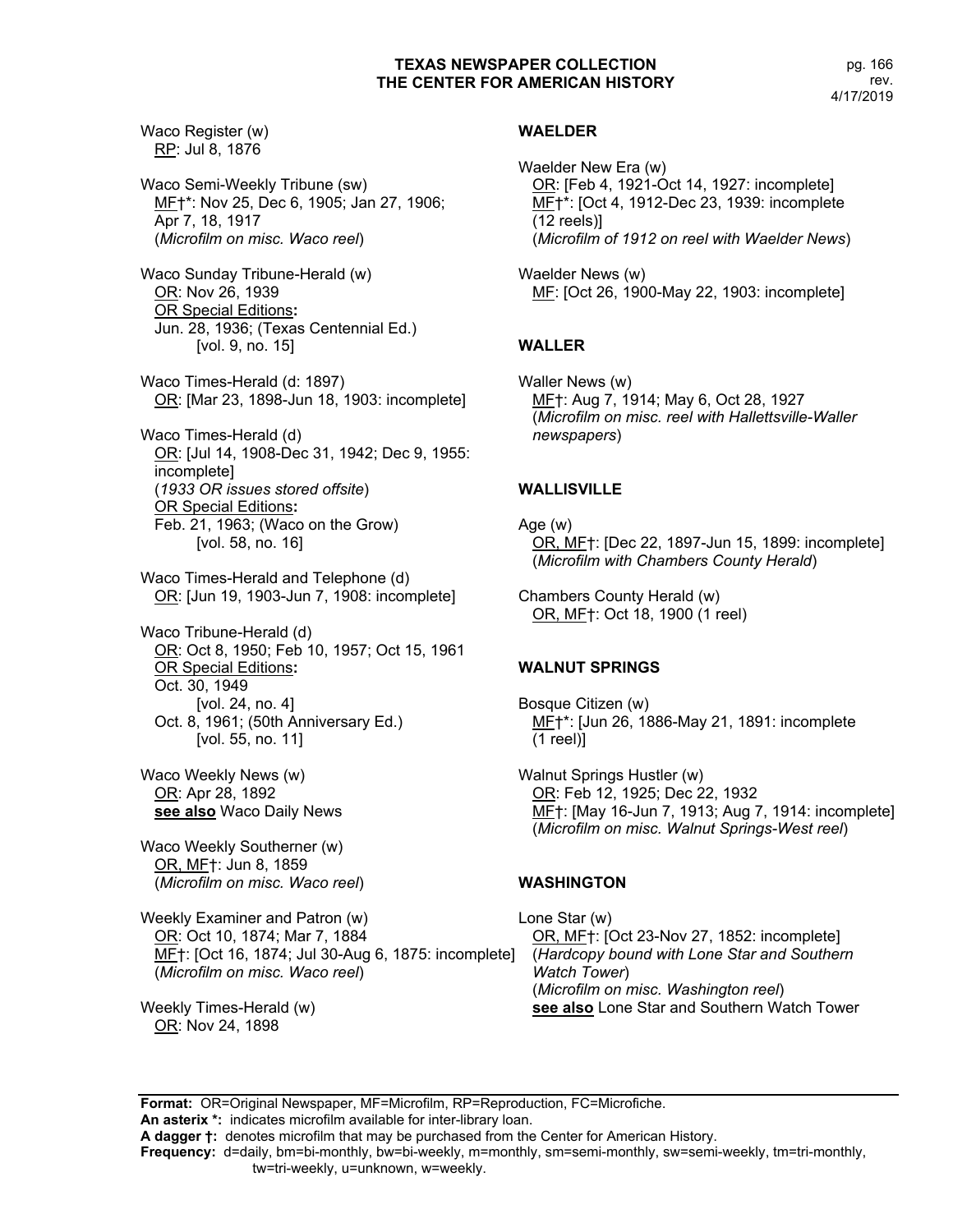pg. 167 rev. 4/17/2019

Lone Star and Southern Watch Tower (w) OR: [Apr 5, 1851-Sep 18, 1852: incomplete] MF†: [Apr 5, Jul 5, 12, 1851; Jun 12, 1852: incomplete] (*Microfilm on misc. Washington reel*) National Vindicator (w) OR: [Nov 25, 1843-Aug 17, 1844: incomplete] Semi-Weekly Star (sw) OR, MF†: Jun 26, Jul 11, Sep 9, 1850 (*Microfilm on misc. Washington reel*) Texas National Register (w) OR, MF†: [Dec 7, 1844-Jan 10, 1846: incomplete] (*Microfilm on misc. Washington reel) Index available (1844-1846)* **see also AUSTIN** Texas Ranger (w) OR: [Oct 12, 1849-Aug 23, 1856: incomplete] MF†\*: [Oct 12, 1849; Nov 18, 1850; Oct 6, 1852; Mar 11, 1853-March 2, 1856: incomplete] MF†: Jan 16, Apr 9, 30, 1849; Apr 30, Jul 30, Oct 8, 1851 (*Microfilm of Apr 30, Jul 30-Oct 8, 1851 on misc. Washington reel) (Microfilm of Oct 12, 1849-March 2, 1856 on reel with Texas Ranger, Brenham, TX*) **see also** Texas Ranger (Brenham, TX) Texas Ranger and Brazos Guard MF†: Jan 16, Mar 9, 30, 1849 (*Microfilm on misc. Washington reel*) **see also** Texas Ranger Texas Ranger and Lone Star **see** Texas Ranger Texian and Brazos Farmer (w) OR: Jan 28, 1843 RP: Apr 15, 1843 Washington American (w) OR, MF†\*: [Nov 1, 1855-Aug 18, 1857: incomplete Plain Texan and Weatherford Democrat (sw) (1 reel)]

#### **WAXAHACHIE**

Waxahachie Daily Light (d) MF†: Sep 26, 1898-Apr 11, 1899; Sep 27, 1901; Dec 7, 10, 1904; Nov 30, 1914; Aug 7, 12, 18, 1918 (1 reel) OR: Nov 24, 1963 OR Special Editions**:** Jun. 10, 1936; (Texas Centennial Ed.) [vol. 9, no. 16]

Waxahachie Enterprise (w) OR: [Feb 25, 1875; Oct 7, 1898-Dec 31, 1915: incomplete]

### **WEATHERFORD**

Daily Constitution (d) OR, MF†: [Jun 9-Oct 6; Dec 9, 1890: incomplete (1 reel)]

Daily Herald (d) OR: Jun 24, 1908 MF†: Sep 24-Oct 30, 1906; Jul 25-30, 1907; Jun 24, 1908 (*Microfilm on misc. Weatherford reel and misc. Walnut Springs-West reel)*

Frontier News (u) OR, MF†: Aug 19, 1858 (*Microfilm on misc. Weatherford reel*)

Parker County Journal (u) RP, MF†: Aug 31, Oct 5, 1882 (*Microfilm on misc. Weatherford reel*)

Parker County News (w) RP, MF†: Feb 24, 1888 (*Microfilm on misc. Weatherford reel)*

Plain Texan (m) OR: Dec 1, 1905; Feb 1, 1906

OR, MF†: Feb 9, 16, 20, 1906 (*Microfilm on misc. Weatherford reel*)

Sun (w) OR (oversize): Dec 29, 1887 MF†: May 5, 12; Jun 16, Dec 29, 1887 (*Microfilm on misc. Weatherford reel and misc. Walnut Springs-West reel*) **see also** Weatherford Sun

**Format:** OR=Original Newspaper, MF=Microfilm, RP=Reproduction, FC=Microfiche. **An asterix \*:** indicates microfilm available for inter-library loan.

**A dagger †:** denotes microfilm that may be purchased from the Center for American History.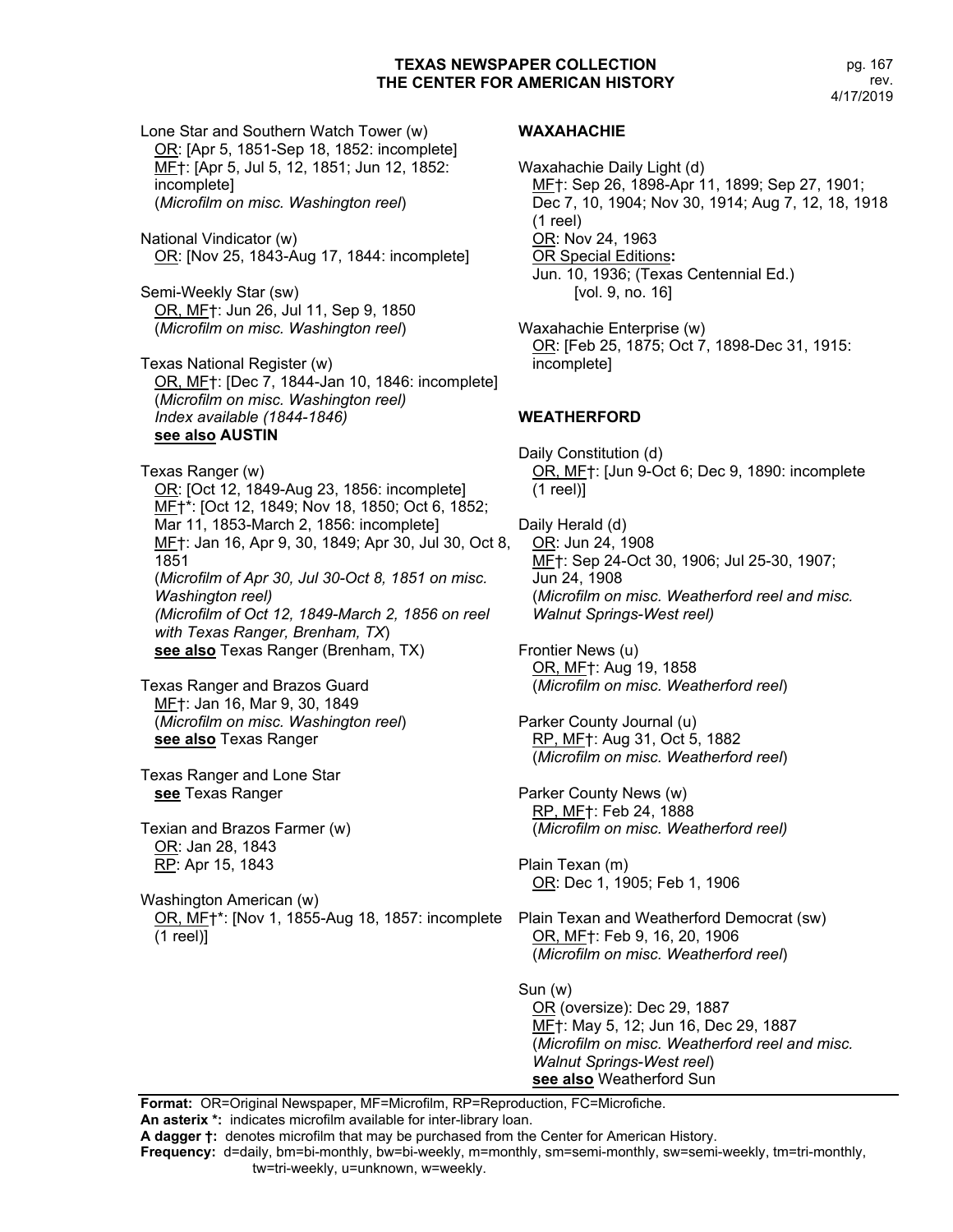Texas Methodist (u) OR, MF†: Jun 22, 1883 (*Microfilm on misc. Weatherford reel*)

Weatherford Constitution (w) OR, MF†: [May 8, 1889-Sep 3, 1890; Jan 1, 1891: incomplete] (*Microfilm with Daily Constitution*)

Weatherford Daily Commercial (d) MF†: Mar 14, 1882 (*Microfilm on misc. Weatherford reel and misc. Walnut Springs-West reel*)

Weatherford Democrat (w) OR: [Sep 12, 1895; Sep 29, 1922; Jan 2, 1931- Dec 30, 1932: incomplete] MF†: Sep 12, 1895 (*Microfilm on misc. Weatherford reel*) OR Special Editions**:** Aug. 1929; (2nd Annual Rural Life and Industrial Ed.) [vol. 34, no. 11] Jun. 21, 1935; (40th Anniversary Ed.) [vol. 50, no. 12] Aug. 11, 1939; (Historical and Development Ed.) [vol. 28, no. 7b & vol. 40, no. 7]

Weatherford Enquirer (w) MF†: [Oct 8, 1891-Dec 22, 1892: incomplete] (*Microfilm on misc. Weatherford reel and misc. Walnut Springs-West reel*)

Weatherford Exponent (w) OR, MF†: [Mar 31, 1877-Jun 12, 1880: incomplete (1 reel)]

Weatherford Sun (w) OR, MF: May 30, Jun 27, 1889 (*Microfilm on misc. Weatherford reel*) **see also** Sun

Weatherford Times (w) OR: Aug 26, 1871; Jul 26, 1884 RP: [Jan 20, 1872; Nov 6, 1878; Apr 21, 1883-Jul 3, 1886: incomplete] MF†: [Aug 26, 1871; Jan 20, 1872; Nov 6, 1878; Apr 21-Jul 7, 1883; Jul 26, 1884; Mar 13-Jul 3, 1886: incomplete] (*Microfilm on misc. Weatherford reel*)

Weekly Herald (w) MF†:[Jun 18, 1903; Mar 22, 1906; Apr 4, 1907; May 15-29, 1913; Jul 18-Aug 8, 1918: incomplete] (*Microfilm on misc. Walnut Springs-West reel*)

Weekly Republic (w) MF†: [Mar 10-Jul 14, 1893; Oct 13, 1898-Mar 9, 1899: incomplete] (*Microfilm on misc. Weatherford reel and misc. Walnut Springs-West reel*)

White Man (u) OR: Sep 13, 1860; Nov 14, 1861 MF†: Sep 13, 1860 (*Microfilm on misc. Weatherford reel*)

# **WEIMAR**

Weimer Mercury (w) OR: Aug 7, 1914; Jul 19- Aug 9, 1918

# **WELLINGTON**

Collingsworth Standard (u) OR: Oct 10, 1935

Wellington Leader OR Special Editions**:** Jul. 26, 1934; (Silver Anniversary Ed.) [vol. 9, no. 17]

### **WESLACO**

Weslaco News (w) MF†: [Jan 14, 1921-Oct 19, 1928; Dec 10, 1947; Dec 7, 14, 1950; Dec 4, 1952: incomplete (3 reels)] OR Special Editions**:** Dec. 17, 1936; (Texas Centennial Ed.) [vol. 9, no. 18] Dec. 5, 1940; (Birthday Ed.) [vol. 80, no. 7]

# **WEST**

Cechoslovak and Westske Noviny (w) OR: May 7, 1920 MF†: [Jan 6, 1920-Aug 21, 1925; Nov 18, 1932- Jul 7, 1961: incomplete] (*Microfilm of Jan 6, 1920-May 29, 1925 on Rosenberg & West reel*)

**Format:** OR=Original Newspaper, MF=Microfilm, RP=Reproduction, FC=Microfiche.

**An asterix \*:** indicates microfilm available for inter-library loan. **A dagger †:** denotes microfilm that may be purchased from the Center for American History.

**Frequency:** d=daily, bm=bi-monthly, bw=bi-weekly, m=monthly, sm=semi-monthly, sw=semi-weekly, tm=tri-monthly,

tw=tri-weekly, u=unknown, w=weekly.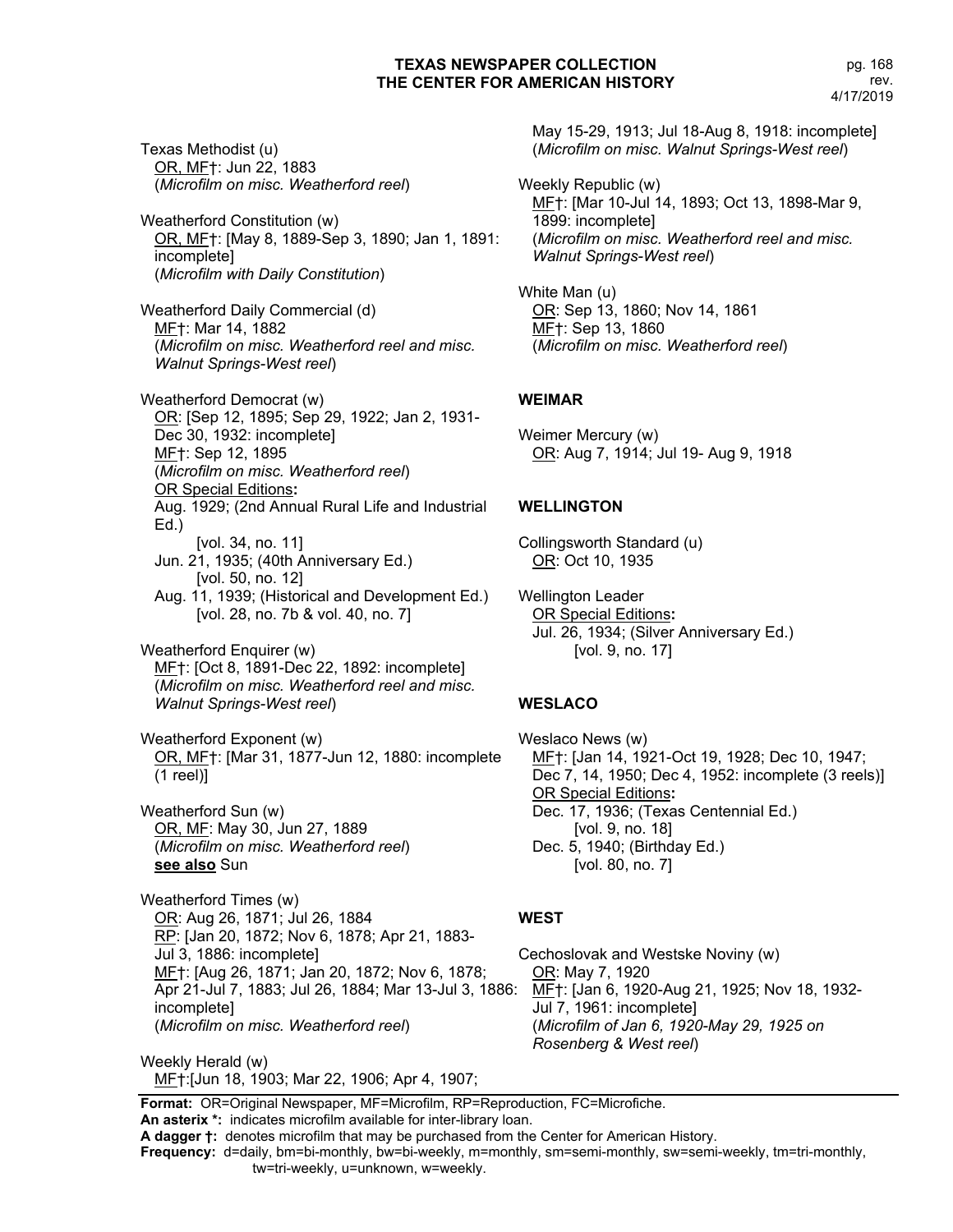Vestnik (w) OR: Oct 6, 1948; Jan 6, 13, 1965 **see also** Hallettsville, TX; TXC Collection

West News (w) OR: Aug 31, 1989; Nov 1990 MF†: [Feb 10, 1928-May 3, 1929: incomplete] (*Microfilm on misc. Walnut Springs-West reel*)

West Times (w) OR: Dec 22, 1899; Jan 6, 1905

# **WHARTON**

Wharton Journal (w, sw) MF†: [Mar 26, 1937-Feb 2, 1939; Jul 17, 1942; Jan 22, Oct 8, 1943; Mar 29, 1946-Dec 30, 1948; Jan 3, 1959-May 8, 1974: incomplete (17 reels)]

Wharton Journal-Spectator (sw) MF†: [May 12, 1974-Dec 29, 1976: incomplete (4 reels)] OR: Nov 10, 1990

Wharton Spectator (w) ME: [Jan 2, 1914-Dec 21, 1969: incomplete (30 reels)] OR: [Jan 7, 1909-Dec 26, 1913: incomplete] OR Special Editions**:** Sep. 11, 1936; (Texas Centennial Ed.) [vol. 9, no. 19]

# **WHITESBORO**

Whitesboro News (w) MF†\*: Jul 8, 22, 1904; May 3, 1907 (*Microfilm on misc. Whitesboro-Wylie reel*)

Whitesboro News-Record (w) OR: [Jul 4, 1913-Aug 9, 1918; Feb 4, 1938: incomplete] *Index available*

Whitesboro Record (w) MF†\*: Dec 20, 1906; Feb 21, 1907 (*Microfilm on misc. Whitesboro-Wylie reel*)

### **WHITEWRIGHT**

Whitewright Sun (w) MF†\*: Jul 7, 21, 1904; Feb 12, Apr 16, 1909; May 9-Jul 4, 1913; Jan 9, Aug 7, 1914; Jul 19- Aug 9, 1918 (*Microfilm on misc. Whitesboro-Wylie reel) Index available*

### **WHITNEY**

Whitney Messenger (w) OR: [Feb 6, 1903; Jan 2, 1931-Dec 29, 1932: incomplete] OR Special Editions**:** Jan. 25, 1934; (Golden Anniversary Ed.) [vol. 50, no. 13]

### **WHITTENBURG**

Phillips Reporter (w) OR: Aug 17-Nov 9, 1934 (*Bound with Hutchinson County Herald, Stinnett, TX*)

# **WICHITA FALLS**

Manuscript (u) MF†\*: Jan 22, 1925 (*Microfilm on misc. Whitesboro-Wylie reel*)

Plain Dealer (m) MF†\*: Jun, Jul 1936 (*Microfilm on misc. Whitesboro-Wylie reel*)

Sheppard Field Texacts (w) OR, MF†\*: [Jan 1, 1944-May 25, 1946: incomplete (2 reels)]

Sheppard Senator OR Special Editions**:** Sep. 15, 1976; (Bicentennial Ed.) [vol. 81a, no. 6]

Wichita Daily Times (d) MF†\*: Dec 19, 26, 1933; Apr 28, 1949 (*Microfilm on misc. Whitesboro-Wylie reel*) OR: [May 14, 1907; Feb 1, 1926-Oct 10, 1955: incomplete] OR Special Editions**:** Apr. 1, 1936; (Clayco No. 1 25th Anniversary) [vol. 62, no. 5] Oct. 11, 1936; (Texas Centennial Ed.) [vol. 9, no. 20] May 14, 1947; (40th Anniversary Ed.) [vol. 80, no. 8]

**Format:** OR=Original Newspaper, MF=Microfilm, RP=Reproduction, FC=Microfiche. **An asterix \*:** indicates microfilm available for inter-library loan.

**A dagger †:** denotes microfilm that may be purchased from the Center for American History.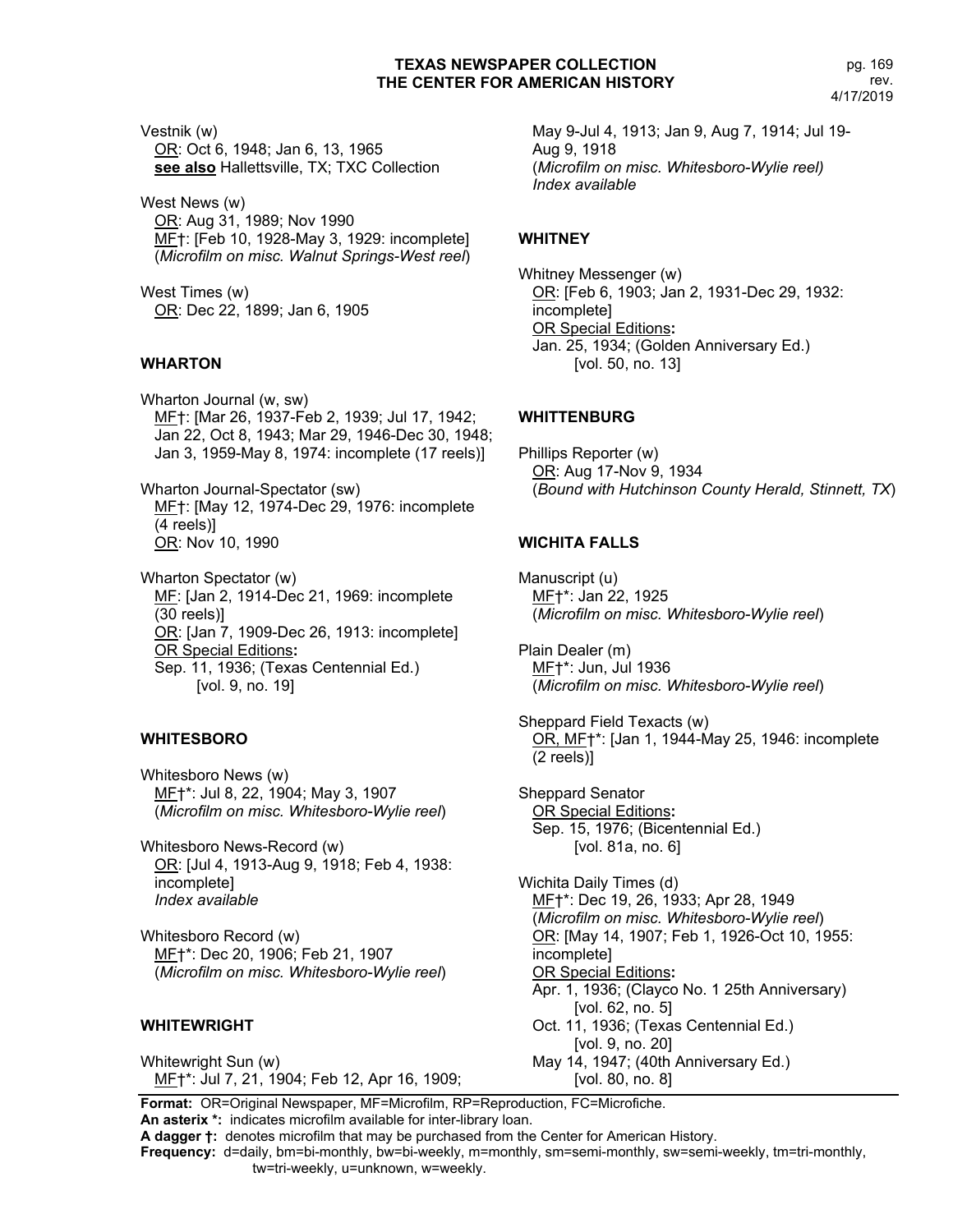pg. 170 rev. 4/17/2019

Wichita Falls Post (d) OR: [Mar 13, 1937-Aug 31, 1938: incomplete] MF†\*: Mar 14, 1937 (*Microfilm on misc. Whitesboro-Wylie reel*)

Wichita Falls Record News (d) OR: [Jan 8, 1941-Aug 26, 1942; Dec 2, 1963; Apr 4, 1964; Apr 12, 1979: incomplete]

Wichita Falls Times (d) OR: Aug 29-Sep 26, 1982 OR Special Editions**:** May 12, 1957 [vol. 40, no. 8] Apr. 2, 1964; (Times Square Opening) [vol. 60, no. 8]

Wichita Herald (u) OR: Mar 1, 1896 (supp.) MF†\*: Oct 19, 1889 (*Microfilm on misc. Whitesboro-Wylie reel*)

# **WILLIS**

Willis Enterprise (w) OR: Aug 30, Sep 27, 1878

Willis Index (w) OR: Jul 31, Oct 16, 1885; Jun 29, 1888

# **WILLS POINT**

Wills Point Chronicle (w) OR: [Aug 25, 1904-Dec 31, 1940: incomplete]

### **WIMBERLEY**

Wimberley Mill (m) OR: [Dec 1966-Oct 1971: incomplete] RP: [Mar 1966-Aug 1976: incomplete]

Wimberley Reporter (w) OR: Aug 24-Sep 14, 1989

Wimberley Valley-News (w) OR: [Jul 12, 1990-Nov 21, 1991: incomplete]

Wimberley View (w, sw) OR: [Nov 4, 1982-Sep 16, 1992: incomplete]

## **WINDOM**

Windom Herald (w) MF†\*: Sep 18, 1914 (*Microfilm on misc. Whitesboro-Wylie reel*)

# **WINFIELD**

Winfield Record (w) MF†\*: Apr 24, 1914 (*Microfilm on misc. Whitesboro-Wylie reel*)

# **WINNSBORO**

Winnsboro News (w) MF: [Jan 1, 1953-Dec 28, 1967: incomplete (14 reels)]

Winnsboro Wide-Awake (w) MF†\*: Feb 20, 1903 (*Microfilm on misc. Whitesboro-Wylie reel*)

# **WINTERS**

Winters Enterprise (w) MF†\*: [May 2, 1913; Aug 7, 1914; Aug 13, 1915; Jul 26, Aug 2, 1918: incomplete] (*Microfilm on misc. Whitesboro-Wylie reel*)

# **WOLFE CITY**

Wolfe City Sun (w) OR: [Aug 26, 1904-May 5, 1922; Jan 19, 1934- Dec 27, 1935; Oct 4-Nov 8, 1963: incomplete]

# **WOODSBORO**

Woodsboro News (w) MF: [Jan 6, 1956-Dec 28, 1962: incomplete (3 reels)] OR: Oct 2, 1914; Apr 30, 1915 OR Special Editions**:** Aug. 9, 1957; (Golden Anniversary Ed.) [vol. 42, no. 9]

Woodsboro Weekly Times (w) OR: [Jan 3, 1930-Dec 25, 1931: incomplete]

**Format:** OR=Original Newspaper, MF=Microfilm, RP=Reproduction, FC=Microfiche. **An asterix \*:** indicates microfilm available for inter-library loan.

**A dagger †:** denotes microfilm that may be purchased from the Center for American History.

**Frequency:** d=daily, bm=bi-monthly, bw=bi-weekly, m=monthly, sm=semi-monthly, sw=semi-weekly, tm=tri-monthly,

tw=tri-weekly, u=unknown, w=weekly.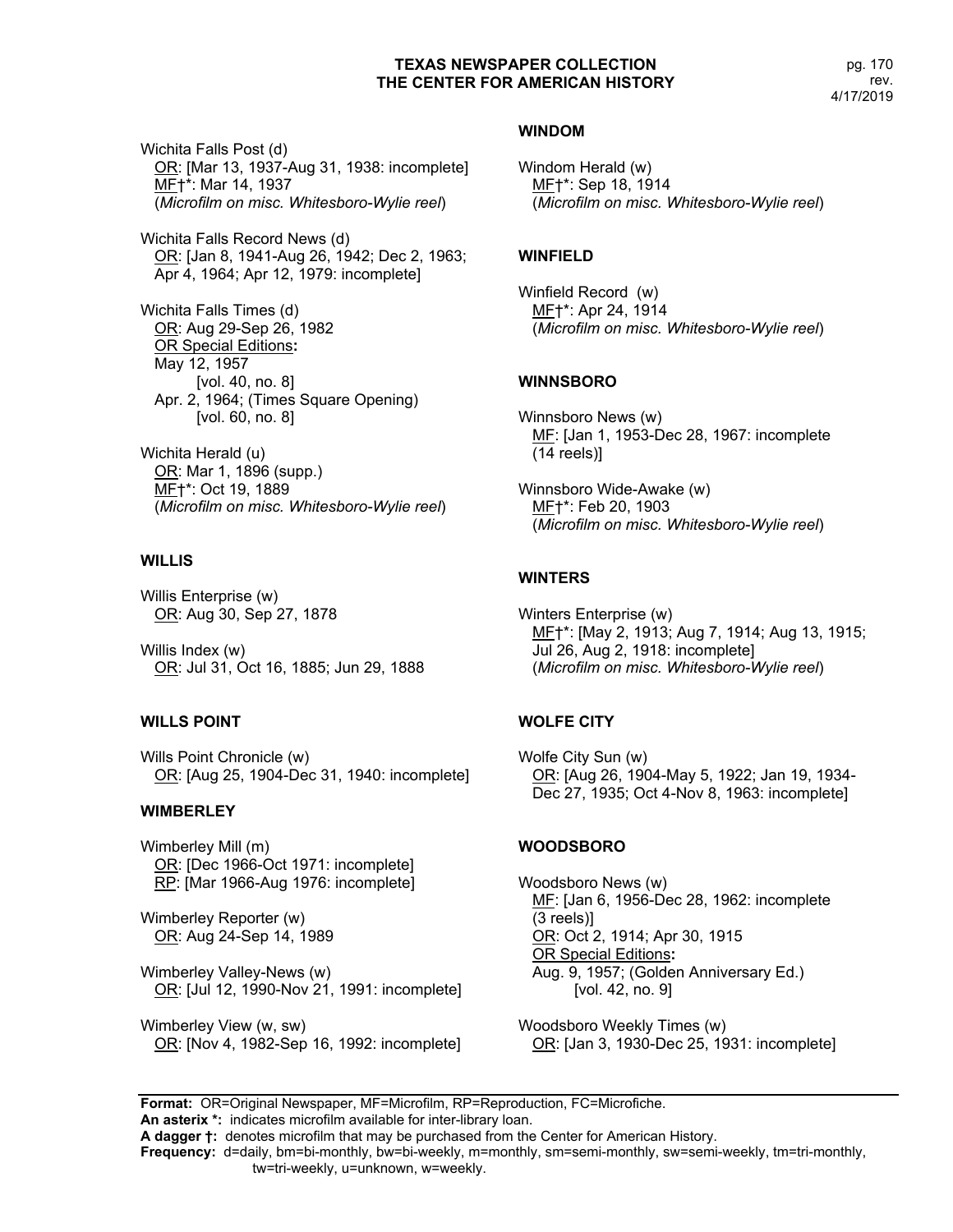# **WOODVILLE**

Tyler County Booster (w) MF: [Jan 5, 1956-Dec 25, 1958: incomplete (3 reels)] ME<sup>+\*</sup>: [Dec 18, 1930-Dec 26, 1991: incomplete (33 reels)]

Woodsman (w) MF†\*: Jan 4, 1990-Dec 25, 1991 (4 reels)

Woodville Eureka (w) MF†\*: Apr 13, May 31, 1884 (*Microfilm on misc. Whitesboro-Wylie reel*)

Woodville Star (w) OR: Jan 13, 20, 1977

### **WORTHAM**

Weekly News (w) **see MEXIA**

Wortham Journal (w) MF†\*: [Aug 26, 1904-Aug 2, 1918: incomplete] (*Microfilm on misc. Whitesboro-Wylie reel*)

# **WYLIE**

Wylie Rustler (w) MF†\*: Dec 20, 1912; Aug 7, 1914 (*Microfilm on misc. Whitesboro-Wylie reel*)

### **YOAKUM**

Yoakum Daily Herald (d) MF†: [Sep 17, 1898-May 17, 1899; Jul 17- Aug 8, 1918; Feb 6-Dec 1, 1925: incomplete] (*Microfilm on misc. Yoakum reel*) OR: Apr 23, 1900; Sep 3, 1936 OR Special Editions**:** May 24, 1936; (Texas Centennial Ed.) [vol. 1, no. 8] **see also** Yoakum Herald; Yoakum Weekly Herald Yoakum Daily Times (d) MF†: [Oct 11, 1898-May 18, 1899; Jul 1-8, 1906; Jun 19, 1913: incomplete] (*Microfilm on reel with Yoakum Weekly Herald*) Yoakum Herald (w) MF†: Feb 9, 1899 (*Microfilm on misc. Yoakum reel*) **see also** Yoakum Daily Herald; Yoakum Weekly **Herald** Yoakum Times (sw) OR: [Jan 17, 1941-Oct 22, 1943: incomplete] Yoakum Weekly Herald (w) MF†: Jun 9, 1904; Aug 3, 1905; Jun 13-27, 1907; Jun 18, 25, 1908; Nov 21, 1912; May 8-Jun 26, 1913; May 30, 1914

(*Microfilm on reel with Yoakum Daily Times*) OR Special Editions**:** Sep. 3, 1936; (Texas Centennial Ed.) [vol. 9, no. 21]

**see also** Yoakum Daily Herald; Yoakum Herald

Yoakum Weekly Times (w) MF†: [Sep 12, 1903-Aug 24, 1907; Feb 20, 1909- Aug 12, 1911; May 9-Jul 4, 1913; Aug 7, 1914: incomplete (1 reel)] OR: Dec 23, 1937

### **YORKTOWN**

Yorktown News (w) OR: Oct 10, 1940 MF†: [Feb 6, 13, 1908; May 15-Jul 3, 1913: incomplete] (*Microfilm on reel with Yoakum Weekly Times*)

**-Y-**

**Format:** OR=Original Newspaper, MF=Microfilm, RP=Reproduction, FC=Microfiche. **An asterix \*:** indicates microfilm available for inter-library loan. **A dagger †:** denotes microfilm that may be purchased from the Center for American History. **Frequency:** d=daily, bm=bi-monthly, bw=bi-weekly, m=monthly, sm=semi-monthly, sw=semi-weekly, tm=tri-monthly, tw=tri-weekly, u=unknown, w=weekly.